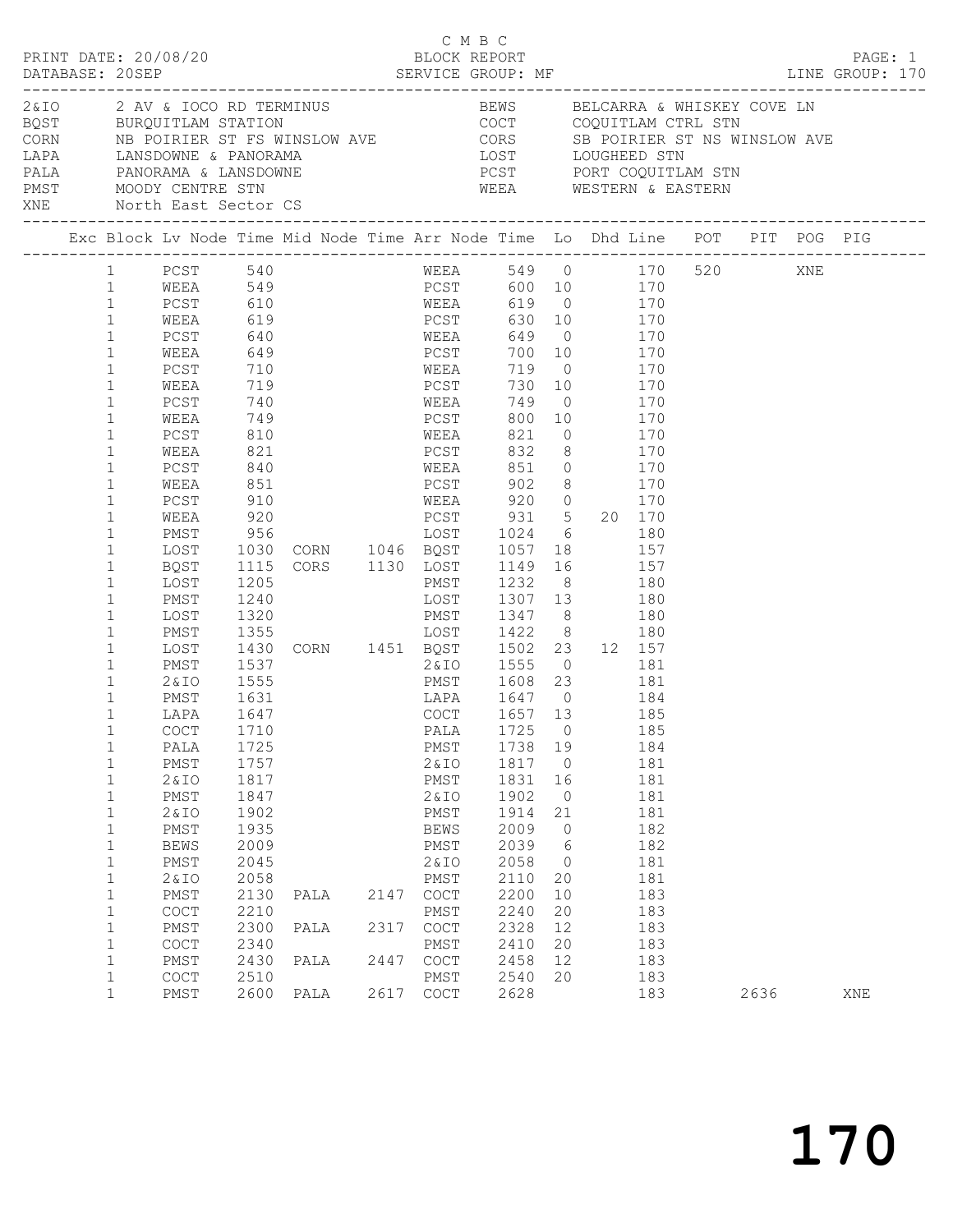## C M B C<br>BLOCK REPORT

 2 PCST 1121 WEEA 1132 0 170 2 WEEA 1132 PCST 1143 8 170

 2 PCST 1221 WEEA 1232 0 170 2 WEEA 1232 PCST 1243 8 170 2 PCST 1251 WEEA 1302 0 170 2 WEEA 1302 PCST 1313 8 170

2 WEEA 1132 PCST 1143 8 170<br>
2 PCST 1151 WEEA 1202 0 170<br>
2 WEEA 1202 PCST 1213 8 170 2 WEEA 1202 PCST 1213 8 170<br>2 PCST 1221 WEEA 1232 0 170

| DATABASE: 20SEP       |      |      |  | SERVICE GROUP: MF |      |                |                                                                                |                      |  | LINE GROUP: 170 |  |
|-----------------------|------|------|--|-------------------|------|----------------|--------------------------------------------------------------------------------|----------------------|--|-----------------|--|
|                       |      |      |  |                   |      |                | Exc Block Lv Node Time Mid Node Time Arr Node Time Lo Dhd Line POT PIT POG PIG | -------------------- |  |                 |  |
| $\mathbf{2}^{\circ}$  | PCST | 555  |  | WEEA              |      |                | 604 0 170 535 XNE                                                              |                      |  |                 |  |
| $\overline{2}$        | WEEA | 604  |  | PCST              |      |                | 615 10<br>170                                                                  |                      |  |                 |  |
| $\overline{c}$        | PCST | 625  |  | WEEA              | 634  | $\overline{0}$ | 170                                                                            |                      |  |                 |  |
| 2                     | WEEA | 634  |  | PCST              | 645  |                | 170<br>10                                                                      |                      |  |                 |  |
| $\overline{c}$        | PCST | 655  |  | WEEA              | 704  | $\overline{0}$ | 170                                                                            |                      |  |                 |  |
| 2                     | WEEA | 704  |  | PCST              | 715  | 10             | 170                                                                            |                      |  |                 |  |
| 2                     | PCST | 725  |  | WEEA              | 734  | $\overline{0}$ | 170                                                                            |                      |  |                 |  |
| $\mathbf{2}^{\prime}$ | WEEA | 734  |  | PCST              | 745  | 10             | 170                                                                            |                      |  |                 |  |
| 2                     | PCST | 755  |  | WEEA              | 804  | $\bigcirc$     | 170                                                                            |                      |  |                 |  |
| $\overline{2}$        | WEEA | 804  |  | PCST              | 815  | 10             | 170                                                                            |                      |  |                 |  |
| $\overline{2}$        | PCST | 825  |  | WEEA              | 836  | $\overline{0}$ | 170                                                                            |                      |  |                 |  |
| 2                     | WEEA | 836  |  | PCST              | 847  | 6              | 170                                                                            |                      |  |                 |  |
| 2                     | PCST | 853  |  | WEEA              | 904  | $\circ$        | 170                                                                            |                      |  |                 |  |
| 2                     | WEEA | 904  |  | PCST              | 915  | 6              | 170                                                                            |                      |  |                 |  |
| 2                     | PCST | 921  |  | WEEA              | 931  | $\Omega$       | 170                                                                            |                      |  |                 |  |
| $\overline{2}$        | WEEA | 931  |  | PCST              | 942  | 9              | 170                                                                            |                      |  |                 |  |
| 2                     | PCST | 951  |  | WEEA              | 1001 | $\circ$        | 170                                                                            |                      |  |                 |  |
| 2                     | WEEA | 1001 |  | PCST              | 1012 | 9              | 170                                                                            |                      |  |                 |  |
| $\mathbf{2}^{\prime}$ | PCST | 1021 |  | WEEA              | 1032 | $\circ$        | 170                                                                            |                      |  |                 |  |
| 2                     | WEEA | 1032 |  | PCST              | 1043 | 8              | 170                                                                            |                      |  |                 |  |
| $\mathbf{2}$          | PCST | 1051 |  | WEEA              | 1102 | $\circ$        | 170                                                                            |                      |  |                 |  |
| $\overline{2}$        | WEEA | 1102 |  | PCST              | 1113 | 8              | 170                                                                            |                      |  |                 |  |

| 2 | PCST | 1321 | WEEA | 1332 | 0            | 170 |      |     |
|---|------|------|------|------|--------------|-----|------|-----|
| 2 | WEEA | 1332 | PCST | 1343 | 8            | 170 |      |     |
| 2 | PCST | 1351 | WEEA | 1402 | 0            | 170 |      |     |
| 2 | WEEA | 1402 | PCST | 1413 | 8            | 170 |      |     |
| 2 | PCST | 1421 | WEEA | 1433 | 0            | 170 |      |     |
| 2 | WEEA | 1433 | PCST | 1444 |              | 170 |      |     |
| 2 | PCST | 1451 | WEEA | 1503 | 0            | 170 |      |     |
| 2 | WEEA | 1503 | PCST | 1515 | 6            | 170 |      |     |
| 2 | PCST | 1521 | WEEA | 1533 | 0            | 170 |      |     |
| 2 | WEEA | 1533 | PCST | 1545 | 10           | 170 |      |     |
| 2 | PCST | 1555 | WEEA | 1607 | $\mathbf{0}$ | 170 |      |     |
| 2 | WEEA | 1607 | PCST | 1619 | 7            | 170 |      |     |
| 2 | PCST | 1626 | WEEA | 1638 | 0            | 170 |      |     |
| 2 | WEEA | 1638 | PCST | 1650 | 6            | 170 |      |     |
| 2 | PCST | 1656 | WEEA | 1708 | $\mathbf{0}$ | 170 |      |     |
| 2 | WEEA | 1708 | PCST | 1718 | 8            | 170 |      |     |
| 2 | PCST | 1726 | WEEA | 1737 | 0            | 170 |      |     |
| 2 | WEEA | 1737 | PCST | 1747 | 20           | 170 |      |     |
| 2 | PCST | 1807 | WEEA | 1819 | $\circ$      | 170 |      |     |
| 2 | WEEA | 1819 | PCST | 1830 | 5            | 170 |      |     |
| 2 | PCST | 1835 | WEEA | 1845 | $\mathbf{0}$ | 170 |      |     |
| 2 | WEEA | 1845 | PCST | 1856 |              | 170 | 1901 | XNE |
|   |      |      |      |      |              |     |      |     |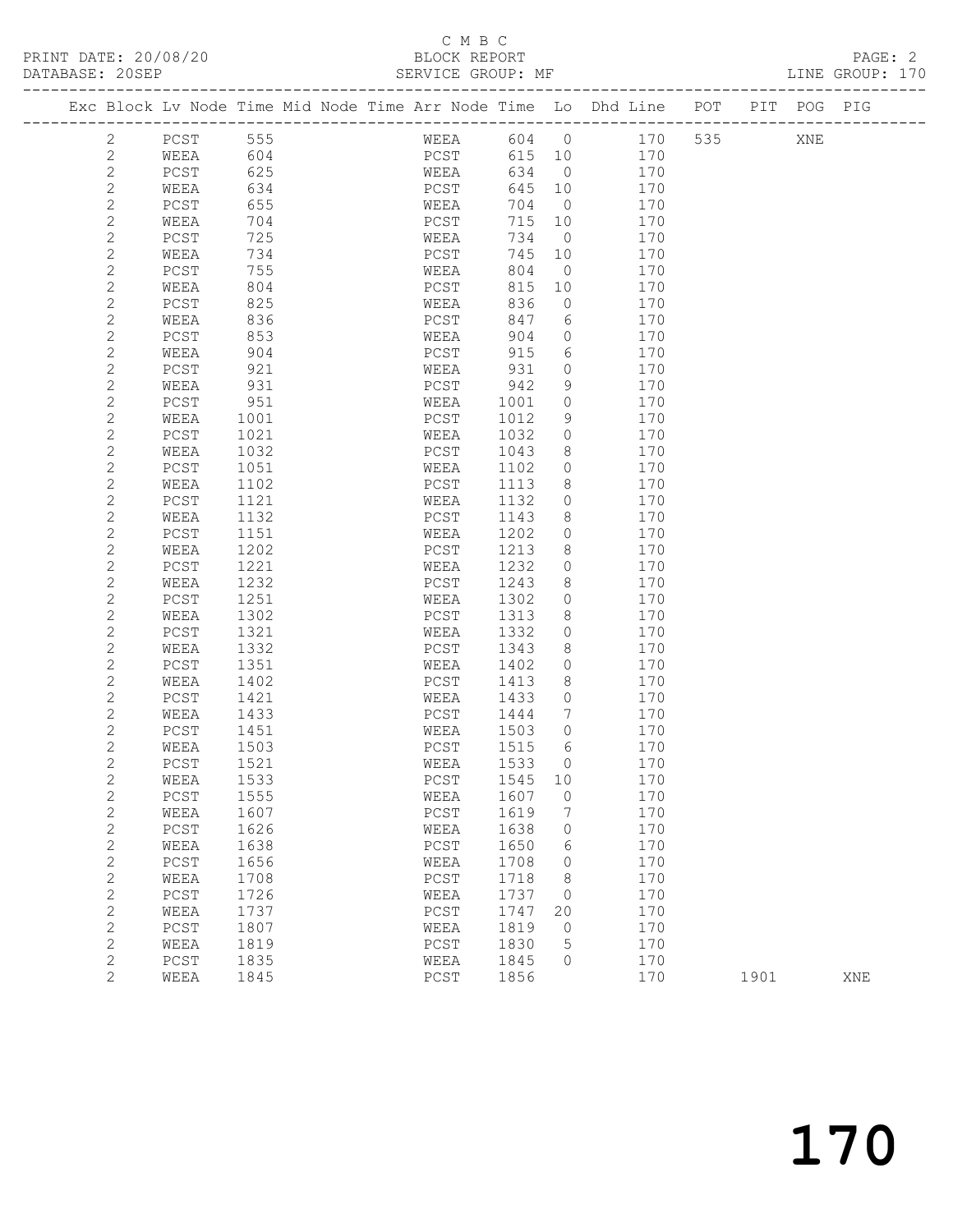|             |              |      |  |      |      |                | Exc Block Lv Node Time Mid Node Time Arr Node Time Lo Dhd Line | POT      | PIT  | POG | PIG |
|-------------|--------------|------|--|------|------|----------------|----------------------------------------------------------------|----------|------|-----|-----|
| 3           | PCST         | 1506 |  | WEEA | 1518 | $\circ$        |                                                                | 170 1502 |      | XNE |     |
| 3           | WEEA         | 1518 |  | PCST | 1530 | 6              | 170                                                            |          |      |     |     |
| $\mathsf 3$ | PCST         | 1536 |  | WEEA | 1548 | $\circ$        | 170                                                            |          |      |     |     |
| 3           | WEEA         | 1548 |  | PCST | 1600 | 10             | 170                                                            |          |      |     |     |
| 3           | PCST         | 1610 |  | WEEA | 1622 | $\circ$        | 170                                                            |          |      |     |     |
| 3           | WEEA         | 1622 |  | PCST | 1634 | 7              | 170                                                            |          |      |     |     |
| 3           | PCST         | 1641 |  | WEEA | 1653 | $\circ$        | 170                                                            |          |      |     |     |
| 3           | WEEA         | 1653 |  | PCST | 1705 | 7              | 170                                                            |          |      |     |     |
| 3           | ${\tt PCST}$ | 1712 |  | WEEA | 1724 | $\circ$        | 170                                                            |          |      |     |     |
| 3           | WEEA         | 1724 |  | PCST | 1734 | 6              | 170                                                            |          |      |     |     |
| 3           | ${\tt PCST}$ | 1740 |  | WEEA | 1751 | $\Omega$       | 170                                                            |          |      |     |     |
| 3           | WEEA         | 1751 |  | PCST | 1801 | 19             | 170                                                            |          |      |     |     |
| 3           | PCST         | 1820 |  | WEEA | 1831 | $\overline{0}$ | 170                                                            |          |      |     |     |
| 3           | WEEA         | 1831 |  | PCST | 1842 | 15             | 170                                                            |          |      |     |     |
| 3           | PCST         | 1857 |  | WEEA | 1907 | $\overline{0}$ | 170                                                            |          |      |     |     |
| 3           | WEEA         | 1907 |  | PCST | 1918 | 10             | 170                                                            |          |      |     |     |
| 3           | PCST         | 1928 |  | WEEA | 1938 | $\circ$        | 170                                                            |          |      |     |     |
| $\mathsf 3$ | WEEA         | 1938 |  | PCST | 1949 | 6              | 170                                                            |          |      |     |     |
| 3           | PCST         | 1955 |  | WEEA | 2005 | $\circ$        | 170                                                            |          |      |     |     |
| 3           | WEEA         | 2005 |  | PCST | 2016 | 6              | 170                                                            |          |      |     |     |
| 3           | PCST         | 2022 |  | WEEA | 2032 | $\overline{0}$ | 170                                                            |          |      |     |     |
| 3           | WEEA         | 2032 |  | PCST | 2042 | 10             | 170                                                            |          |      |     |     |
| 3           | PCST         | 2052 |  | WEEA | 2102 | $\overline{0}$ | 170                                                            |          |      |     |     |
| 3           | WEEA         | 2102 |  | PCST | 2112 | 10             | 170                                                            |          |      |     |     |
| 3           | PCST         | 2122 |  | WEEA | 2132 | $\overline{0}$ | 170                                                            |          |      |     |     |
| 3           | WEEA         | 2132 |  | PCST | 2142 | 10             | 170                                                            |          |      |     |     |
| 3           | PCST         | 2152 |  | WEEA | 2202 | $\overline{0}$ | 170                                                            |          |      |     |     |
| 3           | WEEA         | 2202 |  | PCST | 2212 | 10             | 170                                                            |          |      |     |     |
| 3           | PCST         | 2222 |  | WEEA | 2232 | $\circ$        | 170                                                            |          |      |     |     |
| $\mathsf 3$ | WEEA         | 2232 |  | PCST | 2242 | 10             | 170                                                            |          |      |     |     |
| 3           | PCST         | 2252 |  | WEEA | 2302 | $\overline{0}$ | 170                                                            |          |      |     |     |
| 3           | WEEA         | 2302 |  | PCST | 2311 | 11             | 170                                                            |          |      |     |     |
| 3           | PCST         | 2322 |  | WEEA | 2331 | $\overline{0}$ | 170                                                            |          |      |     |     |
| 3           | WEEA         | 2331 |  | PCST | 2340 | 12             | 170                                                            |          |      |     |     |
| 3           | PCST         | 2352 |  | WEEA | 2401 | $\bigcap$      | 170                                                            |          |      |     |     |
| 3           | WEEA         | 2401 |  | PCST | 2410 |                | 170                                                            |          | 2415 |     | XNE |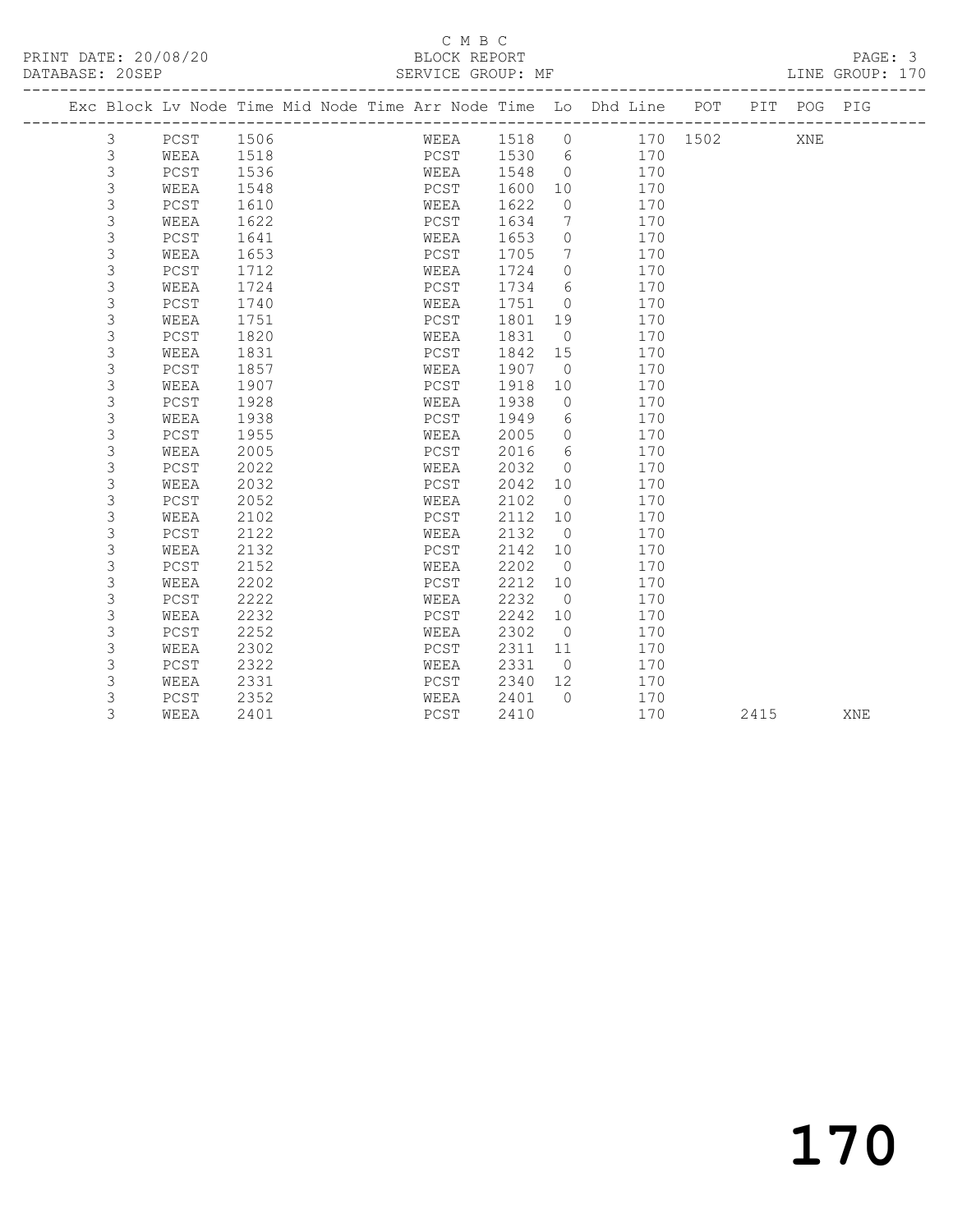|                             |                                                                            | PRINT DATE: 20/08/20                                                                                                                                                                                                                                                     |                                                                                  |                                                                                                                                                        | C M B C<br>BLOCK REPORT                                                                      |                                                                    |     |                                                                                                                                                                                                                                                                                                                                                               |                   |                                                                                                                                                                                                                                                                                               |            |     | PAGE: 4<br>DESCRIPTION DESCRIPTION DESCRIPTION DESCRIPTION DESCRIPTION DESCRIPTIONS DESCRIPTIONS DESCRIPTIONS DESCRIPTION<br>PERVICE GROUP: MF DATABASE: 20SEP DESCRIPTIONS DESCRIPTIONS DESCRIPTIONS DESCRIPTIONS DESCRIPTIONS DESCRIPTION |
|-----------------------------|----------------------------------------------------------------------------|--------------------------------------------------------------------------------------------------------------------------------------------------------------------------------------------------------------------------------------------------------------------------|----------------------------------------------------------------------------------|--------------------------------------------------------------------------------------------------------------------------------------------------------|----------------------------------------------------------------------------------------------|--------------------------------------------------------------------|-----|---------------------------------------------------------------------------------------------------------------------------------------------------------------------------------------------------------------------------------------------------------------------------------------------------------------------------------------------------------------|-------------------|-----------------------------------------------------------------------------------------------------------------------------------------------------------------------------------------------------------------------------------------------------------------------------------------------|------------|-----|---------------------------------------------------------------------------------------------------------------------------------------------------------------------------------------------------------------------------------------------|
| <b>BEWS</b><br>HDGA<br>KBMU |                                                                            | DOFR DOMINION & FREMONT<br>HARWOOD & GABRIOLA<br>KEBET WAY & MUSTANG<br>LOST LOUGHEED STN<br>PCST PORT COQUITLAM STN<br>PMST MOODY CENTRE STN<br>ROWA ROBSON FS WATERFORD<br>VR-W VICTORIA & ROCKLIN<br>XNE North East Sector CS<br>____________________________________ |                                                                                  | BELCARRA & WHISKEY COVE LN<br>BRST BRAID STN<br>CORN NB POIRIER ST FS WINSLOW AVE                                                                      |                                                                                              |                                                                    |     |                                                                                                                                                                                                                                                                                                                                                               |                   | BQST BURQUITLAM STATION<br>COCT COQUITLAM CTRL STN<br>CORS SB POIRIER ST NS WINSLOW AVE<br>FRDO FREMONT & DOMINION<br>HMPK           HAMPTON  PARK<br>LAPA           LANSDOWNE  &  PANORAMA<br>ROMA ROBSON FS MADRONA<br>VI90         VICTORIA AT 900 BLOCK<br>WEEA         WESTERN & EASTERN |            |     |                                                                                                                                                                                                                                             |
|                             |                                                                            |                                                                                                                                                                                                                                                                          |                                                                                  | Exc Block Lv Node Time Mid Node Time Arr Node Time Lo Dhd Line POT PIT POG PIG                                                                         |                                                                                              |                                                                    |     |                                                                                                                                                                                                                                                                                                                                                               |                   |                                                                                                                                                                                                                                                                                               |            |     |                                                                                                                                                                                                                                             |
|                             | 10<br>10<br>10                                                             |                                                                                                                                                                                                                                                                          |                                                                                  | 10 COCT 636 PCST 646 KBMU 700 0 175 613 XNE<br>KBMU 700 PCST 709 COCT 721 15 175<br>COCT 736 PCST 746 KBMU 800 0 175<br>KBMU 800 PCST 809 COCT 821 175 |                                                                                              |                                                                    |     |                                                                                                                                                                                                                                                                                                                                                               |                   | 175 831                                                                                                                                                                                                                                                                                       |            |     | XNE                                                                                                                                                                                                                                         |
|                             | 11<br>11<br>11<br>11<br>11<br>11<br>11<br>11<br>11<br>11<br>11<br>11<br>11 | PMST<br>COCT<br>PKPL<br>COCT<br>ROWA<br>COCT<br>ROWA<br>COCT<br>ROWA<br>COCT<br>ROWA<br>COCT<br>ROWA                                                                                                                                                                     | 500<br>515<br>542<br>550<br>612<br>620<br>639<br>647<br>708<br>716<br>738<br>746 | 426 PALA 443 COCT                                                                                                                                      | PKPL<br>COCT<br>ROWA<br>COCT<br>ROWA<br>COCT<br>ROWA<br>COCT<br>ROWA<br>COCT<br>ROWA<br>COCT | 528<br>550<br>600<br>620<br>630<br>647<br>700<br>716<br>730<br>800 | 746 | 455 5 183<br>515 0 187<br>$\begin{array}{cc} 14 & \hspace{1.5cm} 187 \\ \hspace{1.5cm} 0 & \hspace{1.5cm} 187 \end{array}$<br>12 186<br>$\Omega$<br>9<br>$\begin{array}{ccc} 0 & \quad & 187 \\ 8 & \quad & 186 \end{array}$<br>$\begin{array}{ccc} 0 & 187 \end{array}$<br>$\begin{array}{ccc} 8 & \hspace{1.5cm} 186 \\ 0 & \hspace{1.5cm} 187 \end{array}$ | 187<br>186        | 186 810                                                                                                                                                                                                                                                                                       | 358 XNE    |     | XNE                                                                                                                                                                                                                                         |
|                             | 12<br>12<br>12<br>12<br>12<br>12<br>12<br>12 <sup>2</sup>                  | <b>COCT</b><br>PKPL<br>COCT<br>BRST<br>COCT<br>BRST<br>COCT<br><b>BRST</b>                                                                                                                                                                                               | 430<br>445<br>515<br>545<br>615<br>646<br>715<br>746                             |                                                                                                                                                        | PKPL<br>COCT<br><b>BRST</b><br>COCT<br>BRST<br>COCT<br><b>BRST</b><br>COCT                   | 445<br>458<br>535<br>605<br>810                                    |     | $0$ 187<br>17<br>10<br>10 169<br>641 5 169<br>708 7 169<br>741 5 169                                                                                                                                                                                                                                                                                          | 187<br>169<br>169 |                                                                                                                                                                                                                                                                                               | 408<br>820 | XNE | XNE                                                                                                                                                                                                                                         |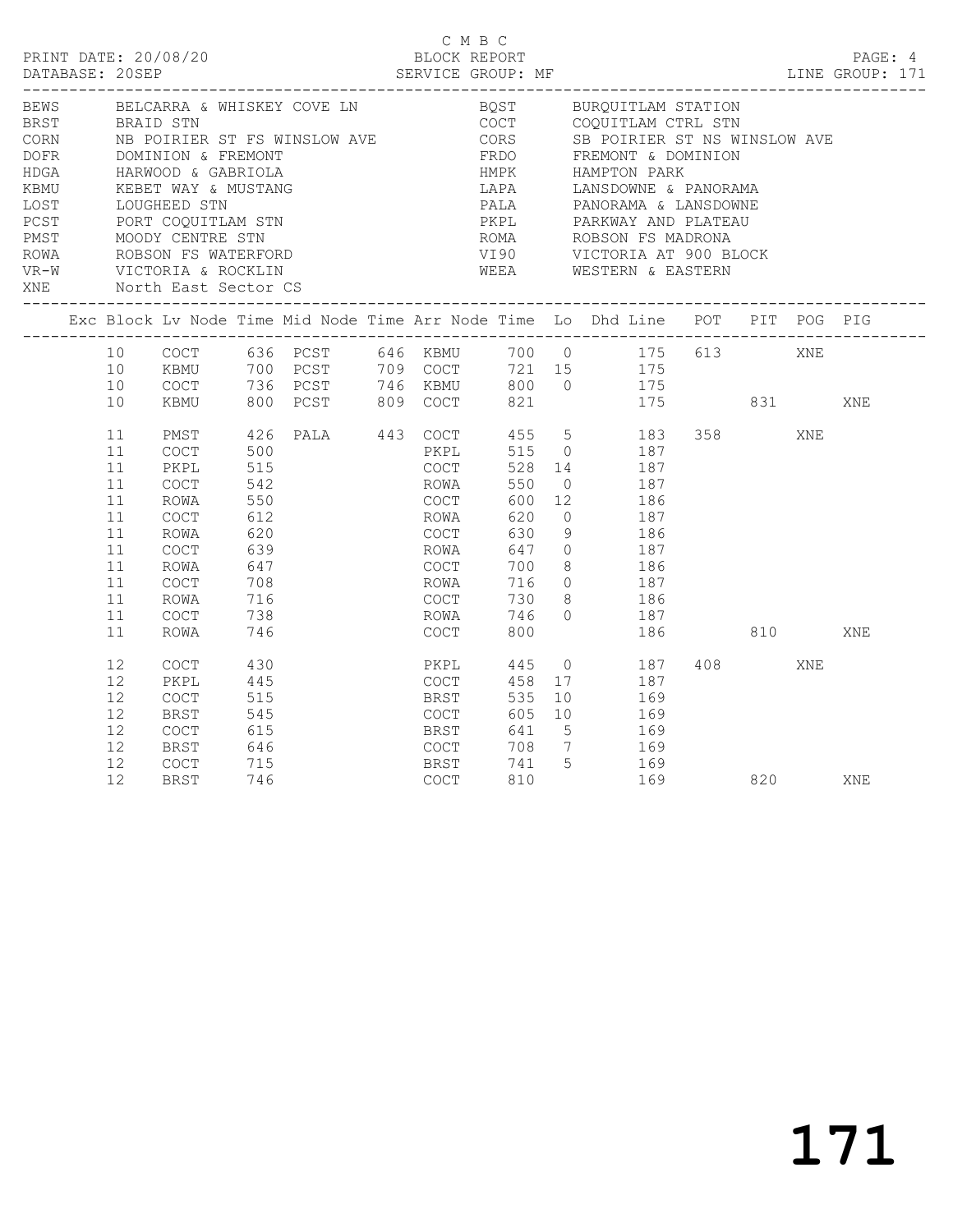#### C M B C<br>BLOCK REPORT SERVICE GROUP: MF

|    |                                            |      |                        |                                            |        |                 | Exc Block Lv Node Time Mid Node Time Arr Node Time Lo Dhd Line POT |      | PIT POG PIG |     |
|----|--------------------------------------------|------|------------------------|--------------------------------------------|--------|-----------------|--------------------------------------------------------------------|------|-------------|-----|
| 13 | COCT 453                                   |      |                        | DOFR                                       |        |                 | 505 0 171 431                                                      |      | XNE         |     |
| 13 | DOFR                                       | 505  |                        | COCT                                       |        |                 | 525 9 172                                                          |      |             |     |
| 13 | COCT                                       |      | 534 PCST 544 VI90      |                                            | 600 0  |                 | 174                                                                |      |             |     |
| 13 | VI90                                       | 600  | PCST 620 COCT          |                                            | 631    | 14              | 173                                                                |      |             |     |
| 13 | COCT                                       | 645  |                        | DOFR                                       | 700    | $\overline{0}$  | 171                                                                |      |             |     |
| 13 | DOFR                                       | 700  |                        | COCT                                       | 726    | $\overline{7}$  | 172                                                                |      |             |     |
| 13 | COCT                                       |      | 733 PCST 743 VR-W      |                                            | 759    |                 | $0$ 173                                                            |      |             |     |
| 13 | VR-W                                       | 759  | PCST 821 COCT          |                                            | 833    | 22              | 174                                                                |      |             |     |
| 13 | COCT                                       | 855  |                        | FRDO                                       | 921    | $\overline{O}$  | 172                                                                |      |             |     |
| 13 | FRDO                                       | 921  |                        | COCT                                       | 937    | 8 <sup>8</sup>  | 171                                                                |      |             |     |
| 13 | COCT                                       | 945  |                        | BRST                                       | 1009   | $6\overline{6}$ | 169                                                                |      |             |     |
| 13 | BRST                                       |      |                        | COCT                                       | 1039   | $6\overline{6}$ | 169                                                                |      |             |     |
| 13 | COCT                                       |      |                        |                                            | 1113   | $\overline{0}$  | 174                                                                |      |             |     |
| 13 | VI90                                       |      |                        |                                            | 1145   | $6\overline{6}$ | 173                                                                |      |             |     |
| 13 | COCT                                       | 1151 |                        | HDGA                                       | 1205   | $\overline{0}$  | 189                                                                |      |             |     |
| 13 | HDGA                                       | 1205 |                        | COCT                                       | 1216   | 8 <sup>8</sup>  | 189                                                                |      |             |     |
| 13 | COCT                                       | 1224 |                        | FRDO                                       | 1250   | $\overline{0}$  | 172                                                                |      |             |     |
| 13 | FRDO                                       | 1250 |                        | COCT                                       | 1309   | $6\overline{6}$ | 171                                                                |      |             |     |
| 13 | COCT                                       | 1315 |                        | BRST                                       | 1339   | $5\overline{)}$ | 169                                                                |      |             |     |
| 13 | BRST                                       | 1344 |                        | COCT                                       | 1410   | $5\overline{)}$ | 169                                                                |      |             |     |
| 13 | $\mathtt{C}\mathtt{O}\mathtt{C}\mathtt{T}$ | 1415 | COCT<br>PCST 1426 VI90 |                                            | 1446   | $\overline{0}$  | 174                                                                |      |             |     |
| 13 | VI90                                       | 1446 | PCST 1505 COCT         |                                            | 1518 7 |                 | 173                                                                |      |             |     |
| 13 | COCT                                       | 1525 |                        | FRDO                                       | 1554   | $\overline{0}$  | 172                                                                |      |             |     |
| 13 | FRDO                                       | 1554 |                        | COCT                                       | 1614   | 11              | 171                                                                |      |             |     |
| 13 | COCT                                       | 1625 |                        | FRDO                                       | 1656 0 |                 | 172                                                                |      |             |     |
| 13 | FRDO                                       | 1656 |                        | COCT                                       | 1716 9 |                 | 171                                                                |      |             |     |
| 13 | COCT                                       | 1725 |                        | DOFR                                       |        |                 | 1745 0 171                                                         |      |             |     |
| 13 | DOFR                                       | 1745 |                        | COCT 1809 11                               |        |                 | 172                                                                |      |             |     |
| 13 | COCT                                       | 1820 | PCST 1832 VI90         |                                            | 1851 0 |                 | 174                                                                |      |             |     |
| 13 | VI90                                       |      | 1851 PCST 1908 COCT    |                                            | 1918   |                 | 173                                                                | 1927 |             | XNE |
| 14 | PMST                                       | 500  |                        | PALA 517 COCT                              | 529    |                 | 16 183                                                             | 432  | XNE         |     |
| 14 | COCT                                       | 545  |                        | BRST                                       | 605    | 10              | 169                                                                |      |             |     |
| 14 | <b>BRST</b>                                | 615  |                        | COCT                                       | 636    | 9               | 169                                                                |      |             |     |
| 14 | COCT                                       | 645  |                        | BRST                                       | 711 5  |                 | $\frac{1}{169}$                                                    |      |             |     |
| 14 | BRST                                       | 716  |                        | COCT                                       | 739    |                 | 6 169                                                              |      |             |     |
| 14 | COCT                                       | 745  |                        | <b>BRST</b>                                |        |                 | 814 6 169                                                          |      |             |     |
| 14 | BRST                                       | 820  |                        | COCT                                       | 844    |                 | 169                                                                |      | 854         | XNE |
| 15 | $PCST$                                     | 455  |                        | VI90                                       |        |                 | 510 0 174 435                                                      |      | XNE         |     |
| 15 | VI90                                       | 510  | PCST                   | 526 COCT                                   | 535    | 10              | 173                                                                |      |             |     |
| 15 | COCT                                       | 545  |                        | PKPL                                       | 600    | $\overline{0}$  | 187                                                                |      |             |     |
| 15 | PKPL                                       | 600  |                        | COCT                                       | 613    | 7               | 187                                                                |      |             |     |
| 15 | COCT                                       | 620  |                        | HMPK                                       | 633    | $\circ$         | 186                                                                |      |             |     |
| 15 | HMPK                                       | 633  |                        | COCT                                       | 647    | 8               | 186                                                                |      |             |     |
| 15 | COCT                                       | 655  |                        | PKPL                                       | 711    | 0               | 187                                                                |      |             |     |
| 15 | PKPL                                       | 711  |                        | $\mathtt{C}\mathtt{O}\mathtt{C}\mathtt{T}$ | 729    | 8               | 187                                                                |      |             |     |

15 COCT 737 ROMA 750 0 186

15 ROMA 750 COCT 802 187 812 XNE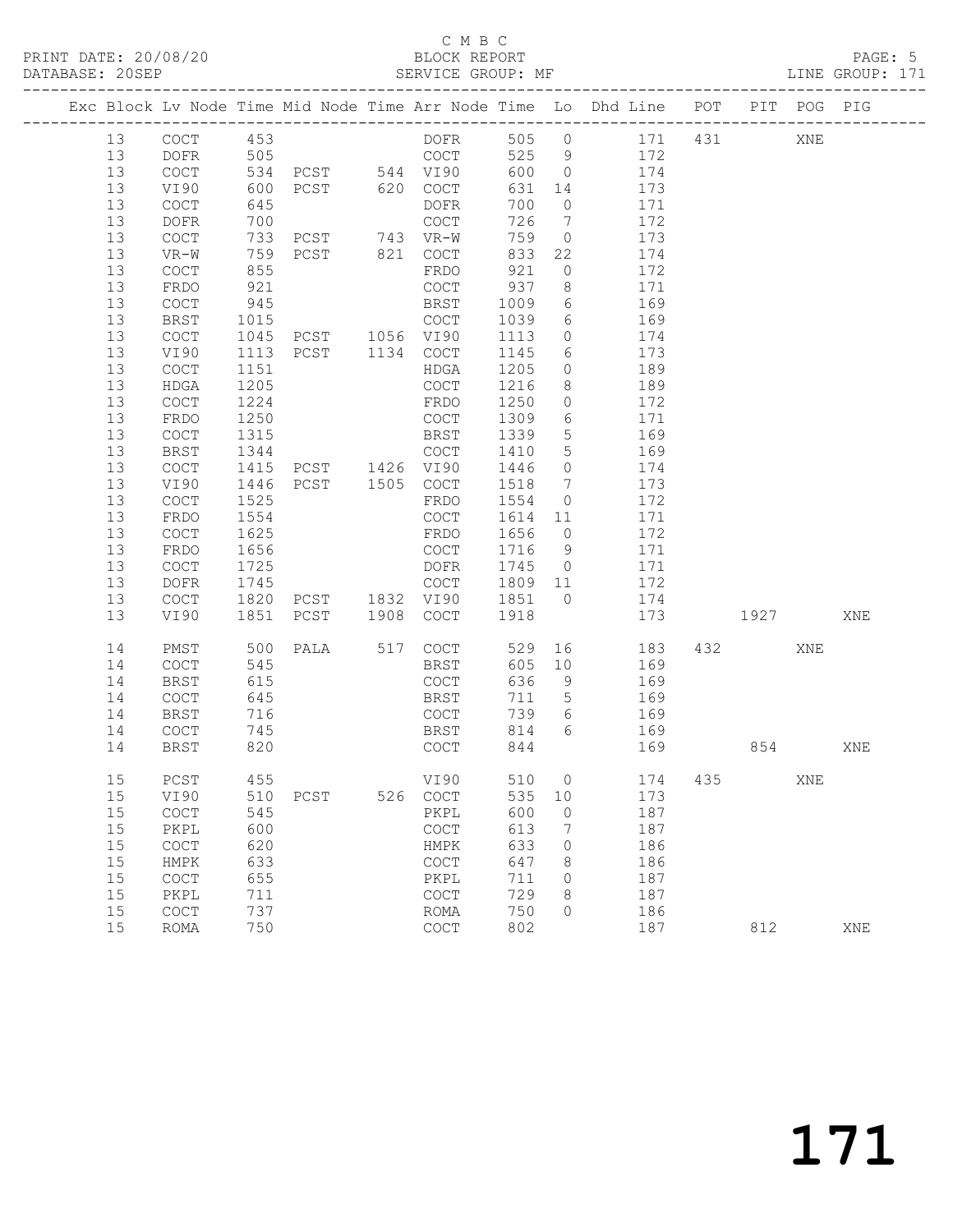|  |    |             |     |               |     |             |     |                 | Exc Block Lv Node Time Mid Node Time Arr Node Time Lo Dhd Line POT |     |     | PIT POG PIG |     |
|--|----|-------------|-----|---------------|-----|-------------|-----|-----------------|--------------------------------------------------------------------|-----|-----|-------------|-----|
|  | 16 | <b>COCT</b> | 458 |               |     | DOFR        | 510 | $\circ$         | 171                                                                | 436 |     | XNE         |     |
|  | 16 | <b>DOFR</b> | 510 |               |     | <b>COCT</b> | 530 | 6               | 172                                                                |     |     |             |     |
|  | 16 | <b>COCT</b> | 536 | PCST 546 VR-W |     |             | 601 | $\overline{0}$  | 173                                                                |     |     |             |     |
|  | 16 | VR-W        | 601 | PCST 620      |     | COCT        | 630 | 5               | 174                                                                |     |     |             |     |
|  | 16 | COCT        | 635 |               |     | HMPK        | 650 | $\overline{0}$  | 186                                                                |     |     |             |     |
|  | 16 | HMPK        | 650 |               |     | <b>COCT</b> | 706 | 10 <sup>°</sup> | 186                                                                |     |     |             |     |
|  | 16 | <b>COCT</b> | 716 |               |     | FRDO        | 744 | $\overline{0}$  | 172                                                                |     |     |             |     |
|  | 16 | FRDO        | 744 |               |     | COCT        | 759 | 16              | 171                                                                |     |     |             |     |
|  | 16 | <b>COCT</b> | 815 |               |     | BRST        | 843 | $7\overline{ }$ | 169                                                                |     |     |             |     |
|  | 16 | <b>BRST</b> | 850 |               |     | COCT        | 914 |                 | 169                                                                |     | 924 |             | XNE |
|  |    |             |     |               |     |             |     |                 |                                                                    |     |     |             |     |
|  | 17 | <b>COCT</b> | 458 |               |     | FRDO        | 520 | $\circ$         | 172                                                                | 436 |     | XNE         |     |
|  | 17 | FRDO        | 520 |               |     | <b>COCT</b> | 531 | 19              | 171                                                                |     |     |             |     |
|  | 17 | <b>COCT</b> | 550 |               |     | <b>DOFR</b> | 603 | $\circ$         | 171                                                                |     |     |             |     |
|  | 17 | <b>DOFR</b> | 603 |               |     | <b>COCT</b> | 625 | 8               | 172                                                                |     |     |             |     |
|  | 17 | <b>COCT</b> | 633 | PCST 643      |     | VI90        | 659 | $\Omega$        | 174                                                                |     |     |             |     |
|  | 17 | VI90        | 659 | PCST          | 719 | <b>COCT</b> | 730 | 6               | 173                                                                |     |     |             |     |
|  | 17 | <b>COCT</b> | 736 |               |     | DOFR        | 751 | $\Omega$        | 171                                                                |     |     |             |     |
|  | 17 | <b>DOFR</b> | 751 |               |     | <b>COCT</b> | 815 |                 | 172                                                                |     | 825 |             | XNE |
|  |    |             |     |               |     |             |     |                 |                                                                    |     |     |             |     |
|  | 18 | PCST        | 459 |               |     | VR-W        | 512 | $\overline{0}$  | 173                                                                | 439 |     | XNE         |     |
|  | 18 | $VR-W$      | 512 | PCST          | 530 | COCT        | 539 | 16              | 174                                                                |     |     |             |     |
|  | 18 | <b>COCT</b> | 555 |               |     | PKPL        | 610 | $\bigcirc$      | 187                                                                |     |     |             |     |
|  | 18 | PKPL        | 610 |               |     | COCT        | 623 | 10 <sup>°</sup> | 187                                                                |     |     |             |     |
|  | 18 | <b>COCT</b> | 633 | PCST          | 643 | VR-W        | 659 | $\overline{0}$  | 173                                                                |     |     |             |     |
|  | 18 | $VR-W$      | 659 | PCST          | 720 | COCT        | 731 | 5               | 174                                                                |     |     |             |     |
|  | 18 | <b>COCT</b> | 736 |               |     | FRDO        | 804 | $\bigcap$       | 172                                                                |     |     |             |     |
|  | 18 | FRDO        | 804 |               |     | <b>COCT</b> | 819 |                 | 171                                                                |     | 829 |             | XNE |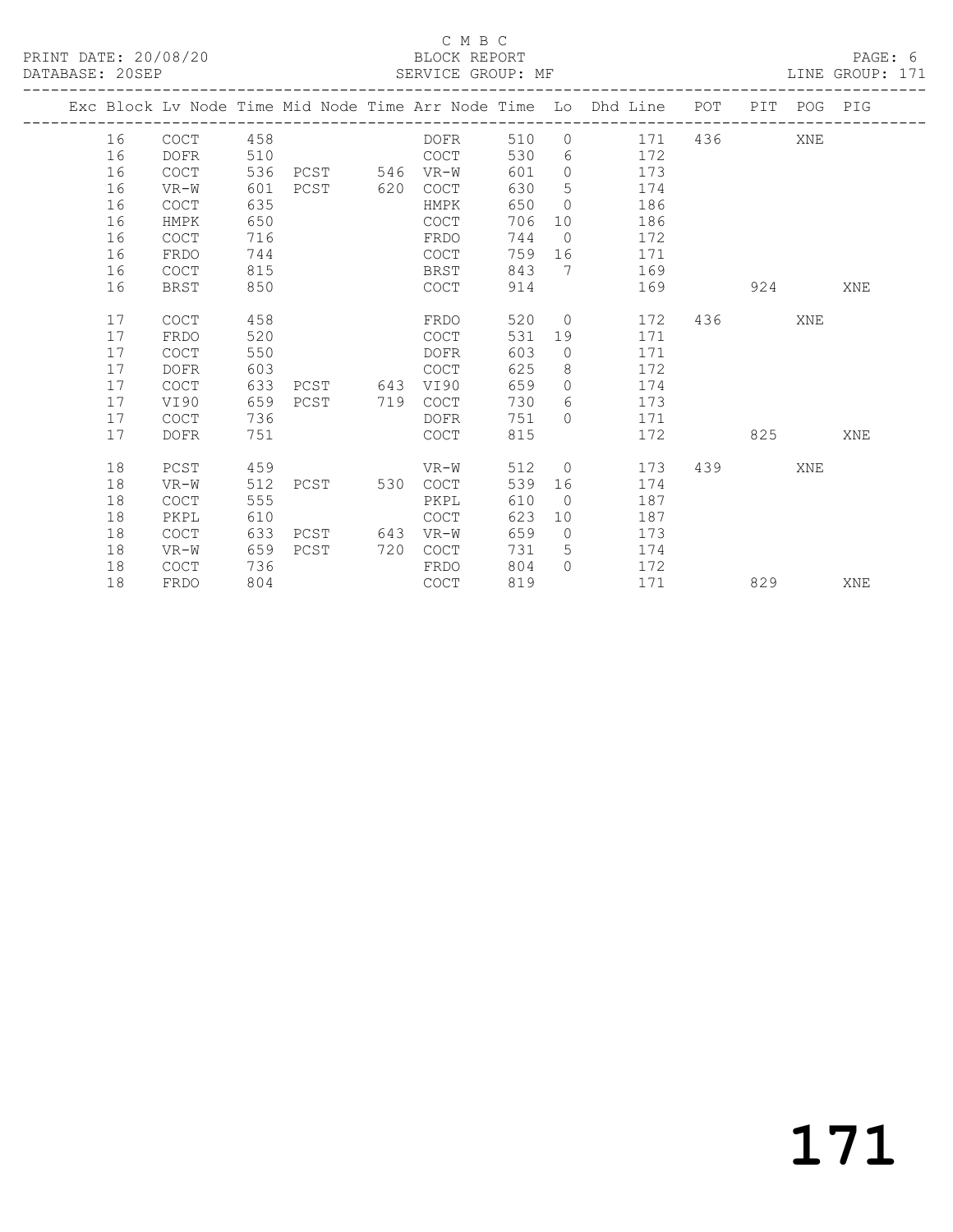|  |    |                                            |      |                |      |             |        |                 | Exc Block Lv Node Time Mid Node Time Arr Node Time Lo Dhd Line POT PIT POG PIG |     |      |     |     |
|--|----|--------------------------------------------|------|----------------|------|-------------|--------|-----------------|--------------------------------------------------------------------------------|-----|------|-----|-----|
|  | 19 | $\mathtt{C}\mathtt{O}\mathtt{C}\mathtt{T}$ | 515  |                |      | PKPL        |        |                 | 530 0 187                                                                      | 453 |      | XNE |     |
|  | 19 | PKPL                                       | 530  |                |      | COCT        | 543 13 |                 | 187                                                                            |     |      |     |     |
|  | 19 | COCT                                       | 556  |                |      | FRDO        | 620    | $\overline{0}$  | 172                                                                            |     |      |     |     |
|  | 19 | FRDO                                       | 620  |                |      | COCT        | 632    | 10              | 171                                                                            |     |      |     |     |
|  | 19 | COCT                                       | 642  | PCST 652 VR-W  |      |             | 708    | $\overline{0}$  | 173                                                                            |     |      |     |     |
|  | 19 | $VR-W$                                     | 708  | PCST           | 730  | COCT        | 742    | $7\overline{ }$ | 174                                                                            |     |      |     |     |
|  | 19 | <b>COCT</b>                                | 749  | PCST           | 759  | VI90        | 817    | $\circ$         | 174                                                                            |     |      |     |     |
|  | 19 | VI90                                       | 817  | PCST           | 836  | COCT        | 848    | 17              | 173                                                                            |     |      |     |     |
|  | 19 | COCT                                       | 905  |                |      | DOFR        | 921    | $\circ$         | 171                                                                            |     |      |     |     |
|  | 19 | <b>DOFR</b>                                | 921  |                |      | COCT        | 945    | 6               | 172                                                                            |     |      |     |     |
|  | 19 | $\mathtt{C}\mathtt{O}\mathtt{C}\mathtt{T}$ | 951  |                |      | HDGA        | 1005   | $\circ$         | 189                                                                            |     |      |     |     |
|  | 19 | <b>HDGA</b>                                | 1005 |                |      | COCT        | 1016   | 9               | 189                                                                            |     |      |     |     |
|  | 19 | <b>COCT</b>                                | 1025 |                |      | FRDO        | 1051   | $\circ$         | 172                                                                            |     |      |     |     |
|  | 19 | FRDO                                       | 1051 |                |      | COCT        | 1108   | 7               | 171                                                                            |     |      |     |     |
|  | 19 | COCT                                       | 1115 |                |      | BRST        | 1139   | 6               | 169                                                                            |     |      |     |     |
|  | 19 | <b>BRST</b>                                | 1145 |                |      | COCT        | 1209   | $7\overline{ }$ | 169                                                                            |     |      |     |     |
|  | 19 | COCT                                       | 1216 | PCST 1227 VI90 |      |             | 1246   | $\circ$         | 174                                                                            |     |      |     |     |
|  | 19 | VI90                                       | 1246 | PCST 1305      |      | COCT        | 1316   | 5               | 173                                                                            |     |      |     |     |
|  | 19 | $\mathtt{C}\mathtt{O}\mathtt{C}\mathtt{T}$ | 1321 |                |      | HDGA        | 1335   | $\circ$         | 189                                                                            |     |      |     |     |
|  | 19 | <b>HDGA</b>                                | 1335 |                |      | <b>COCT</b> | 1346   | 8               | 189                                                                            |     |      |     |     |
|  | 19 | <b>COCT</b>                                | 1354 |                |      | FRDO        | 1421   | $\circ$         | 172                                                                            |     |      |     |     |
|  | 19 | FRDO                                       | 1421 |                |      | COCT        | 1440   | $\overline{5}$  | 171                                                                            |     |      |     |     |
|  | 19 | <b>COCT</b>                                | 1445 |                |      | BRST        | 1509   | 6               | 169                                                                            |     |      |     |     |
|  | 19 | <b>BRST</b>                                | 1515 |                |      | COCT        | 1542   | 5               | 169                                                                            |     |      |     |     |
|  | 19 | <b>COCT</b>                                | 1547 |                |      | BRST        | 1613   | $7\phantom{.0}$ | 169                                                                            |     |      |     |     |
|  | 19 | <b>BRST</b>                                | 1620 |                |      | COCT        | 1647   | 6               | 169                                                                            |     |      |     |     |
|  | 19 | COCT                                       | 1653 |                |      | ROWA        | 1708   | $\circ$         | 187                                                                            |     |      |     |     |
|  | 19 | <b>ROWA</b>                                | 1708 |                |      | COCT        | 1721   | 5               | 186                                                                            |     |      |     |     |
|  | 19 | <b>COCT</b>                                | 1726 |                |      | ROWA        | 1741   | $\circ$         | 187                                                                            |     |      |     |     |
|  | 19 | <b>ROWA</b>                                | 1741 |                |      | COCT        | 1754   | 12              | 186                                                                            |     |      |     |     |
|  | 19 | <b>COCT</b>                                | 1806 |                |      | ROWA        | 1821   | $\overline{0}$  | 187                                                                            |     |      |     |     |
|  | 19 | ROWA                                       | 1821 |                |      | COCT        | 1834   | 13              | 186                                                                            |     |      |     |     |
|  | 19 | COCT                                       | 1847 | PCST 1857 VI90 |      |             | 1915   | $\overline{0}$  | 174                                                                            |     |      |     |     |
|  | 19 | VI90                                       | 1915 | PCST           | 1932 | COCT        | 1942   | 18              | 173                                                                            |     |      |     |     |
|  | 19 | <b>COCT</b>                                | 2000 |                |      | DOFR        | 2014   | $\bigcirc$      | 171                                                                            |     |      |     |     |
|  | 19 | DOFR                                       | 2014 |                |      | COCT        | 2034   |                 | 172                                                                            |     | 2042 |     | XNE |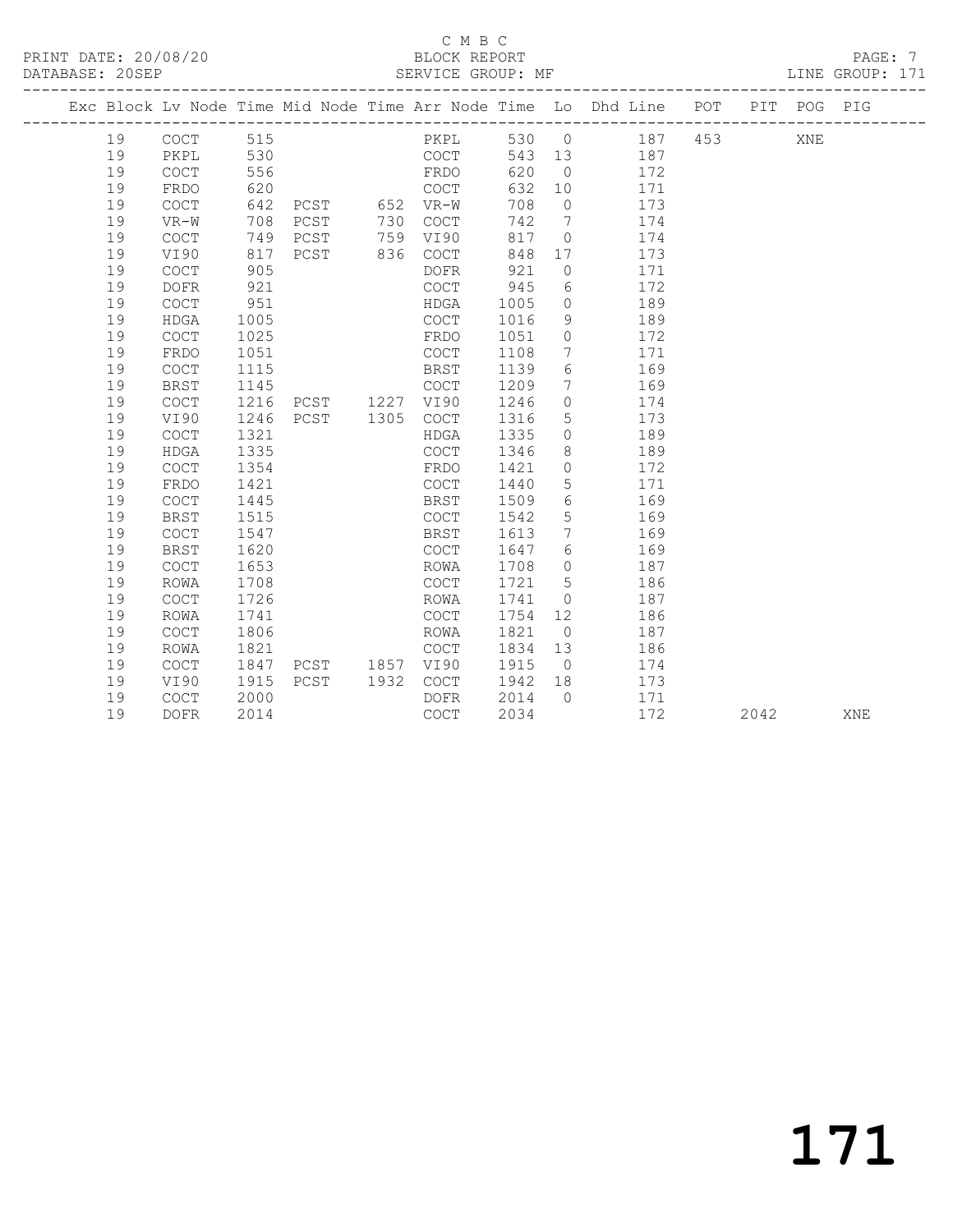|  |    |                                            |      |                   |      |             |      |                | Exc Block Lv Node Time Mid Node Time Arr Node Time Lo Dhd Line POT PIT POG PIG |           |                                                                                                                                                                                                                                 |     |     |
|--|----|--------------------------------------------|------|-------------------|------|-------------|------|----------------|--------------------------------------------------------------------------------|-----------|---------------------------------------------------------------------------------------------------------------------------------------------------------------------------------------------------------------------------------|-----|-----|
|  | 20 | PCST                                       |      |                   |      |             |      |                | 533 0 174                                                                      | 457 — 157 |                                                                                                                                                                                                                                 | XNE |     |
|  | 20 | VI90                                       |      | 533 PCST 550 COCT |      |             |      |                | 600 15 173                                                                     |           |                                                                                                                                                                                                                                 |     |     |
|  | 20 | COCT                                       | 615  |                   |      | DOFR        | 630  |                | 0 171                                                                          |           |                                                                                                                                                                                                                                 |     |     |
|  | 20 | <b>DOFR</b>                                | 630  |                   |      | COCT        | 656  |                | 172<br>$6\degree$                                                              |           |                                                                                                                                                                                                                                 |     |     |
|  | 20 | $\mathtt{C}\mathtt{O}\mathtt{C}\mathtt{T}$ | 702  | PCST              | 712  | VI90        | 730  | $\bigcirc$     | 174                                                                            |           |                                                                                                                                                                                                                                 |     |     |
|  | 20 | VI90                                       | 730  | PCST              | 749  | COCT        | 801  | 17             | 173                                                                            |           |                                                                                                                                                                                                                                 |     |     |
|  | 20 | <b>COCT</b>                                | 818  | PCST              | 829  | VI90        | 847  | $\Omega$       | 174                                                                            |           |                                                                                                                                                                                                                                 |     |     |
|  | 20 | VI90                                       | 847  | PCST              | 906  | COCT        | 918  |                | 173<br>$6 \qquad \qquad$                                                       |           |                                                                                                                                                                                                                                 |     |     |
|  | 20 | COCT                                       | 924  |                   |      | HDGA        | 938  | $\overline{0}$ | 189                                                                            |           |                                                                                                                                                                                                                                 |     |     |
|  | 20 | <b>HDGA</b>                                | 938  |                   |      | COCT        | 949  | 6              | 189                                                                            |           |                                                                                                                                                                                                                                 |     |     |
|  | 20 | <b>COCT</b>                                | 955  |                   |      | FRDO        | 1021 | $\circ$        | 172                                                                            |           |                                                                                                                                                                                                                                 |     |     |
|  | 20 | FRDO                                       | 1021 |                   |      | <b>COCT</b> | 1038 | 7              | 171                                                                            |           |                                                                                                                                                                                                                                 |     |     |
|  | 20 | <b>COCT</b>                                | 1045 |                   |      | BRST        | 1109 | 6              | 169                                                                            |           |                                                                                                                                                                                                                                 |     |     |
|  | 20 | <b>BRST</b>                                | 1115 |                   |      | <b>COCT</b> | 1139 | $7\phantom{0}$ | 169                                                                            |           |                                                                                                                                                                                                                                 |     |     |
|  | 20 | <b>COCT</b>                                | 1146 | PCST 1157         |      | VI90        | 1216 |                | $\overline{0}$<br>174                                                          |           |                                                                                                                                                                                                                                 |     |     |
|  | 20 | VI90                                       | 1216 | PCST 1235         |      | COCT        | 1246 | 5 <sup>5</sup> | 173                                                                            |           |                                                                                                                                                                                                                                 |     |     |
|  | 20 | COCT                                       | 1251 |                   |      | HDGA        | 1305 | $\circ$        | 189                                                                            |           |                                                                                                                                                                                                                                 |     |     |
|  | 20 | <b>HDGA</b>                                | 1305 |                   |      | COCT        | 1316 | 8              | 189                                                                            |           |                                                                                                                                                                                                                                 |     |     |
|  | 20 | <b>COCT</b>                                | 1324 |                   |      | FRDO        | 1351 | $\circ$        | 172                                                                            |           |                                                                                                                                                                                                                                 |     |     |
|  | 20 | FRDO                                       | 1351 |                   |      | COCT        | 1410 | 5              | 171                                                                            |           |                                                                                                                                                                                                                                 |     |     |
|  | 20 | <b>COCT</b>                                | 1415 |                   |      | BRST        | 1439 | 5              | 169                                                                            |           |                                                                                                                                                                                                                                 |     |     |
|  | 20 | <b>BRST</b>                                | 1444 |                   |      | <b>COCT</b> | 1510 | 5              | 169                                                                            |           |                                                                                                                                                                                                                                 |     |     |
|  | 20 | <b>COCT</b>                                | 1515 | PCST 1526         |      | VI90        | 1549 |                | $\Omega$<br>174                                                                |           |                                                                                                                                                                                                                                 |     |     |
|  | 20 | VI90                                       | 1549 | PCST 1609         |      | COCT        | 1624 | 6              | 173                                                                            |           |                                                                                                                                                                                                                                 |     |     |
|  | 20 | COCT                                       | 1630 |                   |      | FRDO        | 1701 | $\circ$        | 172                                                                            |           |                                                                                                                                                                                                                                 |     |     |
|  | 20 | FRDO                                       | 1701 |                   |      | <b>COCT</b> | 1720 | $7\phantom{0}$ | 171                                                                            |           |                                                                                                                                                                                                                                 |     |     |
|  | 20 | <b>COCT</b>                                | 1727 | PCST              | 1739 | VI90        | 1801 | $\Omega$       | 174                                                                            |           |                                                                                                                                                                                                                                 |     |     |
|  | 20 | VI90                                       | 1801 | PCST              | 1819 | COCT        | 1831 | 23             | 173                                                                            |           |                                                                                                                                                                                                                                 |     |     |
|  | 20 | <b>COCT</b>                                | 1854 |                   |      | ROWA        | 1907 | $\bigcap$      | 187                                                                            |           |                                                                                                                                                                                                                                 |     |     |
|  | 20 | ROWA                                       | 1907 |                   |      | COCT        | 1918 |                | 186                                                                            |           | 1927 — 1927 — 1927 — 1927 — 1927 — 1927 — 1927 — 1927 — 1927 — 1928 — 1928 — 1928 — 1928 — 1928 — 1928 — 1928 — 1928 — 1928 — 1928 — 1928 — 1929 — 1929 — 1929 — 1929 — 1929 — 1929 — 1929 — 1928 — 1928 — 1928 — 1928 — 1928 — |     | XNE |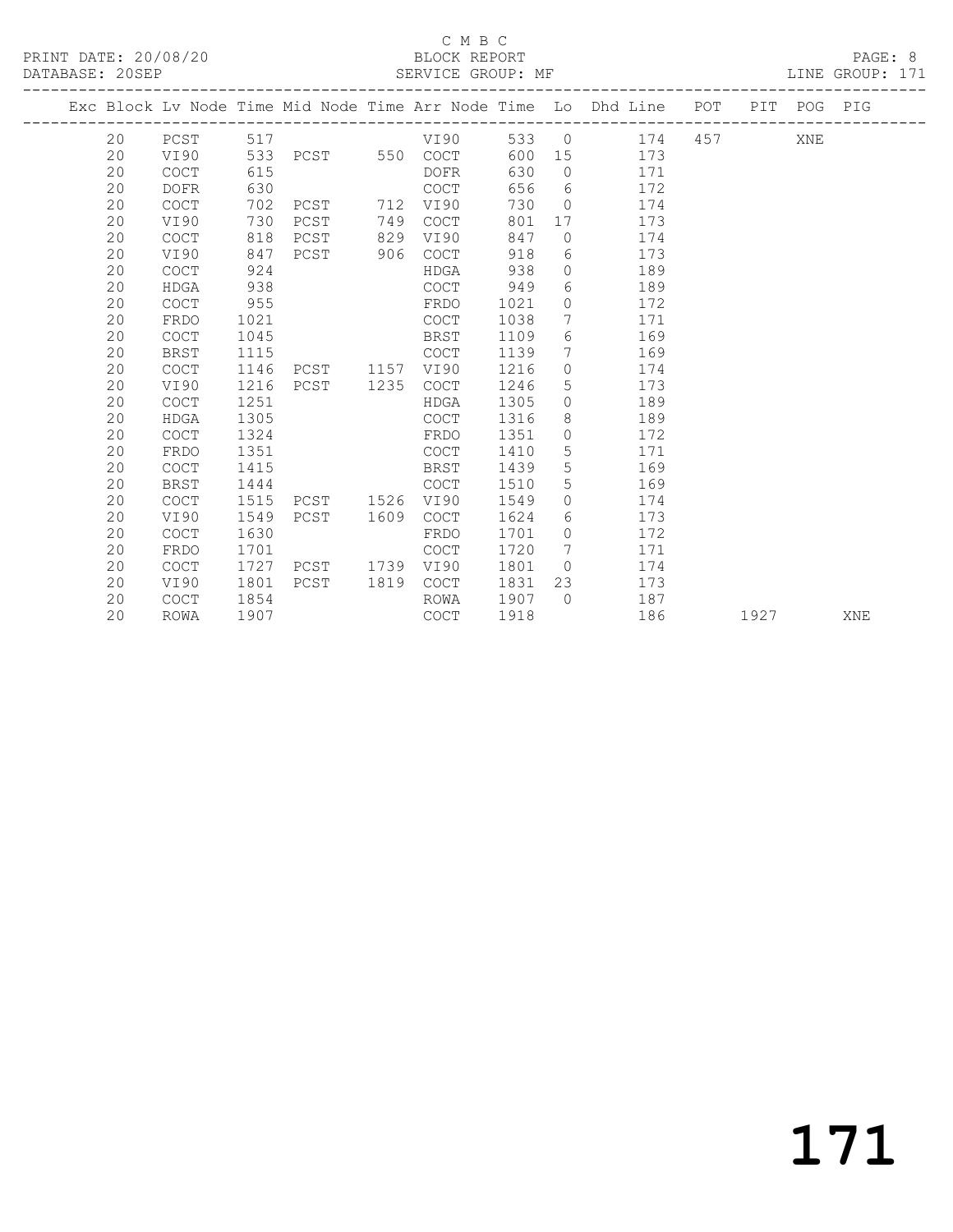|          |                                            |              |                                          |      |      |              |                                  | Exc Block Lv Node Time Mid Node Time Arr Node Time Lo Dhd Line POT PIT POG PIG |     |      |     |     |
|----------|--------------------------------------------|--------------|------------------------------------------|------|------|--------------|----------------------------------|--------------------------------------------------------------------------------|-----|------|-----|-----|
| 21       | COCT                                       | 522          |                                          |      | DOFR |              |                                  | 535 0 171                                                                      | 500 |      | XNE |     |
| 21       | DOFR                                       | 535          |                                          |      | COCT |              |                                  | 557 7 172                                                                      |     |      |     |     |
| 21       | COCT                                       |              | 604 PCST 614 VI90                        |      |      | 630          | $\overline{0}$                   | 174                                                                            |     |      |     |     |
| 21       | VI90                                       | 630          | PCST 650 COCT                            |      |      | 701          | $5\overline{)}$                  | 173                                                                            |     |      |     |     |
| 21       | $\mathtt{C}\mathtt{O}\mathtt{C}\mathtt{T}$ | 706          |                                          |      | DOFR | 721          | $\overline{0}$                   | 171                                                                            |     |      |     |     |
| 21       | DOFR                                       | 721          |                                          |      | COCT | 747          | 18                               | 172                                                                            |     |      |     |     |
| 21       | $\mathtt{C}\mathtt{O}\mathtt{C}\mathtt{T}$ | 805          |                                          |      | PKPL | 823          | $\overline{0}$                   | 187                                                                            |     |      |     |     |
| 21       | PKPL                                       | 823          |                                          |      | COCT | 840          | 12                               | 187                                                                            |     |      |     |     |
| 21       | $\mathtt{C}\mathtt{O}\mathtt{C}\mathtt{T}$ | 852          |                                          |      | HDGA | 906          | $\overline{0}$                   | 189                                                                            |     |      |     |     |
| 21       | HDGA                                       | 906          |                                          |      | COCT | 917          | 8 <sup>8</sup>                   | 189                                                                            |     |      |     |     |
| 21       | COCT                                       | 925          |                                          |      | FRDO | 951          | $\circ$                          | 172                                                                            |     |      |     |     |
| 21       | FRDO                                       | 951          |                                          |      | COCT | 1007         | 8                                | 171                                                                            |     |      |     |     |
| 21       | $\mathtt{C}\mathtt{O}\mathtt{C}\mathtt{T}$ | 1015         |                                          |      | BRST | 1039         | $6\overline{6}$                  | 169                                                                            |     |      |     |     |
| 21       | <b>BRST</b>                                | 1045         | COCT<br>PCST 1129 VI90<br>PCST 1205 COCT |      |      | 1109         | 9                                | 169                                                                            |     |      |     |     |
| 21       | COCT                                       | 1118         |                                          |      |      | 1146         | $\overline{0}$                   | 174                                                                            |     |      |     |     |
| 21       | VI90                                       | 1146         |                                          |      |      | 1216         | $5\overline{)}$                  | 173                                                                            |     |      |     |     |
| 21       | COCT                                       | 1221         |                                          |      | HDGA | 1235         | $\overline{0}$                   | 189                                                                            |     |      |     |     |
| 21       | HDGA                                       | 1235         |                                          |      | COCT | 1246         | 9                                | 189                                                                            |     |      |     |     |
| 21       | $\mathtt{C}\mathtt{O}\mathtt{C}\mathtt{T}$ | 1255         |                                          |      | HMPK | 1315         | $\overline{0}$                   | 186                                                                            |     |      |     |     |
| 21       | HMPK                                       | 1315         |                                          |      | COCT | 1331         | 8                                | 186                                                                            |     |      |     |     |
| 21       | COCT                                       | 1339         |                                          |      | DOFR | 1357         | $\overline{0}$                   | 171                                                                            |     |      |     |     |
| 21       | <b>DOFR</b>                                | 1357         | COCT<br>PCST 1438 VR-W<br>PCST 1525 COCT |      |      | 1422         | $5\overline{)}$                  | 172                                                                            |     |      |     |     |
| 21       | COCT                                       | 1427<br>1501 |                                          |      |      | 1501         | $\overline{0}$                   | 173                                                                            |     |      |     |     |
| 21<br>21 | $VR-W$<br>COCT                             | 1546         | PCST 1559 VI90                           |      |      | 1539<br>1619 | $\overline{7}$<br>$\overline{0}$ | 174<br>174                                                                     |     |      |     |     |
| 21       | VI90                                       | 1619         | PCST 1639 COCT                           |      |      | 1654         | 6                                | 173                                                                            |     |      |     |     |
| 21       | $\mathtt{C}\mathtt{O}\mathtt{C}\mathtt{T}$ | 1700         |                                          |      | DOFR | 1720         | $\overline{0}$                   | 171                                                                            |     |      |     |     |
| 21       | <b>DOFR</b>                                | 1720         |                                          |      | COCT | 1744         | 21                               | 172                                                                            |     |      |     |     |
| 21       | COCT                                       | 1805         |                                          |      | DOFR | 1825         | $\overline{0}$                   | 171                                                                            |     |      |     |     |
| 21       | <b>DOFR</b>                                | 1825         |                                          |      | COCT | 1846         | 11                               | 172                                                                            |     |      |     |     |
| 21       | COCT                                       | 1857         | PCST 1910 VR-W<br>PCST 1945 COCT         |      |      | 1927 0       |                                  | 173                                                                            |     |      |     |     |
| 21       | VR-W                                       | 1927         |                                          |      |      | 1955         | 23                               | 174                                                                            |     |      |     |     |
| 21       | <b>COCT</b>                                | 2018         | PCST 2029                                |      | VR-W | 2045         | $\overline{0}$                   | 173                                                                            |     |      |     |     |
| 21       | $VR-W$                                     | 2045         | PCST                                     | 2102 | COCT | 2112         | 13                               | 174                                                                            |     |      |     |     |
| 21       | COCT                                       | 2125         |                                          |      | HDGA | 2135         | $\overline{0}$                   | 189                                                                            |     |      |     |     |
| 21       | HDGA                                       | 2135         |                                          |      | COCT | 2143 16      |                                  | 189                                                                            |     |      |     |     |
| 21       | COCT                                       | 2159         |                                          |      | HMPK | 2216         | $\overline{0}$                   | 186                                                                            |     |      |     |     |
| 21       | HMPK                                       | 2216         |                                          |      | COCT | 2230         | $5^{\circ}$                      | 186                                                                            |     |      |     |     |
| 21       | COCT                                       | 2235         |                                          |      | FRDO | 2257 0       |                                  | 172                                                                            |     |      |     |     |
| 21       | FRDO                                       | 2257         |                                          |      | COCT | 2309         |                                  | 171                                                                            |     | 2317 |     | XNE |
|          |                                            |              |                                          |      |      |              |                                  |                                                                                |     |      |     |     |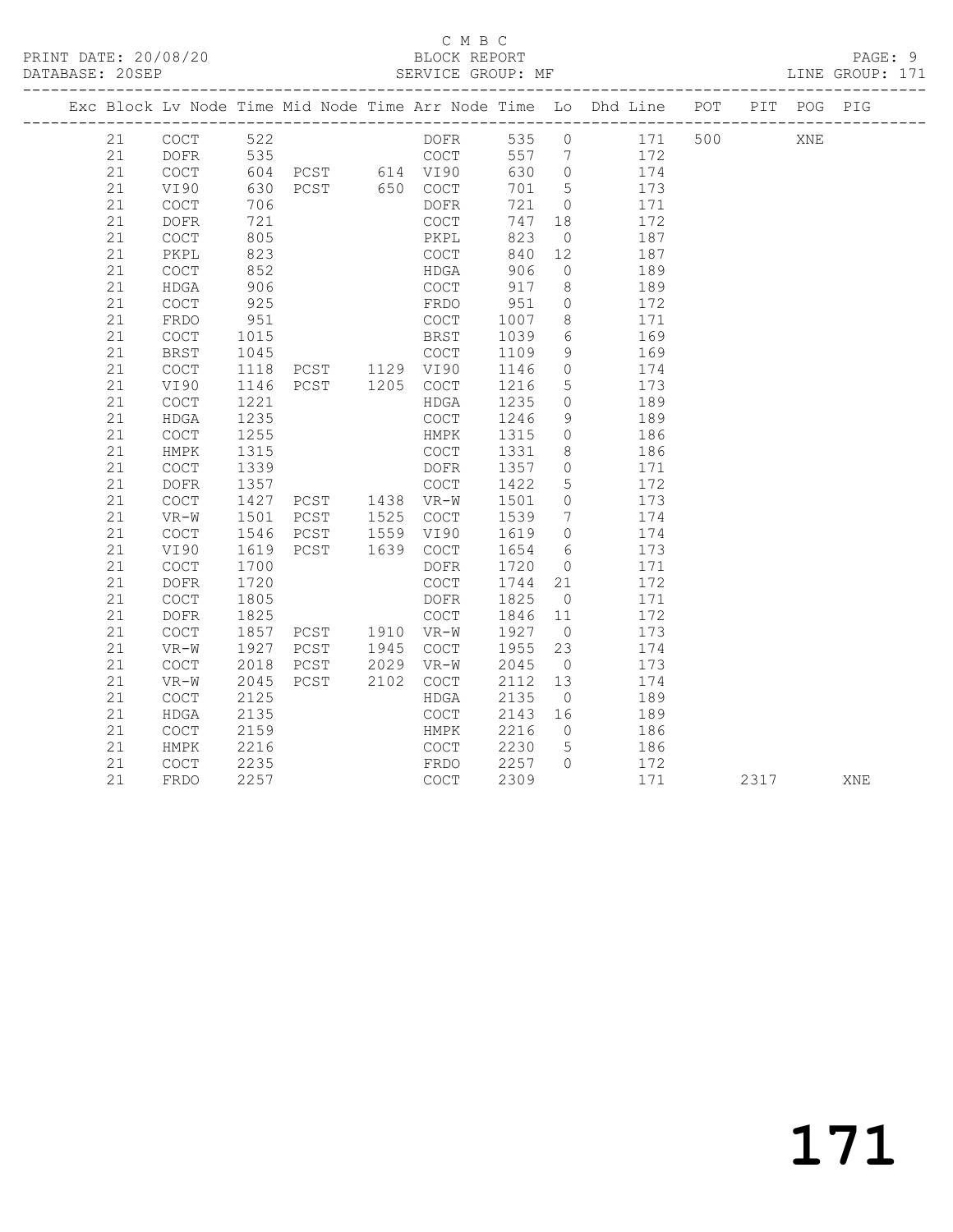## C M B C<br>BLOCK REPORT

PAGE: 10<br>LINE GROUP: 171

| Exc Block Lv Node Time Mid Node Time Arr Node Time Lo Dhd Line POT PIT POG PIG |                                            |      |                |             |      |                 |                       |     |     |  |
|--------------------------------------------------------------------------------|--------------------------------------------|------|----------------|-------------|------|-----------------|-----------------------|-----|-----|--|
| 22                                                                             | COCT                                       | 523  |                | FRDO        |      |                 | 545 0 172             | 501 | XNE |  |
| 22                                                                             | FRDO                                       | 545  |                | <b>COCT</b> |      |                 | 556 8 171             |     |     |  |
| 22                                                                             | <b>COCT</b>                                | 604  | PCST 614 VR-W  |             | 630  |                 | 0 173                 |     |     |  |
| 22                                                                             | VR-W                                       | 630  | PCST 650 COCT  |             | 701  |                 | 10 174                |     |     |  |
| 22                                                                             | <b>COCT</b>                                | 711  |                | PKPL        | 728  | $\overline{0}$  | 187                   |     |     |  |
| 22                                                                             | PKPL                                       | 728  |                | COCT        | 745  | 8 <sup>8</sup>  | 187                   |     |     |  |
| 22                                                                             | <b>COCT</b>                                | 753  |                | FRDO        | 820  | $\bigcirc$      | 172                   |     |     |  |
| 22                                                                             | FRDO                                       | 820  |                | COCT        | 835  | 10              | 171                   |     |     |  |
| 22                                                                             | COCT                                       | 845  |                | PKPL        | 903  |                 | $\overline{0}$<br>187 |     |     |  |
| 22                                                                             | PKPL                                       | 903  |                | COCT        | 920  | $5\overline{)}$ | 187                   |     |     |  |
| 22                                                                             | $\mathtt{C}\mathtt{O}\mathtt{C}\mathtt{T}$ | 925  |                | HMPK        | 942  | $\overline{0}$  | 186                   |     |     |  |
| 22                                                                             | HMPK                                       | 942  |                | COCT        | 958  | 12              | 186                   |     |     |  |
| 22                                                                             | <b>COCT</b>                                | 1010 |                | DOFR        | 1025 | $\overline{0}$  | 171                   |     |     |  |
| 22                                                                             | <b>DOFR</b>                                | 1025 |                | COCT        | 1049 |                 | 172                   |     |     |  |
| 22                                                                             | <b>COCT</b>                                | 1101 | PCST 1112 VR-W |             | 1130 |                 | $\overline{0}$<br>173 |     |     |  |
| 22                                                                             | $VR-W$                                     | 1130 | PCST 1148      | COCT        | 1159 | 16              | 174                   |     |     |  |
| 22                                                                             | <b>COCT</b>                                | 1215 |                | PKPL        | 1232 | $\overline{0}$  | 187                   |     |     |  |
| 22                                                                             | PKPL                                       | 1232 |                | <b>COCT</b> | 1247 | $\overline{7}$  | 187                   |     |     |  |
| 22                                                                             | <b>COCT</b>                                | 1254 |                | FRDO        | 1320 |                 | $\overline{0}$<br>172 |     |     |  |
| 22                                                                             | FRDO                                       | 1320 |                | COCT        | 1339 |                 | 6 171                 |     |     |  |
| 22                                                                             | COCT                                       | 1345 |                | BRST        | 1409 | 5 <sup>5</sup>  | 169                   |     |     |  |
| 22                                                                             | BRST                                       | 1414 |                | COCT        | 1440 | $5\overline{)}$ | 169                   |     |     |  |
| 22                                                                             | <b>COCT</b>                                | 1445 |                | PKPL        | 1505 | $\Omega$        | 187                   |     |     |  |
| 22                                                                             | PKPL                                       | 1505 |                | COCT        | 1524 | - 6             | 187                   |     |     |  |
| 22                                                                             | <b>COCT</b>                                | 1530 |                | PKPL        | 1550 | $\overline{O}$  | 187                   |     |     |  |
| 22                                                                             | PKPL                                       | 1550 |                | COCT        | 1605 | 22              | 187                   |     |     |  |
| 22                                                                             | <b>COCT</b>                                | 1627 |                | HMPK        | 1649 | $\overline{0}$  | 186                   |     |     |  |
| 22                                                                             | HMPK                                       | 1649 |                | COCT        | 1704 |                 | 21 8 186              |     |     |  |
| 22                                                                             | PCST                                       | 1733 |                | WEEA        | 1745 | $\overline{0}$  | 170                   |     |     |  |
| 22                                                                             | WEEA                                       | 1745 |                | PCST        | 1755 | 12              | 170                   |     |     |  |
| 22                                                                             | PCST                                       | 1807 |                | WEEA        | 1818 | $\bigcap$       | 170                   |     |     |  |

22 WEEA 1818 PCST 1829 170 1834 XNE

171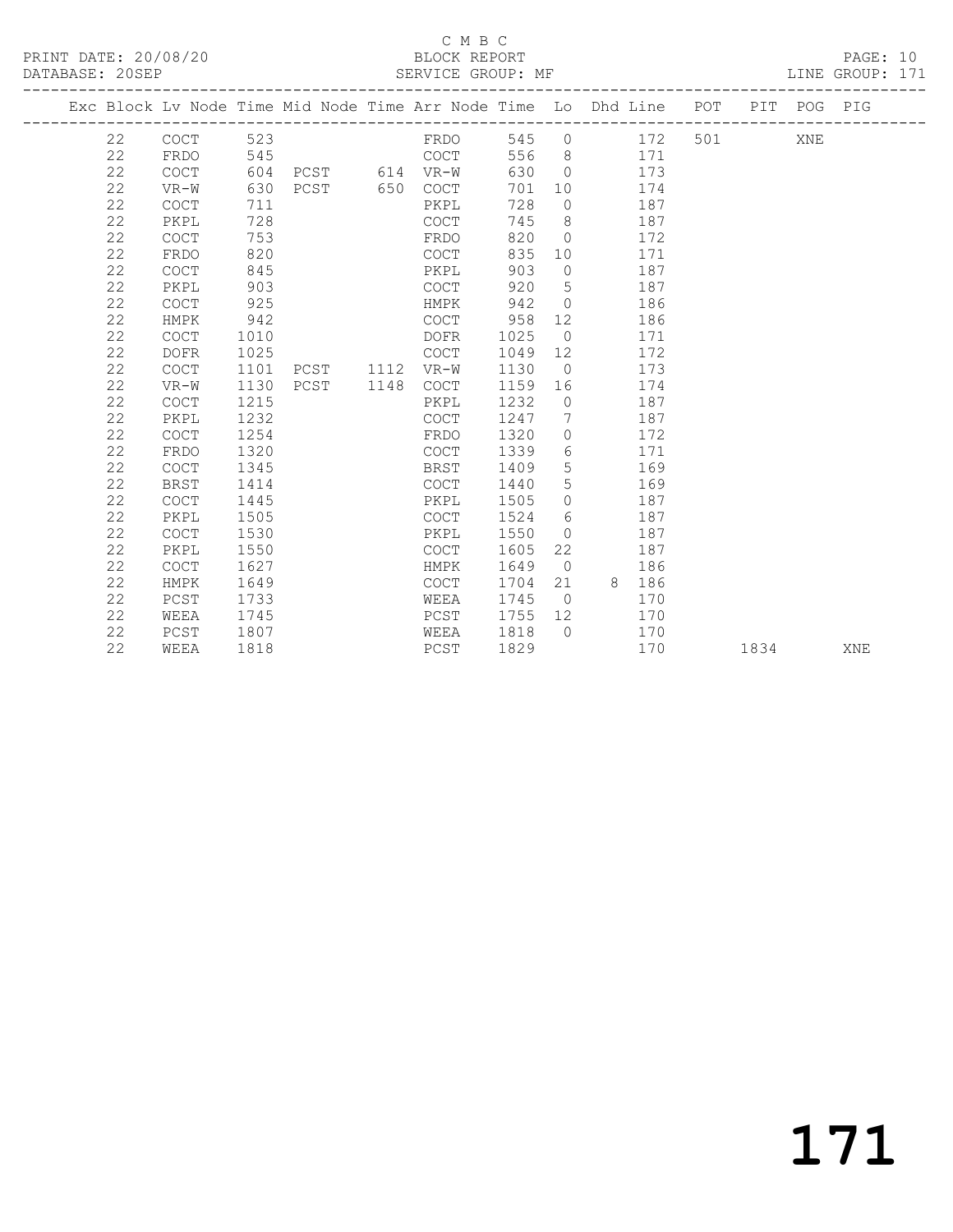PRINT DATE: 20/08/20 BLOCK REPORT<br>
DATABASE: 20SEP<br>
SERVICE GROUP: MF

#### C M B C<br>BLOCK REPORT

PAGE: 11<br>LINE GROUP: 171

|  |                                              |                                                                                                    |                                                              | Exc Block Lv Node Time Mid Node Time Arr Node Time Lo Dhd Line POT PIT POG PIG |              |                                                                                                                  |                                                                    |                                                                                                 |               |                                                      |      |     |     |
|--|----------------------------------------------|----------------------------------------------------------------------------------------------------|--------------------------------------------------------------|--------------------------------------------------------------------------------|--------------|------------------------------------------------------------------------------------------------------------------|--------------------------------------------------------------------|-------------------------------------------------------------------------------------------------|---------------|------------------------------------------------------|------|-----|-----|
|  | 23<br>23<br>23<br>23<br>23<br>23             | PCST<br>VI90<br>$\mathtt{C}\mathtt{O}\mathtt{C}\mathtt{T}$<br>DOFR<br>COCT<br>VI90                 | 524<br>540<br>621<br>636<br>712<br>740                       | PCST 557 COCT<br>PCST 722 VI90<br>PCST 759 COCT                                |              | VI90<br>DOFR<br>COCT                                                                                             | 540 0<br>607 14<br>636<br>702<br>740<br>811                        | $\overline{0}$<br>10<br>$\overline{0}$<br>14                                                    | 173           | 174<br>504<br>171<br>172<br>174<br>173               |      | XNE |     |
|  | 23<br>23<br>23<br>23<br>23<br>23<br>23       | COCT<br>FRDO<br>COCT<br>BRST<br>COCT<br>VI90<br><b>COCT</b>                                        | 825<br>852<br>915<br>946<br>1018<br>1046<br>1123             | PCST 1107                                                                      |              | FRDO<br>COCT<br><b>BRST</b><br>COCT<br>COCT<br>HDGA                                                              | 852<br>907<br>941<br>1010<br>1046<br>1118<br>1137                  | $\circ$<br>8<br>$5\phantom{.0}$<br>8<br>$\circ$<br>$5\phantom{.0}$<br>$\circ$                   |               | 172<br>171<br>169<br>169<br>174<br>173<br>189        |      |     |     |
|  | 23<br>23<br>23<br>23<br>23<br>23<br>23<br>23 | <b>HDGA</b><br><b>COCT</b><br>FRDO<br>COCT<br>BRST<br>COCT<br>VI90<br>COCT                         | 1137<br>1154<br>1220<br>1245<br>1315<br>1348<br>1418<br>1508 | PCST 1359 VI90<br>PCST 1437 COCT                                               |              | COCT<br>FRDO<br>COCT<br>BRST<br>COCT<br>DOFR                                                                     | 1148<br>1220<br>1239<br>1309<br>1341<br>1418<br>1450<br>1526       | 6<br>$\circ$<br>6<br>6<br>$7\phantom{.0}$<br>$\circ$<br>18<br>$\overline{0}$                    |               | 189<br>172<br>171<br>169<br>169<br>174<br>173<br>171 |      |     |     |
|  | 23<br>23<br>23<br>23<br>23<br>23<br>23<br>23 | DOFR<br>COCT<br>PKPL<br>COCT<br>VI90<br>$\mathtt{C}\mathtt{O}\mathtt{C}\mathtt{T}$<br>FRDO<br>COCT | 1526<br>1605<br>1625<br>1657<br>1731<br>1810<br>1839<br>1900 | PCST 1709 VI90<br>PCST 1749 COCT                                               |              | COCT<br>PKPL<br>COCT<br>FRDO<br>COCT<br>FRDO                                                                     | 1557<br>1625<br>1641<br>1731<br>1801<br>1839<br>1853<br>1927       | 8 <sup>8</sup><br>$\circ$<br>16<br>$\overline{0}$<br>9<br>$\circ$<br>$7\overline{ }$<br>$\circ$ |               | 172<br>187<br>187<br>174<br>173<br>172<br>171<br>172 |      |     |     |
|  | 23<br>24<br>24<br>24<br>24                   | FRDO<br><b>COCT</b><br>DOFR<br><b>COCT</b><br>VI90                                                 | 1927<br>527<br>540<br>614<br>640                             | PCST 624 VI90<br>PCST                                                          |              | COCT<br>DOFR<br>COCT<br>700 COCT                                                                                 | 1941<br>540<br>602<br>640<br>711                                   | $\overline{0}$<br>12<br>$\overline{0}$<br>11                                                    |               | 171<br>171<br>505<br>172<br>174<br>173               | 1950 | XNE | XNE |
|  | 24<br>24<br>24<br>24<br>24<br>24<br>24<br>24 | COCT<br>DOFR<br><b>COCT</b><br>PALA<br>24 BQST<br>LOST<br>PMST<br>LOST<br>PMST                     | 722<br>737<br>820<br>833<br>1005<br>1040<br>1120<br>1155     | 915 CORS                                                                       |              | DOFR<br>COCT<br>PALA<br>PMST<br>932 LOST<br>PMST<br>LOST<br>PMST<br>LOST                                         | 737<br>803<br>833<br>848<br>952 13<br>1029<br>1107<br>1147<br>1222 | $\overline{0}$<br>17<br>$\overline{0}$<br>12<br>11<br>13<br>8<br>8                              | 15 184<br>157 | 171<br>172<br>185<br>180<br>180<br>180<br>180        |      |     |     |
|  | 24<br>24<br>24<br>24<br>24<br>24<br>24<br>24 | LOST<br><b>BQST</b><br>LOST<br>PMST<br>LAPA<br>COCT<br>PALA<br>${\tt PMST}$                        | 1230<br>1315<br>1405<br>1440<br>1455<br>1525<br>1538<br>1620 | CORN<br>CORS                                                                   | 1246<br>1330 | <b>BQST</b><br>LOST<br>PMST<br>LAPA<br>$\mathtt{C}\mathtt{O}\mathtt{C}\mathtt{T}$<br>PALA<br>PMST<br><b>BEWS</b> | 1257<br>1348<br>1435<br>1455<br>1506<br>1538<br>1551<br>1659       | 18<br>17<br>5<br>$\circ$<br>19<br>$\overline{0}$<br>29<br>$\circ$                               |               | 157<br>157<br>180<br>184<br>185<br>185<br>184<br>182 |      |     |     |
|  | 24<br>24<br>24                               | <b>BEWS</b><br>PMST<br><b>BEWS</b>                                                                 | 1659<br>1757<br>1836                                         |                                                                                |              | PMST<br><b>BEWS</b><br>PMST                                                                                      | 1731<br>1836<br>1906                                               | 26<br>$\mathbf 0$                                                                               |               | 182<br>182<br>182                                    | 1922 |     | XNE |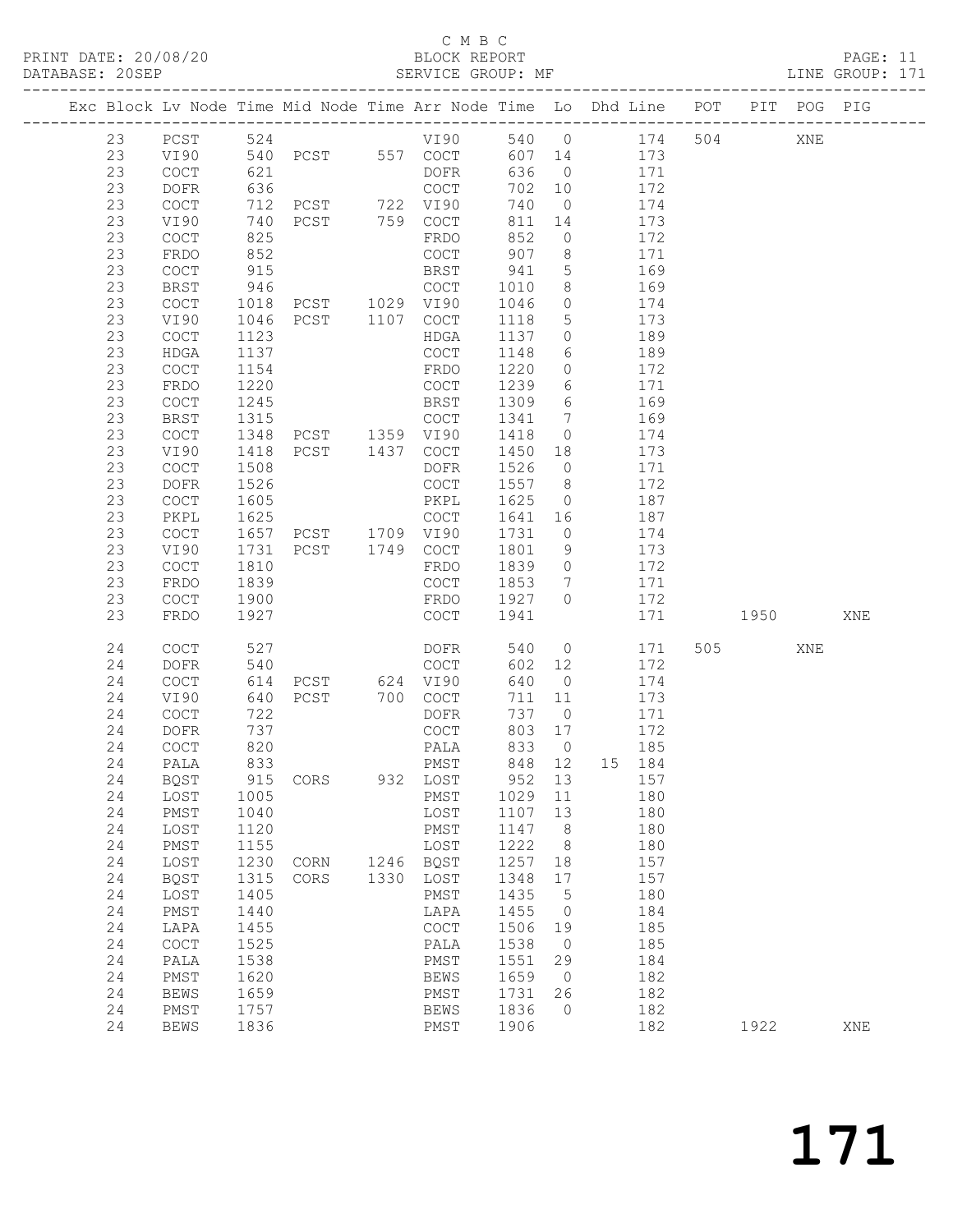### C M B C<br>BLOCK REPORT

PRINT DATE: 20/08/20 BLOCK REPORT PAGE: 12 LINE GROUP: 171 ------------------------------------------------------------------------------------------------- Exc Block Lv Node Time Mid Node Time Arr Node Time Lo Dhd Line POT PIT POG PIG

| 25 | <b>COCT</b> | 528  |          |           | FRDO        | 550  |                 | 172<br>$\overline{0}$ | 506 700 | XNE |     |
|----|-------------|------|----------|-----------|-------------|------|-----------------|-----------------------|---------|-----|-----|
| 25 | FRDO        | 550  |          |           | COCT        | 601  | 12              | 171                   |         |     |     |
| 25 | <b>COCT</b> | 613  | PCST 623 |           | $VR-W$      | 639  | $\overline{0}$  | 173                   |         |     |     |
| 25 | $VR-W$      | 639  | PCST     | 659       | <b>COCT</b> | 710  | 10              | 174                   |         |     |     |
| 25 | <b>COCT</b> | 720  |          |           | FRDO        | 748  | $\circ$         | 172                   |         |     |     |
| 25 | FRDO        | 748  |          |           | <b>COCT</b> | 803  | $7\overline{ }$ | 171                   |         |     |     |
| 25 | <b>COCT</b> | 810  |          |           | DOFR        | 825  | $\overline{0}$  | 171                   |         |     |     |
| 25 | <b>DOFR</b> | 825  |          |           | COCT        | 849  | 12              | 172                   |         |     |     |
| 25 | <b>COCT</b> | 901  |          | PCST 912  | $VR-W$      | 930  | $\bigcirc$      | 173                   |         |     |     |
| 25 | $VR-W$      | 930  | PCST     | 949       | COCT        | 1000 | 15              | 174                   |         |     |     |
| 25 | <b>COCT</b> | 1015 |          |           | PKPL        | 1032 | $\overline{0}$  | 187                   |         |     |     |
| 25 | PKPL        | 1032 |          |           | COCT        | 1047 | 8 <sup>8</sup>  | 187                   |         |     |     |
| 25 | <b>COCT</b> | 1055 |          |           | HMPK        | 1114 | $\overline{0}$  | 186                   |         |     |     |
| 25 | HMPK        | 1114 |          |           | COCT        | 1130 | 10              | 186                   |         |     |     |
| 25 | <b>COCT</b> | 1140 |          |           | <b>DOFR</b> | 1155 | $\overline{0}$  | 171                   |         |     |     |
| 25 | <b>DOFR</b> | 1155 |          |           | COCT        | 1220 | 11              | 172                   |         |     |     |
| 25 | <b>COCT</b> | 1231 | PCST     | 1242 VR-W |             | 1300 | $\overline{0}$  | 173                   |         |     |     |
| 25 | $VR-W$      | 1300 | PCST     | 1318      | COCT        | 1329 | 16              | 174                   |         |     |     |
| 25 | <b>COCT</b> | 1345 |          |           | PKPL        | 1402 | $\overline{0}$  | 187                   |         |     |     |
| 25 | PKPL        | 1402 |          |           | <b>COCT</b> | 1417 | $5\overline{)}$ | 187                   |         |     |     |
| 25 | <b>COCT</b> | 1422 |          |           | HDGA        | 1436 | $\bigcirc$      | 189                   |         |     |     |
| 25 | <b>HDGA</b> | 1436 |          |           | COCT        | 1447 | 28              | 189                   |         |     |     |
| 25 | <b>COCT</b> | 1515 |          |           | PKPL        | 1535 | $\Omega$        | 187                   |         |     |     |
| 25 | PKPL        | 1535 |          |           | <b>COCT</b> | 1550 | 5               | 187                   |         |     |     |
| 25 | <b>COCT</b> | 1555 | PCST     | 1608      | $VR-W$      | 1632 | $\circ$         | 173                   |         |     |     |
| 25 | $VR-W$      | 1632 | PCST     | 1654      | <b>COCT</b> | 1709 | $7\phantom{.0}$ | 174                   |         |     |     |
| 25 | <b>COCT</b> | 1716 | PCST     | 1728      | VI90        | 1750 | $\Omega$        | 174                   |         |     |     |
| 25 | VI90        | 1750 | PCST     | 1808      | COCT        | 1820 | 5               | 173                   |         |     |     |
| 25 | <b>COCT</b> | 1825 |          |           | HMPK        | 1845 | $\Omega$        | 186                   |         |     |     |
| 25 | HMPK        | 1845 |          |           | COCT        | 1900 |                 | 186                   | 1909    |     | XNE |
|    |             |      |          |           |             |      |                 |                       |         |     |     |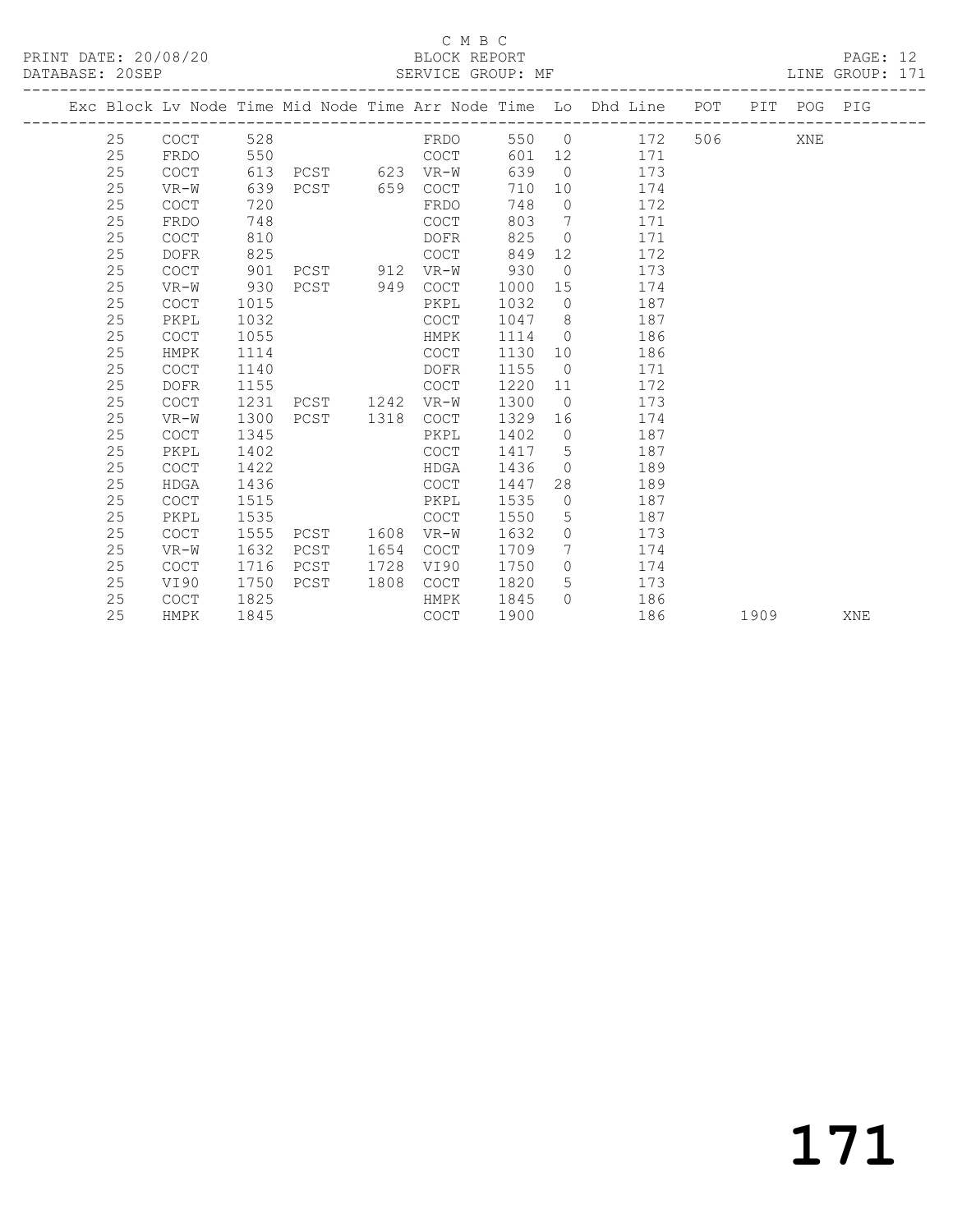PRINT DATE: 20/08/20 BLOCK REPORT<br>
DATABASE: 20SEP<br>
SERVICE GROUP: MF

## C M B C<br>BLOCK REPORT

PAGE: 13<br>LINE GROUP: 171

|  |    |             |      |                |           |         |                   | Exc Block Lv Node Time Mid Node Time Arr Node Time Lo Dhd Line POT PIT POG PIG |     |      |     |     |
|--|----|-------------|------|----------------|-----------|---------|-------------------|--------------------------------------------------------------------------------|-----|------|-----|-----|
|  | 26 | COCT        | 530  |                | PKPL      |         |                   | 545 0 187                                                                      | 508 |      | XNE |     |
|  | 26 | PKPL        | 545  |                | COCT      |         |                   | 558 7 187                                                                      |     |      |     |     |
|  | 26 | COCT        | 605  |                | HMPK      | 618     |                   | $0$ 186                                                                        |     |      |     |     |
|  | 26 | HMPK        | 618  |                | COCT      | 632     |                   | 8 186                                                                          |     |      |     |     |
|  | 26 | <b>COCT</b> | 640  |                | PKPL      | 656     |                   | $0 \t 187$                                                                     |     |      |     |     |
|  | 26 | PKPL        | 656  |                | COCT      | 711     | 9                 | 187                                                                            |     |      |     |     |
|  | 26 | <b>COCT</b> | 720  |                | HMPK      | 735     | $\circ$           | 186                                                                            |     |      |     |     |
|  | 26 | HMPK        | 735  |                | COCT      | 753     | $7\phantom{.0}\,$ | 186                                                                            |     |      |     |     |
|  | 26 | <b>COCT</b> | 800  |                | HMPK      | 817     | $\overline{0}$    | 186                                                                            |     |      |     |     |
|  | 26 | HMPK        | 817  |                | COCT      | 835     | $5\overline{)}$   | 186                                                                            |     |      |     |     |
|  | 26 | <b>COCT</b> | 840  |                | DOFR      | 856     | $\circ$           | 171                                                                            |     |      |     |     |
|  | 26 | DOFR        | 856  |                | COCT      | 920     | 11                | 172                                                                            |     |      |     |     |
|  | 26 | <b>COCT</b> | 931  | PCST 942 VR-W  |           | 1000    | $\overline{0}$    | 173                                                                            |     |      |     |     |
|  | 26 | VR-W        | 1000 | PCST 1019      | COCT      | 1030    |                   | 15<br>174                                                                      |     |      |     |     |
|  | 26 | <b>COCT</b> | 1045 |                | PKPL      | 1102    |                   | 0 187                                                                          |     |      |     |     |
|  | 26 | PKPL        | 1102 |                | COCT      |         |                   | 1117 8 187                                                                     |     |      |     |     |
|  | 26 | <b>COCT</b> | 1125 |                | HMPK      | 1144 0  |                   | 186                                                                            |     |      |     |     |
|  | 26 | HMPK        | 1144 |                | COCT      | 1200 10 |                   | 186                                                                            |     |      |     |     |
|  | 26 | COCT        | 1210 |                | DOFR      | 1227 0  |                   | 171                                                                            |     |      |     |     |
|  | 26 | <b>DOFR</b> | 1227 |                | COCT      | 1252    | 9 <sup>°</sup>    | 172                                                                            |     |      |     |     |
|  | 26 | COCT        | 1301 | PCST 1312 VR-W |           | 1330    |                   | 0 173                                                                          |     |      |     |     |
|  | 26 | $VR-W$      | 1330 | PCST 1350      | COCT      | 1401    |                   | 174<br>14 \,                                                                   |     |      |     |     |
|  | 26 | COCT        | 1415 |                | PKPL      | 1432    |                   | 0 187                                                                          |     |      |     |     |
|  | 26 | PKPL        | 1432 |                | COCT      | 1447    | 8 <sup>8</sup>    | 187                                                                            |     |      |     |     |
|  | 26 | <b>COCT</b> | 1455 |                | FRDO      | 1527    | $\overline{0}$    | 172                                                                            |     |      |     |     |
|  | 26 | FRDO        | 1527 |                | COCT      | 1547    | 8 <sup>8</sup>    | 171                                                                            |     |      |     |     |
|  | 26 | COCT        | 1555 |                | FRDO      | 1624    | $\overline{0}$    | 172                                                                            |     |      |     |     |
|  | 26 | FRDO        | 1624 |                | COCT      | 1644    | 11                | 171                                                                            |     |      |     |     |
|  | 26 | <b>COCT</b> | 1655 |                | FRDO      | 1726    |                   | 172<br>$\overline{0}$                                                          |     |      |     |     |
|  | 26 | FRDO        | 1726 |                | COCT      | 1745    |                   | 10 171                                                                         |     |      |     |     |
|  | 26 | COCT        | 1755 | PCST 1807 VI90 |           | 1829    |                   | $0 \t 174$                                                                     |     |      |     |     |
|  | 26 | VI90        |      | 1829 PCST      | 1847 COCT | 1859    |                   | 173                                                                            |     | 1909 |     | XNE |
|  |    |             |      |                |           |         |                   |                                                                                |     |      |     |     |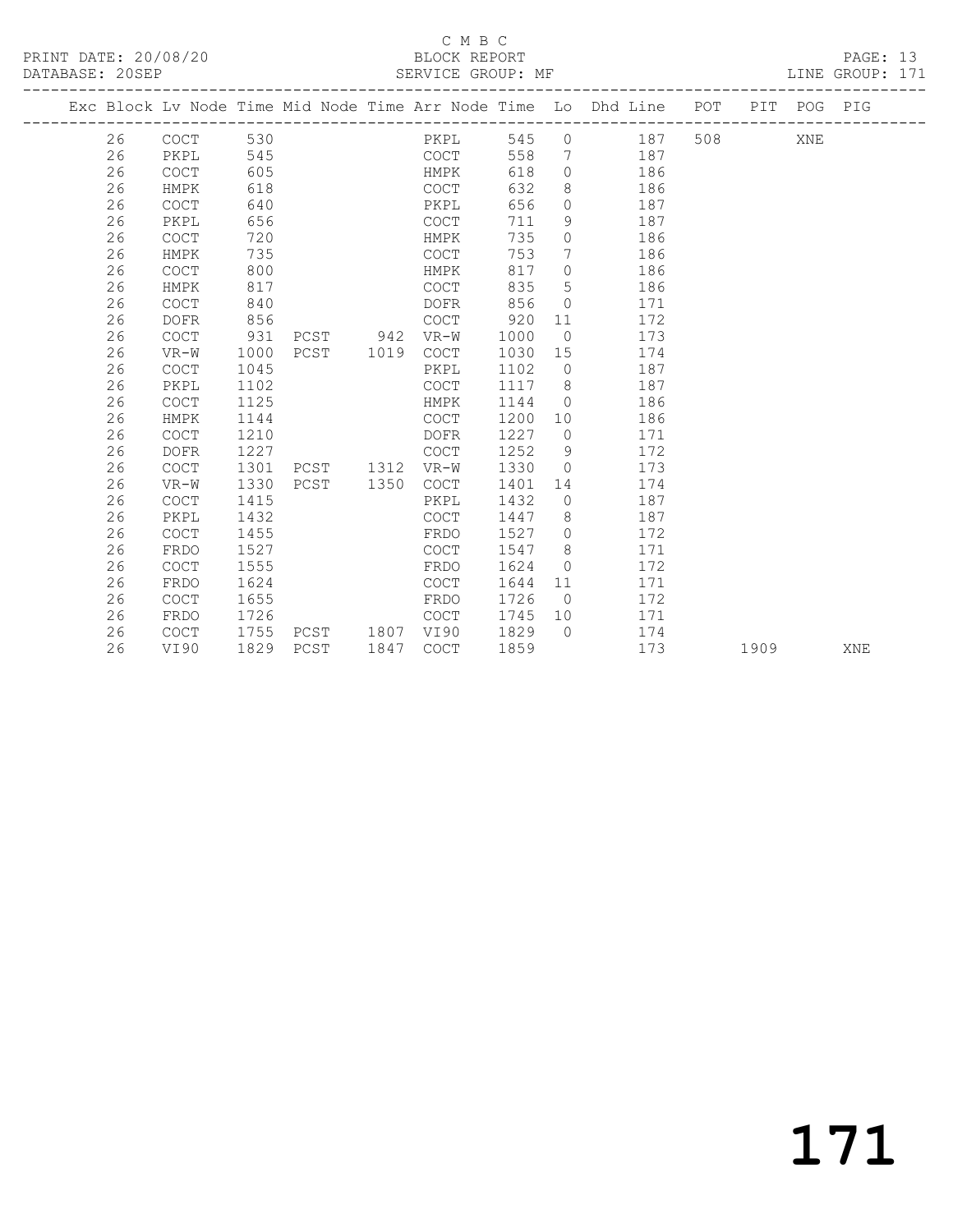### C M B C<br>BLOCK REPORT

| PRINT DATE: 20/08/20 |                   | BLOCK REPORT |  | PAGE: 14        |  |
|----------------------|-------------------|--------------|--|-----------------|--|
| DATABASE: 20SEP      | SERVICE GROUP: MF |              |  | LINE GROUP: 171 |  |
|                      |                   |              |  |                 |  |

|          |                                            |              | Exc Block Lv Node Time Mid Node Time Arr Node Time Lo Dhd Line POT PIT POG PIG |                         |                |                |            |     |      |     |     |
|----------|--------------------------------------------|--------------|--------------------------------------------------------------------------------|-------------------------|----------------|----------------|------------|-----|------|-----|-----|
| 27       | PCST                                       | 529          |                                                                                |                         | 542 0          |                | 173        | 509 | XNE  |     |     |
| 27       | $VR-W$                                     |              |                                                                                | $VR-W$<br>PCST 600 COCT | 609 15         |                | 174        |     |      |     |     |
| 27       | COCT                                       | 542<br>624   |                                                                                | FRDO                    | 648            | $\overline{0}$ | 172        |     |      |     |     |
| 27       | FRDO                                       | 648          |                                                                                | COCT                    | 702            | 10             | 171        |     |      |     |     |
| 27       | COCT                                       | 712          |                                                                                |                         | 738            | $\overline{0}$ | 173        |     |      |     |     |
| 27       | $VR-W$                                     | 738          | PCST 722 VR-W<br>PCST 800 COCT                                                 |                         | 812            | 19             | 174        |     |      |     |     |
| 27       | <b>COCT</b>                                | 831          | PCST                                                                           | 842 VR-W                | 900            | $\overline{0}$ | 173        |     |      |     |     |
| 27       | VR-W                                       | 900          | PCST                                                                           | 922 COCT                | 934            | 11             | 174        |     |      |     |     |
| 27       | $\mathtt{C}\mathtt{O}\mathtt{C}\mathtt{T}$ | 945          |                                                                                | PKPL                    | 1002           | $\overline{0}$ | 187        |     |      |     |     |
| 27       | PKPL                                       | 1002         |                                                                                | COCT                    | 1017           | 8              | 187        |     |      |     |     |
| 27       | COCT                                       | 1025         |                                                                                | HMPK                    | 1042           | $\overline{0}$ | 186        |     |      |     |     |
| 27       | HMPK                                       | 1042         |                                                                                | COCT                    | 1058 12        |                | 186        |     |      |     |     |
| 27       | <b>COCT</b>                                | 1110         |                                                                                | DOFR                    | 1125           | $\overline{0}$ | 171        |     |      |     |     |
| 27       | $\mathtt{DOFR}$                            | 1125         |                                                                                | COCT                    | 1150           | 11             | 172        |     |      |     |     |
| 27       | $\mathtt{C}\mathtt{O}\mathtt{C}\mathtt{T}$ | 1201         | PCST 1212 VR-W                                                                 |                         | 1230           | $\overline{0}$ | 173        |     |      |     |     |
| 27       | VR-W                                       | 1230         | PCST 1248 COCT                                                                 |                         | 1259           | 16             | 174        |     |      |     |     |
| 27       | $\mathtt{C}\mathtt{O}\mathtt{C}\mathtt{T}$ | 1315         |                                                                                | PKPL                    | 1332           | $\overline{0}$ | 187        |     |      |     |     |
| 27       | PKPL                                       | 1332         |                                                                                | COCT                    | 1347 8         |                | 187        |     |      |     |     |
| 27       | COCT                                       | 1355         |                                                                                | HMPK                    | 1416           | $\overline{0}$ | 186        |     |      |     |     |
| 27       | HMPK                                       | 1416         |                                                                                | COCT                    | 1432 18        |                | 186        |     |      |     |     |
| 27       | COCT                                       | 1450         |                                                                                | HMPK                    | 1511           | $\overline{0}$ | 186        |     |      |     |     |
| 27       | ${\tt HMPK}$                               | 1511         |                                                                                | COCT                    | 1527 12        |                | 186        |     |      |     |     |
| 27       | $\mathtt{C}\mathtt{O}\mathtt{C}\mathtt{T}$ | 1539         |                                                                                | DOFR                    | 1558           | $\overline{0}$ | 171        |     |      |     |     |
| 27       | DOFR                                       | 1558         |                                                                                | COCT                    | 1624           | 6              | 172        |     |      |     |     |
| 27       | COCT                                       | 1630         |                                                                                | DOFR                    | 1649           | $\overline{0}$ | 171        |     |      |     |     |
| 27       | DOFR                                       | 1649         | PCST 1739 VR-W                                                                 | COCT                    | 1715 11        |                | 172        |     |      |     |     |
| 27       | $\mathtt{C}\mathtt{O}\mathtt{C}\mathtt{T}$ | 1726         |                                                                                |                         | 1800           | $\overline{0}$ | 173        |     |      |     |     |
| 27       | $VR-W$                                     | 1800         | PCST 1818 COCT                                                                 |                         | 1830           | 25             | 174        |     |      |     |     |
| 27<br>27 | COCT<br>PKPL                               | 1855<br>1914 |                                                                                | PKPL<br>COCT            | 1914 0<br>1928 |                | 187<br>187 |     | 1937 |     | XNE |
|          |                                            |              |                                                                                |                         |                |                |            |     |      |     |     |
| 28       | <b>COCT</b>                                | 535          |                                                                                | HMPK                    | 548            | $\overline{0}$ | 186        | 513 |      | XNE |     |
| 28       | HMPK                                       | 548          |                                                                                | COCT                    | 602            | 8 <sup>8</sup> | 186        |     |      |     |     |
| 28       | $\mathtt{C}\mathtt{O}\mathtt{C}\mathtt{T}$ | 610          |                                                                                | PKPL                    | 625            | $\overline{0}$ | 187        |     |      |     |     |
| 28       | PKPL                                       | 625          |                                                                                | COCT                    | 639            | 11             | 187        |     |      |     |     |
| 28       | $\mathtt{C}\mathtt{O}\mathtt{C}\mathtt{T}$ | 650          |                                                                                | HMPK                    | 705            | $\overline{0}$ | 186        |     |      |     |     |
| 28       | HMPK                                       | 705          |                                                                                | COCT                    | 721            | $5^{\circ}$    | 186        |     |      |     |     |
| 28       | $\mathtt{C}\mathtt{O}\mathtt{C}\mathtt{T}$ | 726          |                                                                                | PKPL                    | 743            | $\overline{0}$ | 187        |     |      |     |     |
| 28       | PKPL                                       | 743          |                                                                                | COCT                    | 800 15         |                | 187        |     |      |     |     |
| 28       | $\mathtt{C}\mathtt{O}\mathtt{C}\mathtt{T}$ | 815          |                                                                                | HMPK                    | 832            | $\bigcirc$     | 186        |     |      |     |     |
| 28       | HMPK                                       | 832          |                                                                                | COCT                    | 850 10         |                | 20 186     |     |      |     |     |
| 28       | LOST                                       | 920          |                                                                                | PMST                    | 944            |                | 180        |     | 1002 |     | XNE |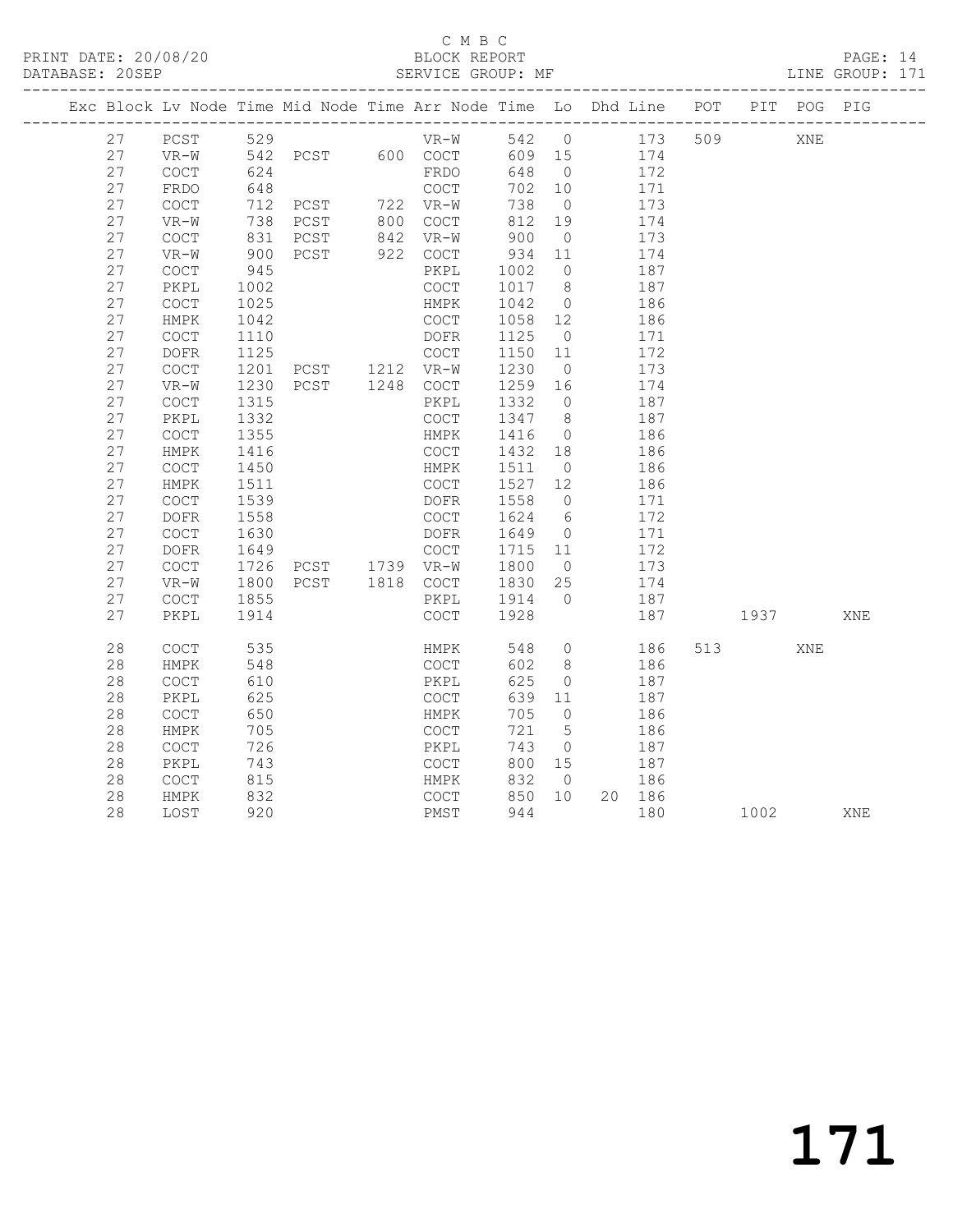### C M B C<br>BLOCK REPORT

PAGE: 15<br>LINE GROUP: 171

|  |          |                                            |              |                                  |                                            |              |                                  | Exc Block Lv Node Time Mid Node Time Arr Node Time Lo Dhd Line POT |     |                | PIT POG PIG |     |
|--|----------|--------------------------------------------|--------------|----------------------------------|--------------------------------------------|--------------|----------------------------------|--------------------------------------------------------------------|-----|----------------|-------------|-----|
|  | 29       | COCT                                       |              |                                  |                                            |              |                                  | 610 0 174                                                          | 522 |                | XNE         |     |
|  | 29       | VI90                                       |              |                                  |                                            | 641 10       |                                  | 173                                                                |     |                |             |     |
|  | 29       | COCT                                       | 651          |                                  | DOFR                                       | 706          | $\overline{0}$                   | 171                                                                |     |                |             |     |
|  | 29       | <b>DOFR</b>                                | 706          |                                  | COCT                                       | 732          | 13                               | 172                                                                |     |                |             |     |
|  | 29       | COCT                                       | 745          |                                  | HMPK                                       | 802          | $\overline{0}$                   | 186                                                                |     |                |             |     |
|  | 29       | HMPK                                       | 802          |                                  | COCT                                       | 820          | 28                               | 186                                                                |     |                |             |     |
|  | 29       | COCT                                       | 848          | PCST 859 VI90                    |                                            | 917          | $\overline{0}$                   | 174                                                                |     |                |             |     |
|  | 29       | VI90                                       | 917          | PCST 939 COCT                    |                                            | 950          | 11                               | 173                                                                |     |                |             |     |
|  | 29       | COCT                                       | 1001         | PCST 1012 VR-W<br>PCST 1049 COCT |                                            | 1030         | $\overline{0}$                   | 173                                                                |     |                |             |     |
|  | 29       | $VR-W$                                     | 1030         |                                  |                                            | 1100 15      |                                  | 174                                                                |     |                |             |     |
|  | 29<br>29 | COCT                                       | 1115         |                                  | PKPL                                       | 1132         | $\overline{0}$                   | 187<br>187                                                         |     |                |             |     |
|  | 29       | PKPL<br>COCT                               | 1132<br>1155 |                                  | COCT<br>HMPK                               | 1147<br>1214 | 8 <sup>8</sup><br>$\overline{0}$ | 186                                                                |     |                |             |     |
|  | 29       | HMPK                                       | 1214         |                                  | COCT                                       | 1230 10      |                                  | 186                                                                |     |                |             |     |
|  | 29       | $\mathtt{C}\mathtt{O}\mathtt{C}\mathtt{T}$ | 1240         |                                  | DOFR                                       | 1257         | $\overline{0}$                   | 171                                                                |     |                |             |     |
|  | 29       | DOFR                                       | 1257         |                                  | COCT                                       | 1322         | 9                                | 172                                                                |     |                |             |     |
|  | 29       | COCT                                       | 1331         | PCST 1342 VR-W                   |                                            | 1400         | $\overline{0}$                   | 173                                                                |     |                |             |     |
|  | 29       | $VR-W$                                     | 1400         | PCST 1420 COCT                   |                                            | 1431         | 14                               | 174                                                                |     |                |             |     |
|  | 29       | COCT                                       | 1445         | PCST                             | 1456 VI90                                  | 1519         | $\overline{0}$                   | 174                                                                |     |                |             |     |
|  | 29       | VI90                                       | 1519         | PCST 1540                        | COCT                                       | 1553         | $\overline{7}$                   | 173                                                                |     |                |             |     |
|  | 29       | $\mathtt{C}\mathtt{O}\mathtt{C}\mathtt{T}$ | 1600         |                                  | DOFR                                       | 1619         | $\overline{0}$                   | 171                                                                |     |                |             |     |
|  | 29       | DOFR                                       | 1619         |                                  | COCT                                       | 1645         | 9                                | 172                                                                |     |                |             |     |
|  | 29       | COCT                                       | 1654         |                                  | PKPL                                       | 1714         | $\overline{0}$                   | 187                                                                |     |                |             |     |
|  | 29       | PKPL                                       | 1714         |                                  | COCT                                       | 1729         |                                  | 187                                                                |     | 1739           |             | XNE |
|  | 30       | COCT                                       | 546          |                                  |                                            | 611 0        |                                  | 173                                                                |     | 523 and $\sim$ | XNE         |     |
|  | 30       | $VR-W$                                     | 611          |                                  |                                            | 640 13       |                                  | 174                                                                |     |                |             |     |
|  | 30       | <b>COCT</b>                                | 653          |                                  | FRDO                                       | 718          | $\overline{0}$                   | 172                                                                |     |                |             |     |
|  | 30       | FRDO                                       | 718          |                                  | COCT                                       | 733          | 17                               | 171                                                                |     |                |             |     |
|  | 30       | COCT                                       | 750          |                                  | DOFR                                       | 805          | $\overline{0}$                   | 171                                                                |     |                |             |     |
|  | 30       | DOFR                                       | 805          |                                  | COCT                                       | 829          | 15                               | 172                                                                |     |                |             |     |
|  | 30       | COCT                                       | 844          |                                  | BRST                                       | 910          | 5                                | 169                                                                |     |                |             |     |
|  | 30       | BRST                                       | 915          |                                  | COCT                                       | 939          | 6                                | 169                                                                |     |                |             |     |
|  | 30       | COCT                                       | 945          | PCST 956 VI90<br>PCST 1034 COCT  |                                            | 1013         | $\overline{0}$                   | 174                                                                |     |                |             |     |
|  | 30       | VI90                                       | 1013         |                                  |                                            | 1045         | 6                                | 173                                                                |     |                |             |     |
|  | 30<br>30 | COCT<br>HDGA                               | 1051<br>1105 |                                  | HDGA<br>COCT                               | 1105<br>1116 | $\overline{0}$<br>8 <sup>8</sup> | 189<br>189                                                         |     |                |             |     |
|  | 30       | COCT                                       | 1124         |                                  | FRDO                                       | 1150         | $\overline{0}$                   | 172                                                                |     |                |             |     |
|  | 30       | FRDO                                       | 1150         |                                  | COCT                                       | 1209         | 6                                | 171                                                                |     |                |             |     |
|  | 30       | COCT                                       | 1215         |                                  | BRST 1239 6                                |              |                                  | 169                                                                |     |                |             |     |
|  | 30       | BRST                                       | 1245         |                                  | <b>COCT</b>                                | 1310         | 8                                | 169                                                                |     |                |             |     |
|  | 30       | $\mathtt{C}\mathtt{O}\mathtt{C}\mathtt{T}$ |              | 1318 PCST                        | 1329 VI90                                  | 1348         | $\circ$                          | 174                                                                |     |                |             |     |
|  | 30       | VI90                                       | 1348         | PCST                             | 1407 COCT                                  | 1418         | 7                                | 173                                                                |     |                |             |     |
|  | 30       | COCT                                       | 1425         |                                  | HMPK                                       | 1446         | 0                                | 186                                                                |     |                |             |     |
|  | 30       | HMPK                                       | 1446         |                                  | COCT                                       | 1502         | 8                                | 186                                                                |     |                |             |     |
|  | 30       | COCT                                       | 1510         |                                  | HMPK                                       | 1531         | $\circ$                          | 186                                                                |     |                |             |     |
|  | 30       | HMPK                                       | 1531         |                                  | $\mathtt{C}\mathtt{O}\mathtt{C}\mathtt{T}$ | 1547         | 8                                | 186                                                                |     |                |             |     |
|  | 30       | COCT                                       | 1555         |                                  | HMPK                                       | 1616         | $\overline{0}$                   | 186                                                                |     |                |             |     |
|  | 30       | HMPK                                       | 1616         |                                  | COCT                                       | 1632         | 8                                | 186                                                                |     |                |             |     |
|  | 30       | COCT                                       | 1640         |                                  | HMPK                                       | 1702         | $\overline{0}$                   | 186                                                                |     |                |             |     |
|  | 30       | HMPK                                       | 1702         |                                  | COCT                                       | 1717         | 10                               | 186                                                                |     |                |             |     |
|  | 30       | COCT                                       | 1727         |                                  | HMPK                                       | 1749         | $\overline{0}$                   | 186                                                                |     |                |             |     |
|  | 30       | HMPK                                       | 1749         |                                  | COCT                                       | 1804         |                                  | 186                                                                |     | 1814           |             | XNE |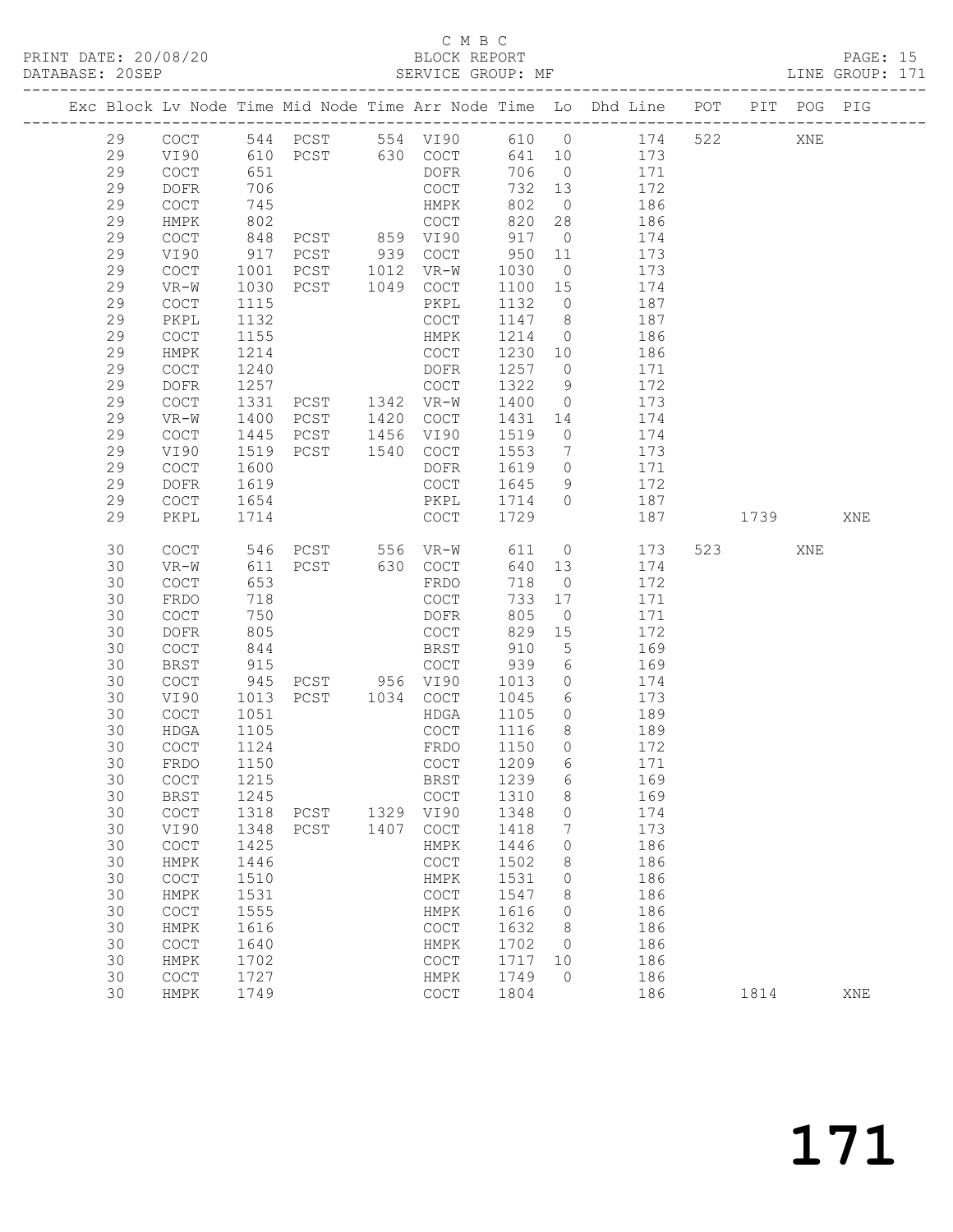PRINT DATE: 20/08/20 BLOCK REPORT<br>
DATABASE: 20SEP<br>
SERVICE GROUP: MF

#### C M B C<br>BLOCK REPORT

PAGE: 16<br>LINE GROUP: 171

|    |             |      |                   |               |         |                | Exc Block Lv Node Time Mid Node Time Arr Node Time Lo Dhd Line POT PIT POG PIG |      |     |     |  |
|----|-------------|------|-------------------|---------------|---------|----------------|--------------------------------------------------------------------------------|------|-----|-----|--|
|    | 31 COCT     | 550  |                   | FRDO          |         |                | 614 0 172 527                                                                  |      | XNE |     |  |
| 31 | FRDO        | 614  |                   | COCT          |         |                | 626 19 171                                                                     |      |     |     |  |
| 31 | COCT        | 645  |                   | FRDO          | 710     |                | 0 $172$                                                                        |      |     |     |  |
| 31 | FRDO        | 710  |                   | COCT          |         |                | 724 6 171                                                                      |      |     |     |  |
| 31 | COCT        |      | 730 PCST 740 VI90 |               | 758     |                | $0 \t 174$                                                                     |      |     |     |  |
| 31 | VI90        | 758  |                   | PCST 817 COCT | 829     |                | 26 173                                                                         |      |     |     |  |
| 31 | COCT        | 855  |                   | HMPK          | 912 0   |                | 186                                                                            |      |     |     |  |
| 31 | HMPK        | 912  |                   | COCT          | 928     |                | 12 186                                                                         |      |     |     |  |
| 31 | <b>COCT</b> | 940  |                   | <b>DOFR</b>   | 956     |                | 0 171                                                                          |      |     |     |  |
| 31 | DOFR        | 956  |                   | COCT          | 1020 11 |                | 172                                                                            |      |     |     |  |
| 31 | <b>COCT</b> | 1031 | PCST 1042 VR-W    |               | 1100    |                | 173<br>$\Omega$                                                                |      |     |     |  |
| 31 | VR-W        | 1100 | PCST 1119         | COCT          |         |                | 1130 15<br>174                                                                 |      |     |     |  |
| 31 | <b>COCT</b> | 1145 |                   | PKPL          |         |                | 1202 0 187                                                                     |      |     |     |  |
| 31 | PKPL        | 1202 |                   | COCT          |         |                | 1217 8 187                                                                     |      |     |     |  |
| 31 | <b>COCT</b> | 1225 |                   | HMPK          | 1245    | $\overline{0}$ | 186                                                                            |      |     |     |  |
| 31 | HMPK        | 1245 |                   | COCT          | 1301    |                | 9 186                                                                          |      |     |     |  |
| 31 | <b>COCT</b> | 1310 |                   | DOFR          | 1328    |                | 0 171                                                                          |      |     |     |  |
| 31 | <b>DOFR</b> | 1328 |                   | COCT          | 1353    |                | 8 172                                                                          |      |     |     |  |
| 31 | <b>COCT</b> | 1401 | PCST 1412 VR-W    |               | 1430    |                | 173<br>$\overline{0}$                                                          |      |     |     |  |
| 31 | $VR-W$      | 1430 | PCST 1452         | COCT          | 1504    |                | 174<br>11 — 1                                                                  |      |     |     |  |
| 31 | <b>COCT</b> | 1515 |                   | BRST          | 1541 5  |                | 169                                                                            |      |     |     |  |
| 31 | <b>BRST</b> | 1546 |                   | COCT          | 1613 12 |                | 169                                                                            |      |     |     |  |
| 31 | <b>COCT</b> | 1625 |                   | ROMA          | 1642 0  |                | 186                                                                            |      |     |     |  |
| 31 | <b>ROMA</b> | 1642 |                   | COCT          | 1652    |                | 187                                                                            |      |     |     |  |
| 31 | COCT        | 1710 |                   | HMPK          | 1732    |                | 186<br>$\overline{0}$                                                          |      |     |     |  |
| 31 | HMPK        | 1732 |                   | COCT          | 1747    |                | 186                                                                            |      |     |     |  |
| 31 | <b>COCT</b> | 1805 |                   | ROMA          | 1825    |                | $\overline{0}$<br>186                                                          |      |     |     |  |
| 31 | <b>ROMA</b> | 1825 |                   | COCT          | 1835    |                | 20 187                                                                         |      |     |     |  |
| 31 | <b>COCT</b> | 1855 |                   | HMPK          | 1915    |                | 0 186                                                                          |      |     |     |  |
| 31 | HMPK        | 1915 |                   | COCT          | 1930    |                | 186                                                                            | 1939 |     | XNE |  |

# 171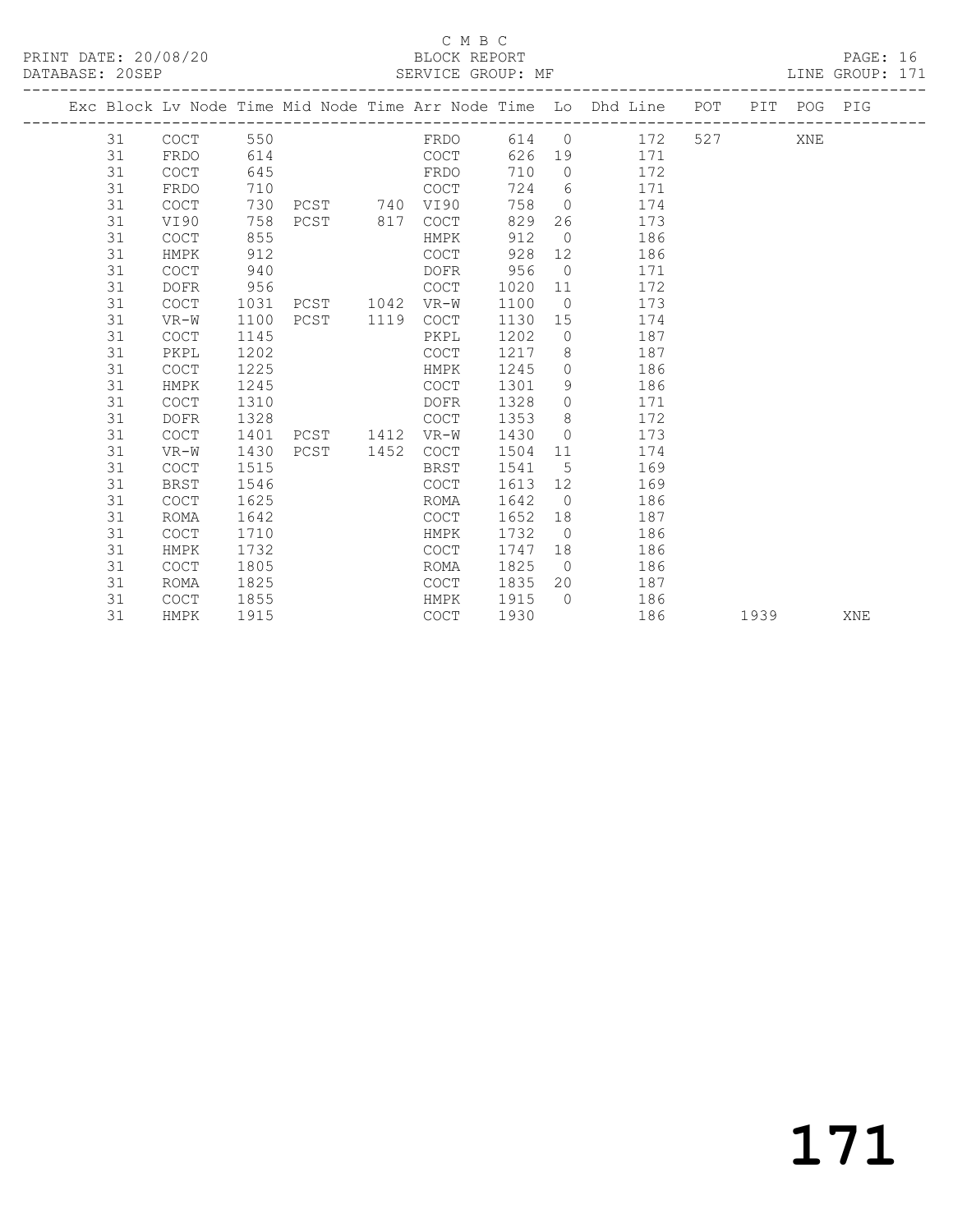#### C M B C<br>BLOCK REPORT

PAGE: 17<br>LINE GROUP: 171

|  |                 |             |      |  |           |                |      |                  | Exc Block Lv Node Time Mid Node Time Arr Node Time Lo Dhd Line POT PIT POG PIG |           |      |     |     |
|--|-----------------|-------------|------|--|-----------|----------------|------|------------------|--------------------------------------------------------------------------------|-----------|------|-----|-----|
|  | 32 <sup>2</sup> | COCT        | 550  |  |           |                |      |                  | HMPK 603 0 186                                                                 | 527 — 100 |      | XNE |     |
|  | 32              | HMPK        | 603  |  |           | COCT           | 617  |                  | 8 186                                                                          |           |      |     |     |
|  | 32              | <b>COCT</b> | 625  |  |           | PKPL           | 640  | $\circ$          | 187                                                                            |           |      |     |     |
|  | 32              | PKPL        | 640  |  |           | COCT           | 655  | 9                | 187                                                                            |           |      |     |     |
|  | 32              | COCT        | 704  |  |           | HMPK           | 719  | $\circ$          | 186                                                                            |           |      |     |     |
|  | 32              | HMPK        | 719  |  |           | <b>COCT</b>    | 735  | 5                | 186                                                                            |           |      |     |     |
|  | 32              | <b>COCT</b> | 740  |  |           | PKPL           | 758  | $\circ$          | 187                                                                            |           |      |     |     |
|  | 32              | PKPL        | 758  |  |           | COCT           | 815  | 15               | 187                                                                            |           |      |     |     |
|  | 32              | <b>COCT</b> | 830  |  |           | HMPK           | 847  | $\overline{0}$   | 186                                                                            |           |      |     |     |
|  | 32              | HMPK        | 847  |  |           | <b>COCT</b>    | 903  | 12               | 186                                                                            |           |      |     |     |
|  | 32              | COCT        | 915  |  |           | PCST 926 VI90  | 943  | $\circ$          | 174                                                                            |           |      |     |     |
|  | 32              | VI90        | 943  |  | PCST 1005 | <b>COCT</b>    | 1016 | 5                | 173                                                                            |           |      |     |     |
|  | 32              | <b>COCT</b> | 1021 |  |           | HDGA           | 1035 | $\circ$          | 189                                                                            |           |      |     |     |
|  | 32              | HDGA        | 1035 |  |           | COCT           | 1046 | 8                | 189                                                                            |           |      |     |     |
|  | 32              | <b>COCT</b> | 1054 |  |           | FRDO           | 1120 | $\Omega$         | 172                                                                            |           |      |     |     |
|  | 32              | FRDO        | 1120 |  |           | <b>COCT</b>    | 1139 | 6                | 171                                                                            |           |      |     |     |
|  | 32              | COCT        | 1145 |  |           | BRST           | 1209 | 6                | 169                                                                            |           |      |     |     |
|  | 32              | <b>BRST</b> | 1215 |  |           | COCT           | 1239 | $6 \overline{6}$ | 169                                                                            |           |      |     |     |
|  | 32              | <b>COCT</b> | 1245 |  |           | PCST 1256 VI90 | 1315 | $\Omega$         | 174                                                                            |           |      |     |     |
|  | 32              | VI90        | 1315 |  |           | PCST 1334 COCT | 1345 | 6                | 173                                                                            |           |      |     |     |
|  | 32              | COCT        | 1351 |  |           | HDGA           | 1405 | $\Omega$         | 189                                                                            |           |      |     |     |
|  | 32              | <b>HDGA</b> | 1405 |  |           | COCT           | 1416 | 9                | 189                                                                            |           |      |     |     |
|  | 32              | <b>COCT</b> | 1425 |  |           | FRDO           | 1455 | $\Omega$         | 172                                                                            |           |      |     |     |
|  | 32              | FRDO        | 1455 |  |           | COCT           | 1515 | 9                | 171                                                                            |           |      |     |     |
|  | 32              | <b>COCT</b> | 1524 |  |           | HMPK           | 1545 | $\Omega$         | 186                                                                            |           |      |     |     |
|  | 32              | HMPK        | 1545 |  |           | COCT           | 1601 | 9                | 186                                                                            |           |      |     |     |
|  | 32              | COCT        | 1610 |  |           | HMPK           | 1631 | $\Omega$         | 186                                                                            |           |      |     |     |
|  | 32              | HMPK        | 1631 |  |           | <b>COCT</b>    | 1647 | 11               | 186                                                                            |           |      |     |     |
|  | 32              | <b>COCT</b> | 1658 |  |           | HMPK           | 1720 | $\overline{0}$   | 186                                                                            |           |      |     |     |
|  | 32              | HMPK        | 1720 |  |           | <b>COCT</b>    | 1735 | 10               | 186                                                                            |           |      |     |     |
|  | 32              | COCT        | 1745 |  |           | HMPK           | 1807 | $\overline{0}$   | 186                                                                            |           |      |     |     |
|  | 32              | HMPK        | 1807 |  |           | COCT           | 1822 | 10               | 186                                                                            |           |      |     |     |
|  | 32              | <b>COCT</b> | 1832 |  |           | BRST           | 1855 | $5^{\circ}$      | 169                                                                            |           |      |     |     |
|  | 32              | <b>BRST</b> | 1900 |  |           | COCT           | 1923 |                  | 169                                                                            |           | 1932 |     | XNE |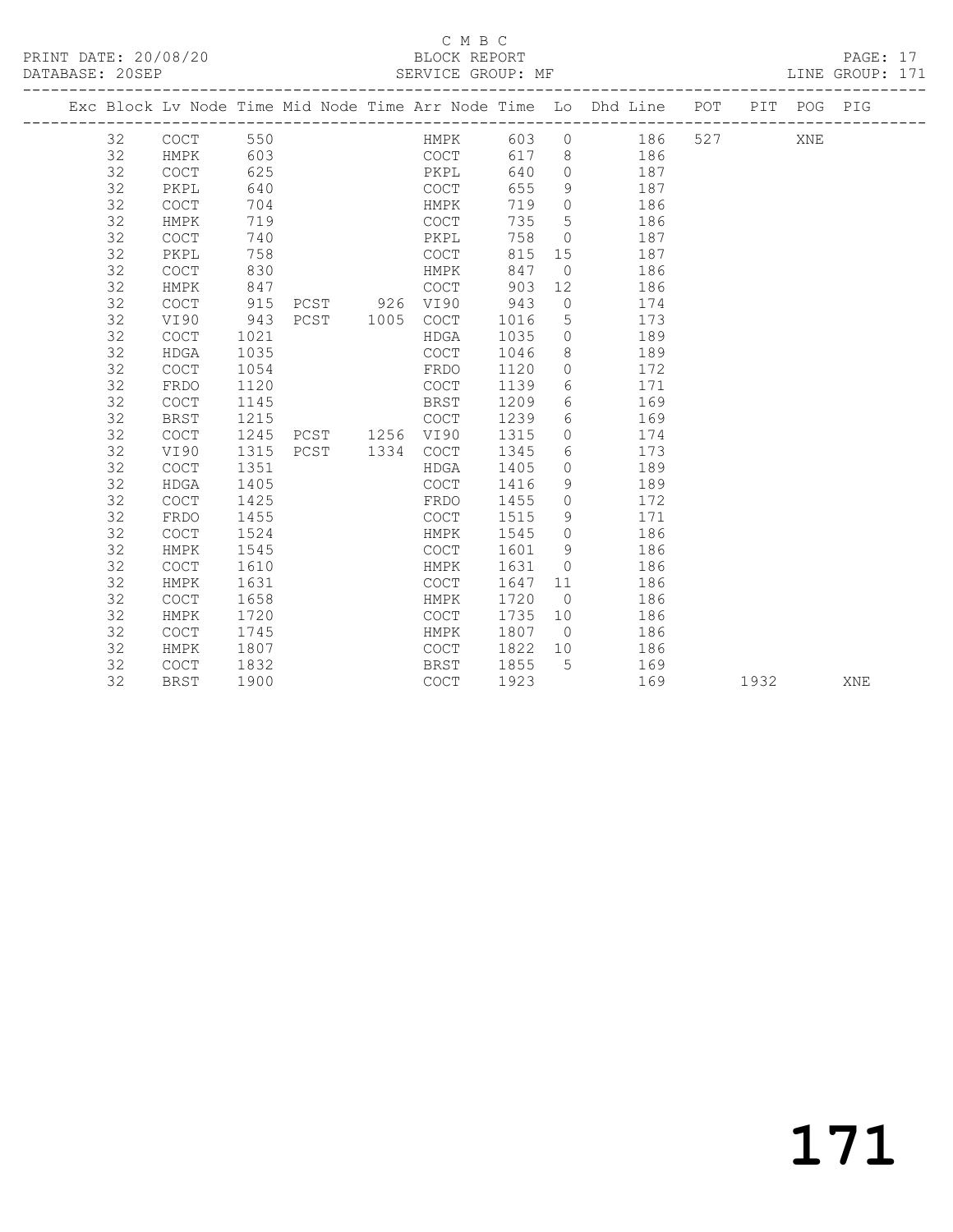## C M B C<br>BLOCK REPORT

PAGE: 18<br>LINE GROUP: 171

|  |          |                                                    |              |                                             |      |                        |              |                             | Exc Block Lv Node Time Mid Node Time Arr Node Time Lo Dhd Line POT |          |             | PIT POG PIG |     |
|--|----------|----------------------------------------------------|--------------|---------------------------------------------|------|------------------------|--------------|-----------------------------|--------------------------------------------------------------------|----------|-------------|-------------|-----|
|  | 33       | COCT                                               | 557          |                                             |      | DOFR                   |              |                             | 610 0 171                                                          |          | 534         | XNE         |     |
|  | 33       | <b>DOFR</b>                                        | 610          | 010 COCT<br>644 PCST 654 VI90<br>710 PCST - |      |                        |              |                             | 632 12 172                                                         |          |             |             |     |
|  | 33       | COCT                                               |              |                                             |      |                        | 710          | $\overline{0}$              | 174                                                                |          |             |             |     |
|  | 33       | VI90                                               |              |                                             |      |                        | 742 11       |                             | 173                                                                |          |             |             |     |
|  | 33       | COCT                                               |              |                                             |      |                        | 819          | $\overline{0}$              | 173                                                                |          |             |             |     |
|  | 33       | $VR-W$                                             |              | 819 PCST 841 COCT                           |      |                        | 853          | 22                          | 174                                                                |          |             |             |     |
|  | 33       | COCT                                               | 915          |                                             |      | PKPL                   | 932          | $\overline{0}$              | 187                                                                |          |             |             |     |
|  | 33       | PKPL                                               | 932          |                                             |      | COCT                   | 947          | 8 <sup>1</sup>              | 187                                                                |          |             |             |     |
|  | 33       | COCT                                               | 955          |                                             |      | HMPK                   | 1012         | $\overline{0}$              | 186                                                                |          |             |             |     |
|  | 33       | HMPK                                               | 1012         |                                             |      | COCT                   | 1028         | 12                          | 186                                                                |          |             |             |     |
|  | 33       | $\mathtt{C}\mathtt{O}\mathtt{C}\mathtt{T}$         | 1040         |                                             |      | DOFR                   | 1055         | $\overline{0}$              | 171                                                                |          |             |             |     |
|  | 33       | <b>DOFR</b>                                        | 1055         |                                             |      | COCT                   | 1120 11      |                             | 172                                                                |          |             |             |     |
|  | 33       | COCT                                               | 1131         | PCST 1142 VR-W                              |      |                        | 1200         | $\overline{0}$              | 173                                                                |          |             |             |     |
|  | 33       | $VR-W$                                             | 1200         | PCST 1218 COCT                              |      |                        | 1229         | 16                          | 174                                                                |          |             |             |     |
|  | 33       | COCT                                               | 1245         |                                             |      | PKPL                   | 1302         | $\overline{0}$              | 187                                                                |          |             |             |     |
|  | 33       | PKPL                                               | 1302         |                                             |      | COCT                   | 1317         | 8 <sup>8</sup>              | 187                                                                |          |             |             |     |
|  | 33       | <b>COCT</b>                                        | 1325         |                                             |      | HMPK                   | 1345         | $\overline{0}$              | 186                                                                |          |             |             |     |
|  | 33       | HMPK                                               | 1345         |                                             |      | COCT                   | 1401         | $5\overline{)}$             | 186                                                                |          |             |             |     |
|  | 33       | COCT                                               | 1406         |                                             |      | DOFR                   | 1424         | $\circ$                     | 171                                                                |          |             |             |     |
|  | 33       | $\mathtt{DOFR}$                                    | 1424         |                                             |      | COCT                   | 1455         | 5 <sup>5</sup>              | 172                                                                |          |             |             |     |
|  | 33       | COCT                                               | 1500         |                                             |      |                        | 1531         | $\overline{0}$              | 173                                                                |          |             |             |     |
|  | 33       | $VR-W$                                             | 1531         | PCST                                        |      | 1553 COCT              | 1606         | $7\overline{ }$             | 174                                                                |          |             |             |     |
|  | 33       | COCT                                               | 1613         | PCST                                        |      | 1626 VR-W              | 1650         | $\overline{0}$              | 173                                                                |          |             |             |     |
|  | 33       | VR-W                                               | 1650         | PCST                                        | 1710 | COCT                   | 1725         | 5 <sup>5</sup>              | 174                                                                |          |             |             |     |
|  | 33<br>33 | <b>COCT</b>                                        | 1730         |                                             |      | DOFR                   | 1750         | $\overline{0}$              | 171                                                                |          |             |             |     |
|  | 33       | DOFR                                               | 1750         |                                             |      | COCT                   | 1814         | $7\overline{ }$<br>$\Omega$ | 172                                                                |          |             |             |     |
|  | 33       | $\mathtt{C}\mathtt{O}\mathtt{C}\mathtt{T}$<br>KBMU | 1821<br>1842 | PCST<br>PCST                                |      | 1833 KBMU<br>1851 COCT | 1842<br>1911 |                             | 175<br>175                                                         |          | 1920 — 1920 |             | XNE |
|  |          |                                                    |              |                                             |      |                        |              |                             |                                                                    |          |             |             |     |
|  | 34       | COCT                                               | 1523         | PCST                                        |      | 1536 VR-W              | 1600         |                             | $\overline{0}$                                                     | 173 1508 |             | XNE         |     |
|  | 34       | $VR-W$                                             | 1600         | PCST                                        |      | 1622 COCT              | 1635 10      |                             | 174                                                                |          |             |             |     |
|  | 34       | <b>COCT</b>                                        | 1645         | PCST                                        |      | 1657 VI90              | 1719         | $\overline{0}$              | 174                                                                |          |             |             |     |
|  | 34       | VI90                                               | 1719         | PCST                                        |      | 1739 COCT              | 1752         | 13                          | 173                                                                |          |             |             |     |
|  | 34       | COCT                                               | 1805         |                                             |      | FRDO                   | 1834         | $\overline{0}$              | 172                                                                |          |             |             |     |
|  | 34       | FRDO                                               | 1834         |                                             |      | COCT                   | 1848         | $\overline{7}$              | 171                                                                |          |             |             |     |
|  | 34       | COCT                                               | 1855         |                                             |      | FRDO                   | 1922         | $\bigcirc$                  | 172                                                                |          |             |             |     |
|  | 34       | FRDO                                               | 1922         |                                             |      | COCT                   | 1936         |                             | 171                                                                |          | 1945        |             | XNE |
|  |          |                                                    |              |                                             |      |                        |              |                             |                                                                    |          |             |             |     |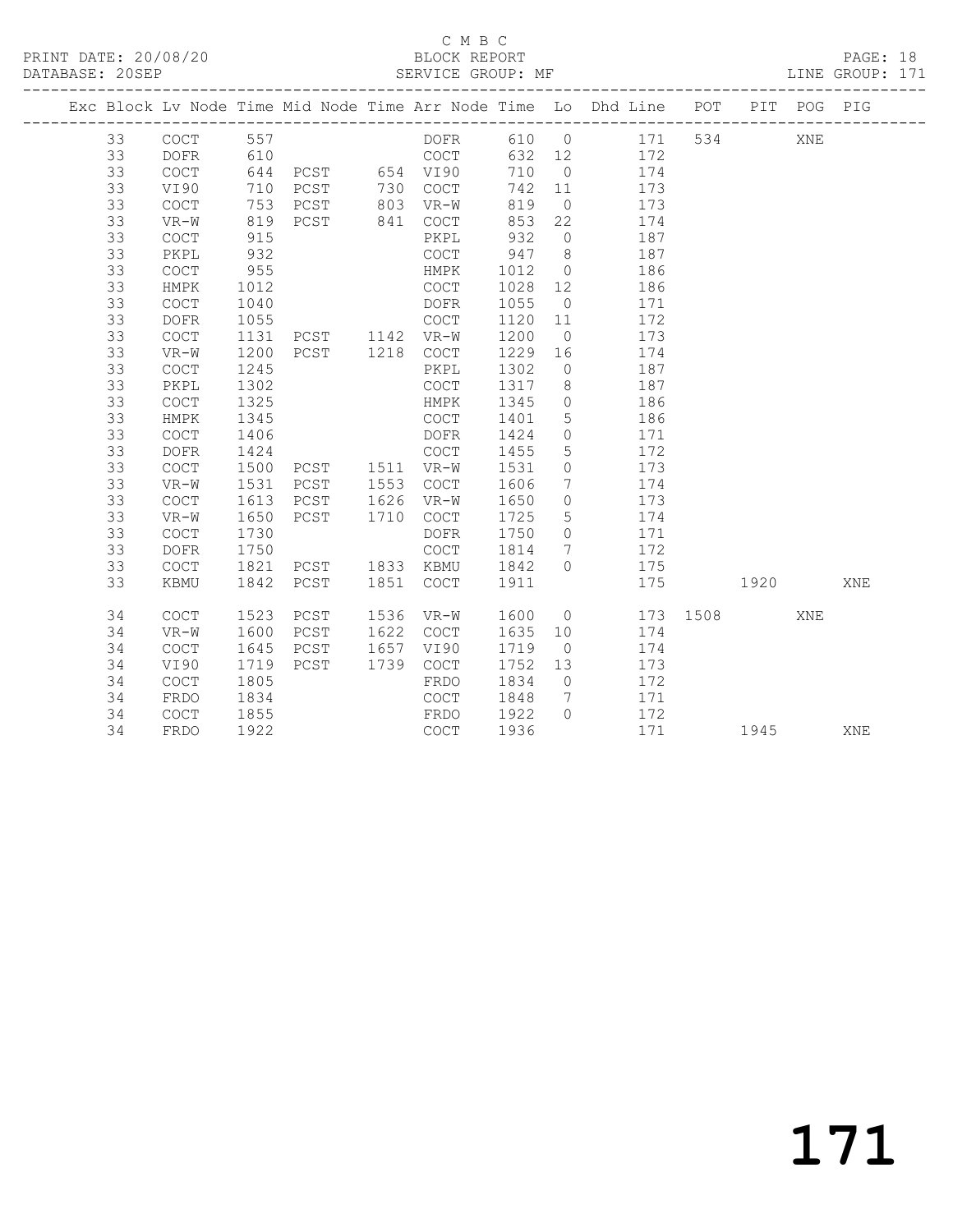|  |    |                                            |                  |                |           |         |                 | Exc Block Lv Node Time Mid Node Time Arr Node Time Lo Dhd Line POT |          | PIT POG PIG |     |
|--|----|--------------------------------------------|------------------|----------------|-----------|---------|-----------------|--------------------------------------------------------------------|----------|-------------|-----|
|  | 35 |                                            |                  |                |           |         |                 | COCT 1507 PCST 1518 KBMU 1527 0 175 1452                           |          | XNE         |     |
|  | 35 | KBMU                                       |                  |                |           |         |                 | 1527 PCST 1536 COCT 1549 26 175                                    |          |             |     |
|  | 35 | $\mathtt{C}\mathtt{O}\mathtt{C}\mathtt{T}$ | $\frac{1}{1615}$ |                | BRST      | 1641 5  |                 | 169                                                                |          |             |     |
|  | 35 | <b>BRST</b>                                | 1646             |                | COCT      | 1714 11 |                 | 169                                                                |          |             |     |
|  | 35 | $\mathtt{C}\mathtt{O}\mathtt{C}\mathtt{T}$ | 1725             |                | FRDO      | 1756    | $\overline{0}$  | 172                                                                |          |             |     |
|  | 35 | FRDO                                       | 1756             |                | COCT      | 1813    | 6               | 171                                                                |          |             |     |
|  | 35 | COCT                                       | 1819             |                | PKPL      | 1839    | $\overline{0}$  | 187                                                                |          |             |     |
|  | 35 | PKPL                                       | 1839             |                | COCT      | 1853    | 5               | 187                                                                |          |             |     |
|  | 35 | $\mathtt{C}\mathtt{O}\mathtt{C}\mathtt{T}$ | 1858             |                | ROMA      | 1915    | $\circ$         | 186                                                                |          |             |     |
|  | 35 | ROMA                                       | 1915             |                | COCT      | 1925    | $5\overline{)}$ | 187                                                                |          |             |     |
|  | 35 | $\mathtt{C}\mathtt{O}\mathtt{C}\mathtt{T}$ | 1930             |                | HMPK      | 1949    | $\overline{0}$  | 186                                                                |          |             |     |
|  | 35 | HMPK                                       | 1949             |                | COCT      | 2003    | 12              | 186                                                                |          |             |     |
|  | 35 | $\mathtt{C}\mathtt{O}\mathtt{C}\mathtt{T}$ | 2015             |                | PKPL      | 2030    | $\bigcirc$      | 187                                                                |          |             |     |
|  | 35 | PKPL                                       | 2030             |                | COCT      | 2043    | 8               | 187                                                                |          |             |     |
|  | 35 | $\mathtt{C}\mathtt{O}\mathtt{C}\mathtt{T}$ | 2051             | PCST 2101 VI90 |           | 2118    | $\overline{0}$  | 174                                                                |          |             |     |
|  | 35 | VI90                                       | 2118             | PCST           | 2135 COCT | 2145    | 6               | 173                                                                |          |             |     |
|  | 35 | COCT                                       | 2151             | PCST           | 2201 VI90 | 2218    | $\overline{0}$  | 174                                                                |          |             |     |
|  | 35 | VI90                                       | 2218             | PCST           | 2235 COCT | 2245    | 6               | 173                                                                |          |             |     |
|  | 35 | $\mathtt{C}\mathtt{O}\mathtt{C}\mathtt{T}$ | 2251             | PCST           | 2301 VI90 | 2317    | $\circ$         | 174                                                                |          |             |     |
|  | 35 | VI90                                       | 2317             | PCST           | 2333 COCT | 2342    | 9               | 173                                                                |          |             |     |
|  | 35 | COCT                                       | 2351             | PCST           | 2359 VI90 | 2415    | $\Omega$        | 174                                                                |          |             |     |
|  | 35 | VI90                                       | 2415             | PCST           | 2431 COCT | 2440    |                 | 173                                                                | 2448     |             | XNE |
|  |    |                                            |                  |                |           |         |                 |                                                                    |          |             |     |
|  | 36 | $\mathtt{C}\mathtt{O}\mathtt{C}\mathtt{T}$ | 1625             |                | DOFR      | 1644    | $\overline{0}$  |                                                                    | 171 1610 | XNE         |     |
|  | 36 | $\mathtt{DOFR}$                            | 1644             |                | COCT      | 1710    | 5 <sup>5</sup>  | 172                                                                |          |             |     |
|  | 36 | $\mathtt{C}\mathtt{O}\mathtt{C}\mathtt{T}$ | 1715             |                | BRST      | 1739    | 6               | 169                                                                |          |             |     |
|  | 36 | <b>BRST</b>                                |                  |                |           | 1812    | $\overline{7}$  | 169                                                                |          |             |     |
|  | 36 | <b>COCT</b>                                |                  |                |           | 1851    | $\overline{0}$  | 173                                                                |          |             |     |
|  | 36 | $VR-W$                                     | 1851             | PCST 1909 COCT |           | 1919    | 16              | 174                                                                |          |             |     |
|  | 36 | $\mathtt{C}\mathtt{O}\mathtt{C}\mathtt{T}$ | 1935             |                | FRDO      | 2002    | $\overline{0}$  | 172                                                                |          |             |     |
|  | 36 | FRDO                                       | 2002             |                | COCT      | 2016    | 19              | 171                                                                |          |             |     |
|  | 36 | $\mathtt{C}\mathtt{O}\mathtt{C}\mathtt{T}$ | 2035             |                | FRDO      | 2100    | $\overline{0}$  | 172                                                                |          |             |     |
|  | 36 | FRDO                                       | 2100             |                | COCT      | 2114    | 16              | 171                                                                |          |             |     |
|  | 36 | COCT                                       | 2130             |                | HMPK      | 2147    | $\overline{0}$  | 186                                                                |          |             |     |
|  | 36 | HMPK                                       | 2147             |                | COCT      | 2201    | 14              | 186                                                                |          |             |     |
|  | 36 | $\operatorname{COT}$                       | 2215             |                | PKPL      | 2230    | $\overline{0}$  | 187                                                                |          |             |     |
|  | 36 | PKPL                                       | 2230             |                | COCT      | 2243    | 17              | 187                                                                |          |             |     |
|  | 36 | COCT                                       | 2300             |                | DOFR      | 2313    | $\overline{0}$  | 171                                                                |          |             |     |
|  | 36 | <b>DOFR</b>                                | 2313             |                | COCT      | 2332    | 8 <sup>8</sup>  | 172                                                                |          |             |     |
|  | 36 | $\mathtt{C}\mathtt{O}\mathtt{C}\mathtt{T}$ | 2340             |                | FRDO      | 2402    | $\bigcirc$      | 172                                                                |          |             |     |
|  | 36 | FRDO                                       | 2402             |                | COCT      | 2414    | $\overline{7}$  | 171                                                                |          |             |     |
|  | 36 | COCT                                       | 2421             | PCST 2430 VR-W |           | 2445    | $\bigcap$       | 173                                                                |          |             |     |
|  | 36 | $VR-W$                                     | 2445             | PCST           | 2500 COCT | 2508    |                 | 174                                                                | 2516     |             | XNE |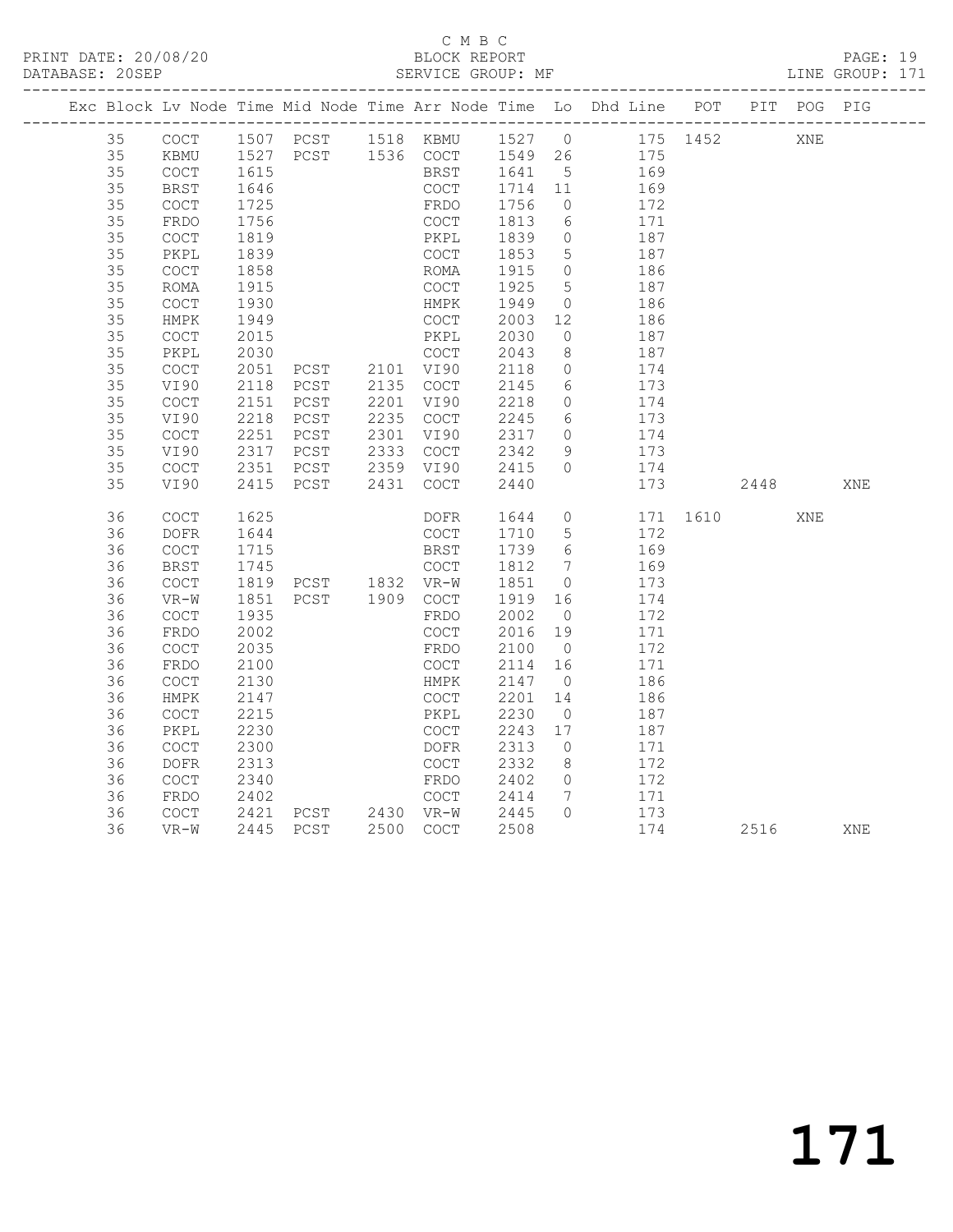### C M B C<br>BLOCK REPORT

| DATABASE: 20SEP |    |                                            |      | SERVICE GROUP: MF   |      |                                            |         |                |                                                                                |          |      |     | LINE GROUP: 171 |
|-----------------|----|--------------------------------------------|------|---------------------|------|--------------------------------------------|---------|----------------|--------------------------------------------------------------------------------|----------|------|-----|-----------------|
|                 |    |                                            |      |                     |      |                                            |         |                | Exc Block Lv Node Time Mid Node Time Arr Node Time Lo Dhd Line POT PIT POG PIG |          |      |     |                 |
|                 | 37 | COCT                                       | 1625 |                     |      |                                            |         |                | ROWA 1639 0 187 1610 XNE                                                       |          |      |     |                 |
|                 | 37 | ROWA                                       | 1639 |                     |      |                                            |         |                | COCT 1652 8 186                                                                |          |      |     |                 |
|                 | 37 | COCT                                       | 1700 |                     |      | FRDO 1731 0                                |         |                | 172                                                                            |          |      |     |                 |
|                 | 37 | FRDO                                       | 1731 |                     |      |                                            | 1749 18 |                | 171                                                                            |          |      |     |                 |
|                 | 37 | COCT                                       | 1807 |                     |      |                                            | 1839    | $\overline{0}$ | 173                                                                            |          |      |     |                 |
|                 | 37 | VR-W                                       | 1839 | PCST 1857 COCT      |      |                                            | 1907    | 10             | 174                                                                            |          |      |     |                 |
|                 | 37 | COCT                                       | 1917 | PCST 1927 VI90      |      |                                            | 1945    | $\overline{0}$ | 174                                                                            |          |      |     |                 |
|                 | 37 | VI90                                       | 1945 | PCST 2002 COCT      |      |                                            | 2012    | 18             | 173                                                                            |          |      |     |                 |
|                 | 37 | COCT                                       | 2030 |                     |      | BRST                                       | 2050    | 10             | 169                                                                            |          |      |     |                 |
|                 | 37 | BRST                                       | 2100 |                     |      | COCT                                       | 2122    | 8 <sup>8</sup> | 169                                                                            |          |      |     |                 |
|                 | 37 | COCT                                       | 2130 |                     |      | BRST                                       | 2150    | 10             | 169                                                                            |          |      |     |                 |
|                 | 37 | <b>BRST</b>                                | 2200 |                     |      |                                            | 2219    | 11             | 169                                                                            |          |      |     |                 |
|                 | 37 |                                            | 2230 |                     |      | COCT                                       |         | $11$           |                                                                                |          |      |     |                 |
|                 |    | COCT                                       |      |                     |      | BRST                                       | 2249    |                | 169<br>12 169                                                                  |          |      |     |                 |
|                 | 37 | BRST                                       | 2300 |                     |      | COCT                                       | 2318    |                |                                                                                |          |      |     |                 |
|                 | 37 | COCT                                       | 2330 |                     |      | BRST                                       | 2349    | 11             | 169                                                                            |          |      |     |                 |
|                 | 37 | BRST                                       | 2400 |                     |      | COCT                                       | 2418 12 |                | 169                                                                            |          |      |     |                 |
|                 | 37 | COCT                                       | 2430 |                     |      | BRST                                       | 2448 12 |                | 169                                                                            |          |      |     |                 |
|                 | 37 | BRST                                       | 2500 |                     |      | COCT                                       |         |                | 2518 12 169                                                                    |          |      |     |                 |
|                 | 37 | COCT                                       | 2530 |                     |      | BRST                                       |         |                | 2548 12 169                                                                    |          |      |     |                 |
|                 | 37 | <b>BRST</b>                                | 2600 |                     |      | COCT                                       | 2618    |                |                                                                                | 169 2626 |      |     | XNE             |
|                 | 38 | COCT                                       | 1626 | PCST 1639 VR-W      |      |                                            |         |                | 1700 0                                                                         | 173 1611 |      | XNE |                 |
|                 | 38 | $VR-W$                                     | 1700 | PCST 1720 COCT      |      |                                            | 1734 11 |                | 174                                                                            |          |      |     |                 |
|                 | 38 | COCT                                       | 1745 |                     |      | BRST                                       | 1808 7  |                | 169                                                                            |          |      |     |                 |
|                 | 38 | BRST                                       | 1815 |                     |      | COCT                                       | 1841 19 |                | 169                                                                            |          |      |     |                 |
|                 | 38 | COCT                                       | 1900 |                     |      | BRST                                       | 1922 8  |                | 169                                                                            |          |      |     |                 |
|                 | 38 | <b>BRST</b>                                | 1930 |                     |      | COCT                                       | 1953 7  |                | 169                                                                            |          |      |     |                 |
|                 | 38 | $\mathtt{C}\mathtt{O}\mathtt{C}\mathtt{T}$ | 2000 |                     |      | BRST                                       | 2020    | 10             | 169                                                                            |          |      |     |                 |
|                 | 38 | <b>BRST</b>                                | 2030 |                     |      | COCT                                       | 2052    | 8 <sup>8</sup> | 169                                                                            |          |      |     |                 |
|                 | 38 | COCT                                       | 2100 |                     |      | BRST                                       | 2120 10 |                | 169                                                                            |          |      |     |                 |
|                 | 38 | <b>BRST</b>                                | 2130 |                     |      | COCT                                       | 2152    | 8 <sup>8</sup> | 169                                                                            |          |      |     |                 |
|                 | 38 | COCT                                       | 2200 |                     |      | BRST                                       | 2219 11 |                | 169                                                                            |          |      |     |                 |
|                 | 38 | BRST                                       | 2230 |                     |      | COCT 2249 11                               |         |                | 169                                                                            |          |      |     |                 |
|                 | 38 | <b>COCT</b>                                | 2300 |                     |      | BRST                                       | 2319    |                |                                                                                | 169      | 2338 |     | XNE             |
|                 | 39 | COCT                                       |      | 1627 PCST 1639 VI90 |      |                                            |         |                | 1701 0 174 1612                                                                |          |      | XNE |                 |
|                 | 39 | VI90                                       |      | 1701 PCST 1721 COCT |      |                                            | 1734 12 |                | 173                                                                            |          |      |     |                 |
|                 | 39 | <b>COCT</b>                                | 1746 |                     |      | FRDO                                       | 1815 0  |                | 172                                                                            |          |      |     |                 |
|                 | 39 | FRDO 1815                                  |      |                     |      |                                            |         |                | COCT 1829 26 171                                                               |          |      |     |                 |
|                 | 39 | COCT                                       | 1855 |                     |      | HDGA                                       | 1909    | $\overline{0}$ | 189                                                                            |          |      |     |                 |
|                 | 39 | HDGA                                       | 1909 |                     |      | $\mathtt{C}\mathtt{O}\mathtt{C}\mathtt{T}$ | 1921    | 9              | 189                                                                            |          |      |     |                 |
|                 | 39 | $\mathtt{C}\mathtt{O}\mathtt{C}\mathtt{T}$ | 1930 |                     |      | BRST                                       | 1950    | 10             | 169                                                                            |          |      |     |                 |
|                 | 39 | <b>BRST</b>                                | 2000 |                     |      | COCT                                       | 2022    | 8 <sup>8</sup> | 169                                                                            |          |      |     |                 |
|                 | 39 | COCT                                       | 2030 |                     |      | HMPK                                       | 2049    | $\overline{0}$ | 186                                                                            |          |      |     |                 |
|                 | 39 | HMPK                                       | 2049 |                     |      | $\mathtt{C}\mathtt{O}\mathtt{C}\mathtt{T}$ | 2103    | 12             | 186                                                                            |          |      |     |                 |
|                 | 39 | $\mathtt{C}\mathtt{O}\mathtt{C}\mathtt{T}$ | 2115 |                     |      | PKPL                                       | 2130    | $\overline{0}$ | 187                                                                            |          |      |     |                 |
|                 | 39 | PKPL                                       | 2130 |                     |      | $\mathtt{C}\mathtt{O}\mathtt{C}\mathtt{T}$ | 2143    | 17             | 187                                                                            |          |      |     |                 |
|                 | 39 | COCT                                       | 2200 |                     |      | DOFR                                       | 2213    | $\overline{0}$ | 171                                                                            |          |      |     |                 |
|                 | 39 | <b>DOFR</b>                                | 2213 |                     |      | COCT                                       | 2233    | 12             | 172                                                                            |          |      |     |                 |
|                 | 39 | COCT                                       | 2245 |                     |      | PKPL                                       | 2300    | $\overline{0}$ | 187                                                                            |          |      |     |                 |
|                 | 39 | PKPL                                       | 2300 |                     |      | $\mathtt{C}\mathtt{O}\mathtt{C}\mathtt{T}$ | 2313    | 8              | 187                                                                            |          |      |     |                 |
|                 | 39 | COCT                                       | 2321 | PCST                | 2330 | VR-W                                       | 2345    | $\overline{0}$ | 173                                                                            |          |      |     |                 |
|                 | 39 | $VR-W$                                     | 2345 | PCST                | 2400 | $\mathtt{C}\mathtt{O}\mathtt{C}\mathtt{T}$ | 2410    | 25             | 174                                                                            |          |      |     |                 |
|                 | 39 | COCT                                       | 2435 |                     |      | FRDO                                       | 2457    | $\overline{0}$ | 172                                                                            |          |      |     |                 |
|                 | 39 | FRDO                                       | 2457 |                     |      | $\mathtt{C}\mathtt{O}\mathtt{C}\mathtt{T}$ | 2509    |                | 171                                                                            |          | 2517 |     | XNE             |
|                 |    |                                            |      |                     |      |                                            |         |                |                                                                                |          |      |     |                 |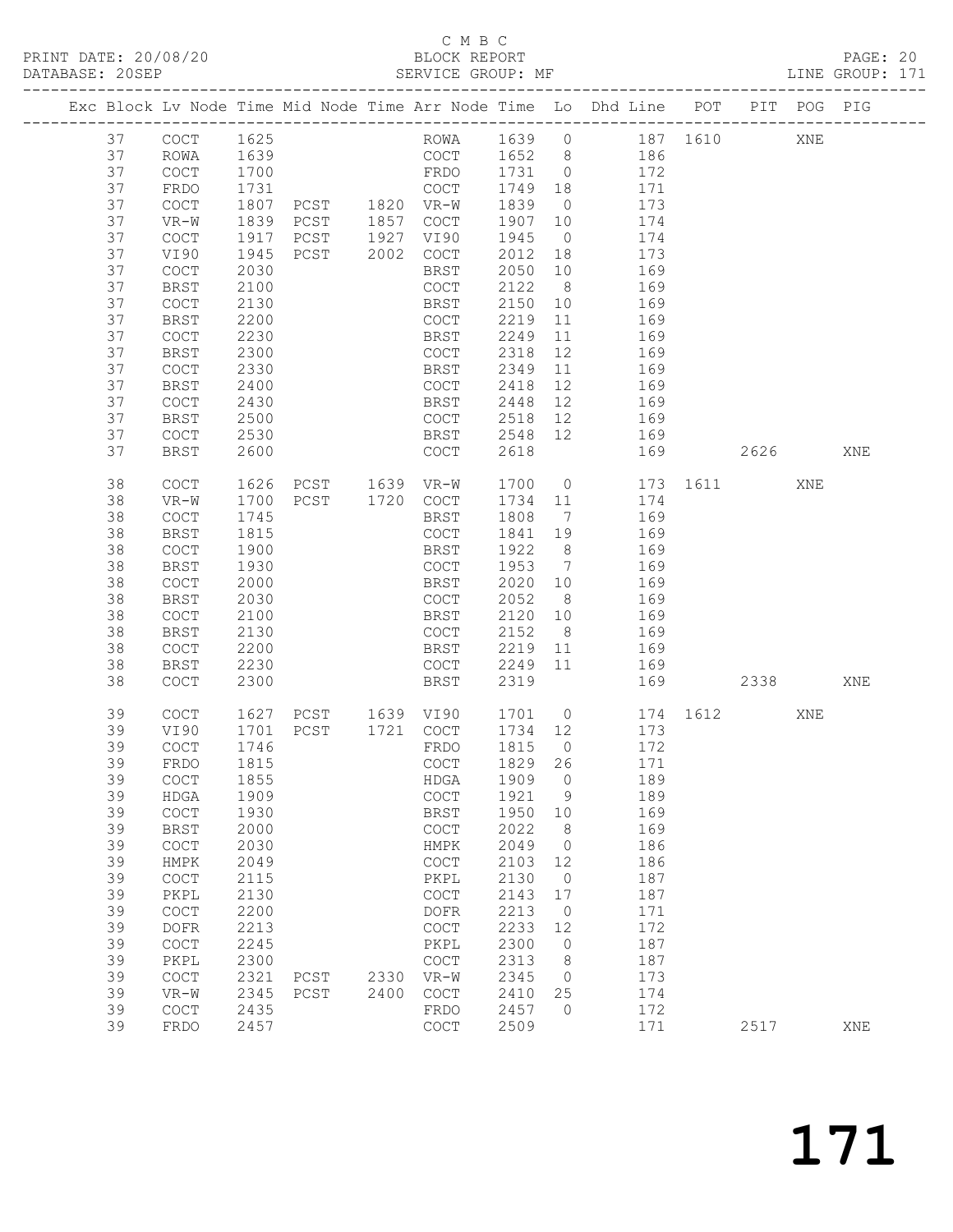## C M B C<br>BLOCK REPORT

PAGE: 21<br>LINE GROUP: 171

|    |             |      |                |      |                                            |         |                 | Exc Block Lv Node Time Mid Node Time Arr Node Time Lo Dhd Line POT PIT POG PIG |          |         |     |     |
|----|-------------|------|----------------|------|--------------------------------------------|---------|-----------------|--------------------------------------------------------------------------------|----------|---------|-----|-----|
| 40 | COCT        |      | 1643 PCST      |      | 1656 VR-W                                  | 1717 0  |                 |                                                                                | 173 1628 |         | XNE |     |
| 40 | $VR-W$      | 1717 | PCST           |      | 1737 COCT                                  | 1751    | 16              | 174                                                                            |          |         |     |     |
| 40 | COCT        | 1807 | PCST           |      | 1819 VI90                                  | 1841    | $\overline{0}$  | 174                                                                            |          |         |     |     |
| 40 | VI90        | 1841 | PCST           | 1858 | COCT                                       | 1908    | 10              | 173                                                                            |          |         |     |     |
| 40 | <b>COCT</b> | 1918 | PCST           | 1929 | VR-W                                       | 1945    | $\overline{0}$  | 173                                                                            |          |         |     |     |
| 40 | $VR-W$      | 1945 | PCST           | 2003 | COCT                                       | 2013    | 12              | 174                                                                            |          |         |     |     |
| 40 | COCT        | 2025 |                |      | HDGA                                       | 2037    | $\overline{0}$  | 189                                                                            |          |         |     |     |
| 40 | HDGA        | 2037 |                |      | COCT                                       | 2045    | 15              | 189                                                                            |          |         |     |     |
| 40 | <b>COCT</b> | 2100 |                |      | HMPK                                       | 2117    | $\overline{0}$  | 186                                                                            |          |         |     |     |
| 40 | HMPK        | 2117 |                |      | COCT                                       | 2131    | 9               | 186                                                                            |          |         |     |     |
| 40 | COCT        | 2140 |                |      | PMST                                       | 2210    | 20              | 183                                                                            |          |         |     |     |
| 40 | PMST        | 2230 | PALA 2247 COCT |      |                                            | 2258    | 17              | 183                                                                            |          |         |     |     |
| 40 | COCT        | 2315 |                |      | PKPL                                       | 2330    | $\overline{0}$  | 187                                                                            |          |         |     |     |
| 40 | PKPL        | 2330 |                |      | COCT                                       | 2343    | 17              | 187                                                                            |          |         |     |     |
| 40 | COCT        | 2400 |                |      | DOFR                                       | 2411    | $\overline{0}$  | 171                                                                            |          |         |     |     |
| 40 | DOFR        | 2411 |                |      | COCT                                       | 2429    |                 | 172                                                                            |          | 2437    |     | XNE |
| 41 | COCT        | 1645 |                |      | BRST                                       | 1709    | 6               | 169                                                                            |          | 1630 16 | XNE |     |
| 41 | <b>BRST</b> | 1715 |                |      | COCT                                       | 1744    | $5\phantom{.0}$ | 169                                                                            |          |         |     |     |
| 41 | COCT        | 1749 |                |      | DOFR                                       | 1809    | $\overline{0}$  | 171                                                                            |          |         |     |     |
| 41 | DOFR        | 1809 |                |      | COCT                                       | 1830    | 14              | 172                                                                            |          |         |     |     |
| 41 | COCT        | 1844 | PCST 1857 VR-W |      |                                            | 1914    | $\overline{0}$  | 173                                                                            |          |         |     |     |
| 41 | $VR-W$      | 1914 | PCST           | 1932 | COCT                                       | 1942    | 9               | 174                                                                            |          |         |     |     |
| 41 | COCT        | 1951 | PCST           | 2001 | VI90                                       | 2018    | $\overline{0}$  | 174                                                                            |          |         |     |     |
| 41 | VI90        | 2018 | PCST           | 2035 | COCT                                       | 2045    | 15              | 173                                                                            |          |         |     |     |
| 41 | COCT        | 2100 |                |      | DOFR                                       | 2113    | $\overline{0}$  | 171                                                                            |          |         |     |     |
| 41 | <b>DOFR</b> | 2113 |                |      | COCT                                       | 2133    | 12              | 172                                                                            |          |         |     |     |
| 41 | COCT        | 2145 |                |      | PKPL                                       | 2200    | $\overline{0}$  | 187                                                                            |          |         |     |     |
| 41 | PKPL        | 2200 |                |      | <b>COCT</b>                                | 2213    | 8 <sup>8</sup>  | 187                                                                            |          |         |     |     |
| 41 | <b>COCT</b> | 2221 | PCST 2230 VR-W |      |                                            | 2245    | $\overline{0}$  | 173                                                                            |          |         |     |     |
| 41 | $VR-W$      | 2245 | PCST 2302      |      | COCT                                       | 2312    | 18              | 174                                                                            |          |         |     |     |
| 41 | COCT        | 2330 |                |      | HDGA                                       | 2340    | $\overline{0}$  | 189                                                                            |          |         |     |     |
| 41 | HDGA        | 2340 |                |      | <b>COCT</b>                                | 2348    |                 | 189                                                                            |          | 2356    |     | XNE |
| 42 | COCT        | 1655 |                |      | DOFR                                       | 1715    | $\circ$         | 171                                                                            | 1640     |         | XNE |     |
| 42 | DOFR        | 1715 |                |      | COCT                                       | 1739    | 5               | 172                                                                            |          |         |     |     |
| 42 | COCT        | 1744 |                |      | PKPL                                       | 1804    | $\overline{0}$  | 187                                                                            |          |         |     |     |
| 42 | PKPL        | 1804 |                |      | COCT                                       | 1819 15 |                 | 187                                                                            |          |         |     |     |
| 42 | <b>COCT</b> | 1834 |                |      | PKPL                                       | 1853    | $\overline{0}$  | 187                                                                            |          |         |     |     |
| 42 | PKPL        | 1853 |                |      | COCT 1907 8                                |         |                 | 187                                                                            |          |         |     |     |
| 42 | COCT        | 1915 |                |      | PKPL                                       | 1932    | 0               | 187                                                                            |          |         |     |     |
| 42 | PKPL        | 1932 |                |      | COCT                                       | 1945    | 15              | 187                                                                            |          |         |     |     |
| 42 | COCT        | 2000 |                |      | <b>HMPK</b>                                | 2019    | $\circ$         | 186                                                                            |          |         |     |     |
| 42 | HMPK        | 2019 |                |      | COCT                                       | 2033    | 12              | 186                                                                            |          |         |     |     |
| 42 | COCT        | 2045 |                |      | PKPL                                       | 2100    | $\circ$         | 187                                                                            |          |         |     |     |
| 42 | PKPL        | 2100 |                |      | $\mathtt{C}\mathtt{O}\mathtt{C}\mathtt{T}$ | 2113    | 8               | 187                                                                            |          |         |     |     |
| 42 | COCT        | 2121 | PCST           | 2130 | $VR-W$                                     | 2145    | $\circ$         | 173                                                                            |          |         |     |     |
| 42 | VR-W        | 2145 | PCST           | 2202 | $\mathtt{C}\mathtt{O}\mathtt{C}\mathtt{T}$ | 2212    | 13              | 174                                                                            |          |         |     |     |
| 42 | COCT        | 2225 |                |      | HDGA                                       | 2235    | $\circ$         | 189                                                                            |          |         |     |     |
| 42 | HDGA        | 2235 |                |      | COCT                                       | 2243    | 17              | 189                                                                            |          |         |     |     |
| 42 | COCT        | 2300 |                |      | HMPK                                       | 2317    | $\Omega$        | 186                                                                            |          |         |     |     |
| 42 | <b>HMPK</b> | 2317 |                |      | COCT                                       | 2331    |                 | 186                                                                            |          | 2339    |     | XNE |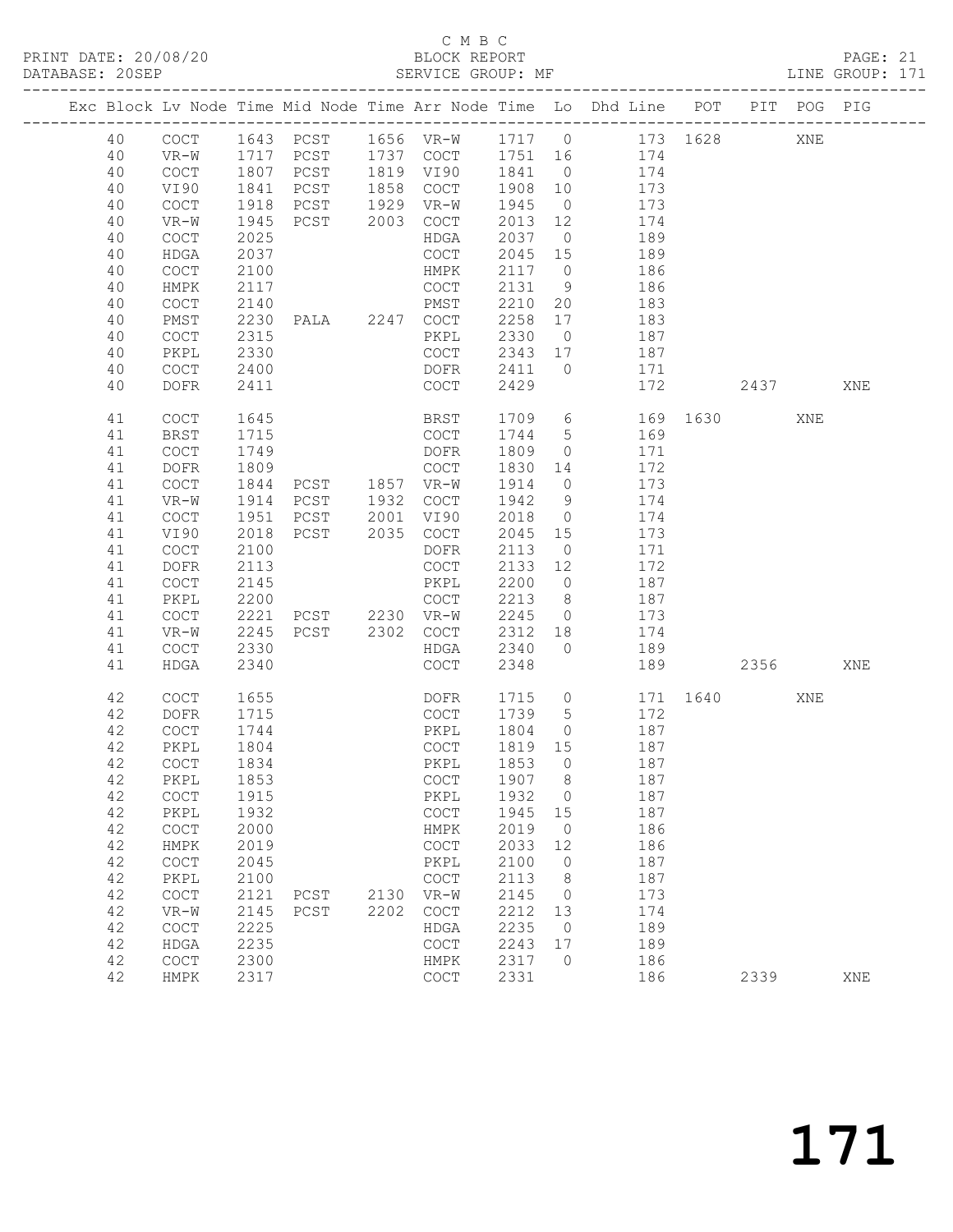### C M B C<br>BLOCK REPORT

PAGE: 22<br>LINE GROUP: 171

|          |                                            |              |                                               |                        |                                   |                | Exc Block Lv Node Time Mid Node Time Arr Node Time Lo Dhd Line POT |          | PIT POG PIG |     |
|----------|--------------------------------------------|--------------|-----------------------------------------------|------------------------|-----------------------------------|----------------|--------------------------------------------------------------------|----------|-------------|-----|
| 43       |                                            |              |                                               |                        |                                   |                |                                                                    |          | XNE         |     |
| 43       |                                            |              |                                               |                        |                                   |                |                                                                    |          |             |     |
| 43       |                                            |              |                                               |                        |                                   |                |                                                                    |          |             |     |
| 43       | DOFR                                       | 1830         |                                               |                        |                                   |                | COCT 1851 6 172                                                    |          |             |     |
| 43       | COCT                                       |              | 1857 PCST 1907 VI90                           |                        | 1925                              | $\overline{0}$ | 174                                                                |          |             |     |
| 43       | VI90                                       | 1925         | PCST 1942 COCT                                |                        | 1952 18                           |                | 173<br>183                                                         |          |             |     |
| 43       | COCT                                       | 2010         |                                               | PMST                   | 2041                              | 19             |                                                                    |          |             |     |
| 43       | PMST                                       |              | 2100 PALA 2117 COCT                           |                        | 2130 5                            |                | 183                                                                |          |             |     |
| 43       | COCT                                       | 2135         |                                               | FRDO                   | 2200 0                            |                | 172                                                                |          |             |     |
| 43       | FRDO                                       | 2200         |                                               | COCT                   |                                   |                | 171                                                                |          |             |     |
| 43       | COCT                                       | 2230         |                                               | HMPK                   | $2212$ 18<br>$2247$ 0<br>$2301$ 9 |                | 186                                                                |          |             |     |
| 43       | HMPK                                       | 2247         |                                               | COCT                   |                                   |                | 186                                                                |          |             |     |
| 43       | COCT                                       | 2310         |                                               |                        |                                   |                | PMST 2340 20 183                                                   |          |             |     |
| 43       | PMST                                       | 2400         |                                               | PALA 2417 COCT 2428 12 |                                   |                | 183                                                                |          |             |     |
| 43       | COCT                                       |              | 2440 PMST 2510 20<br>2530 PALA 2547 COCT 2558 |                        |                                   |                | 183                                                                |          |             |     |
| 43       | PMST                                       |              |                                               |                        |                                   |                |                                                                    | 183 2606 |             | XNE |
|          |                                            |              |                                               |                        |                                   |                |                                                                    |          |             |     |
| 44       | COCT                                       | 1606         | PCST 1618 KBMU                                |                        |                                   |                | 1627 0 175 1551                                                    |          | XNE         |     |
| 44       | KBMU                                       | 1627         | PCST 1636 COCT                                |                        |                                   |                | 1657 11 175                                                        |          |             |     |
| 44       | COCT                                       | 1708         |                                               | PKPL                   | 1728 0                            |                | 187                                                                |          |             |     |
| 44       | PKPL                                       | 1728         |                                               | COCT                   | 1743 24                           |                | 187<br>187                                                         |          |             |     |
| 44       | COCT                                       | 1807         |                                               | PKPL                   | 1827 0                            |                |                                                                    |          |             |     |
| 44       | PKPL                                       | 1827         |                                               | COCT                   | 1842 13                           |                | 187                                                                |          |             |     |
| 44       | COCT                                       | 1855         |                                               | DOFR                   | 1912<br>1932                      | $\overline{0}$ | 171                                                                |          |             |     |
| 44<br>44 | DOFR<br>COCT                               | 1912<br>1940 |                                               | COCT<br>PMST           | 2013 17                           | 8 <sup>8</sup> | 172<br>$\frac{1}{183}$                                             |          |             |     |
|          |                                            |              |                                               | PALA 2047 COCT 2100    |                                   |                | 183                                                                |          |             |     |
| 44<br>44 | PMST<br>COCT                               | 2030<br>2110 |                                               |                        | 2140                              | 10<br>20       | 183                                                                |          |             |     |
| 44       | PMST                                       | 2200         | PMST<br>PALA 2217 COCT                        |                        |                                   |                |                                                                    |          |             |     |
| 44       | <b>COCT</b>                                | 2240         |                                               |                        | $2228$ $12$<br>2310 20            |                | 183<br>183                                                         |          |             |     |
| 44       | PMST                                       | 2330         |                                               |                        | 2358 12                           |                | 183                                                                |          |             |     |
| 44       | COCT                                       | 2410         |                                               | PMST                   | 2440 20                           |                | 183                                                                |          |             |     |
| 44       | PMST                                       | 2500         |                                               | PALA 2517 COCT         | 2528 12                           |                | 183                                                                |          |             |     |
| 44       | COCT                                       | 2540         |                                               | PMST                   | 2610                              |                |                                                                    |          |             | XNE |
|          |                                            |              |                                               |                        |                                   |                |                                                                    | 183 2624 |             |     |
| 45       | $\mathtt{C}\mathtt{O}\mathtt{C}\mathtt{T}$ | 1537         | PCST 1548 KBMU                                |                        |                                   |                | 1557 0 175 1522                                                    |          | XNE         |     |
| 45       | KBMU                                       |              | 1557 PCST 1606 COCT                           |                        |                                   |                | 1619 17 175                                                        |          |             |     |
| 45       | COCT                                       |              | 1636 PCST                                     | 1648 KBMU              | 1657 0                            |                | 175                                                                |          |             |     |
| 45       | KBMU                                       |              | 1657 PCST                                     | 1706 COCT              | 1727                              |                |                                                                    | 175 1737 |             | XNE |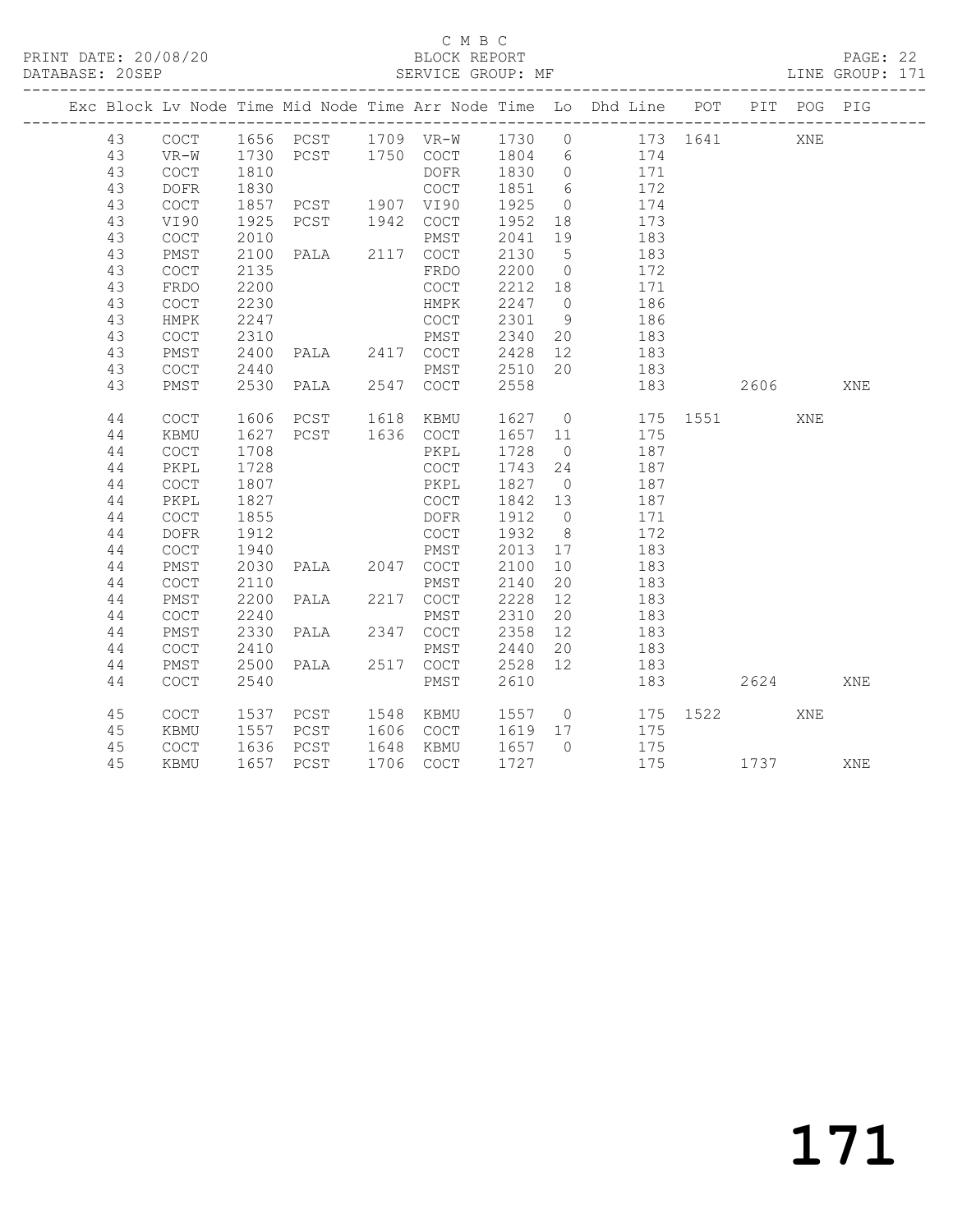|                                                                                                                                                  | PRINT DATE: 20/08/20<br>DATABASE: 20SEP<br>2&IO 2 AV & IOCO RD TERMINUS 6 BEWS BELCARRA & WHISKEY COVE LN                                                |                                                                                                                                                                                                                          |                                                                                                                                                                                                           |              |  |              |                                                                                                                                                      | C M B C<br>BLOCK REPORT                                                                                                                                  |                                                                                |                                                                                                                                                                                                                                                                                                                                                                                                                            |         | PAGE: 23 |
|--------------------------------------------------------------------------------------------------------------------------------------------------|----------------------------------------------------------------------------------------------------------------------------------------------------------|--------------------------------------------------------------------------------------------------------------------------------------------------------------------------------------------------------------------------|-----------------------------------------------------------------------------------------------------------------------------------------------------------------------------------------------------------|--------------|--|--------------|------------------------------------------------------------------------------------------------------------------------------------------------------|----------------------------------------------------------------------------------------------------------------------------------------------------------|--------------------------------------------------------------------------------|----------------------------------------------------------------------------------------------------------------------------------------------------------------------------------------------------------------------------------------------------------------------------------------------------------------------------------------------------------------------------------------------------------------------------|---------|----------|
| HMPK HAMPTON PARK<br>LAPA      LANSDOWNE & PANORAMA<br>NWST      NEW WESTMINSTER STN<br>PCST      PORT COQUITLAM STN<br>XNE North East Sector CS |                                                                                                                                                          |                                                                                                                                                                                                                          |                                                                                                                                                                                                           |              |  |              |                                                                                                                                                      |                                                                                                                                                          |                                                                                | BOST BURQUITLAM STATION BRST BRAID STN COCT COQUITLAM CTRL STN CORN NB POIRIER ST FS WINSLOW AVE CORS SB POIRIER ST NS WINSLOW AVE DOFR DOMINION & FREMONT FRDO FREMONT & DOMINION ADGA HARWOOD & GABRIOLA<br>KBMU KEBET WAY & MUSTANG<br>LOST      LOUGHEED STN<br>PALA      PANORAMA & LANSDOWNE<br>PKPL       PARKWAY AND PLATEAU<br>____________________________                                                       |         |          |
|                                                                                                                                                  |                                                                                                                                                          |                                                                                                                                                                                                                          |                                                                                                                                                                                                           |              |  |              |                                                                                                                                                      |                                                                                                                                                          |                                                                                | Exc Block Lv Node Time Mid Node Time Arr Node Time Lo Dhd Line POT PIT POG PIG                                                                                                                                                                                                                                                                                                                                             |         |          |
|                                                                                                                                                  | 51<br>51<br>51<br>51                                                                                                                                     | COCT<br>PALA<br>PMST<br><b>BEWS</b>                                                                                                                                                                                      | 600<br>613<br>633<br>703                                                                                                                                                                                  |              |  |              | PMST                                                                                                                                                 |                                                                                                                                                          |                                                                                | 1999<br>1991<br>1991<br>1991<br>1993<br>1993<br>1993<br>1994<br>1995<br>1994<br>1995<br>1996<br>1996<br>1996<br>1996<br>1996<br>1996<br>1996<br>1996<br>1996<br>1996<br>1996<br>1996<br>1996<br>1996<br>1996<br>1996<br>1996<br>1996<br>1996<br>1996<br>1996<br>1996<br>1996<br>1996<br>1996<br>1996<br><br>PMST 510 20 183 418 XNE<br>LAPA 545 0 184<br>PALA 613 0 185<br>PMST 626 7 184<br>BEWS 703 0 182<br>$740$ 5 182 |         |          |
|                                                                                                                                                  | 51<br>51                                                                                                                                                 | PMST<br>LAPA                                                                                                                                                                                                             | 745<br>800                                                                                                                                                                                                |              |  |              | LAPA<br>COCT                                                                                                                                         |                                                                                                                                                          |                                                                                | 800 0 184<br>811 185 821                                                                                                                                                                                                                                                                                                                                                                                                   |         | XNE      |
|                                                                                                                                                  | 52<br>52<br>52<br>52<br>52<br>52<br>52<br>52<br>52<br>52<br>52<br>52<br>52<br>52<br>52<br>52<br>52<br>52<br>52<br>52<br>52<br>52<br>52<br>52<br>52<br>52 | NWST<br>LOST<br>NWST<br>LOST<br>NWST<br>LOST<br>NWST<br>LOST<br>NWST<br>LOST<br>NWST<br>LOST<br>PMST<br>LOST 1150<br>PMST<br>LOST<br><b>BQST</b><br>LOST<br>NWST<br>LOST<br>NWST<br>LOST<br>NWST<br>LOST<br>NWST<br>LOST | 505<br>535<br>600<br>630<br>700<br>730<br>800<br>830<br>900<br>930<br>1000<br>$\frac{1035}{1110}$<br>1110<br>1225<br>1300<br>1345<br>1430<br>1458<br>1530<br>1600<br>1635<br>1705<br>1745<br>1815<br>1845 | CORN<br>CORS |  | 1316<br>1400 | LOST<br>NWST<br>LOST<br>NWST<br>LOST<br>NWST<br>LOST<br>LOST<br>BQST<br>LOST<br>NWST<br>LOST<br>NWST<br>LOST<br>NWST<br>LOST<br>NWST<br>LOST<br>NWST | 651 9<br>723<br>825<br>NWST 853<br>LOST 925<br>LOST 1025<br>1252<br>1327<br>1418<br>1451<br>1525<br>1552<br>1630<br>1657<br>1736<br>1808<br>1838<br>1906 | $7\overline{ }$<br>8<br>18<br>12<br>7<br>5<br>8<br>5<br>8<br>9<br>7<br>7<br>19 | 524 11 109<br>554 6 109<br>620 10 109<br>9 109<br>7 109<br>753 7 109<br>5 109<br>109<br>$\frac{10}{5}$ 109<br>NWST 954 6 109<br>10 109<br>PMST 1059 11 180<br>LOST 1137 13 180<br>PMST 1217 8 180<br>180<br>157<br>157<br>109<br>109<br>109<br>109<br>109<br>109<br>109<br>109<br>109                                                                                                                                      | 428 XNE |          |
|                                                                                                                                                  | 52                                                                                                                                                       | NWST                                                                                                                                                                                                                     | 1925                                                                                                                                                                                                      |              |  |              | LOST                                                                                                                                                 | 1946                                                                                                                                                     |                                                                                | 109                                                                                                                                                                                                                                                                                                                                                                                                                        | 2007    | XNE      |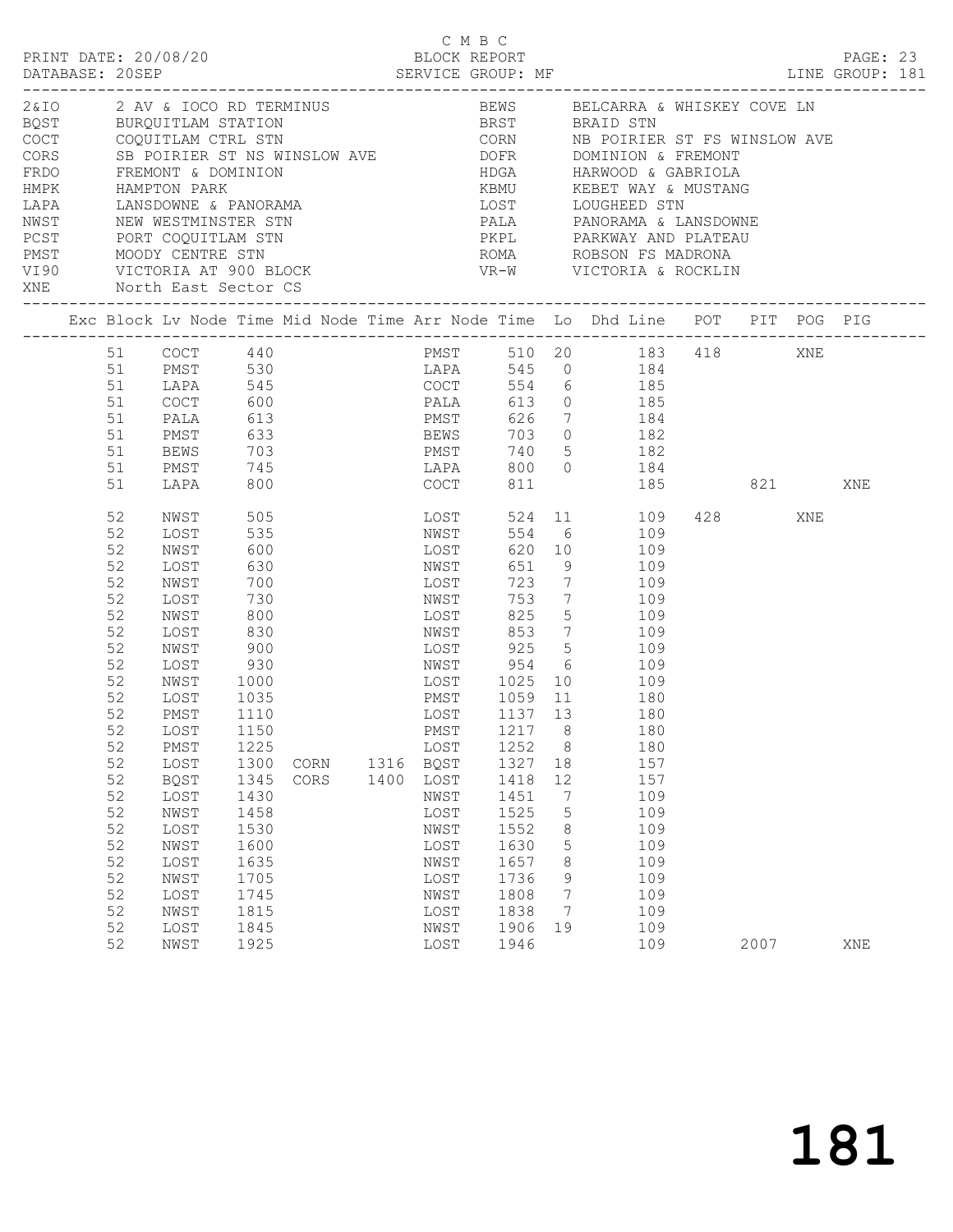PRINT DATE: 20/08/20 BLOCK REPORT<br>
DATABASE: 20SEP<br>
SERVICE GROUP: MF

#### C M B C<br>BLOCK REPORT

PAGE: 24<br>LINE GROUP: 181

|    |             |      |      |      |             |      |          | Exc Block Lv Node Time Mid Node Time Arr Node Time Lo Dhd Line POT |     | PIT  | POG PIG |            |
|----|-------------|------|------|------|-------------|------|----------|--------------------------------------------------------------------|-----|------|---------|------------|
| 53 | COCT        | 502  |      |      | PMST        | 532  | 13       | 183                                                                | 440 |      | XNE     |            |
| 53 | PMST        | 545  |      |      | LAPA        | 600  | $\circ$  | 184                                                                |     |      |         |            |
| 53 | LAPA        | 600  |      |      | COCT        | 609  | 6        | 185                                                                |     |      |         |            |
| 53 | <b>COCT</b> | 615  |      |      | PALA        | 628  | $\circ$  | 185                                                                |     |      |         |            |
| 53 | PALA        | 628  |      |      | PMST        | 641  | 19       | 184                                                                |     |      |         |            |
| 53 | PMST        | 700  |      |      | LAPA        | 715  | $\circ$  | 184                                                                |     |      |         |            |
| 53 | LAPA        | 715  |      |      | <b>COCT</b> | 725  | 5        | 185                                                                |     |      |         |            |
| 53 | COCT        | 730  |      |      | HMPK        | 747  | $\Omega$ | 186                                                                |     |      |         |            |
| 53 | HMPK        | 747  |      |      | COCT        | 805  |          | 186                                                                |     | 815  |         | <b>XNE</b> |
| 54 | PMST        | 517  | PALA | 534  | <b>COCT</b> | 546  | 5        | 183                                                                | 449 |      | XNE     |            |
| 54 | COCT        | 551  | PCST | 601  | KBMU        | 615  | $\circ$  | 175                                                                |     |      |         |            |
| 54 | <b>KBMU</b> | 615  | PCST | 624  | <b>COCT</b> | 635  | 16       | 175                                                                |     |      |         |            |
| 54 | <b>COCT</b> | 651  | PCST | 701  | KBMU        | 715  | $\circ$  | 175                                                                |     |      |         |            |
| 54 | <b>KBMU</b> | 715  | PCST | 724  | COCT        | 736  | 14       | 175                                                                |     |      |         |            |
| 54 | COCT        | 750  | PCST | 800  | <b>KBMU</b> | 814  | $\Omega$ | 175                                                                |     |      |         |            |
| 54 | <b>KBMU</b> | 814  | PCST | 823  | <b>COCT</b> | 835  | 5        | 175<br>20                                                          |     |      |         |            |
| 54 | LOST        | 900  | CORN | 917  | BQST        | 928  | 17       | 157                                                                |     |      |         |            |
| 54 | BQST        | 945  | CORS | 1000 | LOST        | 1017 | 13       | 157                                                                |     |      |         |            |
| 54 | LOST        | 1030 |      |      | NWST        | 1054 | 6        | 109                                                                |     |      |         |            |
| 54 | NWST        | 1100 |      |      | LOST        | 1125 | 10       | 109                                                                |     |      |         |            |
| 54 | LOST        | 1135 |      |      | PMST        | 1202 | 8        | 180                                                                |     |      |         |            |
| 54 | PMST        | 1210 |      |      | LOST        | 1237 | 13       | 180                                                                |     |      |         |            |
| 54 | LOST        | 1250 |      |      | PMST        | 1317 | 8        | 180                                                                |     |      |         |            |
| 54 | PMST        | 1325 |      |      | LOST        | 1352 | 8        | 180                                                                |     |      |         |            |
| 54 | LOST        | 1400 | CORN |      | 1417 BQST   | 1428 | 17       | 157                                                                |     |      |         |            |
| 54 | <b>BQST</b> | 1445 | CORS | 1501 | LOST        | 1519 | 6        | 157<br>20                                                          |     |      |         |            |
| 54 | COCT        | 1545 |      |      | PKPL        | 1605 | $\circ$  | 187                                                                |     |      |         |            |
| 54 | PKPL        | 1605 |      |      | <b>COCT</b> | 1620 | 20       | 187                                                                |     |      |         |            |
| 54 | <b>COCT</b> | 1640 |      |      | PKPL        | 1700 | $\circ$  | 187                                                                |     |      |         |            |
| 54 | PKPL        | 1700 |      |      | COCT        | 1715 | 12       | 187                                                                |     |      |         |            |
| 54 | <b>COCT</b> | 1727 |      |      | PKPL        | 1747 | $\Omega$ | 187                                                                |     |      |         |            |
| 54 | PKPL        | 1747 |      |      | COCT        | 1802 | 5        | 187                                                                |     |      |         |            |
| 54 | COCT        | 1807 |      |      | <b>BRST</b> | 1830 | 5        | 169                                                                |     |      |         |            |
| 54 | <b>BRST</b> | 1835 |      |      | COCT        | 1859 |          | 169                                                                |     | 1909 |         | XNE        |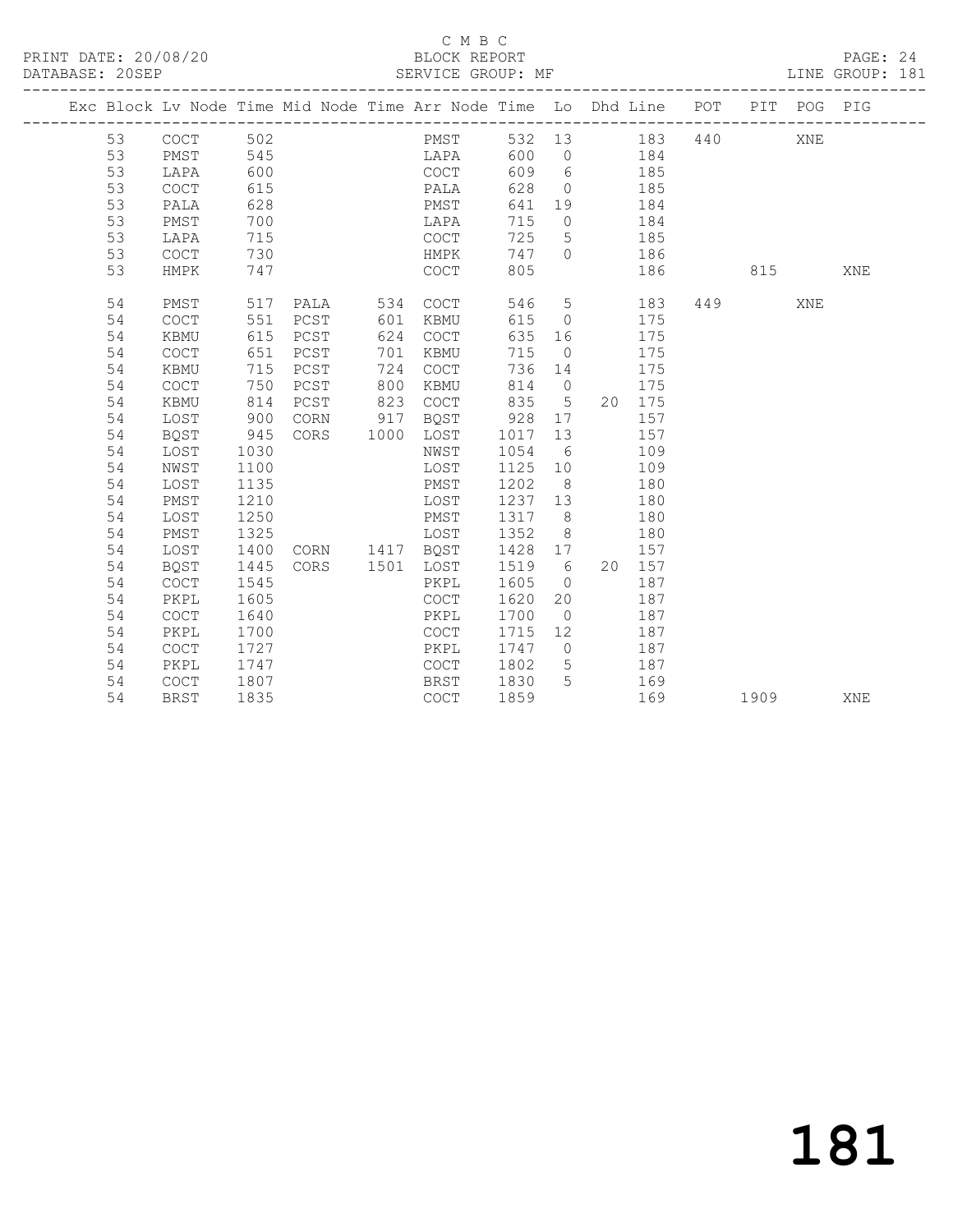## C M B C<br>BLOCK REPORT

PRINT DATE: 20/08/20 BLOCK REPORT DATABASE: 20SEP

PAGE: 25<br>LINE GROUP: 181

|    |        |            |      |      |            |                    |                 | Exc Block Lv Node Time Mid Node Time Arr Node Time Lo Dhd Line POT PIT POG PIG |      |     |     |
|----|--------|------------|------|------|------------|--------------------|-----------------|--------------------------------------------------------------------------------|------|-----|-----|
| 55 | BEWS   | 530        |      |      | PMST       | 604 9              |                 | 182 450                                                                        |      | XNE |     |
| 55 | PMST   | 613        |      |      | 2&IO 625 0 |                    |                 | 181                                                                            |      |     |     |
| 55 | 2&10   | 625        |      |      | PMST       | 638                | $5\overline{)}$ | 181                                                                            |      |     |     |
| 55 | PMST   | 643        |      |      | 2 & I O    | 655                | $\overline{0}$  | 181                                                                            |      |     |     |
| 55 | 2 & IO | 655        |      |      | PMST       | 710                | $5^{\circ}$     | 181                                                                            |      |     |     |
| 55 | PMST   | 715        |      |      | LAPA       | 730                | $\overline{0}$  | 184                                                                            |      |     |     |
| 55 | LAPA   | 730        |      |      | COCT       | 741                | $\overline{9}$  | 185                                                                            |      |     |     |
| 55 | COCT   | 750        |      |      | PALA       | 803                | $\overline{0}$  | 185                                                                            |      |     |     |
| 55 | PALA   | 803<br>840 |      |      | PMST       | 818                | 22              | 184                                                                            |      |     |     |
| 55 | PMST   |            |      |      | 2 & I O    | 854                | $\overline{0}$  | 181                                                                            |      |     |     |
| 55 | 2&10   | 854        |      |      | PMST       | 906 14             |                 | 181                                                                            |      |     |     |
| 55 | PMST   | 920        |      |      | 2 & I O    | 934                | $\overline{0}$  | 181                                                                            |      |     |     |
| 55 | 2 & IO | 934        |      |      | PMST       | $946$ 14<br>1014 0 |                 | 181                                                                            |      |     |     |
| 55 | PMST   | 1000       |      |      | 2 & I O    |                    | $\overline{0}$  | 181                                                                            |      |     |     |
| 55 | 2 & IO | 1014       |      |      | PMST       | 1026 14            |                 | 181                                                                            |      |     |     |
| 55 | PMST   | 1040       |      |      | 2 & I O    | 1054               | $\overline{0}$  | 181                                                                            |      |     |     |
| 55 | 2 & IO | 1054       |      |      | PMST       | 1106 14            |                 | 181                                                                            |      |     |     |
| 55 | PMST   | 1120       |      |      | 2 & I O    | 1134 0             |                 | 181                                                                            |      |     |     |
| 55 | 2 & IO | 1134       |      |      | PMST       | 1147 13            |                 | 181                                                                            |      |     |     |
| 55 | PMST   | 1200       |      |      | 2 & I O    | 1214               | $\overline{0}$  | 181                                                                            |      |     |     |
| 55 | 2&ID   | 1214       |      |      | PMST       | 1227 13            |                 | 181                                                                            |      |     |     |
| 55 | PMST   | 1240       |      |      | 2 & I O    | 1254               | $\overline{0}$  | 181                                                                            |      |     |     |
| 55 | 2&IO   | 1254       |      |      | PMST       | 1307 13            |                 | 181                                                                            |      |     |     |
| 55 | PMST   | 1320       |      |      | 2 & I O    | 1334               | $\overline{0}$  | 181                                                                            |      |     |     |
| 55 | 2&IO   | 1334       |      |      | PMST       | 1347 13            |                 | 181                                                                            |      |     |     |
| 55 | PMST   | 1400       |      |      | 2 & I O    | 1414               | $\overline{0}$  | 181                                                                            |      |     |     |
| 55 | 2 & IO | 1414       |      |      | PMST       | 1427 13            |                 | 181                                                                            |      |     |     |
| 55 | PMST   | 1440       |      |      | 2&IO       | 1454               | $\overline{0}$  | 181                                                                            |      |     |     |
| 55 | 2 & IO | 1454       |      |      | PMST       | 1507               | 8 <sup>8</sup>  | 181                                                                            |      |     |     |
| 55 | PMST   | 1515       |      |      | BEWS       | 1553               | $\overline{0}$  | 182                                                                            |      |     |     |
| 55 | BEWS   | 1553       |      |      | PMST       | 1626 21            |                 | 182                                                                            |      |     |     |
| 55 | PMST   | 1647       |      |      | LAPA       | 1704               | $\overline{0}$  | 184                                                                            |      |     |     |
| 55 | LAPA   | 1704       |      |      | COCT       | 1714 11            |                 | 185                                                                            |      |     |     |
| 55 | COCT   | 1725       |      |      | PALA       | 1740               | $\overline{0}$  | 185                                                                            |      |     |     |
| 55 | PALA   | 1740       |      |      | PMST       | 1753 24            |                 | 184                                                                            |      |     |     |
| 55 | PMST   | 1817       |      |      | 2 & IO     | 1833               | $\overline{0}$  | 181                                                                            |      |     |     |
| 55 | 2&IO   | 1833       |      |      | PMST       | 1847 19            |                 | 181                                                                            |      |     |     |
| 55 | PMST   | 1906       |      |      | LAPA       | 1921               | $\overline{0}$  | 184                                                                            |      |     |     |
| 55 | LAPA   | 1921       |      |      | COCT       | 1930 15            |                 | 185                                                                            |      |     |     |
| 55 | COCT   | 1945       |      |      | PALA       | 1958 0             |                 | 185                                                                            |      |     |     |
| 55 | PALA   | 1958       |      |      | PMST       | 2011               | 10              | 184                                                                            |      |     |     |
| 55 | PMST   | 2021       |      |      | LOST       | 2044               | 19              | 180                                                                            |      |     |     |
| 55 | LOST   | 2103       | CORN |      | 2118 BOST  | 2128               | $\overline{7}$  | 157                                                                            |      |     |     |
| 55 | BQST   | 2135       | CORS | 2148 | LOST       | 2201               | 9               | 157                                                                            |      |     |     |
| 55 | LOST   | 2210       |      |      | PMST       | 2236               | 5               | 180                                                                            |      |     |     |
| 55 | PMST   | 2241       |      |      | LAPA       | 2256               | $\circ$         | 184                                                                            |      |     |     |
| 55 | LAPA   | 2256       |      |      | COCT       | 2304               | 11              | 185                                                                            |      |     |     |
| 55 | COCT   | 2315       |      |      | PALA       | 2328               | $\overline{0}$  | 185                                                                            |      |     |     |
| 55 | PALA   | 2328       |      |      | PMST       | 2339               | 23              | 184                                                                            |      |     |     |
| 55 | PMST   | 2402       |      |      | LOST       | 2425               | 15              | 180                                                                            |      |     |     |
| 55 | LOST   | 2440       |      |      | PMST       | 2459               |                 | 180                                                                            | 2513 |     | XNE |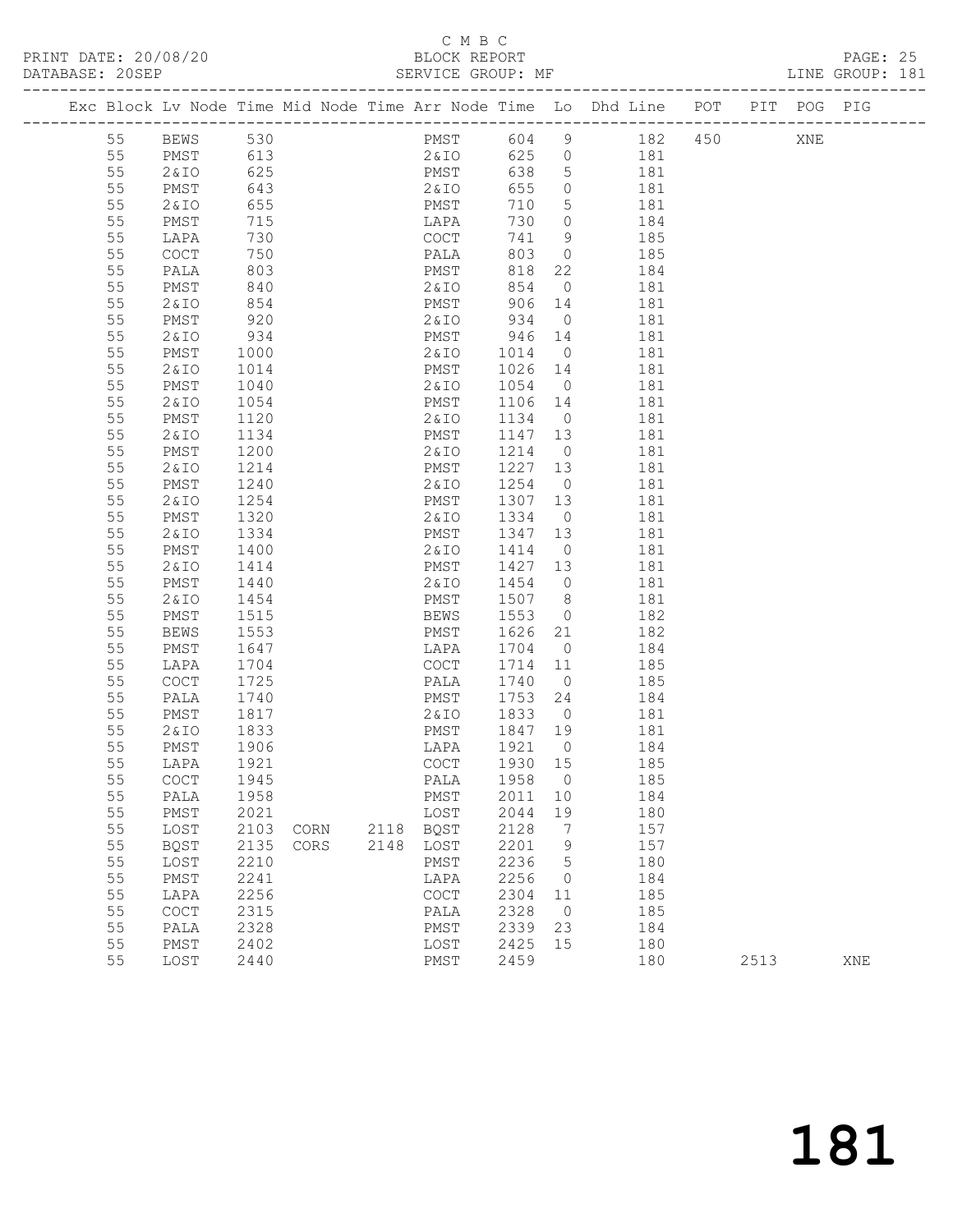### C M B C<br>BLOCK REPORT

PAGE: 26<br>LINE GROUP: 181

|  |          | Exc Block Lv Node Time Mid Node Time Arr Node Time Lo Dhd Line POT |              |  |                        |              |      |                |                      |               |     |      | PIT POG PIG |     |
|--|----------|--------------------------------------------------------------------|--------------|--|------------------------|--------------|------|----------------|----------------------|---------------|-----|------|-------------|-----|
|  | 56       | COCT                                                               | 522          |  |                        |              | PMST |                |                      | 552 7 183     | 500 |      | XNE         |     |
|  | 56       | PMST                                                               | 559          |  |                        |              |      | LAPA 614 0 184 |                      |               |     |      |             |     |
|  | 56       | LAPA                                                               |              |  |                        | COCT         |      | 623 5          |                      |               |     |      |             |     |
|  | 56       | COCT                                                               | 614<br>628   |  |                        | PALA         |      | 641 0          |                      | 185<br>185    |     |      |             |     |
|  | 56       | PALA                                                               | 641          |  |                        | PMST         |      | 656            | $5^{\circ}$          | 184           |     |      |             |     |
|  | 56       | PMST                                                               | 701          |  |                        | BEWS         |      | 731            | $\overline{0}$       | 182           |     |      |             |     |
|  | 56       | BEWS                                                               | 731          |  |                        | PMST         |      | 810            | $5^{\circ}$          | 182           |     |      |             |     |
|  | 56       | PMST                                                               | 815          |  |                        | LAPA         |      | 830            | $\overline{0}$       | 184           |     |      |             |     |
|  | 56       | LAPA                                                               | 830          |  |                        | COCT         |      | 841            | 9                    | 185           |     |      |             |     |
|  | 56       | $\mathtt{C}\mathtt{O}\mathtt{C}\mathtt{T}$                         | 850          |  |                        | PALA         |      | 903            | $\overline{0}$       | 185           |     |      |             |     |
|  | 56       | PALA                                                               | 903          |  |                        | PMST         |      | 918            | $5\overline{)}$      | 184           |     |      |             |     |
|  | 56       | PMST                                                               | 923          |  |                        | LOST         |      |                | 10                   | 180           |     |      |             |     |
|  | 56       | LOST                                                               | 1000         |  | LOST<br>CORN 1016 BQST |              |      | 950<br>1027    | 18                   | 157           |     |      |             |     |
|  | 56       | BQST                                                               | 1045         |  | CORS 1100 LOST         |              |      | 1117           | 13                   | 157           |     |      |             |     |
|  | 56       | LOST                                                               | 1130         |  |                        | NWST         |      | 1154           | 6                    | 109           |     |      |             |     |
|  | 56       | NWST                                                               | 1200         |  |                        | LOST         |      | 1225           | $5^{\circ}$          | 109           |     |      |             |     |
|  | 56       | LOST                                                               | 1230         |  |                        | NWST         |      | 1251           | $\overline{9}$       | 109           |     |      |             |     |
|  | 56       | NWST                                                               | 1300         |  |                        | LOST         |      | 1327 8         |                      | 109           |     |      |             |     |
|  | 56       | LOST                                                               | 1335         |  |                        | PMST         |      | 1402 8         |                      | 180           |     |      |             |     |
|  | 56       | PMST                                                               | 1410         |  |                        | LOST         |      | 1437 13        |                      | 20 180        |     |      |             |     |
|  | 56       | $\mathtt{C}\mathtt{O}\mathtt{C}\mathtt{T}$                         | 1510         |  |                        | PALA         |      | 1523           | $\overline{0}$       | 185           |     |      |             |     |
|  | 56       | PALA                                                               | 1523         |  |                        | PMST         |      | 1536           | 9                    | 184           |     |      |             |     |
|  | 56       | PMST                                                               | 1545         |  |                        | LAPA         |      | 1602           | $\overline{0}$       | 184           |     |      |             |     |
|  | 56       | LAPA                                                               | 1602         |  |                        | COCT         |      | 1612 13        |                      | 185           |     |      |             |     |
|  | 56       | $\mathtt{C}\mathtt{O}\mathtt{C}\mathtt{T}$                         | 1625         |  |                        | PALA         |      | 1639           | $\overline{0}$       | 185           |     |      |             |     |
|  | 56       | PALA                                                               | 1639         |  |                        | PMST         |      | 1652           | 28                   | 184           |     |      |             |     |
|  | 56       | PMST                                                               | 1720         |  |                        | BEWS         |      | 1803           | $\overline{0}$       | 182           |     |      |             |     |
|  | 56       | BEWS                                                               | 1803         |  |                        | PMST         |      | 1835 12        |                      | 182           |     |      |             |     |
|  | 56       | PMST                                                               | 1847         |  |                        | LAPA         |      | 1902 0         |                      | 184           |     |      |             |     |
|  | 56       | LAPA                                                               | 1902         |  |                        | COCT         |      | 1912 14        |                      | 10 185<br>184 |     |      |             |     |
|  | 56<br>56 | PMST                                                               | 1936         |  |                        | LAPA<br>COCT |      | 1951<br>1959   | $\overline{0}$       | 185           |     |      |             |     |
|  | 56       | LAPA<br>$\mathtt{C}\mathtt{O}\mathtt{C}\mathtt{T}$                 | 1951<br>2015 |  |                        | PALA         |      | 2028           | 16<br>$\overline{0}$ | 185           |     |      |             |     |
|  | 56       | PALA                                                               | 2028         |  |                        | PMST         |      | 2041           | 20                   | 184           |     |      |             |     |
|  | 56       | PMST                                                               | 2101         |  |                        |              |      | 2124           | $\overline{9}$       | 180           |     |      |             |     |
|  | 56       | LOST                                                               | 2133         |  | LOST<br>CORN 2148 BQST |              |      | 2158 7         |                      | 157           |     |      |             |     |
|  | 56       | BQST                                                               | 2205         |  | CORS 2218 LOST         |              |      | 2231           | - 9                  | 157           |     |      |             |     |
|  | 56       | LOST                                                               | 2240         |  |                        | PMST         |      | 2302           | 8 <sup>8</sup>       | 180           |     |      |             |     |
|  | 56       | PMST                                                               | 2310         |  |                        | LAPA         |      | 2325           | $\overline{0}$       | 184           |     |      |             |     |
|  | 56       | LAPA                                                               | 2325         |  |                        | COCT         |      | 2333 12        |                      | 185           |     |      |             |     |
|  | 56       | COCT                                                               | 2345         |  |                        | PALA         |      | 2358           | $\bigcap$            | 185           |     |      |             |     |
|  | 56       | PALA                                                               | 2358         |  |                        | PMST         |      | 2409           |                      | 184           |     | 2425 |             | XNE |
|  |          |                                                                    |              |  |                        |              |      |                |                      |               |     |      |             |     |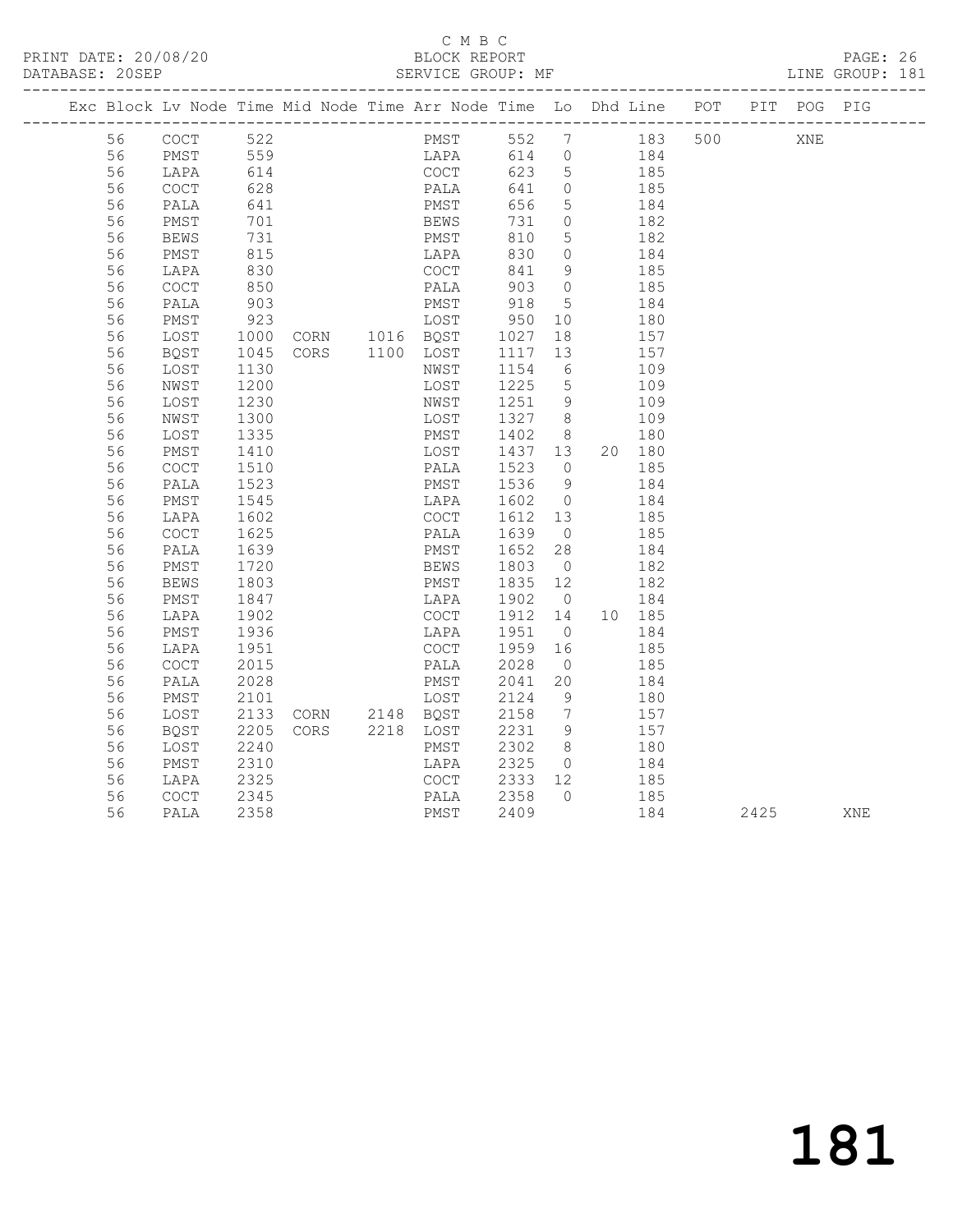#### C M B C<br>BLOCK REPORT

PAGE: 27<br>LINE GROUP: 181

|    |             |      |                   |          |      |                | Exc Block Lv Node Time Mid Node Time Arr Node Time Lo Dhd Line POT PIT POG PIG |         |      |     |     |
|----|-------------|------|-------------------|----------|------|----------------|--------------------------------------------------------------------------------|---------|------|-----|-----|
| 57 | PCST        |      | 520 320           | $VR-W$   |      |                | 533 0 173                                                                      | 500 000 |      | XNE |     |
| 57 | VR-W        |      | 533 PCST 551 COCT |          |      |                | 600 19 174                                                                     |         |      |     |     |
| 57 | <b>COCT</b> | 619  |                   | FRDO     | 643  | $\bigcirc$     | 172                                                                            |         |      |     |     |
| 57 | FRDO        | 643  |                   | COCT     | 657  | 8 <sup>8</sup> | 171                                                                            |         |      |     |     |
| 57 | COCT        | 705  | PCST 715 VR-W     |          | 731  | $\overline{0}$ | 173                                                                            |         |      |     |     |
| 57 | VR-W        | 731  | PCST              | 753 COCT | 805  | 10             | 174                                                                            |         |      |     |     |
| 57 | <b>COCT</b> | 815  |                   | PKPL     | 833  | $\overline{0}$ | 187                                                                            |         |      |     |     |
| 57 | PKPL        | 833  |                   | COCT     | 850  |                | 17 10 187                                                                      |         |      |     |     |
| 57 | PMST        | 917  |                   | BEWS     | 949  | $\overline{0}$ | 182                                                                            |         |      |     |     |
| 57 | BEWS        | 949  |                   | PMST     | 1024 | 16             | 182                                                                            |         |      |     |     |
| 57 | PMST        | 1040 |                   | LAPA     | 1055 | $\bigcirc$     | 184                                                                            |         |      |     |     |
| 57 | LAPA        | 1055 |                   | COCT     | 1106 | 9              | 185                                                                            |         |      |     |     |
| 57 | <b>COCT</b> | 1115 |                   | PALA     | 1128 | $\overline{0}$ | 185                                                                            |         |      |     |     |
| 57 | PALA        | 1128 |                   | PMST     | 1141 |                | $9 \quad \bullet$<br>184                                                       |         |      |     |     |
| 57 | PMST        | 1150 |                   | BEWS     | 1222 | $\Omega$       | 182                                                                            |         |      |     |     |
| 57 | <b>BEWS</b> | 1222 |                   | PMST     | 1256 | 14             | 182                                                                            |         |      |     |     |
| 57 | PMST        | 1310 |                   | LAPA     | 1325 | $\circ$        | 184                                                                            |         |      |     |     |
| 57 | LAPA        | 1325 |                   | COCT     | 1336 | 6              | 185                                                                            |         |      |     |     |
| 57 | <b>COCT</b> | 1342 |                   | PALA     | 1355 | $\circ$        | 185                                                                            |         |      |     |     |
| 57 | PALA        | 1355 |                   | PMST     | 1407 | 6              | 184                                                                            |         |      |     |     |
| 57 | PMST        | 1413 |                   | BEWS     | 1451 | $\circ$        | 182                                                                            |         |      |     |     |
| 57 | <b>BEWS</b> | 1451 |                   | PMST     | 1524 |                | 182                                                                            |         |      |     |     |
| 57 | PMST        | 1542 |                   | BEWS     | 1620 | $\overline{0}$ | 182                                                                            |         |      |     |     |
| 57 | <b>BEWS</b> | 1620 |                   | PMST     | 1652 | 9              | 182                                                                            |         |      |     |     |
| 57 | PMST        | 1701 |                   | LAPA     | 1718 | $\circ$        | 184                                                                            |         |      |     |     |
| 57 | LAPA        | 1718 |                   | COCT     | 1728 | 7              | 185                                                                            |         |      |     |     |
| 57 | <b>COCT</b> | 1735 |                   | PALA     | 1750 | $\bigcirc$     | 185                                                                            |         |      |     |     |
| 57 | PALA        | 1750 |                   | PMST     | 1803 |                | 184                                                                            |         |      |     |     |
| 57 | PMST        | 1817 |                   | BEWS     | 1856 | $\Omega$       | 182                                                                            |         |      |     |     |
| 57 | BEWS        | 1856 |                   | PMST     | 1926 |                | 182                                                                            |         | 1942 |     | XNE |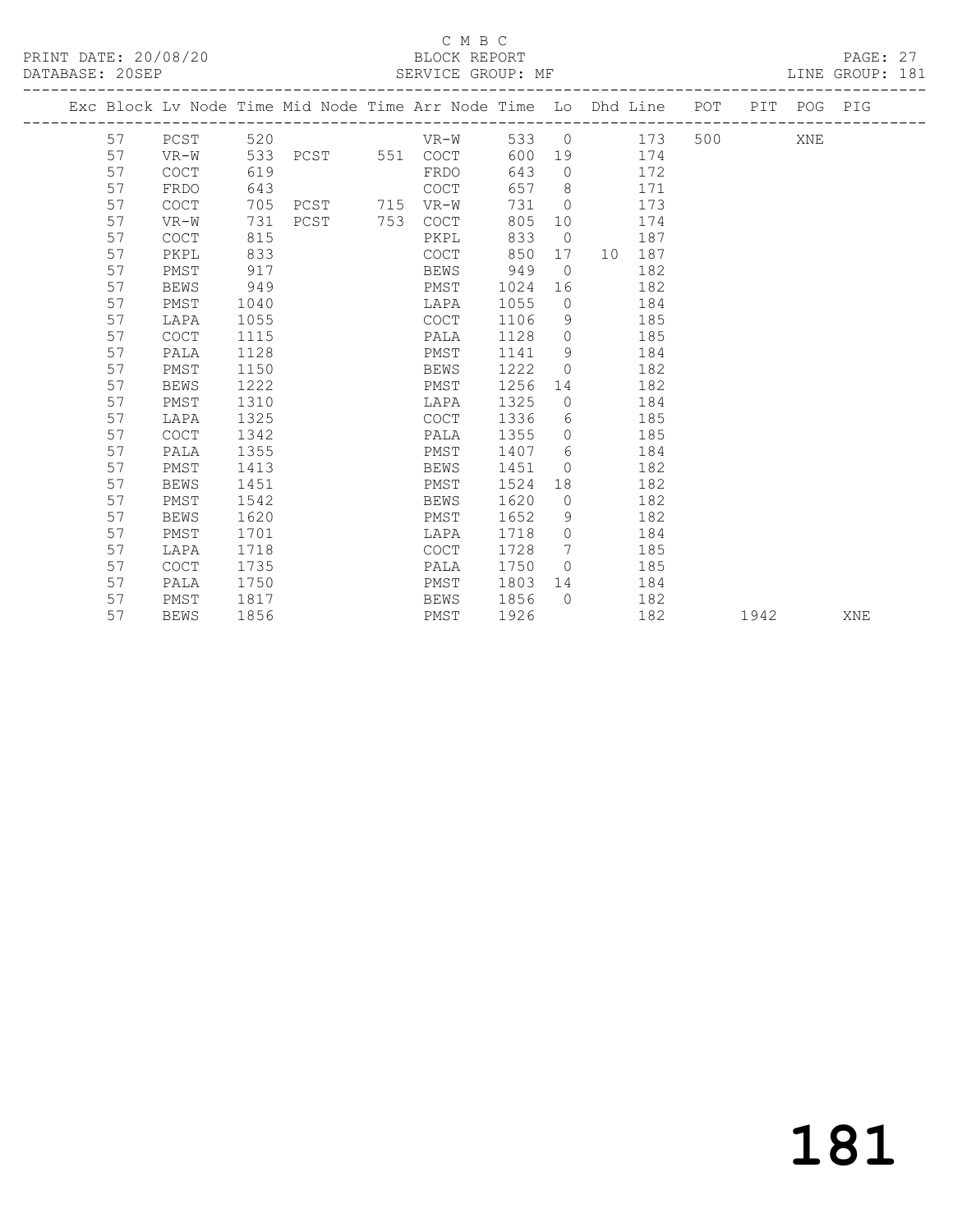### C M B C<br>BLOCK REPORT

PAGE: 28<br>LINE GROUP: 181

|    |                                            |            | Exc Block Lv Node Time Mid Node Time Arr Node Time Lo Dhd Line POT |          |                                                      |                |       |        |     |      | PIT POG PIG |     |
|----|--------------------------------------------|------------|--------------------------------------------------------------------|----------|------------------------------------------------------|----------------|-------|--------|-----|------|-------------|-----|
| 58 | COCT                                       | 530        |                                                                    |          | PALA 543 0 185                                       |                |       |        | 508 |      | XNE         |     |
| 58 | PALA                                       |            |                                                                    |          |                                                      |                |       |        |     |      |             |     |
| 58 | COCT                                       |            |                                                                    |          |                                                      |                |       |        |     |      |             |     |
| 58 | KBMU                                       | 645        | PCST 654 COCT                                                      |          | 705 16                                               |                |       | 175    |     |      |             |     |
| 58 | COCT                                       | 721        | PCST                                                               | 731 KBMU | 745                                                  | $\overline{0}$ |       | 175    |     |      |             |     |
| 58 | KBMU                                       | 745        | PCST                                                               | 754 COCT | 806                                                  | 19             |       | 175    |     |      |             |     |
| 58 | $\mathtt{C}\mathtt{O}\mathtt{C}\mathtt{T}$ | 825<br>845 | PCST 836 KBMU<br>PCST 854 COCT                                     |          | 845<br>906                                           | $\overline{0}$ |       | 175    |     |      |             |     |
| 58 | KBMU                                       |            |                                                                    |          |                                                      | 9              |       | 20 175 |     |      |             |     |
| 58 | LOST                                       | 935        |                                                                    | PMST     | 959                                                  |                | 11 \, | 180    |     |      |             |     |
| 58 | PMST                                       | 1010       |                                                                    | LOST     | 1038                                                 | 12             |       | 180    |     |      |             |     |
| 58 | LOST                                       | 1050       |                                                                    | PMST     | 1114 11                                              |                |       | 180    |     |      |             |     |
| 58 | PMST                                       |            | 1125 LOST<br>1200 CORN 1216 BQST                                   |          | 1152 8                                               |                |       | 180    |     |      |             |     |
| 58 | LOST                                       |            |                                                                    |          | $\begin{array}{c}\n 1 \\  1227 \\  18\n \end{array}$ |                |       | 157    |     |      |             |     |
| 58 | BQST                                       | 1245       | CORS 1300 LOST                                                     |          | 1320                                                 | 10             |       | 157    |     |      |             |     |
| 58 | LOST                                       | 1330       | CORN 1346 BQST                                                     |          | 1357 18                                              |                |       | 157    |     |      |             |     |
| 58 | BQST                                       | 1415       | CORS 1430 LOST                                                     |          | 1448                                                 |                | 7 157 |        |     |      |             |     |
| 58 | LOST                                       | 1455       |                                                                    | NWST     | 1517 8                                               |                |       | 109    |     |      |             |     |
| 58 | NWST                                       | 1525       |                                                                    | LOST     | 1552                                                 | 8 <sup>8</sup> |       | 109    |     |      |             |     |
| 58 | LOST                                       | 1600       |                                                                    | NWST     | 1622 13                                              |                |       | 109    |     |      |             |     |
| 58 | NWST                                       | 1635       |                                                                    | LOST     | 1706                                                 | $\overline{4}$ |       | 109    |     |      |             |     |
| 58 | LOST                                       | 1710       |                                                                    | NWST     | 1732                                                 | 8 <sup>8</sup> |       | 109    |     |      |             |     |
| 58 | NWST                                       | 1740       |                                                                    | LOST     | 1807 8                                               |                |       | 109    |     |      |             |     |
| 58 | LOST                                       | 1815       |                                                                    | NWST     | 1836                                                 | 9              |       | 109    |     |      |             |     |
| 58 | NWST                                       | 1845       |                                                                    | LOST     | 1906 24                                              |                |       | 109    |     |      |             |     |
| 58 | LOST                                       | 1930       |                                                                    | NWST     | 1951 9                                               |                |       | 109    |     |      |             |     |
| 58 | NWST                                       | 2000       |                                                                    | LOST     | 2020 10                                              |                |       | 109    |     |      |             |     |
| 58 | LOST                                       | 2030       |                                                                    | NWST     | 2051                                                 | 9 <sup>°</sup> |       | 109    |     |      |             |     |
| 58 | NWST                                       | 2100       |                                                                    | LOST     | 2120                                                 | 10             |       | 109    |     |      |             |     |
| 58 | LOST                                       | 2130       |                                                                    | NWST     | 2151                                                 | 9              |       | 109    |     |      |             |     |
| 58 | NWST                                       | 2200       |                                                                    | LOST     | 2218                                                 | 12             |       | 109    |     |      |             |     |
| 58 | LOST                                       | 2230       |                                                                    | NWST     | 2247                                                 | 13             |       | 109    |     |      |             |     |
| 58 | NWST                                       | 2300       |                                                                    | LOST     | 2318                                                 | 12             |       | 109    |     |      |             |     |
| 58 | LOST                                       | 2330       |                                                                    | NWST     | 2347                                                 | 13             |       | 109    |     |      |             |     |
| 58 | NWST                                       | 2400       |                                                                    | LOST     | 2416                                                 | 14             |       | 109    |     |      |             |     |
| 58 | LOST                                       | 2430       |                                                                    | NWST     | 2447                                                 | 13             |       | 109    |     |      |             |     |
| 58 | NWST                                       | 2500       |                                                                    | LOST     | 2516 14                                              |                |       | 109    |     |      |             |     |
| 58 | LOST                                       | 2530       |                                                                    | NWST     | 2547 13                                              |                |       | 109    |     |      |             |     |
| 58 | NWST                                       | 2600       |                                                                    | LOST     | 2616                                                 |                |       | 109    |     | 2634 |             | XNE |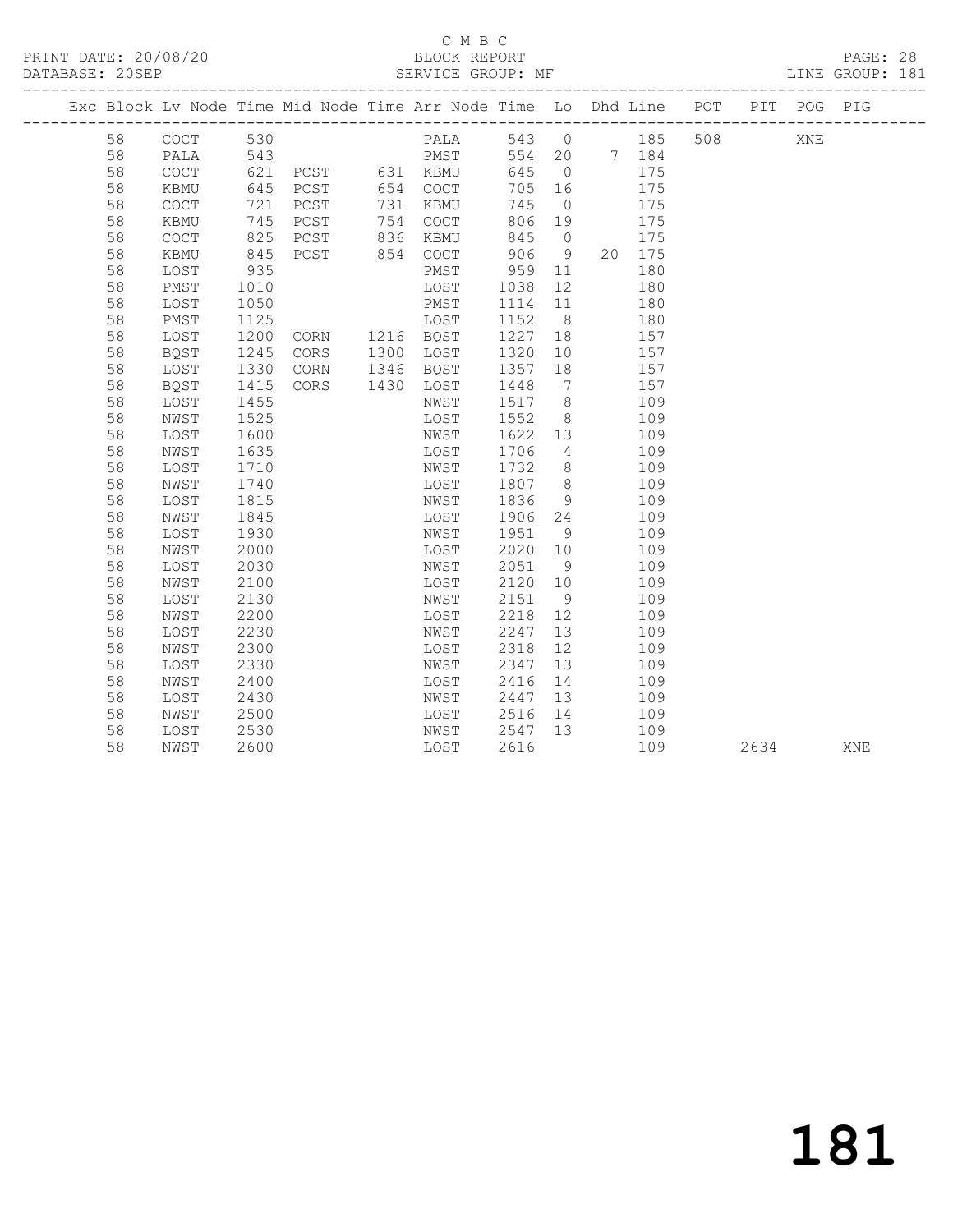## C M B C<br>BLOCK REPORT

PAGE: 29<br>LINE GROUP: 181

PRINT DATE: 20/08/20 BLOCK REPORT DATABASE: 20SEP

|  |    | Exc Block Lv Node Time Mid Node Time Arr Node Time Lo Dhd Line POT PIT POG PIG |                  |      |                                          |      |              |                             |                |            |     |      |     |     |
|--|----|--------------------------------------------------------------------------------|------------------|------|------------------------------------------|------|--------------|-----------------------------|----------------|------------|-----|------|-----|-----|
|  | 59 | BEWS                                                                           | 600              |      |                                          |      | PMST         |                             |                | 634 11 182 | 515 |      | XNE |     |
|  | 59 | PMST                                                                           |                  |      |                                          |      |              | 700 0                       |                |            |     |      |     |     |
|  | 59 | LAPA                                                                           | 645<br>700       |      |                                          |      | LAPA<br>COCT | 710 5                       |                | 184<br>185 |     |      |     |     |
|  | 59 | COCT                                                                           | 715              |      |                                          | PALA |              | 728 0                       |                | 185        |     |      |     |     |
|  | 59 | PALA                                                                           | 728              |      |                                          | PMST |              | 743 17                      |                | 184        |     |      |     |     |
|  | 59 | PMST                                                                           | 800              |      |                                          | LAPA |              | 815                         | $\overline{0}$ | 184        |     |      |     |     |
|  | 59 | LAPA                                                                           | 815              |      |                                          | COCT |              | 826                         | 9              | 185        |     |      |     |     |
|  | 59 | $\mathtt{C}\mathtt{O}\mathtt{C}\mathtt{T}$                                     | 835              |      |                                          | PALA |              | 848                         | $\overline{0}$ | 185        |     |      |     |     |
|  | 59 | PALA                                                                           | 848              |      |                                          | PMST |              | 903                         | $\overline{7}$ | 184        |     |      |     |     |
|  | 59 | PMST                                                                           | 910              |      |                                          | LAPA |              |                             | $\bigcirc$     | 184        |     |      |     |     |
|  | 59 | LAPA                                                                           | $-925$           |      |                                          | COCT |              | 925<br>936                  | 9              | 185        |     |      |     |     |
|  | 59 | $\mathtt{C}\mathtt{O}\mathtt{C}\mathtt{T}$                                     | 945              |      |                                          | PALA |              | 958                         | $\overline{0}$ | 185        |     |      |     |     |
|  | 59 | PALA                                                                           | 958              |      |                                          | PMST |              | 1013                        | $\overline{7}$ | 184        |     |      |     |     |
|  | 59 | PMST                                                                           | 1020             |      |                                          | BEWS |              | 1050                        | $\overline{0}$ | 182        |     |      |     |     |
|  | 59 | BEWS                                                                           | 1050<br>1140     |      |                                          | PMST |              | 1124                        | 16             | 182        |     |      |     |     |
|  | 59 | PMST                                                                           |                  |      |                                          | LAPA |              | 1155                        | $\overline{0}$ | 184        |     |      |     |     |
|  | 59 | LAPA                                                                           | 1155             |      |                                          | COCT |              | 1206                        | 9              | 185        |     |      |     |     |
|  | 59 | $\mathtt{C}\mathtt{O}\mathtt{C}\mathtt{T}$                                     | 1215             |      |                                          | PALA |              | 1228 0                      |                | 185        |     |      |     |     |
|  | 59 | PALA                                                                           | 1228             |      |                                          | PMST |              | 1240 5                      |                | 184        |     |      |     |     |
|  | 59 | PMST                                                                           | 1245             |      |                                          | BEWS |              | 1320                        | $\overline{0}$ | 182        |     |      |     |     |
|  | 59 | BEWS                                                                           | 1320             |      |                                          | PMST |              | 1354 16                     |                | 182        |     |      |     |     |
|  | 59 | PMST                                                                           | 1410             |      |                                          | LAPA |              | 1425                        | $\overline{0}$ | 184        |     |      |     |     |
|  | 59 | LAPA                                                                           | 1425             |      |                                          | COCT |              | 1436                        | - 9            | 185        |     |      |     |     |
|  | 59 | $\mathtt{C}\mathtt{O}\mathtt{C}\mathtt{T}$                                     | 1445             |      |                                          | PALA |              | 1458 0                      |                | 185        |     |      |     |     |
|  | 59 | PALA                                                                           | 1458             |      |                                          | PMST |              | 1510 20                     |                | 184        |     |      |     |     |
|  | 59 | PMST                                                                           | 1530<br>1547     |      |                                          | LAPA |              | 1547 0<br>1557 18           |                | 184        |     |      |     |     |
|  | 59 | LAPA                                                                           |                  |      |                                          | COCT |              |                             |                | 185        |     |      |     |     |
|  | 59 | $\mathtt{C}\mathtt{O}\mathtt{C}\mathtt{T}$                                     | 1615<br>1649     |      | COCT<br>PCST 1627 VI90<br>PCST 1709 COCT |      |              | 1649                        | $\overline{0}$ | 174        |     |      |     |     |
|  | 59 | VI90                                                                           |                  |      |                                          |      |              | 1724 7                      |                | 173        |     |      |     |     |
|  | 59 | <b>COCT</b>                                                                    | 1731             |      | PCST 1743 KBMU                           |      |              | 1752 0                      |                | 175        |     |      |     |     |
|  | 59 | KBMU                                                                           | $1752$<br>$1837$ | PCST | 1801 COCT                                |      |              | 1821 16                     |                | 175        |     |      |     |     |
|  | 59 | COCT                                                                           |                  |      |                                          | FRDO |              | 1905 0                      |                | 172        |     |      |     |     |
|  | 59 | FRDO                                                                           | 1905             |      |                                          | COCT |              | 1919                        | 12             | 10 171     |     |      |     |     |
|  | 59 | PMST                                                                           | 1941             |      |                                          | LOST |              | 2008                        | 17             | 180        |     |      |     |     |
|  | 59 | LOST                                                                           | 2025             |      |                                          | PMST |              | 2052 14                     |                | 180        |     |      |     |     |
|  | 59 | PMST                                                                           | 2106             |      |                                          | LAPA |              | 2121                        | $\overline{0}$ | 184        |     |      |     |     |
|  | 59 | LAPA                                                                           | 2121             |      |                                          | COCT |              | 2129 16                     |                | 185        |     |      |     |     |
|  | 59 | COCT                                                                           | 2145             |      |                                          | PALA |              | 2158                        | $\overline{0}$ | 185        |     |      |     |     |
|  | 59 | PALA                                                                           | 2158             |      |                                          | PMST |              | PMST 2209 22<br>LOST 2254 9 |                | 184        |     |      |     |     |
|  | 59 | PMST                                                                           | 2231             |      |                                          |      |              |                             | 9              | 180        |     |      |     |     |
|  | 59 | LOST                                                                           | 2303             |      |                                          |      |              | CORN 2318 BQST 2328 12      |                | 157        |     |      |     |     |
|  | 59 | BOST                                                                           | 2340             | CORS |                                          |      |              | 2351 LOST 2404<br>PMST 2429 | 6              | 157        |     |      |     |     |
|  | 59 | LOST                                                                           | 2410             |      |                                          | PMST |              | 2429                        |                | 180        |     | 2445 |     | XNE |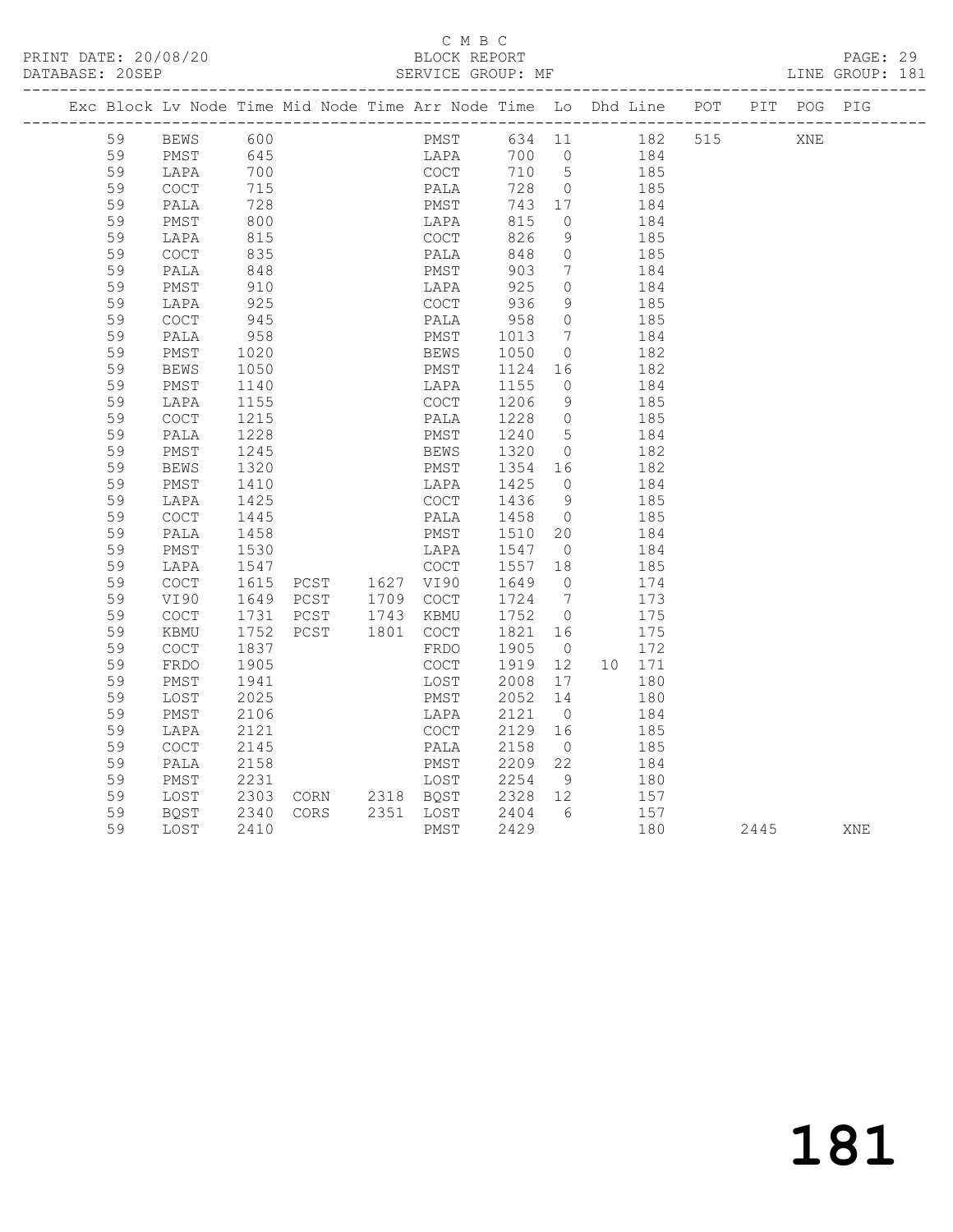## C M B C<br>BLOCK REPORT

PAGE: 30<br>LINE GROUP: 181

| Exc Block Lv Node Time Mid Node Time Arr Node Time Lo Dhd Line POT |                                            |      |      |           |                                            |       |                 |        |       |     |      | PIT POG PIG |     |
|--------------------------------------------------------------------|--------------------------------------------|------|------|-----------|--------------------------------------------|-------|-----------------|--------|-------|-----|------|-------------|-----|
| 60                                                                 | $\mathtt{C}\mathtt{O}\mathtt{C}\mathtt{T}$ | 542  |      |           | ROMA                                       | 552 0 |                 | 186    |       | 520 |      | <b>XNE</b>  |     |
| 60                                                                 | ROMA                                       | 552  |      |           | COCT                                       | 600   | $\overline{7}$  |        | 187   |     |      |             |     |
| 60                                                                 | COCT                                       | 607  |      |           | ROMA                                       | 617   | $\overline{0}$  |        | 186   |     |      |             |     |
| 60                                                                 | <b>ROMA</b>                                | 617  |      |           | COCT                                       | 626   | 11              | 187    |       |     |      |             |     |
| 60                                                                 | $\mathtt{C}\mathtt{O}\mathtt{C}\mathtt{T}$ | 637  |      |           | ROMA                                       | 649   | $\overline{0}$  |        | 186   |     |      |             |     |
| 60                                                                 | <b>ROMA</b>                                | 649  |      |           | COCT                                       | 659   | 8               |        | 187   |     |      |             |     |
| 60                                                                 | $\mathtt{C}\mathtt{O}\mathtt{C}\mathtt{T}$ | 707  |      |           | ROMA                                       | 719   | $\circ$         |        | 186   |     |      |             |     |
| 60                                                                 | ROMA                                       | 719  |      |           | COCT                                       | 731   | $5\phantom{.0}$ |        | 187   |     |      |             |     |
| 60                                                                 | <b>COCT</b>                                | 736  |      |           | PALA                                       | 749   | $\overline{0}$  |        | 185   |     |      |             |     |
| 60                                                                 | PALA                                       | 749  |      |           | PMST                                       | 804   | 6               |        | 184   |     |      |             |     |
| 60                                                                 | PMST                                       | 810  |      |           | 2&IO                                       | 824   | $\overline{0}$  |        | 181   |     |      |             |     |
| 60                                                                 | 2&IO                                       | 824  |      |           | PMST                                       | 837   | 10              |        | 181   |     |      |             |     |
| 60                                                                 | PMST                                       | 847  |      |           | <b>BEWS</b>                                | 919   | $\overline{0}$  |        | 182   |     |      |             |     |
| 60                                                                 | <b>BEWS</b>                                | 919  |      |           | PMST                                       | 955   | 15              |        | 182   |     |      |             |     |
| 60                                                                 | PMST                                       | 1010 |      |           | LAPA                                       | 1025  | $\circ$         |        | 184   |     |      |             |     |
| 60                                                                 | LAPA                                       | 1025 |      |           | $\mathtt{C}\mathtt{O}\mathtt{C}\mathtt{T}$ | 1036  | 9               |        | 185   |     |      |             |     |
| 60                                                                 | <b>COCT</b>                                | 1045 |      |           | PALA                                       | 1058  | $\overline{0}$  |        | 185   |     |      |             |     |
| 60                                                                 | PALA                                       | 1058 |      |           | PMST                                       | 1111  | $5^{\circ}$     |        | 184   |     |      |             |     |
| 60                                                                 | PMST                                       | 1116 |      |           | BEWS                                       | 1146  | $\overline{0}$  |        | 182   |     |      |             |     |
| 60                                                                 | <b>BEWS</b>                                | 1146 |      |           | PMST                                       | 1220  | 20              |        | 182   |     |      |             |     |
| 60                                                                 | PMST                                       | 1240 |      |           | LAPA                                       | 1255  | $\overline{0}$  |        | 184   |     |      |             |     |
| 60                                                                 | LAPA                                       | 1255 |      |           | $\mathtt{C}\mathtt{O}\mathtt{C}\mathtt{T}$ | 1306  | 9               |        | 185   |     |      |             |     |
| 60                                                                 | <b>COCT</b>                                | 1315 |      |           | PALA                                       | 1328  | $\overline{0}$  |        | 185   |     |      |             |     |
| 60                                                                 | PALA                                       | 1328 |      |           | PMST                                       | 1340  | 5               |        | 184   |     |      |             |     |
| 60                                                                 | PMST                                       | 1345 |      |           | BEWS                                       | 1423  | $\overline{0}$  |        | 182   |     |      |             |     |
| 60                                                                 | <b>BEWS</b>                                | 1423 |      |           | PMST                                       | 1453  | 22              |        | 7 182 |     |      |             |     |
| 60                                                                 | $\mathtt{C}\mathtt{O}\mathtt{C}\mathtt{T}$ | 1522 | PCST | 1533 KBMU |                                            | 1542  | $\overline{0}$  |        | 175   |     |      |             |     |
| 60                                                                 | KBMU                                       | 1542 | PCST | 1551      | COCT                                       | 1604  | 17              |        | 175   |     |      |             |     |
| 60                                                                 | $\mathtt{C}\mathtt{O}\mathtt{C}\mathtt{T}$ | 1621 | PCST | 1633      | KBMU                                       | 1642  | $\overline{0}$  |        | 175   |     |      |             |     |
| 60                                                                 | KBMU                                       | 1642 | PCST | 1651      | COCT                                       | 1712  | 13              |        | 175   |     |      |             |     |
| 60                                                                 | COCT                                       | 1725 |      |           | ROMA                                       | 1744  | $\overline{0}$  |        | 186   |     |      |             |     |
| 60                                                                 | <b>ROMA</b>                                | 1744 |      |           | COCT                                       | 1754  | 13              |        | 187   |     |      |             |     |
| 60                                                                 | COCT                                       | 1807 |      |           | HMPK                                       | 1829  | $\overline{0}$  |        | 186   |     |      |             |     |
| 60                                                                 | HMPK                                       | 1829 |      |           | <b>COCT</b>                                | 1844  | 16              |        | 186   |     |      |             |     |
| 60                                                                 | $\mathtt{C}\mathtt{O}\mathtt{C}\mathtt{T}$ | 1900 |      |           | <b>DOFR</b>                                | 1915  | $\overline{0}$  |        | 171   |     |      |             |     |
| 60                                                                 | <b>DOFR</b>                                | 1915 |      |           | COCT                                       | 1935  | 10              |        | 172   |     |      |             |     |
| 60                                                                 | <b>COCT</b>                                | 1945 |      |           | PKPL                                       | 2000  | $\overline{0}$  |        | 187   |     |      |             |     |
| 60                                                                 | PKPL                                       | 2000 |      |           | COCT                                       | 2013  | 18              | 10 187 |       |     |      |             |     |
| 60                                                                 | PMST                                       | 2041 |      |           | LOST                                       | 2104  |                 |        | 180   |     | 2122 |             | XNE |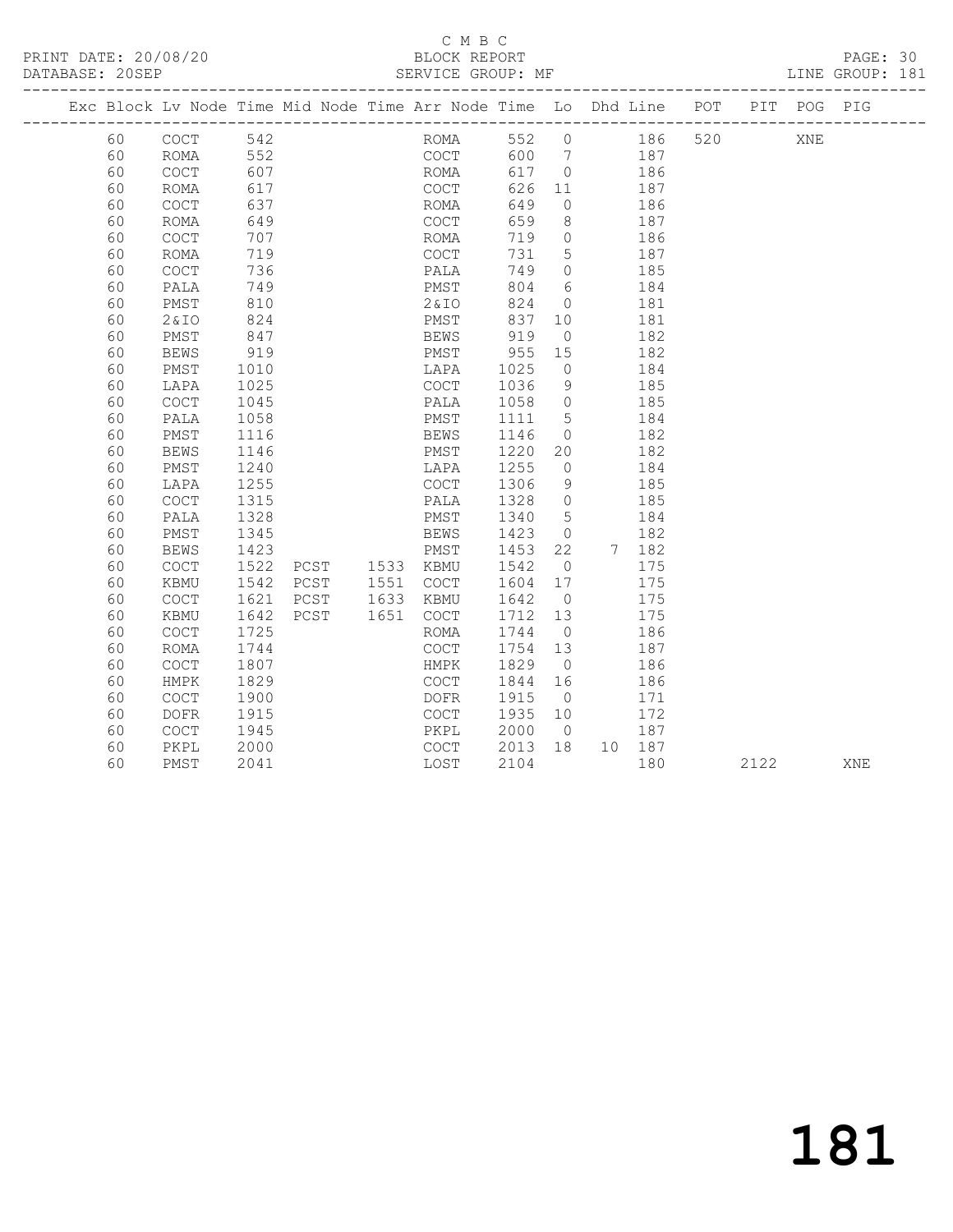### C M B C<br>BLOCK REPORT

PRINT DATE: 20/08/20 BLOCK REPORT DATABASE: 20SEP

PAGE: 31<br>LINE GROUP: 181

|  |    | Exc Block Lv Node Time Mid Node Time Arr Node Time Lo Dhd Line POT PIT POG PIG |      |      |      |             |      |      |                 |            |           |                |      |     |     |
|--|----|--------------------------------------------------------------------------------|------|------|------|-------------|------|------|-----------------|------------|-----------|----------------|------|-----|-----|
|  |    | 61 COCT                                                                        | 545  |      |      |             | PALA |      |                 |            | 558 0 185 | 522 and $\sim$ |      | XNE |     |
|  | 61 | PALA                                                                           | 558  |      |      |             | PMST | 609  |                 | 21 184     |           |                |      |     |     |
|  | 61 | PMST                                                                           | 630  |      |      | LAPA        |      | 645  | $\bigcirc$      | 184        |           |                |      |     |     |
|  | 61 | LAPA                                                                           | 645  |      |      | COCT        |      | 654  |                 | $6\degree$ | 185       |                |      |     |     |
|  | 61 | <b>COCT</b>                                                                    | 700  |      |      | PALA        |      | 713  | $\overline{0}$  |            | 185       |                |      |     |     |
|  | 61 | PALA                                                                           | 713  |      |      | PMST        |      | 728  | 13              |            | 184       |                |      |     |     |
|  | 61 | PMST                                                                           | 741  |      |      | 2 & I O     |      | 755  | $\circ$         |            | 181       |                |      |     |     |
|  | 61 | 2&10                                                                           | 755  |      |      | PMST        |      | 811  |                 | $6\degree$ | 181       |                |      |     |     |
|  | 61 | PMST                                                                           | 817  |      |      | BEWS        |      | 854  | $\overline{0}$  |            | 182       |                |      |     |     |
|  | 61 | <b>BEWS</b>                                                                    | 854  |      |      | PMST        |      | 928  | 12 <sup>°</sup> |            | 182       |                |      |     |     |
|  | 61 | PMST                                                                           | 940  |      |      | LAPA        |      | 955  | $\circ$         |            | 184       |                |      |     |     |
|  | 61 | LAPA                                                                           | 955  |      |      | COCT        |      | 1006 | 9               |            | 185       |                |      |     |     |
|  | 61 | <b>COCT</b>                                                                    | 1015 |      |      | PALA        |      | 1028 | $\overline{0}$  |            | 185       |                |      |     |     |
|  | 61 | PALA                                                                           | 1028 |      |      | PMST        |      | 1041 | 6               |            | 184       |                |      |     |     |
|  | 61 | PMST                                                                           | 1047 |      |      | BEWS        |      | 1117 | $\bigcirc$      |            | 182       |                |      |     |     |
|  | 61 | <b>BEWS</b>                                                                    | 1117 |      |      | PMST        |      | 1151 |                 | 19         | 182       |                |      |     |     |
|  | 61 | PMST                                                                           | 1210 |      |      | LAPA        |      | 1225 | $\overline{0}$  |            | 184       |                |      |     |     |
|  | 61 | LAPA                                                                           | 1225 |      |      | COCT        |      | 1236 | 9               |            | 185       |                |      |     |     |
|  | 61 | <b>COCT</b>                                                                    | 1245 |      |      | PALA        |      | 1258 | $\overline{0}$  |            | 185       |                |      |     |     |
|  | 61 | PALA                                                                           | 1258 |      |      | PMST        |      | 1310 | 5               |            | 184       |                |      |     |     |
|  | 61 | PMST                                                                           | 1315 |      |      | <b>BEWS</b> |      | 1353 | $\overline{0}$  |            | 182       |                |      |     |     |
|  | 61 | BEWS                                                                           | 1353 |      |      | PMST        |      | 1423 | 22              | 7          | 182       |                |      |     |     |
|  | 61 | COCT                                                                           | 1452 | PCST | 1503 | KBMU        |      | 1512 | $\overline{0}$  |            | 175       |                |      |     |     |
|  | 61 | KBMU                                                                           | 1512 | PCST | 1521 | COCT        |      | 1534 | 18              |            | 175       |                |      |     |     |
|  | 61 | <b>COCT</b>                                                                    | 1552 | PCST | 1603 | KBMU        |      | 1612 | $\bigcirc$      |            | 175       |                |      |     |     |
|  | 61 | KBMU                                                                           | 1612 | PCST | 1621 | <b>COCT</b> |      | 1642 | 9               |            | 175       |                |      |     |     |
|  | 61 | <b>COCT</b>                                                                    | 1651 | PCST | 1703 | KBMU        |      | 1712 | $\bigcirc$      |            | 175       |                |      |     |     |
|  | 61 | KBMU                                                                           | 1712 | PCST | 1721 | COCT        |      | 1742 | 11              |            | 175       |                |      |     |     |
|  | 61 | <b>COCT</b>                                                                    | 1753 | PCST | 1806 | VR-W        |      | 1827 | $\bigcap$       |            | 173       |                |      |     |     |
|  | 61 | $VR-W$                                                                         | 1827 | PCST | 1845 | COCT        |      | 1855 |                 |            | 174       |                | 1905 |     | XNE |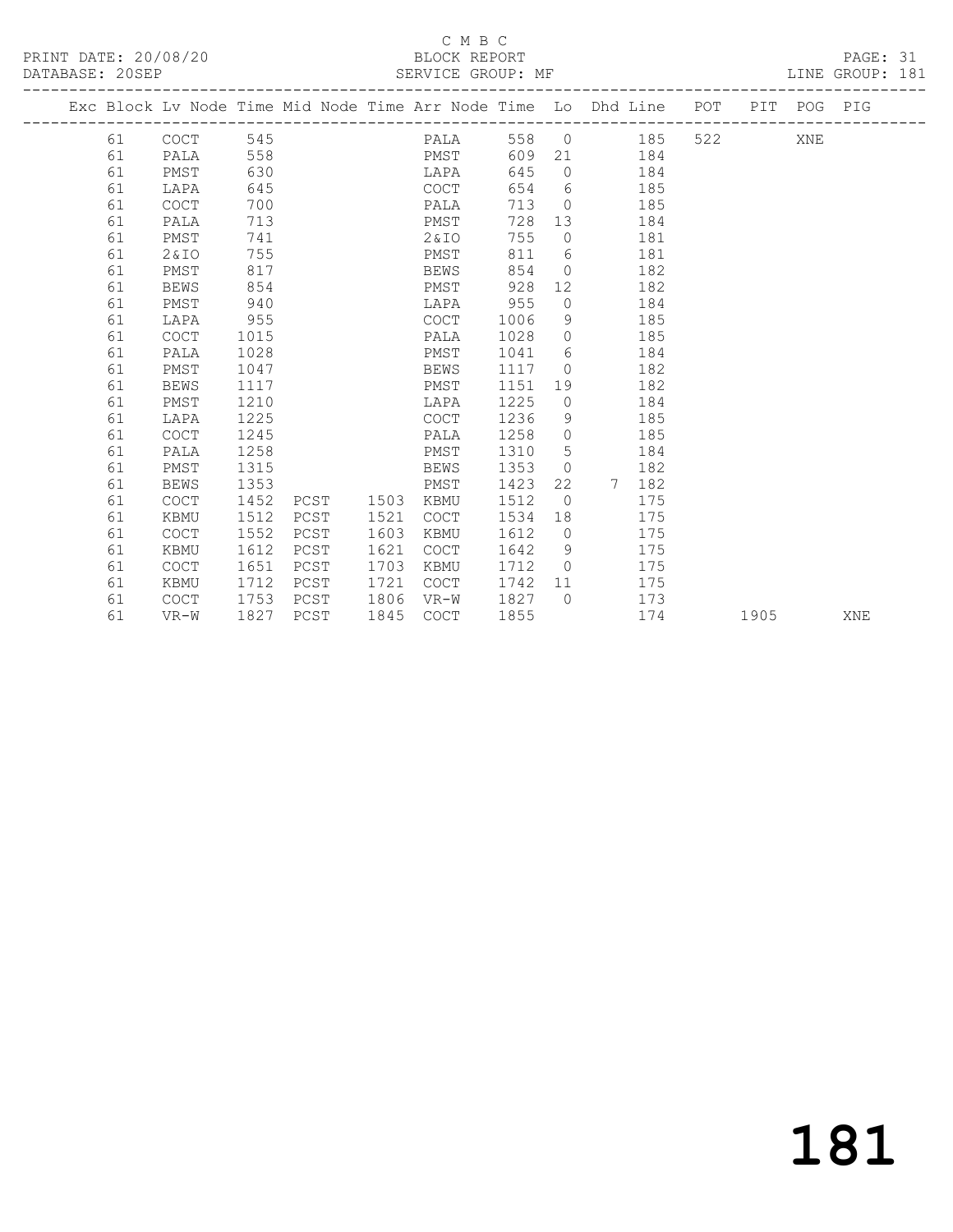### C M B C<br>BLOCK REPORT

PAGE: 32<br>LINE GROUP: 181

|          |                                            |              |                                        |                              |                   |                | Exc Block Lv Node Time Mid Node Time Arr Node Time Lo Dhd Line POT PIT POG PIG |      |            |     |
|----------|--------------------------------------------|--------------|----------------------------------------|------------------------------|-------------------|----------------|--------------------------------------------------------------------------------|------|------------|-----|
| 62       |                                            |              | --<br>2&IO 555<br>PMST 615<br>LAPA 630 |                              |                   |                | PMST 608 7 181 523<br>LAPA 630 0 184                                           |      | <b>XNE</b> |     |
| 62       |                                            |              |                                        |                              |                   |                |                                                                                |      |            |     |
| 62       |                                            |              |                                        | COCT                         |                   |                | $639$ $6$ $185$                                                                |      |            |     |
| 62       | COCT                                       | 645          |                                        | PALA                         | 658               |                | $0$ 185                                                                        |      |            |     |
| 62       | PALA                                       | 658          |                                        | PMST                         | 713 17            |                | 184                                                                            |      |            |     |
| 62       | PMST                                       | 730          |                                        | LAPA                         | 745               | $\bigcirc$     | 184                                                                            |      |            |     |
| 62       | LAPA                                       | 745          |                                        | COCT                         | 756               | 9              | 185                                                                            |      |            |     |
| 62       | COCT                                       | 805          |                                        | PALA<br>PMST                 | 818               | $\overline{0}$ | 185                                                                            |      |            |     |
| 62       | PALA                                       | 818          |                                        |                              | 833               | $\overline{7}$ | 184                                                                            |      |            |     |
| 62       | PMST                                       | 840          |                                        | LAPA                         | 857               | $\overline{0}$ | 184                                                                            |      |            |     |
| 62       | LAPA                                       | 857<br>915   |                                        | COCT                         | 908<br>908<br>928 | $\overline{7}$ | $\begin{array}{c} 185 \\ 185 \end{array}$                                      |      |            |     |
| 62       | COCT                                       |              |                                        | PALA                         |                   | $\overline{0}$ |                                                                                |      |            |     |
| 62       | PALA                                       | 928          |                                        | PMST                         | 943               | $\overline{7}$ | 184                                                                            |      |            |     |
| 62       | PMST                                       | 950          |                                        | BEWS 1020<br>PMST 1055       |                   | $\overline{0}$ | 182                                                                            |      |            |     |
| 62       | <b>BEWS</b>                                | 1020         |                                        |                              | 1055 15           |                | 182                                                                            |      |            |     |
| 62       | PMST                                       | 1110         |                                        | LAPA                         | 1125              |                | $\begin{matrix} 0 & 184 \end{matrix}$                                          |      |            |     |
| 62       | LAPA                                       | 1125         |                                        | COCT                         | 1136              | 9              | 185                                                                            |      |            |     |
| 62       | $\mathtt{C}\mathtt{O}\mathtt{C}\mathtt{T}$ | 1145         |                                        | PALA                         | 1158              | $\overline{0}$ | 185<br>184                                                                     |      |            |     |
| 62       | PALA                                       | 1158         |                                        | PMST                         | 1211 9            |                |                                                                                |      |            |     |
| 62       | PMST                                       | 1220         |                                        | BEWS                         | 1255              |                | $0$ 182                                                                        |      |            |     |
| 62       | <b>BEWS</b>                                | 1255         |                                        | PMST 1329 11<br>LAPA 1355 0  |                   |                | 182                                                                            |      |            |     |
| 62       | PMST                                       | 1340         |                                        |                              |                   | $\overline{0}$ | 184                                                                            |      |            |     |
| 62       | LAPA                                       | 1355         |                                        | COCT                         | 1406              | 9              | 185                                                                            |      |            |     |
| 62       | <b>COCT</b>                                | 1415         |                                        | PALA                         | 1428<br>1440      |                | $\begin{array}{ccc} 0 & & \text{if } 184 \\ - & & 184 \end{array}$             |      |            |     |
| 62       | PALA                                       | 1428         |                                        | PMST                         |                   |                |                                                                                |      |            |     |
| 62       | PMST                                       | 1505         |                                        | 2&IO 1523                    |                   | $\overline{0}$ | 181                                                                            |      |            |     |
| 62       | 2&IO                                       | 1523         |                                        | PMST 1536<br>LAPA 1616       |                   | 24             | 181                                                                            |      |            |     |
| 62       | PMST                                       | 1600         |                                        | COCT 1626 14                 |                   | $\overline{0}$ | 184<br>185                                                                     |      |            |     |
| 62<br>62 | LAPA                                       | 1616         |                                        |                              |                   |                |                                                                                |      |            |     |
| 62       | COCT<br>PALA                               | 1640<br>1655 |                                        | PALA<br>PMST                 | 1655 u<br>1708 9  |                | 185<br>184                                                                     |      |            |     |
| 62       | PMST                                       | 1717         |                                        |                              |                   |                | 2&IO 1737 0 181                                                                |      |            |     |
| 62       | 2&10                                       | 1737         |                                        | PMST                         | 1751 6            |                | 181                                                                            |      |            |     |
| 62       | PMST                                       | 1757         |                                        | LAPA                         | 1814              | $\overline{0}$ | 184                                                                            |      |            |     |
| 62       | LAPA                                       | 1814         |                                        | COCT 1824 11                 |                   |                | 185                                                                            |      |            |     |
| 62       | COCT                                       | 1835         |                                        | PALA                         | 1849              | $\overline{0}$ | 185                                                                            |      |            |     |
| 62       | PALA                                       | 1849         |                                        |                              |                   |                | 184                                                                            |      |            |     |
| 62       | PMST                                       | 1920         |                                        | PMST 1902 18<br>LOST 1947 16 |                   |                | $\begin{array}{c}\n 180 \\  \hline\n 180\n \end{array}$                        |      |            |     |
| 62       | LOST                                       | 2003         | CORN 2018 BQST 2028                    |                              |                   | $7\phantom{0}$ | 157                                                                            |      |            |     |
| 62       | BQST                                       | 2035         |                                        |                              |                   |                | 157                                                                            |      |            |     |
| 62       | LOST                                       | 2110         | CORS 2048 LOST 2101 9<br>PMST 2137     | PMST                         | 2137              |                | 180                                                                            | 2153 |            | XNE |
|          |                                            |              |                                        |                              |                   |                |                                                                                |      |            |     |

181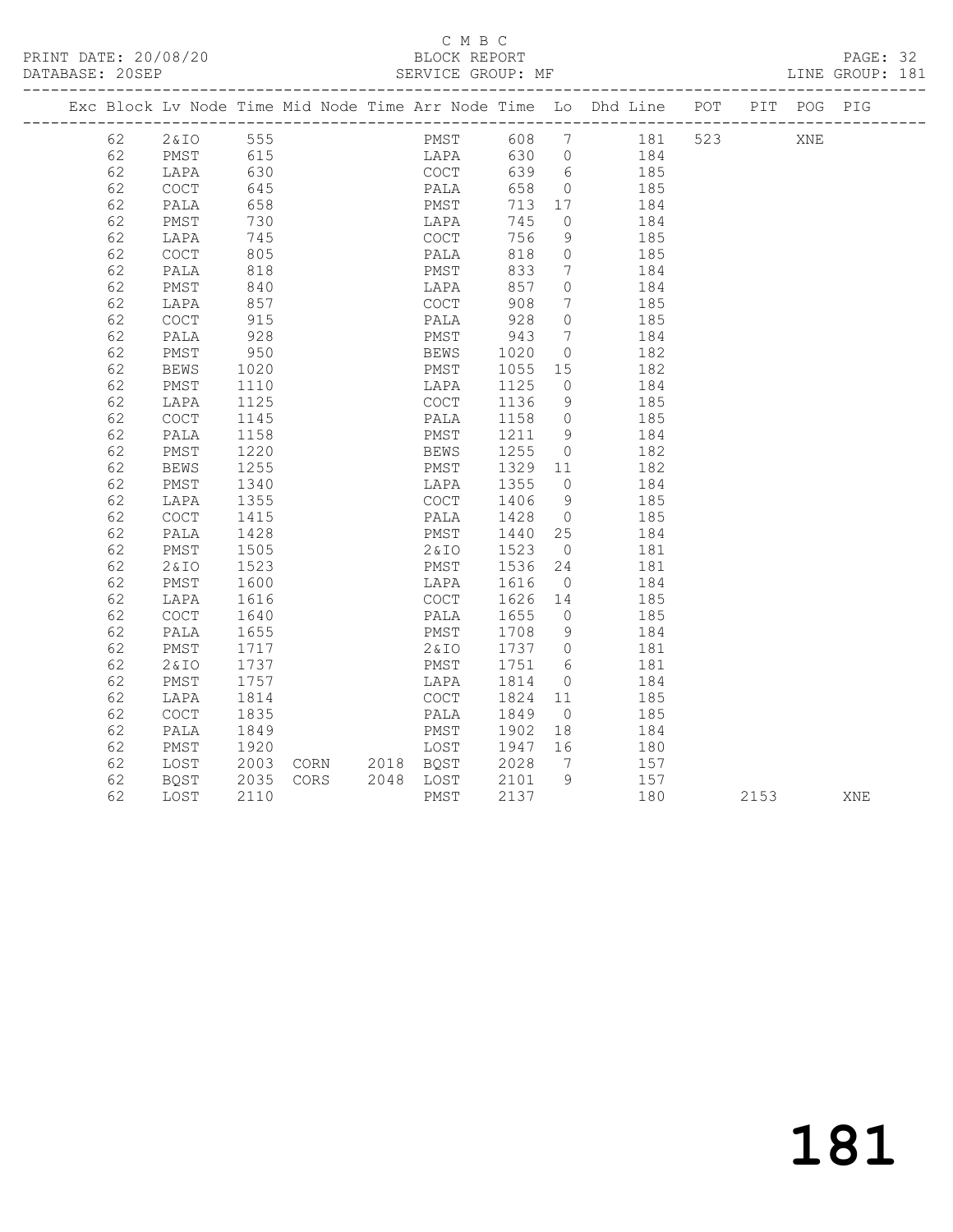## C M B C<br>BLOCK REPORT

PAGE: 33<br>LINE GROUP: 181

|  |    | ------------------------- |      |      |      | Exc Block Lv Node Time Mid Node Time Arr Node Time Lo Dhd Line |      |                 |                       | POT | PIT  | POG PIG |     |
|--|----|---------------------------|------|------|------|----------------------------------------------------------------|------|-----------------|-----------------------|-----|------|---------|-----|
|  | 63 | PMST                      | 556  |      |      | BEWS                                                           |      |                 | 624 0                 | 182 | 528  | XNE     |     |
|  | 63 | <b>BEWS</b>               | 624  |      |      | PMST                                                           | 658  | 13 <sup>°</sup> | 182                   |     |      |         |     |
|  | 63 | PMST                      | 711  |      |      | 2 & IO                                                         | 725  | $\overline{0}$  | 181                   |     |      |         |     |
|  | 63 | 2&10                      | 725  |      |      | PMST                                                           | 741  | 9               | 181                   |     |      |         |     |
|  | 63 | PMST                      | 750  |      |      | <b>BEWS</b>                                                    | 823  | $\Omega$        | 182                   |     |      |         |     |
|  | 63 | <b>BEWS</b>               | 823  |      |      | PMST                                                           | 902  | 5               | 182                   |     |      |         |     |
|  | 63 | PMST                      | 907  |      |      | LOST                                                           | 934  | 16              | 180                   |     |      |         |     |
|  | 63 | LOST                      | 950  |      |      | PMST                                                           | 1014 | 11              | 180                   |     |      |         |     |
|  | 63 | PMST                      | 1025 |      |      | LOST                                                           | 1053 | $\overline{7}$  | 180                   |     |      |         |     |
|  | 63 | LOST                      | 1100 | CORN | 1116 | BQST                                                           | 1127 | 18              | 157                   |     |      |         |     |
|  | 63 | BQST                      | 1145 | CORS | 1200 | LOST                                                           | 1219 | 16              | 157                   |     |      |         |     |
|  | 63 | LOST                      | 1235 |      |      | PMST                                                           | 1302 | 8               | 180                   |     |      |         |     |
|  | 63 | PMST                      | 1310 |      |      | LOST                                                           | 1337 | 13              | 180                   |     |      |         |     |
|  | 63 | LOST                      | 1350 |      |      | PMST                                                           | 1420 | 8 <sup>8</sup>  | $7\phantom{0}$<br>180 |     |      |         |     |
|  | 63 | <b>COCT</b>               | 1435 |      |      | DOFR                                                           | 1453 | $\bigcirc$      | 171                   |     |      |         |     |
|  | 63 | <b>DOFR</b>               | 1453 |      |      | COCT                                                           | 1524 | 16              | 172                   |     |      |         |     |
|  | 63 | <b>COCT</b>               | 1540 |      |      | HMPK                                                           | 1601 | $\bigcirc$      | 186                   |     |      |         |     |
|  | 63 | <b>HMPK</b>               | 1601 |      |      | <b>COCT</b>                                                    | 1617 | 10              | 186                   |     |      |         |     |
|  | 63 | <b>COCT</b>               | 1627 |      |      | PKPL                                                           | 1647 | $\overline{0}$  | 187                   |     |      |         |     |
|  | 63 | PKPL                      | 1647 |      |      | <b>COCT</b>                                                    | 1703 | 10              | 187                   |     |      |         |     |
|  | 63 | <b>COCT</b>               | 1713 | PCST | 1726 | VR-W                                                           | 1747 | $\bigcirc$      | 173                   |     |      |         |     |
|  | 63 | $VR-W$                    | 1747 | PCST | 1805 | <b>COCT</b>                                                    | 1819 | 16              | 174                   |     |      |         |     |
|  | 63 | COCT                      | 1835 |      |      | DOFR                                                           | 1852 | $\overline{0}$  | 171                   |     |      |         |     |
|  | 63 | <b>DOFR</b>               | 1852 |      |      | <b>COCT</b>                                                    | 1913 | 12 <sup>°</sup> | 172                   |     |      |         |     |
|  | 63 | <b>COCT</b>               | 1925 |      |      | HDGA                                                           | 1937 | $\bigcap$       | 189                   |     |      |         |     |
|  | 63 | <b>HDGA</b>               | 1937 |      |      | <b>COCT</b>                                                    | 1949 |                 | 189                   |     | 1958 |         | XNE |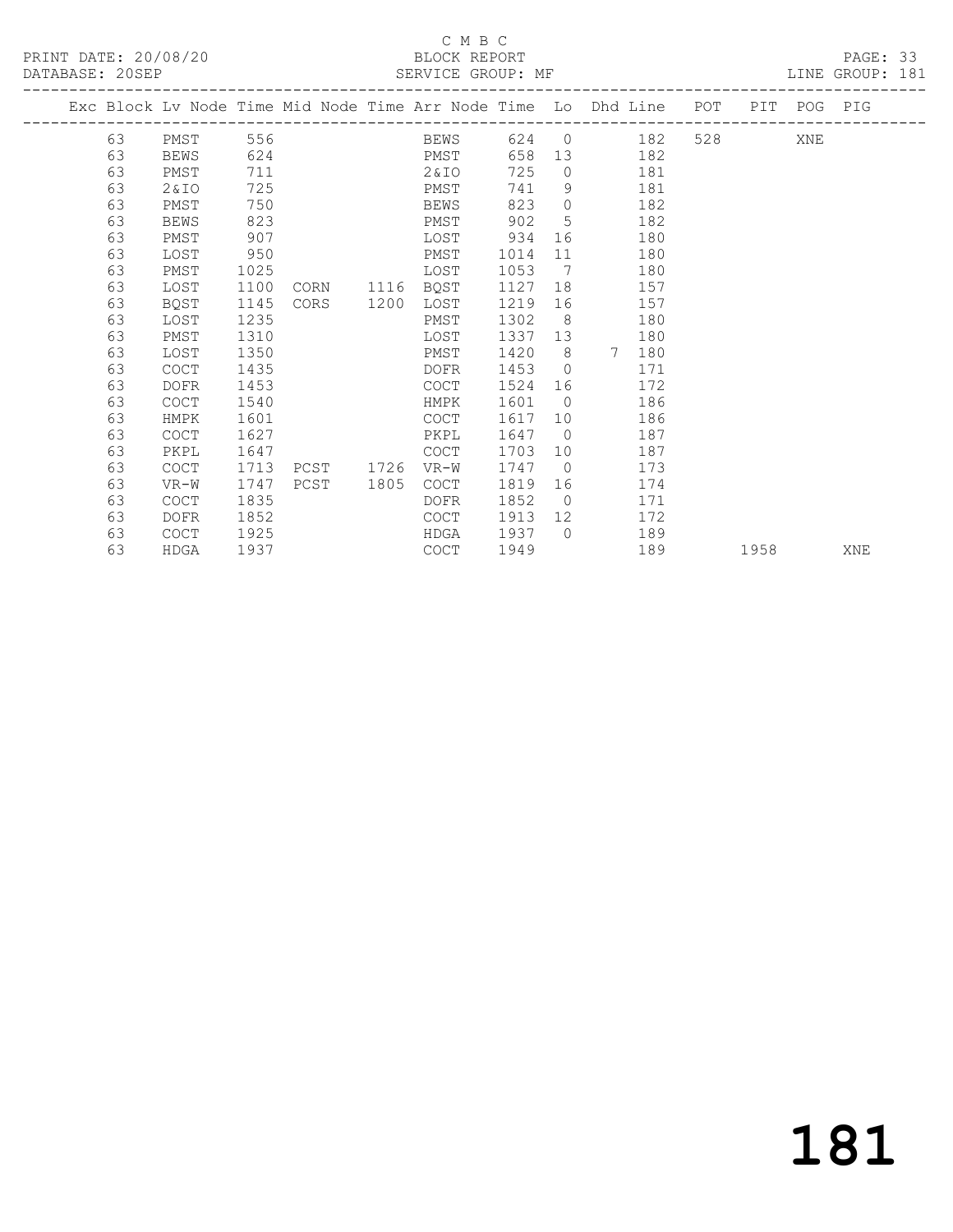#### C M B C DATABASE: 20<br>BE: 20 SERVICE GROUP: 181

| PRINT DATE: 20/08/20<br>DATABASE: 20SEP |    |             |      |          |      | BLOCK REPORT<br>SERVICE GROUP: MF |       |                 |                                                                    |     |      |         | PAGE: 34<br>LINE GROUP: 181 |  |
|-----------------------------------------|----|-------------|------|----------|------|-----------------------------------|-------|-----------------|--------------------------------------------------------------------|-----|------|---------|-----------------------------|--|
|                                         |    |             |      |          |      |                                   |       |                 | Exc Block Lv Node Time Mid Node Time Arr Node Time Lo Dhd Line POT |     |      | PIT POG | PIG                         |  |
|                                         | 64 | COCT        |      | 606 PCST |      | 616 KBMU                          | 630 0 |                 | 175                                                                | 543 |      | XNE     |                             |  |
|                                         | 64 | KBMU        | 630  | PCST     |      | 639 COCT                          | 650   | 16              | 175                                                                |     |      |         |                             |  |
|                                         | 64 | COCT        | 706  | PCST     | 716  | KBMU                              | 730   | $\overline{0}$  | 175                                                                |     |      |         |                             |  |
|                                         | 64 | KBMU        | 730  | PCST     | 739  | COCT                              | 751   | 20              | 175                                                                |     |      |         |                             |  |
|                                         | 64 | COCT        | 811  | PCST     | 821  | KBMU                              | 830   | $\overline{0}$  | 175                                                                |     |      |         |                             |  |
|                                         | 64 | KBMU        | 830  | PCST     | 839  | COCT                              | 851   | 19              | 20<br>175                                                          |     |      |         |                             |  |
|                                         | 64 | LOST        | 930  | CORN     | 946  | BQST                              | 957   | 18              | 157                                                                |     |      |         |                             |  |
|                                         | 64 | BQST        | 1015 | CORS     | 1030 | LOST                              | 1047  | 18              | 157                                                                |     |      |         |                             |  |
|                                         | 64 | LOST        | 1105 |          |      | PMST                              | 1129  | 11              | 180                                                                |     |      |         |                             |  |
|                                         | 64 | PMST        | 1140 |          |      | LOST                              | 1207  | 13              | 180                                                                |     |      |         |                             |  |
|                                         | 64 | LOST        | 1220 |          |      | PMST                              | 1247  | 8               | 180                                                                |     |      |         |                             |  |
|                                         | 64 | PMST        | 1255 |          |      | LOST                              | 1322  | 8               | 180                                                                |     |      |         |                             |  |
|                                         | 64 | LOST        | 1330 |          |      | NWST                              | 1351  | 9               | 109                                                                |     |      |         |                             |  |
|                                         | 64 | NWST        | 1400 |          |      | LOST                              | 1427  | 9               | 109                                                                |     |      |         |                             |  |
|                                         | 64 | LOST        | 1436 |          |      | PMST                              | 1506  | 9               | 180                                                                |     |      |         |                             |  |
|                                         | 64 | PMST        | 1515 |          |      | LAPA                              | 1532  | $\overline{0}$  | 184                                                                |     |      |         |                             |  |
|                                         | 64 | LAPA        | 1532 |          |      | COCT                              | 1542  | 13              | 185                                                                |     |      |         |                             |  |
|                                         | 64 | <b>COCT</b> | 1555 |          |      | PALA                              | 1609  | $\overline{0}$  | 185                                                                |     |      |         |                             |  |
|                                         | 64 | PALA        | 1609 |          |      | PMST                              | 1622  | 28              | 184                                                                |     |      |         |                             |  |
|                                         | 64 | PMST        | 1650 |          |      | <b>BEWS</b>                       | 1734  | $\circ$         | 182                                                                |     |      |         |                             |  |
|                                         | 64 | <b>BEWS</b> | 1734 |          |      | PMST                              | 1806  | 9               | 182                                                                |     |      |         |                             |  |
|                                         | 64 | PMST        | 1815 |          |      | LAPA                              | 1830  | $\overline{0}$  | 184                                                                |     |      |         |                             |  |
|                                         | 64 | LAPA        | 1830 |          |      | <b>COCT</b>                       | 1840  | 15              | 185                                                                |     |      |         |                             |  |
|                                         | 64 | <b>COCT</b> | 1855 |          |      | PALA                              | 1909  | $\overline{0}$  | 185                                                                |     |      |         |                             |  |
|                                         | 64 | PALA        | 1909 |          |      | PMST                              | 1922  | 20              | 184                                                                |     |      |         |                             |  |
|                                         | 64 | PMST        | 1942 |          |      | 2&IO                              | 1955  | $\overline{0}$  | 181                                                                |     |      |         |                             |  |
|                                         | 64 | 2&10        | 1955 |          |      | PMST                              | 2007  | 28              | 181                                                                |     |      |         |                             |  |
|                                         | 64 | PMST        | 2035 |          |      | <b>BEWS</b>                       | 2109  | $\overline{0}$  | 182                                                                |     |      |         |                             |  |
|                                         | 64 | <b>BEWS</b> | 2109 |          |      | PMST                              | 2139  | 5               | 182                                                                |     |      |         |                             |  |
|                                         | 64 | PMST        | 2144 |          |      | <b>BEWS</b>                       | 2214  | $\circ$         | 181                                                                |     |      |         |                             |  |
|                                         | 64 | <b>BEWS</b> | 2214 |          |      | PMST                              | 2237  | 7               | 181                                                                |     |      |         |                             |  |
|                                         | 64 | PMST        | 2244 |          |      | <b>BEWS</b>                       | 2314  | $\circ$         | 181                                                                |     |      |         |                             |  |
|                                         | 64 | <b>BEWS</b> | 2314 |          |      | PMST                              | 2337  | $7\phantom{.0}$ | 181                                                                |     |      |         |                             |  |
|                                         | 64 | PMST        | 2344 |          |      | <b>BEWS</b>                       | 2414  |                 | 181                                                                |     | 2439 |         | XNE                         |  |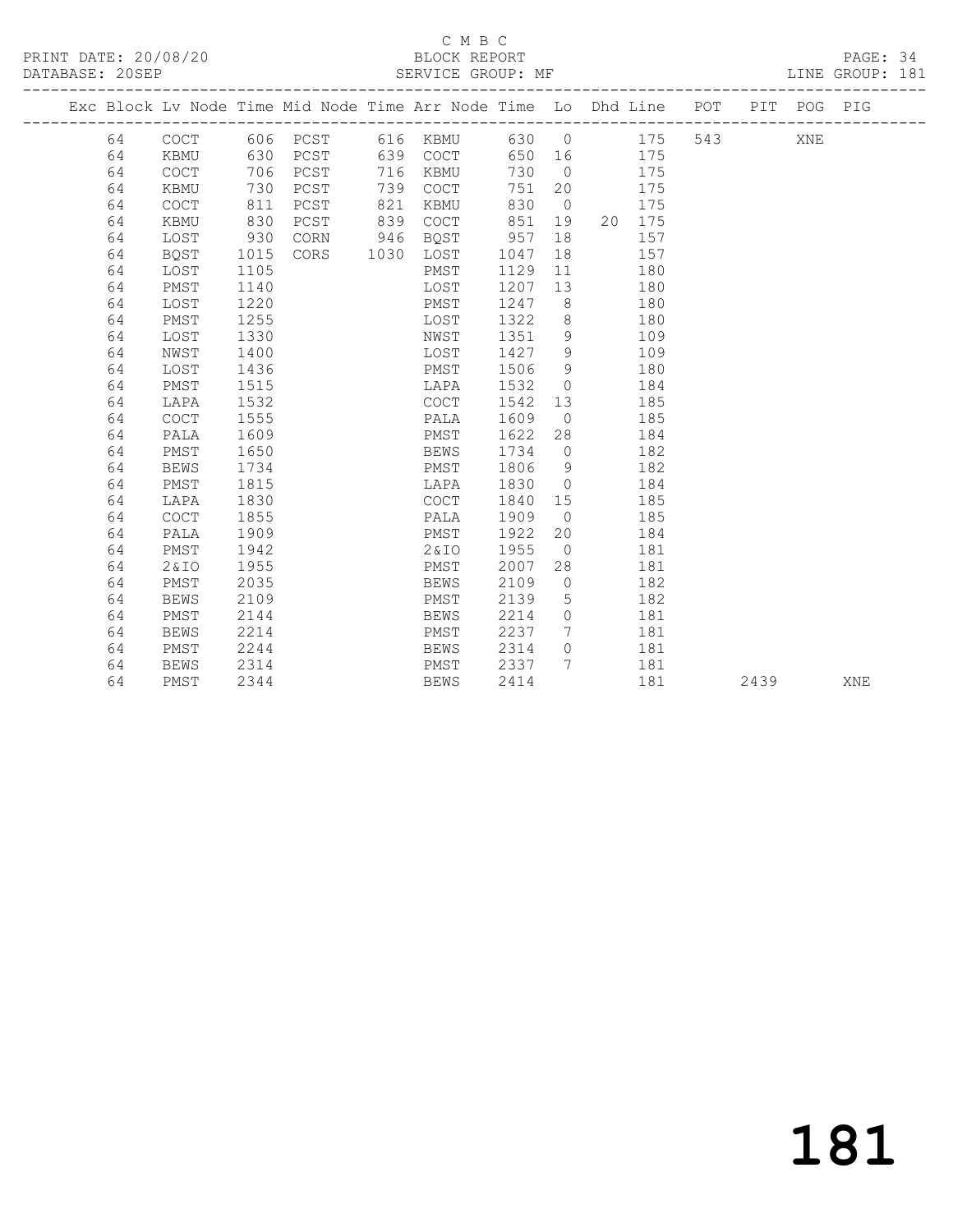#### C M B C<br>BLOCK REPORT

PAGE: 35<br>LINE GROUP: 181

|          |                                            |                   | Exc Block Lv Node Time Mid Node Time Arr Node Time Lo Dhd Line POT |      |                                  |                   |                              |                       |            |        |          | PIT POG PIG |     |
|----------|--------------------------------------------|-------------------|--------------------------------------------------------------------|------|----------------------------------|-------------------|------------------------------|-----------------------|------------|--------|----------|-------------|-----|
| 65       | LOST                                       | 700<br>730<br>800 |                                                                    |      | NWST 721 9 109<br>LOST 755 5 109 |                   |                              |                       |            |        | 623      | XNE         |     |
| 65       | NWST                                       |                   |                                                                    |      |                                  |                   |                              |                       |            |        |          |             |     |
| 65       | LOST                                       |                   |                                                                    |      | NWST                             | 823               |                              | 7 109                 |            |        |          |             |     |
| 65       | NWST                                       | 830               |                                                                    |      | LOST                             | 859               | $6\overline{6}$              |                       | 109        |        |          |             |     |
| 65       | LOST                                       | 905               |                                                                    |      | PMST                             | 930<br>1007       | 9                            |                       | 180        |        |          |             |     |
| 65       | PMST                                       | 939               |                                                                    |      | LOST                             |                   | 13                           |                       | 180        |        |          |             |     |
| 65       | LOST                                       | 1020              |                                                                    |      | PMST                             | 1044              | 11                           | 180                   |            |        |          |             |     |
| 65       | PMST                                       | 1055              |                                                                    |      | LOST                             | 1122              | 8 <sup>8</sup>               |                       | 180        |        |          |             |     |
| 65       | LOST                                       | 1130              | CORN 1146 BQST                                                     |      |                                  | 1157 18           |                              |                       | 157        |        |          |             |     |
| 65       | BQST                                       | 1215              | CORS 1231 LOST                                                     |      |                                  | 1251 14           |                              |                       | 157        |        |          |             |     |
| 65       | LOST                                       | 1305              |                                                                    |      | PMST                             | 1332              | 8 <sup>8</sup>               |                       | 180        |        |          |             |     |
| 65       | PMST                                       | 1340              |                                                                    |      | LOST                             | 1407 13           |                              |                       | 180        |        |          |             |     |
| 65       | LOST                                       | 1420              |                                                                    |      | PMST                             | 1450              | 10                           |                       | 180        |        |          |             |     |
| 65       | PMST                                       | 1500              |                                                                    |      | LAPA                             | 1517 0            |                              |                       | 184        |        |          |             |     |
| 65       | LAPA                                       | 1517              |                                                                    |      | COCT                             | 1527 13           |                              | 185                   |            |        |          |             |     |
| 65       | COCT                                       | 1540              |                                                                    |      | PALA                             | 1554              | $\overline{0}$               | 185                   |            |        |          |             |     |
| 65       | PALA                                       | 1554              |                                                                    |      | PMST                             | 1607              | 10                           |                       | 184        |        |          |             |     |
| 65<br>65 | PMST<br>2 & IO                             | 1617<br>1636      |                                                                    |      | 2 & I O<br>PMST                  | 1636<br>1649      | $\overline{0}$<br>28         |                       | 181<br>181 |        |          |             |     |
| 65       | PMST                                       | 1717              |                                                                    |      | LAPA                             | 1736              | $\overline{0}$               | 184                   |            |        |          |             |     |
| 65       | LAPA                                       | 1736              |                                                                    |      | COCT                             | 1746              | 9                            |                       | 185        |        |          |             |     |
| 65       | COCT                                       | 1755              |                                                                    |      | PALA                             | 1810              | $\overline{0}$               |                       | 185        |        |          |             |     |
| 65       | PALA                                       | 1810              |                                                                    |      | PMST                             | 1823              | $7\phantom{.0}\phantom{.0}7$ |                       | 184        |        |          |             |     |
| 65       | PMST                                       | 1830              |                                                                    |      | LAPA                             | 1845              | $\overline{0}$               | 184                   |            |        |          |             |     |
| 65       | LAPA                                       | 1845              |                                                                    |      | COCT                             | 1855              | 20                           |                       | 185        |        |          |             |     |
| 65       | COCT                                       | 1915              |                                                                    |      | PALA                             | 1929              | $\overline{0}$               |                       | 185        |        |          |             |     |
| 65       | PALA                                       | 1929              |                                                                    |      | PMST                             | 1942              | 19                           |                       | 184        |        |          |             |     |
| 65       | PMST                                       | 2001              |                                                                    |      | LOST                             | 2024              | 9                            | 180                   |            |        |          |             |     |
| 65       | LOST                                       | 2033              | CORN 2048 BQST                                                     |      |                                  | 2058              | $\overline{7}$               |                       | 157        |        |          |             |     |
| 65       | BQST                                       | 2105              | CORS 2118 LOST                                                     |      |                                  | $2131$<br>2205    | 8 <sup>8</sup>               |                       | 157        |        |          |             |     |
| 65       | LOST                                       | 2139              |                                                                    |      | PMST                             |                   | 5 <sup>5</sup>               |                       | 180        |        |          |             |     |
| 65       | PMST                                       | 2210              |                                                                    |      | LAPA                             | 2225              |                              | $0 \qquad \qquad 184$ |            |        |          |             |     |
| 65       | LAPA                                       | 2225              |                                                                    |      | COCT                             | 2233              | 12                           |                       | 185        |        |          |             |     |
| 65       | $\mathtt{C}\mathtt{O}\mathtt{C}\mathtt{T}$ | 2245              |                                                                    |      | PALA                             | 2258              | $\overline{0}$               |                       | 185        |        |          |             |     |
| 65       | PALA                                       | 2258              |                                                                    |      | PMST 2309                        |                   | 22                           |                       | 184        |        |          |             |     |
| 65       | PMST                                       | 2331              |                                                                    |      | LOST                             | 2354              |                              |                       |            | 180 30 | 2412 XNE |             |     |
|          |                                            |                   |                                                                    |      |                                  |                   |                              |                       |            |        | 182 1423 |             |     |
| 66       | PMST                                       | 1445              |                                                                    |      | BEWS                             | 1523 0<br>1555 22 |                              |                       |            |        |          | XNE         |     |
| 66       | BEWS                                       | 1523              |                                                                    |      | PMST<br>LAPA 1633 0              |                   |                              |                       | 182        |        |          |             |     |
| 66<br>66 | PMST<br>LAPA                               | 1617<br>1633      |                                                                    |      | COCT                             | 1643 12           |                              |                       | 184<br>185 |        |          |             |     |
| 66       | COCT                                       | 1655              |                                                                    |      | PALA                             | 1710              | $\circ$                      |                       | 185        |        |          |             |     |
| 66       | PALA                                       | 1710              |                                                                    |      | PMST                             | 1723              | 22                           |                       | 184        |        |          |             |     |
| 66       | PMST                                       | 1745              |                                                                    |      | LAPA                             | 1802              | $\overline{0}$               |                       | 184        |        |          |             |     |
| 66       | LAPA                                       | 1802              |                                                                    |      | COCT                             | 1812              | 31                           | 20                    | 185        |        |          |             |     |
| 66       | LOST                                       | 1903              | CORN                                                               | 1919 | BQST                             | 1929              | 6                            |                       | 157        |        |          |             |     |
| 66       | BQST                                       | 1935              | CORS                                                               | 1948 | LOST                             | 2003              | $\overline{5}$               |                       | 157        |        |          |             |     |
| 66       | LOST                                       | 2008              |                                                                    |      | PMST                             | 2035              | 5                            |                       | 180        |        |          |             |     |
| 66       | PMST                                       | 2040              |                                                                    |      | LAPA                             | 2055              | 0                            |                       | 184        |        |          |             |     |
| 66       | LAPA                                       | 2055              |                                                                    |      | COCT                             | 2103              | 12                           |                       | 185        |        |          |             |     |
| 66       | COCT                                       | 2115              |                                                                    |      | PALA                             | 2128              | $\circ$                      |                       | 185        |        |          |             |     |
| 66       | PALA                                       | 2128              |                                                                    |      | PMST                             | 2141              | 20                           |                       | 184        |        |          |             |     |
| 66       | PMST                                       | 2201              |                                                                    |      | LOST                             | 2224              | 9                            |                       | 180        |        |          |             |     |
| 66       | LOST                                       | 2233              | CORN                                                               |      | 2248 BQST                        | 2258              | 8                            |                       | 157        |        |          |             |     |
| 66       | BQST                                       | 2306              | CORS                                                               | 2317 | LOST                             | 2330              |                              |                       | 157        |        | 2348     |             | XNE |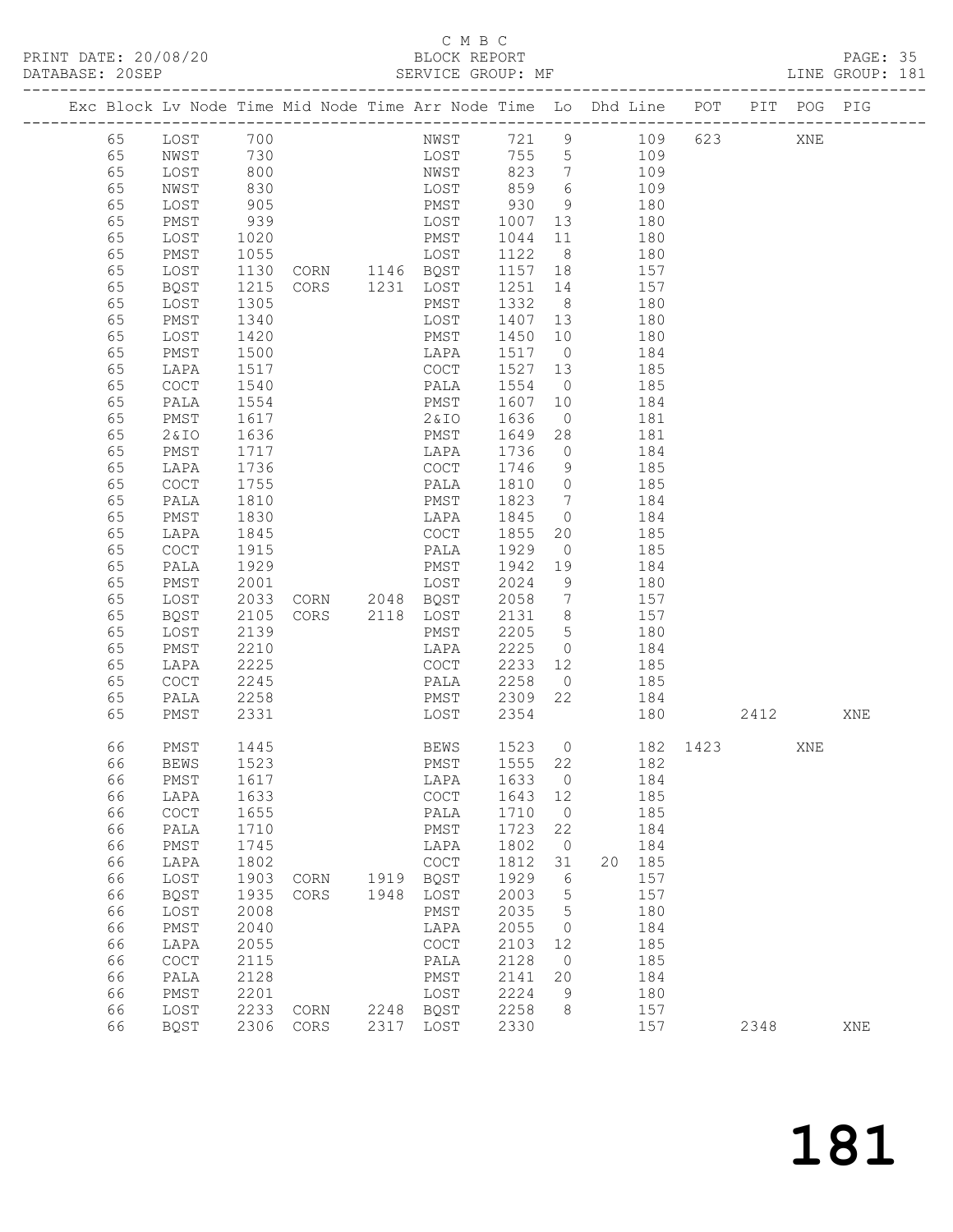## C M B C<br>BLOCK REPORT

|  | SERVICE GROUP: MF<br>DATABASE: 20SEP<br>--------------------- |                                            |      |                |  |         |         |                 |                                                                    |          |      | LINE GROUP: 181 |     |
|--|---------------------------------------------------------------|--------------------------------------------|------|----------------|--|---------|---------|-----------------|--------------------------------------------------------------------|----------|------|-----------------|-----|
|  |                                                               |                                            |      |                |  |         |         |                 | Exc Block Lv Node Time Mid Node Time Arr Node Time Lo Dhd Line POT |          |      | PIT POG PIG     |     |
|  | 67                                                            | $COCT$ 1610                                |      |                |  |         |         |                 | PALA 1624 0 185 1555                                               |          |      | XNE             |     |
|  | 67                                                            | PALA                                       | 1624 |                |  |         |         |                 | PMST 1637 10 184                                                   |          |      |                 |     |
|  | 67                                                            | PMST                                       | 1647 |                |  | 2 & I O | 1706    |                 | 0 181                                                              |          |      |                 |     |
|  | 67                                                            | 2&10                                       | 1706 |                |  | PMST    | 1721    | 10              | 181                                                                |          |      |                 |     |
|  | 67                                                            | PMST                                       | 1731 |                |  | LAPA    | 1750    | $\overline{0}$  | 184                                                                |          |      |                 |     |
|  | 67                                                            | LAPA                                       | 1750 |                |  | COCT    | 1800    | $5\overline{)}$ | 185                                                                |          |      |                 |     |
|  | 67                                                            | $\mathtt{C}\mathtt{O}\mathtt{C}\mathtt{T}$ | 1805 |                |  | PALA    | 1820    | $\overline{0}$  | 185                                                                |          |      |                 |     |
|  | 67                                                            | PALA                                       | 1820 |                |  | PMST    | 1833 17 |                 | 184                                                                |          |      |                 |     |
|  | 67                                                            | PMST                                       | 1850 |                |  | BEWS    | 1926    | $\overline{0}$  | 182                                                                |          |      |                 |     |
|  | 67                                                            | BEWS                                       | 1926 |                |  | PMST    | 1956 10 |                 | 182                                                                |          |      |                 |     |
|  | 67                                                            | PMST                                       | 2006 |                |  | LAPA    | 2021    | $\overline{0}$  | 184                                                                |          |      |                 |     |
|  | 67                                                            | LAPA                                       | 2021 |                |  | COCT    | 2029    | 16              | 185                                                                |          |      |                 |     |
|  | 67                                                            | <b>COCT</b>                                | 2045 |                |  | PALA    | 2058    |                 | $\overline{0}$<br>185                                              |          |      |                 |     |
|  | 67                                                            | PALA                                       | 2058 |                |  | PMST    | 2111    |                 | 20<br>184                                                          |          |      |                 |     |
|  | 67                                                            | PMST                                       | 2131 |                |  | LOST    | 2154    | 9               | 180                                                                |          |      |                 |     |
|  | 67                                                            | LOST                                       | 2203 | CORN 2218 BQST |  |         | 2228    |                 | $7\overline{ }$<br>157                                             |          |      |                 |     |
|  | 67                                                            | BQST                                       | 2235 | CORS 2248 LOST |  |         | 2301    | 9 <sup>°</sup>  | 157                                                                |          |      |                 |     |
|  | 67                                                            | LOST                                       | 2310 |                |  | PMST    | 2332    |                 | 180                                                                |          | 2348 |                 | XNE |
|  | 68                                                            | <b>COCT</b>                                | 1656 |                |  | ROMA    |         |                 | 1717 0                                                             | 186 1641 |      | XNE             |     |
|  | 68                                                            | <b>ROMA</b>                                | 1717 |                |  | COCT    | 1727    | 5 <sup>5</sup>  | 187                                                                |          |      |                 |     |
|  | 68                                                            | COCT                                       | 1732 |                |  | FRDO    | 1803    | $\overline{0}$  | 172                                                                |          |      |                 |     |
|  | 68                                                            | FRDO                                       | 1803 |                |  | COCT    | 1818    | $5\overline{)}$ | 171                                                                |          |      |                 |     |
|  | 68                                                            | COCT                                       | 1823 |                |  | PALA    | 1838    | $\overline{0}$  | 185                                                                |          |      |                 |     |
|  | 68                                                            | PALA                                       | 1838 |                |  | PMST    | 1851    |                 | 184                                                                |          |      |                 |     |
|  | 68                                                            | PMST                                       | 1901 |                |  | LOST    | 1928    | 5 <sup>5</sup>  | 180                                                                |          |      |                 |     |
|  | 68                                                            | LOST                                       | 1933 | CORN 1949 BOST |  |         | 1959    |                 | $6\degree$<br>157                                                  |          |      |                 |     |
|  | 68                                                            | BQST                                       | 2005 | CORS 2018 LOST |  |         | 2033    |                 | 157                                                                |          |      |                 |     |
|  | 68                                                            | LOST                                       | 2045 |                |  | PMST    | 2112    | 24              | 180                                                                |          |      |                 |     |
|  | 68                                                            | PMST                                       | 2136 |                |  | LAPA    | 2151    | $\overline{0}$  | 184                                                                |          |      |                 |     |
|  | 68                                                            | LAPA                                       | 2151 |                |  | COCT    | 2159    | 16              | 185                                                                |          |      |                 |     |
|  | 68                                                            | <b>COCT</b>                                | 2215 |                |  | PALA    | 2228    | $\overline{0}$  | 185                                                                |          |      |                 |     |
|  | 68                                                            | PALA                                       | 2228 |                |  | PMST    | 2239    | 22              | 184                                                                |          |      |                 |     |
|  | 68                                                            | PMST                                       | 2301 |                |  | LOST    | 2324    | 16              | 180                                                                |          |      |                 |     |
|  | 68                                                            | LOST                                       | 2340 |                |  | PMST    | 2359    |                 | 180                                                                |          | 2415 |                 | XNE |
|  |                                                               |                                            |      |                |  |         |         |                 |                                                                    |          |      |                 |     |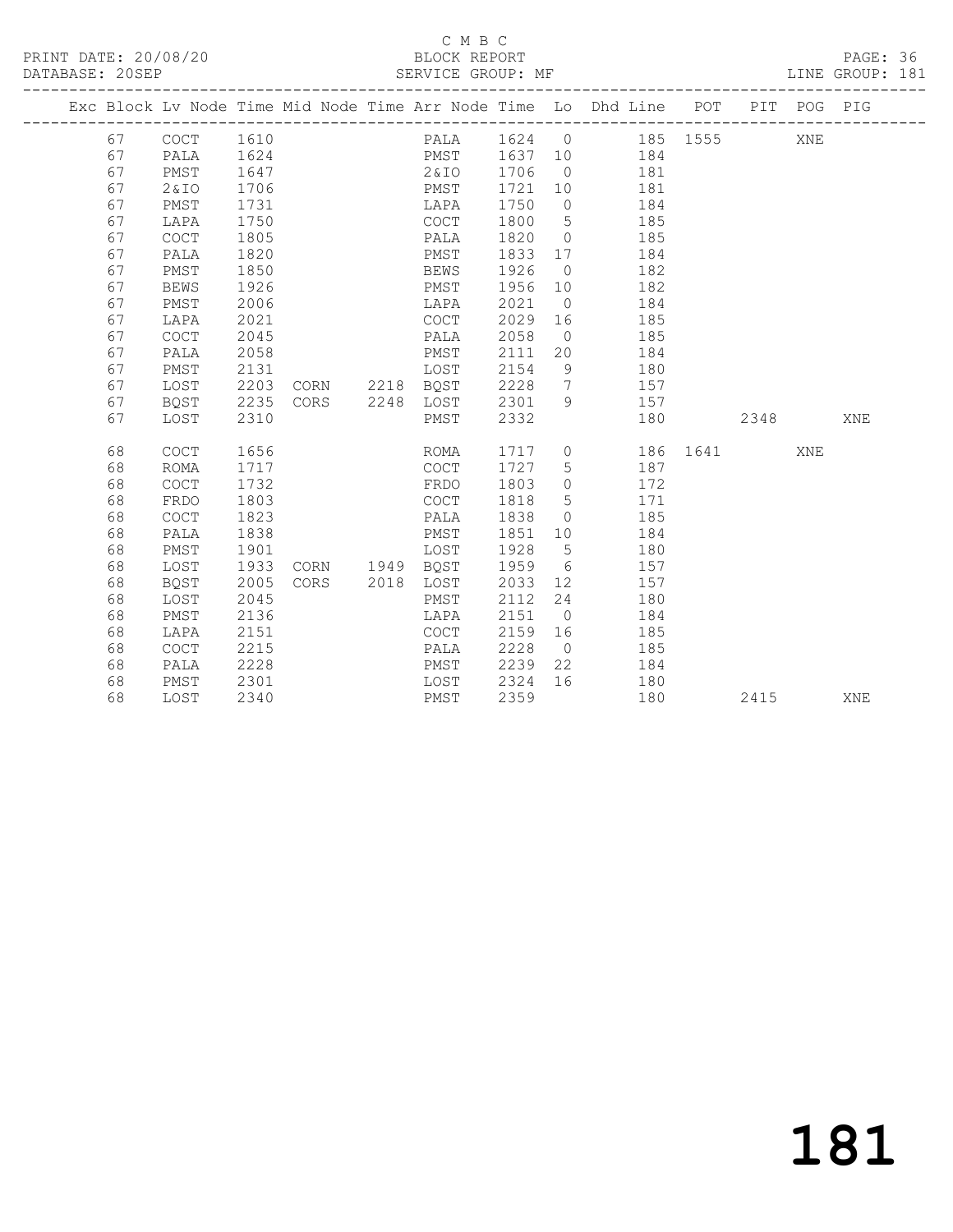|  |                                                                                                                                             |                                                                                                                                                                                                                                          |                                                                                                                                                | C M B C<br>PRINT DATE: 20/08/20 C M BLOCK REPORT                                                                                                                                                                                        |                                                                                                                                                                                                                      |                                 |                                                                                   |                                                     |      |     | PAGE: 37<br>LINE GROUP: 940 |  |
|--|---------------------------------------------------------------------------------------------------------------------------------------------|------------------------------------------------------------------------------------------------------------------------------------------------------------------------------------------------------------------------------------------|------------------------------------------------------------------------------------------------------------------------------------------------|-----------------------------------------------------------------------------------------------------------------------------------------------------------------------------------------------------------------------------------------|----------------------------------------------------------------------------------------------------------------------------------------------------------------------------------------------------------------------|---------------------------------|-----------------------------------------------------------------------------------|-----------------------------------------------------|------|-----|-----------------------------|--|
|  |                                                                                                                                             |                                                                                                                                                                                                                                          |                                                                                                                                                | 32AC NB 232 ST FS ANDERSON CREEK DR 33RR EB 133 AVE FS ROCK RIDGE DR                                                                                                                                                                    |                                                                                                                                                                                                                      |                                 |                                                                                   |                                                     |      |     |                             |  |
|  |                                                                                                                                             |                                                                                                                                                                                                                                          |                                                                                                                                                | Exc Block Lv Node Time Mid Node Time Arr Node Time Lo Dhd Line POT PIT POG PIG                                                                                                                                                          |                                                                                                                                                                                                                      |                                 |                                                                                   |                                                     |      |     |                             |  |
|  | 71 HAPL<br>71<br>71<br>71<br>71<br>71<br>71<br>71<br>71<br>71<br>71<br>71<br>71<br>71<br>71<br>71<br>71<br>71<br>71<br>71<br>71<br>71<br>71 | 71 HAPL 501<br>71 J103<br>71 HAPL<br><b>RSKN</b><br>HAPL<br>J103<br>HAPL<br>33RR<br>HAPL<br>33RR<br>HAPL<br>33RR<br>HAPL<br>33RR<br>HAPL<br>33RR<br>HAPL<br>33RR<br>HAPL<br>33RR<br>HAPL<br>33RR<br>HAPL<br>33RR<br>71 HAPL 1534<br>33RR | 555<br>800<br>822<br>850<br>903<br>935<br>1106<br>1119<br>1150<br>1203<br>1235<br>1248<br>1320<br>1333<br>1404<br>1418<br>1445<br>1459<br>1548 | 71 32AC 516 HAPL 530 PHST 536 15 4 741<br>J103 614 0 745<br>33RR 948 0 733<br>$948$<br>1020<br>1033<br>33RR 1119 0 733<br>1134 16 733<br>33RR 1203 0 733<br>HAPL 1218 17 733<br>HAPL 1303 17 733<br>33RR 1418 0 733<br>HAPL 1435 10 733 | 32AC 516 0 741 426 XNE<br>J103 822 0 745<br>HAPL 918 17 733<br>HAPL 1048 18 733<br>33RR 1248 0 733<br>33RR 1333 0 733<br>HAPL 1349 15 733<br>33RR       1459      0<br>HAPL        1517    17<br>33RR 1548 0<br>HAPL | 1604 26                         |                                                                                   | 733<br>733<br>733<br>733                            |      |     |                             |  |
|  | 71<br>71                                                                                                                                    | HAPL<br>MDCT                                                                                                                                                                                                                             |                                                                                                                                                | 1630 MRHO<br>1710 MRHO                                                                                                                                                                                                                  | 1641 MDCT<br>1730 HAPL                                                                                                                                                                                               | 1700 10<br>1742                 |                                                                                   | 743<br>743                                          | 1807 |     | XNE                         |  |
|  | 72<br>72<br>72<br>72<br>72<br>72<br>72                                                                                                      | HAPL<br>33RR<br>HAPL<br>33RR<br>HAPL<br>33RR<br>HAPL                                                                                                                                                                                     | 501<br>516<br>601<br>616<br>702<br>716<br>804                                                                                                  | HAPL<br>HAPL<br>HAPL                                                                                                                                                                                                                    | 33RR<br>534 PHST<br>33RR<br>634 PHST<br>33RR<br>734 PHST<br>33RR                                                                                                                                                     | 616<br>639<br>716<br>739<br>818 | 516 0<br>539 18<br>$\overline{0}$<br>19<br>$\overline{0}$<br>21<br>$\overline{0}$ | 733<br>4 733<br>733<br>4 733<br>733<br>4 733<br>733 | 426  | XNE |                             |  |
|  | 72                                                                                                                                          | 33RR                                                                                                                                                                                                                                     | 818                                                                                                                                            |                                                                                                                                                                                                                                         | HAPL                                                                                                                                                                                                                 | 833                             |                                                                                   | 733                                                 | 900  |     | XNE                         |  |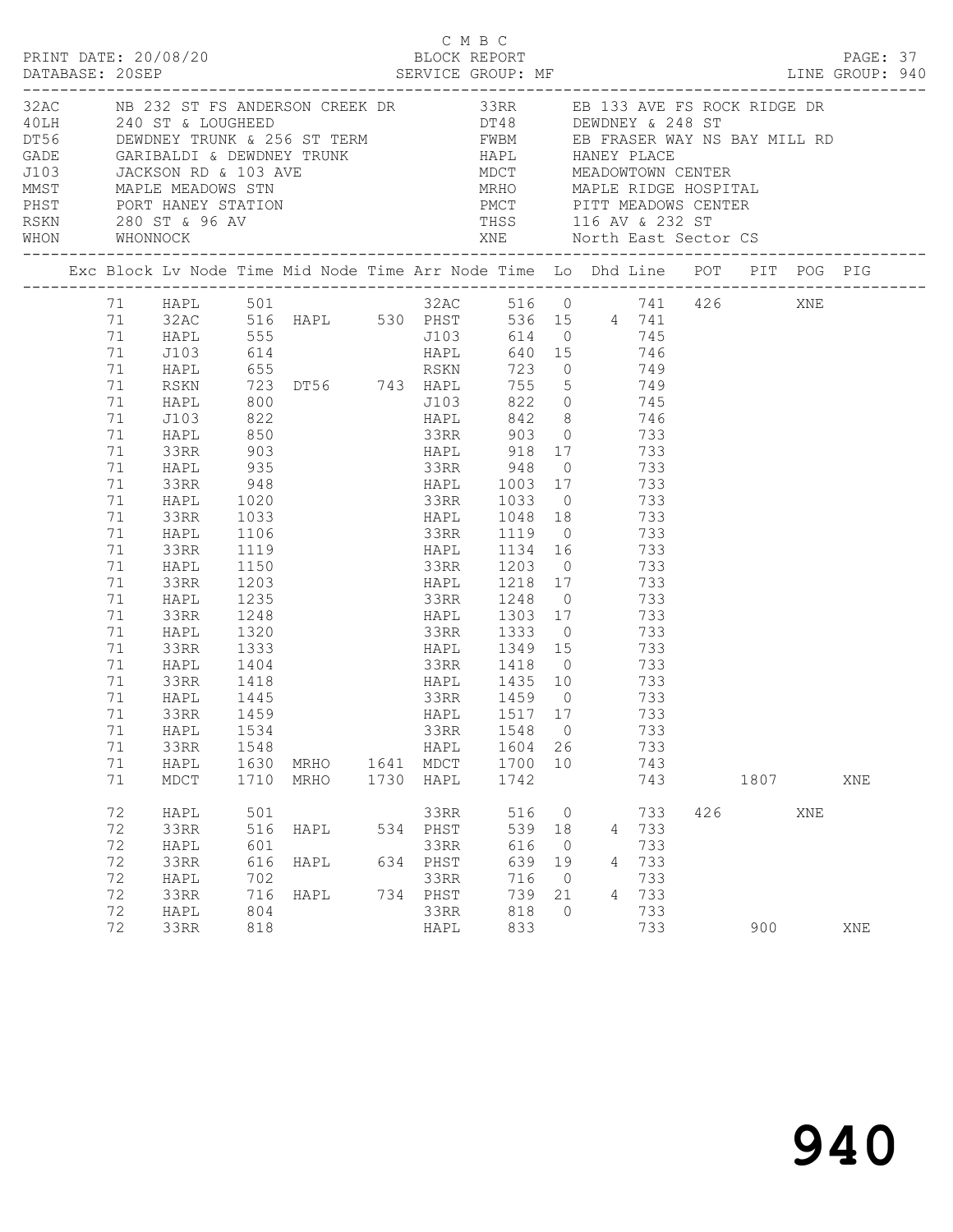#### C M B C<br>BLOCK REPORT

PAGE: 38<br>LINE GROUP: 940

| Exc Block Lv Node Time Mid Node Time Arr Node Time Lo Dhd Line POT |              |                   |                          |      |                    |                 |                      |        |            |      | PIT POG PIG |     |
|--------------------------------------------------------------------|--------------|-------------------|--------------------------|------|--------------------|-----------------|----------------------|--------|------------|------|-------------|-----|
| 73                                                                 | HAPL         | 502<br>521<br>600 |                          |      | J103 521 0 745 427 |                 |                      |        |            |      | XNE         |     |
| 73                                                                 | J103         |                   |                          |      | HAPL               | 547 13          |                      |        | 746        |      |             |     |
| 73                                                                 | HAPL         |                   |                          |      | J103               | 619             | $\overline{0}$       | 745    |            |      |             |     |
| 73                                                                 | J103         | 619               |                          |      | HAPL               | 645 10          |                      | 746    |            |      |             |     |
| 73                                                                 | HAPL         | 655               |                          |      | J103               | 714             | $\overline{0}$       |        | 745        |      |             |     |
| 73                                                                 | J103         | 714               |                          |      | HAPL               | 740             | $5\overline{)}$      |        | 746        |      |             |     |
| 73                                                                 | HAPL         | 745               |                          |      | WHON               | 812             | $\overline{0}$       | 748    |            |      |             |     |
| 73                                                                 | WHON         | 812               | 40LH HAPL                |      |                    | 844             | 11                   |        | 748        |      |             |     |
| 73                                                                 | HAPL         | 855               |                          |      | RSKN               | 922             | $\overline{0}$       |        | 749        |      |             |     |
| 73                                                                 | RSKN         |                   |                          |      |                    | $954\n\n1021$   | 6 <sup>6</sup>       |        | 749        |      |             |     |
| 73                                                                 | HAPL         | 1000              |                          |      | J103               | 1021            | $\overline{0}$       |        | 745        |      |             |     |
| 73                                                                 | J103         | 1021              |                          |      | HAPL               | 1041 14         |                      |        | 746        |      |             |     |
| 73                                                                 | HAPL         | 1055              |                          |      | RSKN               | 1121            | $\overline{0}$       |        | 749        |      |             |     |
| 73<br>73                                                           | RSKN         | 1121              | DT56 1141 HAPL           |      |                    | 1153            | $\overline{7}$       |        | 749        |      |             |     |
| 73                                                                 | HAPL<br>J103 | 1200<br>1221      |                          |      | J103<br>HAPL       | 1221<br>1241 14 | $\overline{0}$       |        | 745<br>746 |      |             |     |
| 73                                                                 | HAPL         | 1255              | GADE 1317 RSKN           |      |                    | 1329            | $\overline{0}$       |        | 749        |      |             |     |
| 73                                                                 | RSKN         | 1329              | DT56                     |      | 1344 HAPL          | 1356 14         |                      |        | 749        |      |             |     |
| 73                                                                 | HAPL         | 1410              |                          |      | WHON               | 1441            | $\overline{0}$       |        | 748        |      |             |     |
| 73                                                                 | WHON         | 1441              | 40LH                     |      | HAPL               | 1513            | 7                    |        | 748        |      |             |     |
| 73                                                                 | HAPL         | 1520              | GADE                     |      | 1542 RSKN          | 1556            | $\overline{0}$       |        | 749        |      |             |     |
| 73                                                                 | RSKN         | 1556              | DT56                     |      | 1611 HAPL          | 1623 17         |                      |        | 7 749      |      |             |     |
| 73                                                                 | PHST         | 1647              | HAPL                     |      | 1652 32AC          | 1707 0          |                      |        | 741        |      |             |     |
| 73                                                                 | 32AC         | 1707              |                          |      | HAPL               | 1721 19         |                      |        | 7 741      |      |             |     |
| 73                                                                 | PHST         | 1747              | HAPL                     |      | 1752 32AC          | 1807 0          |                      |        | 741        |      |             |     |
| 73                                                                 | 32AC         | 1807              |                          |      | HAPL               | 1821            |                      |        | 741        | 1844 |             | XNE |
| 74                                                                 |              |                   |                          |      |                    |                 |                      |        |            |      |             |     |
|                                                                    |              |                   |                          |      |                    |                 |                      |        |            | 434  | XNE         |     |
| 74                                                                 | MRHO<br>HAPL | 500<br>520        | MRHO 529 MDCT            |      | <b>HAPL</b>        | 545             | 20                   | 509 11 | 743<br>743 |      |             |     |
| 74                                                                 | MDCT         | 605               | MRHO                     |      |                    | 631             | 10                   |        | 8 743      |      |             |     |
| 74                                                                 | DT48         | 649               |                          |      | 620 HAPL<br>HAPL   | 659             | $5^{\circ}$          |        | 749        |      |             |     |
| 74                                                                 | HAPL         | 704               | PHST                     |      | 711 J103           | 728             | $\overline{0}$       |        | 746        |      |             |     |
| 74                                                                 | J103         | 728               |                          |      | HAPL               | 749             | 11                   |        | 745        |      |             |     |
| 74                                                                 | HAPL         | 800               |                          |      | J103               | 823             | $\overline{0}$       |        | 746        |      |             |     |
| 74                                                                 | J103         | 823               |                          |      | HAPL               | 847 13          |                      |        | 745        |      |             |     |
| 74                                                                 | HAPL         | 900               |                          |      | J103               | 921             | $\overline{0}$       |        | 745        |      |             |     |
| 74                                                                 | J103         | 921               |                          |      | HAPL               | 941             | $5\overline{)}$      | 746    |            |      |             |     |
| 74                                                                 | HAPL         | 946               |                          |      | WHON               | 1015            | $\overline{0}$       |        | 748        |      |             |     |
| 74                                                                 | WHON         |                   | 1015 40LH                |      | HAPL               | 1047 13         |                      |        | 748        |      |             |     |
|                                                                    |              |                   | 74 HAPL 1100 J103 1121 0 |      |                    |                 |                      |        | 745        |      |             |     |
| 74                                                                 | J103         | 1121              |                          |      | HAPL               | 1141            | $5^{\circ}$          |        | 746        |      |             |     |
| 74                                                                 | HAPL         | 1146              |                          |      | WHON               | 1215            | $\overline{0}$       |        | 748        |      |             |     |
| 74                                                                 | WHON         | 1215              | 40LH                     |      | HAPL               | 1247            | 13                   |        | 748        |      |             |     |
| 74                                                                 | HAPL         | 1300              |                          |      | J103               | 1321            | $\overline{0}$       |        | 745        |      |             |     |
| 74                                                                 | J103         | 1321              |                          |      | HAPL               | 1341            | 19                   |        | 746        |      |             |     |
| 74                                                                 | HAPL         | 1400              |                          |      | J103               | 1423            | $\overline{0}$       |        | 745        |      |             |     |
| 74<br>74                                                           | J103         | 1423              |                          |      | HAPL               | 1448            | 26<br>$\overline{0}$ |        | 746        |      |             |     |
| 74                                                                 | HAPL<br>J103 | 1514<br>1537      |                          |      | J103<br>HAPL       | 1537<br>1602    | $7\phantom{.0}$      |        | 745<br>746 |      |             |     |
| 74                                                                 | HAPL         | 1609              |                          |      | J103               | 1630            | 0                    |        | 745        |      |             |     |
| 74                                                                 | J103         | 1630              |                          |      | HAPL               | 1658            | 11                   |        | 746        |      |             |     |
| 74                                                                 | HAPL         | 1709              |                          |      | J103               | 1742            | $\overline{0}$       |        | 745        |      |             |     |
| 74                                                                 | J103         | 1742              |                          |      | HAPL               | 1808            | 12                   |        | 746        |      |             |     |
| 74<br>74                                                           | HAPL<br>WHON | 1820<br>1851      | PHST<br>40LH             | 1827 | WHON<br>HAPL       | 1851<br>1921    | $\bigcirc$           |        | 748<br>748 | 1944 |             | XNE |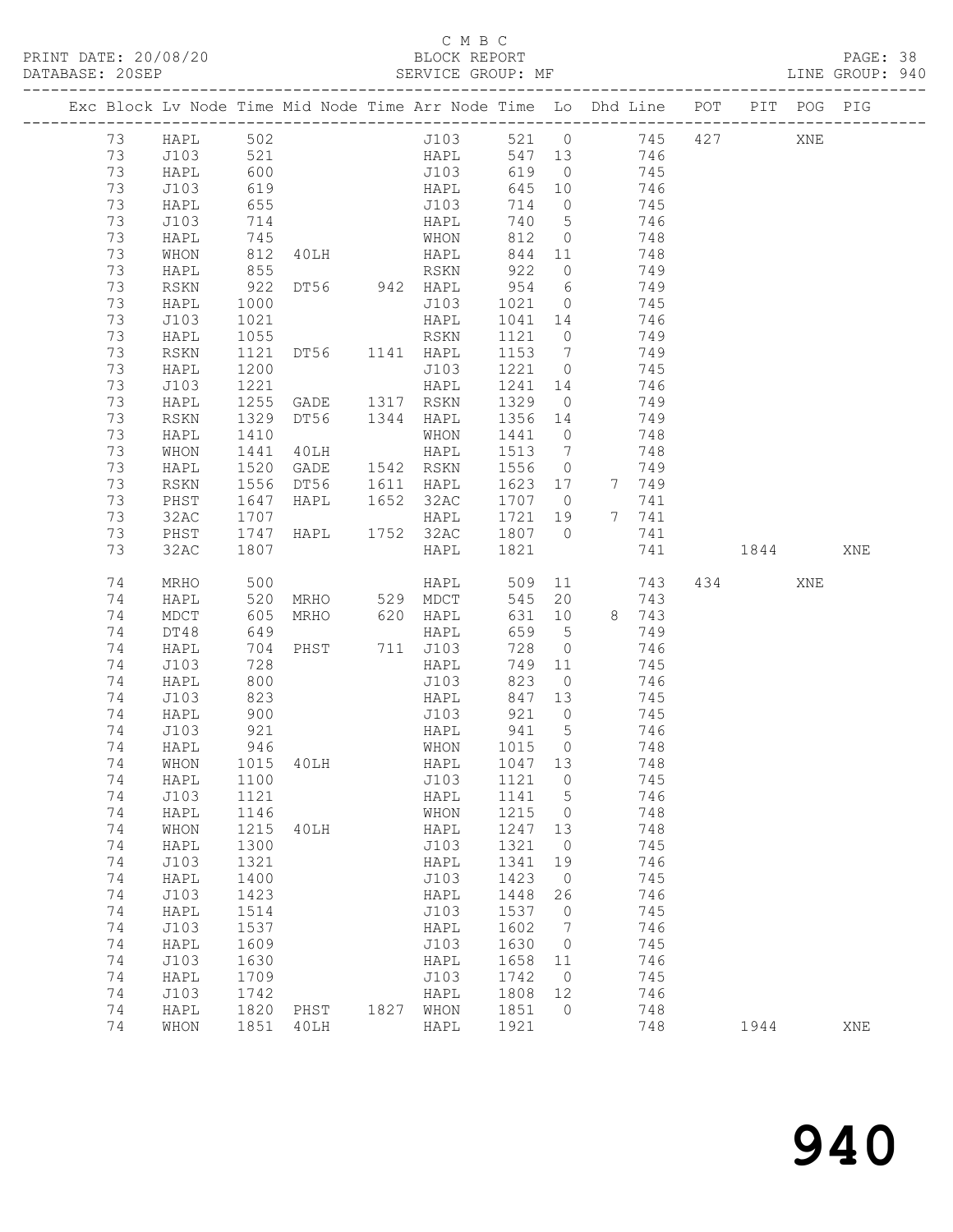#### C M B C<br>BLOCK REPORT

PAGE: 39<br>LINE GROUP: 940

|        |       |      |                   |                   |      |                       |         |                 | Exc Block Lv Node Time Mid Node Time Arr Node Time Lo Dhd Line POT |     |                        | PIT POG PIG |     |
|--------|-------|------|-------------------|-------------------|------|-----------------------|---------|-----------------|--------------------------------------------------------------------|-----|------------------------|-------------|-----|
|        | 75    | HAPL |                   | 520 MRHO 531 MDCT |      |                       | 548     |                 | 5 744                                                              | 445 |                        | XNE         |     |
|        | 75    | MDCT | 553               | <b>EWBM</b>       |      |                       | 609     |                 | 0 $722$                                                            |     |                        |             |     |
|        | 75    | FWBM |                   | 609 MMST 616 MDCT |      |                       | 620     | 9               | 719                                                                |     |                        |             |     |
|        | 75    | MDCT | 629               | MRHO 644 HAPL     |      |                       | 655     | $5^{\circ}$     | 744                                                                |     |                        |             |     |
|        | 75    | HAPL | 700               |                   |      | J103                  | 719     | $\overline{0}$  | 745                                                                |     |                        |             |     |
|        | SD 75 | J103 | 719               |                   |      | HAPL                  | 745     | 8               | 746                                                                |     |                        |             |     |
| #SD 75 |       | J103 | 719<br>719<br>753 |                   |      | HAPL<br>HAPL<br>J103  | 745     |                 | 746                                                                |     |                        | 812         | XNE |
|        | SD 75 | HAPL |                   |                   |      |                       | 815     | $\circ$         | 745                                                                |     |                        |             |     |
|        | SD 75 | J103 | 815               |                   |      | HAPL                  | 835     |                 | 746                                                                |     |                        | 902         | XNE |
|        | 76    | MDCT | 523               |                   |      | FWBM                  | 539     |                 | $\overline{0}$<br>722                                              |     | 453 and $\overline{a}$ | XNE         |     |
|        | 76    | FWBM |                   | 539 MMST 546 MDCT |      |                       | 550 10  |                 | 719                                                                |     |                        |             |     |
|        | 76    | MDCT | 600               | MRHO 615 HAPL     |      |                       | 626     | 6               | 744                                                                |     |                        |             |     |
|        | 76    | HAPL | 632               |                   |      | 33RR                  | 646     |                 | $\overline{0}$<br>733                                              |     |                        |             |     |
|        | 76    | 33RR |                   | 646 HAPL 704 PHST |      |                       |         |                 | 709 13 4 733                                                       |     |                        |             |     |
|        | 76    | HAPL | 726               |                   |      | 33RR                  | 740     | $\bigcap$       | 733                                                                |     |                        |             |     |
|        | 76    | 33RR | 740               |                   |      | HAPL                  | 755     |                 | 733                                                                | 822 |                        |             | XNE |
|        | 77    | HAPL | 650               |                   |      |                       |         |                 | 718 5 744                                                          |     | 615                    | XNE         |     |
|        | 77    | MDCT | 723               |                   |      | MRHO 701 MDCT<br>FWBM | 742     | $\overline{0}$  | 722                                                                |     |                        |             |     |
|        | 77    | FWBM | 742               | MMST              |      | 749 MDCT              | 753     | $7\overline{ }$ | 719                                                                |     |                        |             |     |
|        | 77    | MDCT | 800               | MRHO              |      | 814 HAPL              | 825     | 15              | 744                                                                |     |                        |             |     |
|        | 77    | HAPL | 840               | MRHO              | 851  | MDCT                  | 908     | 12              | 744                                                                |     |                        |             |     |
|        | 77    | MDCT | 920               | MRHO              |      | 934 HAPL              | 945 15  |                 | 744                                                                |     |                        |             |     |
|        | 77    | HAPL | 1000              | MRHO              | 1011 | MDCT                  | 1027    |                 | 13<br>744                                                          |     |                        |             |     |
|        | 77    | MDCT | 1040              | MRHO              |      | $1054$ HAPL           |         |                 | 1105 15<br>744                                                     |     |                        |             |     |
|        | 77    | HAPL | 1120              | MRHO              | 1131 | MDCT                  | 1147    |                 | 13<br>744                                                          |     |                        |             |     |
|        | 77    | MDCT | 1200              | MRHO              | 1214 | HAPL                  | 1225    | 15              | 744                                                                |     |                        |             |     |
|        | 77    | HAPL | 1240              | MRHO              | 1251 | MDCT                  | 1307    | 13              | 744                                                                |     |                        |             |     |
|        | 77    | MDCT | 1320              | MRHO              | 1336 | HAPL                  | 1347    | 13              | 744                                                                |     |                        |             |     |
|        | 77    | HAPL | 1400              | MRHO              | 1413 | MDCT                  | 1430    | 10              | 744                                                                |     |                        |             |     |
|        | 77    | MDCT | 1440              | MRHO              | 1456 | HAPL                  | 1509 11 |                 | 744                                                                |     |                        |             |     |
|        | 77    | HAPL | 1520              | MRHO              |      | 1534 MDCT             | 1551 9  |                 | 744                                                                |     |                        |             |     |
|        | 77    | MDCT | 1600              | MRHO              |      | 1616 HAPL             | 1629 6  |                 | 744                                                                |     |                        |             |     |
|        | 77    | HAPL | 1635              | MRHO              |      | 1647 MDCT             | 1704    | $6\overline{6}$ | 744                                                                |     |                        |             |     |
|        | 77    | MDCT |                   | 1710 MRHO         | 1728 | HAPL                  | 1741    |                 |                                                                    | 744 | 1806                   |             | XNE |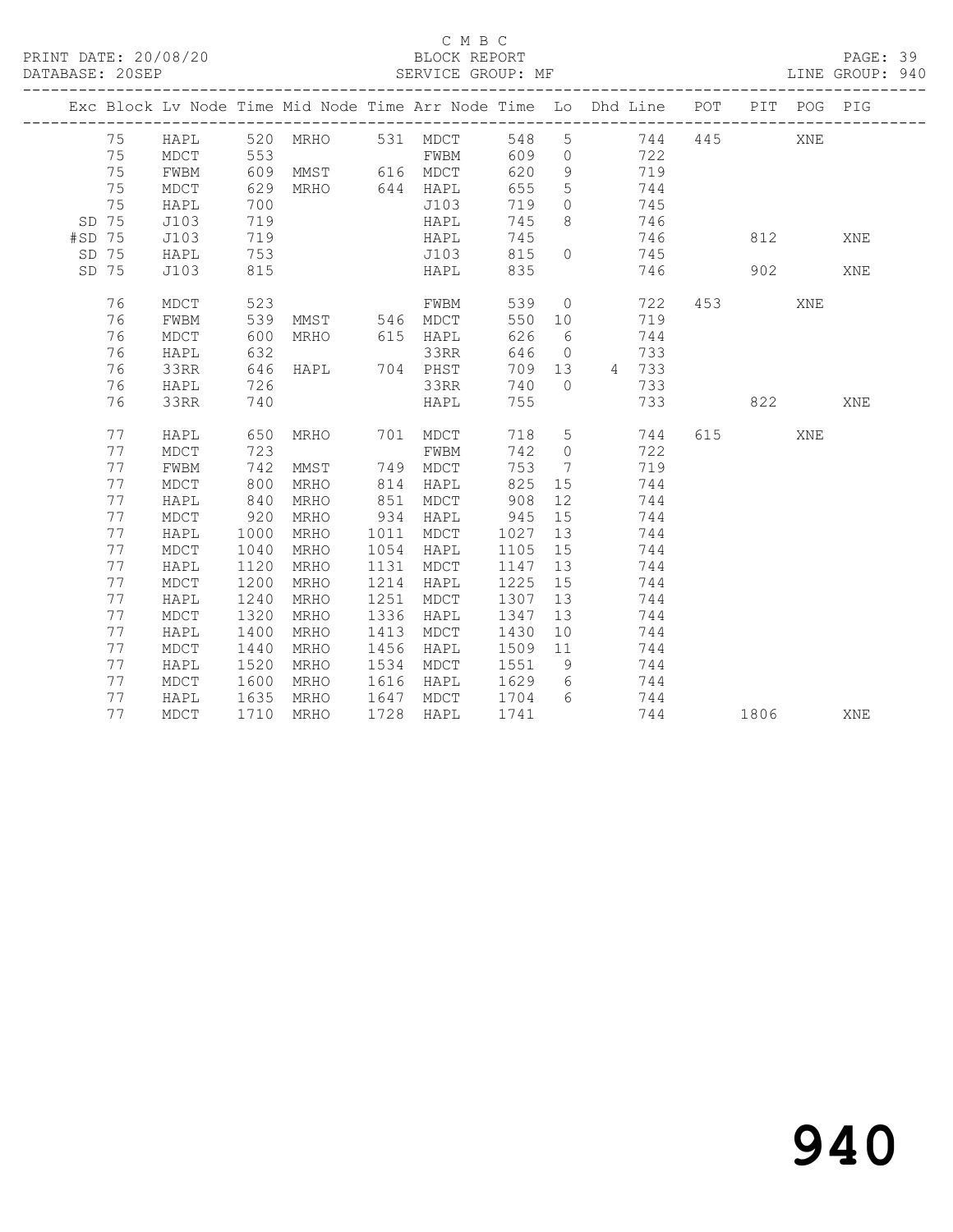### C M B C<br>BLOCK REPORT

PAGE: 40<br>LINE GROUP: 940

| Exc Block Lv Node Time Mid Node Time Arr Node Time Lo Dhd Line POT<br>PIT POG PIG<br>530 PHST 537 J103 554 0 746<br>455<br>78<br>HAPL<br>XNE<br>78<br>J103<br>615 15 745<br>654 0 746<br>HAPL<br>78<br>HAPL<br>745<br>78<br>J103<br>654<br>715 15<br>PHST 737 J103<br>78<br>730<br>754 0<br>746<br>HAPL<br>78<br>J103<br>818 12<br>745<br>HAPL<br>$\frac{1}{830}$<br>853 0<br>78<br>J103<br>HAPL<br>746<br>853<br>916 14<br>78<br>745<br>J103<br>HAPL<br>78<br>930<br>953 0<br>J103<br>746<br>HAPL<br>J103<br>953<br>HAPL 1015 15<br>J103 1053 0<br>78<br>745<br>78<br>1030<br>746<br>HAPL<br>78<br>J103<br>1053<br>HAPL<br>1115 15<br>745<br>78<br>1130<br>J103<br>1153 0<br>746<br>HAPL<br>J103<br>1153<br>1215 15<br>78<br>HAPL<br>745<br>$\begin{array}{c}\n1253 \\ 0\n\end{array}$<br>1230<br>78<br>J103<br>746<br>HAPL<br>1253<br>745<br>1315 15<br>78<br>J103<br>HAPL<br>J103 1353 0<br>78<br>HAPL<br>1330<br>746<br>1415 15<br>78<br>J103<br>1353<br>HAPL<br>745<br>$141$<br>1453 0<br>1453 14<br>78<br>HAPL<br>1430<br>J103<br>746<br>745<br>1453<br>1516 14<br>78<br>J103<br>HAPL<br>78<br>1530<br>J103 1553 0<br>HAPL<br>746<br>78<br>J103<br>1553<br>1616 14<br>HAPL<br>745<br>78<br>1630<br>32AC<br>1645 0<br>HAPL<br>741<br>HAPL 1659 11<br>78<br>1645<br>32AC<br>7 741<br>1717 HAPL 1722 32AC 1737 0<br>78<br>PHST<br>741<br>32AC<br>1737<br>1751<br>78<br>HAPL<br>741<br>1816<br>XNE<br>33RR<br>546 0<br>79<br>531<br>733<br>456 70<br>HAPL<br>XNE<br>HAPL 604 PHST<br>546<br>609 17 4 733<br>79<br>33RR<br>79<br>630<br>J103<br>649<br>745<br>HAPL<br>$\overline{0}$<br>79<br>J103<br>649<br>718 12<br>746<br>HAPL<br>79<br>730<br>J103<br>749<br>HAPL<br>$\overline{0}$<br>745<br>746<br>79<br>J103<br>749<br>819 11<br>HAPL<br>830<br>852 0<br>79<br>HAPL<br>J103<br>745<br>852<br>912<br>746<br>79<br>J103<br>HAPL<br>937 — 100<br>XNE<br>531<br>32AC<br>546 0<br>80<br>741<br>456 7<br>XNE<br>HAPL<br>600 PHST<br>32AC<br>546<br>606 21 4 741<br>80<br>HAPL<br>646<br>631<br>32AC<br>$\overline{0}$<br>80<br>HAPL<br>741<br>700 PHST 706 21<br>80<br>32AC 646 HAPL<br>4 741<br>80<br>32AC<br>746<br>HAPL<br>731<br>$\overline{0}$<br>741<br>800<br>827<br>80<br>32AC<br>746<br>HAPL<br>741<br>XNE<br>532<br>81<br>J103<br>551<br>$\circ$<br>745<br>457<br>XNE<br>HAPL<br>551<br>617<br>746<br>81<br>J103<br>HAPL<br>8<br>81<br>625<br>J103<br>644<br>745<br>HAPL<br>0<br>81<br>644<br>713<br>746<br>J103<br>HAPL<br>7<br>81<br>720<br>731 MDCT<br>HAPL<br>748<br>9<br>744<br>MRHO<br>81<br>757<br>801<br>809<br>719<br>$\tt MDCT$<br>MMST<br>FWBM<br>0<br>81<br>809<br>722<br>FWBM<br>PMCT<br>819<br>MDCT<br>826<br>846<br>XNE |  |  |  |  |  |  |  |  |
|-----------------------------------------------------------------------------------------------------------------------------------------------------------------------------------------------------------------------------------------------------------------------------------------------------------------------------------------------------------------------------------------------------------------------------------------------------------------------------------------------------------------------------------------------------------------------------------------------------------------------------------------------------------------------------------------------------------------------------------------------------------------------------------------------------------------------------------------------------------------------------------------------------------------------------------------------------------------------------------------------------------------------------------------------------------------------------------------------------------------------------------------------------------------------------------------------------------------------------------------------------------------------------------------------------------------------------------------------------------------------------------------------------------------------------------------------------------------------------------------------------------------------------------------------------------------------------------------------------------------------------------------------------------------------------------------------------------------------------------------------------------------------------------------------------------------------------------------------------------------------------------------------------------------------------------------------------------------------------------------------------------------------------------------------------------------------------------------------------------------------------------------------------------------------------------------------------------------------------------------------------------------------------------------------------------------------------------------------------------------------------------------------------------------------------------------------------------------------------------------------------------------------------------------------------------------------------------------------------------------------------------------------------|--|--|--|--|--|--|--|--|
|                                                                                                                                                                                                                                                                                                                                                                                                                                                                                                                                                                                                                                                                                                                                                                                                                                                                                                                                                                                                                                                                                                                                                                                                                                                                                                                                                                                                                                                                                                                                                                                                                                                                                                                                                                                                                                                                                                                                                                                                                                                                                                                                                                                                                                                                                                                                                                                                                                                                                                                                                                                                                                                     |  |  |  |  |  |  |  |  |
|                                                                                                                                                                                                                                                                                                                                                                                                                                                                                                                                                                                                                                                                                                                                                                                                                                                                                                                                                                                                                                                                                                                                                                                                                                                                                                                                                                                                                                                                                                                                                                                                                                                                                                                                                                                                                                                                                                                                                                                                                                                                                                                                                                                                                                                                                                                                                                                                                                                                                                                                                                                                                                                     |  |  |  |  |  |  |  |  |
|                                                                                                                                                                                                                                                                                                                                                                                                                                                                                                                                                                                                                                                                                                                                                                                                                                                                                                                                                                                                                                                                                                                                                                                                                                                                                                                                                                                                                                                                                                                                                                                                                                                                                                                                                                                                                                                                                                                                                                                                                                                                                                                                                                                                                                                                                                                                                                                                                                                                                                                                                                                                                                                     |  |  |  |  |  |  |  |  |
|                                                                                                                                                                                                                                                                                                                                                                                                                                                                                                                                                                                                                                                                                                                                                                                                                                                                                                                                                                                                                                                                                                                                                                                                                                                                                                                                                                                                                                                                                                                                                                                                                                                                                                                                                                                                                                                                                                                                                                                                                                                                                                                                                                                                                                                                                                                                                                                                                                                                                                                                                                                                                                                     |  |  |  |  |  |  |  |  |
|                                                                                                                                                                                                                                                                                                                                                                                                                                                                                                                                                                                                                                                                                                                                                                                                                                                                                                                                                                                                                                                                                                                                                                                                                                                                                                                                                                                                                                                                                                                                                                                                                                                                                                                                                                                                                                                                                                                                                                                                                                                                                                                                                                                                                                                                                                                                                                                                                                                                                                                                                                                                                                                     |  |  |  |  |  |  |  |  |
|                                                                                                                                                                                                                                                                                                                                                                                                                                                                                                                                                                                                                                                                                                                                                                                                                                                                                                                                                                                                                                                                                                                                                                                                                                                                                                                                                                                                                                                                                                                                                                                                                                                                                                                                                                                                                                                                                                                                                                                                                                                                                                                                                                                                                                                                                                                                                                                                                                                                                                                                                                                                                                                     |  |  |  |  |  |  |  |  |
|                                                                                                                                                                                                                                                                                                                                                                                                                                                                                                                                                                                                                                                                                                                                                                                                                                                                                                                                                                                                                                                                                                                                                                                                                                                                                                                                                                                                                                                                                                                                                                                                                                                                                                                                                                                                                                                                                                                                                                                                                                                                                                                                                                                                                                                                                                                                                                                                                                                                                                                                                                                                                                                     |  |  |  |  |  |  |  |  |
|                                                                                                                                                                                                                                                                                                                                                                                                                                                                                                                                                                                                                                                                                                                                                                                                                                                                                                                                                                                                                                                                                                                                                                                                                                                                                                                                                                                                                                                                                                                                                                                                                                                                                                                                                                                                                                                                                                                                                                                                                                                                                                                                                                                                                                                                                                                                                                                                                                                                                                                                                                                                                                                     |  |  |  |  |  |  |  |  |
|                                                                                                                                                                                                                                                                                                                                                                                                                                                                                                                                                                                                                                                                                                                                                                                                                                                                                                                                                                                                                                                                                                                                                                                                                                                                                                                                                                                                                                                                                                                                                                                                                                                                                                                                                                                                                                                                                                                                                                                                                                                                                                                                                                                                                                                                                                                                                                                                                                                                                                                                                                                                                                                     |  |  |  |  |  |  |  |  |
|                                                                                                                                                                                                                                                                                                                                                                                                                                                                                                                                                                                                                                                                                                                                                                                                                                                                                                                                                                                                                                                                                                                                                                                                                                                                                                                                                                                                                                                                                                                                                                                                                                                                                                                                                                                                                                                                                                                                                                                                                                                                                                                                                                                                                                                                                                                                                                                                                                                                                                                                                                                                                                                     |  |  |  |  |  |  |  |  |
|                                                                                                                                                                                                                                                                                                                                                                                                                                                                                                                                                                                                                                                                                                                                                                                                                                                                                                                                                                                                                                                                                                                                                                                                                                                                                                                                                                                                                                                                                                                                                                                                                                                                                                                                                                                                                                                                                                                                                                                                                                                                                                                                                                                                                                                                                                                                                                                                                                                                                                                                                                                                                                                     |  |  |  |  |  |  |  |  |
|                                                                                                                                                                                                                                                                                                                                                                                                                                                                                                                                                                                                                                                                                                                                                                                                                                                                                                                                                                                                                                                                                                                                                                                                                                                                                                                                                                                                                                                                                                                                                                                                                                                                                                                                                                                                                                                                                                                                                                                                                                                                                                                                                                                                                                                                                                                                                                                                                                                                                                                                                                                                                                                     |  |  |  |  |  |  |  |  |
|                                                                                                                                                                                                                                                                                                                                                                                                                                                                                                                                                                                                                                                                                                                                                                                                                                                                                                                                                                                                                                                                                                                                                                                                                                                                                                                                                                                                                                                                                                                                                                                                                                                                                                                                                                                                                                                                                                                                                                                                                                                                                                                                                                                                                                                                                                                                                                                                                                                                                                                                                                                                                                                     |  |  |  |  |  |  |  |  |
|                                                                                                                                                                                                                                                                                                                                                                                                                                                                                                                                                                                                                                                                                                                                                                                                                                                                                                                                                                                                                                                                                                                                                                                                                                                                                                                                                                                                                                                                                                                                                                                                                                                                                                                                                                                                                                                                                                                                                                                                                                                                                                                                                                                                                                                                                                                                                                                                                                                                                                                                                                                                                                                     |  |  |  |  |  |  |  |  |
|                                                                                                                                                                                                                                                                                                                                                                                                                                                                                                                                                                                                                                                                                                                                                                                                                                                                                                                                                                                                                                                                                                                                                                                                                                                                                                                                                                                                                                                                                                                                                                                                                                                                                                                                                                                                                                                                                                                                                                                                                                                                                                                                                                                                                                                                                                                                                                                                                                                                                                                                                                                                                                                     |  |  |  |  |  |  |  |  |
|                                                                                                                                                                                                                                                                                                                                                                                                                                                                                                                                                                                                                                                                                                                                                                                                                                                                                                                                                                                                                                                                                                                                                                                                                                                                                                                                                                                                                                                                                                                                                                                                                                                                                                                                                                                                                                                                                                                                                                                                                                                                                                                                                                                                                                                                                                                                                                                                                                                                                                                                                                                                                                                     |  |  |  |  |  |  |  |  |
|                                                                                                                                                                                                                                                                                                                                                                                                                                                                                                                                                                                                                                                                                                                                                                                                                                                                                                                                                                                                                                                                                                                                                                                                                                                                                                                                                                                                                                                                                                                                                                                                                                                                                                                                                                                                                                                                                                                                                                                                                                                                                                                                                                                                                                                                                                                                                                                                                                                                                                                                                                                                                                                     |  |  |  |  |  |  |  |  |
|                                                                                                                                                                                                                                                                                                                                                                                                                                                                                                                                                                                                                                                                                                                                                                                                                                                                                                                                                                                                                                                                                                                                                                                                                                                                                                                                                                                                                                                                                                                                                                                                                                                                                                                                                                                                                                                                                                                                                                                                                                                                                                                                                                                                                                                                                                                                                                                                                                                                                                                                                                                                                                                     |  |  |  |  |  |  |  |  |
|                                                                                                                                                                                                                                                                                                                                                                                                                                                                                                                                                                                                                                                                                                                                                                                                                                                                                                                                                                                                                                                                                                                                                                                                                                                                                                                                                                                                                                                                                                                                                                                                                                                                                                                                                                                                                                                                                                                                                                                                                                                                                                                                                                                                                                                                                                                                                                                                                                                                                                                                                                                                                                                     |  |  |  |  |  |  |  |  |
|                                                                                                                                                                                                                                                                                                                                                                                                                                                                                                                                                                                                                                                                                                                                                                                                                                                                                                                                                                                                                                                                                                                                                                                                                                                                                                                                                                                                                                                                                                                                                                                                                                                                                                                                                                                                                                                                                                                                                                                                                                                                                                                                                                                                                                                                                                                                                                                                                                                                                                                                                                                                                                                     |  |  |  |  |  |  |  |  |
|                                                                                                                                                                                                                                                                                                                                                                                                                                                                                                                                                                                                                                                                                                                                                                                                                                                                                                                                                                                                                                                                                                                                                                                                                                                                                                                                                                                                                                                                                                                                                                                                                                                                                                                                                                                                                                                                                                                                                                                                                                                                                                                                                                                                                                                                                                                                                                                                                                                                                                                                                                                                                                                     |  |  |  |  |  |  |  |  |
|                                                                                                                                                                                                                                                                                                                                                                                                                                                                                                                                                                                                                                                                                                                                                                                                                                                                                                                                                                                                                                                                                                                                                                                                                                                                                                                                                                                                                                                                                                                                                                                                                                                                                                                                                                                                                                                                                                                                                                                                                                                                                                                                                                                                                                                                                                                                                                                                                                                                                                                                                                                                                                                     |  |  |  |  |  |  |  |  |
|                                                                                                                                                                                                                                                                                                                                                                                                                                                                                                                                                                                                                                                                                                                                                                                                                                                                                                                                                                                                                                                                                                                                                                                                                                                                                                                                                                                                                                                                                                                                                                                                                                                                                                                                                                                                                                                                                                                                                                                                                                                                                                                                                                                                                                                                                                                                                                                                                                                                                                                                                                                                                                                     |  |  |  |  |  |  |  |  |
|                                                                                                                                                                                                                                                                                                                                                                                                                                                                                                                                                                                                                                                                                                                                                                                                                                                                                                                                                                                                                                                                                                                                                                                                                                                                                                                                                                                                                                                                                                                                                                                                                                                                                                                                                                                                                                                                                                                                                                                                                                                                                                                                                                                                                                                                                                                                                                                                                                                                                                                                                                                                                                                     |  |  |  |  |  |  |  |  |
|                                                                                                                                                                                                                                                                                                                                                                                                                                                                                                                                                                                                                                                                                                                                                                                                                                                                                                                                                                                                                                                                                                                                                                                                                                                                                                                                                                                                                                                                                                                                                                                                                                                                                                                                                                                                                                                                                                                                                                                                                                                                                                                                                                                                                                                                                                                                                                                                                                                                                                                                                                                                                                                     |  |  |  |  |  |  |  |  |
|                                                                                                                                                                                                                                                                                                                                                                                                                                                                                                                                                                                                                                                                                                                                                                                                                                                                                                                                                                                                                                                                                                                                                                                                                                                                                                                                                                                                                                                                                                                                                                                                                                                                                                                                                                                                                                                                                                                                                                                                                                                                                                                                                                                                                                                                                                                                                                                                                                                                                                                                                                                                                                                     |  |  |  |  |  |  |  |  |
|                                                                                                                                                                                                                                                                                                                                                                                                                                                                                                                                                                                                                                                                                                                                                                                                                                                                                                                                                                                                                                                                                                                                                                                                                                                                                                                                                                                                                                                                                                                                                                                                                                                                                                                                                                                                                                                                                                                                                                                                                                                                                                                                                                                                                                                                                                                                                                                                                                                                                                                                                                                                                                                     |  |  |  |  |  |  |  |  |
|                                                                                                                                                                                                                                                                                                                                                                                                                                                                                                                                                                                                                                                                                                                                                                                                                                                                                                                                                                                                                                                                                                                                                                                                                                                                                                                                                                                                                                                                                                                                                                                                                                                                                                                                                                                                                                                                                                                                                                                                                                                                                                                                                                                                                                                                                                                                                                                                                                                                                                                                                                                                                                                     |  |  |  |  |  |  |  |  |
|                                                                                                                                                                                                                                                                                                                                                                                                                                                                                                                                                                                                                                                                                                                                                                                                                                                                                                                                                                                                                                                                                                                                                                                                                                                                                                                                                                                                                                                                                                                                                                                                                                                                                                                                                                                                                                                                                                                                                                                                                                                                                                                                                                                                                                                                                                                                                                                                                                                                                                                                                                                                                                                     |  |  |  |  |  |  |  |  |
|                                                                                                                                                                                                                                                                                                                                                                                                                                                                                                                                                                                                                                                                                                                                                                                                                                                                                                                                                                                                                                                                                                                                                                                                                                                                                                                                                                                                                                                                                                                                                                                                                                                                                                                                                                                                                                                                                                                                                                                                                                                                                                                                                                                                                                                                                                                                                                                                                                                                                                                                                                                                                                                     |  |  |  |  |  |  |  |  |
|                                                                                                                                                                                                                                                                                                                                                                                                                                                                                                                                                                                                                                                                                                                                                                                                                                                                                                                                                                                                                                                                                                                                                                                                                                                                                                                                                                                                                                                                                                                                                                                                                                                                                                                                                                                                                                                                                                                                                                                                                                                                                                                                                                                                                                                                                                                                                                                                                                                                                                                                                                                                                                                     |  |  |  |  |  |  |  |  |
|                                                                                                                                                                                                                                                                                                                                                                                                                                                                                                                                                                                                                                                                                                                                                                                                                                                                                                                                                                                                                                                                                                                                                                                                                                                                                                                                                                                                                                                                                                                                                                                                                                                                                                                                                                                                                                                                                                                                                                                                                                                                                                                                                                                                                                                                                                                                                                                                                                                                                                                                                                                                                                                     |  |  |  |  |  |  |  |  |
|                                                                                                                                                                                                                                                                                                                                                                                                                                                                                                                                                                                                                                                                                                                                                                                                                                                                                                                                                                                                                                                                                                                                                                                                                                                                                                                                                                                                                                                                                                                                                                                                                                                                                                                                                                                                                                                                                                                                                                                                                                                                                                                                                                                                                                                                                                                                                                                                                                                                                                                                                                                                                                                     |  |  |  |  |  |  |  |  |
|                                                                                                                                                                                                                                                                                                                                                                                                                                                                                                                                                                                                                                                                                                                                                                                                                                                                                                                                                                                                                                                                                                                                                                                                                                                                                                                                                                                                                                                                                                                                                                                                                                                                                                                                                                                                                                                                                                                                                                                                                                                                                                                                                                                                                                                                                                                                                                                                                                                                                                                                                                                                                                                     |  |  |  |  |  |  |  |  |
|                                                                                                                                                                                                                                                                                                                                                                                                                                                                                                                                                                                                                                                                                                                                                                                                                                                                                                                                                                                                                                                                                                                                                                                                                                                                                                                                                                                                                                                                                                                                                                                                                                                                                                                                                                                                                                                                                                                                                                                                                                                                                                                                                                                                                                                                                                                                                                                                                                                                                                                                                                                                                                                     |  |  |  |  |  |  |  |  |
|                                                                                                                                                                                                                                                                                                                                                                                                                                                                                                                                                                                                                                                                                                                                                                                                                                                                                                                                                                                                                                                                                                                                                                                                                                                                                                                                                                                                                                                                                                                                                                                                                                                                                                                                                                                                                                                                                                                                                                                                                                                                                                                                                                                                                                                                                                                                                                                                                                                                                                                                                                                                                                                     |  |  |  |  |  |  |  |  |
|                                                                                                                                                                                                                                                                                                                                                                                                                                                                                                                                                                                                                                                                                                                                                                                                                                                                                                                                                                                                                                                                                                                                                                                                                                                                                                                                                                                                                                                                                                                                                                                                                                                                                                                                                                                                                                                                                                                                                                                                                                                                                                                                                                                                                                                                                                                                                                                                                                                                                                                                                                                                                                                     |  |  |  |  |  |  |  |  |
|                                                                                                                                                                                                                                                                                                                                                                                                                                                                                                                                                                                                                                                                                                                                                                                                                                                                                                                                                                                                                                                                                                                                                                                                                                                                                                                                                                                                                                                                                                                                                                                                                                                                                                                                                                                                                                                                                                                                                                                                                                                                                                                                                                                                                                                                                                                                                                                                                                                                                                                                                                                                                                                     |  |  |  |  |  |  |  |  |
|                                                                                                                                                                                                                                                                                                                                                                                                                                                                                                                                                                                                                                                                                                                                                                                                                                                                                                                                                                                                                                                                                                                                                                                                                                                                                                                                                                                                                                                                                                                                                                                                                                                                                                                                                                                                                                                                                                                                                                                                                                                                                                                                                                                                                                                                                                                                                                                                                                                                                                                                                                                                                                                     |  |  |  |  |  |  |  |  |
|                                                                                                                                                                                                                                                                                                                                                                                                                                                                                                                                                                                                                                                                                                                                                                                                                                                                                                                                                                                                                                                                                                                                                                                                                                                                                                                                                                                                                                                                                                                                                                                                                                                                                                                                                                                                                                                                                                                                                                                                                                                                                                                                                                                                                                                                                                                                                                                                                                                                                                                                                                                                                                                     |  |  |  |  |  |  |  |  |
|                                                                                                                                                                                                                                                                                                                                                                                                                                                                                                                                                                                                                                                                                                                                                                                                                                                                                                                                                                                                                                                                                                                                                                                                                                                                                                                                                                                                                                                                                                                                                                                                                                                                                                                                                                                                                                                                                                                                                                                                                                                                                                                                                                                                                                                                                                                                                                                                                                                                                                                                                                                                                                                     |  |  |  |  |  |  |  |  |
|                                                                                                                                                                                                                                                                                                                                                                                                                                                                                                                                                                                                                                                                                                                                                                                                                                                                                                                                                                                                                                                                                                                                                                                                                                                                                                                                                                                                                                                                                                                                                                                                                                                                                                                                                                                                                                                                                                                                                                                                                                                                                                                                                                                                                                                                                                                                                                                                                                                                                                                                                                                                                                                     |  |  |  |  |  |  |  |  |
|                                                                                                                                                                                                                                                                                                                                                                                                                                                                                                                                                                                                                                                                                                                                                                                                                                                                                                                                                                                                                                                                                                                                                                                                                                                                                                                                                                                                                                                                                                                                                                                                                                                                                                                                                                                                                                                                                                                                                                                                                                                                                                                                                                                                                                                                                                                                                                                                                                                                                                                                                                                                                                                     |  |  |  |  |  |  |  |  |
|                                                                                                                                                                                                                                                                                                                                                                                                                                                                                                                                                                                                                                                                                                                                                                                                                                                                                                                                                                                                                                                                                                                                                                                                                                                                                                                                                                                                                                                                                                                                                                                                                                                                                                                                                                                                                                                                                                                                                                                                                                                                                                                                                                                                                                                                                                                                                                                                                                                                                                                                                                                                                                                     |  |  |  |  |  |  |  |  |
|                                                                                                                                                                                                                                                                                                                                                                                                                                                                                                                                                                                                                                                                                                                                                                                                                                                                                                                                                                                                                                                                                                                                                                                                                                                                                                                                                                                                                                                                                                                                                                                                                                                                                                                                                                                                                                                                                                                                                                                                                                                                                                                                                                                                                                                                                                                                                                                                                                                                                                                                                                                                                                                     |  |  |  |  |  |  |  |  |
|                                                                                                                                                                                                                                                                                                                                                                                                                                                                                                                                                                                                                                                                                                                                                                                                                                                                                                                                                                                                                                                                                                                                                                                                                                                                                                                                                                                                                                                                                                                                                                                                                                                                                                                                                                                                                                                                                                                                                                                                                                                                                                                                                                                                                                                                                                                                                                                                                                                                                                                                                                                                                                                     |  |  |  |  |  |  |  |  |
|                                                                                                                                                                                                                                                                                                                                                                                                                                                                                                                                                                                                                                                                                                                                                                                                                                                                                                                                                                                                                                                                                                                                                                                                                                                                                                                                                                                                                                                                                                                                                                                                                                                                                                                                                                                                                                                                                                                                                                                                                                                                                                                                                                                                                                                                                                                                                                                                                                                                                                                                                                                                                                                     |  |  |  |  |  |  |  |  |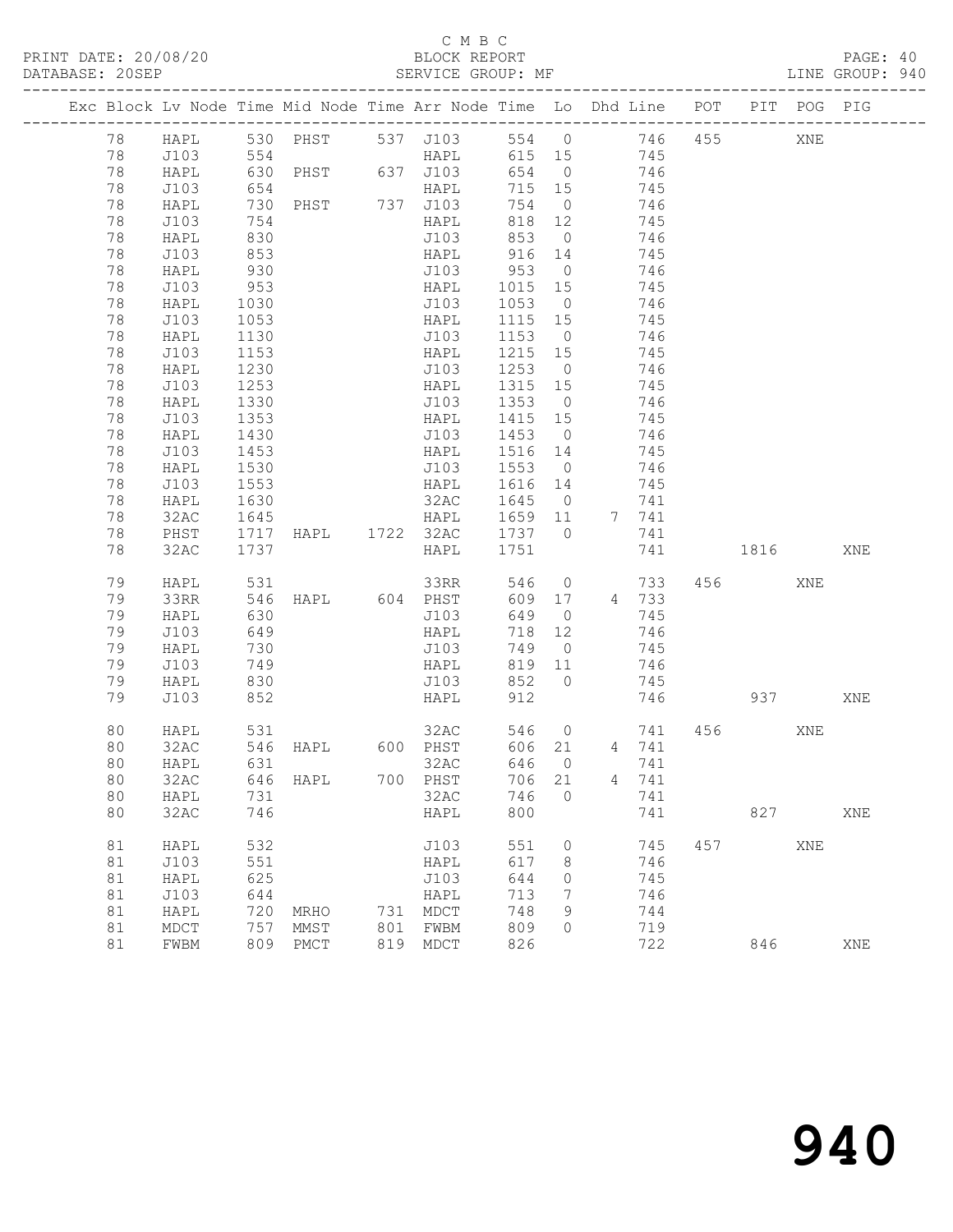#### C M B C<br>BLOCK REPORT

| DATABASE: 20SEP |    |      |              | SERVICE GROUP: MF<br>-------------------- |      |                                       |                  |                |                                                                                |         |     | LINE GROUP: 940 |  |
|-----------------|----|------|--------------|-------------------------------------------|------|---------------------------------------|------------------|----------------|--------------------------------------------------------------------------------|---------|-----|-----------------|--|
|                 |    |      |              |                                           |      |                                       |                  |                | Exc Block Lv Node Time Mid Node Time Arr Node Time Lo Dhd Line POT PIT POG PIG |         |     |                 |  |
|                 | 82 |      |              |                                           |      |                                       |                  |                | MDCT 530 MRHO 545 HAPL 555 6 744 500 XNE                                       |         |     |                 |  |
|                 | 82 | HAPL | 601          |                                           |      |                                       |                  |                |                                                                                |         |     |                 |  |
|                 | 82 | 32AC |              |                                           |      |                                       |                  |                |                                                                                |         |     |                 |  |
|                 | 82 | HAPL |              |                                           |      |                                       |                  |                |                                                                                |         |     |                 |  |
|                 | 82 | 32AC |              |                                           |      |                                       |                  |                | 716 0 741<br>736 20 4 741                                                      |         |     |                 |  |
|                 | 82 | HAPL | 800          |                                           |      | 32AC                                  |                  |                | 815 0<br>741                                                                   |         |     |                 |  |
|                 | 82 | 32AC | 815          |                                           |      | HAPL                                  | 831              | 14             | 741                                                                            |         |     |                 |  |
|                 | 82 | HAPL |              |                                           |      |                                       |                  |                | 741                                                                            |         |     |                 |  |
|                 | 82 | 32AC | 845<br>900   |                                           |      | 32AC 900 0<br>HAPL 916 14             |                  |                | 741                                                                            |         |     |                 |  |
|                 | 82 |      | 930          |                                           |      |                                       |                  |                | 32AC 945 0 741                                                                 |         |     |                 |  |
|                 |    | HAPL |              |                                           |      |                                       |                  |                |                                                                                |         |     |                 |  |
|                 | 82 | 32AC | 945          |                                           |      | HAPL 1001 19                          |                  |                | 741                                                                            |         |     |                 |  |
|                 | 82 | HAPL | 1020<br>1035 |                                           |      | 32AC<br>HAPL                          | 1035 0           |                | 741                                                                            |         |     |                 |  |
|                 | 82 | 32AC |              |                                           |      |                                       | 1051 11          |                | 741                                                                            |         |     |                 |  |
|                 | 82 | HAPL | 1102         |                                           |      | 32AC                                  |                  |                | 1117 0 741                                                                     |         |     |                 |  |
|                 | 82 | 32AC | 1117         |                                           |      | HAPL                                  |                  |                | 1133 12 741                                                                    |         |     |                 |  |
|                 | 82 | HAPL | 1145<br>1200 |                                           |      | 32AC<br>32AC 1200 0<br>HAPL 1217 13   | 1200 0           |                | 741                                                                            |         |     |                 |  |
|                 | 82 | 32AC |              |                                           |      |                                       |                  |                | 741                                                                            |         |     |                 |  |
|                 | 82 | HAPL | 1230         |                                           |      |                                       |                  |                | 32AC 1245 0 741                                                                |         |     |                 |  |
|                 | 82 | 32AC | 1245         |                                           |      | HAPL 1301 14                          |                  |                | 741                                                                            |         |     |                 |  |
|                 | 82 | HAPL | 1315         |                                           |      | $32AC$ $1330$ 0                       |                  |                | 741                                                                            |         |     |                 |  |
|                 | 82 | 32AC | 1330         |                                           |      | HAPL 1345 17                          |                  |                | 741                                                                            |         |     |                 |  |
|                 | 82 | HAPL | 1402         |                                           |      | 32AC 1417 0                           |                  |                | 741                                                                            |         |     |                 |  |
|                 | 82 | 32AC | 1417         |                                           |      | HAPL                                  |                  |                | 1434 11 741                                                                    |         |     |                 |  |
|                 | 82 | HAPL | 1445         |                                           |      | 32AC                                  | 1500 0           |                | 741                                                                            |         |     |                 |  |
|                 | 82 | 32AC | 1500         |                                           |      | HAPL 1515 15                          |                  |                | 741                                                                            |         |     |                 |  |
|                 | 82 | HAPL | 1530         |                                           |      | 32AC 1545 0                           |                  |                | 741                                                                            |         |     |                 |  |
|                 | 82 | 32AC | 1545         |                                           |      |                                       |                  |                | HAPL 1600 15 741                                                               |         |     |                 |  |
|                 | 82 | HAPL | 1615         |                                           |      | 33RR                                  | 1629 0           |                | 733                                                                            |         |     |                 |  |
|                 | 82 | 33RR |              |                                           |      |                                       |                  |                | 733                                                                            |         |     |                 |  |
|                 | 82 | HAPL | 1629<br>1707 |                                           |      | HAPL 1645 22<br>PHST 1717 J103 1736 0 |                  |                | 746                                                                            |         |     |                 |  |
|                 | 82 | J103 | 1736         |                                           |      | HAPL 1757                             |                  |                | 745 1822                                                                       |         |     | XNE             |  |
|                 |    |      |              |                                           |      |                                       |                  |                |                                                                                |         |     |                 |  |
|                 | 83 | HAPL | 545<br>610   |                                           |      |                                       |                  |                | MHON 610 0 748<br>40LH HAPL 638 12 748                                         | 510 310 | XNE |                 |  |
|                 | 83 | WHON |              |                                           |      |                                       |                  |                |                                                                                |         |     |                 |  |
|                 | 83 | HAPL | 650          |                                           |      | MRHO 659 MDCT                         | 717              |                | 18 18<br>743                                                                   |         |     |                 |  |
|                 | 83 | MDCT |              |                                           |      | MRHO 752 HAPL                         |                  |                | 803 27 743                                                                     |         |     |                 |  |
|                 | 83 | HAPL |              | 735 MRHO<br>830 MRHO<br>910 MRHO<br>MRHO  |      | 839 MDCT<br>928 HAPL                  | 858 12<br>939 11 |                | 743                                                                            |         |     |                 |  |
|                 | 83 | MDCT |              |                                           |      |                                       |                  |                | 743                                                                            |         |     |                 |  |
|                 | 83 | HAPL |              | 950 MRHO                                  |      | 959 MDCT 1015 15                      |                  |                | 743                                                                            |         |     |                 |  |
|                 | 83 | MDCT | 1030         | MRHO                                      | 1049 | HAPL                                  | 1100 10          |                | 743                                                                            |         |     |                 |  |
|                 | 83 | HAPL | 1110         | MRHO                                      | 1119 | MDCT                                  | 1136 14          |                | 743                                                                            |         |     |                 |  |
|                 | 83 | MDCT | 1150         | MRHO                                      | 1209 | HAPL                                  | 1222             | 8 <sup>8</sup> | 743                                                                            |         |     |                 |  |
|                 | 83 | HAPL | 1230         | MRHO                                      | 1240 | MDCT                                  | 1257 13          |                | 743                                                                            |         |     |                 |  |
|                 | 83 | MDCT | 1310         | MRHO                                      | 1329 | HAPL                                  | 1342             | 8              | 743                                                                            |         |     |                 |  |
|                 | 83 | HAPL | 1350         | MRHO                                      | 1401 | ${\tt MDCT}$                          | 1419 11          |                | 743                                                                            |         |     |                 |  |
|                 | 83 | MDCT | 1430         | MRHO                                      | 1452 | HAPL                                  | 1505 5           |                | 743                                                                            |         |     |                 |  |
|                 | 83 | HAPL | 1510         | MRHO                                      | 1521 | MDCT                                  | 1541 9           |                | 743                                                                            |         |     |                 |  |
|                 | 83 | MDCT | 1550         | MRHO                                      | 1609 | HAPL                                  | 1621 16          |                | 743                                                                            |         |     |                 |  |
|                 | 83 | HAPL | 1637         | PHST                                      | 1647 | J103                                  | 1706             | $\overline{0}$ | 746                                                                            |         |     |                 |  |
|                 | 83 | J103 | 1706         |                                           |      | HAPL                                  | 1727 10          |                | 745                                                                            |         |     |                 |  |
|                 | 83 | HAPL | 1737         | PHST                                      | 1747 | J103                                  | 1806             | $\overline{0}$ | 746                                                                            |         |     |                 |  |
|                 | 83 | J103 | 1806         |                                           |      | HAPL                                  | 1827 14          |                |                                                                                |         |     |                 |  |
|                 |    |      |              |                                           |      |                                       |                  |                | 745                                                                            |         |     |                 |  |
|                 | 83 | HAPL | 1841         |                                           |      | J103                                  | 1900 0           |                | 745                                                                            |         |     |                 |  |
|                 | 83 | J103 | 1900         |                                           |      | HAPL                                  | 1925             |                | 746                                                                            | 1948    |     | XNE             |  |
|                 | 84 | HAPL |              | 550 MRHO 559 MDCT                         |      |                                       |                  |                | 615 20 743                                                                     | 515     | XNE |                 |  |
|                 | 84 | MDCT |              | 635 MRHO                                  |      | 650 HAPL                              | 701 19           |                | 743                                                                            |         |     |                 |  |
|                 |    |      |              |                                           |      |                                       |                  |                |                                                                                |         |     |                 |  |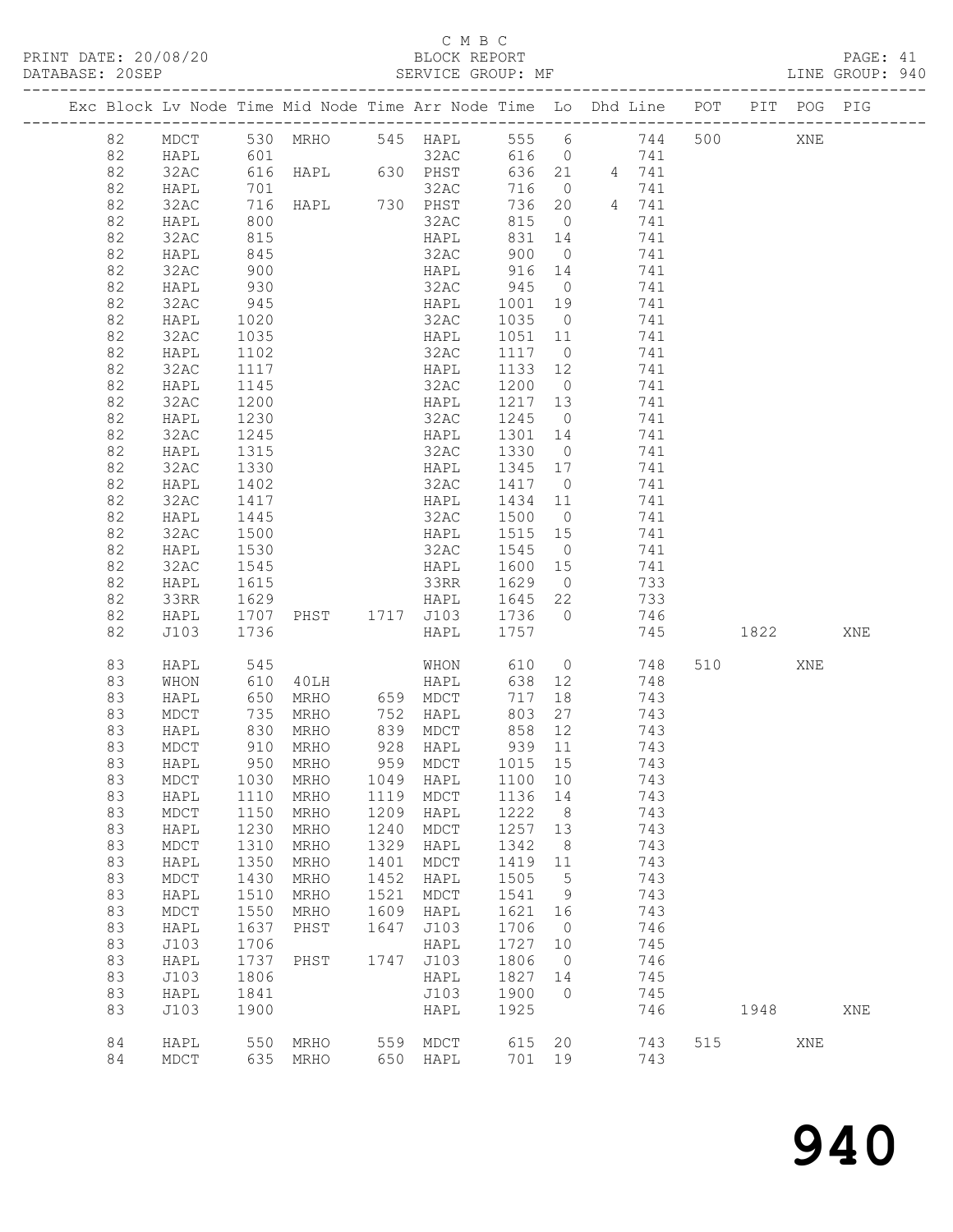#### C M B C<br>BLOCK REPORT

PAGE: 42<br>LINE GROUP: 940

|          |              |                   |              |              |                      |              |                      | Exc Block Lv Node Time Mid Node Time Arr Node Time Lo Dhd Line POT |           | PIT POG PIG |     |
|----------|--------------|-------------------|--------------|--------------|----------------------|--------------|----------------------|--------------------------------------------------------------------|-----------|-------------|-----|
| 84       | HAPL         |                   | 720 MRHO     |              |                      |              |                      | 729 MDCT 747 18 743                                                |           |             |     |
| 84       | MDCT         |                   | 805 MRHO     |              | 823 HAPL             | 834          |                      | 743                                                                | 901 — 100 |             | XNE |
|          |              |                   |              |              |                      |              |                      |                                                                    |           |             |     |
| 85       | HAPL         | 550               | MRHO         |              | 601 MDCT             |              |                      | 618 5<br>744                                                       | 515       | XNE         |     |
| 85       | MDCT         | 623               |              |              | FWBM                 | 639          | $\overline{0}$       | 722                                                                |           |             |     |
| 85       | FWBM         | 639               | MMST         |              | 646 MDCT             | 650          | 10                   | 719                                                                |           |             |     |
| 85       | MDCT         | 700               | MRHO         |              | 715 HAPL             | 726          | 9                    | 744                                                                |           |             |     |
| 85       | HAPL         | 735               | MRHO         |              | 746 MDCT             | 803          | 27                   | 744                                                                |           |             |     |
| 85       | MDCT         | 830               |              |              | FWBM                 | 848          | $\overline{0}$       | 722                                                                |           |             |     |
| 85       | FWBM         |                   | MMST         |              |                      | 900          | 16                   | 719                                                                |           |             |     |
| 85       | MDCT         | 848<br>916<br>928 | MMST         |              | 856 MDCT<br>920 FWBM | 928          | $\overline{0}$       | 719                                                                |           |             |     |
| 85       | FWBM         |                   | PMCT         |              | 938 MDCT             | 945          | $5^{\circ}$          | 722                                                                |           |             |     |
| 85       | MDCT         | 950               |              |              | FWBM                 | 1008         | $\overline{0}$       | 722                                                                |           |             |     |
| 85       | FWBM         | 1008              | MMST         |              | 1016 MDCT            | 1020         | 10                   | 719                                                                |           |             |     |
| 85       | MDCT         | 1030              | MMST         |              | 1034 FWBM            | 1042         | $\overline{0}$       | 719                                                                |           |             |     |
| 85       | FWBM         | 1042              | PMCT         |              | 1052 MDCT            | 1059 11      |                      | 722                                                                |           |             |     |
| 85       | MDCT         | 1110              |              |              | FWBM                 | 1130         | $\overline{0}$       | 722                                                                |           |             |     |
| 85       | FWBM         | 1130              | MMST         |              | 1138 MDCT            | 1142         | 8 <sup>8</sup>       | 719                                                                |           |             |     |
| 85       | MDCT         | 1150              | MMST         |              | 1154 FWBM            | 1202         | $\overline{0}$       | 719                                                                |           |             |     |
| 85       | FWBM         | 1202              | PMCT         | 1212         | MDCT                 | 1219 11      |                      | 722                                                                |           |             |     |
| 85       | MDCT         | 1230              |              |              | FWBM                 | 1250         | $\overline{0}$       | 722                                                                |           |             |     |
| 85       | FWBM         | 1250              | MMST         | 1258         | MDCT                 | 1302         | 8 <sup>8</sup>       | 719                                                                |           |             |     |
| 85       | MDCT         | 1310              | MMST         |              | 1314 FWBM            | 1322         | $\overline{0}$       | 719                                                                |           |             |     |
| 85       | FWBM         | 1322              | PMCT         |              | 1333 MDCT            | 1340         | 10                   | 722                                                                |           |             |     |
| 85       | MDCT         | 1350              |              |              | FWBM                 | 1410         | $\overline{0}$       | 722                                                                |           |             |     |
| 85       | FWBM         | 1410              | MMST         |              | 1418 MDCT            | 1422         | 8                    | 719                                                                |           |             |     |
| 85       | MDCT         | 1430              | MMST         |              | 1434 FWBM            | 1443         | $\overline{0}$       | 719                                                                |           |             |     |
| 85       | FWBM         | 1443              | PMCT         |              | 1454 MDCT            | 1501         | 9                    | 722                                                                |           |             |     |
| 85       | MDCT         | 1510              |              |              | FWBM                 | 1530         | $\overline{0}$       | 722                                                                |           |             |     |
| 85       | FWBM         | 1530              | MMST         |              | 1538 MDCT            | 1542         | 8 <sup>8</sup>       | 719                                                                |           |             |     |
| 85       | $\tt MDCT$   | 1550              | MMST         |              | 1554 FWBM            | 1603         | $\overline{0}$       | 719                                                                |           |             |     |
| 85       | FWBM         | 1603              | PMCT         |              | 1614 MDCT            | 1621 19      |                      | 722                                                                |           |             |     |
| 85       | MDCT         | 1640              | MMST         |              | 1644 FWBM            | 1654         | $\overline{0}$       | 719                                                                |           |             |     |
| 85       | FWBM         | 1654              | PMCT         | 1705         | MDCT                 | 1712 28      |                      | 722                                                                |           |             |     |
| 85       | MDCT         | 1740              | MRHO         | 1758         | HAPL                 | 1811         |                      | 744                                                                | 1834      |             | XNE |
| 86       | HAPL         | 620               | MRHO         |              | 631 MDCT 648 5       |              |                      | 744                                                                | 545       | XNE         |     |
| 86       | MDCT         | 653               |              |              | FWBM                 | 709 0        |                      | 722                                                                |           |             |     |
| 86       | FWBM         |                   | 709 MMST     |              | 716 MDCT             | 720 10       |                      | 719                                                                |           |             |     |
| 86       | MDCT         |                   | 730 MRHO     |              | 745 HAPL             | 756 5        |                      | 744                                                                |           |             |     |
| 86       | HAPL         | 801               | MRHO         | 812          | MDCT                 | 829          | 11                   | 744                                                                |           |             |     |
| 86       | MDCT         | 840               | MRHO         | 854          | HAPL                 | 905          | 15                   | 744                                                                |           |             |     |
| 86       | HAPL         | 920               | MRHO         | 931          | MDCT                 | 947          | 13                   | 744                                                                |           |             |     |
| 86       | MDCT         | 1000              | MRHO         | 1014         | HAPL                 | 1025         | 15                   | 744                                                                |           |             |     |
| 86       | HAPL         | 1040              | MRHO         | 1051         | MDCT                 | 1107         | 13                   | 744                                                                |           |             |     |
| 86       | MDCT         | 1120              | MRHO         | 1134         | HAPL                 | 1145         | 15                   | 744                                                                |           |             |     |
| 86       | HAPL         | 1200              | MRHO         | 1211         | MDCT                 | 1227         | 13                   | 744                                                                |           |             |     |
| 86       | MDCT         | 1240              | MRHO         | 1256         | HAPL                 | 1307         | 13                   | 744                                                                |           |             |     |
| 86       | HAPL         | 1320              | MRHO         | 1331         | MDCT                 | 1347         | 13                   | 744                                                                |           |             |     |
| 86       | MDCT         | 1400              | MRHO         | 1416         | HAPL                 | 1429         | 11                   | 744                                                                |           |             |     |
| 86       | HAPL         | 1440              | MRHO         | 1453         | MDCT                 | 1510         | 15                   | 744                                                                |           |             |     |
| 86       | $\tt MDCT$   | 1525              | MMST         | 1529         | FWBM                 | 1538         | $\overline{0}$       | 719                                                                |           |             |     |
| 86       | FWBM         | 1538<br>1610      | PMCT         | 1549         | MDCT                 | 1556<br>1623 | 14<br>$\overline{0}$ | 722<br>719                                                         |           |             |     |
| 86<br>86 | MDCT<br>FWBM | 1623              | MMST<br>PMCT | 1614<br>1634 | FWBM<br>MDCT         | 1641         | 29                   | 722                                                                |           |             |     |
| 86       | $\tt MDCT$   | 1710              | MMST         | 1714         | FWBM                 | 1724         | $\circ$              | 719                                                                |           |             |     |
| 86       | FWBM         | 1724              | PMCT         | 1735         | MDCT                 | 1742         |                      | 722                                                                | 1802      |             | XNE |
|          |              |                   |              |              |                      |              |                      |                                                                    |           |             |     |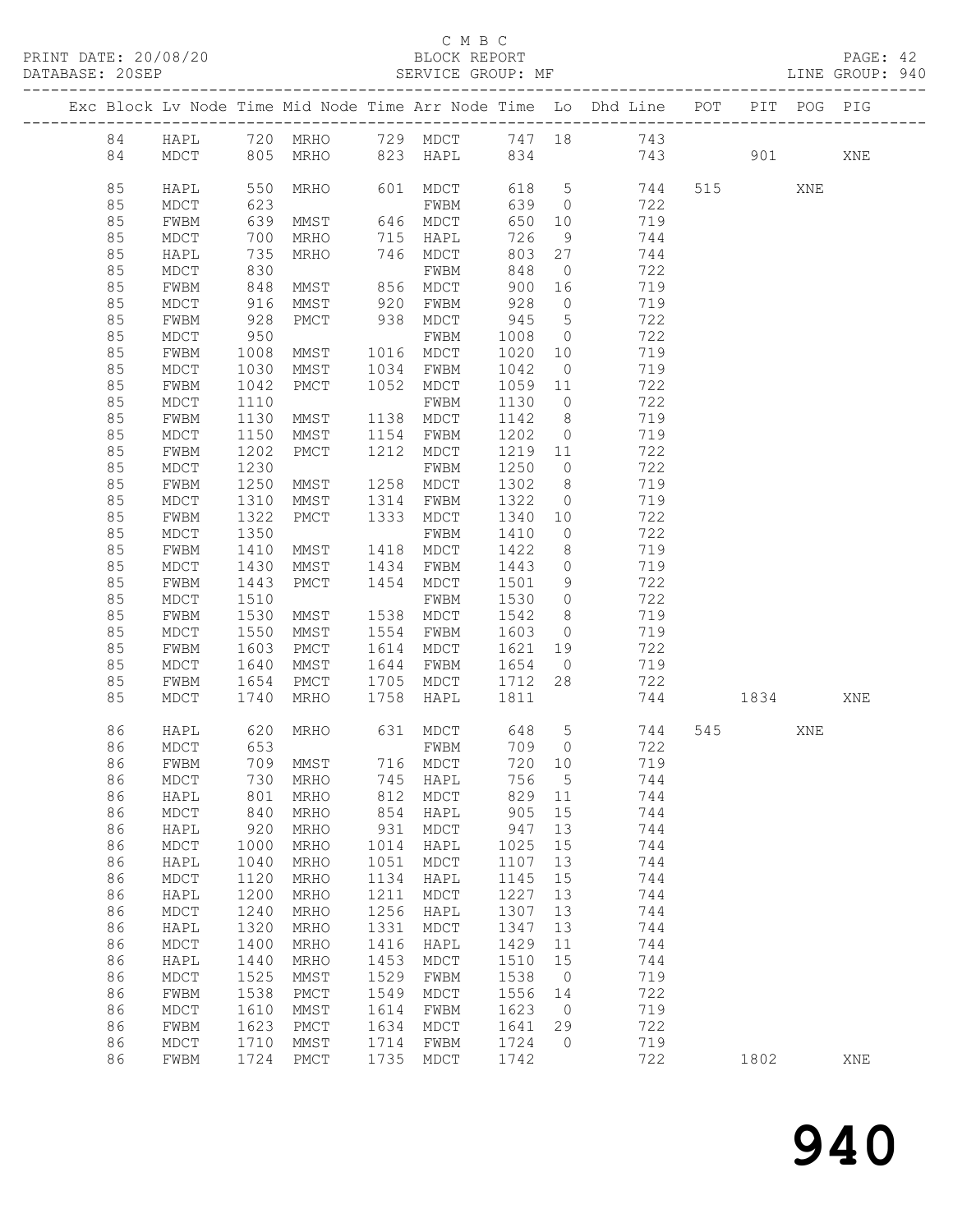## C M B C<br>BLOCK REPORT

PAGE: 43<br>LINE GROUP: 940

|        |    |               |                     |                                          |      |                        |              |                | Exc Block Lv Node Time Mid Node Time Arr Node Time Lo Dhd Line POT |          |      | PIT POG PIG |     |
|--------|----|---------------|---------------------|------------------------------------------|------|------------------------|--------------|----------------|--------------------------------------------------------------------|----------|------|-------------|-----|
|        | 87 |               |                     |                                          |      |                        |              |                |                                                                    |          | 545  | XNE         |     |
|        | 87 |               |                     |                                          |      |                        |              |                |                                                                    |          |      |             |     |
|        | 87 | HAPL          | 750                 | MRHO                                     |      | 801 MDCT               |              |                | 819 11 743                                                         |          |      |             |     |
|        | 87 | MDCT          | 830                 | MRHO                                     |      | 848 HAPL               | 859          |                | 11 743                                                             |          |      |             |     |
|        | 87 | HAPL          | 910<br>950          | MRHO                                     |      | 919 MDCT               | 935 15       |                | 743                                                                |          |      |             |     |
|        | 87 | MDCT          |                     | MRHO                                     | 1008 | HAPL                   | 1019         | 11             | 743                                                                |          |      |             |     |
|        | 87 | HAPL          | 1030                | MRHO                                     | 1039 | MDCT                   | 1056         | 14             | 743                                                                |          |      |             |     |
|        | 87 | MDCT          | 1110                | MRHO                                     | 1129 | HAPL                   | 1140         | 10             | 743                                                                |          |      |             |     |
|        | 87 | HAPL          | 1150                | MRHO                                     | 1200 | MDCT                   | 1217         | 13             | 743                                                                |          |      |             |     |
|        | 87 | MDCT          | 1230                | MRHO                                     | 1249 | HAPL                   | 1302         | 8 <sup>8</sup> | 743<br>743                                                         |          |      |             |     |
|        | 87 | HAPL          | 1310                | MRHO                                     | 1320 | MDCT                   | 1337 13      |                |                                                                    |          |      |             |     |
|        | 87 | MDCT          | 1350                | MRHO                                     | 1409 | HAPL                   | 1422         | 8 <sup>8</sup> | 743                                                                |          |      |             |     |
|        | 87 | HAPL          | 1430                | MRHO                                     | 1441 | MDCT                   | 1501 9       |                | 743                                                                |          |      |             |     |
|        | 87 | MDCT          | 1510                | MRHO                                     | 1529 | HAPL                   | 1541 9       |                | 743<br>1620 20 743                                                 |          |      |             |     |
|        | 87 | HAPL          | 1550                | MRHO                                     | 1601 | MDCT                   |              |                |                                                                    |          |      |             |     |
|        | 87 | MDCT          | 1640                | MRHO                                     |      | 1700 HAPL              |              |                | 1712 18 743                                                        |          |      |             |     |
|        | 87 | HAPL          | 1730                | MRHO                                     |      | 1741 MDCT 1759         |              |                | 21 743<br>743                                                      |          |      |             |     |
|        | 87 | MDCT          | 1820                | MRHO                                     |      | 1838 HAPL              | 1848         |                |                                                                    | 1911     |      |             | XNE |
| SD 88  |    | THSS          | 1450                |                                          |      | HAPL                   |              |                | 1455 5 745 1410                                                    |          |      | XNE         |     |
| SD 88  |    | HAPL          | 1500                |                                          |      | J103                   |              |                | 1523 0 745                                                         |          |      |             |     |
| SD 88  |    | J103          | 1523                |                                          |      | HAPL                   | 1548 12      |                | 746                                                                |          |      |             |     |
| SD 88  |    | HAPL          | 1600                |                                          |      | J103                   | 1623 0       |                | 746                                                                |          |      |             |     |
| #SD 88 |    | HAPL          | 1600                |                                          |      | J103                   | 1623         |                | 0 746 1520                                                         |          |      | XNE         |     |
|        | 88 | J103          | 1623                |                                          |      |                        | 1644         |                | 16 745                                                             |          |      |             |     |
|        | 88 | HAPL          | $\frac{1700}{1736}$ | HAPL<br>GADE 1724 RSKN<br>DT56 1751 HAPL |      |                        |              | $\overline{0}$ | 749                                                                |          |      |             |     |
|        | 88 | $_{\rm RSKN}$ |                     |                                          |      |                        | 1736<br>1801 | 16             | $\frac{1}{749}$                                                    |          |      |             |     |
|        | 88 | HAPL          | 1817                | PHST 1827 J103                           |      |                        |              |                | 1844 0 746                                                         |          |      |             |     |
|        | 88 | J103          | 1844                |                                          |      | HAPL                   | 1905 5       |                | 745                                                                |          |      |             |     |
|        | 88 | HAPL          | 1910                | PHST 1920 J103                           |      |                        | 1937 0       |                | 746                                                                |          |      |             |     |
|        | 88 | J103          | 1937                |                                          |      | HAPL                   | 1958         |                | 745                                                                |          | 2019 |             | XNE |
|        | 89 | MDCT          | 1520                | MRHO                                     |      | 1536 HAPL              | 1549         |                | 11 744 1450                                                        |          |      | XNE         |     |
|        | 89 | HAPL          | 1600                | MRHO                                     |      | 1612 MDCT              | 1629 11      |                | 744                                                                |          |      |             |     |
|        | 89 | MDCT          | 1640                | MRHO                                     | 1658 | HAPL                   | 1711         | 24             | 744                                                                |          |      |             |     |
|        | 89 | HAPL          | 1735                | MRHO                                     |      | 1746 MDCT              |              |                | $1803$ $17$ $744$                                                  |          |      |             |     |
|        | 89 | MDCT          | 1820                |                                          |      | MRHO 1837 HAPL 1847 23 |              |                | 744                                                                |          |      |             |     |
|        | 89 | HAPL          | 1910                | MRHO                                     |      | 1920 MDCT              | 1935         |                | 744 1955                                                           |          |      |             | XNE |
|        | 90 | HAPL          | 1600                |                                          |      |                        |              |                | 32AC 1615 0 741 1520 XNE                                           |          |      |             |     |
|        | 90 | 32AC          | 1615                |                                          |      | HAPL                   | 1629 11      |                | 741                                                                |          |      |             |     |
|        | 90 | HAPL          | 1640                | PHST                                     |      | 1650 J103              | 1709         | $\overline{0}$ | 746                                                                |          |      |             |     |
|        | 90 | J103          | 1709                |                                          |      | HAPL                   | 1730 10      |                | 745                                                                |          |      |             |     |
|        | 90 | HAPL          | 1740                | PHST                                     | 1750 | J103                   | 1809         | $\overline{0}$ | 746                                                                |          |      |             |     |
|        | 90 | J103          | 1809                |                                          |      | HAPL                   | 1830         |                | 745                                                                |          | 1853 |             | XNE |
|        | 91 | HAPL          | 1640                | PHST                                     |      | 1647 WHON              | 1715         | $\overline{0}$ |                                                                    | 748 1600 |      | XNE         |     |
|        | 91 | WHON          | 1715                | 40LH                                     |      | HAPL                   | 1749         | $\overline{7}$ | 748                                                                |          |      |             |     |
|        | 91 | HAPL          | 1756                |                                          |      | J103                   | 1817         | $\overline{0}$ | 745                                                                |          |      |             |     |
|        | 91 | J103          | 1817                |                                          |      | HAPL                   | 1843         | 14             | 746                                                                |          |      |             |     |
|        | 91 | HAPL          | 1857                | GADE                                     |      | 1919 RSKN              | 1931         | $\overline{0}$ | 749                                                                |          |      |             |     |
|        | 91 | ${\tt RSKN}$  | 1931                | DT56                                     |      | 1946 HAPL              | 1956         | 15             | 749                                                                |          |      |             |     |
|        | 91 | HAPL          | 2011                |                                          |      | J103                   | 2034         | $\overline{0}$ | 746                                                                |          |      |             |     |
|        | 91 | J103          | 2034                |                                          |      | HAPL                   | 2055         | 16             | 745                                                                |          |      |             |     |
|        | 91 | HAPL          | 2111                |                                          |      | J103                   | 2134         | $\overline{0}$ | 746                                                                |          |      |             |     |
|        | 91 | J103          | 2134                |                                          |      | HAPL                   | 2155         |                | 745                                                                |          | 2215 |             | XNE |
|        |    |               |                     |                                          |      |                        |              |                |                                                                    |          |      |             |     |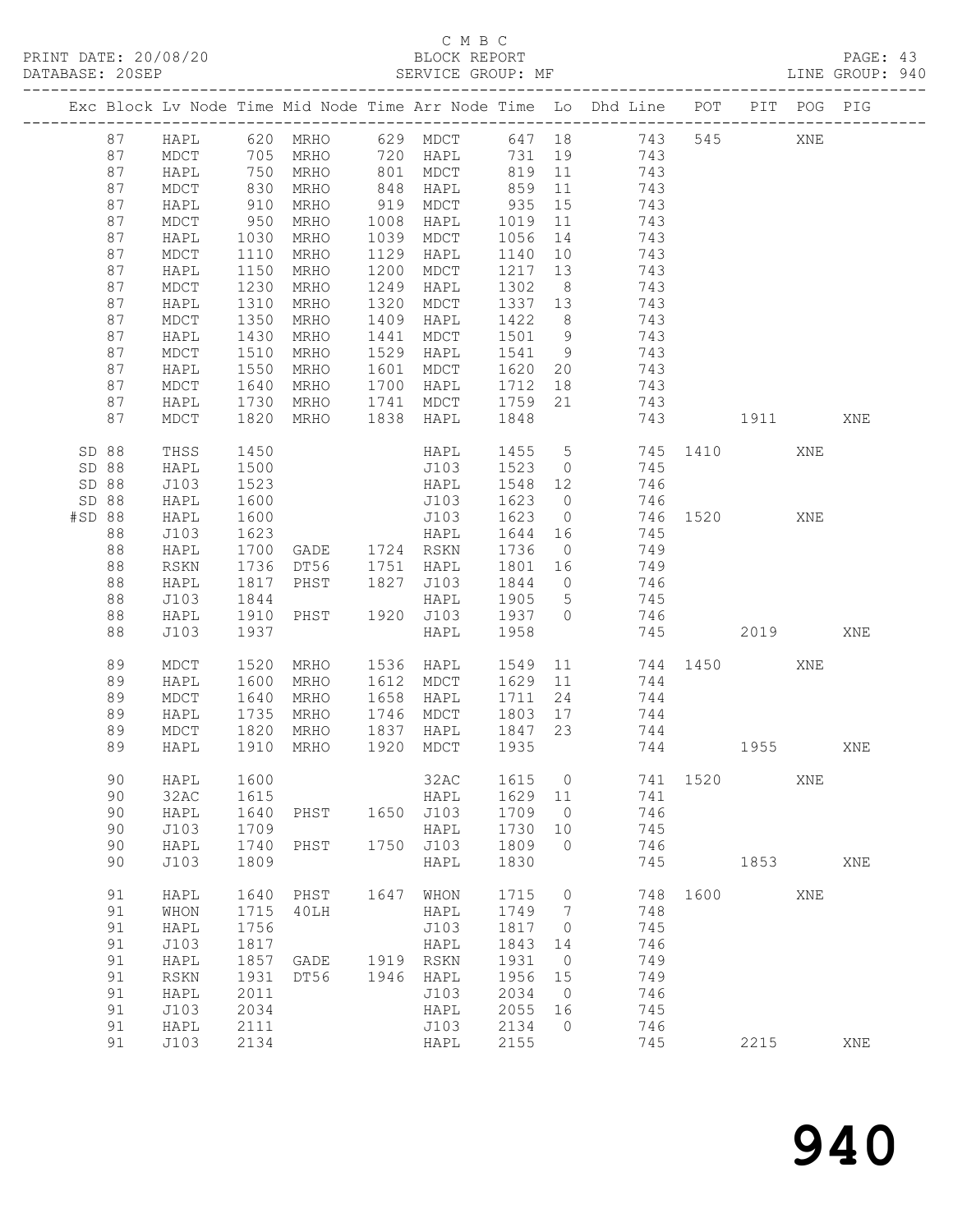#### C M B C<br>BLOCK REPORT

PAGE: 44<br>LINE GROUP: 940

|          | Exc Block Lv Node Time Mid Node Time Arr Node Time Lo Dhd Line POT |              |                |              |                                                           |                 |                                   |                 |            |          |             | PIT POG PIG |     |
|----------|--------------------------------------------------------------------|--------------|----------------|--------------|-----------------------------------------------------------|-----------------|-----------------------------------|-----------------|------------|----------|-------------|-------------|-----|
|          |                                                                    |              |                |              |                                                           |                 |                                   |                 |            |          |             |             |     |
| 92       | PHST                                                               | 1706         |                |              | 1647 HAPL 1652 33RR 1706 0 733 1607<br>HAPL 1722 18 7 733 |                 |                                   |                 |            |          |             | XNE         |     |
| 92<br>92 | 33RR<br>PHST                                                       |              |                |              | 1747 HAPL 1752 33RR 1806 0                                |                 |                                   |                 | 733        |          |             |             |     |
| 92       | 33RR                                                               | 1806         |                |              | HAPL                                                      | 1822 8          |                                   |                 | 733        |          |             |             |     |
| 92       | HAPL                                                               | 1830         | MRHO 1840 MDCT |              |                                                           | 1855 15         |                                   |                 | 744        |          |             |             |     |
| 92       | MDCT                                                               | 1910         | MRHO 1925 HAPL |              |                                                           | 1935            | 8 <sup>8</sup>                    |                 | 744        |          |             |             |     |
| 92       | HAPL                                                               | 1943         |                |              | J103                                                      | 2002 0 745      |                                   |                 |            |          |             |             |     |
| 92       | J103                                                               | 2002         |                |              | HAPL                                                      | 2020 21         |                                   |                 | 746        |          |             |             |     |
| 92       | HAPL                                                               | 2041         |                |              | J103                                                      | 2100 0          |                                   |                 | 745        |          |             |             |     |
| 92       | J103                                                               | 2100         |                |              | HAPL                                                      | 2118            |                                   |                 | 746        |          | 2138        |             | XNE |
| 93       | HAPL                                                               | 1700         | MRHO 1711 MDCT |              |                                                           | 1729            |                                   |                 |            |          | 11 743 1615 | XNE         |     |
| 93       | MDCT                                                               | 1740         | MRHO           |              | 1758 HAPL                                                 | 1810 20         |                                   |                 | 743        |          |             |             |     |
| 93       | HAPL                                                               | 1830         | MRHO           |              | 1840 MDCT                                                 | 1857 8          |                                   |                 | 743        |          |             |             |     |
| 93       | MDCT                                                               | 1905         | MRHO           | 1920         | HAPL                                                      | 1930            | $7\phantom{.0}\phantom{.0}7$      | 743             |            |          |             |             |     |
| 93       | HAPL                                                               | 1937         | MRHO           | 1946         | MDCT                                                      | 2003            | $\overline{7}$                    |                 | 743        |          |             |             |     |
| 93       | MDCT                                                               | 2010         | MRHO           | 2025         | HAPL                                                      | 2035            | $5\overline{)}$                   |                 | 744        |          |             |             |     |
| 93       | HAPL                                                               | 2040         | MRHO           | 2049         | MDCT                                                      | 2105            | $5\overline{)}$                   |                 | 743        |          |             |             |     |
| 93<br>93 | MDCT                                                               | 2110         | MRHO           | 2123<br>2149 | HAPL                                                      | 2133            | $\overline{7}$                    | 744<br>743      |            |          |             |             |     |
| 93       | HAPL<br>MDCT                                                       | 2140<br>2210 | MRHO<br>MRHO   | 2223         | MDCT<br>HAPL                                              | 2205<br>2233    | $5\overline{)}$<br>7              |                 | 744        |          |             |             |     |
| 93       | HAPL                                                               | 2240         | MRHO           | 2249         | MDCT                                                      | 2303            |                                   |                 | 743        |          | 2323        |             | XNE |
|          |                                                                    |              |                |              |                                                           |                 |                                   |                 |            |          |             |             |     |
| 94       | HAPL                                                               | 1705         | MRHO           | 1717         | MDCT                                                      | 1734            |                                   | $6\overline{6}$ |            | 744 1620 |             | XNE         |     |
| 94       | MDCT                                                               | 1740         | MMST           |              | 1744 FWBM                                                 | 1754            | $\overline{0}$                    |                 | 719        |          |             |             |     |
| 94       | FWBM                                                               | 1754         | PMCT           |              | 1805 MDCT                                                 | 1812            | 8 <sup>8</sup>                    |                 | 722        |          |             |             |     |
| 94       | MDCT                                                               | 1820         | MMST           | 1824         | FWBM                                                      | 1833            | $\overline{0}$                    |                 | 719        |          |             |             |     |
| 94       | FWBM                                                               | 1833         | PMCT           | 1843         | MDCT                                                      | 1850 15         |                                   |                 | 722        |          |             |             |     |
| 94<br>94 | MDCT<br>FWBM                                                       | 1905<br>1918 | MMST<br>PMCT   | 1909<br>1928 | FWBM<br>MDCT                                              | 1918<br>1935    | $\overline{0}$<br>$5\overline{)}$ |                 | 719<br>722 |          |             |             |     |
| 94       | MDCT                                                               | 1940         | MRHO           | 1955         | HAPL                                                      | 2005            | $5\overline{)}$                   |                 | 743        |          |             |             |     |
| 94       | HAPL                                                               | 2010         | MRHO           | 2020         | MDCT                                                      | 2035            | $5\overline{)}$                   |                 | 744        |          |             |             |     |
| 94       | MDCT                                                               | 2040         | MRHO           | 2055         | HAPL                                                      | 2105            | $5^{\circ}$                       |                 | 743        |          |             |             |     |
| 94       | HAPL                                                               | 2110         | MRHO           | 2120         | MDCT                                                      | 2135            | 5 <sup>5</sup>                    |                 | 744        |          |             |             |     |
| 94       | MDCT                                                               | 2140         | MRHO           | 2155         | HAPL                                                      | 2205            | $5\overline{)}$                   |                 | 743        |          |             |             |     |
| 94       | HAPL                                                               | 2210         | MRHO           | 2219         | MDCT 2234                                                 |                 | 6                                 |                 | 744        |          |             |             |     |
| 94       | MDCT                                                               | 2240         | MRHO           | 2255         | HAPL                                                      | 2304            |                                   |                 |            | 743      | 2324        |             | XNE |
| 95       | HAPL                                                               |              | 1710 PHST      |              | 1720 J103 1739 0                                          |                 |                                   |                 |            |          | 746 1625    | XNE         |     |
|          |                                                                    |              |                |              |                                                           |                 |                                   |                 |            |          |             |             |     |
| 95       | PHST                                                               | 1827         | HAPL 1832 32AC |              |                                                           | 1847 0          |                                   |                 | 741        |          |             |             |     |
| 95       | 32AC                                                               | 1847         |                |              | HAPL                                                      | 1901 9          |                                   |                 | 7 741      |          |             |             |     |
| 95       | PHST                                                               | 1917         | HAPL 1922 32AC |              |                                                           | 1937 0          |                                   |                 | 741        |          |             |             |     |
| 95       | 32AC                                                               | 1937         |                |              | HAPL                                                      | 1951            | 16                                |                 | 741        |          |             |             |     |
| 95       | HAPL                                                               | 2007         |                |              | 32AC                                                      | 2022            | $\overline{0}$                    |                 | 741        |          |             |             |     |
| 95       | 32AC                                                               | 2022         |                |              | HAPL                                                      | 2036            | 21                                |                 | 741        |          |             |             |     |
| 95       | HAPL                                                               | 2057         |                |              | 32AC                                                      | 2112            | $\overline{0}$                    |                 | 741        |          |             |             |     |
| 95       | 32AC                                                               | 2112         |                |              | HAPL                                                      | 2126            |                                   |                 | 741        |          | 2146        |             | XNE |
| 96       | PHST                                                               | 1717         | HAPL 1722 33RR |              |                                                           | 1736            | $\overline{0}$                    |                 |            |          | 733 1637    | XNE         |     |
| 96       | 33RR                                                               | 1736         |                |              | HAPL                                                      | 1752 28         |                                   |                 | 7 733      |          |             |             |     |
| 96       | PHST                                                               | 1827         | HAPL           |              | 1832 33RR                                                 | 1846            | $\overline{0}$                    |                 | 733        |          |             |             |     |
| 96       | 33RR                                                               | 1846         |                |              | HAPL                                                      | 1902            | 8                                 |                 | 7 733      |          |             |             |     |
| 96       | PHST                                                               | 1917         | HAPL           |              | 1922 33RR                                                 | 1936            | $\overline{0}$                    |                 | 733        |          |             |             |     |
| 96       | 33RR                                                               | 1936         |                |              | HAPL                                                      | 1952 15         |                                   |                 | 733        |          |             |             |     |
| 96<br>96 | HAPL<br>33RR                                                       | 2007         |                |              | 33RR                                                      | 2021<br>2035 17 | $\overline{0}$                    |                 | 733<br>733 |          |             |             |     |
|          |                                                                    | 2021         |                |              | HAPL                                                      |                 |                                   |                 |            |          |             |             |     |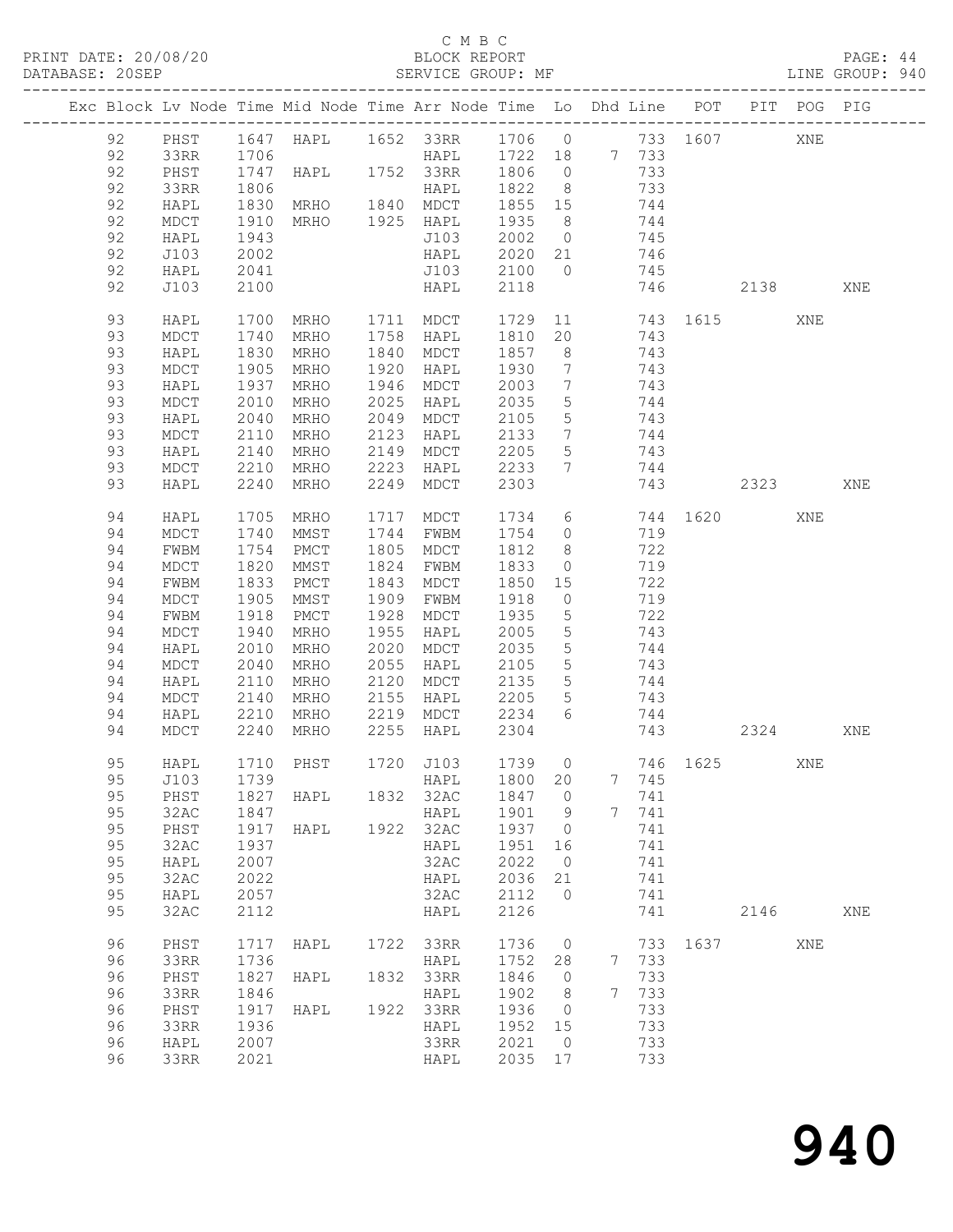| PRINT DATE: 20/08/20<br>DATABASE: 20SEP |                                                                                |               |              |  |               | C M B C<br>BLOCK REPORT | SERVICE GROUP: MF |  |            |      | PAGE: 45<br>LINE GROUP: 940 |  |
|-----------------------------------------|--------------------------------------------------------------------------------|---------------|--------------|--|---------------|-------------------------|-------------------|--|------------|------|-----------------------------|--|
|                                         | Exc Block Ly Node Time Mid Node Time Arr Node Time Lo Dhd Line POT PIT POG PIG |               |              |  |               |                         |                   |  |            |      |                             |  |
|                                         | 96<br>96                                                                       | HAPT.<br>33RR | 2052<br>2105 |  | 33RR<br>HAPI. |                         | 2105 0<br>2119    |  | 733<br>733 | 2139 | XNF.                        |  |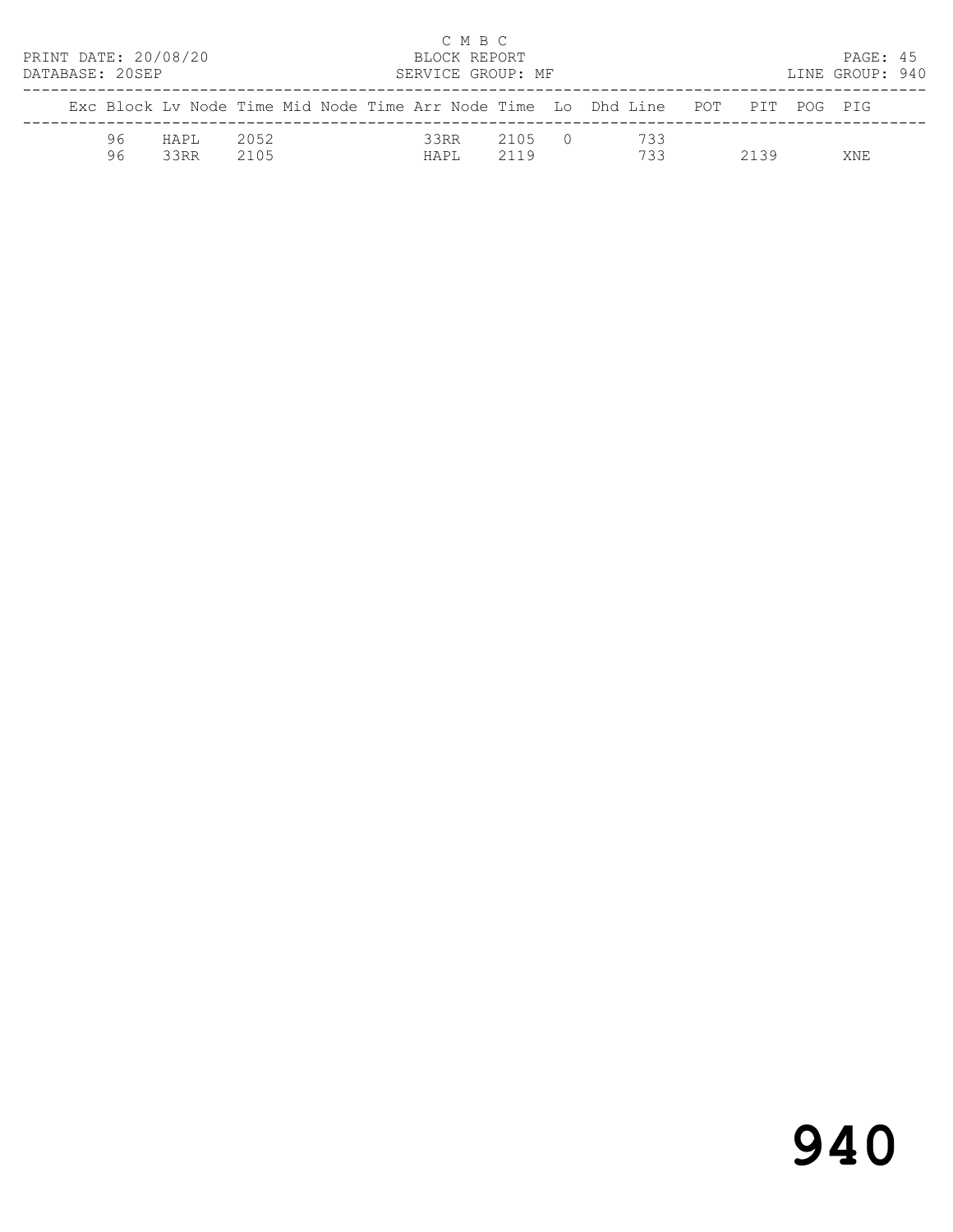| PRINT DATE: 20/08/20<br>BRST BRAID STN |                                                              |                                                            |                      |                   |              | C M B C                                                            | BLOCK REPORT         |                |                                                                                                                                                                                                                                                                                                                                     |     |      |     | PAGE: 46 |  |
|----------------------------------------|--------------------------------------------------------------|------------------------------------------------------------|----------------------|-------------------|--------------|--------------------------------------------------------------------|----------------------|----------------|-------------------------------------------------------------------------------------------------------------------------------------------------------------------------------------------------------------------------------------------------------------------------------------------------------------------------------------|-----|------|-----|----------|--|
|                                        |                                                              |                                                            |                      |                   |              |                                                                    |                      |                | COCT COQUITLAM CTRL STN<br>DOFR DOMINION & FREMONT FREMONT FREMONT ADOMINION AREST PORT COQUITLAM STN PARK PAIR PARKWAY AND PLATEAU PART MOODY CENTRE STN UNIVERSE PAIR PARKWAY AND PLATEAU PART MOODY CENTRE STN USER AND MANUFON PARK VIST MOODY CENTRE                                                                           |     |      |     |          |  |
|                                        |                                                              |                                                            |                      |                   |              |                                                                    |                      |                | Exc Block Lv Node Time Mid Node Time Arr Node Time Lo Dhd Line POT PIT POG PIG                                                                                                                                                                                                                                                      |     |      |     |          |  |
|                                        |                                                              |                                                            |                      |                   |              |                                                                    |                      |                | PMST 548 17 183 500 XNE<br>$\begin{tabular}{lcccccc} 1 & & CoCT & & 520 & & & \text{PMST} & & 548 & 17 & & 183 \\ 1 & & PMST & & 605 & PALA & & 622 & COCT & & 635 & 15 & & 183 \\ 1 & & CoCT & & 650 & & & & PMST & & 718 & 17 & & 183 \\ \end{tabular}$                                                                           |     |      |     |          |  |
|                                        | $\mathbf{1}$<br>$\mathbf{1}$<br>$\mathbf{1}$                 | PMST<br>COCT<br>PMST                                       |                      | 735 PALA 752 COCT |              |                                                                    |                      |                | 805 15 183                                                                                                                                                                                                                                                                                                                          |     |      |     |          |  |
|                                        | $\mathbf{1}$                                                 | COCT                                                       |                      |                   |              |                                                                    |                      |                | 950 PMST 1022 13 183<br>1035 PALA 1055 COCT 1108 12 183                                                                                                                                                                                                                                                                             |     |      |     |          |  |
|                                        | $\mathbf{1}$<br>$\mathbf{1}$                                 | PMST<br>COCT                                               |                      |                   |              |                                                                    |                      |                |                                                                                                                                                                                                                                                                                                                                     |     |      |     |          |  |
|                                        | $\mathbf{1}$<br>$\mathbf{1}$<br>$\mathbf{1}$<br>$\mathbf{1}$ | PMST<br>COCT<br>PMST                                       |                      |                   |              |                                                                    |                      |                |                                                                                                                                                                                                                                                                                                                                     |     |      |     |          |  |
|                                        | $\mathbf{1}$<br>$\mathbf{1}$                                 | COCT<br>PMST<br>COCT                                       |                      |                   |              |                                                                    |                      |                | 1420 PMST 1456 9 183<br>1505 PALA 1527 COCT 1541 9 183<br>1550 PMST 1626 9 183<br>1635 PALA 1657 COCT 1711 9 183                                                                                                                                                                                                                    |     |      |     |          |  |
|                                        | $\mathbf{1}$<br>$\mathbf{1}$<br>$\mathbf{1}$                 | PMST<br>COCT<br>PMST                                       |                      |                   |              |                                                                    |                      |                |                                                                                                                                                                                                                                                                                                                                     |     |      |     |          |  |
|                                        | $\mathbf{1}$<br>$\mathbf{1}$                                 | COCT<br>PMST                                               |                      |                   |              |                                                                    |                      |                |                                                                                                                                                                                                                                                                                                                                     |     |      |     |          |  |
|                                        | $\mathbf{1}$<br>$\mathbf{1}$                                 | COCT<br>PMST                                               |                      |                   |              |                                                                    |                      |                |                                                                                                                                                                                                                                                                                                                                     |     |      |     |          |  |
|                                        | $\mathbf{1}$<br>$\mathbf{1}$<br>$\mathbf{1}$                 | COCT<br>PMST<br>COCT                                       |                      |                   |              |                                                                    |                      |                | $\begin{tabular}{cccc} 1635 & PALA & 1657 & COCT & 1711 & 9 & 183 \\ 1720 & PMST & 1757 & 8 & 183 \\ 1805 & PALA & 1827 & COCT & 1840 & 10 & 183 \\ 1850 & PMST & 1923 & 12 & 183 \\ 1935 & PALA & 1953 & COCT & 2006 & 14 & 183 \\ 2020 & PMST & 2053 & 12 & 183 \\ 2105 & PALA & 2122 & COCT & 2135 & 15 & 183 \\ 2150 & PMST & $ |     |      |     |          |  |
|                                        | $\mathbf{1}$<br>$\mathbf{1}$                                 | PMST<br>COCT                                               |                      |                   |              |                                                                    |                      |                |                                                                                                                                                                                                                                                                                                                                     |     |      |     |          |  |
|                                        | $\mathbf{1}$                                                 | PMST                                                       |                      |                   |              |                                                                    |                      |                | 183 2615                                                                                                                                                                                                                                                                                                                            |     |      |     | XNE      |  |
|                                        | $\mathbf{2}$<br>$\mathbf{2}$<br>$\mathbf{2}$                 | PMST<br>COCT<br>PMST                                       | 535<br>620<br>705    | PALA<br>PALA      | 552<br>722   | COCT<br>PMST<br>$\mathtt{C}\mathtt{O}\mathtt{C}\mathtt{T}$         | 604<br>648<br>735    | 16<br>17<br>15 | 183<br>183<br>183                                                                                                                                                                                                                                                                                                                   | 505 |      | XNE |          |  |
|                                        | $\mathbf{2}$<br>2<br>$\mathbf{2}$                            | COCT<br>${\tt PMST}$<br>COCT                               | 750<br>835<br>920    | PALA              | 855          | PMST<br>$\mathtt{C}\mathtt{O}\mathtt{C}\mathtt{T}$<br>${\tt PMST}$ | 820<br>908<br>952    | 15<br>12<br>13 | 183<br>183<br>183                                                                                                                                                                                                                                                                                                                   |     |      |     |          |  |
|                                        | $\mathbf{2}$<br>$\mathbf{2}$                                 | ${\tt PMST}$<br>COCT                                       | 1005<br>1050         | PALA              | 1025         | $_{\mathrm{COT}}$<br>PMST                                          | 1038<br>1124         | 12<br>11       | 183<br>183                                                                                                                                                                                                                                                                                                                          |     |      |     |          |  |
|                                        | $\mathbf{2}$<br>$\mathbf{2}$                                 | PMST<br>COCT                                               | 1135<br>1220         | PALA              | 1155         | COCT<br>${\tt PMST}$                                               | 1210<br>1254         | 10<br>11       | 183<br>183                                                                                                                                                                                                                                                                                                                          |     |      |     |          |  |
|                                        | $\mathbf{2}$<br>$\mathbf{2}$<br>$\mathbf{2}$                 | PMST<br>$\mathtt{C}\mathtt{O}\mathtt{C}\mathtt{T}$<br>PMST | 1305<br>1350<br>1435 | PALA<br>PALA      | 1325<br>1455 | $_{\mathrm{COT}}$<br>PMST<br>COCT                                  | 1340<br>1426<br>1509 | 10<br>9<br>11  | 183<br>183<br>183                                                                                                                                                                                                                                                                                                                   |     |      |     |          |  |
|                                        | $\mathbf{2}$<br>$\sqrt{2}$                                   | COCT<br>PMST                                               | 1520<br>1605         | PALA              | 1627         | ${\tt PMST}$<br>COCT                                               | 1556<br>1641         | 9<br>9         | 183<br>183                                                                                                                                                                                                                                                                                                                          |     |      |     |          |  |
|                                        | $\mathbf{2}$<br>$\mathbf{2}$<br>$\mathbf{2}$                 | COCT<br>PMST<br>COCT                                       | 1650<br>1735<br>1820 | PALA              | 1757         | PMST<br>COCT<br>PMST                                               | 1727<br>1811<br>1855 | 8<br>9<br>10   | 183<br>183<br>183                                                                                                                                                                                                                                                                                                                   |     |      |     |          |  |
|                                        | 2                                                            | PMST                                                       | 1905                 | PALA              | 1923         | COCT                                                               | 1936                 |                | 183                                                                                                                                                                                                                                                                                                                                 |     | 1946 |     | XNE      |  |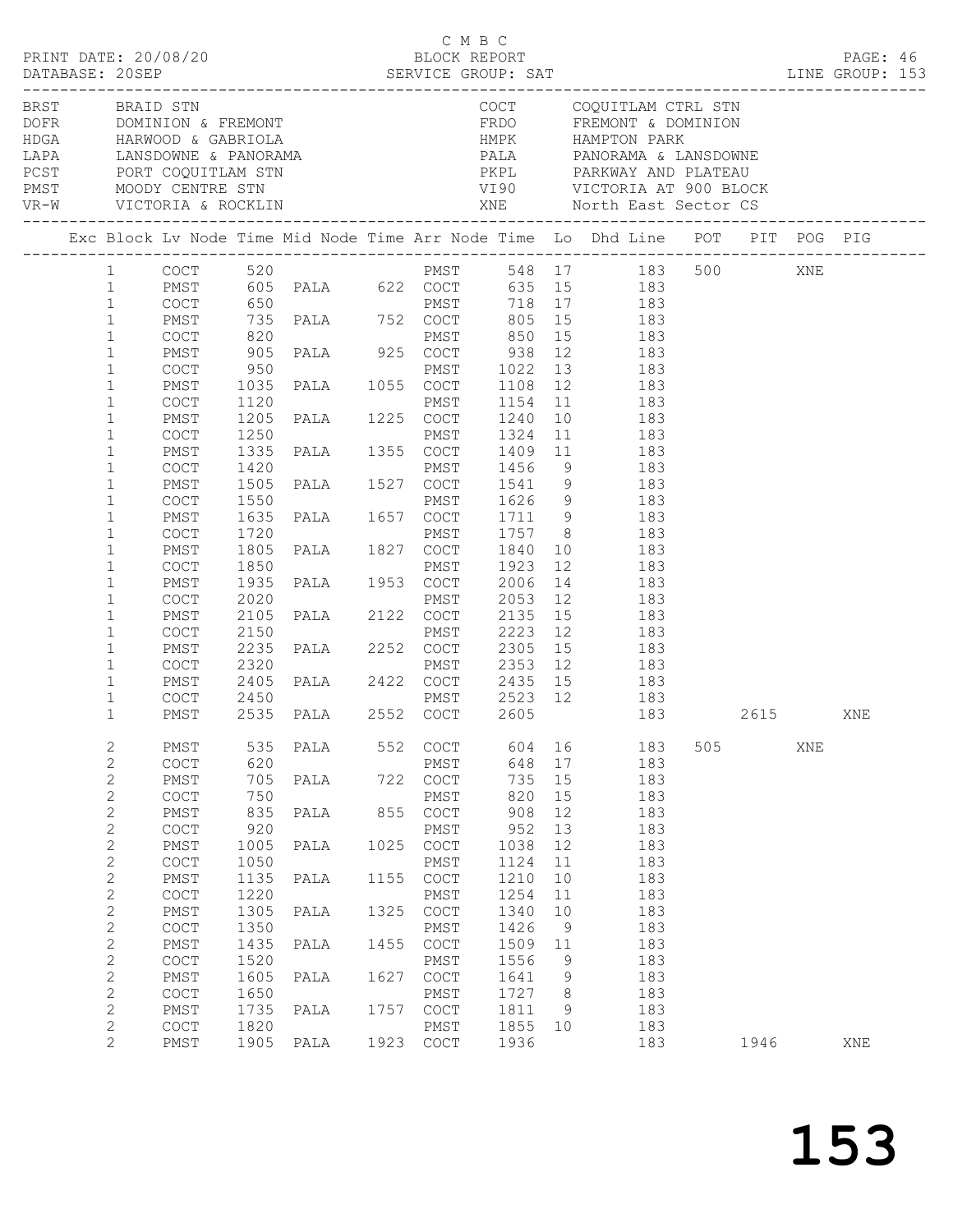## C M B C<br>BLOCK REPORT

PAGE: 47<br>LINE GROUP: 153

| PRINT DATE: 20/08/20<br>DATABASE: 20SEP |             |                                                                    | BLOCK REPORT | SERVICE GROUP: SAT |        |            |     |     | PAGE: 47<br>LINE GROUP: 153 |  |  |
|-----------------------------------------|-------------|--------------------------------------------------------------------|--------------|--------------------|--------|------------|-----|-----|-----------------------------|--|--|
|                                         |             | Exc Block Ly Node Time Mid Node Time Arr Node Time Lo Dhd Line POT |              |                    |        |            |     |     | PIT POG PIG                 |  |  |
|                                         | COCT        | 530                                                                |              | BRST               | 552 13 |            | 153 | 510 | XNE                         |  |  |
|                                         | <b>BRST</b> | 605                                                                |              | COCT               | 625 20 |            | 153 |     |                             |  |  |
|                                         | COCT        | 645                                                                |              | PKPL               | 658    | $\bigcirc$ | 187 |     |                             |  |  |
|                                         | PKPL        | 658                                                                |              | COCT               | 711    | 19         | 187 |     |                             |  |  |
|                                         | COCT        | 730                                                                |              | BRST               | 754    | - 11       | 153 |     |                             |  |  |
|                                         | BRST        | 805                                                                |              | COCT               | 825    | 20         | 153 |     |                             |  |  |
|                                         | <b>COCT</b> | 845                                                                |              | PKPL               | 900    | $\bigcirc$ | 187 |     |                             |  |  |
|                                         | PKPL        | 900                                                                |              | COCT               | 914    | 16         | 187 |     |                             |  |  |
|                                         | COCT        | 930                                                                |              | BRST               | 954    | - 11       | 153 |     |                             |  |  |
|                                         | BRST        | 1005                                                               |              | <b>COCT</b>        | 1028   | 17         | 153 |     |                             |  |  |

| 3 | <b>COCT</b> | 1045 | PKPL        | 1103 | 0            | 187 |      |     |
|---|-------------|------|-------------|------|--------------|-----|------|-----|
|   | PKPL        | 1103 | <b>COCT</b> | 1119 | 11           | 187 |      |     |
|   | <b>COCT</b> | 1130 | BRST        | 1155 | 10           | 153 |      |     |
| 3 | <b>BRST</b> | 1205 | <b>COCT</b> | 1229 | 16           | 153 |      |     |
|   | <b>COCT</b> | 1245 | PKPL        | 1303 | $\Omega$     | 187 |      |     |
| 3 | PKPL        | 1303 | <b>COCT</b> | 1319 | 11           | 187 |      |     |
|   | <b>COCT</b> | 1330 | BRST        | 1355 | 10           | 153 |      |     |
|   | BRST        | 1405 | <b>COCT</b> | 1431 | 14           | 153 |      |     |
|   | <b>COCT</b> | 1445 | PKPL        | 1503 | $\Omega$     | 187 |      |     |
|   | PKPL        | 1503 | COCT        | 1518 | 12           | 187 |      |     |
| 3 | <b>COCT</b> | 1530 | BRST        | 1555 | 10           | 153 |      |     |
|   | BRST        | 1605 | COCT        | 1631 | 14           | 153 |      |     |
|   | <b>COCT</b> | 1645 | PKPL        | 1705 | $\Omega$     | 187 |      |     |
| 3 | PKPL        | 1705 | COCT        | 1720 | 10           | 187 |      |     |
|   | <b>COCT</b> | 1730 | BRST        | 1755 | 10           | 153 |      |     |
|   | <b>BRST</b> | 1805 | <b>COCT</b> | 1829 | 16           | 153 |      |     |
|   | <b>COCT</b> | 1845 | PKPL        | 1903 | $\mathbf{0}$ | 187 |      |     |
|   | PKPL        | 1903 | COCT        | 1917 |              | 187 | 1927 | XNE |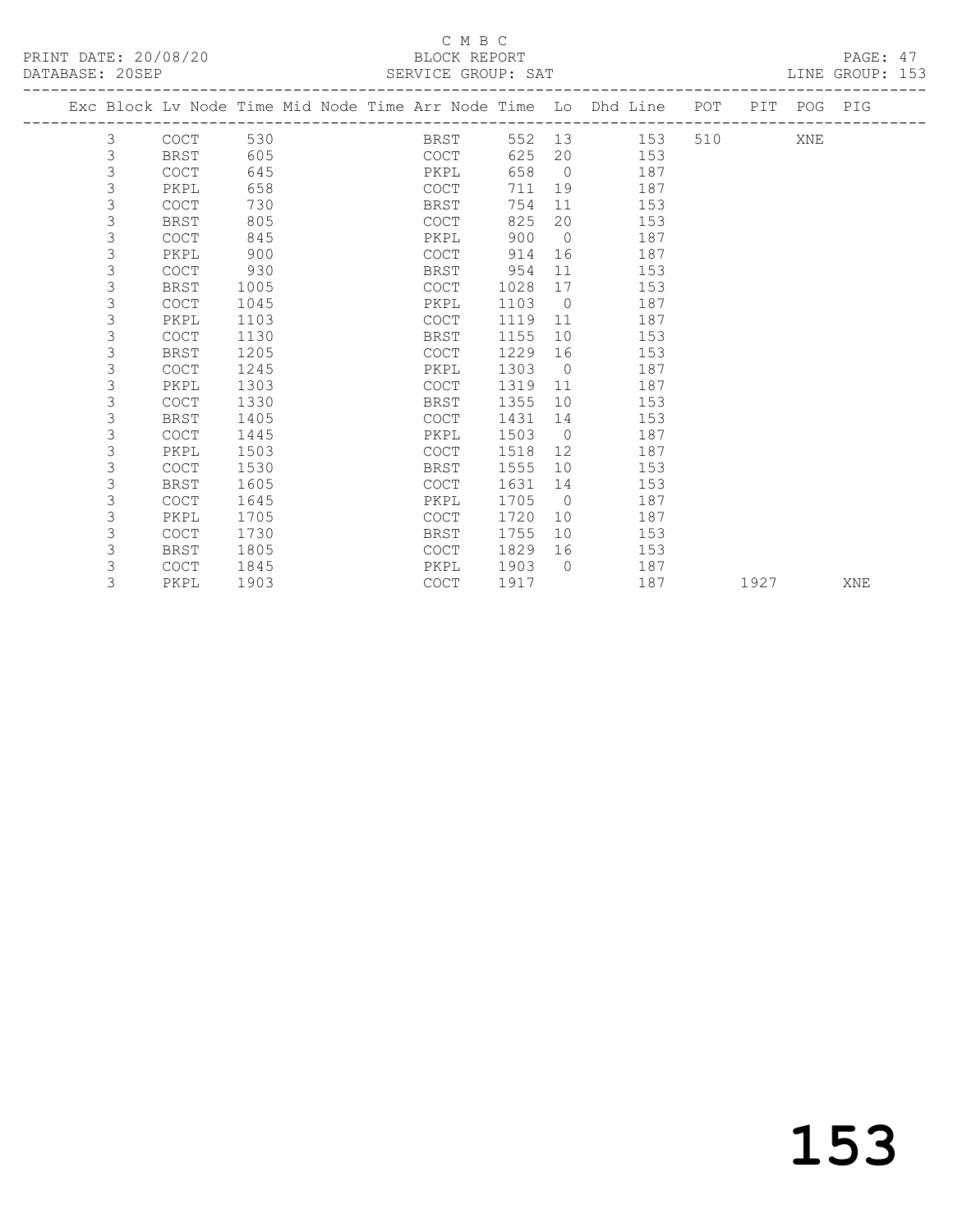#### C M B C<br>BLOCK REPORT SERVICE GROUP: SAT

|  |   |                                            |      |  |                                            |       |                 | Exc Block Lv Node Time Mid Node Time Arr Node Time Lo Dhd Line POT PIT POG PIG |     |      |     |     |
|--|---|--------------------------------------------|------|--|--------------------------------------------|-------|-----------------|--------------------------------------------------------------------------------|-----|------|-----|-----|
|  | 4 | COCT                                       | 535  |  | HMPK                                       | 549 0 |                 | 186                                                                            | 515 |      | XNE |     |
|  | 4 | HMPK                                       | 549  |  | COCT                                       | 604   | 11              | 186                                                                            |     |      |     |     |
|  | 4 | $\mathtt{C}\mathtt{O}\mathtt{C}\mathtt{T}$ | 615  |  | PKPL                                       | 628   | $\overline{0}$  | 187                                                                            |     |      |     |     |
|  | 4 | PKPL                                       | 628  |  | COCT                                       | 640   | 20              | 187                                                                            |     |      |     |     |
|  | 4 | <b>COCT</b>                                | 700  |  | BRST                                       | 722   | 13              | 153                                                                            |     |      |     |     |
|  | 4 | <b>BRST</b>                                | 735  |  | COCT                                       | 755   | 20              | 153                                                                            |     |      |     |     |
|  | 4 | COCT                                       | 815  |  | PKPL                                       | 830   | $\overline{0}$  | 187                                                                            |     |      |     |     |
|  | 4 | PKPL                                       | 830  |  | COCT                                       | 844   | 16              | 187                                                                            |     |      |     |     |
|  | 4 | <b>COCT</b>                                | 900  |  | BRST                                       | 924   | 11              | 153                                                                            |     |      |     |     |
|  | 4 | <b>BRST</b>                                | 935  |  | COCT                                       | 958   | 17              | 153                                                                            |     |      |     |     |
|  | 4 | COCT                                       | 1015 |  | PKPL                                       | 1033  | $\overline{0}$  | 187                                                                            |     |      |     |     |
|  | 4 | PKPL                                       | 1033 |  | <b>COCT</b>                                | 1049  | 11              | 187                                                                            |     |      |     |     |
|  | 4 | COCT                                       | 1100 |  | BRST                                       | 1124  | 11              | 153                                                                            |     |      |     |     |
|  | 4 | <b>BRST</b>                                | 1135 |  | COCT                                       | 1159  | 16              | 153                                                                            |     |      |     |     |
|  | 4 | COCT                                       | 1215 |  | PKPL                                       | 1233  | $\overline{0}$  | 187                                                                            |     |      |     |     |
|  | 4 | PKPL                                       | 1233 |  | COCT                                       | 1249  | 11              | 187                                                                            |     |      |     |     |
|  | 4 | <b>COCT</b>                                | 1300 |  | BRST                                       | 1325  | 10              | 153                                                                            |     |      |     |     |
|  | 4 | <b>BRST</b>                                | 1335 |  | COCT                                       | 1401  | 14              | 153                                                                            |     |      |     |     |
|  | 4 | <b>COCT</b>                                | 1415 |  | PKPL                                       | 1433  | $\overline{0}$  | 187                                                                            |     |      |     |     |
|  | 4 | PKPL                                       | 1433 |  | <b>COCT</b>                                | 1448  | 12              | 187                                                                            |     |      |     |     |
|  | 4 | $\mathtt{C}\mathtt{O}\mathtt{C}\mathtt{T}$ | 1500 |  | BRST                                       | 1525  | 10              | 153                                                                            |     |      |     |     |
|  | 4 | <b>BRST</b>                                | 1535 |  | COCT                                       | 1601  | 14              | 153                                                                            |     |      |     |     |
|  | 4 | COCT                                       | 1615 |  | PKPL                                       | 1635  | $\overline{0}$  | 187                                                                            |     |      |     |     |
|  | 4 | PKPL                                       | 1635 |  | COCT                                       | 1650  | 10              | 187                                                                            |     |      |     |     |
|  | 4 | <b>COCT</b>                                | 1700 |  | BRST                                       | 1725  | 10 <sup>°</sup> | 153                                                                            |     |      |     |     |
|  | 4 | <b>BRST</b>                                | 1735 |  | $\mathtt{C}\mathtt{O}\mathtt{C}\mathtt{T}$ | 1759  | 16              | 153                                                                            |     |      |     |     |
|  | 4 | <b>COCT</b>                                | 1815 |  | PKPL                                       | 1833  | $\overline{0}$  | 187                                                                            |     |      |     |     |
|  | 4 | PKPL                                       | 1833 |  | <b>COCT</b>                                | 1847  | 13              | 187                                                                            |     |      |     |     |
|  | 4 | COCT                                       | 1900 |  | BRST                                       | 1923  | 12 <sup>°</sup> | 153                                                                            |     |      |     |     |
|  | 4 | <b>BRST</b>                                | 1935 |  | <b>COCT</b>                                | 1958  | 17              | 153                                                                            |     |      |     |     |
|  | 4 | <b>COCT</b>                                | 2015 |  | PKPL                                       | 2033  | $\overline{0}$  | 187                                                                            |     |      |     |     |
|  | 4 | PKPL                                       | 2033 |  | $\mathtt{C}\mathtt{O}\mathtt{C}\mathtt{T}$ | 2046  | 14              | 187                                                                            |     |      |     |     |
|  | 4 | <b>COCT</b>                                | 2100 |  | BRST                                       | 2122  | 13              | 153                                                                            |     |      |     |     |
|  | 4 | <b>BRST</b>                                | 2135 |  | $\mathtt{C}\mathtt{O}\mathtt{C}\mathtt{T}$ | 2158  | 17              | 153                                                                            |     |      |     |     |
|  | 4 | <b>COCT</b>                                | 2215 |  | PKPL                                       | 2231  | $\Omega$        | 187                                                                            |     |      |     |     |
|  | 4 | PKPL                                       | 2231 |  | COCT                                       | 2244  |                 | 187                                                                            |     | 2254 |     | XNE |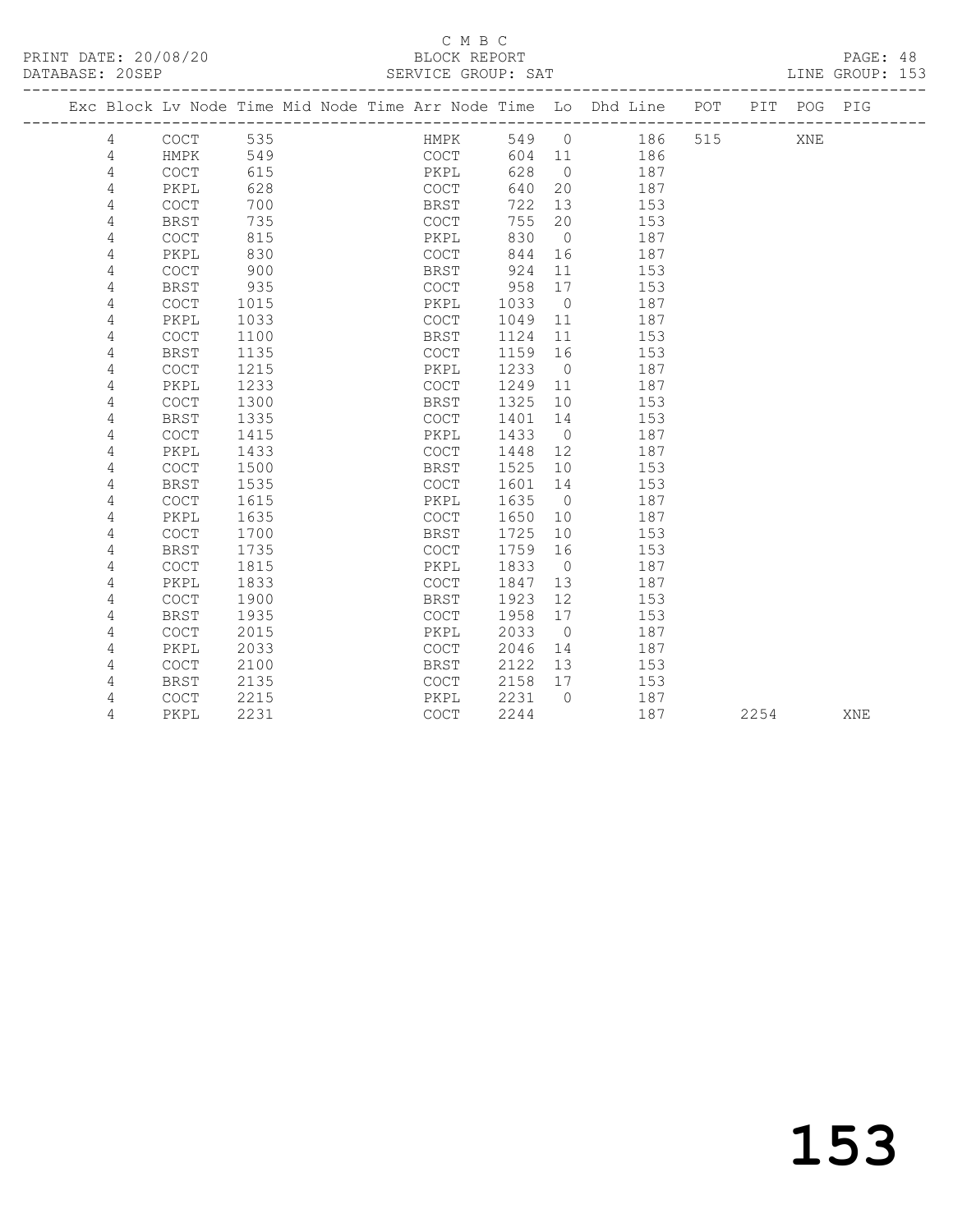#### C M B C<br>BLOCK REPORT SERVICE GROUP: SAT

|   |                                            |      | Exc Block Lv Node Time Mid Node Time Arr Node Time Lo Dhd Line POT |      |                   |     |     |      | PIT POG PIG |     |
|---|--------------------------------------------|------|--------------------------------------------------------------------|------|-------------------|-----|-----|------|-------------|-----|
| 5 | $\mathtt{C}\mathtt{O}\mathtt{C}\mathtt{T}$ | 545  | PKPL                                                               | 558  | $\overline{0}$    | 187 | 525 |      | XNE         |     |
| 5 | PKPL                                       | 558  | COCT                                                               | 609  | 21                | 187 |     |      |             |     |
| 5 | $\mathtt{C}\mathtt{O}\mathtt{C}\mathtt{T}$ | 630  | BRST                                                               | 652  | 13                | 153 |     |      |             |     |
| 5 | <b>BRST</b>                                | 705  | COCT                                                               | 725  | 20                | 153 |     |      |             |     |
| 5 | <b>COCT</b>                                | 745  | PKPL                                                               | 800  | $\overline{0}$    | 187 |     |      |             |     |
| 5 | PKPL                                       | 800  | COCT                                                               | 813  | 17                | 187 |     |      |             |     |
| 5 | <b>COCT</b>                                | 830  | BRST                                                               | 854  | 11                | 153 |     |      |             |     |
| 5 | BRST                                       | 905  | COCT                                                               | 927  | 18                | 153 |     |      |             |     |
| 5 | <b>COCT</b>                                | 945  | PKPL                                                               | 1003 | $\overline{0}$    | 187 |     |      |             |     |
| 5 | PKPL                                       | 1003 | <b>COCT</b>                                                        | 1017 | 13                | 187 |     |      |             |     |
| 5 | <b>COCT</b>                                | 1030 | BRST                                                               | 1054 | 11                | 153 |     |      |             |     |
| 5 | <b>BRST</b>                                | 1105 | <b>COCT</b>                                                        | 1129 | 16                | 153 |     |      |             |     |
| 5 | <b>COCT</b>                                | 1145 | PKPL                                                               | 1203 | $\overline{0}$    | 187 |     |      |             |     |
| 5 | PKPL                                       | 1203 | <b>COCT</b>                                                        | 1219 | 11                | 187 |     |      |             |     |
| 5 | COCT                                       | 1230 | BRST                                                               | 1256 | 9                 | 153 |     |      |             |     |
| 5 | <b>BRST</b>                                | 1305 | COCT                                                               | 1329 | 16                | 153 |     |      |             |     |
| 5 | COCT                                       | 1345 | PKPL                                                               | 1403 | $\overline{0}$    | 187 |     |      |             |     |
| 5 | PKPL                                       | 1403 | $\mathtt{C}\mathtt{O}\mathtt{C}\mathtt{T}$                         | 1419 | 11                | 187 |     |      |             |     |
| 5 | $\mathtt{C}\mathtt{O}\mathtt{C}\mathtt{T}$ | 1430 | BRST                                                               | 1455 | 10                | 153 |     |      |             |     |
| 5 | <b>BRST</b>                                | 1505 | $\mathtt{C}\mathtt{O}\mathtt{C}\mathtt{T}$                         | 1531 | 14                | 153 |     |      |             |     |
| 5 | $\mathtt{C}\mathtt{O}\mathtt{C}\mathtt{T}$ | 1545 | PKPL                                                               | 1605 | $\circ$           | 187 |     |      |             |     |
| 5 | PKPL                                       | 1605 | $\mathtt{C}\mathtt{O}\mathtt{C}\mathtt{T}$                         | 1621 | 9                 | 187 |     |      |             |     |
| 5 | COCT                                       | 1630 | BRST                                                               | 1655 | 10                | 153 |     |      |             |     |
| 5 | BRST                                       | 1705 | <b>COCT</b>                                                        | 1729 | 16                | 153 |     |      |             |     |
| 5 | COCT                                       | 1745 | PKPL                                                               | 1803 | $\overline{0}$    | 187 |     |      |             |     |
| 5 | PKPL                                       | 1803 | COCT                                                               | 1817 | 13                | 187 |     |      |             |     |
| 5 | <b>COCT</b>                                | 1830 | <b>BRST</b>                                                        | 1853 | $12 \overline{ }$ | 153 |     |      |             |     |
| 5 | <b>BRST</b>                                | 1905 | <b>COCT</b>                                                        | 1929 | 16                | 153 |     |      |             |     |
| 5 | <b>COCT</b>                                | 1945 | PKPL                                                               | 2003 | $\bigcirc$        | 187 |     |      |             |     |
| 5 | PKPL                                       | 2003 | COCT                                                               | 2016 | 14                | 187 |     |      |             |     |
| 5 | <b>COCT</b>                                | 2030 | HMPK                                                               | 2047 | $\overline{0}$    | 186 |     |      |             |     |
| 5 | HMPK                                       | 2047 | COCT                                                               | 2102 | 13                | 186 |     |      |             |     |
| 5 | <b>COCT</b>                                | 2115 | PKPL                                                               | 2131 | $\bigcirc$        | 187 |     |      |             |     |
| 5 | PKPL                                       | 2131 | COCT                                                               | 2144 | 16                | 187 |     |      |             |     |
| 5 | <b>COCT</b>                                | 2200 | BRST                                                               | 2222 | 13                | 153 |     |      |             |     |
| 5 | <b>BRST</b>                                | 2235 | COCT                                                               | 2258 | 17                | 153 |     |      |             |     |
| 5 | $\mathtt{C}\mathtt{O}\mathtt{C}\mathtt{T}$ | 2315 | PKPL                                                               | 2331 | $\Omega$          | 187 |     |      |             |     |
| 5 | PKPL                                       | 2331 | COCT                                                               | 2344 |                   | 187 |     | 2354 |             | XNE |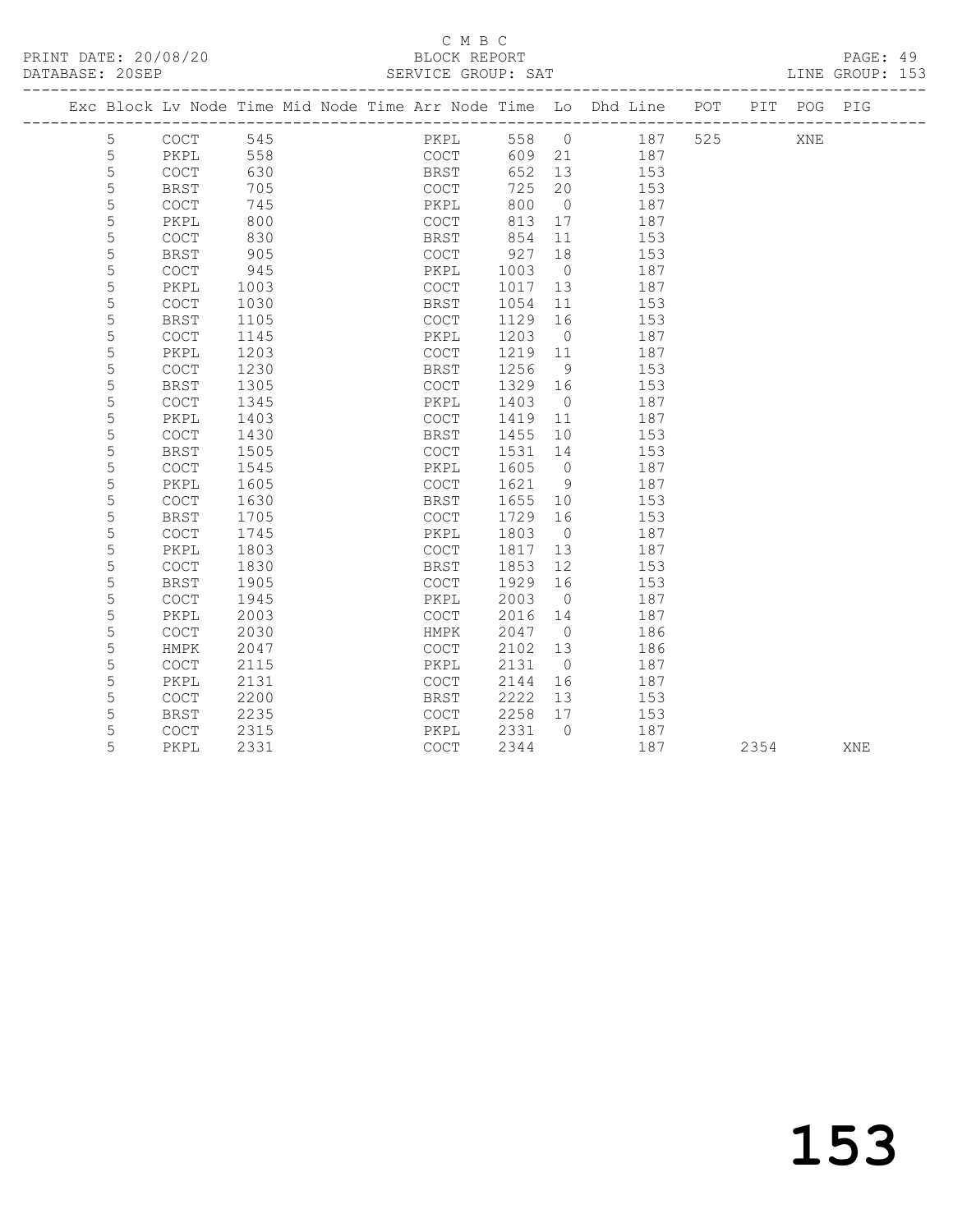PRINT DATE: 20/08/20 BLOCK REPORT<br>DATABASE: 20SEP SERVICE GROUP: SAT

#### C M B C<br>BLOCK REPORT

PAGE: 50<br>LINE GROUP: 153

| Exc Block Lv Node Time Mid Node Time Arr Node Time Lo Dhd Line POT PIT POG PIG<br>6<br>6<br>PMST<br>6<br><b>COCT</b><br>6<br>PMST |             |      |                   |      |      |         |                |                                                                                                                                                                                                                                       |         |  |  |
|-----------------------------------------------------------------------------------------------------------------------------------|-------------|------|-------------------|------|------|---------|----------------|---------------------------------------------------------------------------------------------------------------------------------------------------------------------------------------------------------------------------------------|---------|--|--|
|                                                                                                                                   |             |      |                   |      |      |         |                |                                                                                                                                                                                                                                       |         |  |  |
|                                                                                                                                   | COCT        |      | 550 PMST          |      |      |         |                | 618 17 183                                                                                                                                                                                                                            | 530 XNE |  |  |
|                                                                                                                                   |             |      | 635 PALA 652 COCT |      |      |         |                | 706 14 183                                                                                                                                                                                                                            |         |  |  |
|                                                                                                                                   |             | 720  |                   |      | PMST | 750     | 15             | 183                                                                                                                                                                                                                                   |         |  |  |
|                                                                                                                                   |             | 805  | PALA 822 COCT     |      |      | 835     | 15             | 183                                                                                                                                                                                                                                   |         |  |  |
| 6                                                                                                                                 | <b>COCT</b> | 850  |                   |      | PMST | 922     | 13             | 183                                                                                                                                                                                                                                   |         |  |  |
| 6                                                                                                                                 | PMST        | 935  | PALA 955 COCT     |      |      | 1008    | 12             | 183                                                                                                                                                                                                                                   |         |  |  |
| 6                                                                                                                                 | <b>COCT</b> | 1020 |                   |      | PMST | 1052    | 13             | 183                                                                                                                                                                                                                                   |         |  |  |
| 6                                                                                                                                 | PMST        | 1105 | PALA 1125         |      | COCT | 1140    | 10             | 183                                                                                                                                                                                                                                   |         |  |  |
| 6                                                                                                                                 | <b>COCT</b> | 1150 |                   |      | PMST | 1224    | 11             | 183                                                                                                                                                                                                                                   |         |  |  |
| 6                                                                                                                                 | PMST        | 1235 | PALA 1255 COCT    |      |      | 1310    |                | 183                                                                                                                                                                                                                                   |         |  |  |
| 6                                                                                                                                 | <b>COCT</b> | 1320 |                   |      | PMST | 1356    | 9 <sup>°</sup> | 183                                                                                                                                                                                                                                   |         |  |  |
| 6                                                                                                                                 | PMST        | 1405 | PALA 1425         |      | COCT | 1439    | 11             | 183                                                                                                                                                                                                                                   |         |  |  |
| 6                                                                                                                                 | <b>COCT</b> | 1450 |                   |      | PMST | 1526    | 9              | 183                                                                                                                                                                                                                                   |         |  |  |
| 6                                                                                                                                 | PMST        | 1535 | PALA 1557 COCT    |      |      | 1611    | 9 <sup>°</sup> | 183                                                                                                                                                                                                                                   |         |  |  |
| 6                                                                                                                                 | <b>COCT</b> | 1620 |                   |      | PMST | 1657 8  |                | 183                                                                                                                                                                                                                                   |         |  |  |
| 6                                                                                                                                 | PMST        | 1705 | PALA 1727         |      | COCT | 1741    | - 9            | 183                                                                                                                                                                                                                                   |         |  |  |
| 6                                                                                                                                 | <b>COCT</b> | 1750 |                   |      | PMST | 1827    | 8 <sup>8</sup> | 183                                                                                                                                                                                                                                   |         |  |  |
| 6                                                                                                                                 | PMST        | 1835 | PALA 1856 COCT    |      |      | 1909    |                | 11 - 11 - 11 - 11 - 11 - 11 - 11 - 11 - 11 - 11 - 11 - 11 - 11 - 11 - 11 - 11 - 11 - 11 - 11 - 11 - 11 - 11 - 11 - 11 - 11 - 11 - 11 - 11 - 11 - 11 - 11 - 11 - 11 - 11 - 11 - 11 - 11 - 11 - 11 - 11 - 11 - 11 - 11 - 11 - 11<br>183 |         |  |  |
| 6                                                                                                                                 | <b>COCT</b> | 1920 |                   |      | PMST | 1953    | 12             | 183                                                                                                                                                                                                                                   |         |  |  |
| 6                                                                                                                                 | PMST        | 2005 | PALA 2023         |      | COCT | 2036    | 14             | 183                                                                                                                                                                                                                                   |         |  |  |
| 6                                                                                                                                 | <b>COCT</b> | 2050 |                   |      | PMST | 2123    | 12             | 183                                                                                                                                                                                                                                   |         |  |  |
| 6                                                                                                                                 | PMST        | 2135 | PALA              | 2152 | COCT | 2205    | 15             | 183                                                                                                                                                                                                                                   |         |  |  |
| 6                                                                                                                                 | <b>COCT</b> | 2220 |                   |      | PMST | 2253    | 12             | 183                                                                                                                                                                                                                                   |         |  |  |
| 6                                                                                                                                 | PMST        | 2305 | PALA 2322         |      | COCT | 2335    | 15             | 183                                                                                                                                                                                                                                   |         |  |  |
| 6                                                                                                                                 | <b>COCT</b> | 2350 |                   |      | PMST | 2423    | 12             | 183                                                                                                                                                                                                                                   |         |  |  |
| 6                                                                                                                                 | PMST        | 2435 | PALA 2452 COCT    |      |      | 2505    | 15             | 183                                                                                                                                                                                                                                   |         |  |  |
| 6                                                                                                                                 | <b>COCT</b> | 2520 |                   |      | PMST | 2553 12 |                | 183                                                                                                                                                                                                                                   |         |  |  |

6 PMST 2605 PALA 2622 COCT 2635 183 2645 XNE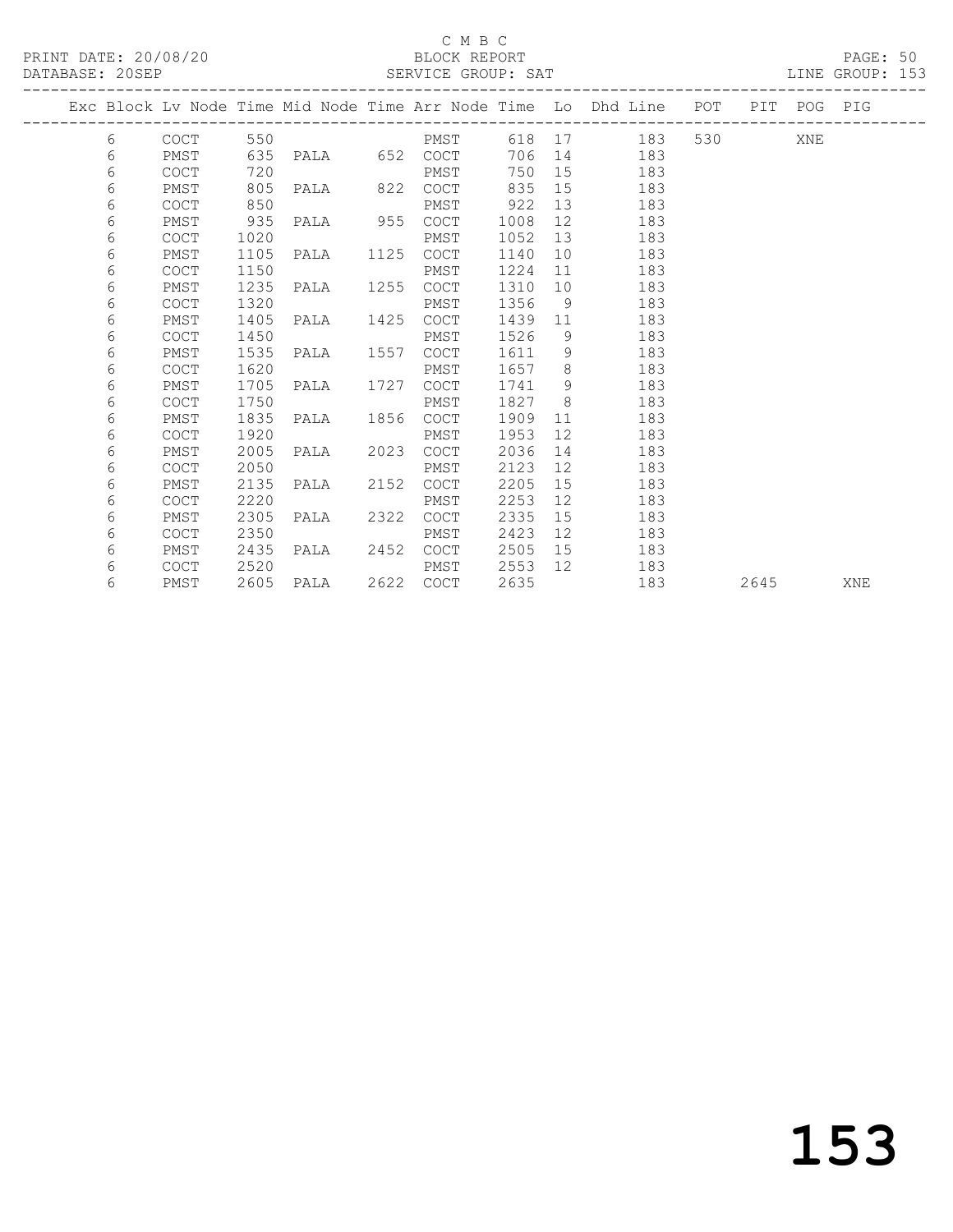## C M B C<br>BLOCK REPORT

PAGE: 51<br>LINE GROUP: 153

|  |                 |                                            |      |  |             |         |                | Exc Block Lv Node Time Mid Node Time Arr Node Time Lo Dhd Line POT |     |      | PIT POG PIG |     |
|--|-----------------|--------------------------------------------|------|--|-------------|---------|----------------|--------------------------------------------------------------------|-----|------|-------------|-----|
|  | $7\phantom{.0}$ | COCT                                       | 600  |  | BRST        |         |                | 622 13 153                                                         | 540 |      | XNE         |     |
|  | 7               | BRST                                       | 635  |  | COCT        |         |                | 655 20 153                                                         |     |      |             |     |
|  | 7               | <b>COCT</b>                                | 715  |  | PKPL        | 730     | $\overline{0}$ | 187                                                                |     |      |             |     |
|  | 7               | PKPL                                       | 730  |  | COCT        | 743     | 17             | 187                                                                |     |      |             |     |
|  | 7               | <b>COCT</b>                                | 800  |  | BRST        | 824     | 11             | 153                                                                |     |      |             |     |
|  | 7               | <b>BRST</b>                                | 835  |  | COCT        | 857     | 18             | 153                                                                |     |      |             |     |
|  | 7               | COCT                                       | 915  |  | PKPL        | 930     | $\overline{0}$ | 187                                                                |     |      |             |     |
|  | 7               | PKPL                                       | 930  |  | COCT        | 944     | 16             | 187                                                                |     |      |             |     |
|  | 7               | COCT                                       | 1000 |  | BRST        | 1024    | 11             | 153                                                                |     |      |             |     |
|  | 7               | <b>BRST</b>                                | 1035 |  | COCT        | 1058    | 17             | 153                                                                |     |      |             |     |
|  | 7               | COCT                                       | 1115 |  | PKPL        | 1133    | $\overline{0}$ | 187                                                                |     |      |             |     |
|  | 7               | PKPL                                       | 1133 |  | COCT        | 1149 11 |                | 187                                                                |     |      |             |     |
|  | 7               | COCT                                       | 1200 |  | BRST        | 1226    | - 9            | 153                                                                |     |      |             |     |
|  | 7               | <b>BRST</b>                                | 1235 |  | COCT        | 1259 16 |                | 153                                                                |     |      |             |     |
|  | 7               | COCT                                       | 1315 |  | PKPL        | 1333    | $\overline{0}$ | 187                                                                |     |      |             |     |
|  | 7               | PKPL                                       | 1333 |  | COCT        | 1349    | 11             | 187                                                                |     |      |             |     |
|  | 7               | <b>COCT</b>                                | 1400 |  | BRST        | 1425    | 10             | 153                                                                |     |      |             |     |
|  | 7               | <b>BRST</b>                                | 1435 |  | COCT        | 1501    | 14             | 153                                                                |     |      |             |     |
|  | 7               | COCT                                       | 1515 |  | PKPL        | 1535    | $\overline{0}$ | 187                                                                |     |      |             |     |
|  | 7               | PKPL                                       | 1535 |  | COCT        | 1550    | 10             | 187                                                                |     |      |             |     |
|  | 7               | COCT                                       | 1600 |  | BRST        | 1625    | 10             | 153                                                                |     |      |             |     |
|  | 7               | <b>BRST</b>                                | 1635 |  | COCT        | 1701    | 14             | 153                                                                |     |      |             |     |
|  | 7               | <b>COCT</b>                                | 1715 |  | PKPL        | 1735    | $\overline{0}$ | 187                                                                |     |      |             |     |
|  | 7               | PKPL                                       | 1735 |  | COCT        | 1749    | 11             | 187                                                                |     |      |             |     |
|  | 7               | <b>COCT</b>                                | 1800 |  | BRST        | 1823    | 12             | 153                                                                |     |      |             |     |
|  | 7               | <b>BRST</b>                                | 1835 |  | <b>COCT</b> | 1859    | 16             | 153                                                                |     |      |             |     |
|  | 7               | COCT                                       | 1915 |  | PKPL        | 1933    | $\overline{0}$ | 187                                                                |     |      |             |     |
|  | 7               | PKPL                                       | 1933 |  | <b>COCT</b> | 1946    | 14             | 187                                                                |     |      |             |     |
|  | 7               | COCT                                       | 2000 |  | BRST        | 2022    | 13             | 153                                                                |     |      |             |     |
|  | 7               | BRST                                       | 2035 |  | <b>COCT</b> | 2058    | 17             | 153                                                                |     |      |             |     |
|  | 7               | <b>COCT</b>                                | 2115 |  | PALA        | 2127    | $\overline{0}$ | 185                                                                |     |      |             |     |
|  | 7               | PALA                                       | 2127 |  | PMST        | 2139    | 11             | 184                                                                |     |      |             |     |
|  | 7               | PMST                                       | 2150 |  | LAPA        | 2205    | $\overline{0}$ | 184                                                                |     |      |             |     |
|  | 7               | LAPA                                       | 2205 |  | COCT        | 2214    | 16             | 185                                                                |     |      |             |     |
|  | 7               | $\mathtt{C}\mathtt{O}\mathtt{C}\mathtt{T}$ | 2230 |  | HMPK        | 2244    | $\bigcirc$     | 186                                                                |     |      |             |     |
|  | 7               | HMPK                                       | 2244 |  | <b>COCT</b> | 2259    |                | 186                                                                |     | 2309 |             | XNE |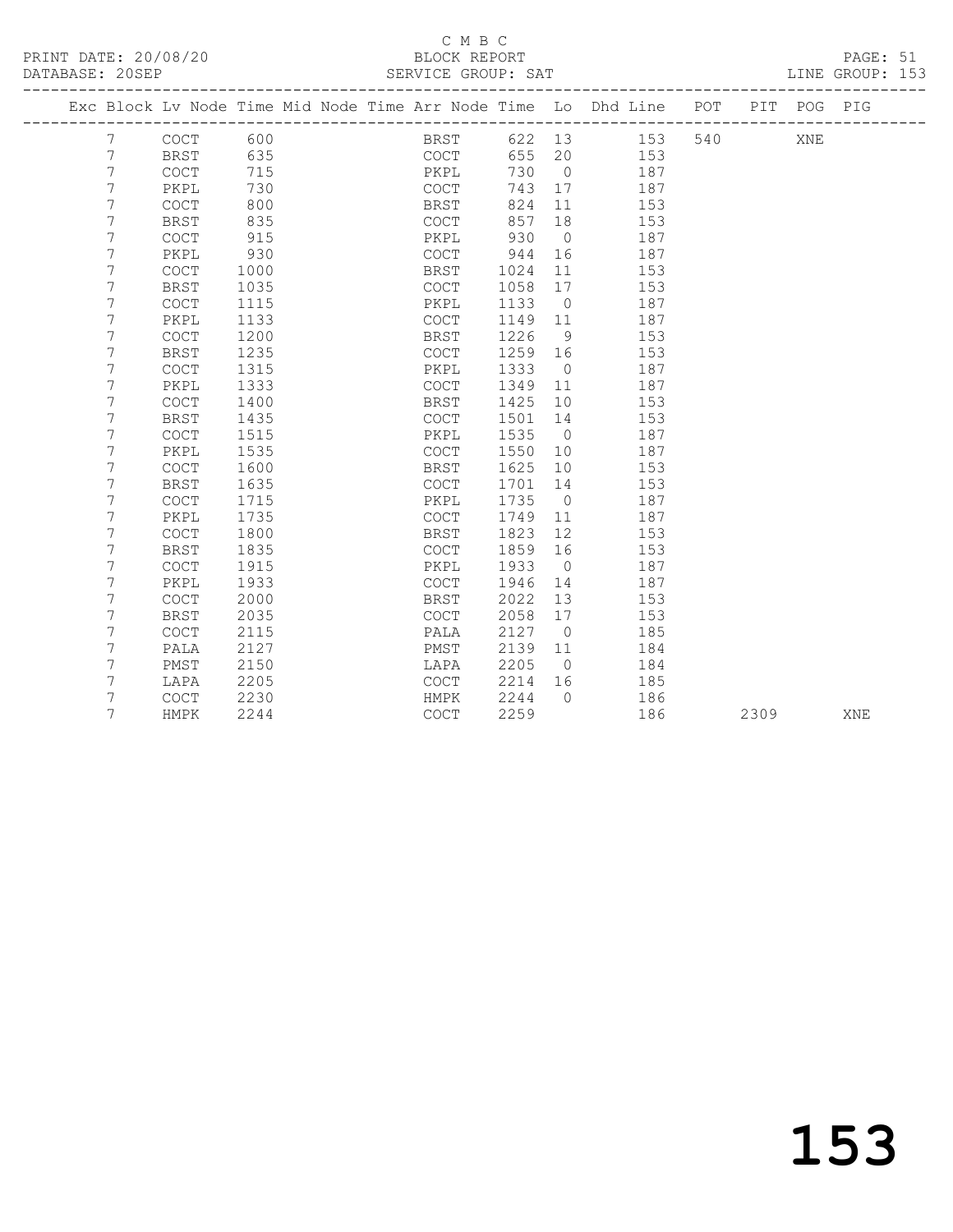### C M B C<br>BLOCK REPORT

| PRINT DATE: 20/08/20<br>DATABASE: 20SEP |                     |                   | BLOCK REPORT<br>SERVICE GROUP: SAT         |              |                 |                                                                    |      |             | PAGE: 52<br>LINE GROUP: 153 |  |
|-----------------------------------------|---------------------|-------------------|--------------------------------------------|--------------|-----------------|--------------------------------------------------------------------|------|-------------|-----------------------------|--|
|                                         |                     |                   |                                            |              |                 | Exc Block Lv Node Time Mid Node Time Arr Node Time Lo Dhd Line POT |      | PIT POG PIG |                             |  |
| 8                                       | COCT                | 605<br>619<br>655 |                                            |              |                 | HMPK 619 0 186 545<br>COCT 634 21 186                              |      | XNE         |                             |  |
| $\,8\,$                                 | HMPK                |                   |                                            |              |                 |                                                                    |      |             |                             |  |
| $\,8\,$                                 | COCT                |                   | HDGA                                       |              |                 | 704 0 189                                                          |      |             |                             |  |
| $\,8\,$                                 | HDGA                | 704               | COCT                                       | 714 11       |                 | 189                                                                |      |             |                             |  |
| $\,8\,$                                 | COCT                | 725               | HDGA                                       | 734          | $\overline{0}$  | 189                                                                |      |             |                             |  |
| $\,8\,$                                 | HDGA                | 734               | COCT                                       | 744          | 21              | 189                                                                |      |             |                             |  |
| 8                                       | COCT                | 805               | HMPK                                       | 821          | $\overline{0}$  | 186                                                                |      |             |                             |  |
| 8                                       | HMPK                | 821               | COCT                                       | 836          | 9               | 186                                                                |      |             |                             |  |
| 8                                       | <b>COCT</b>         | 845               | PALA                                       | 858          | $\overline{0}$  | 185                                                                |      |             |                             |  |
| $\,8\,$                                 | PALA                | 858               | PMST                                       | 911          | 9               | 184                                                                |      |             |                             |  |
| 8                                       | PMST                | 920               | LAPA                                       | 935          | $\overline{0}$  | 184                                                                |      |             |                             |  |
| 8                                       | LAPA                | 935               | COCT                                       | 944          | 11              | 185                                                                |      |             |                             |  |
| 8                                       | <b>COCT</b>         | 955               | HDGA                                       | 1008         | $\overline{0}$  | 189                                                                |      |             |                             |  |
| $\,8\,$                                 | HDGA                | 1008              | COCT                                       | 1018         | 17              | 189                                                                |      |             |                             |  |
| 8                                       | COCT                | 1035              | HMPK                                       | 1053         | $\overline{0}$  | 186                                                                |      |             |                             |  |
| 8                                       | HMPK                | 1053              | COCT                                       | 1110         | $5\overline{)}$ | 186                                                                |      |             |                             |  |
| $\,8\,$                                 | <b>COCT</b>         | 1115              | PALA                                       | 1127         | $\overline{0}$  | 185                                                                |      |             |                             |  |
| $\,8\,$                                 | PALA                | 1127              | PMST                                       | 1140         | 10              | 184                                                                |      |             |                             |  |
| 8                                       | PMST                | 1150              | LAPA                                       | 1207         | $\overline{0}$  | 184                                                                |      |             |                             |  |
| 8                                       | LAPA                | 1207              | COCT                                       | 1217         | 8 <sup>8</sup>  | 185                                                                |      |             |                             |  |
| $\,8\,$                                 | <b>COCT</b>         | 1225              | HDGA                                       | 1240         | $\overline{0}$  | 189                                                                |      |             |                             |  |
| $\,8\,$                                 | HDGA                | 1240              | COCT                                       | 1250         | 10              | 189                                                                |      |             |                             |  |
| $\,8\,$                                 | COCT                | 1300              | HMPK                                       | 1321         | $\overline{0}$  | 186                                                                |      |             |                             |  |
| 8                                       | HMPK                | 1321              | COCT                                       | 1336         | 9               | 186                                                                |      |             |                             |  |
| $\,8\,$                                 | COCT                | 1345              | PALA                                       | 1358         | $\circ$         | 185                                                                |      |             |                             |  |
| $\,8\,$                                 | PALA                | 1358              | PMST                                       | 1411         | 9               | 184                                                                |      |             |                             |  |
| $\,8\,$                                 | PMST                | 1420              | LAPA                                       | 1437<br>1447 | $\overline{0}$  | 184                                                                |      |             |                             |  |
| 8                                       | LAPA                | 1437              | COCT                                       |              | 8<br>$\circ$    | 185                                                                |      |             |                             |  |
| 8<br>8                                  | <b>COCT</b><br>HDGA | 1455<br>1511      | HDGA<br>COCT                               | 1511<br>1523 | 6               | 189<br>189                                                         |      |             |                             |  |
| 8                                       | COCT                | 1529              | HMPK                                       | 1549         | $\overline{0}$  | 186                                                                |      |             |                             |  |
| 8                                       | HMPK                | 1549              | COCT                                       | 1604         | 10              | 186                                                                |      |             |                             |  |
| 8                                       | COCT                | 1614              | PALA                                       | 1626         | $\overline{0}$  | 185                                                                |      |             |                             |  |
| 8                                       | PALA                | 1626              | PMST                                       | 1639         | 11              | 184                                                                |      |             |                             |  |
| 8                                       | PMST                | 1650              | LAPA                                       | 1707         | $\overline{0}$  | 184                                                                |      |             |                             |  |
| 8                                       | LAPA                | 1707              | COCT                                       | 1717         | 8 <sup>8</sup>  | 185                                                                |      |             |                             |  |
| 8                                       | <b>COCT</b>         | 1725              | HDGA                                       | 1740         | $\bigcirc$      | 189                                                                |      |             |                             |  |
| 8                                       | HDGA                | 1740              | COCT                                       | 1750 10      |                 | 189                                                                |      |             |                             |  |
| 8                                       | COCT                | 1800              | HMPK                                       | 1820         | 0               | 186                                                                |      |             |                             |  |
| 8                                       | HMPK                | 1820              | $\mathtt{C}\mathtt{O}\mathtt{C}\mathtt{T}$ | 1835         | 9               | 186                                                                |      |             |                             |  |
| 8                                       | COCT                | 1844              | PALA                                       | 1857         | 0               | 185                                                                |      |             |                             |  |
| 8                                       | PALA                | 1857              | PMST                                       | 1910         | 10              | 184                                                                |      |             |                             |  |
| 8                                       | PMST                | 1920              | LAPA                                       | 1937         | $\circledcirc$  | 184                                                                |      |             |                             |  |
| 8                                       | LAPA                | 1937              | COCT                                       | 1947         | 13              | 185                                                                |      |             |                             |  |
| 8                                       | COCT                | 2000              | HMPK                                       | 2018         | $\circ$         | 186                                                                |      |             |                             |  |
| $\,8\,$                                 | HMPK                | 2018              | COCT                                       | 2033         | 12              | 186                                                                |      |             |                             |  |
| $\,8\,$                                 | COCT                | 2045              | PKPL                                       | 2103         | $\circ$         | 187                                                                |      |             |                             |  |
| 8                                       | PKPL                | 2103              | $_{\mathrm{COT}}$                          | 2116         | 14              | 187                                                                |      |             |                             |  |
| 8                                       | COCT                | 2130              | HMPK                                       | 2147         | $\circ$         | 186                                                                |      |             |                             |  |
| 8                                       | HMPK                | 2147              | COCT                                       | 2202         | 13              | 186                                                                |      |             |                             |  |
| $\,8\,$                                 | COCT                | 2215              | PALA                                       | 2227         | 0               | 185                                                                |      |             |                             |  |
| 8                                       | PALA                | 2227              | PMST                                       | 2239         | 11              | 184                                                                |      |             |                             |  |
| 8                                       | PMST                | 2250              | LAPA                                       | 2305         | 0               | 184                                                                |      |             |                             |  |
| 8                                       | LAPA                | 2305              | COCT                                       | 2314         |                 | 185                                                                | 2324 |             | XNE                         |  |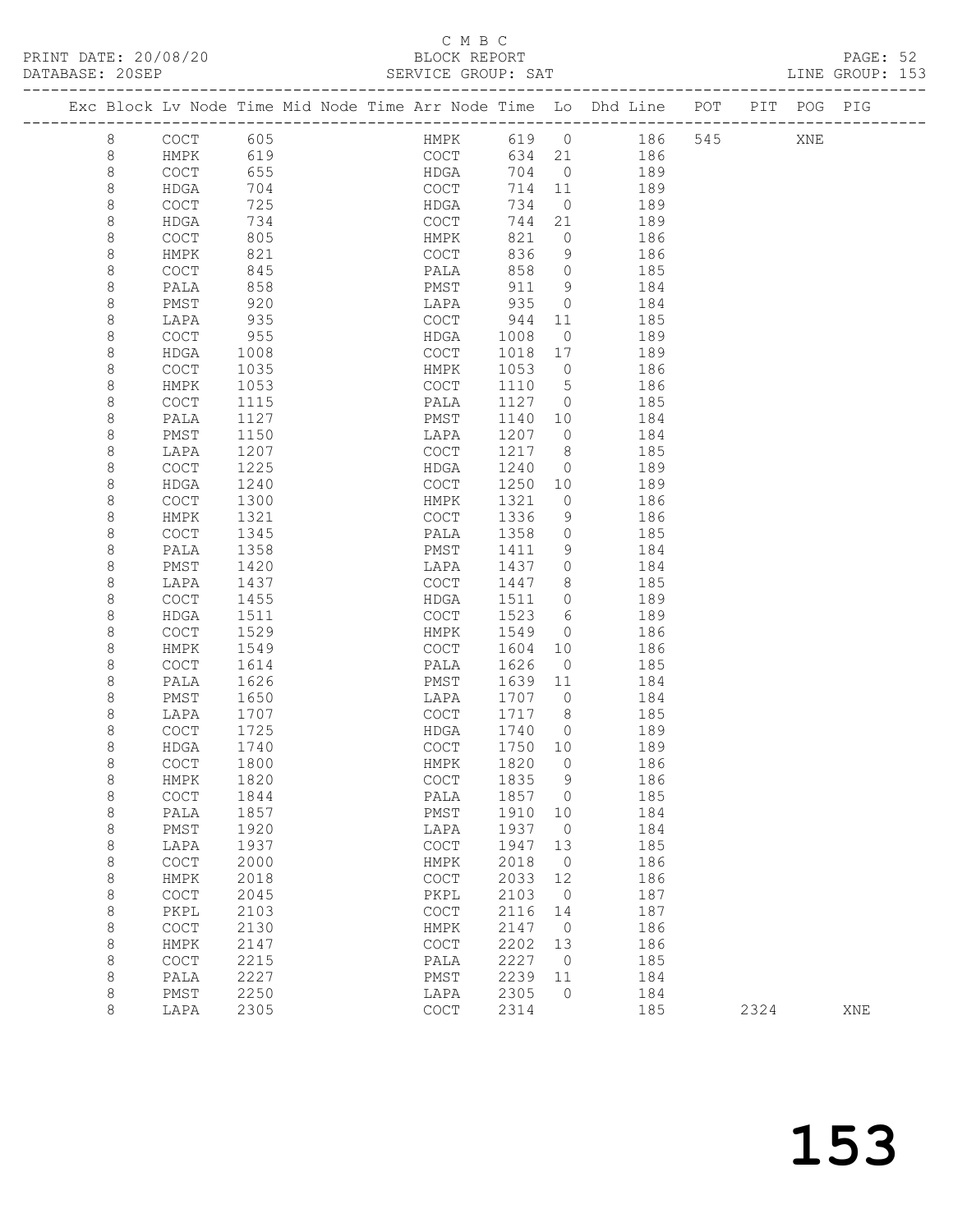PRINT DATE: 20/08/20<br>DATABASE: 20SEP

## C M B C<br>BLOCK REPORT<br>SERVICE GROUP: SAT

PAGE: 53<br>LINE GROUP: 153

| DAIADAOL. |                  |                      |              |  | OLAVICL GAUUF. OAI                         |              |                 |                                                                    |     |     |     |     |  |
|-----------|------------------|----------------------|--------------|--|--------------------------------------------|--------------|-----------------|--------------------------------------------------------------------|-----|-----|-----|-----|--|
|           |                  |                      |              |  |                                            |              |                 | Exc Block Lv Node Time Mid Node Time Arr Node Time Lo Dhd Line POT |     | PIT | POG | PIG |  |
|           | 9                | COCT                 | 635          |  | HMPK                                       | 649          | $\overline{0}$  | 186                                                                | 615 |     | XNE |     |  |
|           | 9                | HMPK                 | 649          |  | COCT                                       | 704          | 11              | 186                                                                |     |     |     |     |  |
|           | 9                | COCT                 | 715          |  | PALA                                       | 727          | $\overline{0}$  | 185                                                                |     |     |     |     |  |
|           | 9                | PALA                 | 727          |  | PMST                                       | 739          | 11              | 184                                                                |     |     |     |     |  |
|           | 9                | PMST                 | 750          |  | LAPA                                       | 805          | $\overline{0}$  | 184                                                                |     |     |     |     |  |
|           | 9                | LAPA                 | 805          |  | COCT                                       | 814          | 11              | 185                                                                |     |     |     |     |  |
|           | 9                | COCT                 | 825          |  | HDGA                                       | 836          | $\overline{0}$  | 189                                                                |     |     |     |     |  |
|           | 9                | HDGA                 | 836          |  | COCT                                       | 846          | 19              | 189                                                                |     |     |     |     |  |
|           | 9                | COCT                 | 905<br>921   |  | HMPK<br>COCT                               | 921<br>937   | $\circ$<br>8    | 186<br>186                                                         |     |     |     |     |  |
|           | 9<br>9           | HMPK<br>COCT         | 945          |  | PALA                                       | 958          | $\circ$         | 185                                                                |     |     |     |     |  |
|           | 9                | PALA                 | 958          |  | PMST                                       | 1011         | 9               | 184                                                                |     |     |     |     |  |
|           | 9                | PMST                 | 1020         |  | LAPA                                       | 1037         | $\circ$         | 184                                                                |     |     |     |     |  |
|           | 9                | LAPA                 | 1037         |  | COCT                                       | 1047         | 8               | 185                                                                |     |     |     |     |  |
|           | 9                | COCT                 | 1055         |  | HDGA                                       | 1109         | $\overline{0}$  | 189                                                                |     |     |     |     |  |
|           | 9                | HDGA                 | 1109         |  | COCT                                       | 1119         | 15              | 189                                                                |     |     |     |     |  |
|           | 9                | $\operatorname{COT}$ | 1134         |  | HMPK                                       | 1153         | $\circ$         | 186                                                                |     |     |     |     |  |
|           | 9                | HMPK                 | 1153         |  | COCT                                       | 1210         | $5\phantom{.0}$ | 186                                                                |     |     |     |     |  |
|           | 9                | COCT                 | 1215         |  | PALA                                       | 1227         | $\circ$         | 185                                                                |     |     |     |     |  |
|           | 9                | PALA                 | 1227         |  | PMST                                       | 1240         | 10              | 184                                                                |     |     |     |     |  |
|           | 9                | PMST                 | 1250         |  | LAPA                                       | 1307         | $\circ$         | 184                                                                |     |     |     |     |  |
|           | 9<br>9           | LAPA<br>COCT         | 1307<br>1325 |  | COCT<br>HDGA                               | 1317<br>1342 | 8<br>$\circ$    | 185<br>189                                                         |     |     |     |     |  |
|           | 9                | HDGA                 | 1342         |  | COCT                                       | 1352         | 8               | 189                                                                |     |     |     |     |  |
|           | 9                | COCT                 | 1400         |  | HMPK                                       | 1420         | $\circ$         | 186                                                                |     |     |     |     |  |
|           | 9                | HMPK                 | 1420         |  | COCT                                       | 1435         | 10              | 186                                                                |     |     |     |     |  |
|           | 9                | COCT                 | 1445         |  | PALA                                       | 1457         | $\overline{0}$  | 185                                                                |     |     |     |     |  |
|           | 9                | PALA                 | 1457         |  | PMST                                       | 1510         | 10              | 184                                                                |     |     |     |     |  |
|           | 9                | PMST                 | 1520         |  | LAPA                                       | 1537         | $\overline{0}$  | 184                                                                |     |     |     |     |  |
|           | 9                | LAPA                 | 1537         |  | COCT                                       | 1547         | 8               | 185                                                                |     |     |     |     |  |
|           | 9                | COCT                 | 1555         |  | HDGA                                       | 1611         | $\circ$         | 189                                                                |     |     |     |     |  |
|           | 9                | HDGA                 | 1611         |  | COCT                                       | 1621         | 6               | 189                                                                |     |     |     |     |  |
|           | 9                | COCT                 | 1627         |  | HMPK                                       | 1647         | $\circ$         | 186                                                                |     |     |     |     |  |
|           | 9<br>9           | HMPK<br>COCT         | 1647<br>1713 |  | COCT<br>PALA                               | 1702<br>1726 | 11<br>$\circ$   | 186<br>185                                                         |     |     |     |     |  |
|           | 9                | PALA                 | 1726         |  | PMST                                       | 1741         | 9               | 184                                                                |     |     |     |     |  |
|           | 9                | PMST                 | 1750         |  | LAPA                                       | 1807         | $\circ$         | 184                                                                |     |     |     |     |  |
|           | 9                | LAPA                 | 1807         |  | COCT                                       | 1817         | 8               | 185                                                                |     |     |     |     |  |
|           | 9                | COCT                 | 1825         |  | HDGA                                       | 1839         | $\Omega$        | 189                                                                |     |     |     |     |  |
|           | 9                | HDGA                 | 1839         |  | $\mathtt{C}\mathtt{O}\mathtt{C}\mathtt{T}$ | 1849         | 16              | 189                                                                |     |     |     |     |  |
|           | 9                | COCT                 | 1905         |  | HMPK                                       | 1923         | 0               | 186                                                                |     |     |     |     |  |
|           | $\mathsf 9$      | HMPK                 | 1923         |  | COCT                                       | 1938         | 7               | 186                                                                |     |     |     |     |  |
|           | $\mathsf 9$      | COCT                 | 1945         |  | PALA                                       | 1958         | 0               | 185                                                                |     |     |     |     |  |
|           | 9                | PALA                 | 1958         |  | PMST                                       | 2010         | 10              | 184                                                                |     |     |     |     |  |
|           | 9<br>$\mathsf 9$ | PMST<br>LAPA         | 2020<br>2035 |  | LAPA<br>COCT                               | 2035<br>2045 | 0<br>15         | 184<br>185                                                         |     |     |     |     |  |
|           | $\mathsf 9$      | COCT                 | 2100         |  | ${\tt HMPK}$                               | 2117         | $\circ$         | 186                                                                |     |     |     |     |  |
|           | $\mathsf 9$      | ${\tt HMPK}$         | 2117         |  | COCT                                       | 2132         | 13              | 186                                                                |     |     |     |     |  |
|           | $\mathsf 9$      | COCT                 | 2145         |  | PKPL                                       | 2201         | 0               | 187                                                                |     |     |     |     |  |
|           | $\mathsf 9$      | PKPL                 | 2201         |  | COCT                                       | 2214         | 6               | 187                                                                |     |     |     |     |  |
|           | $\mathsf 9$      | COCT                 | 2220         |  | HDGA                                       | 2229         | 0               | 189                                                                |     |     |     |     |  |
|           | $\mathsf 9$      | <b>HDGA</b>          | 2229         |  | COCT                                       | 2238         | 7               | 189                                                                |     |     |     |     |  |
|           | 9                | COCT                 | 2245         |  | PALA                                       | 2257         | 0               | 185                                                                |     |     |     |     |  |
|           | $\mathsf 9$      | PALA                 | 2257         |  | PMST                                       | 2309         | 11              | 184                                                                |     |     |     |     |  |
|           | 9                | PMST                 | 2320         |  | LAPA                                       | 2335         | $\circ$         | 184                                                                |     |     |     |     |  |
|           | $\mathsf 9$<br>9 | LAPA<br>COCT         | 2335<br>2400 |  | COCT<br><b>DOFR</b>                        | 2344<br>2413 | 16<br>$\circ$   | 185<br>171                                                         |     |     |     |     |  |
|           |                  |                      |              |  |                                            |              |                 |                                                                    |     |     |     |     |  |
|           |                  |                      |              |  |                                            |              |                 |                                                                    |     |     |     |     |  |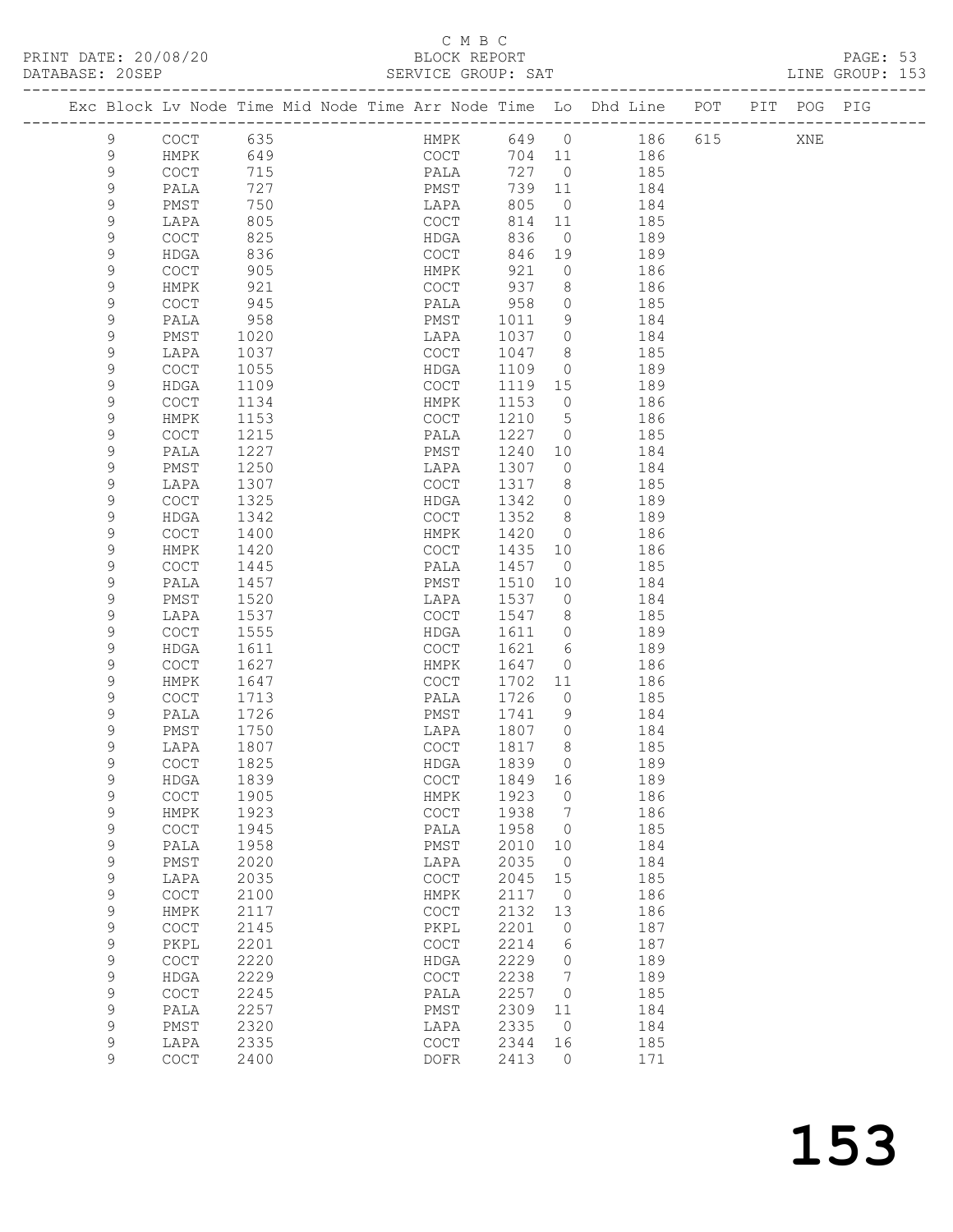#### C M B C<br>BLOCK REPORT

| PRINT DATE: 20/08/20<br>DATABASE: 20SEP |      |              |      |                         |  | BLOCK REPORT<br>SERVICE GROUP: SAT         |                                               |                |                                                                                |  |     | PAGE: 54<br>LINE GROUP: 153 |  |
|-----------------------------------------|------|--------------|------|-------------------------|--|--------------------------------------------|-----------------------------------------------|----------------|--------------------------------------------------------------------------------|--|-----|-----------------------------|--|
|                                         |      |              |      |                         |  |                                            |                                               |                | Exc Block Lv Node Time Mid Node Time Arr Node Time Lo Dhd Line POT PIT POG PIG |  |     |                             |  |
|                                         |      |              |      |                         |  |                                            |                                               |                | 9 DOFR 2413 COCT 2434 172 2444 XNE                                             |  |     |                             |  |
|                                         | 10   | COCT         |      | 05<br>119<br>745<br>758 |  |                                            |                                               |                | HMPK 719 0 186 645<br>COCT 734 11 186                                          |  | XNE |                             |  |
|                                         | 10   | HMPK         |      |                         |  |                                            |                                               |                |                                                                                |  |     |                             |  |
|                                         | 10   | COCT         |      |                         |  | PALA                                       | 758                                           |                | $\overline{0}$ 185                                                             |  |     |                             |  |
|                                         | 10   | PALA         |      |                         |  | PMST                                       |                                               | 811 9          | 184                                                                            |  |     |                             |  |
|                                         | 10   | PMST         | 820  |                         |  | LAPA                                       |                                               |                |                                                                                |  |     |                             |  |
|                                         | 10   | LAPA         | 835  |                         |  | COCT                                       |                                               | 844 11         | 835 0 184<br>185                                                               |  |     |                             |  |
|                                         | 10   | COCT         | 855  |                         |  | HDGA                                       | 906                                           |                | $\overline{0}$ 189                                                             |  |     |                             |  |
|                                         | 10   | HDGA         | 906  |                         |  | COCT 916 19                                |                                               |                | 189                                                                            |  |     |                             |  |
|                                         | 10   | <b>COCT</b>  | 935  |                         |  |                                            | 951                                           | $\overline{0}$ |                                                                                |  |     |                             |  |
|                                         | 10   | HMPK         | 951  |                         |  | HMPK                                       |                                               |                | 186<br>186                                                                     |  |     |                             |  |
|                                         | 10   |              |      |                         |  | COCT 1007 8<br>PALA 1028 0                 |                                               |                |                                                                                |  |     |                             |  |
|                                         |      | COCT         | 1015 |                         |  |                                            |                                               |                | 1041 9 184                                                                     |  |     |                             |  |
|                                         | 10   | PALA         | 1028 |                         |  | PMST                                       |                                               |                |                                                                                |  |     |                             |  |
|                                         | 10   | PMST         | 1050 |                         |  | LAPA                                       |                                               |                | 1107 0 184                                                                     |  |     |                             |  |
|                                         | 10   | LAPA         | 1107 |                         |  | COCT                                       | 1117 8                                        |                | 185<br>$\overline{0}$                                                          |  |     |                             |  |
|                                         | 10   | COCT         | 1125 |                         |  | HDGA                                       | 1139                                          |                | 189                                                                            |  |     |                             |  |
|                                         | 10   | HDGA         | 1139 |                         |  | COCT                                       |                                               |                | 1149 15 189                                                                    |  |     |                             |  |
|                                         | 10   | <b>COCT</b>  | 1204 |                         |  | HMPK                                       | 1223                                          |                | $0$ 186                                                                        |  |     |                             |  |
|                                         | 10   | HMPK         | 1223 |                         |  | COCT                                       | 1240                                          | $\overline{5}$ | 186<br>185                                                                     |  |     |                             |  |
|                                         | 10   | COCT         | 1245 |                         |  | PALA                                       | 1258                                          | $\overline{0}$ |                                                                                |  |     |                             |  |
|                                         | 10   | PALA         | 1258 |                         |  | PMST 1311                                  |                                               |                | 9 184                                                                          |  |     |                             |  |
|                                         | 10   | PMST         | 1320 |                         |  | LAPA                                       |                                               |                | 1337 0 184                                                                     |  |     |                             |  |
|                                         | 10   | LAPA         | 1337 |                         |  | COCT                                       | $\begin{array}{c}\n 1347 \\  8\n \end{array}$ |                | $-185$                                                                         |  |     |                             |  |
|                                         | 10   | COCT         | 1355 |                         |  | HDGA                                       | 1411 0                                        |                | 189                                                                            |  |     |                             |  |
|                                         | 10   | HDGA         | 1411 |                         |  |                                            |                                               |                | COCT 1421 9 189                                                                |  |     |                             |  |
|                                         | 10   | <b>COCT</b>  | 1430 |                         |  | HMPK                                       |                                               |                | 1450 0 186                                                                     |  |     |                             |  |
|                                         | 10   | HMPK         | 1450 |                         |  | COCT                                       | 1505 10                                       |                | 186                                                                            |  |     |                             |  |
|                                         | 10   | COCT         | 1515 |                         |  | PALA                                       | 1527                                          | $\overline{0}$ | 185                                                                            |  |     |                             |  |
|                                         | 10   | PALA         | 1527 |                         |  | PMST 1540                                  |                                               | 10             | 184                                                                            |  |     |                             |  |
|                                         | 10   | PMST         | 1550 |                         |  | LAPA                                       | 1607                                          |                | $0$ 184                                                                        |  |     |                             |  |
|                                         | 10   | LAPA         | 1607 |                         |  | COCT                                       | 1617                                          |                | 8 185                                                                          |  |     |                             |  |
|                                         | 10   | COCT         | 1625 |                         |  | HDGA                                       | 1641 0                                        |                | 189                                                                            |  |     |                             |  |
|                                         | 10   | HDGA         | 1641 |                         |  | COCT 1651                                  |                                               |                | 7 189                                                                          |  |     |                             |  |
|                                         | 10   | COCT         | 1658 |                         |  | HMPK                                       |                                               |                | 1720 0 186                                                                     |  |     |                             |  |
|                                         | 10   | HMPK         | 1720 |                         |  | COCT                                       | 1735                                          | 9              | 186                                                                            |  |     |                             |  |
|                                         | 10   | <b>COCT</b>  | 1744 |                         |  | PALA                                       | 1757 0                                        |                | 185                                                                            |  |     |                             |  |
|                                         |      | 10 PALA 1757 |      |                         |  | PMST 1812                                  |                                               | 8              | 184                                                                            |  |     |                             |  |
|                                         | 10   | PMST         | 1820 |                         |  | LAPA                                       | 1837                                          | $\overline{0}$ | 184                                                                            |  |     |                             |  |
|                                         | 10   | LAPA         | 1837 |                         |  | COCT                                       | 1847                                          | 8              | 185                                                                            |  |     |                             |  |
|                                         | 10   | COCT         | 1855 |                         |  | HDGA                                       | 1908                                          | $\overline{0}$ | 189                                                                            |  |     |                             |  |
|                                         | $10$ | <b>HDGA</b>  | 1908 |                         |  | $\mathtt{C}\mathtt{O}\mathtt{C}\mathtt{T}$ | 1918                                          | 12             | 189                                                                            |  |     |                             |  |
|                                         | $10$ | COCT         | 1930 |                         |  | HMPK                                       | 1948                                          | $\overline{0}$ | 186                                                                            |  |     |                             |  |
|                                         | $10$ | HMPK         | 1948 |                         |  | COCT                                       | 2003                                          | 12             | 186                                                                            |  |     |                             |  |
|                                         | $10$ | COCT         | 2015 |                         |  | PALA                                       | 2028                                          | $\overline{0}$ | 185                                                                            |  |     |                             |  |
|                                         | $10$ | PALA         | 2028 |                         |  | PMST                                       | 2040                                          | 10             | 184                                                                            |  |     |                             |  |
|                                         | $10$ |              | 2050 |                         |  | LAPA                                       | 2105                                          | $\overline{0}$ | 184                                                                            |  |     |                             |  |
|                                         |      | PMST         |      |                         |  | <b>COCT</b>                                |                                               |                |                                                                                |  |     |                             |  |
|                                         | 10   | LAPA         | 2105 |                         |  |                                            | 2114                                          | 11             | 185                                                                            |  |     |                             |  |
|                                         | $10$ | COCT         | 2125 |                         |  | HDGA                                       | 2136                                          | $\overline{0}$ | 189                                                                            |  |     |                             |  |
|                                         | $10$ | HDGA         | 2136 |                         |  | COCT                                       | 2145                                          | 15             | 189                                                                            |  |     |                             |  |
|                                         | 10   | COCT         | 2200 |                         |  | HMPK                                       | 2217                                          | $\overline{0}$ | 186                                                                            |  |     |                             |  |
|                                         | 10   | HMPK         | 2217 |                         |  | COCT                                       | 2232                                          | 13             | 186                                                                            |  |     |                             |  |
|                                         | 10   | COCT         | 2245 |                         |  | PKPL                                       | 2301                                          | $\circ$        | 187                                                                            |  |     |                             |  |
|                                         | 10   | PKPL         | 2301 |                         |  | COCT                                       | 2314                                          | 6              | 187                                                                            |  |     |                             |  |

 10 COCT 2320 PCST 2330 VR-W 2346 0 173 10 VR-W 2346 PCST 2403 COCT 2413 17 174 10 COCT 2430 FRDO 2451 0 172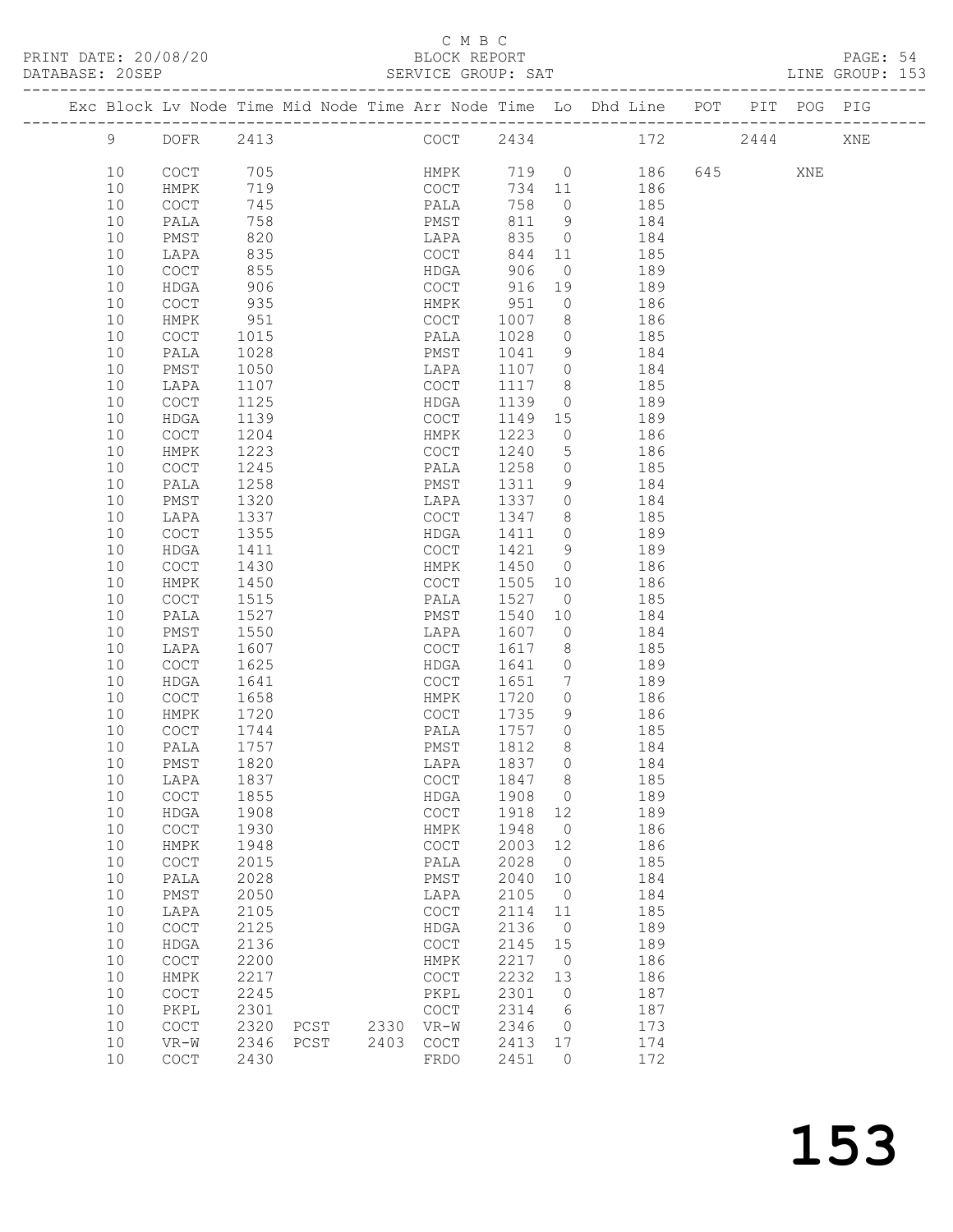#### C M B C<br>BLOCK REPORT

| DATABASE: 20SEP |    |                                            |      |                     |      | SERVICE GROUP: SAT |         |                |                                                                                |         |     | LINE GROUP: 153 |  |
|-----------------|----|--------------------------------------------|------|---------------------|------|--------------------|---------|----------------|--------------------------------------------------------------------------------|---------|-----|-----------------|--|
|                 |    |                                            |      |                     |      |                    |         |                | Exc Block Lv Node Time Mid Node Time Arr Node Time Lo Dhd Line POT PIT POG PIG |         |     |                 |  |
|                 | 10 | FRDO 2451                                  |      |                     |      |                    |         |                | COCT 2502 171 2512 XNE                                                         |         |     |                 |  |
|                 | 11 | PMST                                       | 720  |                     |      | LAPA 735 0         |         |                | 184                                                                            | 650 000 | XNE |                 |  |
|                 | 11 | LAPA                                       | 735  |                     |      |                    | 744 11  |                | 185                                                                            |         |     |                 |  |
|                 | 11 | COCT                                       | 755  |                     |      | COCT<br>HDGA       | 806     | $\overline{0}$ | 189                                                                            |         |     |                 |  |
|                 | 11 | HDGA                                       | 806  |                     |      | COCT               | 816     |                | 19<br>189                                                                      |         |     |                 |  |
|                 | 11 | COCT                                       | 835  |                     |      | HMPK               | 851     | $\overline{0}$ | 186                                                                            |         |     |                 |  |
|                 | 11 | HMPK                                       | 851  |                     |      | COCT               | 906     | 9              | 186                                                                            |         |     |                 |  |
|                 | 11 | COCT                                       | 915  |                     |      | PALA               | 928     | $\overline{0}$ | 185                                                                            |         |     |                 |  |
|                 | 11 | PALA                                       | 928  |                     |      | PMST               | 941     | - 9            | 184                                                                            |         |     |                 |  |
|                 | 11 | PMST                                       | 950  |                     |      | LAPA               | 1007    | $\overline{0}$ | 184                                                                            |         |     |                 |  |
|                 | 11 | LAPA                                       | 1007 |                     |      | COCT               | 1017    | 8 <sup>8</sup> | 185                                                                            |         |     |                 |  |
|                 | 11 | COCT                                       | 1025 |                     |      | HDGA               | 1038    | $\overline{0}$ | 189                                                                            |         |     |                 |  |
|                 | 11 | HDGA                                       | 1038 |                     |      | COCT               |         |                | 1048 17 189                                                                    |         |     |                 |  |
|                 | 11 | COCT                                       | 1105 |                     |      | HMPK               | 1123    | $\overline{0}$ | 186                                                                            |         |     |                 |  |
|                 | 11 | HMPK                                       | 1123 |                     |      | COCT               | 1140 5  |                | 186                                                                            |         |     |                 |  |
|                 | 11 | COCT                                       | 1145 |                     |      | PALA               | 1157 0  |                | 185                                                                            |         |     |                 |  |
|                 | 11 | PALA                                       | 1157 |                     |      | PMST               | 1210 10 |                | 184                                                                            |         |     |                 |  |
|                 | 11 | PMST                                       | 1220 |                     |      | LAPA               | 1237 0  |                | 184                                                                            |         |     |                 |  |
|                 | 11 | LAPA                                       | 1237 |                     |      | COCT               | 1247    | 8 <sup>8</sup> | 185                                                                            |         |     |                 |  |
|                 |    |                                            |      |                     |      |                    |         | $\overline{0}$ |                                                                                |         |     |                 |  |
|                 | 11 | COCT                                       | 1255 |                     |      | HDGA               | 1312    |                | 189                                                                            |         |     |                 |  |
|                 | 11 | HDGA                                       | 1312 |                     |      | COCT               | 1322    | 8 <sup>8</sup> | 189                                                                            |         |     |                 |  |
|                 | 11 | COCT                                       | 1330 |                     |      | HMPK               | 1350    | $\overline{0}$ | 186                                                                            |         |     |                 |  |
|                 | 11 | HMPK                                       | 1350 |                     |      | COCT               | 1405    | 10             | 186                                                                            |         |     |                 |  |
|                 | 11 | COCT                                       | 1415 |                     |      | PALA               | 1427    | $\overline{0}$ | 185                                                                            |         |     |                 |  |
|                 | 11 | PALA                                       | 1427 |                     |      | PMST               | 1440    | 10             | 184                                                                            |         |     |                 |  |
|                 | 11 | PMST                                       | 1450 |                     |      | LAPA               | 1507 0  |                | 184                                                                            |         |     |                 |  |
|                 | 11 | LAPA                                       | 1507 |                     |      | COCT               | 1517    | 8 <sup>8</sup> | 185                                                                            |         |     |                 |  |
|                 | 11 | COCT                                       | 1525 |                     |      | HDGA               | 1541    | $\overline{0}$ | 189                                                                            |         |     |                 |  |
|                 | 11 | HDGA                                       | 1541 |                     |      | COCT               | 1551    | 9              | 189                                                                            |         |     |                 |  |
|                 | 11 | COCT                                       | 1600 |                     |      | HMPK               | 1620    | $\overline{0}$ | 186                                                                            |         |     |                 |  |
|                 | 11 | HMPK                                       | 1620 |                     |      | COCT               | 1635    | 8 <sup>8</sup> | 186                                                                            |         |     |                 |  |
|                 | 11 | COCT                                       | 1643 |                     |      | PALA               | 1655    | $\overline{0}$ | 185                                                                            |         |     |                 |  |
|                 | 11 | PALA                                       | 1655 |                     |      | PMST               | 1708 12 |                | 184                                                                            |         |     |                 |  |
|                 | 11 | PMST                                       | 1720 |                     |      | LAPA               |         |                | 1737 0 184                                                                     |         |     |                 |  |
|                 | 11 | LAPA                                       | 1737 |                     |      | COCT               | 1747 8  |                | 185                                                                            |         |     |                 |  |
|                 | 11 | COCT                                       | 1755 |                     |      | HDGA               | 1809    | $\overline{0}$ | 189                                                                            |         |     |                 |  |
|                 | 11 | HDGA                                       | 1809 |                     |      | COCT               | 1819 16 |                | 189                                                                            |         |     |                 |  |
|                 |    | 11 COCT 1835                               |      |                     |      |                    |         |                | HMPK 1853 0 186                                                                |         |     |                 |  |
|                 | 11 | HMPK                                       | 1853 |                     |      | COCT               | 1908 6  |                | 186                                                                            |         |     |                 |  |
|                 | 11 | COCT                                       | 1914 |                     |      | PALA               | 1927 0  |                | 185                                                                            |         |     |                 |  |
|                 | 11 | PALA                                       | 1927 |                     |      | PMST               | 1939    | 11             | 184                                                                            |         |     |                 |  |
|                 | 11 | PMST                                       | 1950 |                     |      | LAPA               | 2007    | $\overline{0}$ | 184                                                                            |         |     |                 |  |
|                 | 11 | LAPA                                       | 2007 |                     |      | COCT               | 2017    | 8 <sup>8</sup> | 185                                                                            |         |     |                 |  |
|                 | 11 | COCT                                       | 2025 |                     |      | HDGA               | 2036    | $\overline{0}$ | 189                                                                            |         |     |                 |  |
|                 | 11 | HDGA                                       | 2036 |                     |      | COCT               | 2045    | $\overline{0}$ | 189                                                                            |         |     |                 |  |
|                 | 11 | $\mathtt{C}\mathtt{O}\mathtt{C}\mathtt{T}$ | 2045 |                     |      | PALA               | 2058    | $\overline{0}$ | 185                                                                            |         |     |                 |  |
|                 | 11 | PALA                                       | 2058 |                     |      | PMST               | 2110    | 10             | 184                                                                            |         |     |                 |  |
|                 | 11 | PMST                                       | 2120 |                     |      | LAPA               | 2135    | $\overline{0}$ | 184                                                                            |         |     |                 |  |
|                 | 11 | LAPA                                       | 2135 |                     |      | COCT               | 2144    | $5^{\circ}$    | 185                                                                            |         |     |                 |  |
|                 | 11 | COCT                                       | 2149 | PCST 2159 VI90      |      |                    | 2215    | $\overline{0}$ | 174                                                                            |         |     |                 |  |
|                 | 11 | VI90                                       | 2215 | PCST                | 2231 | COCT               | 2241    | 19             | 173                                                                            |         |     |                 |  |
|                 | 11 | COCT                                       | 2300 |                     |      | DOFR               | 2313    | $\overline{0}$ | 171                                                                            |         |     |                 |  |
|                 | 11 | DOFR                                       | 2313 |                     |      | COCT               | 2334 15 |                | 172                                                                            |         |     |                 |  |
|                 | 11 | COCT                                       |      | 2349 PCST 2359 VI90 |      |                    | 2415    | $\overline{0}$ | 174                                                                            |         |     |                 |  |
|                 | 11 | VI90                                       |      | 2415 PCST 2431 COCT |      |                    | 2441    |                | 173                                                                            | 2451    |     | XNE             |  |
|                 |    |                                            |      |                     |      |                    |         |                |                                                                                |         |     |                 |  |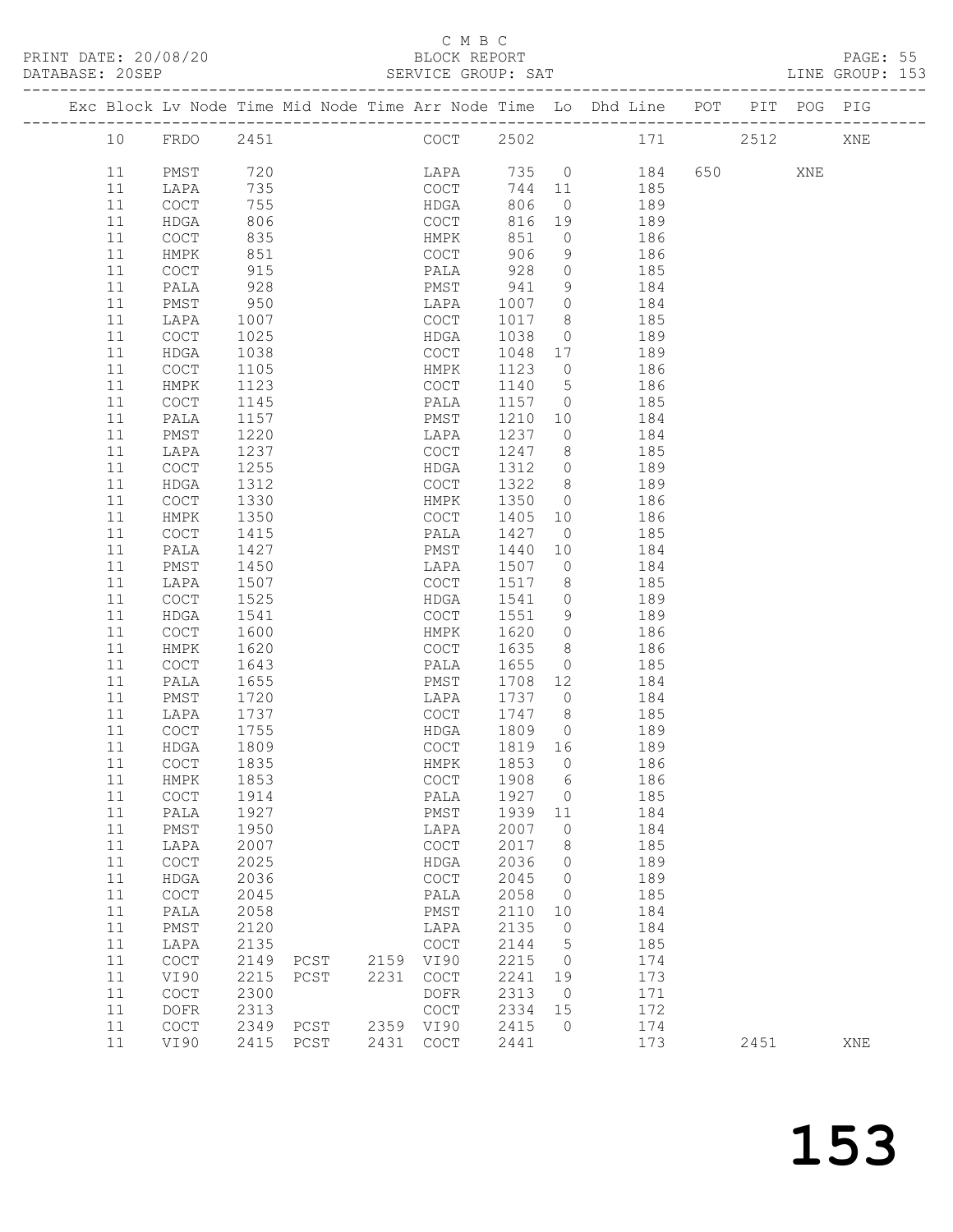### C M B C<br>BLOCK REPORT

PAGE: 56<br>LINE GROUP: 153

|  |          |              |              |      |      |                                            |              |              |                      |            |            | Exc Block Lv Node Time Mid Node Time Arr Node Time Lo Dhd Line POT PIT POG PIG |      |     |     |
|--|----------|--------------|--------------|------|------|--------------------------------------------|--------------|--------------|----------------------|------------|------------|--------------------------------------------------------------------------------|------|-----|-----|
|  | 12       | COCT         | 735          |      |      |                                            | HMPK         |              |                      | 749 0 186  |            | 715                                                                            |      | XNE |     |
|  | 12       | HMPK         | 749          |      |      |                                            | COCT         |              |                      | 804 11 186 |            |                                                                                |      |     |     |
|  | 12       | COCT         | 815          |      |      |                                            |              | 828          | $\overline{0}$       |            | 185        |                                                                                |      |     |     |
|  | 12       | PALA         | 828          |      |      |                                            | PALA<br>PMST | 841          | 9                    |            | 184        |                                                                                |      |     |     |
|  | 12       | PMST         | 850          |      |      | LAPA                                       |              | 905          | $\overline{0}$       | 184        |            |                                                                                |      |     |     |
|  | 12       | LAPA         | 905          |      |      | COCT                                       |              | 914          | 11                   |            | 185        |                                                                                |      |     |     |
|  | 12       | COCT         | 925          |      |      | HDGA                                       |              | 936          | $\overline{0}$       |            | 189        |                                                                                |      |     |     |
|  | 12       | HDGA         | 936          |      |      | COCT                                       |              | 946          | 19                   |            | 189        |                                                                                |      |     |     |
|  | 12       | <b>COCT</b>  | 1005         |      |      | HMPK                                       |              | 1022         | $\overline{0}$       | 186        |            |                                                                                |      |     |     |
|  | 12       | HMPK         | 1022         |      |      | COCT                                       |              | 1039         | 6                    |            | 186        |                                                                                |      |     |     |
|  | 12       | COCT         | 1045         |      |      | PALA                                       |              | 1058         | $\overline{0}$       |            | 185        |                                                                                |      |     |     |
|  | 12       | PALA         | 1058         |      |      | PMST                                       |              | 1111         | 9                    |            | 184        |                                                                                |      |     |     |
|  | 12       | PMST         | 1120         |      |      | LAPA                                       |              | 1137         | $\overline{0}$       | 184        |            |                                                                                |      |     |     |
|  | 12       | LAPA         | 1137         |      |      | COCT                                       |              | 1147         | 8 <sup>8</sup>       |            | 185        |                                                                                |      |     |     |
|  | 12       | COCT         | 1155         |      |      | HDGA                                       |              | 1210         | $\overline{0}$       |            | 189        |                                                                                |      |     |     |
|  | 12       | HDGA         | 1210         |      |      | COCT                                       |              | 1220         | 10                   |            | 189        |                                                                                |      |     |     |
|  | 12       | COCT         | 1230         |      |      | HMPK                                       |              | 1251         | $\overline{0}$       |            | 186        |                                                                                |      |     |     |
|  | 12       | HMPK         | 1251         |      |      | COCT                                       |              | 1308         | 7                    |            | 186        |                                                                                |      |     |     |
|  | 12       | COCT         | 1315         |      |      | PALA                                       |              | 1328         | $\circ$              |            | 185        |                                                                                |      |     |     |
|  | 12       | PALA         | 1328         |      |      | PMST                                       |              | 1341         | 9                    |            | 184        |                                                                                |      |     |     |
|  | 12       | PMST         | 1350         |      |      | LAPA                                       |              | 1407         | $\overline{0}$       |            | 184        |                                                                                |      |     |     |
|  | 12       | LAPA         | 1407         |      |      | COCT                                       |              | 1417         | 8                    |            | 185        |                                                                                |      |     |     |
|  | 12       | COCT         | 1425         |      |      | HDGA                                       |              | 1441         | $\circ$              |            | 189        |                                                                                |      |     |     |
|  | 12       | HDGA         | 1441         |      |      | COCT                                       |              | 1451         | 9                    |            | 189        |                                                                                |      |     |     |
|  | 12       | COCT         | 1500         |      |      | HMPK                                       |              | 1520         | $\overline{0}$       |            | 186        |                                                                                |      |     |     |
|  | 12       | HMPK         | 1520         |      |      | COCT                                       |              | 1535         | 9                    |            | 186        |                                                                                |      |     |     |
|  | 12       | COCT         | 1544         |      |      | PALA                                       |              | 1556         | $\overline{0}$       |            | 185        |                                                                                |      |     |     |
|  | 12<br>12 | PALA         | 1556<br>1620 |      |      | PMST                                       |              | 1609<br>1637 | 11<br>$\overline{0}$ |            | 184        |                                                                                |      |     |     |
|  | 12       | PMST<br>LAPA | 1637         |      |      | LAPA<br>COCT                               |              | 1647         | 8 <sup>8</sup>       |            | 184<br>185 |                                                                                |      |     |     |
|  | 12       | COCT         | 1655         |      |      | HDGA                                       |              | 1710         | $\overline{0}$       |            | 189        |                                                                                |      |     |     |
|  | 12       | HDGA         | 1710         |      |      | COCT                                       |              | 1720         | 10                   |            | 189        |                                                                                |      |     |     |
|  | 12       | COCT         | 1730         |      |      | HMPK                                       |              | 1750         | $\overline{0}$       |            | 186        |                                                                                |      |     |     |
|  | 12       | HMPK         | 1750         |      |      | COCT                                       |              | 1805         | 8 <sup>8</sup>       |            | 186        |                                                                                |      |     |     |
|  | 12       | COCT         | 1813         |      |      | PALA                                       |              | 1826         | $\circ$              |            | 185        |                                                                                |      |     |     |
|  | 12       | PALA         | 1826         |      |      | PMST                                       |              | 1839         | 6                    |            | 184        |                                                                                |      |     |     |
|  | 12       | PMST         | 1845         |      |      | LAPA                                       |              | 1902         | $\overline{0}$       |            | 184        |                                                                                |      |     |     |
|  | 12       | LAPA         | 1902         |      |      | COCT                                       |              | 1912         | 8 <sup>8</sup>       |            | 185        |                                                                                |      |     |     |
|  | 12       | <b>COCT</b>  | 1920         |      |      | HDGA                                       |              | 1933         | $\bigcirc$           |            | 189        |                                                                                |      |     |     |
|  | 12       | HDGA         | 1933         |      |      |                                            |              | COCT 1942 8  |                      |            | 189        |                                                                                |      |     |     |
|  | 12       | COCT         | 1950         |      |      | PMST                                       |              | 2023         | 12                   |            | 183        |                                                                                |      |     |     |
|  | 12       | PMST         | 2035         | PALA | 2052 | $\mathtt{C}\mathtt{O}\mathtt{C}\mathtt{T}$ |              | 2105         | 15                   |            | 183        |                                                                                |      |     |     |
|  | 12       | COCT         | 2120         |      |      | PMST                                       |              | 2153         | 12                   |            | 183        |                                                                                |      |     |     |
|  | 12       | PMST         | 2205         | PALA | 2222 | COCT                                       |              | 2235         | 15                   |            | 183        |                                                                                |      |     |     |
|  | 12       | COCT         | 2250         |      |      | PMST                                       |              | 2323         | 12                   |            | 183        |                                                                                |      |     |     |
|  | 12       | PMST         | 2335         | PALA | 2352 | $\mathtt{C}\mathtt{O}\mathtt{C}\mathtt{T}$ |              | 2405         | 15                   |            | 183        |                                                                                |      |     |     |
|  | 12       | COCT         | 2420         |      |      | PMST                                       |              | 2453         | 12                   |            | 183        |                                                                                |      |     |     |
|  | 12       | PMST         | 2505         | PALA | 2522 | $\mathtt{C}\mathtt{O}\mathtt{C}\mathtt{T}$ |              | 2535         |                      |            | 183        |                                                                                | 2545 |     | XNE |
|  |          |              |              |      |      |                                            |              |              |                      |            |            |                                                                                |      |     |     |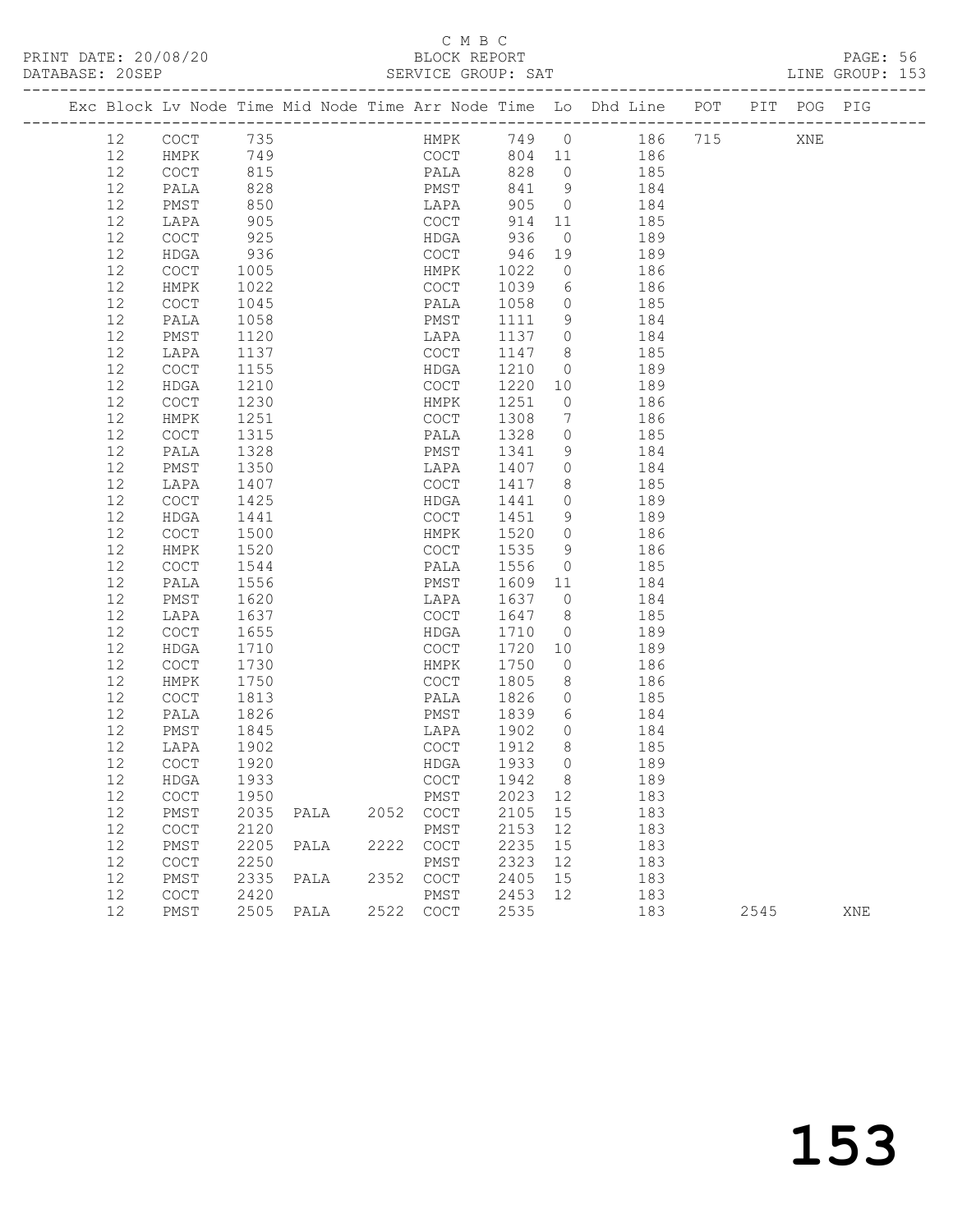|  | PRINT DATE: 20/08/20 |  |
|--|----------------------|--|
|  |                      |  |

## C M B C

|  | DATABASE: 20SEP | PRINT DATE: 20/08/20             |                   |  |      |                    |      |                                                   |                |                                   | BLOCK REPORT<br>SERVICE GROUP: SAT<br>--------                                 |  | PAGE: 57<br>LINE GROUP: 170 |  |
|--|-----------------|----------------------------------|-------------------|--|------|--------------------|------|---------------------------------------------------|----------------|-----------------------------------|--------------------------------------------------------------------------------|--|-----------------------------|--|
|  |                 | XNE North East Sector CS         |                   |  |      |                    |      |                                                   |                |                                   | PCST PORT COQUITLAM STN NE WEEA WESTERN & EASTERN                              |  |                             |  |
|  |                 |                                  |                   |  |      |                    |      |                                                   |                |                                   | Exc Block Lv Node Time Mid Node Time Arr Node Time Lo Dhd Line POT PIT POG PIG |  |                             |  |
|  | 21              | PCST 621                         |                   |  |      |                    |      |                                                   |                |                                   | WEEA 630 0 170 601 XNE                                                         |  |                             |  |
|  | 21              | WEEA 630<br>PCST 651<br>WEEA 700 |                   |  |      |                    |      |                                                   |                | PCST 639 12 170<br>WEEA 700 0 170 |                                                                                |  |                             |  |
|  | 21              |                                  |                   |  |      |                    |      |                                                   |                |                                   |                                                                                |  |                             |  |
|  | 21              |                                  |                   |  | PCST |                    |      | 709 12                                            |                | 170                               |                                                                                |  |                             |  |
|  | 21              | PCST                             | 721               |  |      | WEEA               |      | 730                                               |                | 0 170                             |                                                                                |  |                             |  |
|  | 21              | WEEA                             |                   |  |      | PCST               |      | 739                                               | 12             | 170                               |                                                                                |  |                             |  |
|  | 21              | PCST                             | 730<br>751<br>800 |  |      | WEEA               |      | 800                                               | $\overline{0}$ | 170                               |                                                                                |  |                             |  |
|  | 21              | WEEA                             |                   |  |      |                    | PCST | 809                                               | 12             | 170                               |                                                                                |  |                             |  |
|  | 21              | PCST                             | 821               |  |      | WEEA               |      | 830                                               |                | $\overline{0}$<br>170             |                                                                                |  |                             |  |
|  | 21              | WEEA                             | 830               |  |      | PCST               |      | 839                                               | 12             | 170                               |                                                                                |  |                             |  |
|  | 21              | PCST                             | 851               |  |      | WEEA               |      | 900                                               | $\overline{0}$ | 170                               |                                                                                |  |                             |  |
|  | 21              | WEEA                             | 900               |  |      | PCST               |      | 911                                               | 10             | 170                               |                                                                                |  |                             |  |
|  | 21              | PCST                             | 921               |  |      | WEEA               |      | 930                                               | $\overline{0}$ | 170                               |                                                                                |  |                             |  |
|  | 21              | WEEA                             | 930               |  |      | PCST               |      | 941<br>$\begin{array}{c} 941 \\ 1000 \end{array}$ | 10             | 170                               |                                                                                |  |                             |  |
|  | 21              | PCST                             | 951               |  |      | WEEA               |      |                                                   | $\overline{0}$ | 170                               |                                                                                |  |                             |  |
|  | 21              | WEEA                             | 1000              |  |      | PCST               |      | 1011                                              | 10             | 170                               |                                                                                |  |                             |  |
|  | 21              | PCST                             | 1021              |  |      | WEEA               |      | 1030                                              | $\overline{0}$ | 170                               |                                                                                |  |                             |  |
|  | 21              | WEEA                             | 1030              |  |      | PCST               |      | 1041                                              | 10             | 170                               |                                                                                |  |                             |  |
|  | 21              | PCST                             | 1051              |  |      | WEEA               |      | 1100                                              | $\overline{0}$ | 170                               |                                                                                |  |                             |  |
|  | 21              | WEEA                             | 1100              |  |      | PCST               |      | 1111                                              | 10             | 170                               |                                                                                |  |                             |  |
|  | 21              | PCST                             | 1121              |  |      | WEEA               |      | 1130                                              | $\overline{0}$ | 170                               |                                                                                |  |                             |  |
|  | 21              | WEEA                             | 1130              |  |      | PCST               |      | 1141                                              | 10             | 170                               |                                                                                |  |                             |  |
|  | 21              | PCST                             | 1151              |  |      | WEEA               |      | 1200                                              | $\overline{0}$ | 170                               |                                                                                |  |                             |  |
|  | 21              | WEEA                             | 1200              |  |      | PCST               |      | 1211                                              | 10             | 170                               |                                                                                |  |                             |  |
|  | 21              | PCST                             | 1221              |  |      | WEEA               |      | 1230                                              | $\overline{0}$ | 170                               |                                                                                |  |                             |  |
|  | 21              | WEEA                             | 1230              |  |      | PCST               |      | 1241                                              | 10             | 170                               |                                                                                |  |                             |  |
|  | 21              | PCST                             | 1251              |  |      | WEEA               |      | 1300                                              | $\overline{0}$ | 170                               |                                                                                |  |                             |  |
|  | 21              | WEEA                             | 1300              |  |      | PCST               |      | 1311                                              | 10             | 170                               |                                                                                |  |                             |  |
|  | 21              | PCST                             | 1321              |  |      | WEEA               |      | 1330                                              | $\overline{0}$ | 170                               |                                                                                |  |                             |  |
|  | 21              | WEEA                             | 1330              |  |      | PCST               |      | 1341                                              | 10             | 170                               |                                                                                |  |                             |  |
|  | 21              | PCST                             | 1351              |  |      | WEEA               |      | 1400 0<br>1411 10                                 |                | 170                               |                                                                                |  |                             |  |
|  | 21              | WEEA                             | 1400              |  |      | PCST               |      | 1430 0                                            |                | 170<br>170                        |                                                                                |  |                             |  |
|  | 21              | PCST                             | 1421              |  |      | WEEA               |      | 1441 10                                           |                |                                   |                                                                                |  |                             |  |
|  | 21              | WEEA<br>21   PCST   1451         | 1430              |  |      | PCST               |      | WEEA 1500 0                                       |                | 170<br>170                        |                                                                                |  |                             |  |
|  | 21              | WEEA                             | 1500              |  |      | PCST               |      | 1511                                              | 10             | 170                               |                                                                                |  |                             |  |
|  | 21              | $PCST$                           | 1521              |  |      | WEEA               |      | 1530                                              | 0              | 170                               |                                                                                |  |                             |  |
|  | 21              | WEEA                             | 1530              |  |      | PCST               |      | 1541                                              | 10             | 170                               |                                                                                |  |                             |  |
|  | 21              | PCST                             | 1551              |  |      | WEEA               |      | 1600                                              | 0              | 170                               |                                                                                |  |                             |  |
|  | 21              | WEEA                             | 1600              |  |      | PCST               |      | 1611                                              | 9              | 170                               |                                                                                |  |                             |  |
|  | 21              | $PCST$                           | 1620              |  |      | WEEA               |      | 1631                                              | 0              | 170                               |                                                                                |  |                             |  |
|  | 21              | WEEA                             | 1631              |  |      | PCST               |      | 1642                                              | 8              | 170                               |                                                                                |  |                             |  |
|  | 21              | PCST                             | 1650              |  |      | WEEA               |      | 1701                                              | 0              | 170                               |                                                                                |  |                             |  |
|  | 21              | WEEA                             | 1701              |  |      | $_{\mathrm{PCST}}$ |      | 1712                                              | 9              | 170                               |                                                                                |  |                             |  |
|  | 21              | PCST                             | 1721              |  |      | WEEA               |      | 1730                                              | 0              | 170                               |                                                                                |  |                             |  |
|  | 21              | WEEA                             | 1730              |  |      | PCST               |      | 1741                                              | 10             | 170                               |                                                                                |  |                             |  |
|  | 21              | PCST                             | 1751              |  |      | WEEA               |      | 1800                                              | 0              | 170                               |                                                                                |  |                             |  |
|  | 21              | WEEA                             | 1800              |  |      | PCST               |      | 1811                                              | 10             | 170                               |                                                                                |  |                             |  |
|  | 21              | PCST                             | 1821              |  |      | WEEA               |      | 1830                                              | $\circ$        | 170                               |                                                                                |  |                             |  |
|  | 21              | WEEA                             | 1830              |  |      | PCST               |      | 1841                                              | 10             | 170                               |                                                                                |  |                             |  |
|  | 21              | PCST                             | 1851              |  |      | WEEA               |      | 1900                                              | 0              | 170                               |                                                                                |  |                             |  |
|  | 21              | WEEA                             | 1900              |  |      | PCST               |      | 1911                                              | 10             | 170                               |                                                                                |  |                             |  |
|  | 21              | PCST                             | 1921              |  |      | WEEA               |      | 1930                                              | 0              | 170                               |                                                                                |  |                             |  |
|  | 21              | WEEA                             | 1930              |  |      | PCST               |      | 1941                                              | 10             | 170                               |                                                                                |  |                             |  |
|  |                 |                                  |                   |  |      |                    |      |                                                   |                |                                   |                                                                                |  |                             |  |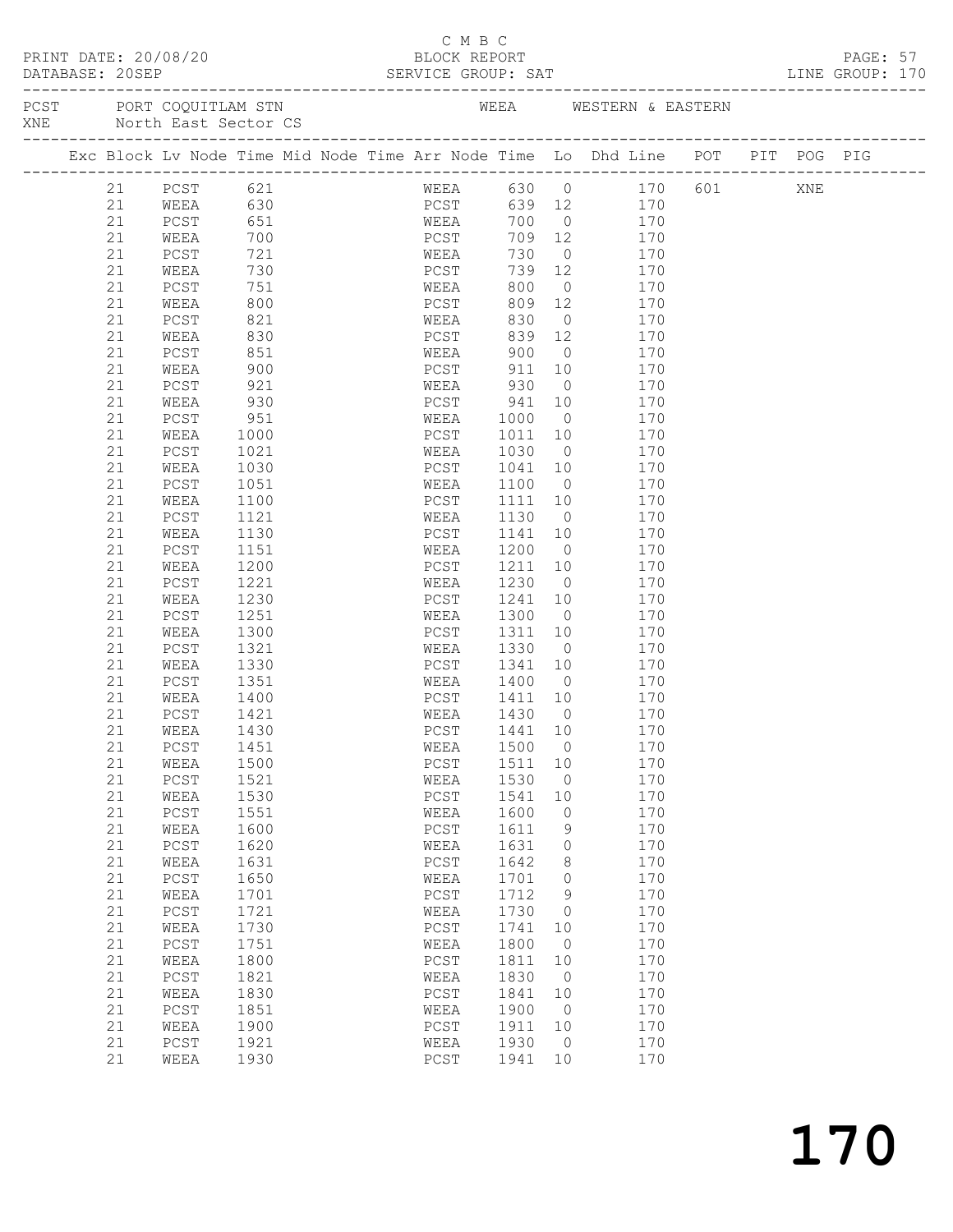## C M B C<br>BLOCK REPORT

| DATABASE: 20SEP |      |      |  | SERVICE GROUP: SAT |      |                |                                                                    |      |             | LINE GROUP: 170 |  |
|-----------------|------|------|--|--------------------|------|----------------|--------------------------------------------------------------------|------|-------------|-----------------|--|
|                 |      |      |  |                    |      |                | Exc Block Lv Node Time Mid Node Time Arr Node Time Lo Dhd Line POT |      | PIT POG PIG |                 |  |
| 21              | PCST | 1951 |  | WEEA               | 2000 | $\overline{0}$ | 170                                                                |      |             |                 |  |
| 21              | WEEA | 2000 |  | PCST               | 2010 | 11             | 170                                                                |      |             |                 |  |
| 21              | PCST | 2021 |  | WEEA               | 2030 | $\overline{0}$ | 170                                                                |      |             |                 |  |
| 21              | WEEA | 2030 |  | PCST               | 2040 | 11             | 170                                                                |      |             |                 |  |
| 21              | PCST | 2051 |  | WEEA               | 2100 | $\circ$        | 170                                                                |      |             |                 |  |
| 21              | WEEA | 2100 |  | PCST               | 2110 | 11             | 170                                                                |      |             |                 |  |
| 21              | PCST | 2121 |  | WEEA               | 2130 | $\overline{0}$ | 170                                                                |      |             |                 |  |
| 21              | WEEA | 2130 |  | PCST               | 2139 | 12             | 170                                                                |      |             |                 |  |
| 21              | PCST | 2151 |  | WEEA               | 2200 | $\Omega$       | 170                                                                |      |             |                 |  |
| 21              | WEEA | 2200 |  | PCST               | 2209 | 12             | 170                                                                |      |             |                 |  |
| 21              | PCST | 2221 |  | WEEA               | 2230 | $\overline{0}$ | 170                                                                |      |             |                 |  |
| 21              | WEEA | 2230 |  | PCST               | 2239 | 12             | 170                                                                |      |             |                 |  |
| 21              | PCST | 2251 |  | WEEA               | 2300 | $\overline{0}$ | 170                                                                |      |             |                 |  |
| 21              | WEEA | 2300 |  | PCST               | 2309 | 12             | 170                                                                |      |             |                 |  |
| 21              | PCST | 2321 |  | WEEA               | 2330 | $\Omega$       | 170                                                                |      |             |                 |  |
| 21              | WEEA | 2330 |  | PCST               | 2339 | 12             | 170                                                                |      |             |                 |  |
| 21              | PCST | 2351 |  | WEEA               | 2400 | $\Omega$       | 170                                                                |      |             |                 |  |
| 21              | WEEA | 2400 |  | PCST               | 2409 |                | 170                                                                | 2414 |             | XNE             |  |
|                 |      |      |  |                    |      |                |                                                                    |      |             |                 |  |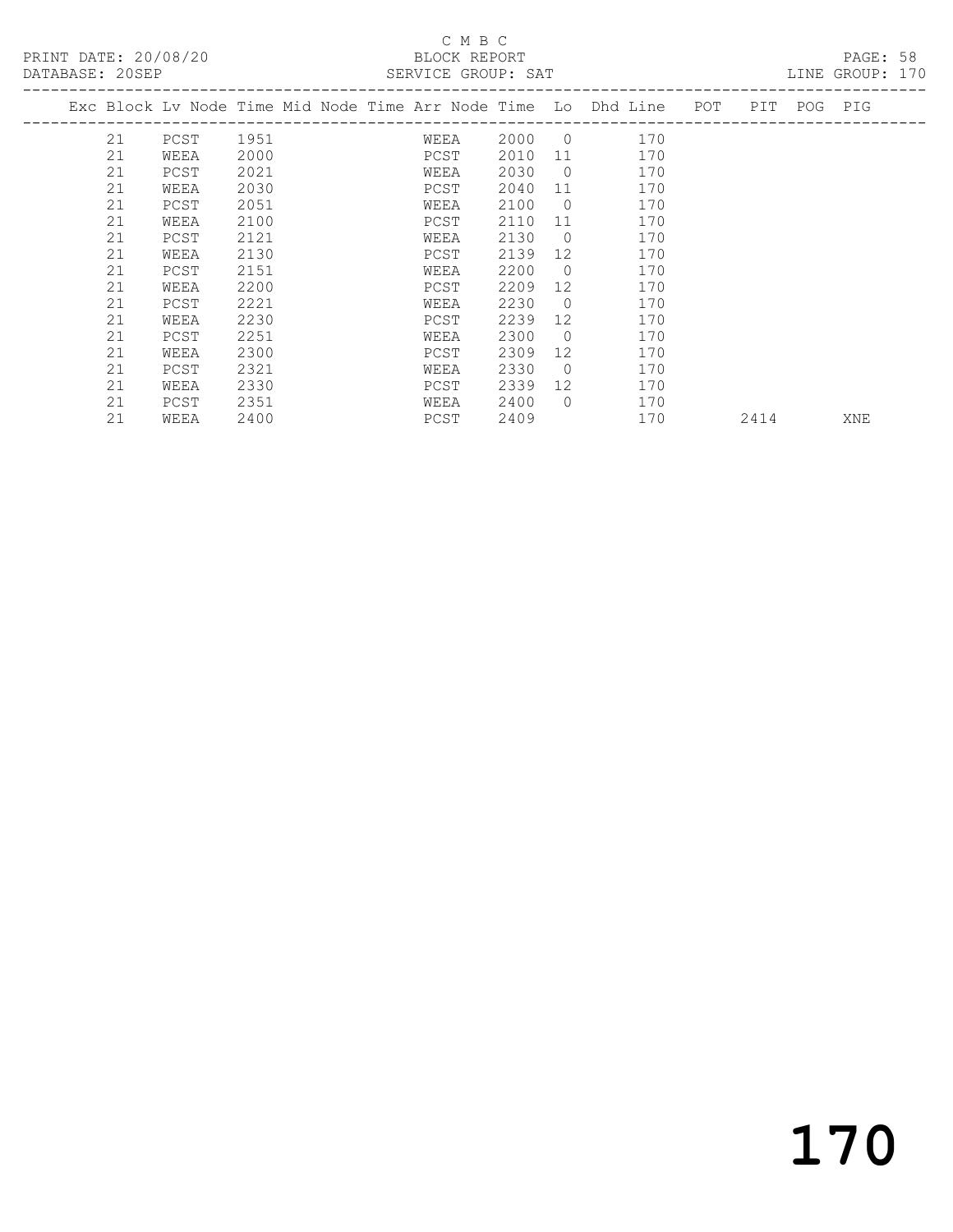|  |          | PRINT DATE: 20/08/20                       |              |                          | C M B C<br>BLOCK REPORT |              |                |                                                                                                                                |      | PAGE: 59 |  |
|--|----------|--------------------------------------------|--------------|--------------------------|-------------------------|--------------|----------------|--------------------------------------------------------------------------------------------------------------------------------|------|----------|--|
|  |          | XNE North East Sector CS                   |              |                          |                         |              |                |                                                                                                                                |      |          |  |
|  |          |                                            |              |                          |                         |              |                |                                                                                                                                |      |          |  |
|  | 26<br>26 |                                            |              |                          |                         |              |                | 26 PCST 601 VI90 615 0 174 541 XNE<br>VI90 615 PCST 632 COCT 642 13 173<br>COCT 655 FRDO 716 0 172<br>FRDO 716 COCT 728 23 171 |      |          |  |
|  | 26<br>26 | COCT                                       |              |                          |                         |              |                | 751 PCST 801 VI90 815 0 174                                                                                                    |      |          |  |
|  | 26       | VI90                                       |              |                          |                         |              |                | 815 PCST 832 COCT 842 13 173                                                                                                   |      |          |  |
|  | 26       | COCT                                       |              |                          |                         |              |                |                                                                                                                                |      |          |  |
|  | 26       | FRDO                                       |              |                          |                         |              |                |                                                                                                                                |      |          |  |
|  | 26       | COCT                                       |              |                          |                         |              |                | 950 PCST 1001 VI90 1017 0 174                                                                                                  |      |          |  |
|  | 26       | VI90                                       |              |                          |                         |              |                | 1017 PCST 1037 COCT 1047 8 173                                                                                                 |      |          |  |
|  | 26       | COCT                                       |              |                          |                         |              |                | FRDO 1123 0 172<br>COCT 1141 9 171                                                                                             |      |          |  |
|  | 26       | FRDO                                       |              |                          |                         |              |                |                                                                                                                                |      |          |  |
|  | 26       | COCT                                       |              |                          |                         |              |                | 1150 PCST 1201 VI90 1217 0 174                                                                                                 |      |          |  |
|  | 26       | VI90                                       |              | 1217 PCST 1237 COCT 1248 |                         |              |                | 7 173                                                                                                                          |      |          |  |
|  | 26       | COCT                                       |              |                          |                         |              |                |                                                                                                                                |      |          |  |
|  | 26<br>26 | FRDO                                       |              |                          |                         |              |                |                                                                                                                                |      |          |  |
|  | 26       | COCT<br>VI90                               |              |                          |                         |              |                | 1417 PCST 1436 COCT 1447 8 173                                                                                                 |      |          |  |
|  | 26       | COCT                                       | 1455         |                          | FRDO                    | 1523         |                | 172                                                                                                                            |      |          |  |
|  | 26       | FRDO                                       | 1523         |                          |                         |              |                |                                                                                                                                |      |          |  |
|  | 26       | COCT                                       |              | 1546 PCST 1559 VI90 1615 |                         |              |                | COCT 1541 5 171<br>VI90 1615 0 174                                                                                             |      |          |  |
|  | 26       | VI90                                       |              |                          |                         |              |                | 1615 PCST 1634 COCT 1645 10 173                                                                                                |      |          |  |
|  | 26       | COCT                                       | 1655         |                          |                         | 1722         |                |                                                                                                                                |      |          |  |
|  | 26       | FRDO                                       |              |                          |                         |              |                |                                                                                                                                |      |          |  |
|  | 26       | COCT                                       |              |                          |                         |              |                |                                                                                                                                |      |          |  |
|  | 26       | VI90                                       |              |                          |                         |              |                | 1815 PCST 1832 COCT 1842 18 173                                                                                                |      |          |  |
|  | 26       | COCT                                       | 1900         |                          | DOFR 1914               |              |                | $0$ 171                                                                                                                        |      |          |  |
|  | 26       | DOFR                                       |              |                          |                         |              |                | $\begin{array}{c} 172 \\ 174 \end{array}$                                                                                      |      |          |  |
|  | 26       | COCT                                       |              |                          |                         |              |                |                                                                                                                                |      |          |  |
|  | 26       | COCT                                       | 2100         |                          | DOFR                    | 2114         | $\circ$        | 26 VI90 2015 PCST 2031 COCT 2041 19 173<br>171                                                                                 |      |          |  |
|  | 26       | <b>DOFR</b>                                | 2114         |                          | COCT                    | 2136         | 9              | 172                                                                                                                            |      |          |  |
|  | 26       | $\mathtt{C}\mathtt{O}\mathtt{C}\mathtt{T}$ | 2145         |                          | PALA                    | 2157         | $\circ$        | 185                                                                                                                            |      |          |  |
|  | 26       | PALA                                       | 2157         |                          | PMST                    | 2209         | 11             | 184                                                                                                                            |      |          |  |
|  | 26       | PMST                                       | 2220         |                          | LAPA                    | 2235         | $\overline{0}$ | 184                                                                                                                            |      |          |  |
|  | 26       | LAPA                                       | 2235         |                          | COCT                    | 2244         | 16             | 185                                                                                                                            |      |          |  |
|  | 26       | COCT                                       | 2300         |                          | HMPK                    | 2314         | $\overline{0}$ | 186                                                                                                                            |      |          |  |
|  | 26       | HMPK                                       | 2314         |                          | COCT                    | 2329         | 16             | 186                                                                                                                            |      |          |  |
|  | 26<br>26 | <b>COCT</b><br>PALA                        | 2345<br>2357 |                          | PALA<br>PMST            | 2357<br>2409 | $\Omega$       | 185<br>184                                                                                                                     | 2424 | XNE      |  |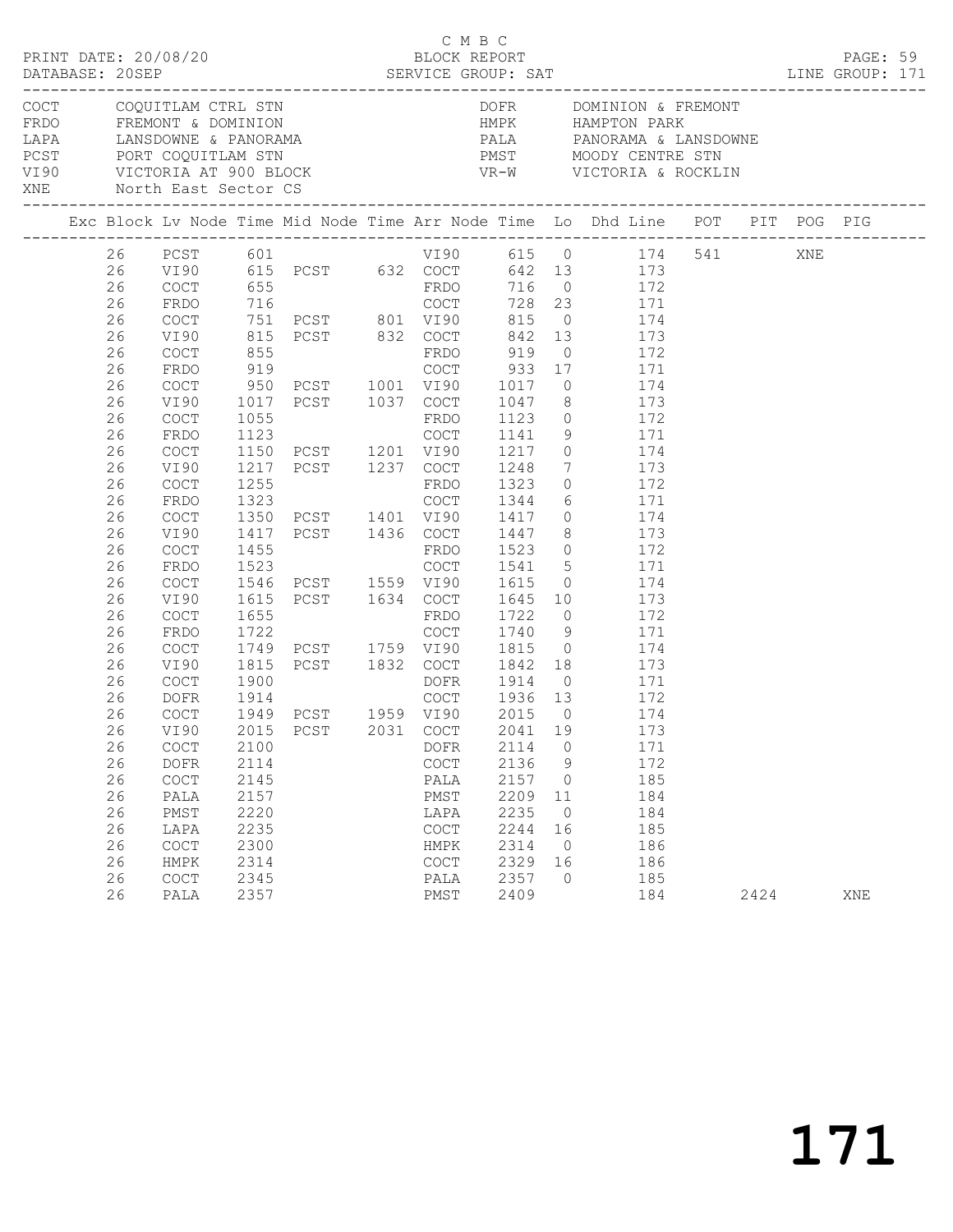#### C M B C<br>BLOCK REPORT SERVICE GROUP: SAT

|  |    |                                  |      |           |      |             |      |                | Exc Block Lv Node Time Mid Node Time Arr Node Time Lo Dhd Line POT |            | PIT POG PIG |     |
|--|----|----------------------------------|------|-----------|------|-------------|------|----------------|--------------------------------------------------------------------|------------|-------------|-----|
|  | 27 | -----------------<br><b>COCT</b> | 625  |           |      | FRDO        | 646  |                | $0 \t 172$                                                         |            | XNE         |     |
|  | 27 | FRDO                             | 646  |           |      | COCT        | 658  | $\overline{7}$ | 171                                                                |            |             |     |
|  | 27 | <b>COCT</b>                      | 705  | PCST 715  |      | VR-W        | 730  | $\Omega$       | 173                                                                |            |             |     |
|  | 27 | $VR-W$                           | 730  | PCST 747  |      | <b>COCT</b> | 757  | 13             | 174                                                                |            |             |     |
|  | 27 | <b>COCT</b>                      | 810  |           |      | DOFR        | 823  | $\overline{0}$ | 171                                                                |            |             |     |
|  | 27 | <b>DOFR</b>                      | 823  |           |      | <b>COCT</b> | 845  | 20             | 172                                                                |            |             |     |
|  | 27 | <b>COCT</b>                      | 905  | PCST      | 915  | $VR-W$      | 930  | $\overline{0}$ | 173                                                                |            |             |     |
|  | 27 | $VR-W$                           | 930  | PCST      | 947  | <b>COCT</b> | 957  | 13             | 174                                                                |            |             |     |
|  | 27 | <b>COCT</b>                      | 1010 |           |      | DOFR        | 1025 | $\bigcirc$     | 171                                                                |            |             |     |
|  | 27 | <b>DOFR</b>                      | 1025 |           |      | <b>COCT</b> | 1049 | 13             | 172                                                                |            |             |     |
|  | 27 | COCT                             | 1102 | PCST      | 1113 | VR-W        | 1130 | $\bigcirc$     | 173                                                                |            |             |     |
|  | 27 | $VR-W$                           | 1130 | PCST      | 1149 | <b>COCT</b> | 1200 | 10             | 174                                                                |            |             |     |
|  | 27 | COCT                             | 1210 |           |      | DOFR        | 1227 | $\bigcirc$     | 171                                                                |            |             |     |
|  | 27 | <b>DOFR</b>                      | 1227 |           |      | <b>COCT</b> | 1252 | 9              | 172                                                                |            |             |     |
|  | 27 | <b>COCT</b>                      | 1301 | PCST      | 1312 | $VR-W$      | 1330 | $\Omega$       | 173                                                                |            |             |     |
|  | 27 | $VR-W$                           | 1330 | PCST      | 1349 | COCT        | 1400 | 10             | 174                                                                |            |             |     |
|  | 27 | <b>COCT</b>                      | 1410 |           |      | <b>DOFR</b> | 1427 | $\Omega$       | 171                                                                |            |             |     |
|  | 27 | <b>DOFR</b>                      | 1427 |           |      | <b>COCT</b> | 1452 | - 9            | 172                                                                |            |             |     |
|  | 27 | <b>COCT</b>                      | 1501 | PCST 1512 |      | VR-W        | 1530 | $\Omega$       | 173                                                                |            |             |     |
|  | 27 | $VR-W$                           | 1530 | PCST      | 1549 | <b>COCT</b> | 1600 | 10             | 174                                                                |            |             |     |
|  | 27 | <b>COCT</b>                      | 1610 |           |      | <b>DOFR</b> | 1627 | $\overline{0}$ | 171                                                                |            |             |     |
|  | 27 | <b>DOFR</b>                      | 1627 |           |      | COCT        | 1652 | 8              | 172                                                                |            |             |     |
|  | 27 | <b>COCT</b>                      | 1700 | PCST 1712 |      | VR-W        | 1730 | $\bigcirc$     | 173                                                                |            |             |     |
|  | 27 | $VR-W$                           | 1730 | PCST      | 1749 | <b>COCT</b> | 1759 | 11             | 174                                                                |            |             |     |
|  | 27 | <b>COCT</b>                      | 1810 |           |      | DOFR        | 1824 | $\bigcirc$     | 171                                                                |            |             |     |
|  | 27 | <b>DOFR</b>                      | 1824 |           |      | <b>COCT</b> | 1846 |                | 172                                                                | 1857 — 187 |             | XNE |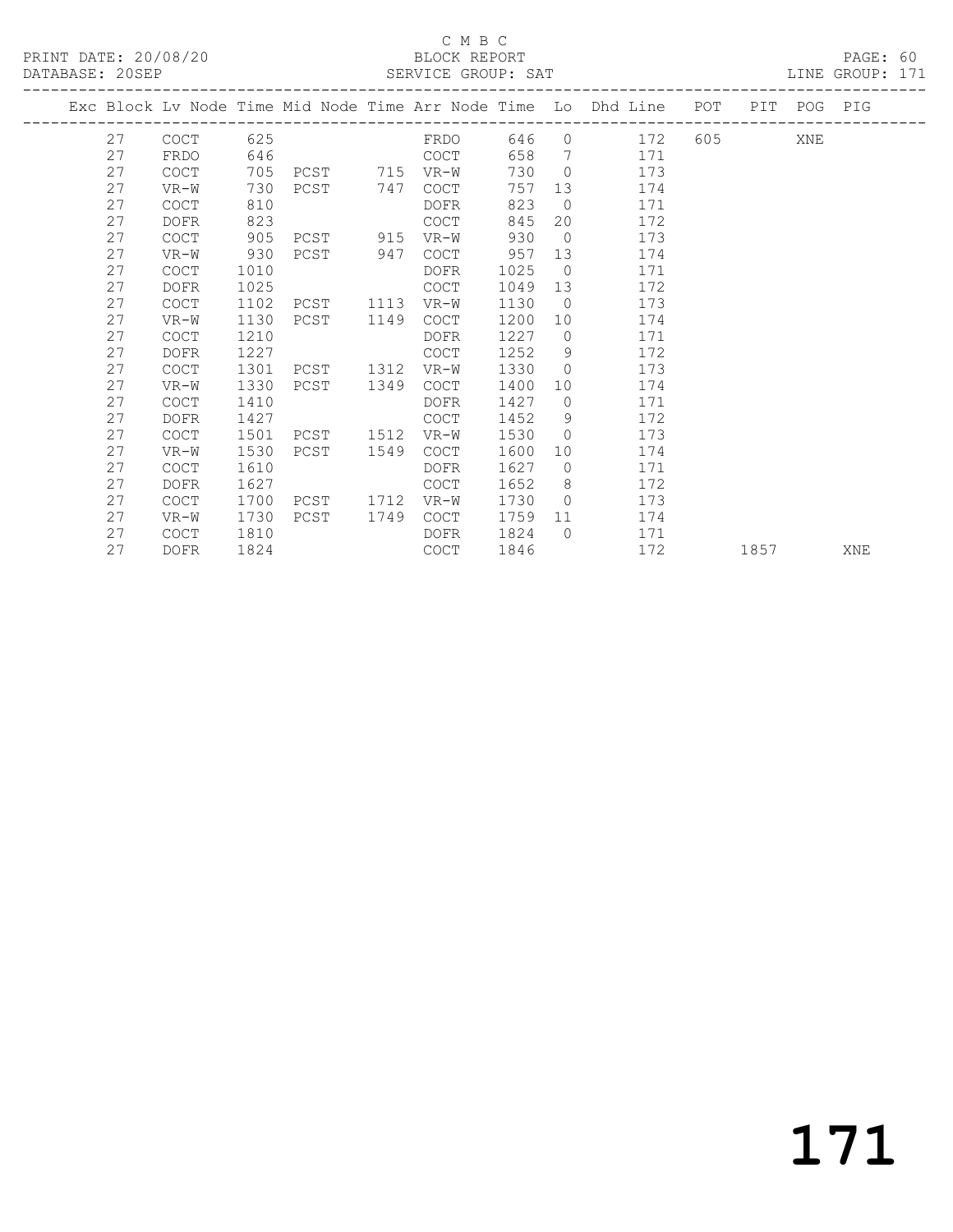#### C M B C<br>BLOCK REPORT

PRINT DATE: 20/08/20 BLOCK REPORT BATABASE: 20SEP

PAGE: 61<br>LINE GROUP: 171

|    |                                            |      |                                  |      |                                            |         |                              | Exc Block Lv Node Time Mid Node Time Arr Node Time Lo Dhd Line POT |       |      | PIT POG PIG |     |
|----|--------------------------------------------|------|----------------------------------|------|--------------------------------------------|---------|------------------------------|--------------------------------------------------------------------|-------|------|-------------|-----|
| 28 | PCST                                       | 631  |                                  |      | <b>VI90</b>                                |         |                              | 645 0 174                                                          | 611 0 |      | XNE         |     |
| 28 | VI90                                       |      | 645 PCST 702 COCT                |      |                                            |         |                              | 712 13 173                                                         |       |      |             |     |
| 28 | COCT                                       | 725  |                                  |      | FRDO                                       | 748     | $\overline{0}$               | 172                                                                |       |      |             |     |
| 28 | FRDO                                       | 748  |                                  |      | COCT                                       | 800     | 21                           | 171                                                                |       |      |             |     |
| 28 | COCT                                       | 821  | PCST 831 VI90                    |      |                                            | 845     | $\overline{0}$               | 174                                                                |       |      |             |     |
| 28 | VI90                                       | 845  | PCST 903 COCT                    |      |                                            | 913     | 12                           | 173                                                                |       |      |             |     |
| 28 | $\mathtt{C}\mathtt{O}\mathtt{C}\mathtt{T}$ | 925  |                                  |      | FRDO                                       | 950     | $\overline{0}$               | 172                                                                |       |      |             |     |
| 28 | FRDO                                       | 950  |                                  |      | COCT                                       | 1006    | 14                           | 171                                                                |       |      |             |     |
| 28 | $\mathtt{C}\mathtt{O}\mathtt{C}\mathtt{T}$ | 1020 | PCST 1031 VI90                   |      |                                            | 1047    | $\overline{0}$               | 174                                                                |       |      |             |     |
| 28 | VI90                                       | 1047 | PCST 1107 COCT                   |      |                                            | 1118    | $\overline{7}$               | 173                                                                |       |      |             |     |
| 28 | COCT                                       | 1125 |                                  |      | FRDO                                       | 1153    | $\overline{0}$               | 172                                                                |       |      |             |     |
| 28 | FRDO                                       | 1153 |                                  |      | COCT                                       | 1213    | $\overline{7}$               | 171                                                                |       |      |             |     |
| 28 | <b>COCT</b>                                | 1220 | PCST 1231 VI90                   |      |                                            | 1247    | $\overline{0}$               | 174                                                                |       |      |             |     |
| 28 | VI90                                       | 1247 | PCST 1306 COCT                   |      |                                            | 1317    | 8                            | 173                                                                |       |      |             |     |
| 28 | COCT                                       | 1325 |                                  |      | FRDO                                       | 1353    | $\circ$                      | 172                                                                |       |      |             |     |
| 28 | FRDO                                       | 1353 |                                  |      | $\mathtt{C}\mathtt{O}\mathtt{C}\mathtt{T}$ | 1414    | 6                            | 171                                                                |       |      |             |     |
| 28 | COCT                                       | 1420 | PCST 1432 VI90                   |      |                                            | 1448    | $\circ$                      | 174                                                                |       |      |             |     |
| 28 | VI90                                       | 1448 | PCST 1507 COCT                   |      |                                            | 1518    | $7\phantom{.0}\phantom{.0}7$ | 173                                                                |       |      |             |     |
| 28 | COCT                                       | 1525 |                                  |      | FRDO                                       | 1553    | $\overline{0}$               | 172                                                                |       |      |             |     |
| 28 | FRDO                                       | 1553 |                                  |      | COCT                                       | 1611    | 5                            | 171                                                                |       |      |             |     |
| 28 | COCT                                       | 1616 | PCST                             |      | 1629 VI90                                  | 1645    | $\overline{0}$               | 174                                                                |       |      |             |     |
| 28 | VI90                                       | 1645 | PCST 1704 COCT                   |      |                                            | 1715    | 10                           | 173                                                                |       |      |             |     |
| 28 | <b>COCT</b>                                | 1725 |                                  |      | FRDO                                       | 1752    | $\overline{0}$               | 172                                                                |       |      |             |     |
| 28 | FRDO                                       | 1752 |                                  |      | COCT                                       | 1808    | 11                           | 171                                                                |       |      |             |     |
| 28 | $\mathtt{C}\mathtt{O}\mathtt{C}\mathtt{T}$ | 1819 | PCST 1829 VI90                   |      |                                            | 1845    | $\overline{0}$               | 174                                                                |       |      |             |     |
| 28 | VI90                                       | 1845 | PCST 1902                        |      | COCT                                       | 1912    | 18                           | 173                                                                |       |      |             |     |
| 28 | $\operatorname{COT}$                       | 1930 |                                  |      | FRDO                                       | 1953    | $\overline{0}$               | 172                                                                |       |      |             |     |
| 28 | FRDO                                       | 1953 |                                  |      | COCT                                       | 2006    | 14                           | 171                                                                |       |      |             |     |
| 28 | COCT                                       | 2020 | PCST 2030 VR-W<br>PCST 2103 COCT |      |                                            | 2046    | $\overline{0}$               | 173                                                                |       |      |             |     |
| 28 | $VR-W$                                     | 2046 | PCST                             | 2103 | COCT                                       | 2113    | 17                           | 174                                                                |       |      |             |     |
| 28 | COCT                                       | 2130 |                                  |      | FRDO                                       | 2153    | $\overline{0}$               | 172                                                                |       |      |             |     |
| 28 | FRDO                                       | 2153 |                                  |      | COCT                                       | 2206 14 |                              | 171                                                                |       |      |             |     |
| 28 | COCT                                       | 2220 | PCST 2230 VR-W                   |      |                                            | 2246    | $\overline{0}$               | 173                                                                |       |      |             |     |
| 28 | VR-W                                       | 2246 | PCST 2303                        |      | COCT                                       | 2313 17 |                              | 174                                                                |       |      |             |     |
| 28 | <b>COCT</b>                                | 2330 |                                  |      | FRDO                                       | 2353    | $\bigcirc$                   | 172                                                                |       |      |             |     |
| 28 | FRDO                                       | 2353 |                                  |      | COCT                                       | 2404    |                              | 171                                                                |       | 2414 |             | XNE |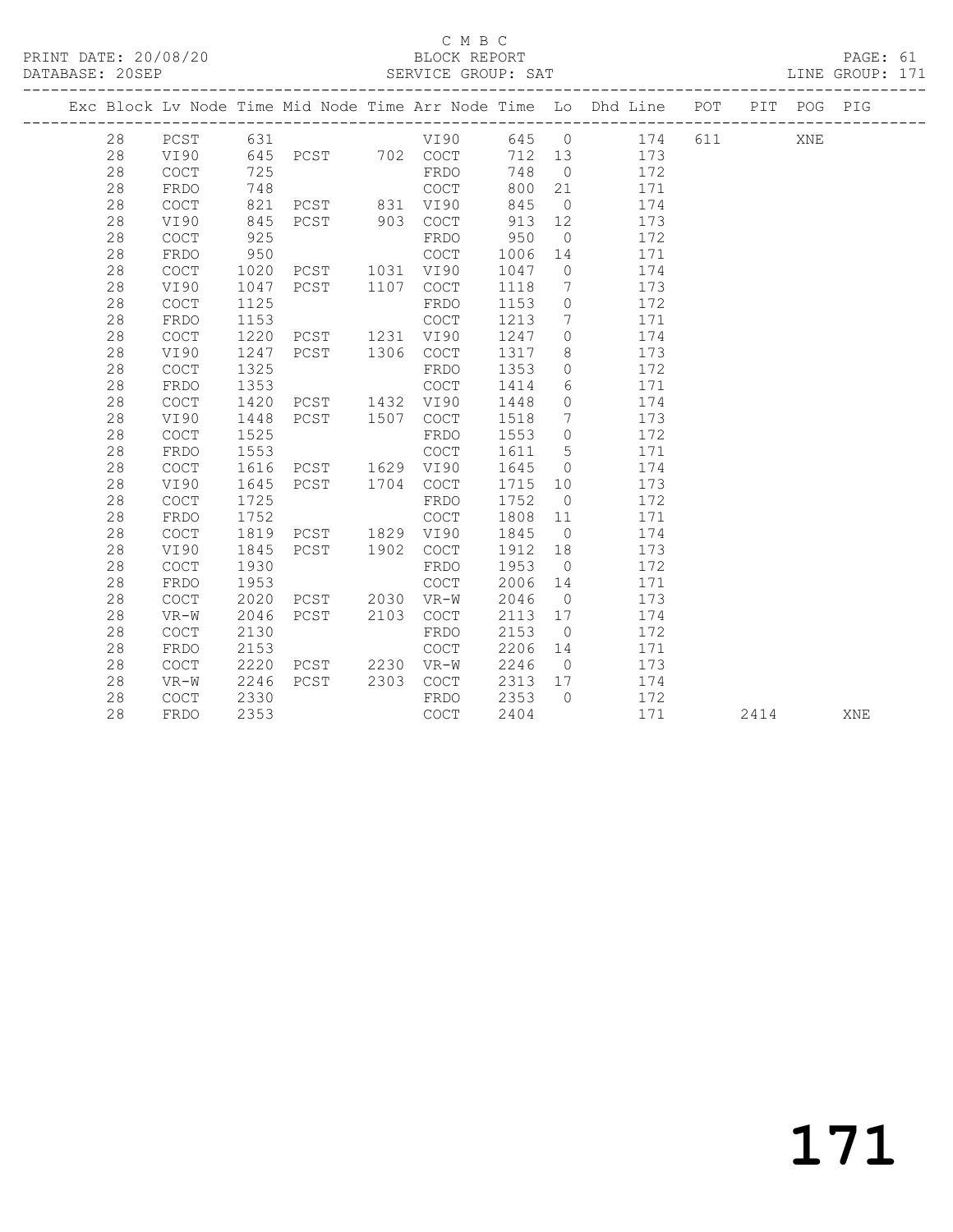### C M B C<br>BLOCK REPORT

| DATABASE: 20SEP |    |             |      |           |      |                   |         |                | SERVICE GROUP: SAT                                                             |         |     | LINE GROUP: 171 |
|-----------------|----|-------------|------|-----------|------|-------------------|---------|----------------|--------------------------------------------------------------------------------|---------|-----|-----------------|
|                 |    |             |      |           |      |                   |         |                | Exc Block Lv Node Time Mid Node Time Arr Node Time Lo Dhd Line POT PIT POG PIG |         |     |                 |
|                 | 29 | PCST        | 645  |           |      | VR-W              |         |                | 700 0 173                                                                      | 625 000 | XNE |                 |
|                 | 29 | $VR-W$      |      |           |      | 700 PCST 717 COCT |         |                | 727 13<br>174                                                                  |         |     |                 |
|                 | 29 | <b>COCT</b> | 740  |           |      | DOFR              | 753     |                | $\overline{0}$<br>171                                                          |         |     |                 |
|                 | 29 | DOFR        | 753  |           |      | COCT              | 815     |                | 20<br>172                                                                      |         |     |                 |
|                 | 29 | COCT        | 835  | PCST 845  |      | VR-W              | 900     | $\bigcirc$     | 173                                                                            |         |     |                 |
|                 | 29 | VR-W        | 900  | PCST 917  |      | COCT              | 927     |                | 13<br>174                                                                      |         |     |                 |
|                 | 29 | <b>COCT</b> | 940  |           |      | DOFR              | 954     | $\bigcirc$     | 171                                                                            |         |     |                 |
|                 | 29 | DOFR        | 954  |           |      | COCT              | 1018    | 16             | 172                                                                            |         |     |                 |
|                 | 29 | COCT        | 1034 | PCST 1044 |      | VR-W              | 1100    | $\bigcirc$     | 173                                                                            |         |     |                 |
|                 | 29 | VR-W        | 1100 | PCST      | 1119 | COCT              | 1130    |                | 10<br>174                                                                      |         |     |                 |
|                 | 29 | COCT        | 1140 |           |      | DOFR              | 1157    | $\bigcirc$     | 171                                                                            |         |     |                 |
|                 | 29 | DOFR        | 1157 |           |      | COCT              | 1222    | 9              | 172                                                                            |         |     |                 |
|                 | 29 | COCT        | 1231 | PCST      | 1242 | VR-W              | 1300    | $\overline{0}$ | 173                                                                            |         |     |                 |
|                 | 29 | $VR-W$      | 1300 | PCST      | 1319 | COCT              | 1330    | 10             | 174                                                                            |         |     |                 |
|                 | 29 | <b>COCT</b> | 1340 |           |      | DOFR              | 1357    | $\bigcirc$     | 171                                                                            |         |     |                 |
|                 | 29 | <b>DOFR</b> | 1357 |           |      | COCT              | 1424    | $\overline{7}$ | 172                                                                            |         |     |                 |
|                 | 29 | <b>COCT</b> | 1431 | PCST      | 1442 | VR-W              | 1500    | $\overline{0}$ | 173                                                                            |         |     |                 |
|                 | 29 | $VR-W$      | 1500 | PCST      | 1519 | COCT              | 1530    | 10             | 174                                                                            |         |     |                 |
|                 | 29 | <b>COCT</b> | 1540 |           |      | DOFR              | 1557    | $\overline{0}$ | 171                                                                            |         |     |                 |
|                 | 29 | DOFR        | 1557 |           |      | COCT              | 1622    | 9              | 172                                                                            |         |     |                 |
|                 | 29 | COCT        | 1631 | PCST      | 1642 | VR-W              | 1700    | $\bigcirc$     | 173                                                                            |         |     |                 |
|                 | 29 | VR-W        |      | 1700 PCST | 1719 | COCT              | 1729 11 |                | 174                                                                            |         |     |                 |

 29 COCT 1740 DOFR 1757 0 171 29 DOFR 1757 COCT 1819 12 172 29 COCT 1831 PCST 1842 VR-W 1900 0 173

29 VR-W 1900 PCST 1919 COCT 1929 174 1939 XNE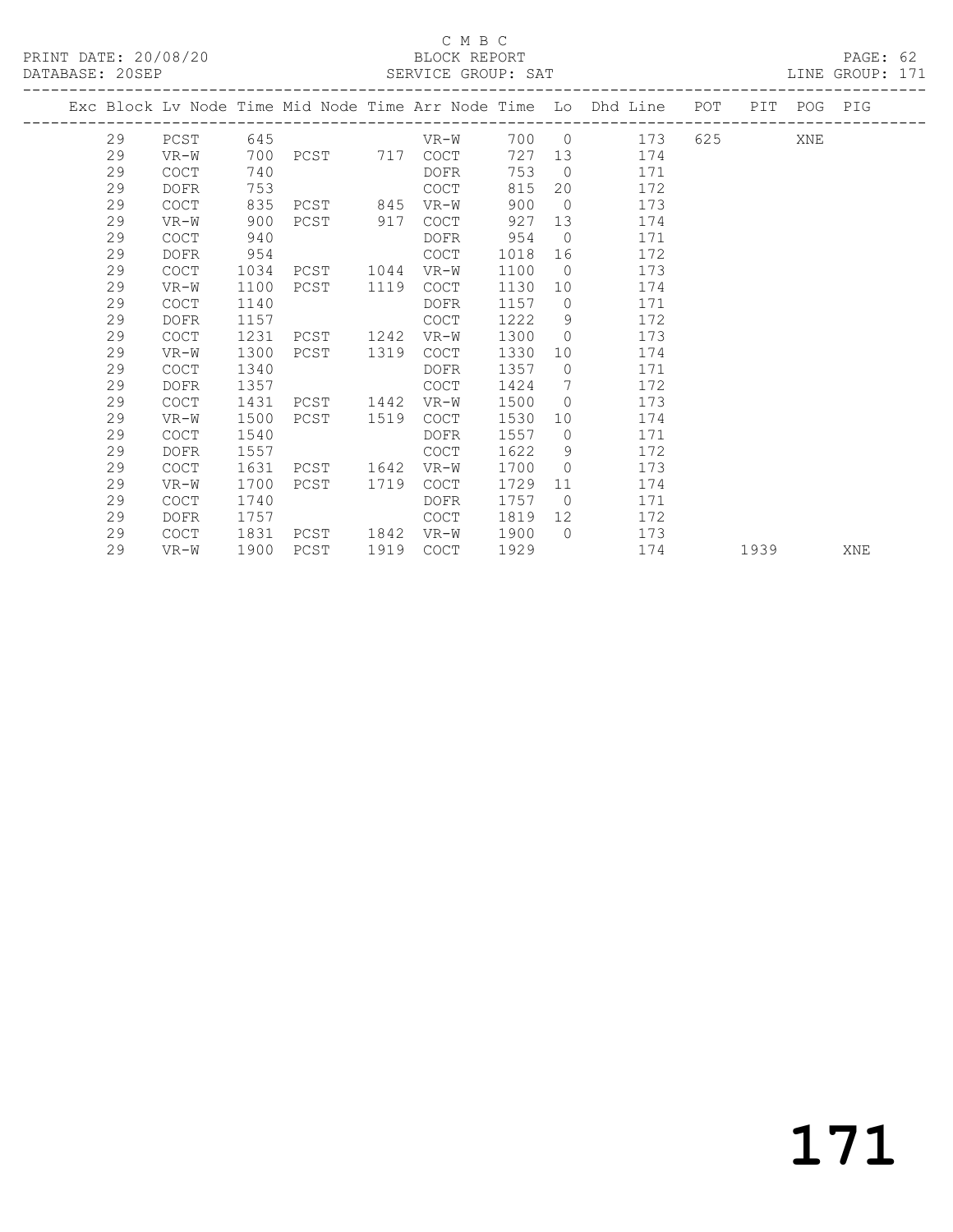#### C M B C<br>BLOCK REPORT

| DATABASE: 20SEP |    |                                            |      |                                          |      |                                            |         |                              | SERVICE GROUP: SAT LINE GROUP: 171                                             |         |     |     |  |
|-----------------|----|--------------------------------------------|------|------------------------------------------|------|--------------------------------------------|---------|------------------------------|--------------------------------------------------------------------------------|---------|-----|-----|--|
|                 |    |                                            |      |                                          |      |                                            |         |                              | Exc Block Lv Node Time Mid Node Time Arr Node Time Lo Dhd Line POT PIT POG PIG |         |     |     |  |
|                 | 30 |                                            |      |                                          |      |                                            |         |                              | COCT 651 PCST 701 VI90 715 0 174 631                                           |         | XNE |     |  |
|                 | 30 | VI90                                       |      |                                          |      | 715 PCST 732 COCT                          |         |                              | 742 13 173                                                                     |         |     |     |  |
|                 | 30 | COCT                                       | 755  |                                          |      | FRDO                                       | 818     |                              | 0 $172$                                                                        |         |     |     |  |
|                 | 30 | FRDO                                       | 818  |                                          |      | COCT                                       | 831     | 19                           | 171                                                                            |         |     |     |  |
|                 | 30 | $\mathtt{C}\mathtt{O}\mathtt{C}\mathtt{T}$ | 850  |                                          |      |                                            | 916     | $\overline{0}$               | 174                                                                            |         |     |     |  |
|                 | 30 | VI90                                       | 916  | COCT<br>PCST 900 VI90<br>PCST 934 COCT   |      |                                            | 944 11  |                              | 173                                                                            |         |     |     |  |
|                 | 30 | COCT                                       | 955  |                                          |      | FRDO                                       | 1021    | $\overline{0}$               | 172                                                                            |         |     |     |  |
|                 | 30 | FRDO                                       | 1021 |                                          |      |                                            | 1037    | 13                           | 171                                                                            |         |     |     |  |
|                 | 30 | COCT                                       | 1050 | COCT<br>PCST 1101 VI90                   |      |                                            | 1117    | $\overline{0}$               | 174                                                                            |         |     |     |  |
|                 | 30 | VI90                                       | 1117 | PCST 1137 COCT                           |      |                                            | 1148    | $7\phantom{.0}\phantom{.0}7$ | 173                                                                            |         |     |     |  |
|                 | 30 | <b>COCT</b>                                | 1155 |                                          |      | FRDO                                       | 1223    | $\overline{0}$               | 172                                                                            |         |     |     |  |
|                 | 30 | FRDO                                       | 1223 |                                          |      |                                            | 1243    | $\overline{7}$               | 171                                                                            |         |     |     |  |
|                 | 30 | $\mathtt{C}\mathtt{O}\mathtt{C}\mathtt{T}$ | 1250 | COCT<br>PCST 1301 VI90<br>PCST 1336 COCT |      |                                            | 1317    | $\overline{0}$               | 174                                                                            |         |     |     |  |
|                 | 30 | VI90                                       | 1317 |                                          |      |                                            | 1347    | 8 <sup>8</sup>               | 173                                                                            |         |     |     |  |
|                 | 30 | COCT                                       | 1355 |                                          |      | FRDO                                       | 1423    | $\overline{0}$               | 172                                                                            |         |     |     |  |
|                 | 30 | FRDO                                       | 1423 |                                          |      |                                            | 1444    | 6                            | 171                                                                            |         |     |     |  |
|                 | 30 | COCT                                       | 1450 | COCT<br>PCST 1502 VI90<br>PCST 1537 COCT |      |                                            | 1518    | $\overline{0}$               | 174                                                                            |         |     |     |  |
|                 | 30 | VI90                                       | 1518 |                                          |      |                                            | 1548    | $\overline{7}$               | 173                                                                            |         |     |     |  |
|                 | 30 | COCT                                       | 1555 |                                          |      | FRDO                                       | 1623    | $\overline{0}$               | 172                                                                            |         |     |     |  |
|                 | 30 | FRDO                                       | 1623 |                                          |      | COCT                                       | 1641    | $5\overline{)}$              | 171                                                                            |         |     |     |  |
|                 | 30 | $\mathtt{C}\mathtt{O}\mathtt{C}\mathtt{T}$ | 1646 |                                          |      |                                            | 1716    | $\overline{0}$               | 174                                                                            |         |     |     |  |
|                 | 30 | VI90                                       | 1716 | PCST 1657 VI90<br>PCST 1734 COCT         |      |                                            | 1744 11 |                              | 173                                                                            |         |     |     |  |
|                 | 30 | COCT                                       | 1755 |                                          |      | FRDO                                       | 1821    | $\overline{0}$               | 172                                                                            |         |     |     |  |
|                 | 30 | FRDO                                       | 1821 |                                          |      |                                            | 1835    | 14                           | 171                                                                            |         |     |     |  |
|                 | 30 | COCT                                       | 1849 | COCT<br>PCST 1859 VI90<br>PCST 1932 COCT |      |                                            | 1915    | $\overline{0}$               | 174                                                                            |         |     |     |  |
|                 | 30 | VI90                                       | 1915 |                                          |      |                                            | 1942 18 |                              | 173                                                                            |         |     |     |  |
|                 | 30 | $\mathtt{C}\mathtt{O}\mathtt{C}\mathtt{T}$ | 2000 |                                          |      | DOFR                                       | 2014    | $\overline{0}$               | 171                                                                            |         |     |     |  |
|                 | 30 | DOFR                                       | 2014 |                                          |      | COCT                                       | 2036 13 |                              | 172                                                                            |         |     |     |  |
|                 | 30 | $\mathtt{C}\mathtt{O}\mathtt{C}\mathtt{T}$ | 2049 | PCST 2059 VI90                           |      |                                            | 2115    | $\overline{0}$               | 174                                                                            |         |     |     |  |
|                 | 30 | VI90                                       | 2115 | PCST 2131 COCT                           |      |                                            | 2141 19 |                              | 173                                                                            |         |     |     |  |
|                 | 30 | COCT                                       | 2200 |                                          |      | DOFR                                       | 2214    | $\overline{0}$               | 171                                                                            |         |     |     |  |
|                 | 30 | DOFR                                       | 2214 |                                          |      | COCT                                       | 2236 13 |                              | 172                                                                            |         |     |     |  |
|                 | 30 | COCT                                       |      | 2249 PCST 2259 VI90                      |      |                                            | 2315 0  |                              | 174                                                                            |         |     |     |  |
|                 | 30 | VI90                                       | 2315 | PCST                                     |      | 2331 COCT                                  | 2341    |                              | 173                                                                            | 2351    |     | XNE |  |
|                 | 31 | <b>COCT</b>                                | 710  |                                          |      | DOFR                                       |         |                              | 723 0<br>171                                                                   | 650 000 | XNE |     |  |
|                 | 31 | DOFR                                       |      |                                          |      | COCT                                       | 745 20  |                              | 172                                                                            |         |     |     |  |
|                 | 31 | COCT                                       |      |                                          |      |                                            | 830     | $\overline{0}$               | 173                                                                            |         |     |     |  |
|                 |    |                                            |      |                                          |      | 31 VR-W 830 PCST 847 COCT 857 13           |         |                              | 174                                                                            |         |     |     |  |
|                 | 31 | COCT                                       | 910  |                                          |      | DOFR                                       | 924     | $\overline{0}$               | 171                                                                            |         |     |     |  |
|                 | 31 | DOFR                                       | 924  |                                          |      | COCT                                       | 948     | 16                           | 172                                                                            |         |     |     |  |
|                 | 31 | COCT                                       | 1004 | PCST                                     |      | 1014 VR-W                                  | 1030    | $\overline{0}$               | 173                                                                            |         |     |     |  |
|                 | 31 | $VR-W$                                     | 1030 | PCST                                     | 1047 | $\mathtt{C}\mathtt{O}\mathtt{C}\mathtt{T}$ | 1057    | 13                           | 174                                                                            |         |     |     |  |
|                 | 31 | COCT                                       | 1110 |                                          |      | DOFR                                       | 1127    | $\overline{0}$               | 171                                                                            |         |     |     |  |
|                 | 31 | DOFR                                       | 1127 |                                          |      | $\mathtt{C}\mathtt{O}\mathtt{C}\mathtt{T}$ | 1152    | 10                           | 172                                                                            |         |     |     |  |
|                 | 31 | $\operatorname{COT}$                       | 1202 | PCST                                     |      | 1213 VR-W                                  | 1230    | $\overline{0}$               | 173                                                                            |         |     |     |  |
|                 | 31 | $VR-W$                                     | 1230 | PCST                                     | 1249 | COCT                                       | 1300    | 10                           | 174                                                                            |         |     |     |  |
|                 | 31 | $\operatorname{COT}$                       | 1310 |                                          |      | DOFR                                       | 1327    | $\overline{0}$               | 171                                                                            |         |     |     |  |
|                 | 31 | DOFR                                       | 1327 |                                          |      | COCT                                       | 1352    | 9                            | 172                                                                            |         |     |     |  |
|                 | 31 | COCT                                       | 1401 | PCST                                     |      | 1412 VR-W                                  | 1430    | $\overline{0}$               | 173                                                                            |         |     |     |  |
|                 | 31 | $VR-W$                                     | 1430 | PCST                                     | 1449 | COCT                                       | 1500    | 10                           | 174                                                                            |         |     |     |  |
|                 | 31 | $\mathtt{C}\mathtt{O}\mathtt{C}\mathtt{T}$ | 1510 |                                          |      | DOFR                                       | 1527    | $\overline{0}$               | 171                                                                            |         |     |     |  |
|                 | 31 | DOFR                                       | 1527 |                                          |      | $\mathtt{C}\mathtt{O}\mathtt{C}\mathtt{T}$ | 1552    | - 9                          | 172                                                                            |         |     |     |  |
|                 | 31 | $\operatorname{COT}$                       | 1601 | PCST                                     | 1612 | $VR-W$                                     | 1630    | $\overline{0}$               | 173                                                                            |         |     |     |  |
|                 | 31 | $VR-W$                                     | 1630 | PCST                                     | 1649 | COCT                                       | 1700    | 10                           | 174                                                                            |         |     |     |  |
|                 | 31 | COCT                                       | 1710 |                                          |      | DOFR                                       | 1727    | $\overline{0}$               | 171                                                                            |         |     |     |  |
|                 | 31 | DOFR                                       | 1727 |                                          |      | COCT                                       | 1750 11 |                              | 172                                                                            |         |     |     |  |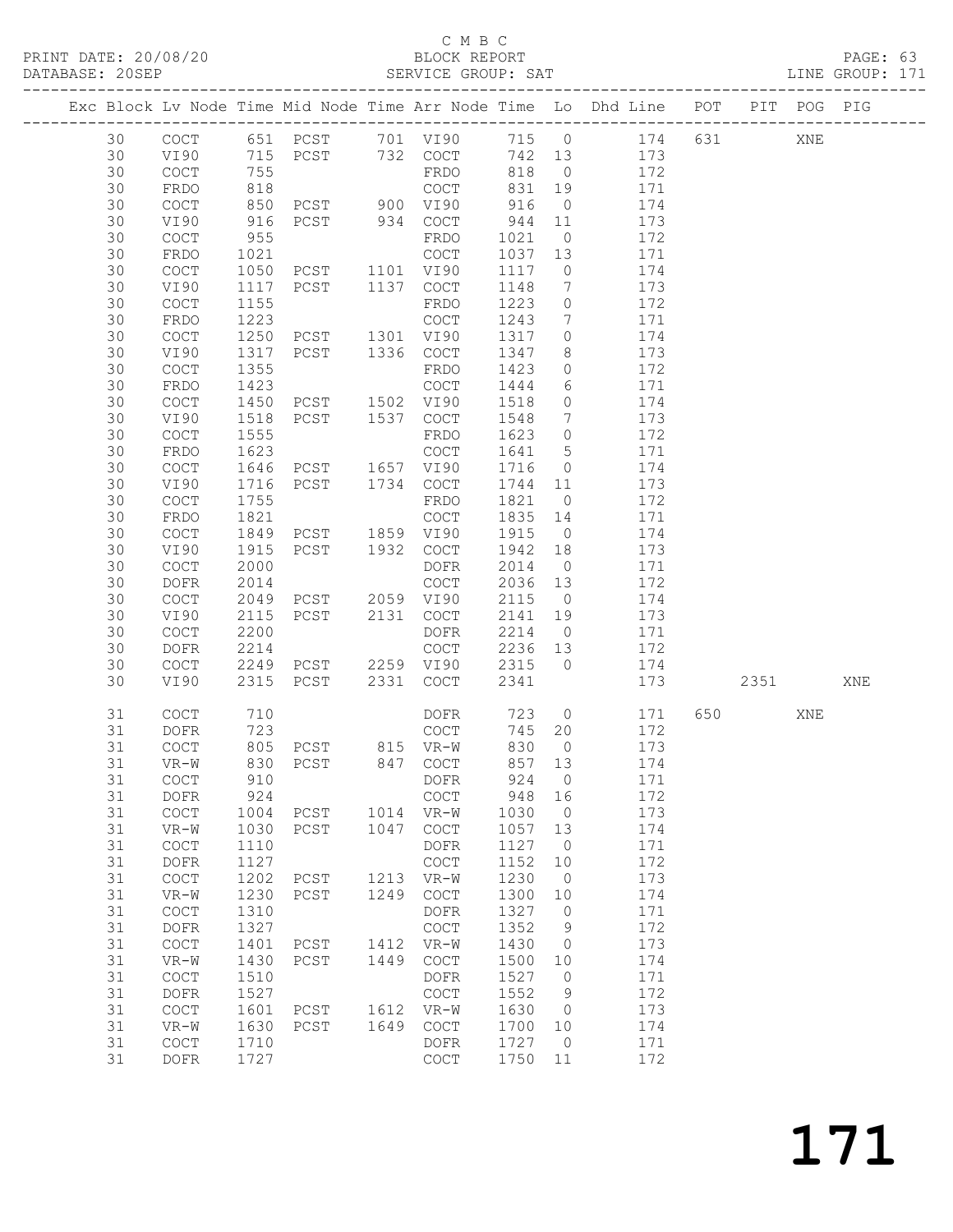#### C M B C<br>BLOCK REPORT

#### SERVICE GROUP: SAT

|  |    |             |      |           |      |             |      |            | Exc Block Lv Node Time Mid Node Time Arr Node Time Lo Dhd Line POT |           | PIT POG PIG |     |
|--|----|-------------|------|-----------|------|-------------|------|------------|--------------------------------------------------------------------|-----------|-------------|-----|
|  | 31 | COCT        | 1801 |           |      |             |      |            | PCST 1813 VR-W 1830 0 173                                          |           |             |     |
|  | 31 | VR-W        |      | 1830 PCST | 1849 | COCT        | 1859 |            | 174 1910                                                           |           |             | XNE |
|  |    |             |      |           |      |             |      |            | $\overline{0}$                                                     |           |             |     |
|  | 32 | <b>COCT</b> | 721  | PCST      | 731  | VI90        | 745  |            | 174                                                                | 701 — 201 | XNE         |     |
|  | 32 | VI90        | 745  | PCST 802  |      | <b>COCT</b> | 812  | 13         | 173                                                                |           |             |     |
|  | 32 | <b>COCT</b> | 825  |           |      | FRDO        | 848  | $\bigcirc$ | 172                                                                |           |             |     |
|  | 32 | FRDO        | 848  |           |      | COCT        | 901  | 19         | 171                                                                |           |             |     |
|  | 32 | <b>COCT</b> | 920  | PCST 930  |      | VI90        | 946  | $\Omega$   | 174                                                                |           |             |     |
|  | 32 | VI90        | 946  | PCST      | 1005 | <b>COCT</b> | 1015 | 10         | 173                                                                |           |             |     |
|  | 32 | <b>COCT</b> | 1025 |           |      | FRDO        | 1053 | $\bigcirc$ | 172                                                                |           |             |     |
|  | 32 | FRDO        | 1053 |           |      | <b>COCT</b> | 1109 | 11         | 171                                                                |           |             |     |
|  | 32 | <b>COCT</b> | 1120 | PCST      | 1131 | VI90        | 1147 | $\Omega$   | 174                                                                |           |             |     |
|  | 32 | VI90        | 1147 | PCST      | 1207 | <b>COCT</b> | 1218 | 7          | 173                                                                |           |             |     |
|  | 32 | <b>COCT</b> | 1225 |           |      | FRDO        | 1253 | $\Omega$   | 172                                                                |           |             |     |
|  | 32 | FRDO        | 1253 |           |      | <b>COCT</b> | 1314 | 6          | 171                                                                |           |             |     |
|  | 32 | <b>COCT</b> | 1320 | PCST      | 1331 | VI90        | 1347 | $\Omega$   | 174                                                                |           |             |     |
|  | 32 | VI90        | 1347 | PCST      | 1406 | COCT        | 1417 | 8          | 173                                                                |           |             |     |
|  | 32 | COCT        | 1425 |           |      | FRDO        | 1453 | $\circ$    | 172                                                                |           |             |     |
|  | 32 | FRDO        | 1453 |           |      | <b>COCT</b> | 1512 | 8          | 171                                                                |           |             |     |
|  | 32 | <b>COCT</b> | 1520 | PCST      | 1532 | VI90        | 1548 | $\circ$    | 174                                                                |           |             |     |
|  | 32 | VI90        | 1548 | PCST      | 1607 | <b>COCT</b> | 1618 | 7          | 173                                                                |           |             |     |
|  | 32 | <b>COCT</b> | 1625 |           |      | FRDO        | 1653 | $\Omega$   | 172                                                                |           |             |     |
|  | 32 | FRDO        | 1653 |           |      | <b>COCT</b> | 1711 | 8          | 171                                                                |           |             |     |
|  | 32 | <b>COCT</b> | 1719 | PCST      | 1729 | VI90        | 1745 | $\bigcirc$ | 174                                                                |           |             |     |
|  | 32 | VI90        | 1745 | PCST      | 1802 | <b>COCT</b> | 1812 | 13         | 173                                                                |           |             |     |
|  | 32 | <b>COCT</b> | 1825 |           |      | FRDO        | 1851 | $\bigcirc$ | 172                                                                |           |             |     |
|  | 32 | FRDO        | 1851 |           |      | <b>COCT</b> | 1905 |            | 171                                                                | 1915      |             | XNE |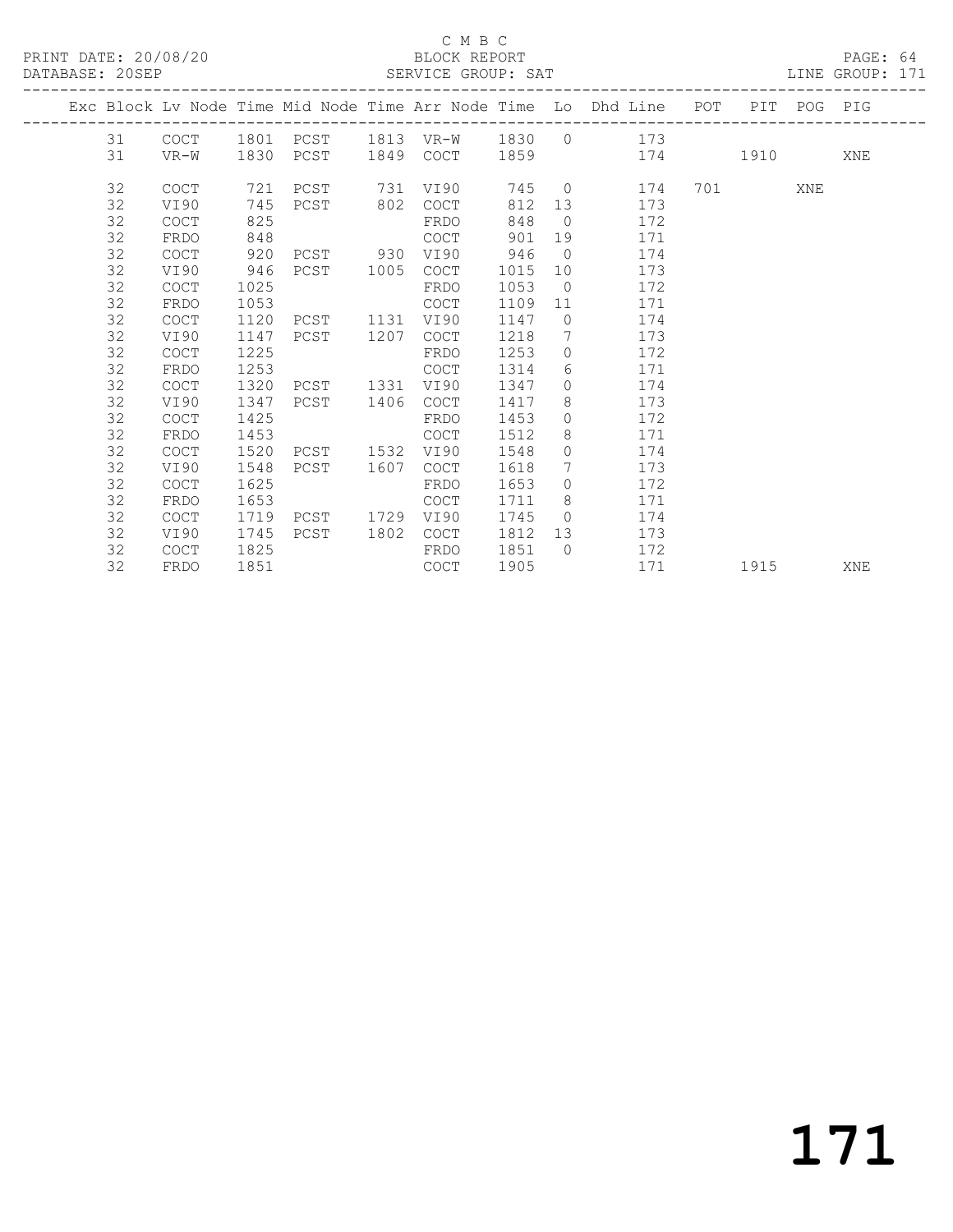#### C M B C<br>BLOCK REPORT SERVICE GROUP: SAT

|  |    |             |      |               |      |                                            |        |                 | Exc Block Lv Node Time Mid Node Time Arr Node Time Lo Dhd Line POT PIT POG PIG |      |     |     |
|--|----|-------------|------|---------------|------|--------------------------------------------|--------|-----------------|--------------------------------------------------------------------------------|------|-----|-----|
|  | 33 |             |      |               |      |                                            |        |                 | COCT 735 PCST 745 VR-W 800 0 173 715                                           |      | XNE |     |
|  | 33 | VR-W        | 800  |               |      | PCST 817 COCT                              | 827 13 |                 | 174                                                                            |      |     |     |
|  | 33 | <b>COCT</b> | 840  |               |      | DOFR                                       | 854    | $\overline{0}$  | 171                                                                            |      |     |     |
|  | 33 | <b>DOFR</b> | 854  |               |      | COCT                                       | 916    | 18              | 172                                                                            |      |     |     |
|  | 33 | COCT        | 934  | PCST 944 VR-W |      |                                            | 1000   | $\overline{0}$  | 173                                                                            |      |     |     |
|  | 33 | $VR-W$      | 1000 | PCST 1017     |      | COCT                                       | 1027   | 13              | 174                                                                            |      |     |     |
|  | 33 | <b>COCT</b> | 1040 |               |      | DOFR                                       | 1057   | $\overline{0}$  | 171                                                                            |      |     |     |
|  | 33 | <b>DOFR</b> | 1057 |               |      | $\mathtt{C}\mathtt{O}\mathtt{C}\mathtt{T}$ | 1122   | 10              | 172                                                                            |      |     |     |
|  | 33 | <b>COCT</b> | 1132 | PCST          |      | 1143 VR-W                                  | 1200   | $\overline{0}$  | 173                                                                            |      |     |     |
|  | 33 | $VR-W$      | 1200 | PCST          | 1219 | COCT                                       | 1230   | 10              | 174                                                                            |      |     |     |
|  | 33 | <b>COCT</b> | 1240 |               |      | DOFR                                       | 1257   | $\overline{0}$  | 171                                                                            |      |     |     |
|  | 33 | <b>DOFR</b> | 1257 |               |      | COCT                                       | 1322   | 9               | 172                                                                            |      |     |     |
|  | 33 | COCT        | 1331 | PCST          | 1342 | $VR-W$                                     | 1400   | $\overline{0}$  | 173                                                                            |      |     |     |
|  | 33 | $VR-W$      | 1400 | PCST          | 1419 | $\mathtt{C}\mathtt{O}\mathtt{C}\mathtt{T}$ | 1430   | 10 <sup>°</sup> | 174                                                                            |      |     |     |
|  | 33 | <b>COCT</b> | 1440 |               |      | DOFR                                       | 1457   | $\overline{0}$  | 171                                                                            |      |     |     |
|  | 33 | <b>DOFR</b> | 1457 |               |      | COCT                                       | 1522   | - 9             | 172                                                                            |      |     |     |
|  | 33 | COCT        | 1531 | PCST 1542     |      | $VR-W$                                     | 1600   | $\overline{0}$  | 173                                                                            |      |     |     |
|  | 33 | $VR-W$      | 1600 | PCST          | 1619 | COCT                                       | 1630   | 10              | 174                                                                            |      |     |     |
|  | 33 | <b>COCT</b> | 1640 |               |      | DOFR                                       | 1657   | $\overline{0}$  | 171                                                                            |      |     |     |
|  | 33 | <b>DOFR</b> | 1657 |               |      | COCT                                       | 1720   | 11              | 172                                                                            |      |     |     |
|  | 33 | COCT        | 1731 | PCST 1743     |      | $VR-W$                                     | 1800   | $\overline{0}$  | 173                                                                            |      |     |     |
|  | 33 | $VR-W$      | 1800 | PCST          | 1819 | COCT                                       | 1829   | 6               | 174                                                                            |      |     |     |
|  | 33 | COCT        | 1835 |               |      | DOFR                                       | 1849   | $\overline{0}$  | 171                                                                            |      |     |     |
|  | 33 | <b>DOFR</b> | 1849 |               |      | COCT                                       | 1911   | 9               | 172                                                                            |      |     |     |
|  | 33 | <b>COCT</b> | 1920 | PCST 1930     |      | $VR-W$                                     | 1946   | $\overline{0}$  | 173                                                                            |      |     |     |
|  | 33 | $VR-W$      | 1946 | PCST          | 2005 | COCT                                       | 2015   | 15              | 174                                                                            |      |     |     |
|  | 33 | COCT        | 2030 |               |      | FRDO                                       | 2053   | $\overline{0}$  | 172                                                                            |      |     |     |
|  | 33 | FRDO        | 2053 |               |      | COCT                                       | 2106   | 14              | 171                                                                            |      |     |     |
|  | 33 | <b>COCT</b> | 2120 | PCST 2130     |      | VR-W                                       | 2146   | $\overline{0}$  | 173                                                                            |      |     |     |
|  | 33 | $VR-W$      | 2146 | PCST          | 2203 | COCT                                       | 2213   | 17              | 174                                                                            |      |     |     |
|  | 33 | COCT        | 2230 |               |      | FRDO                                       | 2253   | $\overline{0}$  | 172                                                                            |      |     |     |
|  | 33 | FRDO        | 2253 |               |      | COCT                                       | 2304   | 11              | 171                                                                            |      |     |     |
|  | 33 | COCT        | 2315 |               |      | PALA                                       | 2327   | $\bigcirc$      | 185                                                                            |      |     |     |
|  | 33 | PALA        | 2327 |               |      | PMST                                       | 2339   |                 | 184                                                                            | 2354 |     | XNE |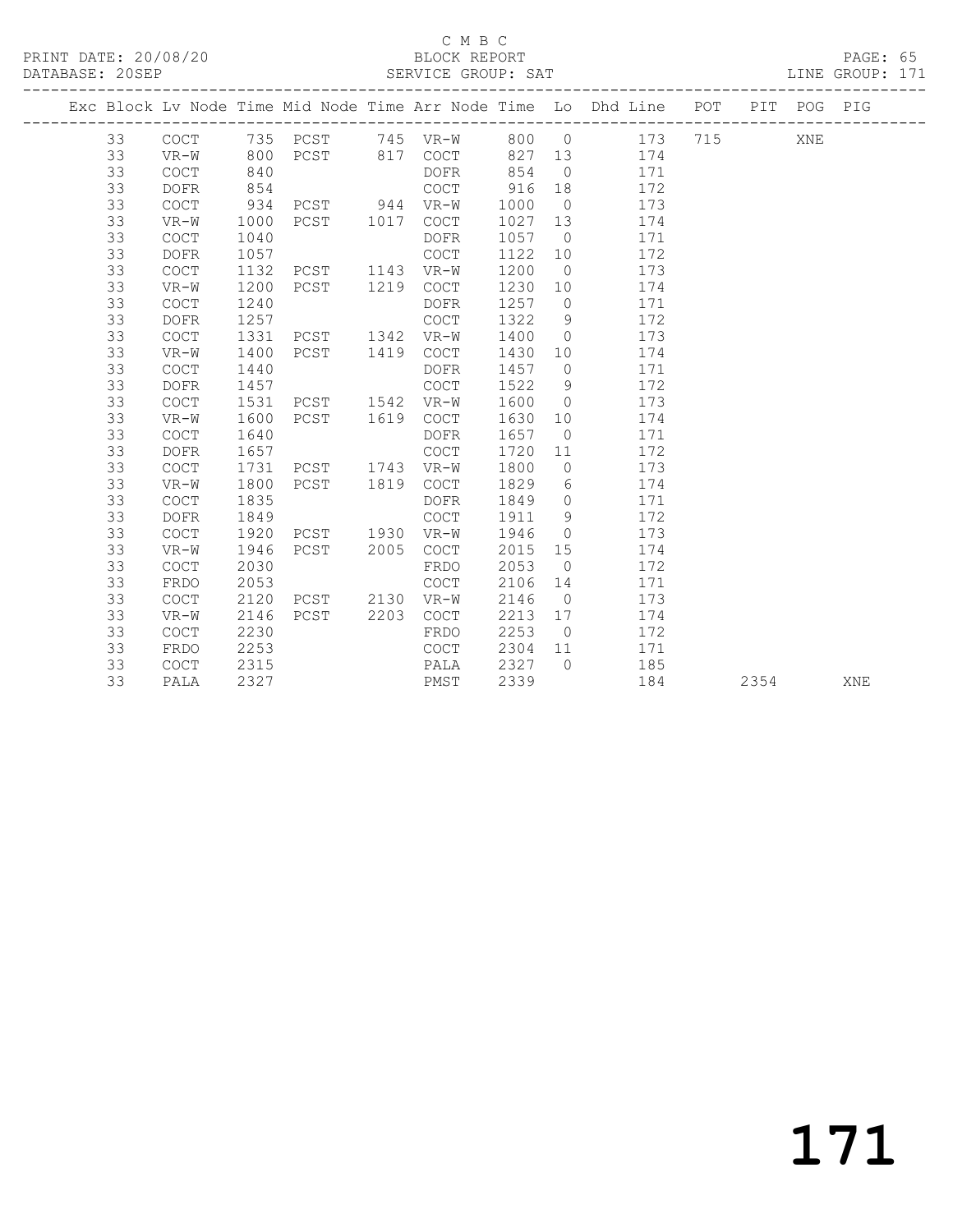| PRINT DATE: 20/08/20 |                                                                                              |                                                                                                                              |                                                                                   |                                                                                        | C M B C<br>BLOCK REPORT |  |                                                                                                                                                                                                                                                                                                                                                                                                                                                                                                                                                          |      | PAGE: 66 |  |
|----------------------|----------------------------------------------------------------------------------------------|------------------------------------------------------------------------------------------------------------------------------|-----------------------------------------------------------------------------------|----------------------------------------------------------------------------------------|-------------------------|--|----------------------------------------------------------------------------------------------------------------------------------------------------------------------------------------------------------------------------------------------------------------------------------------------------------------------------------------------------------------------------------------------------------------------------------------------------------------------------------------------------------------------------------------------------------|------|----------|--|
| PROD                 |                                                                                              |                                                                                                                              |                                                                                   |                                                                                        |                         |  | CORS SE POIRIER ST NS WINSLOW AVE HOLD LOST LOUGHEED STN LAKE CITY STATION DUST LOUGHEED STN NEW WESTMINSTER STN PMST MOODY CENTRE STN<br>SPST SPERLING STN                                                                                                                                                                                                                                                                                                                                                                                              |      |          |  |
|                      |                                                                                              |                                                                                                                              |                                                                                   |                                                                                        |                         |  | Exc Block Lv Node Time Mid Node Time Arr Node Time Lo Dhd Line POT PIT POG PIG                                                                                                                                                                                                                                                                                                                                                                                                                                                                           |      |          |  |
|                      | 51<br>51<br>51<br>51<br>51<br>51<br>51<br>51<br>51<br>51<br>51<br>51<br>51<br>51<br>51<br>51 | BW02<br>LKST<br>BW03<br>LOST<br>BQST<br>LOST<br>BW02<br>LKST<br>BW03<br>LOST<br>BQST<br>LOST<br>BW02<br>LKST<br>BW03<br>LOST | $935$<br>$1015$<br>$1105$<br>1145<br>1335<br>1415<br>1505<br>1545<br>1626<br>1656 | SPST<br>1225 SPST<br>1256 PROD<br>CORN<br>CORS<br>HOLD<br>SPST<br>SPST<br>PROD<br>CORN |                         |  | 51 NWST 500<br>108T 535 CORN 547 BQST 516 19 109 425 XNE<br>51 BQST 615 CORS 627 LOST 641 24 157<br>51 LOST 705 HOLD 729 BW02 733 10 136<br>743 SPST 803 LKST 811 16 134<br>827 SPST 833 BW03 855 1 134<br>856 PROD 919 LOST 925 10 136<br>CORN 949 BOST 959 16 157<br>CORS 1029 LOST 1045 20 157<br>HOLD 1133 BW02 1139 6 136<br>1208 LKST 1217 8 134<br>1231 BW03 1255 1 134<br>1321 LOST 1328 7 136<br>1349 BOST 1359 16 157<br>1430 LOST 1447 18 157<br>1533 BW02 1539 6 136<br>1609 LKST 1618 8 134<br>1632 BW03 1655 1 134<br>1721 LOST 1727 8 136 |      |          |  |
|                      | 51<br>51<br>51<br>51<br>51<br>51<br>51<br>51<br>51<br>51                                     | BQST<br>LOST<br>BQST<br>LOST<br>BW02<br>LKST<br>BW03<br>LOST<br>BW02<br>LKST                                                 | 1735<br>1815<br>1905<br>1935<br>2009<br>2045<br>2129                              | CORS<br>CORN<br>CORS<br>HOLD<br>SPST<br>SPST<br>2156 PROD<br>2230 HOLD                 |                         |  | 1751 BQST 1801 14 157<br>1830 LOST 1846 19 157<br>1920 BQST 1930 5 157<br>1948 LOST 2002 7 157<br>2035 BW02 2040 5 136<br>2107 LKST 2115 14 134<br>2135 BW03 2155 1 134<br>2217 LOST 2223 7 136<br>2254 BW02 2259 32 136<br>2331 SPST 2353 LKST 2401 7 134<br>2408 SPST 2414 BW03 2432 134<br>134                                                                                                                                                                                                                                                        | 2502 | XNE      |  |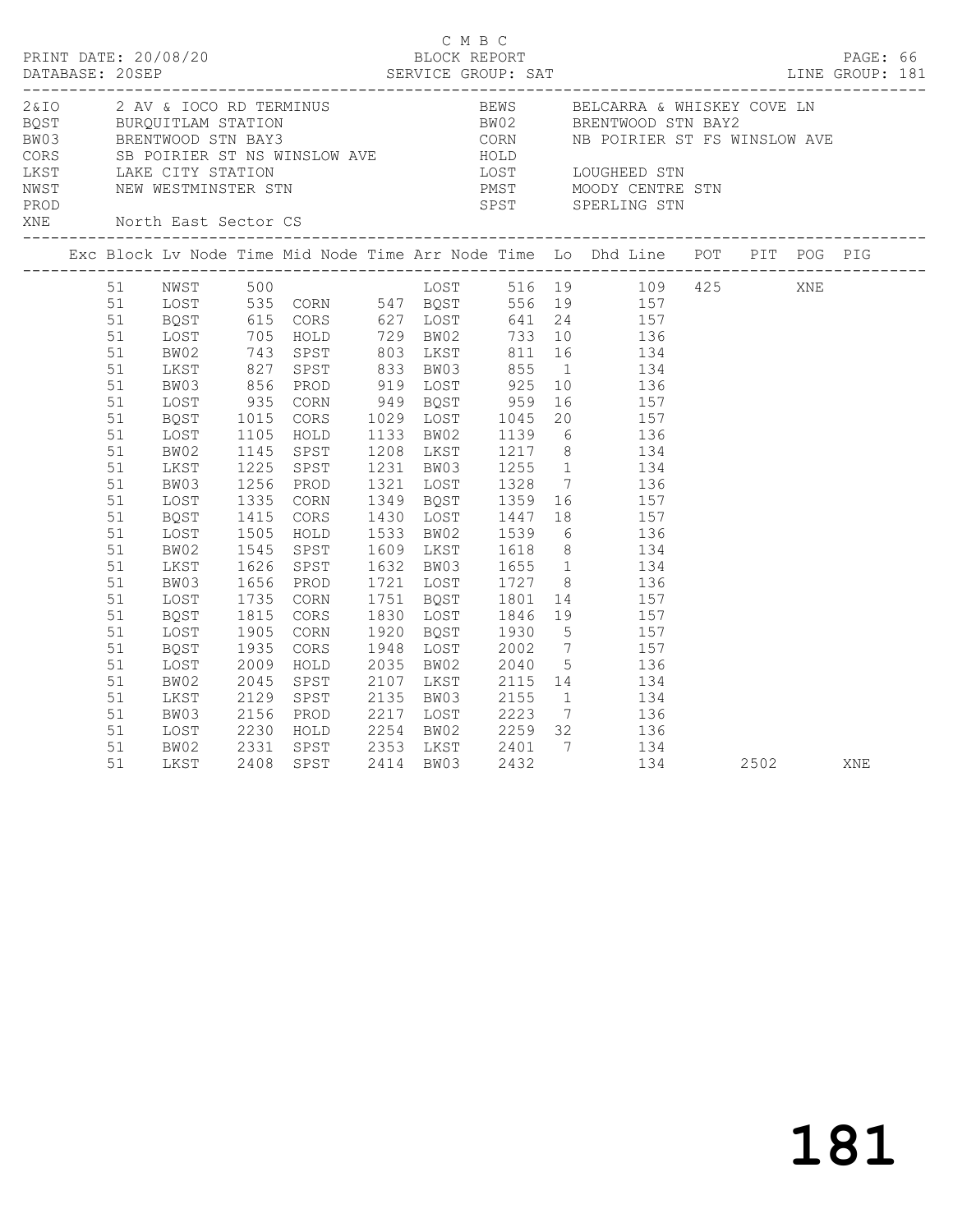### C M B C<br>BLOCK REPORT

|  | DATABASE: 20SEP | ----------------- |            |               |      | SERVICE GROUP: SAT |      |                              |                                                                    |     |             | LINE GROUP: 181 |  |
|--|-----------------|-------------------|------------|---------------|------|--------------------|------|------------------------------|--------------------------------------------------------------------|-----|-------------|-----------------|--|
|  |                 |                   |            |               |      |                    |      |                              | Exc Block Lv Node Time Mid Node Time Arr Node Time Lo Dhd Line POT |     | PIT POG PIG |                 |  |
|  | 52              | LOST              | 535        |               |      | NWST               |      |                              | 553 7 109                                                          | 505 | XNE         |                 |  |
|  | 52              | NWST              | 600        |               |      | <b>LOST</b>        |      |                              | 618 17<br>109                                                      |     |             |                 |  |
|  | 52              | LOST              | 635        | HOLD 659 BW02 |      |                    | 703  | 12                           | 136                                                                |     |             |                 |  |
|  | 52              | BW02              | 715        | SPST          |      | 735 LKST           | 743  | 16                           | 134                                                                |     |             |                 |  |
|  | 52              | LKST              | 759        | SPST          | 805  | BW03               | 825  | $\overline{1}$               | 134                                                                |     |             |                 |  |
|  | 52              | BW03              | 826        | PROD          | 849  | LOST               | 855  | 10                           | 136                                                                |     |             |                 |  |
|  | 52              | LOST              | 8∠u<br>905 | CORN          | 917  | BQST               | 927  | 18                           | 157                                                                |     |             |                 |  |
|  | 52              | BQST              | 945        | CORS          | 959  | LOST               | 1015 | 20                           | 157                                                                |     |             |                 |  |
|  | 52              | LOST              | 1035       |               |      | NWST               | 1055 | $5\overline{)}$              | 109                                                                |     |             |                 |  |
|  | 52              | NWST              | 1100       |               |      | LOST               | 1123 | 12                           | 109                                                                |     |             |                 |  |
|  | 52              | LOST              | 1135       | HOLD          |      | 1203 BW02          | 1209 | 6                            | 136                                                                |     |             |                 |  |
|  | 52              | BW02              | 1215       | SPST          | 1237 | LKST               | 1249 |                              | $6\overline{6}$<br>134                                             |     |             |                 |  |
|  | 52              | LKST              | 1255       | SPST          | 1301 | BW03               | 1325 |                              | 1<br>134                                                           |     |             |                 |  |
|  | 52              | BW03              | 1326       | PROD          | 1351 | LOST               | 1358 |                              | $7\overline{ }$<br>136                                             |     |             |                 |  |
|  | 52              | LOST              | 1405       | CORN          | 1420 | BQST               | 1430 | 15                           | 157                                                                |     |             |                 |  |
|  | 52              | BQST              | 1445       | CORS          | 1500 | LOST               | 1517 | 13                           | 157                                                                |     |             |                 |  |
|  | 52              | LOST              | 1530       |               |      | NWST               | 1551 | 9                            | 109                                                                |     |             |                 |  |
|  | 52              | NWST              | 1600       |               |      | LOST               | 1624 | 11                           | 109                                                                |     |             |                 |  |
|  | 52              | LOST              | 1635       | HOLD          |      | 1703 BW02          | 1709 | $5\overline{)}$              | 136                                                                |     |             |                 |  |
|  | 52              | BW02              | 1714       | SPST          | 1741 | LKST               | 1752 | $5\overline{)}$              | 134                                                                |     |             |                 |  |
|  | 52              | LKST              | 1757       | SPST          | 1803 | BW03               | 1825 | 1                            | 134                                                                |     |             |                 |  |
|  | 52              | BW03              | 1826       | PROD          | 1849 | LOST               | 1855 | 10                           | 136                                                                |     |             |                 |  |
|  | 52              | LOST              | 1905       | HOLD          | 1933 | BW02               | 1939 | 6                            | 136                                                                |     |             |                 |  |
|  | 52              | BW02              | 1945       | SPST          | 2007 | LKST               | 2016 | 13                           | 134                                                                |     |             |                 |  |
|  | 52              | LKST              | 2029       | SPST          | 2035 | BW03               | 2055 | 1                            | 134                                                                |     |             |                 |  |
|  | 52              | BW03              | 2056       | PROD          | 2117 | LOST               | 2123 |                              | 136                                                                |     |             |                 |  |
|  | 52              | LOST              | 2135       |               |      | NWST               | 2153 | $7\overline{ }$              | 109                                                                |     |             |                 |  |
|  | 52              | NWST              | 2200       |               |      | LOST               | 2219 | 16                           | 109                                                                |     |             |                 |  |
|  | 52              | LOST              | 2235       |               |      | NWST               | 2253 | $7\phantom{.0}\phantom{.0}7$ | 109                                                                |     |             |                 |  |
|  | 52              | NWST              | 2300       |               |      | LOST               | 2318 | 17                           | 109                                                                |     |             |                 |  |
|  | 52              | LOST              | 2335       |               |      | NWST               | 2353 | $\overline{7}$               | 109                                                                |     |             |                 |  |
|  | 52              | NWST              | 2400       |               |      | LOST               | 2417 | 18                           | 109                                                                |     |             |                 |  |
|  | 52              | LOST              | 2435       |               |      | NWST               | 2453 | $7\overline{ }$              | 109                                                                |     |             |                 |  |
|  | 52              | NWST              | 2500       |               |      | LOST               | 2517 | 18                           | 109                                                                |     |             |                 |  |
|  | 52              | LOST              | 2535       |               |      | NWST               | 2553 |                              | 109                                                                |     | 2615        | XNE             |  |
|  |                 |                   |            |               |      |                    |      |                              |                                                                    |     |             |                 |  |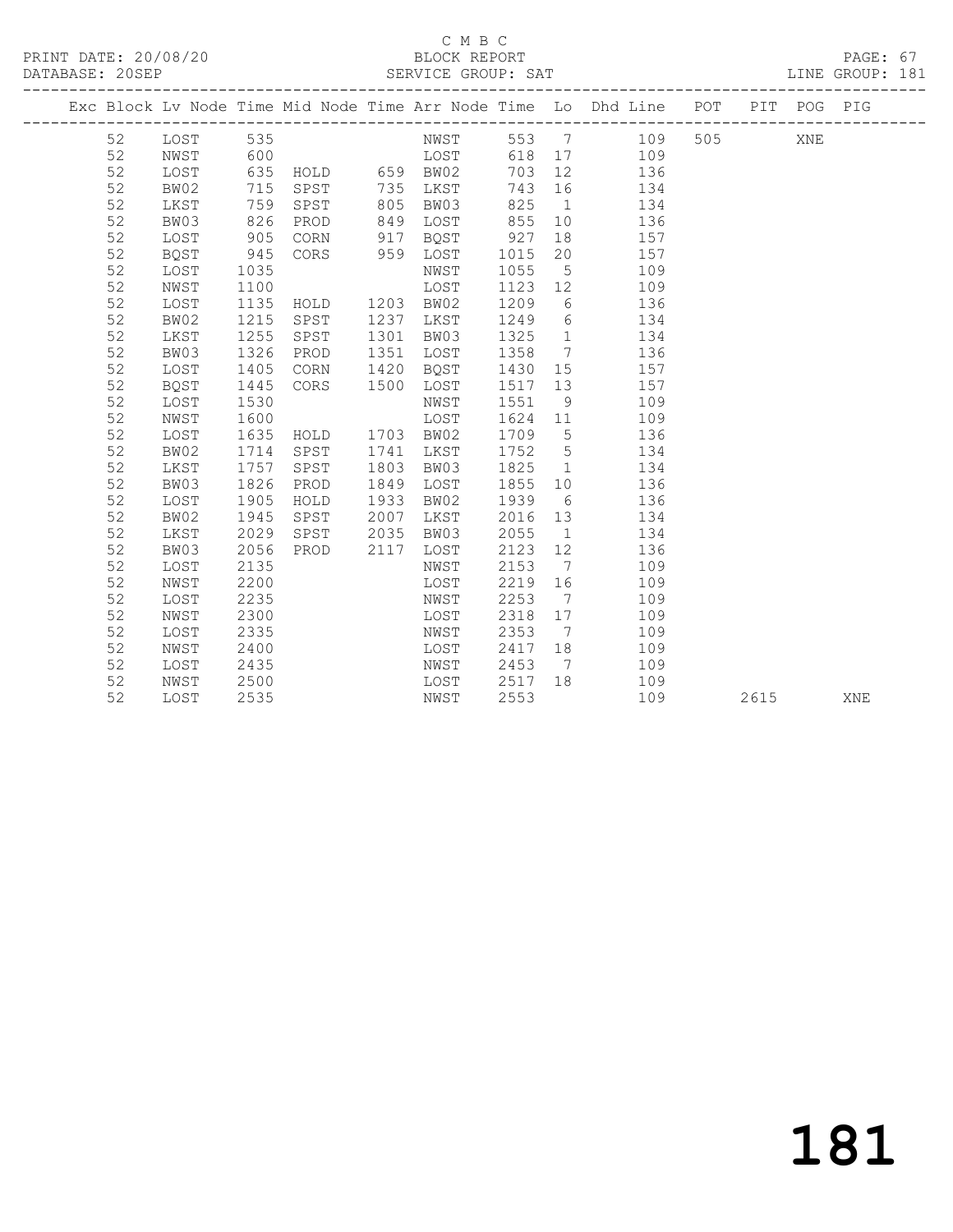## C M B C<br>BLOCK REPORT

PRINT DATE: 20/08/20 BLOCK REPORT PAGE: 68 SERVICE GROUP: SAT LINE GROUP: 181 ------------------------------------------------------------------------------------------------- Exc Block Lv Node Time Mid Node Time Arr Node Time Lo Dhd Line POT PIT POG PIG ------------------------------------------------------------------------------------------------- 53 BQST 545 CORS 557 LOST 611 24 157 515 XNE 53 LOST 635 NWST 653 7 109 53 NWST 700 LOST 718 17 109 53 LOST 735 HOLD 801 BW02 806 9 136 53 BW02 815 SPST 835 LKST 843 14 134 53 LKST 857 SPST 903 BW03 925 1 134 53 BW03 926 PROD 949 LOST 955 10 136 53 LOST 1005 CORN 1019 BQST 1029 16 157 53 BQST 1045 CORS 1100 LOST 1117 13 157 53 LOST 1130 NWST 1151 9 109 53 NWST 1200 LOST 1223 12 109 53 LOST 1235 HOLD 1303 BW02 1309 6 136 53 BW02 1315 SPST 1339 LKST 1348 8 134 53 LKST 1356 SPST 1402 BW03 1425 1 134 53 BW03 1426 PROD 1451 LOST 1457 8 136 53 LOST 1505 CORN 1521 BQST 1531 14 157

53 BW02 2431 SPST 2450 LKST 2458 134 2523 XNE

54 BQST 1905 CORS 1920 LOST 1936 157 1954 XNE

54 BW03 600 PROD 623 LOST 629 6 136 520 XNE

 53 BQST 1545 CORS 1600 LOST 1617 13 157 53 LOST 1630 NWST 1651 9 109 53 NWST 1700 LOST 1724 11 109 53 LOST 1735 HOLD 1803 BW02 1809 6 136 53 BW02 1815 SPST 1838 LKST 1849 10 134 53 LKST 1859 SPST 1905 BW03 1925 1 134 53 BW03 1926 PROD 1947 LOST 1953 7 136 53 LOST 2000 CORN 2015 BQST 2025 5 157 53 BQST 2030 CORS 2043 LOST 2057 8 157 53 LOST 2105 HOLD 2129 BW02 2134 11 136 53 BW02 2145 SPST 2207 LKST 2215 5 134 53 LKST 2220 SPST 2226 BW03 2245 5 134 53 BW03 2250 PROD 2311 LOST 2317 13 136 53 LOST 2330 HOLD 2354 BW02 2359 32 136

 54 LOST 635 CORN 647 BQST 657 18 157 54 BQST 715 CORS 728 LOST 742 23 157 54 LOST 805 HOLD 831 BW02 836 9 136 54 BW02 845 SPST 905 LKST 913 14 134 54 LKST 927 SPST 933 BW03 955 1 134 54 BW03 956 PROD 1019 LOST 1025 10 136 54 LOST 1035 CORN 1049 BQST 1059 16 157 54 BQST 1115 CORS 1130 LOST 1147 18 157 54 LOST 1205 HOLD 1233 BW02 1239 6 136 54 BW02 1245 SPST 1309 LKST 1318 7 134 54 LKST 1325 SPST 1331 BW03 1355 1 134 54 BW03 1356 PROD 1421 LOST 1427 8 136 54 LOST 1435 CORN 1452 BQST 1502 13 157 54 BQST 1515 CORS 1530 LOST 1547 18 157 54 LOST 1605 CORN 1621 BQST 1631 14 157 54 BQST 1645 CORS 1700 LOST 1717 13 157 54 LOST 1730 NWST 1751 9 109 54 NWST 1800 LOST 1824 6 109 54 LOST 1830 CORN 1846 BQST 1856 9 157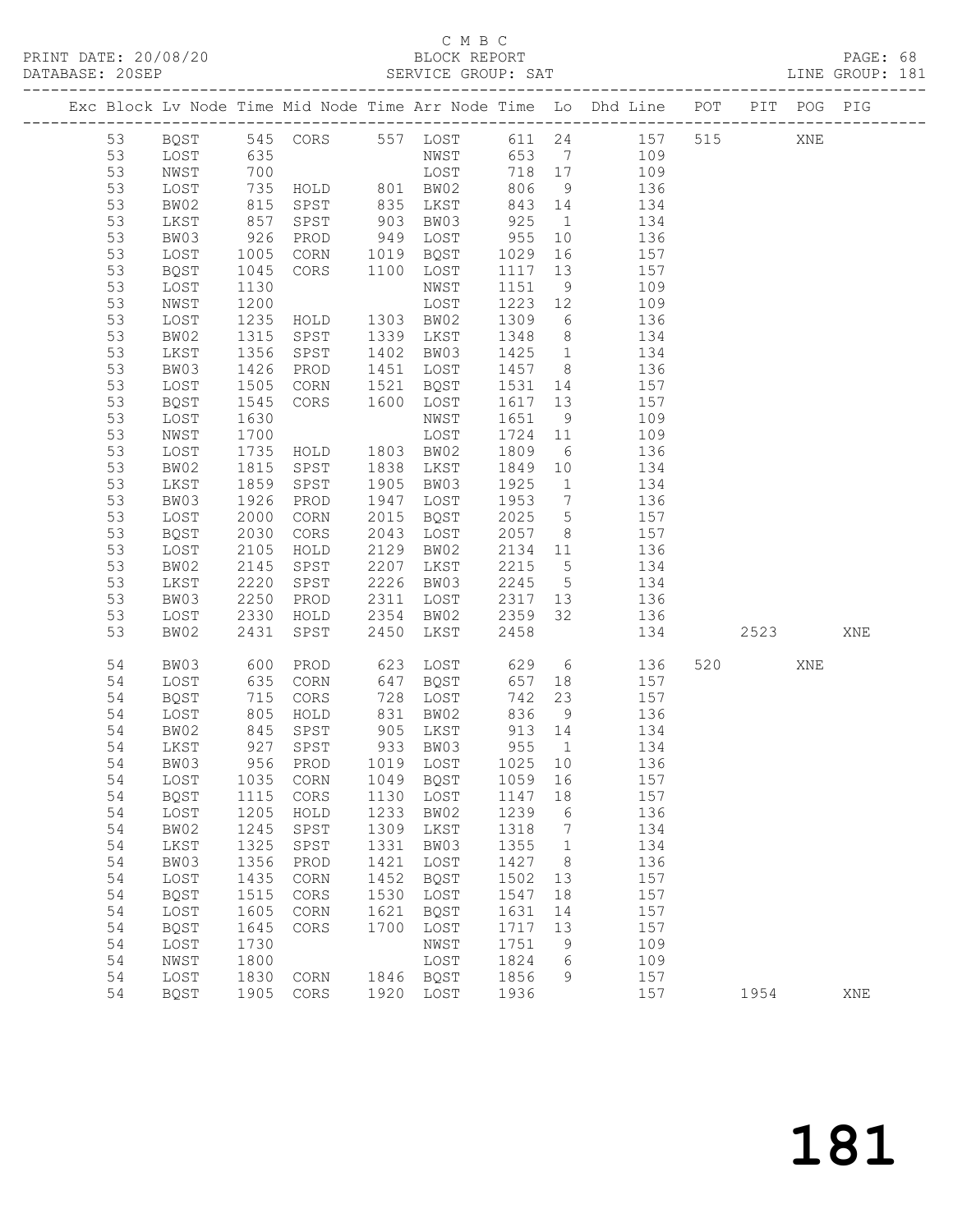#### C M B C DATABASE: 20SEP SERVICE GROUP: SAT LINE GROUP: 181

 55 PMST 1445 LOST 1514 11 180 55 LOST 1525 PMST 1551 14 180 55 PMST 1605 LOST 1633 12 180 55 LOST 1645 PMST 1711 14 180 55 PMST 1725 LOST 1751 14 180

-------------------------------------------------------------------------------------------------

|  |    |      |      |  |      |      |    | Exc Block Lv Node Time Mid Node Time Arr Node Time Lo Dhd Line | POT | PIT | <b>POG</b> | PIG |
|--|----|------|------|--|------|------|----|----------------------------------------------------------------|-----|-----|------------|-----|
|  | 55 | LOST | 600  |  | PMST | 620  | 15 | 180                                                            | 530 |     | XNE        |     |
|  | 55 | PMST | 635  |  | LOST | 658  | 7  | 180                                                            |     |     |            |     |
|  | 55 | LOST | 705  |  | PMST | 726  | 9  | 180                                                            |     |     |            |     |
|  | 55 | PMST | 735  |  | LOST | 758  | 7  | 180                                                            |     |     |            |     |
|  | 55 | LOST | 805  |  | PMST | 826  | 9  | 180                                                            |     |     |            |     |
|  | 55 | PMST | 835  |  | LOST | 901  | 5. | 180                                                            |     |     |            |     |
|  | 55 | LOST | 906  |  | PMST | 929  | 6  | 180                                                            |     |     |            |     |
|  | 55 | PMST | 935  |  | LOST | 1001 | 5. | 180                                                            |     |     |            |     |
|  | 55 | LOST | 1006 |  | PMST | 1029 | 16 | 180                                                            |     |     |            |     |
|  | 55 | PMST | 1045 |  | LOST | 1113 | 12 | 180                                                            |     |     |            |     |
|  | 55 | LOST | 1125 |  | PMST | 1149 | 16 | 180                                                            |     |     |            |     |
|  | 55 | PMST | 1205 |  | LOST | 1235 | 10 | 180                                                            |     |     |            |     |
|  | 55 | LOST | 1245 |  | PMST | 1310 | 15 | 180                                                            |     |     |            |     |
|  | 55 | PMST | 1325 |  | LOST | 1354 | 11 | 180                                                            |     |     |            |     |
|  | 55 | LOST | 1405 |  | PMST | 1430 | 15 | 180                                                            |     |     |            |     |

| 55 | LOST        | 1805 | PMST        | 1830 | 5            | 180 |     |      |     |     |
|----|-------------|------|-------------|------|--------------|-----|-----|------|-----|-----|
| 55 | PMST        | 1835 | LOST        | 1859 | 6            | 180 |     |      |     |     |
| 55 | LOST        | 1905 | PMST        | 1930 | 10           | 180 |     |      |     |     |
| 55 | PMST        | 1940 | 2&10        | 1954 | $\mathbf{0}$ | 181 |     |      |     |     |
| 55 | 2&10        | 1954 | PMST        | 2006 | 6            | 181 |     |      |     |     |
| 55 | PMST        | 2012 | <b>BEWS</b> | 2046 | $\mathbf{0}$ | 182 |     |      |     |     |
| 55 | <b>BEWS</b> | 2046 | PMST        | 2117 | 18           | 182 |     |      |     |     |
| 55 | PMST        | 2135 | LOST        | 2159 | 11           | 180 |     |      |     |     |
| 55 | LOST        | 2210 | PMST        | 2232 | 10           | 180 |     |      |     |     |
| 55 | PMST        | 2242 | <b>BEWS</b> | 2313 | $\mathbf{0}$ | 181 |     |      |     |     |
| 55 | <b>BEWS</b> | 2313 | PMST        | 2336 | 6            | 181 |     |      |     |     |
| 55 | PMST        | 2342 | <b>BEWS</b> | 2413 |              | 181 |     | 2438 |     | XNE |
|    |             |      |             |      |              |     |     |      |     |     |
| 56 | PMST        | 605  | LOST        | 628  | 5            | 180 | 535 |      | XNE |     |
| 56 | LOST        | 633  | PMST        | 653  | 12           | 180 |     |      |     |     |
| 56 | PMST        | 705  | LOST        | 728  | 7            | 180 |     |      |     |     |
| 56 | LOST        | 735  | PMST        | 756  | 9            | 180 |     |      |     |     |
| 56 | PMST        | 805  | LOST        | 831  | 5            | 180 |     |      |     |     |
| 56 | LOST        | 836  | PMST        | 857  | 8            | 180 |     |      |     |     |
| 56 | PMST        | 905  | LOST        | 931  | 5            | 180 |     |      |     |     |
| 56 | LOST        | 936  | PMST        | 959  | 6            | 180 |     |      |     |     |
| 56 | PMST        | 1005 | LOST        | 1031 | 5            | 180 |     |      |     |     |
| 56 | LOST        | 1036 | PMST        | 1059 | 6            | 180 |     |      |     |     |
| 56 | PMST        | 1105 | LOST        | 1133 | 12           | 180 |     |      |     |     |
| 56 | LOST        | 1145 | PMST        | 1209 | 16           | 180 |     |      |     |     |
| 56 | PMST        | 1225 | LOST        | 1255 | 10           | 180 |     |      |     |     |
| 56 | LOST        | 1305 | PMST        | 1330 | 15           | 180 |     |      |     |     |
| 56 | PMST        | 1345 | LOST        | 1414 | 11           | 180 |     |      |     |     |
| 56 | LOST        | 1425 | PMST        | 1450 | 15           | 180 |     |      |     |     |
| 56 | PMST        | 1505 | LOST        | 1533 | 12           | 180 |     |      |     |     |
| 56 | LOST        | 1545 | PMST        | 1611 | 14           | 180 |     |      |     |     |
| 56 | PMST        | 1625 | LOST        | 1653 | 12           | 180 |     |      |     |     |
| 56 | LOST        | 1705 | PMST        | 1731 | 14           | 180 |     |      |     |     |
| 56 | PMST        | 1745 | LOST        | 1809 |              | 180 |     | 1830 |     | XNE |
|    |             |      |             |      |              |     |     |      |     |     |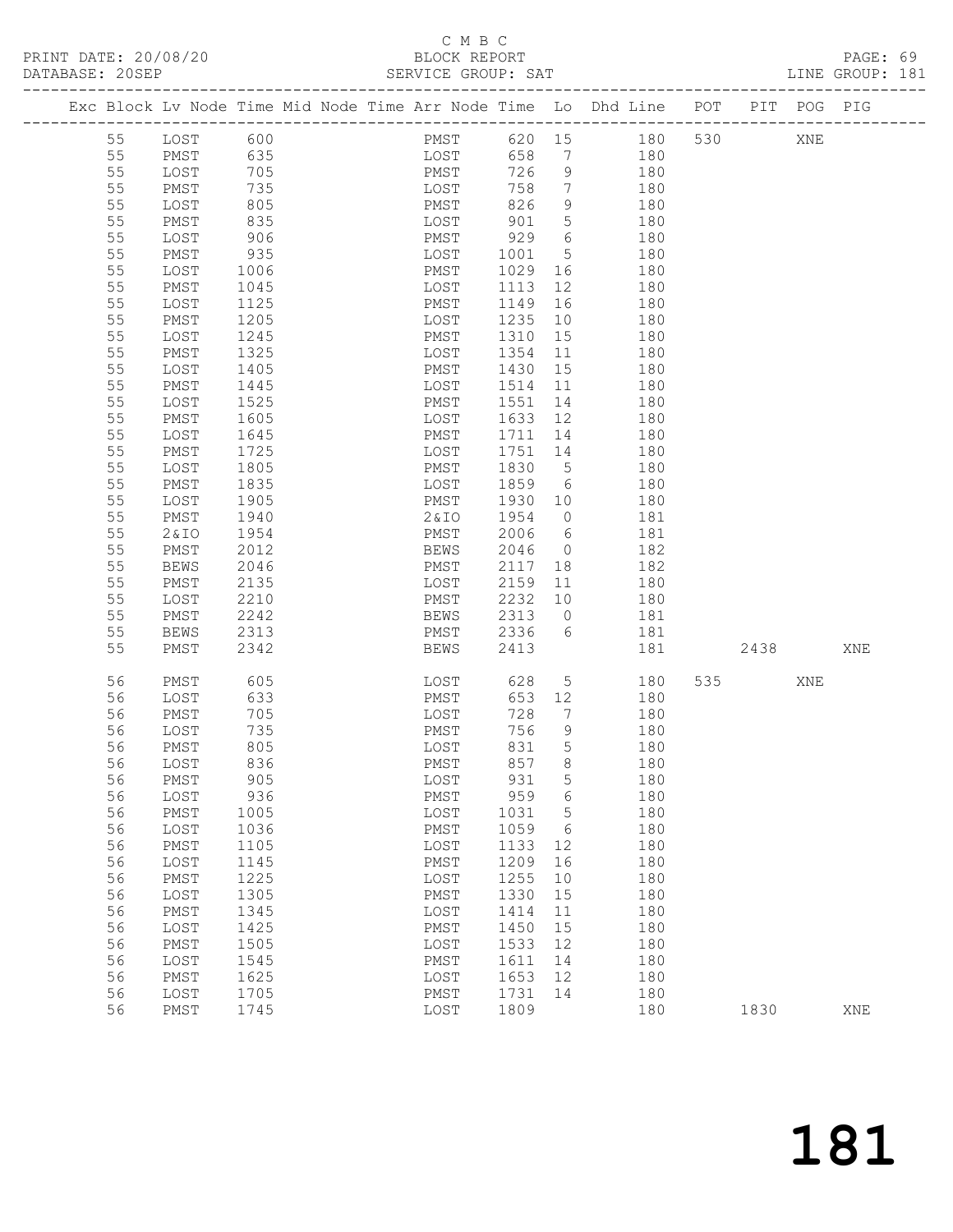PRINT DATE: 20/08/20 BLOCK REPORT<br>
DATABASE: 20SEP<br>
SERVICE GROUP: SAT

#### C M B C<br>BLOCK REPORT

PAGE: 70<br>LINE GROUP: 181

|    |             |      |               |      |               |      |                 | Exc Block Lv Node Time Mid Node Time Arr Node Time Lo Dhd Line POT PIT POG PIG |      |     |     |
|----|-------------|------|---------------|------|---------------|------|-----------------|--------------------------------------------------------------------------------|------|-----|-----|
| 57 |             |      |               |      |               |      |                 | LOST 605 CORN 617 BQST 626 19 157                                              |      | XNE |     |
| 57 | BOST        | 645  |               |      | CORS 657 LOST |      |                 | 711 24 157                                                                     |      |     |     |
| 57 | LOST        | 735  |               |      | NWST          | 754  |                 | $6\degree$<br>109                                                              |      |     |     |
| 57 | NWST        | 800  |               |      | LOST          | 819  |                 | 109                                                                            |      |     |     |
| 57 | LOST        | 835  | HOLD 901 BW02 |      |               | 906  | 9               | 136                                                                            |      |     |     |
| 57 | BW02        | 915  | SPST          | 934  | LKST          | 944  | 13              | 134                                                                            |      |     |     |
| 57 | LKST        | 957  | SPST          | 1003 | BW03          | 1025 | $\overline{1}$  | 134                                                                            |      |     |     |
| 57 | BW03        | 1026 | PROD          | 1051 | LOST          | 1057 |                 | 8<br>136                                                                       |      |     |     |
| 57 | LOST        | 1105 | CORN          | 1119 | BQST          | 1129 |                 | 157                                                                            |      |     |     |
| 57 | <b>BOST</b> | 1145 | CORS          | 1200 | LOST          | 1217 | 13              | 157                                                                            |      |     |     |
| 57 | LOST        | 1230 |               |      | NWST          | 1251 | 9               | 109                                                                            |      |     |     |
| 57 | NWST        | 1300 |               |      | LOST          | 1323 | 12              | 109                                                                            |      |     |     |
| 57 | LOST        | 1335 | HOLD          | 1403 | BW02          | 1409 |                 | 136<br>$6\degree$                                                              |      |     |     |
| 57 | BW02        | 1415 | SPST          | 1439 | LKST          | 1448 |                 | $8 - 8$<br>134                                                                 |      |     |     |
| 57 | LKST        | 1456 | SPST          | 1502 | BW03          | 1525 | 1               | 134                                                                            |      |     |     |
| 57 | BW03        | 1526 | PROD          | 1551 | LOST          | 1557 | $7\overline{ }$ | 136                                                                            |      |     |     |
| 57 | LOST        | 1604 | HOLD          | 1632 | BW02          | 1638 | 5 <sup>5</sup>  | 136                                                                            |      |     |     |
| 57 | BW02        | 1643 | SPST          | 1708 | LKST          | 1719 | $5\overline{)}$ | 134                                                                            |      |     |     |
| 57 | LKST        | 1724 | SPST          | 1732 | BW03          | 1755 |                 | $1 \qquad \qquad$<br>134                                                       |      |     |     |
| 57 | BW03        | 1756 | PROD          | 1819 | LOST          | 1825 |                 | 136<br>10                                                                      |      |     |     |
| 57 | LOST        | 1835 | HOLD          | 1903 | BW02          | 1909 | 6               | 136                                                                            |      |     |     |
| 57 | BW02        | 1915 | SPST          | 1938 | LKST          | 1947 | 12 <sup>°</sup> | 134                                                                            |      |     |     |
| 57 | LKST        | 1959 | SPST          | 2005 | BW03          | 2025 | $\mathbf{1}$    | 134                                                                            |      |     |     |
| 57 | BW03        | 2026 | PROD          | 2047 | LOST          | 2053 |                 | $7\overline{ }$<br>136                                                         |      |     |     |
| 57 | LOST        | 2100 | CORN          | 2115 | BQST          | 2125 | $5\overline{)}$ | 157                                                                            |      |     |     |
| 57 | BQST        | 2130 | CORS          | 2143 | LOST          | 2157 | 6               | 157                                                                            |      |     |     |
| 57 | LOST        | 2203 | HOLD          | 2227 | BW02          | 2232 | 5 <sup>5</sup>  | 136                                                                            |      |     |     |
| 57 | BW02        | 2237 | SPST          | 2259 | LKST          | 2307 | $5\overline{)}$ | 134                                                                            |      |     |     |
| 57 | LKST        | 2312 | SPST          | 2318 | BW03          | 2336 |                 | $8 - 2$<br>134                                                                 |      |     |     |
| 57 | BW03        | 2344 | PROD          | 2405 | LOST          | 2411 |                 | 24 136                                                                         |      |     |     |
| 57 | LOST        | 2435 | HOLD          | 2459 | BW02          | 2504 |                 | 136                                                                            | 2534 |     | XNE |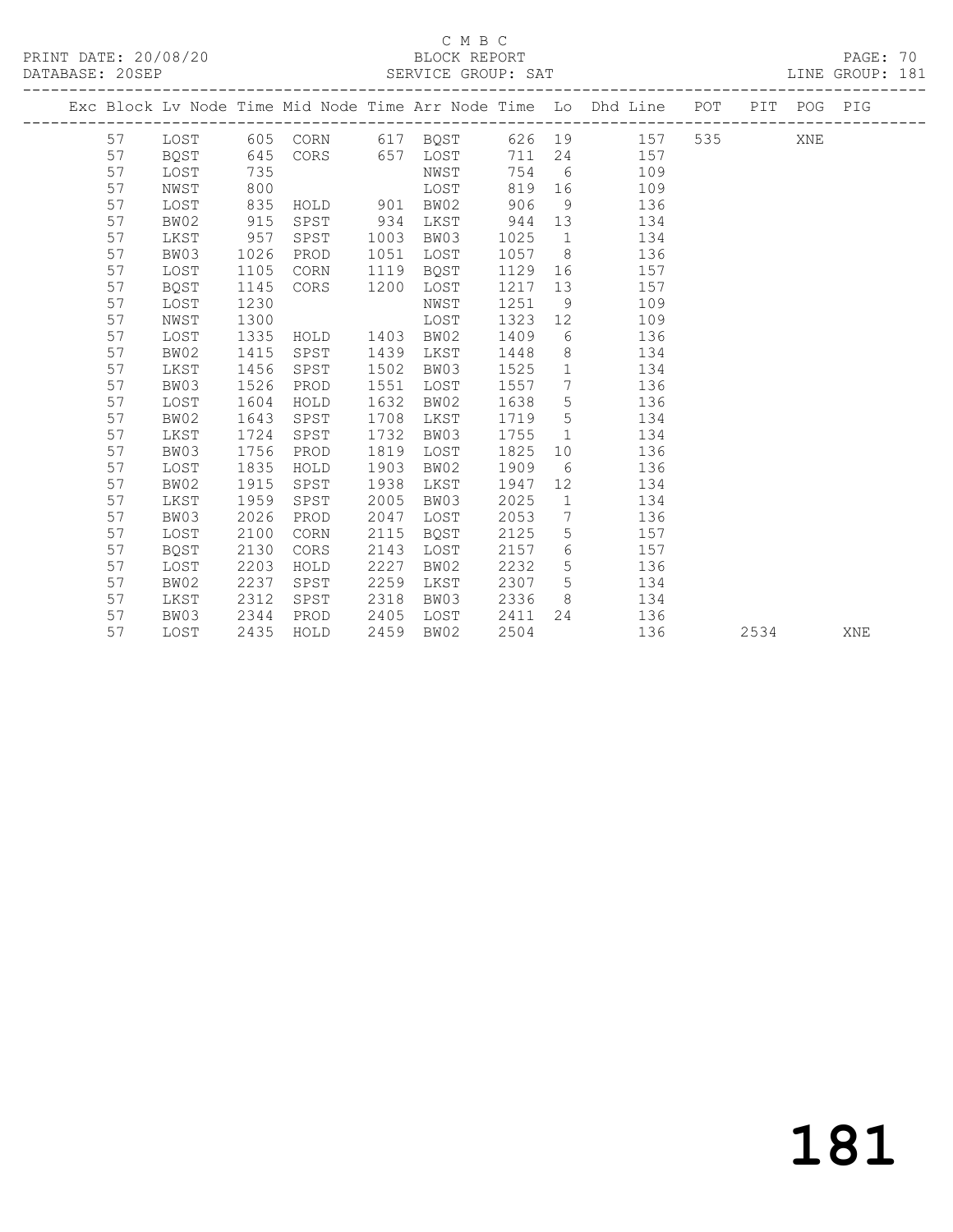#### C M B C<br>BLOCK REPORT

PAGE: 71<br>LINE GROUP: 181

|    |                                 |                      |                |      |                                        |                   |                 | Exc Block Lv Node Time Mid Node Time Arr Node Time Lo Dhd Line POT PIT POG PIG |         |     |     |
|----|---------------------------------|----------------------|----------------|------|----------------------------------------|-------------------|-----------------|--------------------------------------------------------------------------------|---------|-----|-----|
| 58 | SPST 608                        |                      |                |      |                                        |                   |                 | BW03 625 1 134                                                                 | 533 000 | XNE |     |
| 58 | BW03                            |                      |                |      |                                        |                   |                 | 626 PROD 649 LOST 655 10 136                                                   |         |     |     |
| 58 | LOST                            | 705                  |                |      | CORN 717 BOST                          | 727               |                 | 18 157                                                                         |         |     |     |
| 58 | BQST                            | 745                  | CORS           |      | 758 LOST                               | 812               | 23              | 157                                                                            |         |     |     |
| 58 | LOST                            | 835                  |                |      | NWST                                   |                   |                 | 109                                                                            |         |     |     |
| 58 | NWST                            | 900                  |                |      | LOST                                   | $854$ b<br>922 13 |                 | 109                                                                            |         |     |     |
| 58 |                                 | 935                  | HOLD           |      | 1001 BW02                              | 1007              | 8 <sup>8</sup>  | 136                                                                            |         |     |     |
| 58 | LOST<br>BW02                    |                      | SPST           |      | 1038 LKST                              | 1046              |                 |                                                                                |         |     |     |
|    |                                 | 1015                 |                |      |                                        |                   | 11              | 134                                                                            |         |     |     |
| 58 | LKST                            | 1057                 | SPST           |      | 1103 BW03                              | 1125              | 1               | 134                                                                            |         |     |     |
| 58 | BW03                            | 1126                 | PROD           |      | 1151 LOST                              | 1157 8            |                 | 136                                                                            |         |     |     |
| 58 | LOST                            | 1205                 | CORN           |      | 1219 BQST                              | 1229 16           |                 | 157                                                                            |         |     |     |
| 58 | BQST                            | 1245                 | CORS           | 1300 | LOST                                   | 1317              | 13              | 157                                                                            |         |     |     |
| 58 | LOST                            | 1330                 |                |      | NWST                                   | 1351              | 9               | 109                                                                            |         |     |     |
| 58 | NWST                            | 1400                 |                |      | LOST                                   | 1424 11           |                 | 109                                                                            |         |     |     |
| 58 | LOST                            | 1435                 | HOLD 1503 BW02 |      |                                        | 1509              | 6               | 136                                                                            |         |     |     |
| 58 | BW02                            | 1515                 | SPST           |      | 1539 LKST                              | 1548              | 8 <sup>8</sup>  | 134                                                                            |         |     |     |
| 58 | LKST                            | 1556                 | SPST           |      | 1602 BW03                              | 1625              | 1               | 134                                                                            |         |     |     |
| 58 | BW03                            | 1626                 | PROD           |      | 1651 LOST                              | 1657 8            |                 | 136                                                                            |         |     |     |
| 58 | LOST                            | 1705                 | CORN           |      | 1721 BQST                              | 1731 14           |                 | 157                                                                            |         |     |     |
| 58 | BQST                            | 1745                 | CORS           |      | 1800 LOST                              | 1817              | 18              | 157                                                                            |         |     |     |
| 58 | LOST                            | 1835                 |                |      | NWST                                   | 1855              | $5\overline{)}$ | 109                                                                            |         |     |     |
| 58 | NWST                            | 1900                 |                |      | LOST                                   | 1922 13           |                 | 109                                                                            |         |     |     |
| 58 | LOST                            | 1935                 | HOLD           |      | 2001 BW02                              | 2006              | 9               | 136                                                                            |         |     |     |
| 58 | BW02                            | 2015                 | SPST 2037 LKST |      |                                        | 2046 13           |                 | 134                                                                            |         |     |     |
| 58 | LKST                            | 2059                 | SPST           |      | 2105 BW03                              | 2125              | $\overline{1}$  | 134                                                                            |         |     |     |
| 58 | BW03                            | 2126                 | PROD           |      | 2147 LOST                              | 2153              | $7\overline{ }$ | 136                                                                            |         |     |     |
| 58 | LOST                            | 2200                 | CORN           |      | 2215 BQST                              | 2224 5            |                 | 157                                                                            |         |     |     |
| 58 | BQST                            | 2229                 | CORS           |      | 2242 LOST                              | 2256              | $5\overline{)}$ | 157                                                                            |         |     |     |
| 58 | LOST                            | 2301                 | CORN           |      | 2316 BQST                              | 2325 5            |                 | 157                                                                            |         |     |     |
| 58 | BQST                            | 2330                 | CORS           |      | 2343 LOST                              | 2357              |                 | 157                                                                            | 2415    |     | XNE |
|    |                                 |                      |                |      |                                        |                   |                 |                                                                                |         |     |     |
| 59 | BW02                            | 615                  | SPST           |      | 635 LKST                               | 643               |                 | 134                                                                            | 535 7   | XNE |     |
| 59 | LKST                            | 701                  | SPST           |      | 707 BW03                               | 725 1             |                 | 134                                                                            |         |     |     |
| 59 | BW03                            | 726<br>$rac{1}{805}$ | PROD           |      | 749 LOST<br>$749$ $1000 -$<br>817 BQST | 755               | 10              | 136                                                                            |         |     |     |
| 59 | LOST                            |                      | CORN           |      |                                        | 827               | 18              | 157                                                                            |         |     |     |
| 59 | BQST                            | 845                  | CORS           |      | 858 LOST                               | 913 22            |                 | 157                                                                            |         |     |     |
| 59 | LOST                            | 935                  |                |      | NWST                                   | 955               | $5\overline{)}$ | 109                                                                            |         |     |     |
| 59 | NWST                            |                      |                |      |                                        | 1022 13           |                 | 109                                                                            |         |     |     |
| 59 | LOST                            |                      |                |      |                                        | 1107 8            |                 | 136                                                                            |         |     |     |
| 59 | BW02 1115 SPST 1138 LKST 1147 8 |                      |                |      |                                        |                   |                 | 134                                                                            |         |     |     |
| 59 | LKST                            | 1155                 | SPST           | 1201 | BW03                                   | 1225              | $\mathbf{1}$    | 134                                                                            |         |     |     |
| 59 | BW03                            | 1226                 | PROD           | 1251 | LOST                                   | 1258              | $\overline{7}$  | 136                                                                            |         |     |     |
| 59 | LOST                            | 1305                 | CORN           | 1319 | BQST                                   | 1329              | 16              | 157                                                                            |         |     |     |
| 59 | BQST                            | 1345                 | CORS           | 1400 | LOST                                   | 1417              | 13              | 157                                                                            |         |     |     |
| 59 | LOST                            | 1430                 |                |      | NWST                                   | 1453              | 7               | 109                                                                            |         |     |     |
| 59 | NWST                            | 1500                 |                |      | LOST                                   | 1526              | $\mathcal{G}$   | 109                                                                            |         |     |     |
| 59 | LOST                            | 1535                 | HOLD           | 1603 | BW02                                   | 1609              | 6               | 136                                                                            |         |     |     |
| 59 | BW02                            | 1615                 | SPST           | 1640 | LKST                                   | 1651              | $5\phantom{.0}$ | 134                                                                            |         |     |     |
| 59 | LKST                            | 1656                 | SPST           | 1702 | BW03                                   | 1725              | $\overline{1}$  | 134                                                                            |         |     |     |
| 59 | BW03                            | 1726                 | PROD           | 1751 | LOST                                   | 1757              | 8 <sup>8</sup>  | 136                                                                            |         |     |     |
| 59 | LOST                            | 1805                 | CORN           | 1821 | BQST                                   | 1831              | 14              | 157                                                                            |         |     |     |
| 59 | <b>BQST</b>                     | 1845                 | CORS           | 1900 | LOST                                   | 1916              | 19              | 157                                                                            |         |     |     |
| 59 | LOST                            | 1935                 |                |      | NWST                                   | 1954              | 6               | 109                                                                            |         |     |     |
| 59 | NWST                            | 2000                 |                |      | LOST                                   | 2022              | 13              | 109                                                                            |         |     |     |
| 59 | LOST                            | 2035                 | HOLD           |      | 2059 BW02                              | 2104              | 11              | 136                                                                            |         |     |     |
| 59 | BW02                            |                      | 2115 SPST      |      | 2137 LKST                              | 2145              |                 | 134                                                                            | 2210    |     | XNE |
|    |                                 |                      |                |      |                                        |                   |                 |                                                                                |         |     |     |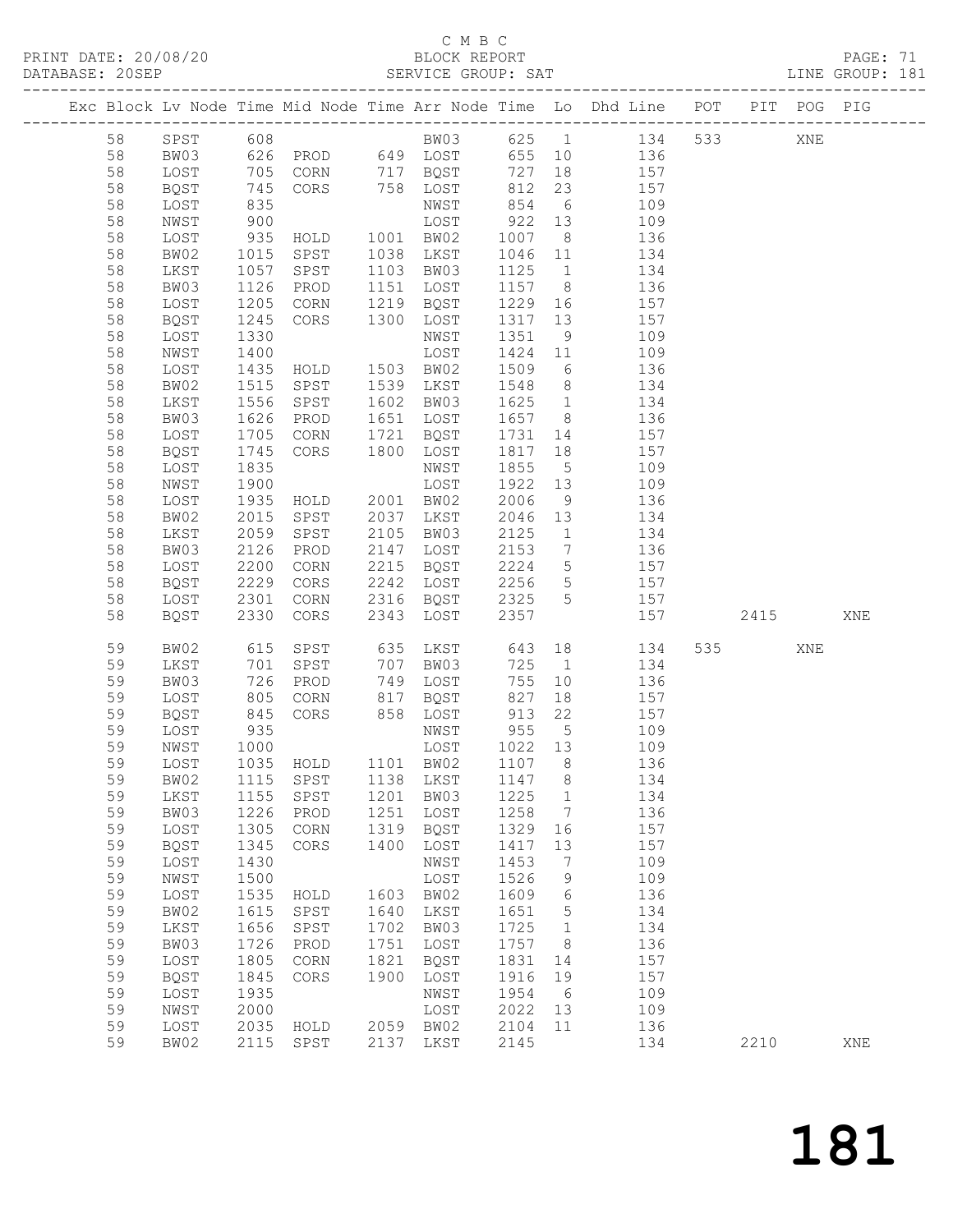## C M B C<br>BLOCK REPORT

PAGE: 72<br>LINE GROUP: 181

|  |    |      |                |                     |       |           |               |                 | Exc Block Lv Node Time Mid Node Time Arr Node Time Lo Dhd Line POT PIT POG PIG |      |     |     |
|--|----|------|----------------|---------------------|-------|-----------|---------------|-----------------|--------------------------------------------------------------------------------|------|-----|-----|
|  | 60 |      |                |                     |       |           |               |                 | LKST 631 SPST 637 BW03 655 1 134 556                                           |      | XNE |     |
|  | 60 | BW03 |                |                     |       |           |               |                 | 725 10 136<br>757 18 157                                                       |      |     |     |
|  | 60 | LOST |                |                     |       |           |               |                 |                                                                                |      |     |     |
|  | 60 | BQST | 815<br>905     |                     |       |           | 842           | 23              | 157                                                                            |      |     |     |
|  | 60 | LOST |                | HOLD                |       | 931 BW02  | $936$<br>1016 | 9               | 136                                                                            |      |     |     |
|  | 60 | BW02 | 945            | SPST                |       | 1008 LKST | 1016 11       |                 | 134                                                                            |      |     |     |
|  | 60 | LKST | 1027           | SPST                |       | 1033 BW03 | 1055          | 1               | 134                                                                            |      |     |     |
|  | 60 | BW03 | 1056           | PROD                | 1121  | LOST      | 1127          | 8 <sup>8</sup>  | 136                                                                            |      |     |     |
|  | 60 | LOST | 1135           | $\rm CORN$          | 1149  | BQST      | 1159          | 16              | 157                                                                            |      |     |     |
|  | 60 | BQST | $1133$<br>1215 | CORS                | 1230  | LOST      | 1247          | 18              | 157                                                                            |      |     |     |
|  | 60 | LOST | 1305           | HOLD                | 1333  | BW02      | 1339          | 6               | $\frac{136}{1}$                                                                |      |     |     |
|  | 60 | BW02 | 1345           | SPST                | 1409  | LKST      | 1418          | 8 <sup>8</sup>  | 134                                                                            |      |     |     |
|  | 60 | LKST | 1426           | SPST                | 1432  | BW03      | 1455          | 1               | 134                                                                            |      |     |     |
|  | 60 | BW03 | 1456           | PROD                |       | 1521 LOST | 1527 8        |                 | 136                                                                            |      |     |     |
|  | 60 | LOST | 1535           | CORN                |       | 1551 BQST | 1601 14       |                 | 157                                                                            |      |     |     |
|  | 60 | BQST | 1615           | $\mbox{CORS}$       | 1630  | LOST      | 1647          | 18              | 157                                                                            |      |     |     |
|  | 60 | LOST | 1705           | HOLD                | 1733  | BW02      | 1739          | 6               | $\overline{136}$                                                               |      |     |     |
|  | 60 | BW02 | 1745           | SPST                | 1808  | LKST      | 1819          | 8 <sup>8</sup>  | 134                                                                            |      |     |     |
|  | 60 | LKST | 1827           | SPST                | 1833  | BW03      | 1855 1        |                 | 134                                                                            |      |     |     |
|  | 60 | BW03 | 1856           | PROD                | 1919  | LOST      | 1925          |                 | 136                                                                            | 1943 |     | XNE |
|  |    |      |                |                     |       |           |               |                 |                                                                                |      |     |     |
|  | 61 | BW02 | 645<br>729     | SPST                | $705$ | LKST      | 713           |                 | 134                                                                            | 605  | XNE |     |
|  | 61 | LKST |                | SPST                |       | 735 BW03  | 755           | $\overline{1}$  | 134                                                                            |      |     |     |
|  | 61 | BW03 | 756            | PROD                |       | 819 LOST  | 825           | 10              | 136                                                                            |      |     |     |
|  | 61 | LOST | 835            | CORN                |       | 847 BQST  | 857           | 18              | 157                                                                            |      |     |     |
|  | 61 | BQST | 915            | CORS                |       | 928 LOST  | 943           | 22              | 157                                                                            |      |     |     |
|  | 61 | LOST | 1005           | HOLD                |       | 1031 BW02 | 1037          | 8 <sup>8</sup>  | 136                                                                            |      |     |     |
|  | 61 | BW02 | 1045           | SPST                |       | 1108 LKST | 1116          | 9               | 134                                                                            |      |     |     |
|  | 61 | LKST | 1125           | SPST                | 1131  | BW03      | 1155          | 1               | 134                                                                            |      |     |     |
|  | 61 | BW03 | 1156           | PROD                | 1221  | LOST      | 1227          | 8 <sup>8</sup>  | 136                                                                            |      |     |     |
|  | 61 | LOST | 1235           | CORN                | 1249  | BQST      | 1259          | 16              | 157                                                                            |      |     |     |
|  | 61 | BQST | 1315           | $\mbox{CORS}$       | 1330  | LOST      | 1347          | 18              | 157                                                                            |      |     |     |
|  | 61 | LOST | 1405           | HOLD                | 1433  | BW02      | 1439          | $5\overline{)}$ | 136                                                                            |      |     |     |
|  | 61 | BW02 | 1444           | SPST                | 1508  | LKST      | 1517 5        |                 | 134                                                                            |      |     |     |
|  | 61 | LKST | 1522           | SPST                | 1528  | BW03      | 1551          | $\overline{1}$  | 134                                                                            |      |     |     |
|  | 61 | BW03 | 1552           | PROD                | 1617  | LOST      | 1623          | 12              | 136                                                                            |      |     |     |
|  | 61 | LOST | 1635           | $\rm{CORN}$         | 1651  | BQST      | 1701          | 14              | 157                                                                            |      |     |     |
|  | 61 | BQST | 1715           | CORS                | 1730  | LOST      | 1747          | 18              | 157                                                                            |      |     |     |
|  | 61 | LOST | 1805           | HOLD                | 1833  | BW02      | 1839          | $6\overline{6}$ | 136                                                                            |      |     |     |
|  | 61 | BW02 | 1845           | SPST                | 1908  | LKST      | 1917 12       |                 | 134                                                                            |      |     |     |
|  | 61 | LKST | 1929           | SPST                | 1935  | BW03      | 1955          | 1               | 134                                                                            |      |     |     |
|  | 61 | BW03 | 1956           | PROD                | 2017  | LOST      | 2023          | 12              | 136                                                                            |      |     |     |
|  | 61 | LOST | 2035           |                     |       | NWST      | 2053          | $\overline{7}$  | 109                                                                            |      |     |     |
|  | 61 | NWST | 2100           |                     |       | LOST      | 2119 16       |                 | 109                                                                            |      |     |     |
|  | 61 | LOST |                | 2135 HOLD 2159 BW02 |       |           | 2204          |                 | 136                                                                            | 2234 |     | XNE |
|  |    |      |                |                     |       |           |               |                 |                                                                                |      |     |     |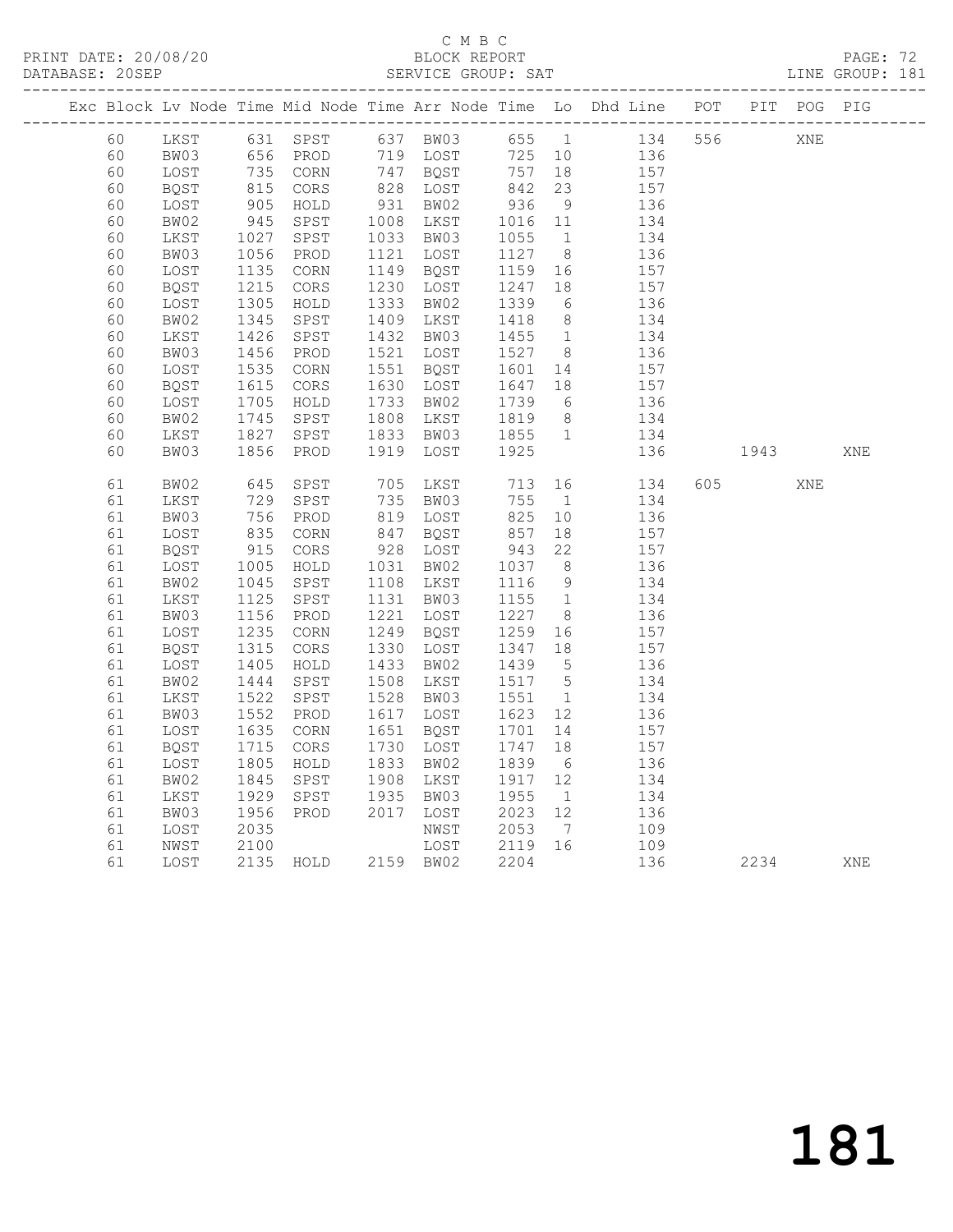#### C M B C<br>BLOCK REPORT

| PRINT DATE: 20/08/20 | BLOCK REPORT       | PAGE: 73        |  |
|----------------------|--------------------|-----------------|--|
| DATABASE: 20SEP      | SERVICE GROUP: SAT | LINE GROUP: 181 |  |

|          |              |                                  |  |              |              |                | Exc Block Lv Node Time Mid Node Time Arr Node Time Lo Dhd Line POT |         | PIT POG PIG |     |
|----------|--------------|----------------------------------|--|--------------|--------------|----------------|--------------------------------------------------------------------|---------|-------------|-----|
|          |              |                                  |  |              |              |                |                                                                    |         |             |     |
| 62       | PMST         | $735$<br>$749$<br>$812$<br>$942$ |  |              |              |                | 2&IO 749 0 181 705                                                 |         | XNE         |     |
| 62       | 2&IO         |                                  |  |              |              |                | PMST 801 11 181                                                    |         |             |     |
| 62       | PMST         |                                  |  | <b>BEWS</b>  | 842          | $\overline{0}$ | 182                                                                |         |             |     |
| 62       | BEWS         |                                  |  | PMST         | 916          | 19             | 182                                                                |         |             |     |
| 62       | PMST         | 935                              |  | 2&IO         | 949          | $\overline{0}$ | 181                                                                |         |             |     |
| 62       | 2& IO        | 949                              |  | PMST         | 1001<br>1042 | 11             | 181                                                                |         |             |     |
| 62       | PMST         | 1012                             |  | BEWS         |              | $\overline{0}$ | 182                                                                |         |             |     |
| 62       | <b>BEWS</b>  | 1042                             |  | PMST         | 1116         | 19             | 182                                                                |         |             |     |
| 62       | PMST         | 1135                             |  | 2 & I O      | 1149         | $\overline{0}$ | 181                                                                |         |             |     |
| 62       | 2&10         | 1149                             |  | PMST         | 1201         | 11             | 181                                                                |         |             |     |
| 62       | PMST         | 1212                             |  | BEWS         | 1248         | $\overline{0}$ | 182                                                                |         |             |     |
| 62       | BEWS         | 1248                             |  | PMST         | 1322         | 13             | 182                                                                |         |             |     |
| 62       | PMST         | 1335                             |  | 2 & I O      | 1349         | $\overline{0}$ | 181                                                                |         |             |     |
| 62       | 2& IO        | 1349                             |  | PMST         | 1401         | 11             | 181                                                                |         |             |     |
| 62       | PMST         | 1412                             |  | BEWS         | 1448         | $\overline{0}$ | 182                                                                |         |             |     |
| 62       | <b>BEWS</b>  | 1448                             |  | PMST         | 1519         | 16             | 182                                                                |         |             |     |
| 62       | PMST         | 1535                             |  | 2 & I O      | 1549         | $\overline{0}$ | 181                                                                |         |             |     |
| 62       | 2& IO        | 1549                             |  | PMST         | 1601         | 11             | 181                                                                |         |             |     |
| 62       | PMST         | 1612                             |  | BEWS         | 1647<br>1718 | $\overline{0}$ | 182                                                                |         |             |     |
| 62       | BEWS         | 1647                             |  | PMST         |              | 17             | 182                                                                |         |             |     |
| 62       | PMST         | 1735                             |  | 2 & I O      | 1749         | $\overline{0}$ | 181                                                                |         |             |     |
| 62       | 2& IO        | 1749                             |  | PMST         | 1801         | 11             | 181                                                                |         |             |     |
| 62       | PMST         | 1812                             |  | BEWS         | 1846<br>1917 | $\overline{0}$ | 182                                                                |         |             |     |
| 62       | <b>BEWS</b>  | 1846                             |  | PMST         |              | 18             | 182                                                                |         |             |     |
| 62       | PMST         | 1935                             |  | LOST         | 1959         | 11             | 180                                                                |         |             |     |
| 62       | LOST         | 2010                             |  | PMST         | 2035         | $\overline{7}$ | 180                                                                |         |             |     |
| 62       | PMST         | 2042                             |  | 2 & I O      | 2056<br>2108 | $\circ$        | 181                                                                |         |             |     |
|          |              |                                  |  |              |              |                |                                                                    |         |             |     |
| 62       | 2& IO        | 2056                             |  | PMST         |              |                | 181                                                                | 2123    |             | XNE |
|          |              |                                  |  |              |              |                |                                                                    |         |             |     |
| 63       | PMST         | 835                              |  | 2 & I O      | 849          | $\overline{0}$ | 181                                                                | 805 700 | XNE         |     |
| 63       | 2& IO        | 849                              |  | PMST         | 901          | 11             | 181                                                                |         |             |     |
| 63       | PMST         | 912                              |  | BEWS         | 942          | $\overline{0}$ | 182                                                                |         |             |     |
| 63       | <b>BEWS</b>  | 942                              |  | PMST         | 1016         | 19             | 182                                                                |         |             |     |
| 63       | PMST         | 1035                             |  | 2 & IO       | 1049         | $\overline{0}$ | 181                                                                |         |             |     |
| 63       | 2&10         | 1049                             |  | PMST         | 1101         | 24             | 181                                                                |         |             |     |
| 63       | PMST         | 1125                             |  | LOST         | 1153         | 12             | 180                                                                |         |             |     |
| 63       | LOST         | 1205                             |  | PMST         | 1231         | 14             | 180                                                                |         |             |     |
| 63       | PMST         | 1245                             |  | LOST         | 1314 11      |                | 180                                                                |         |             |     |
| 63       | LOST         | 1325                             |  | PMST         | 1350 15      |                | 180                                                                |         |             |     |
| 63 PMST  |              | 1405                             |  | LOST 1434 11 |              |                | 180                                                                |         |             |     |
| 63       | LOST         | 1445                             |  | PMST         | 1511         | 14             | 180                                                                |         |             |     |
| 63       | PMST         | 1525                             |  | LOST         | 1553         | 12             | 180                                                                |         |             |     |
| 63       | LOST         | 1605                             |  | PMST         | 1631         | 14             | 180                                                                |         |             |     |
| 63       | PMST         | 1645                             |  | LOST         | 1711         | 14             | 180                                                                |         |             |     |
| 63       | LOST         | 1725                             |  | PMST         | 1751         | 14             | 180                                                                |         |             |     |
| 63       | PMST         | 1805                             |  | LOST         | 1829         | 6              | 180                                                                |         |             |     |
| 63       | LOST         | 1835                             |  | PMST         | 1900         | 5              | 180                                                                |         |             |     |
| 63       | PMST         | 1905                             |  | LOST         | 1929         | 6              | 180                                                                |         |             |     |
| 63       | LOST         | 1935                             |  | PMST         | 2000         | 5              | 180                                                                |         |             |     |
| 63       | PMST         | 2005                             |  | LOST         | 2029         | 6              | 180                                                                |         |             |     |
| 63       | LOST         | 2035                             |  | PMST         | 2058         | 7              | 180                                                                |         |             |     |
| 63       | PMST         | 2105                             |  | LOST         | 2129         | 6              | 180                                                                |         |             |     |
| 63       | LOST         | 2135                             |  | PMST         | 2158         | 7              | 180                                                                |         |             |     |
| 63       | PMST         | 2205                             |  | LOST         | 2229         | 6              | 180                                                                |         |             |     |
| 63       | LOST         | 2235                             |  | PMST         | 2257         | 8              | 180                                                                |         |             |     |
| 63<br>63 | PMST<br>LOST | 2305<br>2335                     |  | LOST<br>PMST | 2329<br>2357 | 6              | 180<br>180                                                         | 2412    |             | XNE |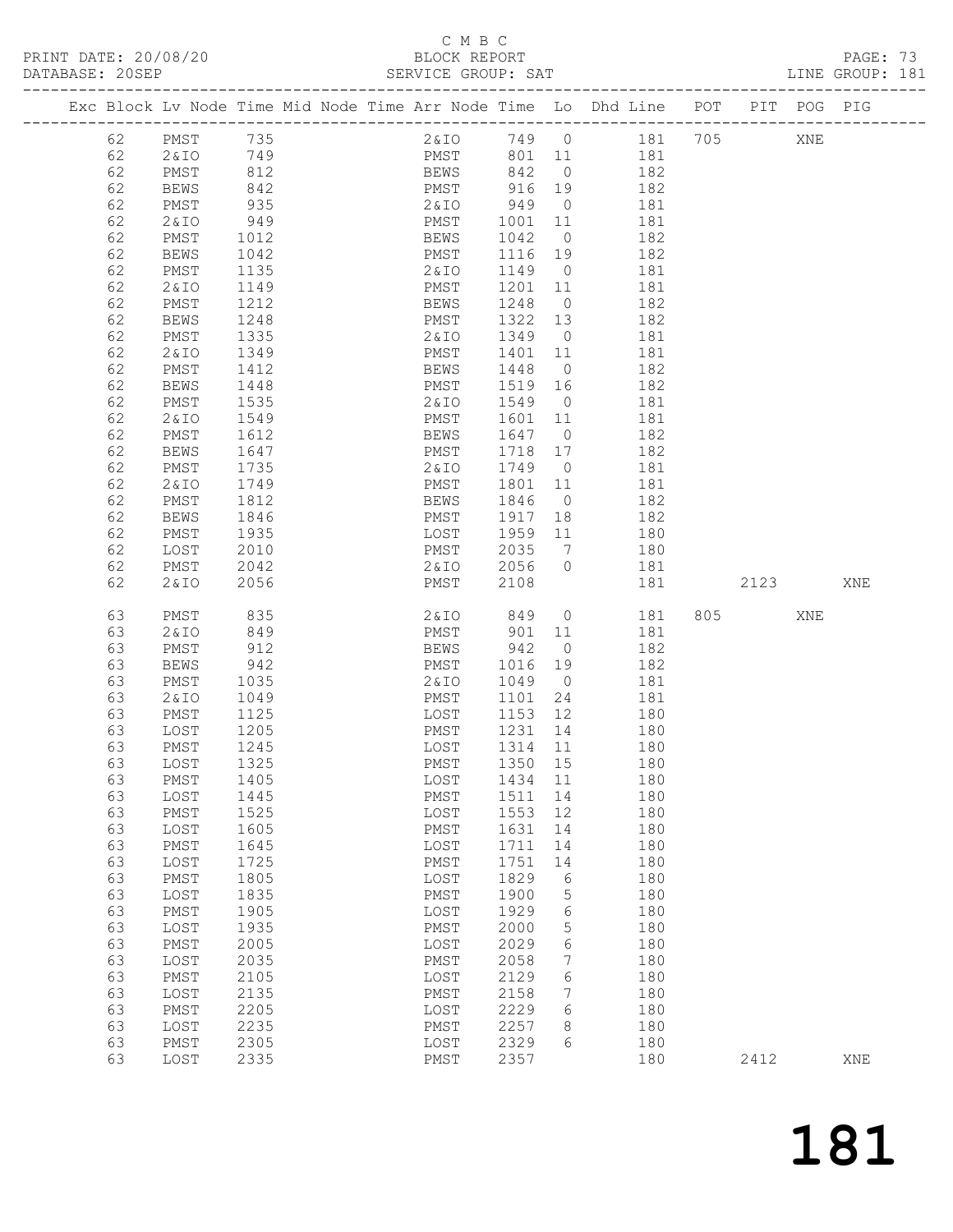PRINT DATE: 20/08/20 BLOCK REPORT<br>
DATABASE: 20SEP<br>
SERVICE GROUP: SAT

#### C M B C<br>BLOCK REPORT

PAGE: 74<br>LINE GROUP: 181

|    |             |      |  |              |           |                 | Exc Block Lv Node Time Mid Node Time Arr Node Time Lo Dhd Line POT PIT POG PIG |          |         |     |     |
|----|-------------|------|--|--------------|-----------|-----------------|--------------------------------------------------------------------------------|----------|---------|-----|-----|
| 64 | PMST        | 1025 |  | LOST         |           |                 | 1051 14 180                                                                    |          | 955 700 | XNE |     |
| 64 | LOST        | 1105 |  | PMST         | $1129$ 16 |                 | 180                                                                            |          |         |     |     |
| 64 | PMST        | 1145 |  | LOST 1215 10 |           |                 | 180                                                                            |          |         |     |     |
| 64 | LOST        | 1225 |  | PMST 1251 14 |           |                 | 180                                                                            |          |         |     |     |
| 64 | PMST        | 1305 |  | LOST         | 1334 11   |                 | 180                                                                            |          |         |     |     |
| 64 | LOST        | 1345 |  | PMST         | 1410 15   |                 | 180                                                                            |          |         |     |     |
| 64 | PMST        | 1425 |  | LOST         | 1454 11   |                 | 180                                                                            |          |         |     |     |
| 64 | LOST        | 1505 |  | PMST         | 1531 14   |                 | 180                                                                            |          |         |     |     |
| 64 | PMST        | 1545 |  | LOST         | 1613 11   |                 | 180                                                                            |          |         |     |     |
| 64 | LOST        | 1624 |  | PMST         | 1650 10   |                 | 180                                                                            |          |         |     |     |
| 64 | PMST        | 1700 |  | LOST         | 1726 19   |                 | 180                                                                            |          |         |     |     |
| 64 | LOST        | 1745 |  | PMST         | 1810 25   |                 | 180                                                                            |          |         |     |     |
| 64 | PMST        | 1835 |  | 2&IO         | 1849 0    |                 | 181                                                                            |          |         |     |     |
| 64 | 2&IO        | 1849 |  | PMST         | 1901 11   |                 | 181                                                                            |          |         |     |     |
| 64 | PMST        | 1912 |  | BEWS         | 1946      | $\overline{0}$  | 182                                                                            |          |         |     |     |
| 64 | <b>BEWS</b> | 1946 |  | PMST         | 2017 18   |                 | 182                                                                            |          |         |     |     |
| 64 | PMST        | 2035 |  | LOST         | 2059      | $6\overline{6}$ | 180                                                                            |          |         |     |     |
| 64 | LOST        | 2105 |  | PMST         | 2128 14   |                 | 180                                                                            |          |         |     |     |
| 64 | PMST        | 2142 |  | 2 & I O      | 2156      | $\overline{0}$  | 181                                                                            |          |         |     |     |
| 64 | 2&10        | 2156 |  | PMST         | 2208 22   |                 | 181                                                                            |          |         |     |     |
| 64 | PMST        | 2230 |  | LOST         | 2254      | 16              | 180                                                                            |          |         |     |     |
| 64 | LOST        | 2310 |  | PMST         | 2332      |                 | 180                                                                            |          | 2347    |     | XNE |
| 65 | PMST        | 1112 |  | BEWS         |           |                 | 1144 0                                                                         | 182 1042 |         | XNE |     |
| 65 | <b>BEWS</b> | 1144 |  | PMST         | 1218 17   |                 | 182                                                                            |          |         |     |     |
| 65 | PMST        | 1235 |  | 2&IO         | 1249 0    |                 | 181                                                                            |          |         |     |     |
| 65 | 2 & IO      | 1249 |  | PMST         | 1301      | 11              | 181                                                                            |          |         |     |     |
| 65 | PMST        | 1312 |  | BEWS         | 1348      | $\overline{0}$  | 182                                                                            |          |         |     |     |
| 65 | <b>BEWS</b> | 1348 |  | PMST         | 1419 16   |                 | 182                                                                            |          |         |     |     |
| 65 | PMST        | 1435 |  | 2&IO         | 1449      | $\overline{0}$  | 181                                                                            |          |         |     |     |
| 65 | 2 & IO      | 1449 |  | PMST         | 1501 11   |                 | 181                                                                            |          |         |     |     |
| 65 | PMST        | 1512 |  | BEWS         | 1548      | $\overline{0}$  | 182                                                                            |          |         |     |     |
| 65 | <b>BEWS</b> | 1548 |  | PMST         | 1619 16   |                 | 182                                                                            |          |         |     |     |
| 65 | PMST        | 1635 |  | 2&IO         | 1649 0    |                 | 181                                                                            |          |         |     |     |
| 65 | 2&IO        | 1649 |  | PMST         | 1701 11   |                 | 181                                                                            |          |         |     |     |
| 65 | PMST        | 1712 |  | BEWS         | 1747      | $\bigcirc$      | 182                                                                            |          |         |     |     |
| 65 | <b>BEWS</b> | 1747 |  | PMST         | 1818      |                 | 182                                                                            |          | 1833    |     | XNE |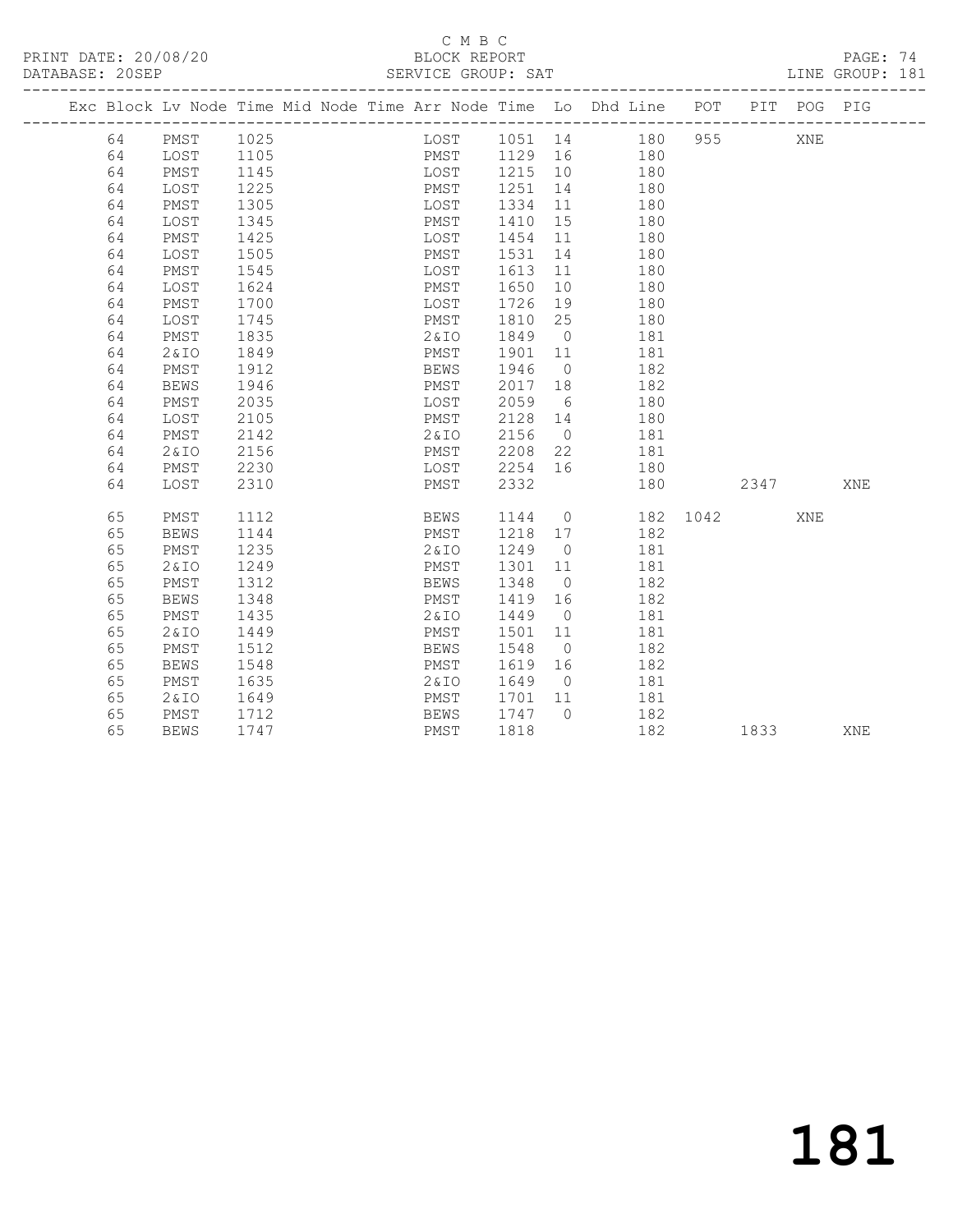|                                  |                                                    |                                                                             |                              |                          | C M B C |      |                                                                                                                                                                                                                                                                                                                                                                                                                                |      |            |  |
|----------------------------------|----------------------------------------------------|-----------------------------------------------------------------------------|------------------------------|--------------------------|---------|------|--------------------------------------------------------------------------------------------------------------------------------------------------------------------------------------------------------------------------------------------------------------------------------------------------------------------------------------------------------------------------------------------------------------------------------|------|------------|--|
|                                  |                                                    |                                                                             |                              |                          |         |      | 32AC NB 232 ST FS ANDERSON CREEK DR 33RR EB 133 AVE FS ROCK RIDGE DR<br>AOLH 240 ST & LOUGHEED<br>FWBM EB FRASER WAY NS BAY MILL RD GADE GARIBALDI & DEWDNEY TRUNK & 256 ST TERM<br>HAPL HANEY PLACE 7103 JACKSON RD & 103 AVE<br>MDCT MEADOWTOWN CENTER MAST MAPLE MEADOWS STN<br>MRHO MAPLE RIDGE HOSPITAL PMCT PITT MEADOWS CENTER<br>RSKN 280 ST & 96 AV WHON WHONNOCK<br>XNE North East Sector CS                         |      |            |  |
|                                  |                                                    |                                                                             |                              |                          |         |      | Exc Block Lv Node Time Mid Node Time Arr Node Time Lo Dhd Line POT PIT POG PIG                                                                                                                                                                                                                                                                                                                                                 |      |            |  |
|                                  | 71<br>71<br>71<br>71<br>71<br>71<br>71<br>71<br>71 | 71 HAPL 657<br>HAPL<br>33RR<br>HAPL<br>33RR<br>HAPL<br>MDCT<br>HAPL<br>J103 | 931<br>1005                  | 33RR 710                 |         |      | 33RR 710 0 733 622 XNE<br>HAPL 725 17 733<br>142<br>142<br>142<br>155<br>133RR 155<br>155<br>133RR 840<br>1733<br>133RR 840<br>1733<br>1840<br>1840<br>1840<br>1840<br>1840<br>1840<br>1845<br>1855<br>1836<br>1845<br>1855<br>1846<br>1855<br>1846<br>1855<br>1846<br>1855<br>1846<br>1855<br>1846<br>1855<br>1846<br>1855<br>1846<br>1855<br>18<br>900 MRHO 909 MDCT 926 5 743<br>MRHO 946 HAPL 957 8 743<br>J103 1024 0 745 |      |            |  |
| 71<br>71<br>71<br>71<br>71<br>71 | 71<br>71                                           | HAPL<br>RSKN<br>HAPL<br>MDCT<br>HAPL<br>J103<br>HAPL<br>WHON                | 1305<br>1327<br>1355         |                          |         |      | 1005 1024 0 745<br>1024 1044 11 746<br>1055 RSKN 1121 0 749<br>1121 DT56 1141 HAPL 1151 7 749<br>1158 MRHO 1207 MDCT 1226 6 743<br>1232 MRHO 1248 HAPL 1259 6 743<br>J103 1327 0 746<br>HAPL 1349 6 745<br>WHON 1425 0 748<br>1425 40LH HAPL 1455 5 748                                                                                                                                                                        |      |            |  |
| 71<br>71<br>71<br>71<br>71       | 71<br>71                                           | HAPL<br>MDCT<br>HAPL<br>J103<br>HAPL<br>RSKN<br>HAPL                        | 1500<br>1532<br>1605<br>1626 | 1655 GADE 1717 RSKN 1727 |         |      | MRHO 1509 MDCT 1526 6 743<br>MRHO 1547 HAPL 1558 7 743<br>J103 1626 0 745<br>HAPL 1645 10 746<br>$0 \hspace{1.5cm} 749$<br>1727 DT56 1742 HAPL 1752 5 749<br>1757 MRHO 1806 MDCT 1823 5 743                                                                                                                                                                                                                                    |      |            |  |
| 71<br>71                         | 71                                                 | MDCT<br>HAPL<br>J103                                                        | 1828<br>1900<br>1921         |                          | HAPL    | 1942 | MRHO 1842 HAPL 1853 7 743<br>J103 1921 0 746<br>745                                                                                                                                                                                                                                                                                                                                                                            | 2002 | <b>XNE</b> |  |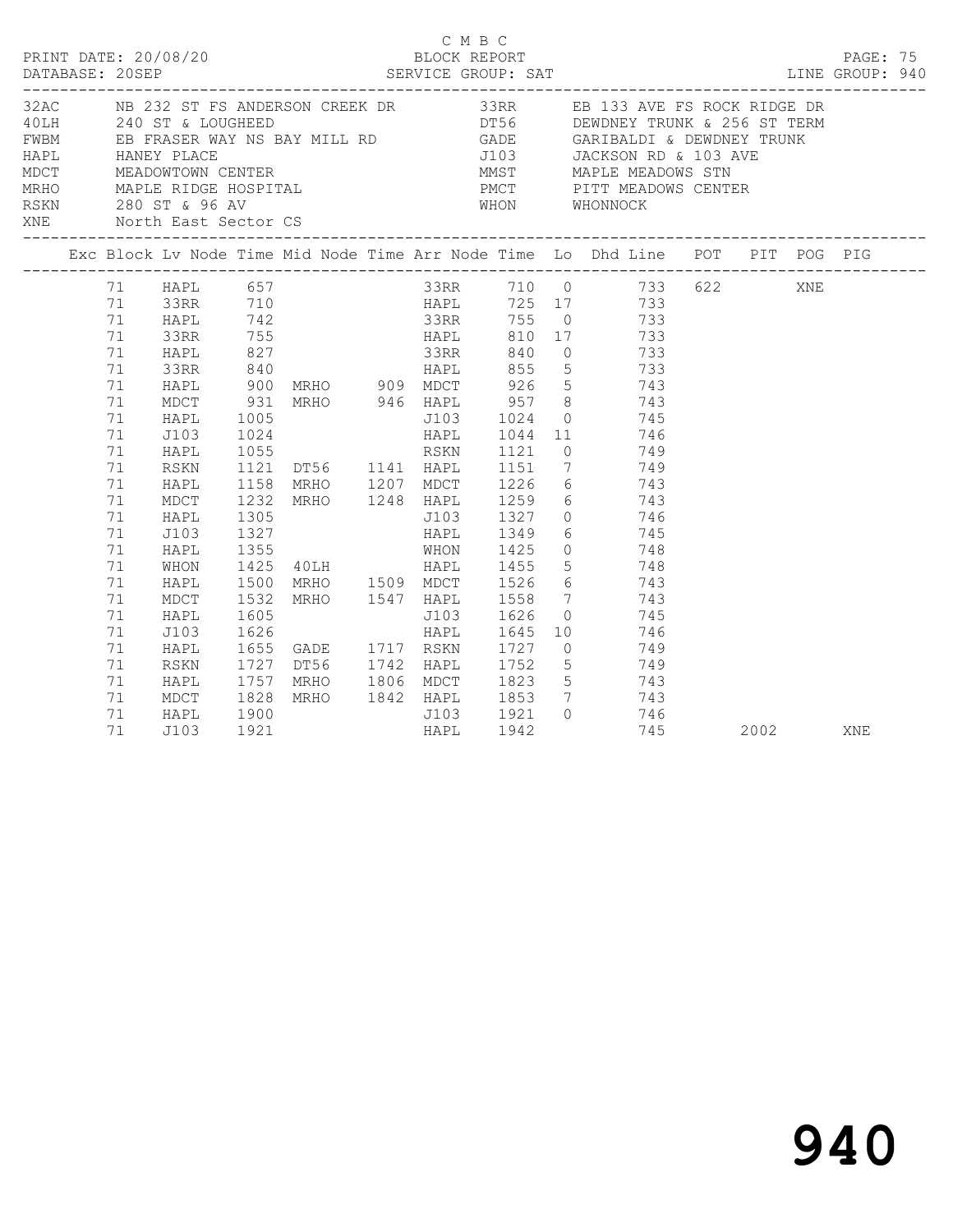#### C M B C<br>BLOCK REPORT

PAGE: 76<br>LINE GROUP: 940

|    |      |      |                     |      |      |      |                | Exc Block Lv Node Time Mid Node Time Arr Node Time Lo Dhd Line POT |         |                                                                                                                                                                                                                                 | PIT POG PIG |     |
|----|------|------|---------------------|------|------|------|----------------|--------------------------------------------------------------------|---------|---------------------------------------------------------------------------------------------------------------------------------------------------------------------------------------------------------------------------------|-------------|-----|
| 72 | HAPL | 656  |                     |      | 32AC |      |                | 711 0<br>741                                                       | 621 XNE |                                                                                                                                                                                                                                 |             |     |
| 72 | 32AC | 711  |                     |      | HAPL |      |                | 723 18<br>741                                                      |         |                                                                                                                                                                                                                                 |             |     |
| 72 | HAPL | 741  |                     |      | 32AC | 756  | $\bigcirc$     | 741                                                                |         |                                                                                                                                                                                                                                 |             |     |
| 72 | 32AC | 756  |                     |      | HAPL | 808  | 22             | 741                                                                |         |                                                                                                                                                                                                                                 |             |     |
| 72 | HAPL | 830  | MRHO 840            |      | MDCT | 854  | 21             | 744                                                                |         |                                                                                                                                                                                                                                 |             |     |
| 72 | MDCT | 915  |                     |      | FWBM | 933  | $\overline{0}$ | 722                                                                |         |                                                                                                                                                                                                                                 |             |     |
| 72 | FWBM | 933  | MMST 944            |      | MDCT | 948  | 12             | 719                                                                |         |                                                                                                                                                                                                                                 |             |     |
| 72 | MDCT | 1000 | MRHO                | 1014 | HAPL | 1024 | 6              | 744                                                                |         |                                                                                                                                                                                                                                 |             |     |
| 72 | HAPL | 1030 | MRHO                | 1040 | MDCT | 1056 | 19             | 744                                                                |         |                                                                                                                                                                                                                                 |             |     |
| 72 | MDCT | 1115 |                     |      | FWBM | 1133 | $\overline{0}$ | 722                                                                |         |                                                                                                                                                                                                                                 |             |     |
| 72 | FWBM | 1133 | MMST                | 1144 | MDCT | 1149 | 11             | 719                                                                |         |                                                                                                                                                                                                                                 |             |     |
| 72 | MDCT | 1200 | MRHO                | 1214 | HAPL | 1224 | 6              | 744                                                                |         |                                                                                                                                                                                                                                 |             |     |
| 72 | HAPL | 1230 | MRHO                | 1241 | MDCT | 1257 | 18             | 744                                                                |         |                                                                                                                                                                                                                                 |             |     |
| 72 | MDCT | 1315 |                     |      | FWBM | 1333 | $\overline{0}$ | 722                                                                |         |                                                                                                                                                                                                                                 |             |     |
| 72 | FWBM | 1333 | MMST                | 1344 | MDCT | 1349 | 11             | 719                                                                |         |                                                                                                                                                                                                                                 |             |     |
| 72 | MDCT | 1400 | MRHO                | 1414 | HAPL | 1424 | 6              | 744                                                                |         |                                                                                                                                                                                                                                 |             |     |
| 72 | HAPL | 1430 | MRHO                | 1441 | MDCT | 1457 | 18             | 744                                                                |         |                                                                                                                                                                                                                                 |             |     |
| 72 | MDCT | 1515 |                     |      | FWBM | 1533 | $\overline{0}$ | 722                                                                |         |                                                                                                                                                                                                                                 |             |     |
| 72 | FWBM | 1533 | MMST                | 1544 | MDCT | 1549 | 11             | 719                                                                |         |                                                                                                                                                                                                                                 |             |     |
| 72 | MDCT | 1600 | MRHO                | 1614 | HAPL | 1624 | 6              | 744                                                                |         |                                                                                                                                                                                                                                 |             |     |
| 72 | HAPL | 1630 | MRHO                | 1640 | MDCT | 1657 | 18             | 744                                                                |         |                                                                                                                                                                                                                                 |             |     |
| 72 | MDCT | 1715 |                     |      | FWBM | 1733 | $\overline{0}$ | 722                                                                |         |                                                                                                                                                                                                                                 |             |     |
| 72 | FWBM | 1733 | MMST                | 1744 | MDCT | 1749 | 11             | 719                                                                |         |                                                                                                                                                                                                                                 |             |     |
| 72 | MDCT | 1800 | MRHO                | 1814 | HAPL | 1824 | 6              | 744                                                                |         |                                                                                                                                                                                                                                 |             |     |
| 72 | HAPL | 1830 | MRHO                | 1840 | MDCT | 1855 | 20             | 744                                                                |         |                                                                                                                                                                                                                                 |             |     |
| 72 | MDCT | 1915 |                     |      | FWBM | 1933 | $\bigcirc$     | 722                                                                |         |                                                                                                                                                                                                                                 |             |     |
| 72 | FWBM |      | 1933 MMST 1944 MDCT |      |      | 1949 |                | 719                                                                |         | 2007 — 2007 — 2007 — 2008 — 2007 — 2008 — 2008 — 2008 — 2008 — 2008 — 2008 — 2008 — 2008 — 2008 — 2008 — 2008 — 2008 — 2008 — 2008 — 2008 — 2008 — 2008 — 2008 — 2008 — 2008 — 2008 — 2008 — 2008 — 2008 — 2008 — 2008 — 2008 — |             | XNE |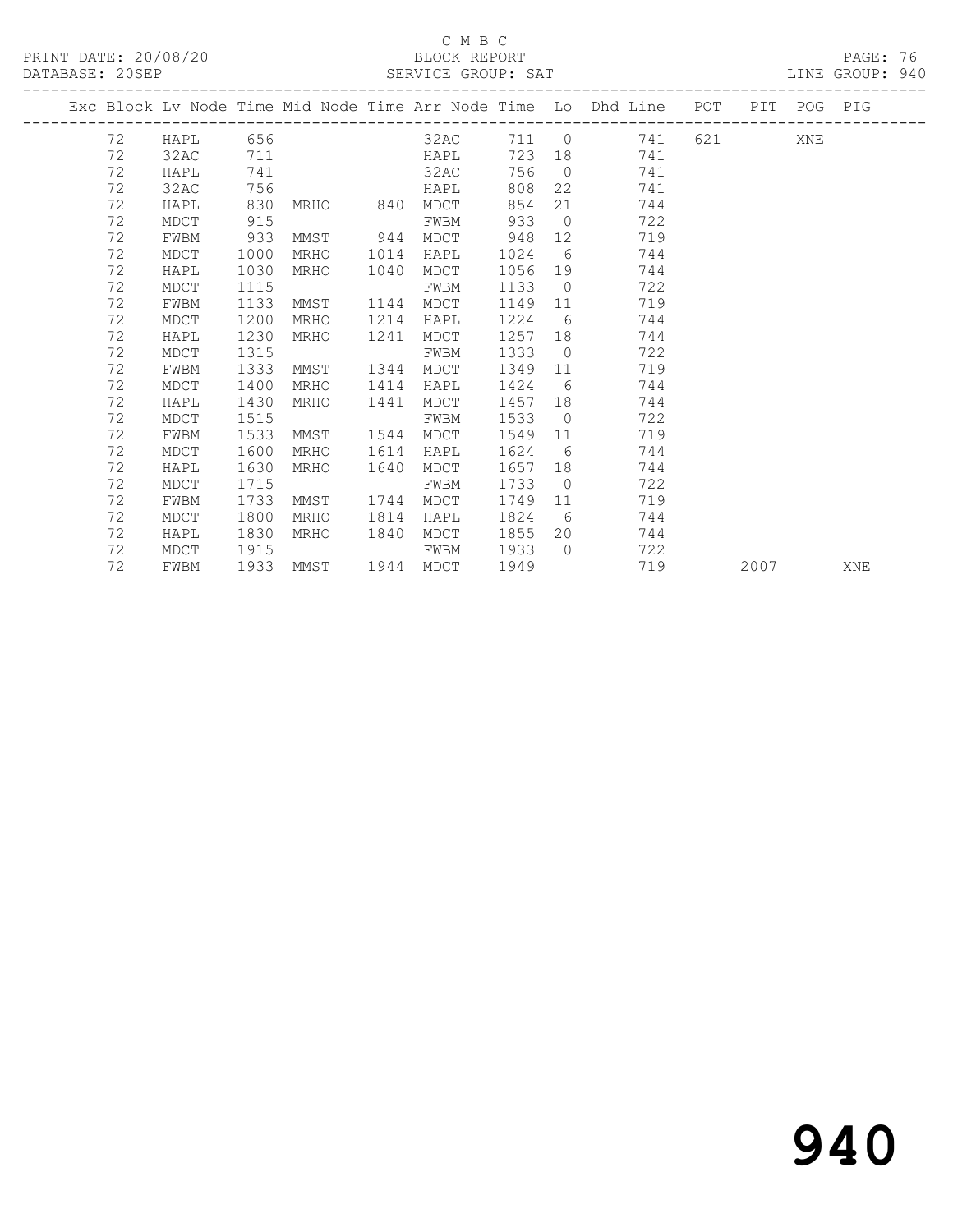PRINT DATE: 20/08/20 BLOCK REPORT BATABASE: 20SEP

### C M B C<br>BLOCK REPORT

PAGE: 77<br>LINE GROUP: 940

|  |    |      |      |                         |           |         |                | Exc Block Lv Node Time Mid Node Time Arr Node Time Lo Dhd Line POT |      | PIT POG PIG |     |
|--|----|------|------|-------------------------|-----------|---------|----------------|--------------------------------------------------------------------|------|-------------|-----|
|  | 73 | HAPL |      | 730 MRHO 739 MDCT 753 5 |           |         |                | 744 655                                                            |      | XNE         |     |
|  | 73 | MDCT |      | 758 MRHO 812 HAPL       |           | 821 5   |                | 744                                                                |      |             |     |
|  | 73 | HAPL | 826  |                         | 32AC      | 841 0   |                | 741                                                                |      |             |     |
|  | 73 | 32AC | 841  |                         | HAPL      | 854 17  |                | 741                                                                |      |             |     |
|  | 73 | HAPL | 911  |                         | 32AC      | 926     | $\overline{0}$ | 741                                                                |      |             |     |
|  | 73 | 32AC | 926  |                         | HAPL      | 940     | 16             | 741                                                                |      |             |     |
|  | 73 | HAPL | 956  |                         | 32AC      | 1011    | $\overline{0}$ | 741                                                                |      |             |     |
|  | 73 | 32AC | 1011 |                         | HAPL      | 1025 16 |                | 741                                                                |      |             |     |
|  | 73 | HAPL | 1041 |                         | 32AC      | 1056    | $\overline{0}$ | 741                                                                |      |             |     |
|  | 73 | 32AC | 1056 |                         | HAPL      | 1110 16 |                | 741                                                                |      |             |     |
|  | 73 | HAPL | 1126 |                         | 32AC      | 1141    | $\overline{0}$ | 741                                                                |      |             |     |
|  | 73 | 32AC | 1141 |                         | HAPL      | 1155 16 |                | 741                                                                |      |             |     |
|  | 73 | HAPL | 1211 |                         | 32AC      | 1226    | $\overline{0}$ | 741                                                                |      |             |     |
|  | 73 | 32AC | 1226 |                         | HAPL      | 1240 16 |                | 741                                                                |      |             |     |
|  | 73 | HAPL | 1256 |                         | 32AC      | 1311    | $\overline{0}$ | 741                                                                |      |             |     |
|  | 73 | 32AC | 1311 |                         | HAPL      | 1325 21 |                | 741                                                                |      |             |     |
|  | 73 | HAPL | 1346 |                         | 32AC      | 1401    | $\overline{0}$ | 741                                                                |      |             |     |
|  | 73 | 32AC | 1401 |                         | HAPL      | 1415    | 11             | 741                                                                |      |             |     |
|  | 73 | HAPL | 1426 |                         | 32AC      | 1441    | $\overline{0}$ | 741                                                                |      |             |     |
|  | 73 | 32AC | 1441 |                         | HAPL      | 1455    | 10             | 741                                                                |      |             |     |
|  | 73 | HAPL | 1505 |                         | J103      | 1527    | $\overline{0}$ | 746                                                                |      |             |     |
|  | 73 | J103 | 1527 |                         | HAPL      | 1549    | 8              | 745                                                                |      |             |     |
|  | 73 | HAPL | 1557 |                         | WHON      | 1625    | $\overline{0}$ | 748                                                                |      |             |     |
|  | 73 | WHON | 1625 | 40LH                    | HAPL      | 1655    | $5^{\circ}$    | 748                                                                |      |             |     |
|  | 73 | HAPL | 1700 | MRHO 1709 MDCT          |           | 1726    | 6              | 743                                                                |      |             |     |
|  | 73 | MDCT | 1732 | MRHO                    | 1746 HAPL | 1757    | 8 <sup>8</sup> | 743                                                                |      |             |     |
|  | 73 | HAPL | 1805 |                         | J103      | 1824    | $\overline{0}$ | 745                                                                |      |             |     |
|  | 73 | J103 | 1824 |                         | HAPL      | 1843 13 |                | 746                                                                |      |             |     |
|  | 73 | HAPL | 1856 |                         | 32AC      | 1911    | $\overline{0}$ | 741                                                                |      |             |     |
|  | 73 | 32AC | 1911 |                         | HAPL      | 1924    | 17             | 741                                                                |      |             |     |
|  | 73 | HAPL | 1941 |                         | 32AC      | 1956    | $\overline{0}$ | 741                                                                |      |             |     |
|  | 73 | 32AC | 1956 |                         | HAPL      | 2009    | 17             | 741                                                                |      |             |     |
|  | 73 | HAPL | 2026 |                         | 32AC      | 2041    | $\overline{0}$ | 741                                                                |      |             |     |
|  | 73 | 32AC | 2041 |                         | HAPL      | 2053    | 18             | 741                                                                |      |             |     |
|  | 73 | HAPL | 2111 |                         | 32AC      | 2126    | $5^{\circ}$    | 741                                                                |      |             |     |
|  | 73 | 32AC | 2131 |                         | HAPL      | 2143    |                | 741                                                                | 2203 |             | XNE |

# 940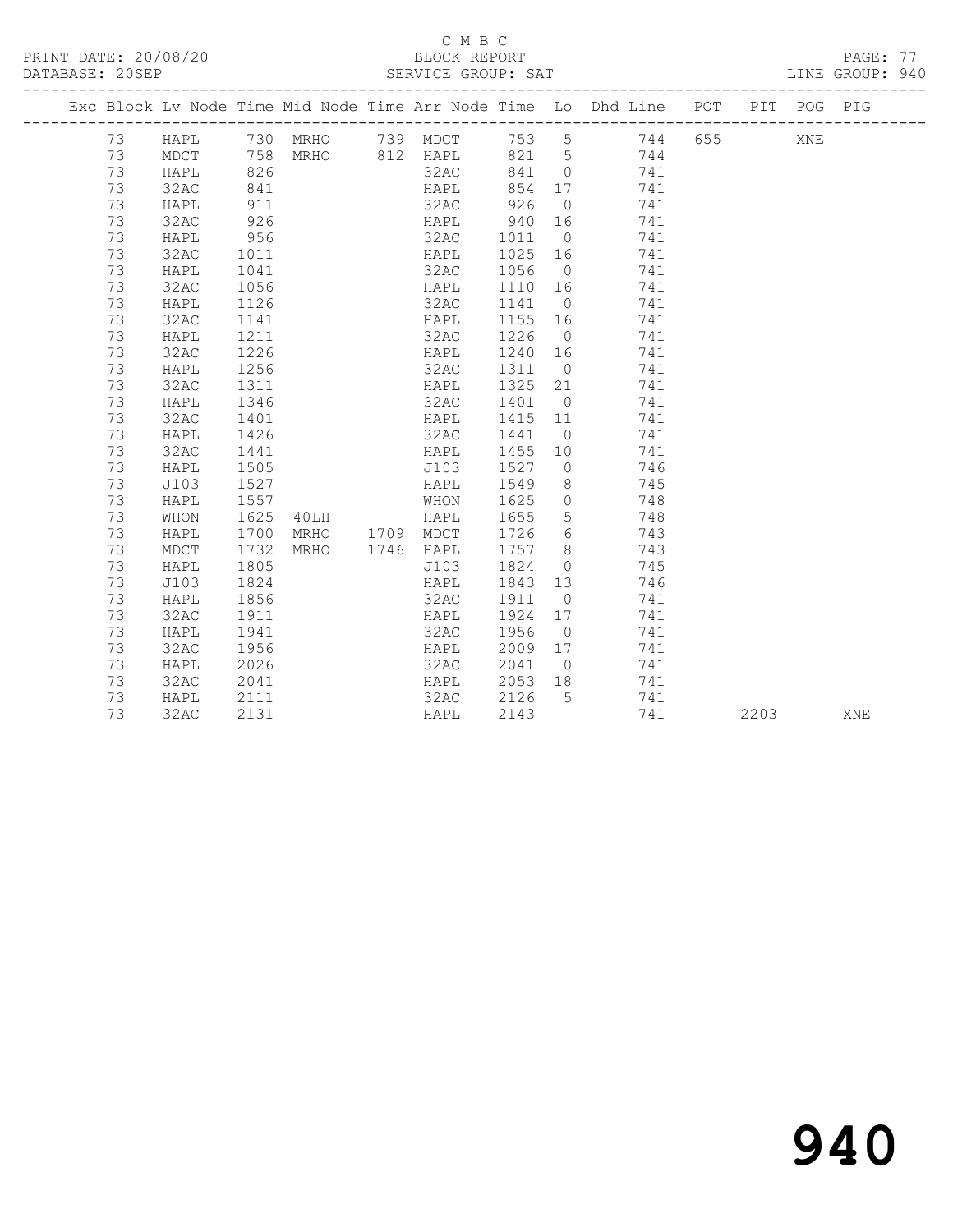#### C M B C<br>BLOCK REPORT

| PRINT DATE: 20/08/20<br>DATABASE: 20SEP SERVICE GROUP: SAT |      |      |               |      | BLOCK REPORT |      |                 |                                                                                                           |  |             | PAGE: 78<br>LINE GROUP: 940 |  |
|------------------------------------------------------------|------|------|---------------|------|--------------|------|-----------------|-----------------------------------------------------------------------------------------------------------|--|-------------|-----------------------------|--|
|                                                            |      |      |               |      |              |      |                 | Exc Block Lv Node Time Mid Node Time Arr Node Time Lo Dhd Line POT<br>----------------------------------- |  | PIT POG PIG |                             |  |
| 74                                                         |      |      |               |      |              |      |                 | MDCT 731 MRHO 746 HAPL 757 8 743 701                                                                      |  | XNE         |                             |  |
| 74                                                         | HAPL | 805  |               |      |              |      |                 | J103 824 0 745                                                                                            |  |             |                             |  |
| 74                                                         | J103 | 824  |               |      | HAPL         | 844  |                 | 11 — 1<br>746                                                                                             |  |             |                             |  |
| 74                                                         | HAPL | 855  |               |      | RSKN         | 919  |                 | $\overline{0}$<br>749                                                                                     |  |             |                             |  |
| 74                                                         | RSKN | 919  | DT56 939 HAPL |      |              | 949  |                 | 11 7<br>749                                                                                               |  |             |                             |  |
| 74                                                         | HAPL | 1000 | MRHO          | 1009 | MDCT         | 1026 | $5\overline{)}$ | 743                                                                                                       |  |             |                             |  |
| 74                                                         | MDCT | 1031 | MRHO          | 1047 | HAPL         | 1058 | $7\overline{ }$ | 743                                                                                                       |  |             |                             |  |
| 74                                                         | HAPL | 1105 |               |      | J103         | 1126 | $\overline{0}$  | 746                                                                                                       |  |             |                             |  |
| 74                                                         | J103 | 1126 |               |      | HAPL         | 1148 | $7\phantom{.0}$ | 745                                                                                                       |  |             |                             |  |
| 74                                                         | HAPL | 1155 |               |      | WHON         | 1222 | $\overline{0}$  | 748                                                                                                       |  |             |                             |  |
| 74                                                         | WHON | 1222 | 40LH          |      | HAPL         | 1252 | 5               | 748                                                                                                       |  |             |                             |  |
| 74                                                         | HAPL | 1257 | MRHO          | 1306 | MDCT         | 1325 | $7\overline{ }$ | 743                                                                                                       |  |             |                             |  |
| 74                                                         | MDCT | 1332 | MRHO          | 1349 | HAPL         | 1400 | 5 <sub>5</sub>  | 743                                                                                                       |  |             |                             |  |
| 74                                                         | HAPL | 1405 |               |      | J103         | 1426 | $\circ$         | 745                                                                                                       |  |             |                             |  |
| 74                                                         | J103 | 1426 |               |      | HAPL         | 1446 | 9               | 746                                                                                                       |  |             |                             |  |
| 74                                                         | HAPL | 1455 | GADE          | 1517 | RSKN         | 1527 | $\overline{0}$  | 749                                                                                                       |  |             |                             |  |
| 74                                                         | RSKN | 1527 | DT56          | 1542 | HAPL         | 1552 |                 | $8 \overline{)}$<br>749                                                                                   |  |             |                             |  |
| 74                                                         | HAPL | 1600 | MRHO          | 1609 | MDCT         | 1626 | 6               | 743                                                                                                       |  |             |                             |  |
| 74                                                         | MDCT | 1632 | MRHO          | 1647 | HAPL         | 1658 | $7\overline{ }$ | 743                                                                                                       |  |             |                             |  |
| 74                                                         | HAPL | 1705 |               |      | J103         | 1726 | $\circ$         | 746                                                                                                       |  |             |                             |  |
| 74                                                         | J103 | 1726 |               |      | HAPL         | 1747 | 10              | 745                                                                                                       |  |             |                             |  |
| 74                                                         | HAPL | 1757 |               |      | WHON         | 1825 | $\overline{0}$  | 748                                                                                                       |  |             |                             |  |
| 74                                                         | WHON |      | 1825 40LH     |      | HAPL         | 1855 | 5 <sup>1</sup>  | 748                                                                                                       |  |             |                             |  |

74 MDCT 1932 MRHO 1946 HAPL 1957 743 2017 XNE

74 HAPL 1900 MRHO 1909 MDCT 1926 6 743

# 940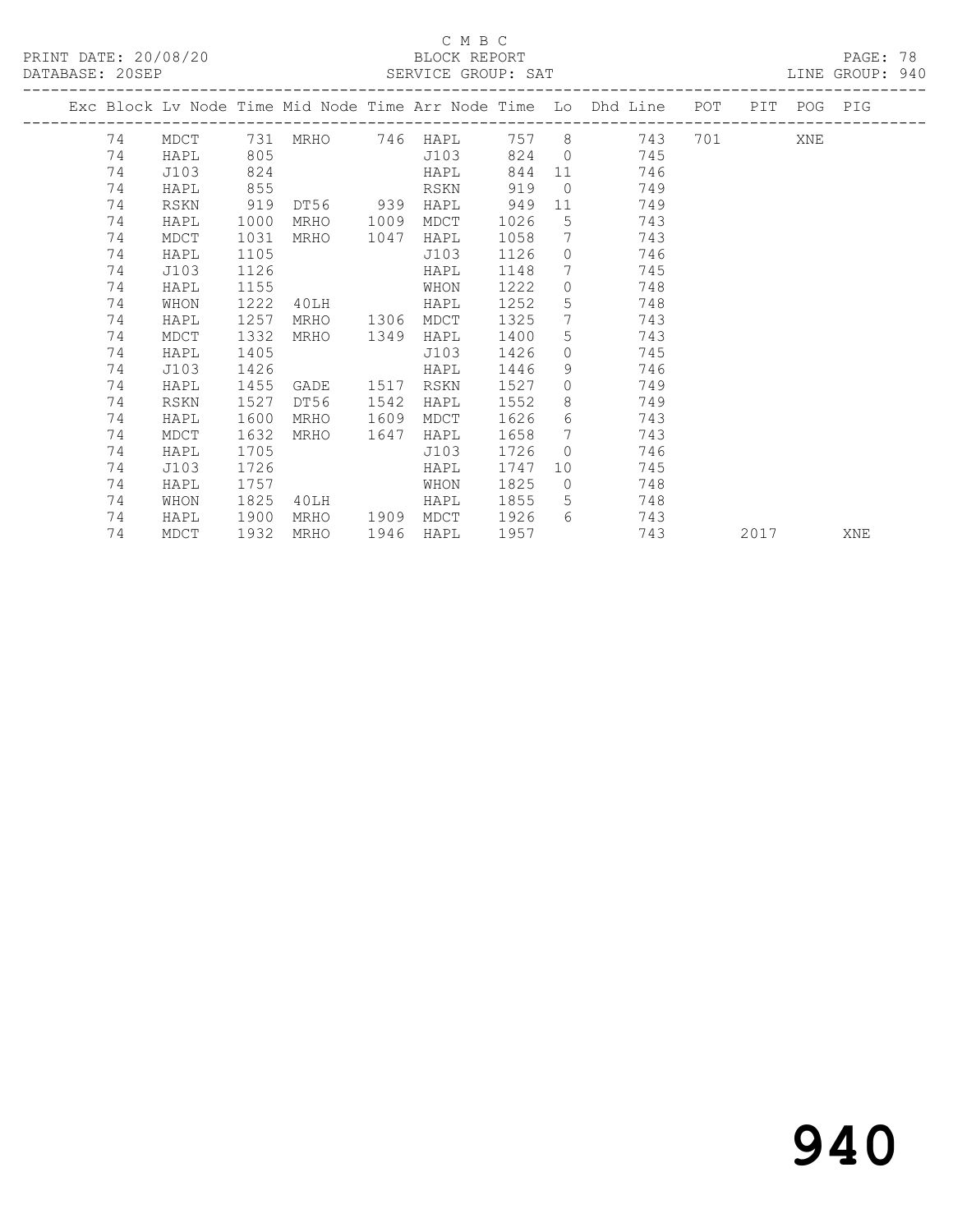PRINT DATE: 20/08/20 BLOCK REPORT BATABASE: 20SEP

#### C M B C<br>BLOCK REPORT

PAGE: 79<br>LINE GROUP: 940

|  |    |      |      |                |      |         |                 | Exc Block Lv Node Time Mid Node Time Arr Node Time Lo Dhd Line POT PIT POG PIG            |      |     |     |
|--|----|------|------|----------------|------|---------|-----------------|-------------------------------------------------------------------------------------------|------|-----|-----|
|  |    |      |      |                |      |         |                 | 75 HAPL 800 MRHO 809 MDCT 826 5 743 725                                                   |      | XNE |     |
|  | 75 |      |      |                |      |         |                 | MDCT 831 MRHO 846 HAPL 857 8 743<br>HAPL 905 5 7103 926 0 746<br>J103 926 HAPL 948 10 745 |      |     |     |
|  | 75 |      |      |                |      |         |                 |                                                                                           |      |     |     |
|  | 75 |      |      |                |      |         |                 |                                                                                           |      |     |     |
|  | 75 | HAPL | 958  |                | WHON | 1025    | $\overline{0}$  | 748                                                                                       |      |     |     |
|  | 75 | WHON | 1025 | 40LH           | HAPL | 1055    | $5\overline{)}$ | 748                                                                                       |      |     |     |
|  | 75 | HAPL | 1100 | MRHO 1109 MDCT |      | 1126    | 6               | 743                                                                                       |      |     |     |
|  | 75 | MDCT | 1132 | MRHO 1148 HAPL |      | 1159 6  |                 | 743                                                                                       |      |     |     |
|  | 75 | HAPL | 1205 |                | J103 | 1224 0  |                 | 745                                                                                       |      |     |     |
|  | 75 | J103 | 1224 |                | HAPL | 1244 13 |                 | 746                                                                                       |      |     |     |
|  | 75 | HAPL | 1257 |                | 33RR | 1310    | $\overline{0}$  | 733                                                                                       |      |     |     |
|  | 75 | 33RR | 1310 |                | HAPL | 1325    | 17              | 733                                                                                       |      |     |     |
|  | 75 | HAPL | 1342 |                | 33RR | 1355    | $\overline{0}$  | 733                                                                                       |      |     |     |
|  | 75 | 33RR | 1355 |                | HAPL | 1410    | 16              | 733                                                                                       |      |     |     |
|  | 75 | HAPL | 1426 |                | 33RR | 1440    | $\overline{0}$  | 733                                                                                       |      |     |     |
|  | 75 | 33RR | 1440 |                | HAPL | 1455 16 |                 | 733                                                                                       |      |     |     |
|  | 75 | HAPL | 1511 |                | 33RR | 1525    |                 | 733<br>$\overline{0}$                                                                     |      |     |     |
|  | 75 | 33RR | 1525 |                | HAPL | 1540 16 |                 | 733                                                                                       |      |     |     |
|  | 75 | HAPL | 1556 |                | 33RR | 1610    |                 | $\overline{0}$<br>733                                                                     |      |     |     |
|  | 75 | 33RR | 1610 |                | HAPL | 1625 16 |                 | 733                                                                                       |      |     |     |
|  | 75 | HAPL | 1641 |                | 33RR | 1655    |                 | $\overline{0}$<br>733                                                                     |      |     |     |
|  | 75 | 33RR | 1655 |                | HAPL | 1710 16 |                 | 733                                                                                       |      |     |     |
|  | 75 | HAPL | 1726 |                | 33RR | 1740 0  |                 | 733                                                                                       |      |     |     |
|  | 75 | 33RR | 1740 |                | HAPL | 1755 16 |                 | 733                                                                                       |      |     |     |
|  | 75 | HAPL | 1811 |                | 33RR | 1825    |                 | $\overline{0}$<br>733                                                                     |      |     |     |
|  | 75 | 33RR | 1825 |                | HAPL | 1840 16 |                 | 733                                                                                       |      |     |     |
|  | 75 | HAPL | 1856 |                | 33RR | 1910    | $\overline{0}$  | 733                                                                                       |      |     |     |
|  | 75 | 33RR | 1910 |                | HAPL | 1925 16 |                 | 733                                                                                       |      |     |     |
|  | 75 | HAPL | 1941 |                | 33RR | 1955    | $\overline{0}$  | 733                                                                                       |      |     |     |
|  | 75 | 33RR | 1955 |                | HAPL | 2010 16 |                 | 733                                                                                       |      |     |     |
|  | 75 | HAPL | 2026 |                | 33RR | 2040    |                 | $\overline{0}$<br>733                                                                     |      |     |     |
|  | 75 | 33RR | 2040 |                | HAPL | 2055 16 |                 | 733                                                                                       |      |     |     |
|  | 75 | HAPL | 2111 |                | 33RR | 2125    | $\bigcap$       | 733                                                                                       |      |     |     |
|  | 75 | 33RR | 2125 |                | HAPL | 2140    |                 | 733                                                                                       | 2200 |     | XNE |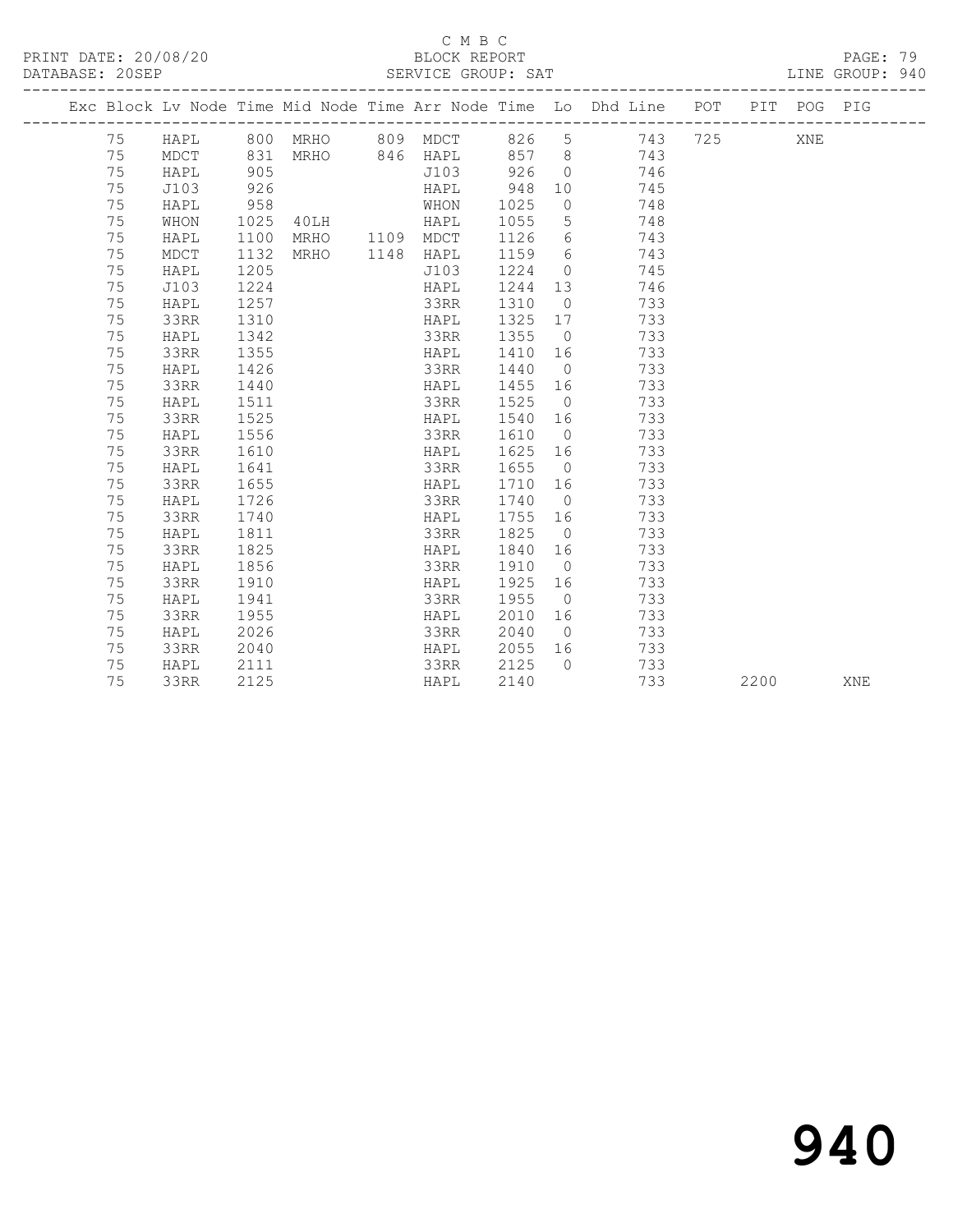#### C M B C<br>BLOCK REPORT

| DATABASE: 20SEP |    | ------------------- |                          |                                  |      | SERVICE GROUP: SAT          |                                                      |                              |                                                                                |           |     | LINE GROUP: 940 |  |
|-----------------|----|---------------------|--------------------------|----------------------------------|------|-----------------------------|------------------------------------------------------|------------------------------|--------------------------------------------------------------------------------|-----------|-----|-----------------|--|
|                 |    |                     |                          |                                  |      |                             |                                                      |                              | Exc Block Lv Node Time Mid Node Time Arr Node Time Lo Dhd Line POT PIT POG PIG |           |     |                 |  |
|                 | 76 | HAPL 800            |                          |                                  |      |                             |                                                      |                              | WHON 827 0 748 725 XNE                                                         |           |     |                 |  |
|                 | 76 | WHON                |                          |                                  |      |                             |                                                      |                              | 827 40LH HAPL 857 15 748                                                       |           |     |                 |  |
|                 | 76 | HAPL                | 912<br>925<br>957        |                                  |      |                             |                                                      |                              | 33RR 925 0 733                                                                 |           |     |                 |  |
|                 | 76 | 33RR                |                          |                                  |      |                             |                                                      |                              | 733                                                                            |           |     |                 |  |
|                 | 76 | HAPL                |                          |                                  |      |                             |                                                      |                              | 733                                                                            |           |     |                 |  |
|                 | 76 | 33RR                | 1010                     |                                  |      |                             |                                                      |                              | HAPL 1025 17 733                                                               |           |     |                 |  |
|                 | 76 | HAPL                | 1042                     |                                  |      | 33RR                        | 1055 0                                               |                              | 733                                                                            |           |     |                 |  |
|                 | 76 | 33RR                |                          |                                  |      |                             |                                                      |                              | 733                                                                            |           |     |                 |  |
|                 | 76 | HAPL                | 1055<br>1127             |                                  |      | HAPL 1110 17<br>33RR 1140 0 |                                                      |                              | 733                                                                            |           |     |                 |  |
|                 | 76 | 33RR                | 1140                     |                                  |      |                             |                                                      |                              | HAPL 1155 17 733                                                               |           |     |                 |  |
|                 | 76 | HAPL                | 1212                     |                                  |      | 33RR                        | 1225                                                 | $\overline{0}$               | 733                                                                            |           |     |                 |  |
|                 | 76 | 33RR                | 1225                     |                                  |      | HAPL                        | 1240 15                                              |                              | 733                                                                            |           |     |                 |  |
|                 | 76 | HAPL                |                          |                                  |      |                             | 1327 0                                               |                              | 749                                                                            |           |     |                 |  |
|                 | 76 | RSKN                | 1327                     |                                  |      | DT56 1342 HAPL 1352         |                                                      |                              | 8 749                                                                          |           |     |                 |  |
|                 | 76 | HAPL                | 1400                     |                                  |      |                             |                                                      |                              | MRHO 1409 MDCT 1428 7 743                                                      |           |     |                 |  |
|                 | 76 | MDCT                |                          | MRHO 1451 HAPL                   |      |                             | 1502 9                                               |                              | 743                                                                            |           |     |                 |  |
|                 | 76 | HAPL                | 1435<br>1511             |                                  |      | 32AC                        | 1526 0                                               |                              | 741                                                                            |           |     |                 |  |
|                 | 76 | 32AC                | 1526                     |                                  |      | HAPL 1540 16                |                                                      |                              | 741                                                                            |           |     |                 |  |
|                 | 76 | HAPL                | 1556                     |                                  |      | 32AC                        | 1611                                                 |                              | $\overline{0}$<br>741                                                          |           |     |                 |  |
|                 | 76 | 32AC                | 1611                     |                                  |      | HAPL                        |                                                      |                              | 1626 15 741                                                                    |           |     |                 |  |
|                 | 76 | HAPL                | 1641                     |                                  |      | 32AC                        | 1656 0                                               |                              | 741                                                                            |           |     |                 |  |
|                 | 76 | 32AC                | 1656                     |                                  |      | <b>HAPL</b>                 |                                                      |                              | 1709 17 741                                                                    |           |     |                 |  |
|                 | 76 | HAPL                | 1726                     |                                  |      | 32AC                        | 1741 0                                               |                              | 741                                                                            |           |     |                 |  |
|                 | 76 | 32AC                | 1741                     |                                  |      | HAPL                        |                                                      |                              | 1754 17 741                                                                    |           |     |                 |  |
|                 | 76 | HAPL                | 1811                     |                                  |      | 32AC 1826 0                 |                                                      |                              | 741                                                                            |           |     |                 |  |
|                 | 76 | 32AC                | 1826                     |                                  |      |                             |                                                      |                              | HAPL 1839 16 741                                                               |           |     |                 |  |
|                 | 76 | HAPL                |                          |                                  |      |                             |                                                      |                              | 1855 GADE 1915 RSKN 1925 0 749                                                 |           |     |                 |  |
|                 | 76 | RSKN                | 1925                     |                                  |      | DT56 1940 HAPL 1950         |                                                      |                              | 749                                                                            | 2010 70   |     | XNE             |  |
|                 | 77 | MDCT                | 811                      |                                  |      | MMST 815 FWBM 824           |                                                      |                              | $\overline{O}$<br>719                                                          | 741 — 200 | XNE |                 |  |
|                 | 77 | FWBM                | 824                      | PMCT                             |      | 835 MDCT                    |                                                      |                              | 843 17<br>722                                                                  |           |     |                 |  |
|                 | 77 | MDCT                |                          | MRHO                             |      | 914 HAPL                    | 924 6                                                |                              | 744                                                                            |           |     |                 |  |
|                 | 77 | HAPL                | $900$<br>$930$<br>$1011$ | MRHO                             |      | 940 MDCT                    | $\begin{array}{cc} 954 & 17 \\ 1024 & 0 \end{array}$ |                              | 744                                                                            |           |     |                 |  |
|                 | 77 | MDCT                |                          | MMST                             |      | 1015 FWBM                   |                                                      |                              | 719                                                                            |           |     |                 |  |
|                 | 77 | FWBM                | 1024                     |                                  |      |                             |                                                      |                              | PMCT 1035 MDCT 1043 17 722                                                     |           |     |                 |  |
|                 | 77 | MDCT                | 1100<br>1130<br>1210     | MRHO 1114 HAPL                   |      |                             | 1124 6                                               |                              | 744                                                                            |           |     |                 |  |
|                 | 77 | HAPL                |                          | MRHO 1140 MDCT<br>MMST 1215 FWBM |      |                             | 1156 14<br>1224 0                                    |                              | 744                                                                            |           |     |                 |  |
|                 | 77 | MDCT                |                          | MMST                             |      |                             |                                                      |                              | 719                                                                            |           |     |                 |  |
|                 | 77 |                     |                          | FWBM 1224 PMCT 1235 MDCT 1243 17 |      |                             |                                                      |                              | 722                                                                            |           |     |                 |  |
|                 | 77 | MDCT                | 1300                     | MRHO                             | 1314 | HAPL                        | 1324                                                 | 6                            | 744                                                                            |           |     |                 |  |
|                 | 77 | HAPL                | 1330                     | MRHO                             | 1341 | MDCT                        | 1357 13                                              |                              | 744                                                                            |           |     |                 |  |
|                 | 77 | MDCT                | 1410                     | MMST                             | 1415 | FWBM                        | 1424                                                 | $\overline{0}$               | 719                                                                            |           |     |                 |  |
|                 | 77 | FWBM                | 1424                     | PMCT                             | 1435 | MDCT                        | 1443                                                 | 17                           | 722                                                                            |           |     |                 |  |
|                 | 77 | MDCT                | 1500                     | MRHO                             | 1514 | HAPL                        | 1524                                                 | $6\overline{6}$              | 744                                                                            |           |     |                 |  |
|                 | 77 | HAPL                | 1530                     | MRHO                             | 1540 | ${\tt MDCT}$                | 1556                                                 | 14                           | 744                                                                            |           |     |                 |  |
|                 | 77 | MDCT                | 1610                     | MMST                             | 1615 | FWBM                        | 1624                                                 | $\overline{0}$               | 719                                                                            |           |     |                 |  |
|                 | 77 | FWBM                | 1624                     | PMCT                             | 1635 | MDCT                        | 1643                                                 | 17                           | 722                                                                            |           |     |                 |  |
|                 | 77 | MDCT                | 1700                     | MRHO                             | 1714 | HAPL                        | 1724                                                 | $6\overline{6}$              | 744                                                                            |           |     |                 |  |
|                 | 77 | HAPL                | 1730                     | MRHO                             | 1740 | ${\tt MDCT}$                | 1757                                                 | 13                           | 744                                                                            |           |     |                 |  |
|                 | 77 | MDCT                | 1810                     | MMST                             | 1815 | FWBM                        | 1824                                                 | $\overline{0}$               | 719                                                                            |           |     |                 |  |
|                 | 77 | FWBM                | 1824                     | ${\tt PMCT}$                     | 1835 | ${\tt MDCT}$                | 1843                                                 | 17                           | 722                                                                            |           |     |                 |  |
|                 | 77 | MDCT                | 1900                     | <b>MRHO</b>                      | 1914 | HAPL                        | 1923                                                 | $7\phantom{.0}\phantom{.0}7$ | 744                                                                            |           |     |                 |  |
|                 | 77 | HAPL                | 1930                     | MRHO                             | 1940 | MDCT                        | 1955                                                 |                              | 744                                                                            | 2013      |     | XNE             |  |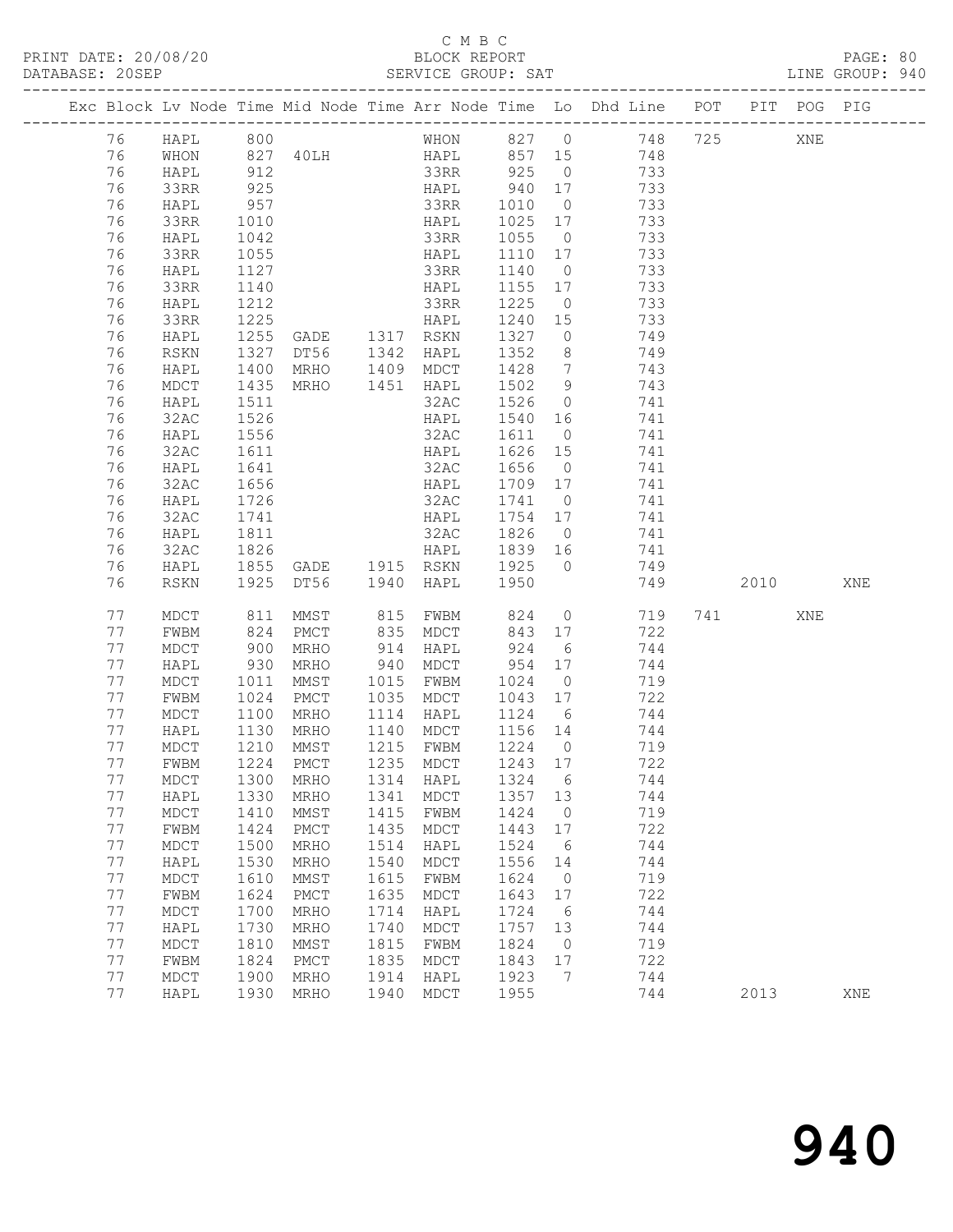|  |                                              |                                    |      |                                            | C M B C |              | PRINT DATE: 20/08/20<br>BLOCK REPORT BLOCK PERT SUN DATABASE: 20SEP SERVICE GROUP: SUN LINE GROUP: 15<br>LINE GROUP: 153                                                                                                    |      |  | PAGE: 81 |  |
|--|----------------------------------------------|------------------------------------|------|--------------------------------------------|---------|--------------|-----------------------------------------------------------------------------------------------------------------------------------------------------------------------------------------------------------------------------|------|--|----------|--|
|  |                                              | BRST BRAID STN                     |      | FRDO FREMONT & DOMINION                    |         |              | COCT COQUITLAM CTRL STN<br>HDGA HARWOOD & GABRIOLA<br>${\small\hbox{HMPK}}\\{\small\hbox{PANPTON} \begin{tabular}{lcccc} HAMP & HAMP & HAMP & HAMP \\ & FALA & & HAND & HAMP \\ \end{tabular}$<br>LAPA LANSDOWNE & PANORAMA |      |  |          |  |
|  |                                              |                                    |      |                                            |         |              | Exc Block Lv Node Time Mid Node Time Arr Node Time Lo Dhd Line POT PIT POG PIG                                                                                                                                              |      |  |          |  |
|  | $\mathbf{1}$<br>$\mathbf{1}$                 | PMST<br>COCT                       |      | 650                                        |         |              | 605 PALA 622 COCT 635 15 183                                                                                                                                                                                                |      |  |          |  |
|  | $\mathbf{1}$<br>$\mathbf{1}$                 | PMST<br>COCT                       | 820  |                                            |         |              | PMST 850 15 183                                                                                                                                                                                                             |      |  |          |  |
|  | $\mathbf{1}$<br>$\mathbf{1}$                 | PMST<br><b>COCT</b>                | 950  | 950 PMST<br>1035 PALA 1055 COCT            |         |              | 905 PALA 925 COCT 938 12 183<br>PMST 1021 14 183                                                                                                                                                                            |      |  |          |  |
|  | $\mathbf{1}$<br>$\mathbf 1$<br>$\mathbf{1}$  | PMST<br>COCT<br>PMST               |      |                                            |         |              | 1108 12 183<br>1151 14 183<br>1238 12 183                                                                                                                                                                                   |      |  |          |  |
|  | $\mathbf{1}$<br>$\mathbf{1}$                 | COCT<br>PMST                       |      |                                            |         |              |                                                                                                                                                                                                                             |      |  |          |  |
|  | $\mathbf{1}$<br>$\mathbf{1}$                 | <b>COCT</b><br>PMST                |      |                                            |         |              |                                                                                                                                                                                                                             |      |  |          |  |
|  | $\mathbf{1}$<br>$\mathbf{1}$                 | <b>COCT</b><br>PMST                |      |                                            |         |              | 1250 PMST 1324 11 183<br>1335 PALA 1355 COCT 1408 12 183<br>1420 PMST 1454 11 183<br>1505 PALA 1527 COCT 1540 10 183<br>1550 PMST 1625 10 183<br>1635 PALA 1657 COCT 1711 9 183<br>1635 PALA 1657 COCT 1711 9 183           |      |  |          |  |
|  | $\mathbf{1}$<br>$\mathbf 1$                  | COCT<br>PMST                       |      | 1720 PMST 1755<br>1805 PALA 1827 COCT 1840 |         | 1923         | 1755 10 183<br>10 183<br>12 183                                                                                                                                                                                             |      |  |          |  |
|  | $\mathbf{1}$<br>$\mathbf{1}$<br>$\mathbf{1}$ | <b>COCT</b><br>PMST<br><b>COCT</b> |      | 1850 PMST<br>1935 PALA 1953 COCT           |         | 2006<br>2049 | 14 183<br>16 183                                                                                                                                                                                                            |      |  |          |  |
|  | $\mathbf{1}$<br>$\mathbf{1}$                 | PMST<br>COCT                       |      | 2020 PMST<br>2105 PALA 2122 COCT           |         | 2219         | 2135 15 183<br>16 183                                                                                                                                                                                                       |      |  |          |  |
|  | $\mathbf{1}$<br>$\mathbf{1}$                 | PMST<br>COCT                       |      |                                            |         |              | 2235 PALA 2252 COCT 2305 15 183<br>2320 PMST 2349 16 183<br>2405 PALA 2422 COCT 2435 15 183<br>183                                                                                                                          |      |  |          |  |
|  | $\mathbf{1}$<br>$\mathbf{1}$                 | PMST<br>COCT                       | 2450 |                                            | PMST    | 2519         | 183<br>183                                                                                                                                                                                                                  | 2534 |  | XNE      |  |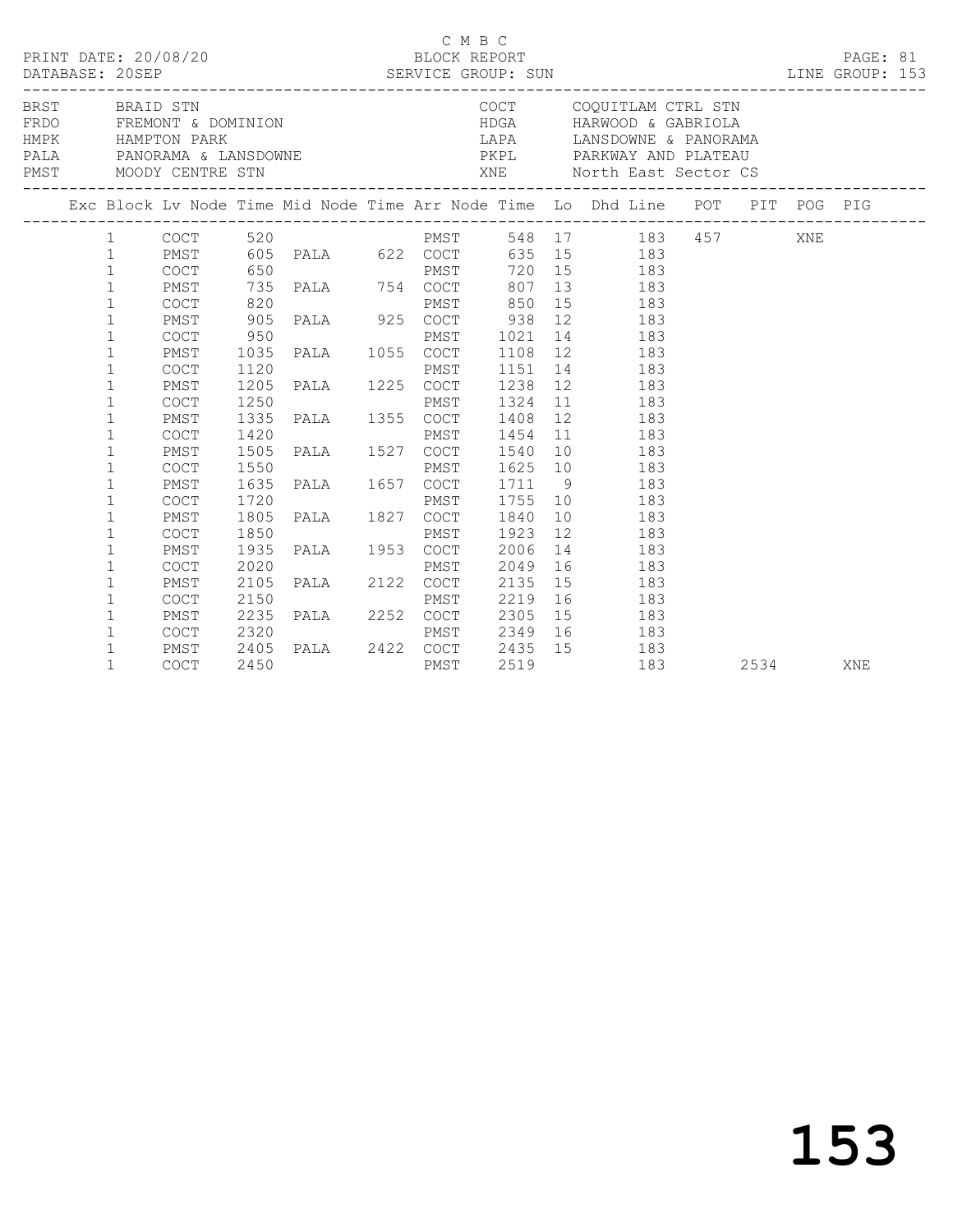PRINT DATE: 20/08/20 BLOCK REPORT BATABASE: 20SEP

#### C M B C<br>BLOCK REPORT

PAGE: 82<br>LINE GROUP: 153

|                              |                                            |              |                   |      |                                                    |              |          | Exc Block Lv Node Time Mid Node Time Arr Node Time Lo Dhd Line POT PIT POG PIG |                |     |     |
|------------------------------|--------------------------------------------|--------------|-------------------|------|----------------------------------------------------|--------------|----------|--------------------------------------------------------------------------------|----------------|-----|-----|
| $\overline{2}$               | PMST                                       |              | 535 PALA 552 COCT |      |                                                    |              |          | 604 16 183                                                                     | 505            | XNE |     |
| 2                            | <b>COCT</b>                                | 620          |                   |      | PMST                                               | 648          | 17       | 183                                                                            |                |     |     |
| $\overline{c}$               | PMST                                       | 705          | PALA 724 COCT     |      |                                                    | 737          | 13       | 183                                                                            |                |     |     |
| $\mathbf{2}$                 | COCT                                       | 750          |                   |      | PMST                                               | 820          | 15       | 183                                                                            |                |     |     |
| $\mathbf{2}$                 | PMST                                       | 835          | PALA 855 COCT     |      |                                                    | 908          | 12       | 183                                                                            |                |     |     |
| $\mathbf{2}$                 | COCT                                       | 920          |                   |      | PMST                                               | 951          | 14       | 183                                                                            |                |     |     |
| $\sqrt{2}$                   | PMST                                       | 1005         | PALA 1025 COCT    |      |                                                    | 1038         | 12       | 183                                                                            |                |     |     |
| $\mathbf{2}$                 | COCT                                       | 1050         |                   |      | PMST                                               | 1121         | 14       | 183                                                                            |                |     |     |
| $\sqrt{2}$                   | PMST                                       | 1135         | PALA              |      | 1155 COCT                                          | 1208         | 12       | 183                                                                            |                |     |     |
| $\mathbf{2}$                 | COCT                                       | 1220         |                   |      | PMST                                               | 1254         | 11       | 183                                                                            |                |     |     |
| $\mathbf{2}$                 | PMST                                       | 1305         | PALA              |      | 1325 COCT                                          | 1338         | 12       | 183                                                                            |                |     |     |
| $\sqrt{2}$                   | COCT                                       | 1350         |                   |      | PMST                                               | 1424         | 11       | 183                                                                            |                |     |     |
| $\mathbf{2}$                 | PMST                                       | 1435         | PALA 1455 COCT    |      |                                                    | 1508         | 12       | 183                                                                            |                |     |     |
| $\mathbf{2}$                 | COCT                                       | 1520         |                   |      | PMST                                               | 1555         | 10       | 183                                                                            |                |     |     |
| $\mathbf{2}$                 | PMST                                       | 1605         | PALA              |      | 1627 COCT                                          | 1640         | 10       | 183                                                                            |                |     |     |
| $\sqrt{2}$                   | COCT                                       | 1650         |                   |      | PMST                                               | 1725         | 10       | 183                                                                            |                |     |     |
| $\sqrt{2}$                   | PMST                                       | 1735         | PALA              |      | 1757 COCT                                          | 1811         | 9        | 183                                                                            |                |     |     |
| $\mathbf{2}$                 | COCT                                       | 1820         |                   |      | PMST                                               | 1855         | 10       | 183                                                                            |                |     |     |
| $\sqrt{2}$                   | PMST                                       | 1905         | PALA              |      | 1923 COCT                                          | 1936         | 14       | 183                                                                            |                |     |     |
| $\sqrt{2}$                   | COCT                                       | 1950         |                   |      | PMST                                               | 2020         | 15       | 183                                                                            |                |     |     |
| $\mathbf 2$                  | PMST                                       | 2035         | PALA              |      | 2052 COCT                                          | 2105         | 15       | 183                                                                            |                |     |     |
| $\mathbf{2}$                 | COCT                                       | 2120         |                   |      | PMST                                               | 2149         | 16       | 183                                                                            |                |     |     |
| $\mathbf{2}$<br>$\mathbf{2}$ | PMST                                       | 2205<br>2250 | PALA              |      | 2222 COCT                                          | 2235<br>2319 | 15       | 183<br>183                                                                     |                |     |     |
| $\mathbf{2}$                 | COCT<br>PMST                               | 2335         | PALA 2352 COCT    |      | PMST                                               | 2405         | 16<br>15 | 183                                                                            |                |     |     |
| $\mathbf{2}$                 | COCT                                       | 2420         |                   |      | PMST                                               | 2449         | 16       | 183                                                                            |                |     |     |
| $\mathbf{2}$                 | PMST                                       | 2505         | PALA              |      | 2522 COCT                                          | 2535         |          | 183                                                                            | 2544           |     | XNE |
|                              |                                            |              |                   |      |                                                    |              |          |                                                                                |                |     |     |
| 3                            | COCT                                       | 550          |                   |      | PMST                                               | 618          |          | 17<br>183                                                                      | 527 and $\sim$ | XNE |     |
| 3                            | PMST                                       | 635          | PALA 652 COCT     |      |                                                    | 706          | 14       | 183                                                                            |                |     |     |
| 3                            | COCT                                       | 720          |                   |      | PMST                                               | 750          | 15       | 183                                                                            |                |     |     |
| $\mathsf S$                  | PMST                                       | 805          | PALA              |      | 825 COCT                                           | 838          | 12       | 183                                                                            |                |     |     |
| $\mathsf S$                  | COCT                                       | 850          |                   |      | PMST                                               | 920          | 15       | 183                                                                            |                |     |     |
| 3                            | PMST                                       | 935          | PALA              |      | 955 COCT                                           | 1008         | 12       | 183                                                                            |                |     |     |
| $\mathsf S$                  | COCT                                       | 1020         |                   |      | PMST                                               | 1051         | 14       | 183                                                                            |                |     |     |
| $\mathsf S$                  | PMST                                       | 1105         | PALA 1125 COCT    |      |                                                    | 1138         | 12       | 183                                                                            |                |     |     |
| $\mathsf S$                  | COCT                                       | 1150         |                   |      | PMST                                               | 1222         | 13       | 183                                                                            |                |     |     |
| 3                            | PMST                                       | 1235         | PALA 1255 COCT    |      |                                                    | 1308 12      |          | 183                                                                            |                |     |     |
| 3                            | <b>COCT</b>                                | 1320         |                   |      | PMST                                               | 1354 11      |          | 183                                                                            |                |     |     |
| 3                            | ${\tt PMST}$                               |              | 1405 PALA         |      | 1425 COCT 1438 12                                  |              |          | 183                                                                            |                |     |     |
| 3<br>3                       | COCT                                       | 1450         |                   |      | PMST                                               | 1524<br>1610 | 11<br>10 | 183<br>183                                                                     |                |     |     |
| 3                            | PMST<br>COCT                               | 1535<br>1620 | PALA              | 1557 | $\mathtt{C}\mathtt{O}\mathtt{C}\mathtt{T}$<br>PMST | 1655         | 10       | 183                                                                            |                |     |     |
| $\mathsf S$                  | PMST                                       | 1705         | PALA              | 1727 | COCT                                               | 1741         | 9        | 183                                                                            |                |     |     |
| $\mathfrak{Z}$               | COCT                                       | 1750         |                   |      | PMST                                               | 1825         | 10       | 183                                                                            |                |     |     |
| $\mathsf 3$                  | PMST                                       | 1835         | PALA              | 1856 | $\mathtt{C}\mathtt{O}\mathtt{C}\mathtt{T}$         | 1909         | 11       | 183                                                                            |                |     |     |
| $\mathfrak{Z}$               | $\mathtt{C}\mathtt{O}\mathtt{C}\mathtt{T}$ | 1920         |                   |      | PMST                                               | 1950         | 15       | 183                                                                            |                |     |     |
| $\mathsf S$                  | PMST                                       | 2005         | PALA              | 2022 | $\mathtt{C}\mathtt{O}\mathtt{C}\mathtt{T}$         | 2035         | 15       | 183                                                                            |                |     |     |
| $\mathfrak{Z}$               | COCT                                       | 2050         |                   |      | PMST                                               | 2119         | 16       | 183                                                                            |                |     |     |
| $\mathsf 3$                  | PMST                                       | 2135         | PALA              | 2152 | $\mathtt{C}\mathtt{O}\mathtt{C}\mathtt{T}$         | 2205         | 15       | 183                                                                            |                |     |     |
| 3                            | COCT                                       | 2220         |                   |      | PMST                                               | 2249         | 16       | 183                                                                            |                |     |     |
| 3                            | PMST                                       | 2305         | PALA              | 2322 | COCT                                               | 2335         | 15       | 183                                                                            |                |     |     |
| $\mathsf S$                  | COCT                                       | 2350         |                   |      | PMST                                               | 2419         | 16       | 183                                                                            |                |     |     |
| 3                            | PMST                                       | 2435         | PALA              | 2452 | COCT                                               | 2505         |          | 183                                                                            | 2514           |     | XNE |
|                              |                                            |              |                   |      |                                                    |              |          |                                                                                |                |     |     |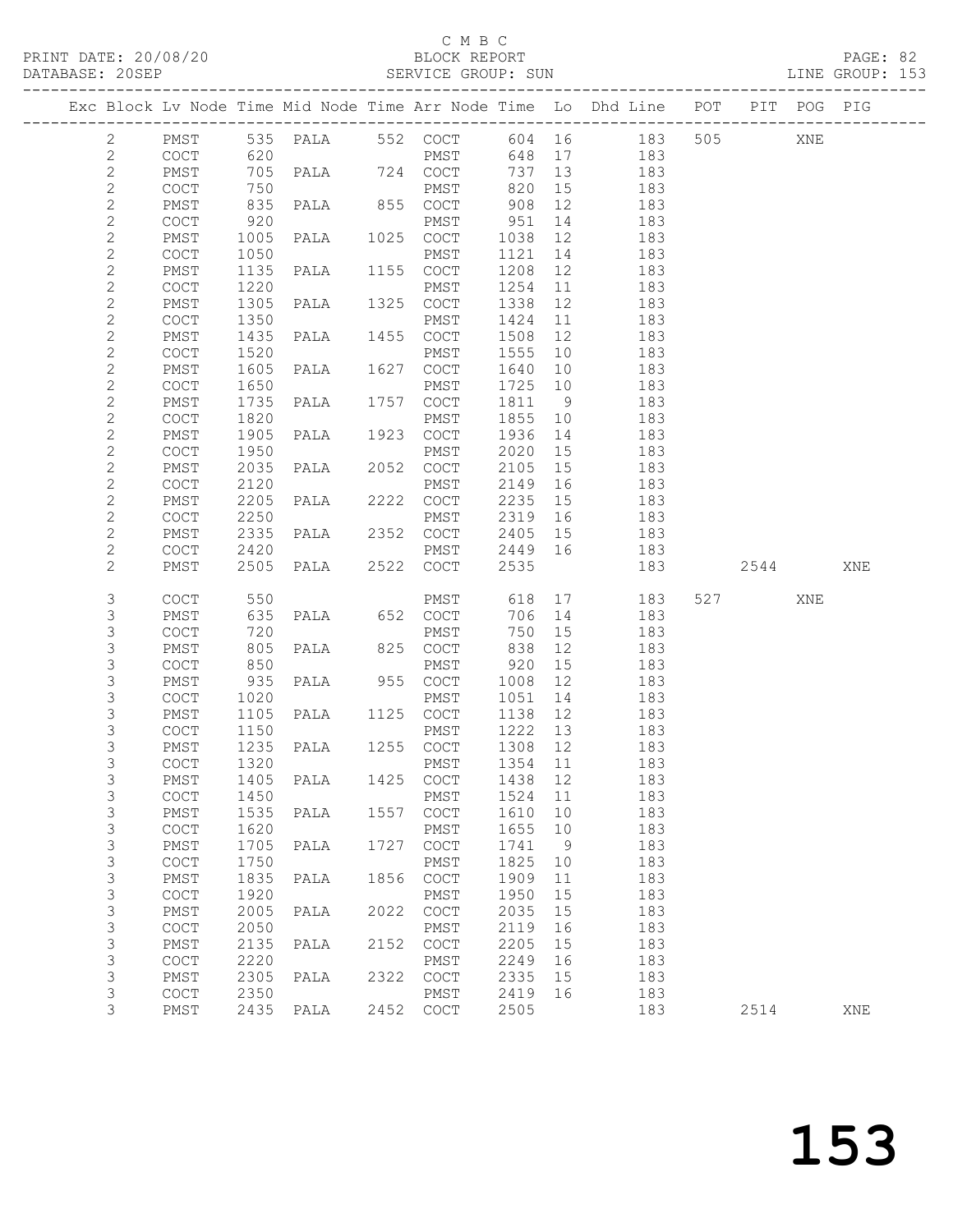PRINT DATE: 20/08/20 BLOCK REPORT BATABASE: 20SEP

### C M B C<br>BLOCK REPORT

PAGE: 83<br>LINE GROUP: 153

|  |   |             |      |  | Exc Block Lv Node Time Mid Node Time Arr Node Time Lo Dhd Line POT |      |                 |     |     |      | PIT POG PIG |            |
|--|---|-------------|------|--|--------------------------------------------------------------------|------|-----------------|-----|-----|------|-------------|------------|
|  | 4 | COCT        | 630  |  | FRDO                                                               | 651  | $\overline{0}$  | 172 | 607 |      | XNE         |            |
|  | 4 | FRDO        | 651  |  | COCT                                                               | 703  | 12              | 171 |     |      |             |            |
|  | 4 | <b>COCT</b> | 715  |  | PKPL                                                               | 729  | $\bigcirc$      | 187 |     |      |             |            |
|  | 4 | PKPL        | 729  |  | COCT                                                               | 743  | 17              | 187 |     |      |             |            |
|  | 4 | COCT        | 800  |  | BRST                                                               | 824  | 11              | 153 |     |      |             |            |
|  | 4 | <b>BRST</b> | 835  |  | COCT                                                               | 857  | 18              | 153 |     |      |             |            |
|  | 4 | <b>COCT</b> | 915  |  | PKPL                                                               | 931  | $\overline{0}$  | 187 |     |      |             |            |
|  | 4 | PKPL        | 931  |  | <b>COCT</b>                                                        | 947  | 13              | 187 |     |      |             |            |
|  | 4 | <b>COCT</b> | 1000 |  | BRST                                                               | 1024 | 11              | 153 |     |      |             |            |
|  | 4 | <b>BRST</b> | 1035 |  | COCT                                                               | 1059 | 16              | 153 |     |      |             |            |
|  | 4 | <b>COCT</b> | 1115 |  | PKPL                                                               | 1133 | $\overline{0}$  | 187 |     |      |             |            |
|  | 4 | PKPL        | 1133 |  | <b>COCT</b>                                                        | 1149 | 11              | 187 |     |      |             |            |
|  | 4 | <b>COCT</b> | 1200 |  | BRST                                                               | 1227 | - 8             | 153 |     |      |             |            |
|  | 4 | <b>BRST</b> | 1235 |  | COCT                                                               | 1259 | 16              | 153 |     |      |             |            |
|  | 4 | COCT        | 1315 |  | PKPL                                                               | 1333 | $\overline{0}$  | 187 |     |      |             |            |
|  | 4 | PKPL        | 1333 |  | COCT                                                               | 1349 | 11              | 187 |     |      |             |            |
|  | 4 | <b>COCT</b> | 1400 |  | BRST                                                               | 1425 | 10 <sup>°</sup> | 153 |     |      |             |            |
|  | 4 | BRST        | 1435 |  | COCT                                                               | 1459 | 16              | 153 |     |      |             |            |
|  | 4 | COCT        | 1515 |  | PKPL                                                               | 1533 | $\overline{0}$  | 187 |     |      |             |            |
|  | 4 | PKPL        | 1533 |  | COCT                                                               | 1549 | 11              | 187 |     |      |             |            |
|  | 4 | COCT        | 1600 |  | <b>BRST</b>                                                        | 1625 | 10              | 153 |     |      |             |            |
|  | 4 | <b>BRST</b> | 1635 |  | COCT                                                               | 1700 | 15              | 153 |     |      |             |            |
|  | 4 | COCT        | 1715 |  | PKPL                                                               | 1733 | $\overline{0}$  | 187 |     |      |             |            |
|  | 4 | PKPL        | 1733 |  | <b>COCT</b>                                                        | 1749 | 11              | 187 |     |      |             |            |
|  | 4 | <b>COCT</b> | 1800 |  | <b>BRST</b>                                                        | 1825 | 10              | 153 |     |      |             |            |
|  | 4 | <b>BRST</b> | 1835 |  | <b>COCT</b>                                                        | 1858 | 17              | 153 |     |      |             |            |
|  | 4 | <b>COCT</b> | 1915 |  | PKPL                                                               | 1932 | $\bigcirc$      | 187 |     |      |             |            |
|  | 4 | PKPL        | 1932 |  | <b>COCT</b>                                                        | 1946 | 14              | 187 |     |      |             |            |
|  | 4 | <b>COCT</b> | 2000 |  | BRST                                                               | 2024 | 11              | 153 |     |      |             |            |
|  | 4 | BRST        | 2035 |  | COCT                                                               | 2058 | 17              | 153 |     |      |             |            |
|  | 4 | COCT        | 2115 |  | PKPL                                                               | 2131 | $\overline{0}$  | 187 |     |      |             |            |
|  | 4 | PKPL        | 2131 |  | COCT                                                               | 2145 | 15              | 187 |     |      |             |            |
|  | 4 | <b>COCT</b> | 2200 |  | <b>BRST</b>                                                        | 2224 | 11              | 153 |     |      |             |            |
|  | 4 | <b>BRST</b> | 2235 |  | <b>COCT</b>                                                        | 2258 |                 | 153 |     | 2307 |             | <b>XNE</b> |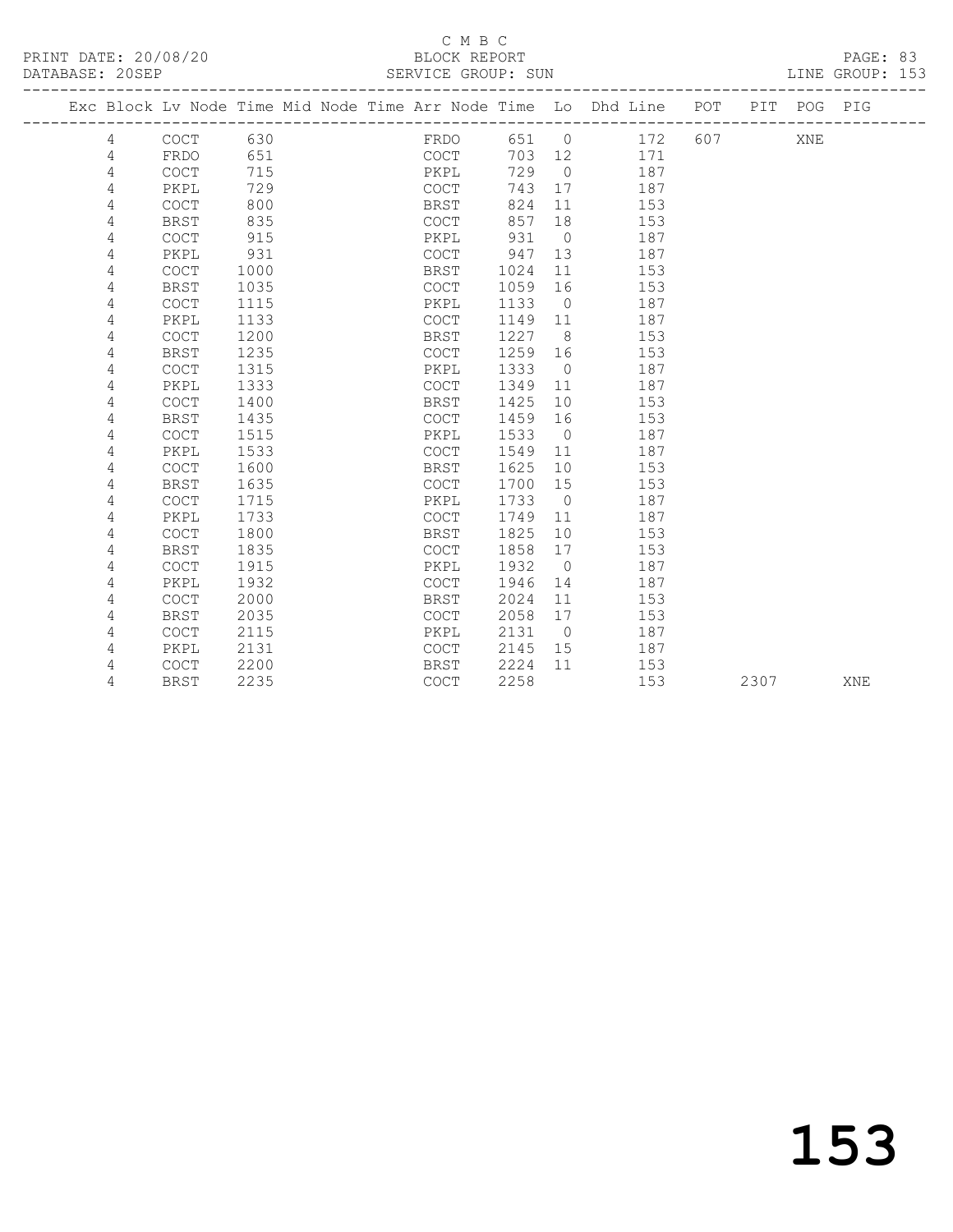#### C M B C<br>BLOCK REPORT SERVICE GROUP: SUN

5 LAPA 1207 COCT 1217 8 185

|    |             |      | Exc Block Lv Node Time Mid Node Time Arr Node Time Lo Dhd Line |      |            |     | POT | PIT | POG | PIG |  |
|----|-------------|------|----------------------------------------------------------------|------|------------|-----|-----|-----|-----|-----|--|
| 5  | COCT        | 635  | HMPK                                                           | 649  | $\bigcirc$ | 186 | 612 |     | XNE |     |  |
| 5  | HMPK        | 649  | <b>COCT</b>                                                    | 704  | 21         | 186 |     |     |     |     |  |
| 5  | <b>COCT</b> | 725  | HDGA                                                           | 734  | $\bigcirc$ | 189 |     |     |     |     |  |
| 5  | HDGA        | 734  | <b>COCT</b>                                                    | 743  | 22         | 189 |     |     |     |     |  |
| 5. | <b>COCT</b> | 805  | HMPK                                                           | 819  | $\bigcirc$ | 186 |     |     |     |     |  |
| 5  | HMPK        | 819  | <b>COCT</b>                                                    | 834  | 11         | 186 |     |     |     |     |  |
| 5  | <b>COCT</b> | 845  | PALA                                                           | 856  | $\bigcirc$ | 185 |     |     |     |     |  |
| 5  | PALA        | 856  | PMST                                                           | 907  | 13         | 184 |     |     |     |     |  |
| 5  | PMST        | 920  | LAPA                                                           | 937  | $\Omega$   | 184 |     |     |     |     |  |
| 5. | LAPA        | 937  | COCT                                                           | 947  | 8          | 185 |     |     |     |     |  |
| 5  | <b>COCT</b> | 955  | HDGA                                                           | 1008 | $\Omega$   | 189 |     |     |     |     |  |
| 5. | <b>HDGA</b> | 1008 | <b>COCT</b>                                                    | 1018 | 17         | 189 |     |     |     |     |  |
| 5  | <b>COCT</b> | 1035 | HMPK                                                           | 1051 | $\Omega$   | 186 |     |     |     |     |  |
| 5  | HMPK        | 1051 | <b>COCT</b>                                                    | 1106 | 9          | 186 |     |     |     |     |  |
| 5  | <b>COCT</b> | 1115 | PALA                                                           | 1126 | $\circ$    | 185 |     |     |     |     |  |
| 5. | PALA        | 1126 | PMST                                                           | 1138 | 12         | 184 |     |     |     |     |  |
|    | PMST        | 1150 | LAPA                                                           | 1207 | $\bigcap$  | 184 |     |     |     |     |  |
|    |             |      |                                                                |      |            |     |     |     |     |     |  |

| 5 | <b>COCT</b> | 1225 | HDGA        | 1240 | $\circ$        | 189 |      |     |
|---|-------------|------|-------------|------|----------------|-----|------|-----|
| 5 | <b>HDGA</b> | 1240 | COCT        | 1250 | 15             | 189 |      |     |
| 5 | <b>COCT</b> | 1305 | HMPK        | 1323 | 0              | 186 |      |     |
| 5 | <b>HMPK</b> | 1323 | <b>COCT</b> | 1338 | 7              | 186 |      |     |
| 5 | <b>COCT</b> | 1345 | PALA        | 1356 | $\circ$        | 185 |      |     |
| 5 | PALA        | 1356 | PMST        | 1408 | 12             | 184 |      |     |
| 5 | PMST        | 1420 | LAPA        | 1437 | 0              | 184 |      |     |
| 5 | LAPA        | 1437 | COCT        | 1447 | 8              | 185 |      |     |
| 5 | <b>COCT</b> | 1455 | <b>HDGA</b> | 1510 | $\circ$        | 189 |      |     |
| 5 | <b>HDGA</b> | 1510 | <b>COCT</b> | 1520 | 15             | 189 |      |     |
| 5 | <b>COCT</b> | 1535 | HMPK        | 1555 | 0              | 186 |      |     |
| 5 | HMPK        | 1555 | <b>COCT</b> | 1610 | 5              | 186 |      |     |
| 5 | <b>COCT</b> | 1615 | PALA        | 1627 | $\circ$        | 185 |      |     |
| 5 | PALA        | 1627 | PMST        | 1639 | 11             | 184 |      |     |
| 5 | PMST        | 1650 | LAPA        | 1707 | 0              | 184 |      |     |
| 5 | LAPA        | 1707 | COCT        | 1717 | 8              | 185 |      |     |
| 5 | <b>COCT</b> | 1725 | <b>HDGA</b> | 1736 | $\circ$        | 189 |      |     |
| 5 | <b>HDGA</b> | 1736 | COCT        | 1746 | 19             | 189 |      |     |
| 5 | <b>COCT</b> | 1805 | HMPK        | 1825 | 0              | 186 |      |     |
| 5 | HMPK        | 1825 | <b>COCT</b> | 1840 | 5              | 186 |      |     |
| 5 | <b>COCT</b> | 1845 | PALA        | 1857 | $\circ$        | 185 |      |     |
| 5 | PALA        | 1857 | PMST        | 1909 | 11             | 184 |      |     |
| 5 | PMST        | 1920 | LAPA        | 1937 | $\circ$        | 184 |      |     |
| 5 | LAPA        | 1937 | COCT        | 1947 | 13             | 185 |      |     |
| 5 | <b>COCT</b> | 2000 | HMPK        | 2017 | $\overline{0}$ | 186 |      |     |
| 5 | <b>HMPK</b> | 2017 | <b>COCT</b> | 2030 | 15             | 186 |      |     |
| 5 | <b>COCT</b> | 2045 | PALA        | 2057 | $\circ$        | 185 |      |     |
| 5 | PALA        | 2057 | PMST        | 2108 | 12             | 184 |      |     |
| 5 | PMST        | 2120 | LAPA        | 2137 | $\circ$        | 184 |      |     |
| 5 | LAPA        | 2137 | COCT        | 2147 |                | 185 | 2156 | XNE |
|   |             |      |             |      |                |     |      |     |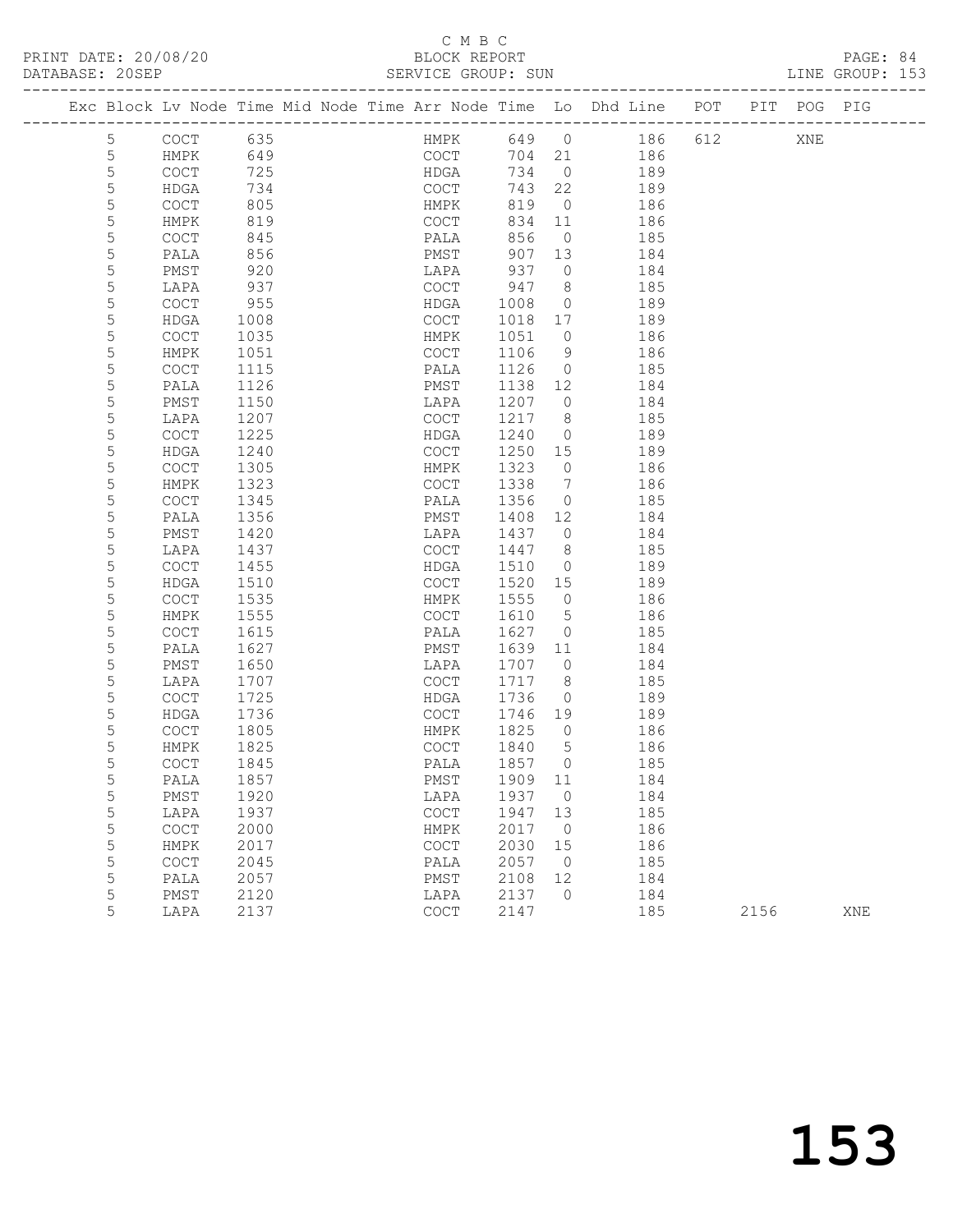## C M B C<br>BLOCK REPORT

| DATABASE: 20SEP | SERVICE GROUP: SUN |
|-----------------|--------------------|

LINE GROUP: 153 -------------------------------------------------------------------------------------------------

|   |             |      |  |             |      |                | Exc Block Lv Node Time Mid Node Time Arr Node Time Lo Dhd Line | POT |      | PIT POG PIG |     |
|---|-------------|------|--|-------------|------|----------------|----------------------------------------------------------------|-----|------|-------------|-----|
| 6 | <b>COCT</b> | 645  |  | PKPL        | 659  | $\bigcirc$     | 187                                                            | 622 |      | XNE         |     |
| 6 | PKPL        | 659  |  | COCT        | 713  | 17             | 187                                                            |     |      |             |     |
| 6 | <b>COCT</b> | 730  |  | BRST        | 753  | 12             | 153                                                            |     |      |             |     |
| 6 | <b>BRST</b> | 805  |  | COCT        | 827  | 18             | 153                                                            |     |      |             |     |
| 6 | <b>COCT</b> | 845  |  | PKPL        | 901  | $\bigcirc$     | 187                                                            |     |      |             |     |
| 6 | PKPL        | 901  |  | <b>COCT</b> | 915  | 15             | 187                                                            |     |      |             |     |
| 6 | COCT        | 930  |  | BRST        | 954  | 11             | 153                                                            |     |      |             |     |
| 6 | <b>BRST</b> | 1005 |  | <b>COCT</b> | 1029 | 16             | 153                                                            |     |      |             |     |
| 6 | COCT        | 1045 |  | PKPL        | 1103 | $\bigcirc$     | 187                                                            |     |      |             |     |
| 6 | PKPL        | 1103 |  | COCT        | 1119 | 11             | 187                                                            |     |      |             |     |
| 6 | <b>COCT</b> | 1130 |  | BRST        | 1157 | 8              | 153                                                            |     |      |             |     |
| 6 | BRST        | 1205 |  | <b>COCT</b> | 1229 | 16             | 153                                                            |     |      |             |     |
| 6 | <b>COCT</b> | 1245 |  | PKPL        | 1303 | $\bigcirc$     | 187                                                            |     |      |             |     |
| 6 | PKPL        | 1303 |  | COCT        | 1319 | 11             | 187                                                            |     |      |             |     |
| 6 | <b>COCT</b> | 1330 |  | BRST        | 1355 | 10             | 153                                                            |     |      |             |     |
| 6 | BRST        | 1405 |  | COCT        | 1429 | 16             | 153                                                            |     |      |             |     |
| 6 | COCT        | 1445 |  | PKPL        | 1503 | $\overline{0}$ | 187                                                            |     |      |             |     |
| 6 | PKPL        | 1503 |  | COCT        | 1519 | 11             | 187                                                            |     |      |             |     |
| 6 | COCT        | 1530 |  | BRST        | 1556 | - 9            | 153                                                            |     |      |             |     |
| 6 | <b>BRST</b> | 1605 |  | <b>COCT</b> | 1630 | 15             | 153                                                            |     |      |             |     |
| 6 | COCT        | 1645 |  | PKPL        | 1703 | $\bigcirc$     | 187                                                            |     |      |             |     |
| 6 | PKPL        | 1703 |  | <b>COCT</b> | 1719 | 11             | 187                                                            |     |      |             |     |
| 6 | COCT        | 1730 |  | BRST        | 1755 | 10             | 153                                                            |     |      |             |     |
| 6 | BRST        | 1805 |  | COCT        | 1829 | 16             | 153                                                            |     |      |             |     |
| 6 | <b>COCT</b> | 1845 |  | PKPL        | 1902 | $\bigcap$      | 187                                                            |     |      |             |     |
| 6 | PKPL        | 1902 |  | COCT        | 1916 |                | 187                                                            |     | 1925 |             | XNE |
|   |             |      |  |             |      |                |                                                                |     |      |             |     |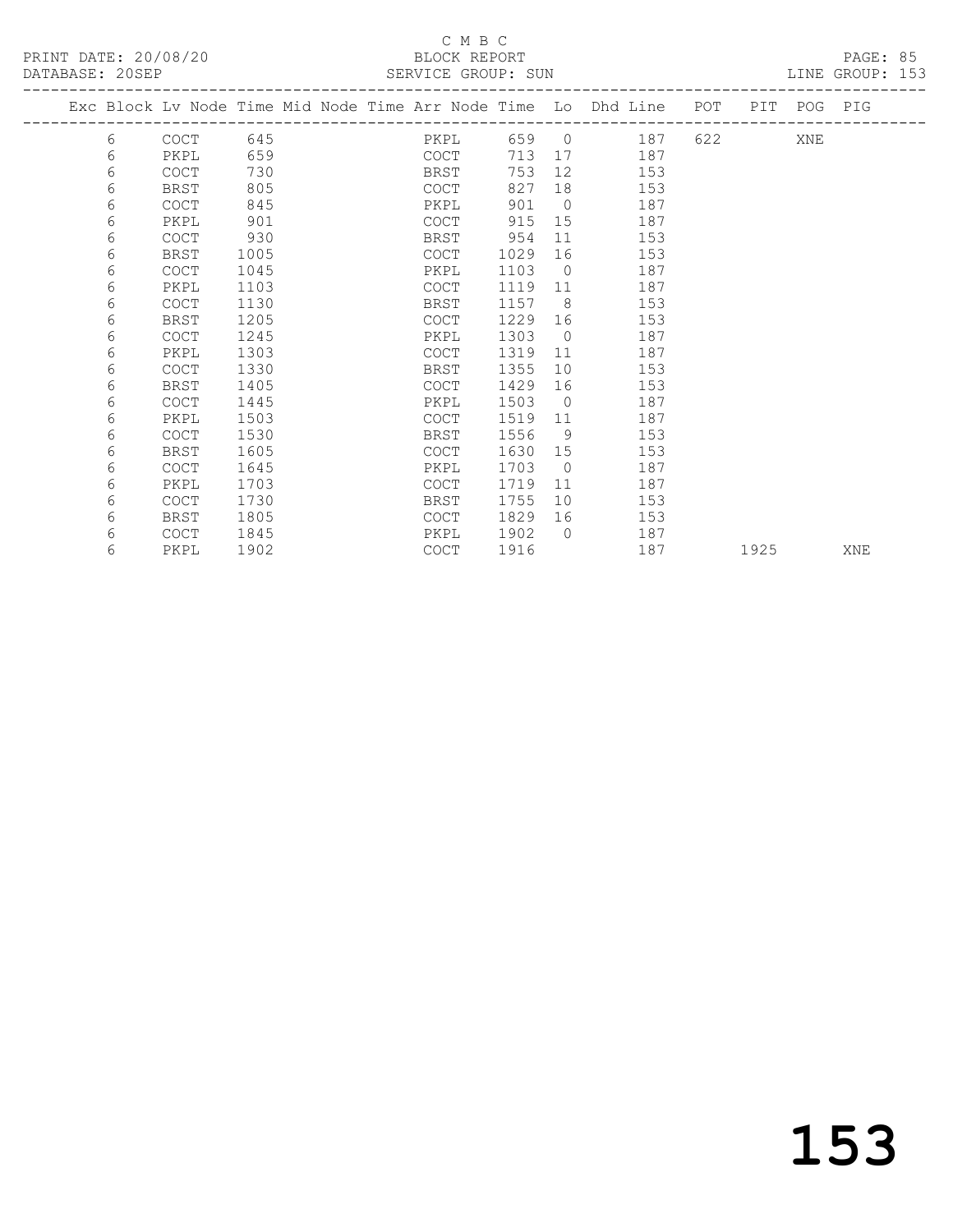#### C M B C<br>BLOCK REPORT SERVICE GROUP: SUN LINE GROUP: 153

|                |             |      | Exc Block Lv Node Time Mid Node Time Arr Node Time Lo Dhd Line POT |        |                |     |     | PIT POG PIG |  |
|----------------|-------------|------|--------------------------------------------------------------------|--------|----------------|-----|-----|-------------|--|
| 7              | COCT        | 655  | HDGA                                                               | 704 0  |                | 189 | 632 | XNE         |  |
| 7              | HDGA        | 704  | COCT                                                               | 713 22 |                | 189 |     |             |  |
| $\overline{7}$ | COCT        | 735  | HMPK                                                               | 749    | $\overline{0}$ | 186 |     |             |  |
| 7              | HMPK        | 749  | COCT                                                               | 804 11 |                | 186 |     |             |  |
| 7              | COCT        | 815  | PALA                                                               | 826    | $\mathbf{0}$   | 185 |     |             |  |
| 7              | PALA        | 826  | PMST                                                               | 837 13 |                | 184 |     |             |  |
| 7              | PMST        | 850  | LAPA                                                               | 907    | $\circ$        | 184 |     |             |  |
| 7              | LAPA        | 907  | COCT                                                               | 917    | 8              | 185 |     |             |  |
| 7              | <b>COCT</b> | 925  | HDGA                                                               | 936    | $\mathbf 0$    | 189 |     |             |  |
| 7              | HDGA        | 936  | COCT                                                               | 946    | 19             | 189 |     |             |  |
| 7              | COCT        | 1005 | HMPK                                                               | 1021   | $\circ$        | 186 |     |             |  |
| 7              | HMPK        | 1021 | COCT                                                               | 1036   | 9              | 186 |     |             |  |
| 7              | <b>COCT</b> | 1045 | PALA                                                               | 1056   | $\circ$        | 185 |     |             |  |
| 7              | PALA        | 1056 | PMST                                                               | 1108   | 12             | 184 |     |             |  |
| 7              | PMST        | 1120 | LAPA                                                               | 1137   | $\circ$        | 184 |     |             |  |
| 7              | LAPA        | 1137 | COCT                                                               | 1147   | 8              | 185 |     |             |  |
| 7              | COCT        | 1155 | HDGA                                                               | 1210   | $\circ$        | 189 |     |             |  |
| 7              | HDGA        | 1210 | COCT                                                               | 1220   | 15             | 189 |     |             |  |
| 7              | <b>COCT</b> | 1235 | HMPK                                                               | 1253   | $\circ$        | 186 |     |             |  |
| 7              | HMPK        | 1253 | COCT                                                               | 1310   | 5              | 186 |     |             |  |
| 7              | <b>COCT</b> | 1315 | PALA                                                               | 1326   | $\mathbf 0$    | 185 |     |             |  |
| 7              | PALA        | 1326 | PMST                                                               | 1338   | 12             | 184 |     |             |  |
| 7              | PMST        | 1350 | LAPA                                                               | 1407   | $\circ$        | 184 |     |             |  |
| 7              | LAPA        | 1407 | COCT                                                               | 1417   | 8              | 185 |     |             |  |
| 7              | COCT        | 1425 | HDGA                                                               | 1440   | $\circ$        | 189 |     |             |  |
| 7              | HDGA        | 1440 | COCT                                                               | 1450   | 15             | 189 |     |             |  |
| 7              | COCT        | 1505 | HMPK                                                               | 1524   | $\circ$        | 186 |     |             |  |
| 7              | HMPK        | 1524 | COCT                                                               | 1539   | 6              | 186 |     |             |  |
| 7              | COCT        | 1545 | PALA                                                               | 1557   | $\circ$        | 185 |     |             |  |
| 7              | PALA        | 1557 | PMST                                                               | 1609   | 11             | 184 |     |             |  |
| 7              | PMST        | 1620 | LAPA                                                               | 1637   | $\circ$        | 184 |     |             |  |
| 7              | LAPA        | 1637 | COCT                                                               | 1647   | 8              | 185 |     |             |  |
| 7              | <b>COCT</b> | 1655 | HDGA                                                               | 1708   | $\mathbf 0$    | 189 |     |             |  |
| 7              | HDGA        | 1708 | COCT                                                               | 1718   | 17             | 189 |     |             |  |
| 7              | <b>COCT</b> | 1735 | HMPK                                                               | 1755   | $\circ$        | 186 |     |             |  |
| 7              | HMPK        | 1755 | COCT                                                               | 1810   | 5              | 186 |     |             |  |
| 7              | <b>COCT</b> | 1815 | PALA                                                               | 1827   | 0              | 185 |     |             |  |
| 7              | PALA        | 1827 | PMST                                                               | 1839   | 11             | 184 |     |             |  |
| 7              | PMST        | 1850 | LAPA                                                               | 1907   | $\circ$        | 184 |     |             |  |

 7 LAPA 1907 COCT 1917 8 185 7 COCT 1925 HDGA 1936 0 189 7 HDGA 1936 COCT 1944 6 189 7 COCT 1950 PALA 2002 0 185 7 PALA 2002 PMST 2013 7 184 7 PMST 2020 LAPA 2037 0 184

7 COCT 2100 HMPK 2117 0 186

7 LAPA 2037 COCT 2047 13 185

 7 HMPK 2117 COCT 2130 15 186 7 COCT 2145 PALA 2157 0 185

2223 XNE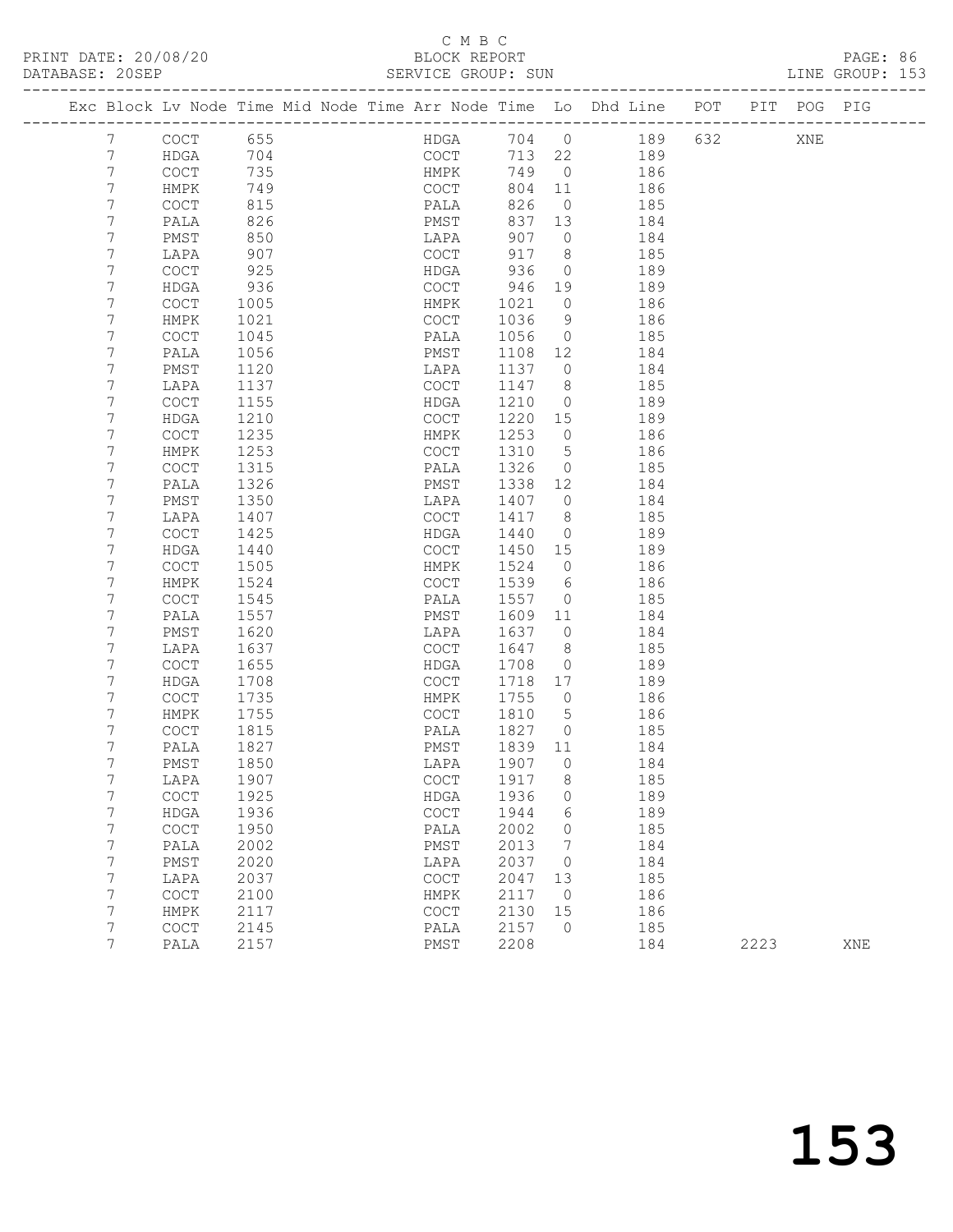### C M B C<br>BLOCK REPORT

| PRINT DATE: 20/08/20<br>DATABASE: 20SEP |   |             |      |  | . C 11 D C<br>BLOCK REPORT<br>SERVICE GROUP: SUN |         |                |                                                                    |      |             | PAGE: 87<br>LINE GROUP: 153 |  |
|-----------------------------------------|---|-------------|------|--|--------------------------------------------------|---------|----------------|--------------------------------------------------------------------|------|-------------|-----------------------------|--|
|                                         |   |             |      |  |                                                  |         |                | Exc Block Lv Node Time Mid Node Time Arr Node Time Lo Dhd Line POT |      | PIT POG PIG |                             |  |
|                                         | 8 | COCT 700    |      |  |                                                  |         |                | BRST 722 13 153 637                                                |      | XNE         |                             |  |
|                                         | 8 | BRST        | 735  |  | COCT                                             |         |                | 757 18 153                                                         |      |             |                             |  |
|                                         | 8 | COCT        | 815  |  | PKPL                                             | 829 0   |                | 187                                                                |      |             |                             |  |
|                                         | 8 | PKPL        | 829  |  | COCT                                             | 843     |                | 17<br>187                                                          |      |             |                             |  |
|                                         | 8 | <b>COCT</b> | 900  |  | <b>BRST</b>                                      | 924 11  |                | 153                                                                |      |             |                             |  |
|                                         | 8 | BRST        | 935  |  | COCT                                             | 958     | 17             | 153                                                                |      |             |                             |  |
|                                         | 8 | <b>COCT</b> | 1015 |  | PKPL                                             | 1033    | $\overline{0}$ | 187                                                                |      |             |                             |  |
|                                         | 8 | PKPL        | 1033 |  | COCT                                             | 1049 11 |                | 187                                                                |      |             |                             |  |
|                                         | 8 | <b>COCT</b> | 1100 |  | BRST                                             | 1125    |                | 10 153                                                             |      |             |                             |  |
|                                         | 8 | BRST        | 1135 |  | COCT                                             | 1159 16 |                | 153                                                                |      |             |                             |  |
|                                         | 8 | COCT        | 1215 |  | PKPL                                             | 1233 0  |                | 187                                                                |      |             |                             |  |
|                                         | 8 | PKPL        | 1233 |  | COCT                                             |         |                | 1249 11 187                                                        |      |             |                             |  |
|                                         | 8 | <b>COCT</b> | 1300 |  | BRST                                             | 1325 10 |                | 153                                                                |      |             |                             |  |
|                                         | 8 | BRST        | 1335 |  | COCT                                             | 1359 16 |                | 153                                                                |      |             |                             |  |
|                                         | 8 | <b>COCT</b> | 1415 |  | PKPL                                             | 1433    | $\overline{0}$ | 187                                                                |      |             |                             |  |
|                                         | 8 | PKPL        | 1433 |  | COCT                                             |         |                | 1449 11 187                                                        |      |             |                             |  |
|                                         | 8 | <b>COCT</b> | 1500 |  | BRST                                             | 1526    |                | 9 153                                                              |      |             |                             |  |
|                                         | 8 | BRST        | 1535 |  | COCT                                             | 1600 15 |                | 153                                                                |      |             |                             |  |
|                                         | 8 | <b>COCT</b> | 1615 |  | PKPL                                             | 1633 0  |                | 187                                                                |      |             |                             |  |
|                                         | 8 | PKPL        | 1633 |  | COCT                                             | 1649 11 |                | 187                                                                |      |             |                             |  |
|                                         | 8 | <b>COCT</b> | 1700 |  | BRST                                             | 1725    | 10             | 153                                                                |      |             |                             |  |
|                                         | 8 | BRST        | 1735 |  | COCT                                             | 1800 15 |                | 153                                                                |      |             |                             |  |
|                                         | 8 | <b>COCT</b> | 1815 |  | PKPL                                             | 1832    | $\overline{0}$ | 187                                                                |      |             |                             |  |
|                                         | 8 | PKPL        | 1832 |  | <b>COCT</b>                                      | 1846 14 |                | 187                                                                |      |             |                             |  |
|                                         | 8 | <b>COCT</b> | 1900 |  | BRST                                             | 1924    | 11             | 153                                                                |      |             |                             |  |
|                                         | 8 | BRST        | 1935 |  | COCT                                             |         |                | 1958 17 153                                                        |      |             |                             |  |
|                                         | 8 | COCT        | 2015 |  | PKPL                                             | 2031    |                | 0 187                                                              |      |             |                             |  |
|                                         | 8 | PKPL        | 2031 |  | COCT                                             |         |                | 2045 15 187                                                        |      |             |                             |  |
|                                         | 8 | <b>COCT</b> | 2100 |  | BRST                                             | 2124 11 |                | 153                                                                |      |             |                             |  |
|                                         | 8 | <b>BRST</b> | 2135 |  | COCT                                             | 2158    |                | 153                                                                | 2207 |             | XNE                         |  |

# 153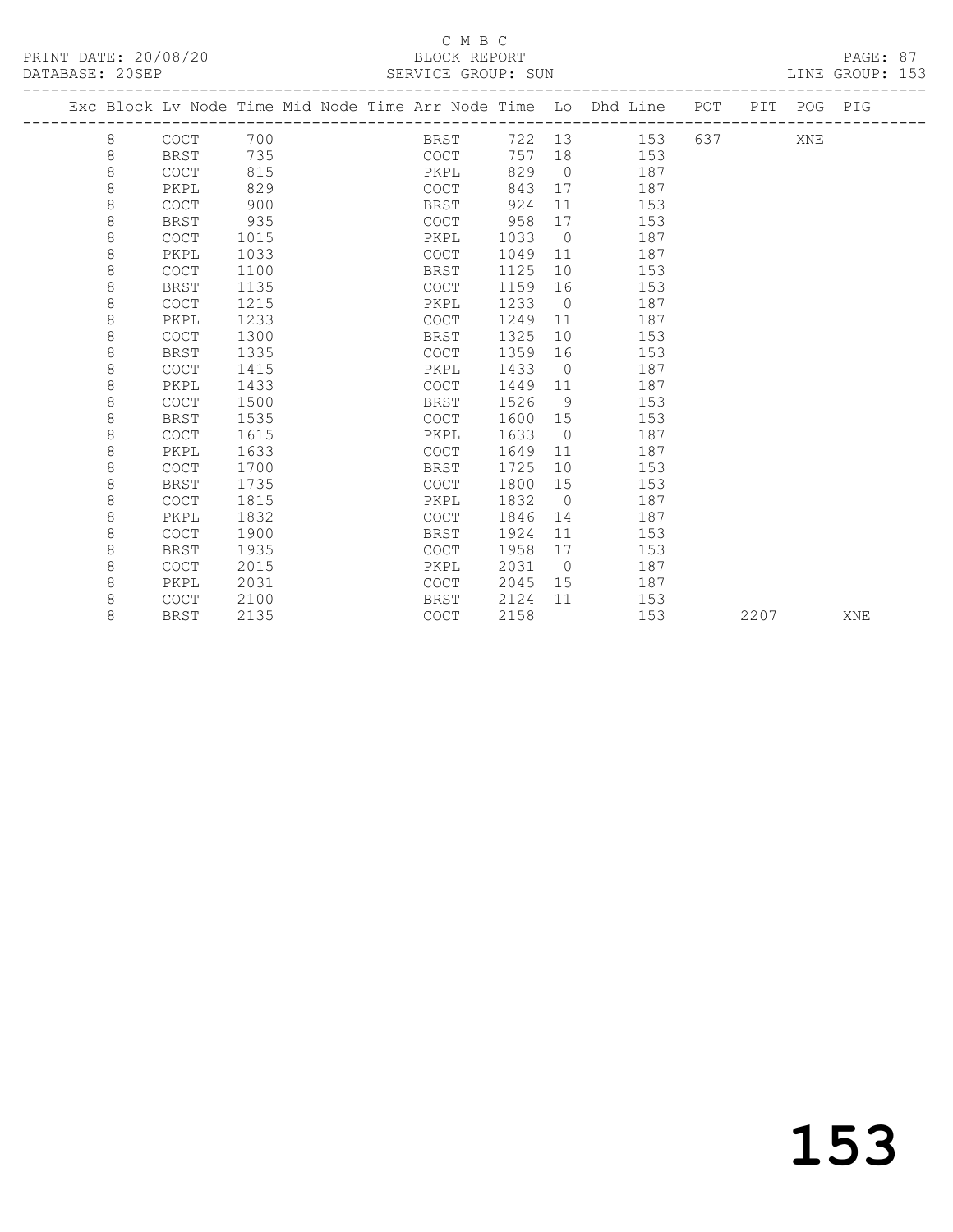PRINT DATE: 20/08/20<br>DATABASE: 20SEP

## C M B C<br>BLOCK REPORT<br>SERVICE GROUP: SUN

PAGE: 88<br>LINE GROUP: 153

| DAIADASE. |                            |                                            |              |  | OLAVICL GAUUF. OUN                         |              |                |                                                                    |     |      |     |     |
|-----------|----------------------------|--------------------------------------------|--------------|--|--------------------------------------------|--------------|----------------|--------------------------------------------------------------------|-----|------|-----|-----|
|           |                            |                                            |              |  |                                            |              |                | Exc Block Lv Node Time Mid Node Time Arr Node Time Lo Dhd Line POT |     | PIT  | POG | PIG |
|           | 9                          | COCT                                       | 705          |  | HMPK                                       | 719 0        |                | 186                                                                | 642 |      | XNE |     |
|           | 9                          | HMPK                                       | 719          |  | COCT                                       | 734          | 11             | 186                                                                |     |      |     |     |
|           | 9                          | $\mathtt{C}\mathtt{O}\mathtt{C}\mathtt{T}$ | 745          |  | PALA                                       | 756          | $\overline{0}$ | 185                                                                |     |      |     |     |
|           | 9                          | PALA                                       | 756          |  | PMST                                       | 807          | 13             | 184                                                                |     |      |     |     |
|           | $\mathsf 9$                | PMST                                       | 820          |  | LAPA                                       | 837          | $\overline{0}$ | 184                                                                |     |      |     |     |
|           | 9                          | LAPA                                       | 837          |  | COCT                                       | 847          | 8              | 185                                                                |     |      |     |     |
|           | 9                          | COCT                                       | 855          |  | HDGA                                       | 906          | $\overline{0}$ | 189                                                                |     |      |     |     |
|           | 9                          | <b>HDGA</b>                                | 906          |  | COCT                                       | 915          | 20             | 189                                                                |     |      |     |     |
|           | $\mathsf 9$                | COCT                                       | 935          |  | HMPK                                       | 951<br>1006  | $\circ$        | 186                                                                |     |      |     |     |
|           | $\mathsf 9$<br>9           | HMPK<br>COCT                               | 951<br>1015  |  | COCT<br>PALA                               | 1028         | 9<br>$\circ$   | 186<br>185                                                         |     |      |     |     |
|           | 9                          | PALA                                       | 1028         |  | PMST                                       | 1040         | 10             | 184                                                                |     |      |     |     |
|           | $\mathsf 9$                | PMST                                       | 1050         |  | LAPA                                       | 1107         | $\circ$        | 184                                                                |     |      |     |     |
|           | 9                          | LAPA                                       | 1107         |  | COCT                                       | 1117         | 8              | 185                                                                |     |      |     |     |
|           | 9                          | COCT                                       | 1125         |  | HDGA                                       | 1138         | $\overline{0}$ | 189                                                                |     |      |     |     |
|           | 9                          | HDGA                                       | 1138         |  | COCT                                       | 1148         | 17             | 189                                                                |     |      |     |     |
|           | 9                          | COCT                                       | 1205         |  | HMPK                                       | 1223         | $\circ$        | 186                                                                |     |      |     |     |
|           | 9                          | HMPK                                       | 1223         |  | COCT                                       | 1240         | 5              | 186                                                                |     |      |     |     |
|           | 9                          | COCT                                       | 1245         |  | PALA                                       | 1256         | $\circ$        | 185                                                                |     |      |     |     |
|           | 9                          | PALA                                       | 1256         |  | PMST                                       | 1308         | 12             | 184                                                                |     |      |     |     |
|           | 9                          | PMST                                       | 1320         |  | LAPA                                       | 1337         | $\circ$        | 184                                                                |     |      |     |     |
|           | 9                          | LAPA                                       | 1337         |  | COCT                                       | 1347         | 8              | 185                                                                |     |      |     |     |
|           | 9                          | COCT                                       | 1355         |  | HDGA                                       | 1410         | $\overline{0}$ | 189                                                                |     |      |     |     |
|           | 9                          | HDGA                                       | 1410         |  | COCT                                       | 1420         | 15             | 189                                                                |     |      |     |     |
|           | 9                          | COCT                                       | 1435         |  | HMPK                                       | 1454         | $\circ$        | 186                                                                |     |      |     |     |
|           | 9                          | HMPK                                       | 1454         |  | COCT                                       | 1509         | 6              | 186                                                                |     |      |     |     |
|           | 9                          | COCT                                       | 1515         |  | PALA                                       | 1526         | $\circ$        | 185                                                                |     |      |     |     |
|           | 9<br>9                     | PALA<br>PMST                               | 1526<br>1550 |  | PMST<br>LAPA                               | 1538<br>1607 | 12<br>$\circ$  | 184<br>184                                                         |     |      |     |     |
|           | $\mathsf 9$                | LAPA                                       | 1607         |  | COCT                                       | 1617         | 8              | 185                                                                |     |      |     |     |
|           | 9                          | COCT                                       | 1625         |  | HDGA                                       | 1638         | $\circ$        | 189                                                                |     |      |     |     |
|           | 9                          | HDGA                                       | 1638         |  | COCT                                       | 1648         | 17             | 189                                                                |     |      |     |     |
|           | 9                          | COCT                                       | 1705         |  | HMPK                                       | 1725         | $\circ$        | 186                                                                |     |      |     |     |
|           | $\mathsf 9$                | HMPK                                       | 1725         |  | COCT                                       | 1740         | 5              | 186                                                                |     |      |     |     |
|           | $\mathsf 9$                | COCT                                       | 1745         |  | PALA                                       | 1757         | $\circ$        | 185                                                                |     |      |     |     |
|           | 9                          | PALA                                       | 1757         |  | PMST                                       | 1809         | 11             | 184                                                                |     |      |     |     |
|           | 9                          | PMST                                       | 1820         |  | LAPA                                       | 1837         | $\circ$        | 184                                                                |     |      |     |     |
|           | 9                          | LAPA                                       | 1837         |  | COCT                                       | 1847         | 8              | 185                                                                |     |      |     |     |
|           | 9                          | COCT                                       | 1855         |  | HDGA                                       | 1906         | $\Omega$       | 189                                                                |     |      |     |     |
|           | 9                          | HDGA                                       | 1906         |  | COCT                                       | 1914         | 16             | 189                                                                |     |      |     |     |
|           | $\mathsf 9$                | $\mathtt{C}\mathtt{O}\mathtt{C}\mathtt{T}$ | 1930         |  | HMPK                                       | 1947         | 0              | 186                                                                |     |      |     |     |
|           | 9                          | HMPK                                       | 1947         |  | $\mathtt{C}\mathtt{O}\mathtt{C}\mathtt{T}$ | 2000         | 15             | 186                                                                |     |      |     |     |
|           | $\mathsf 9$<br>$\mathsf 9$ | COCT<br>PALA                               | 2015<br>2027 |  | PALA<br>${\tt PMST}$                       | 2027<br>2038 | $\circ$<br>12  | 185<br>184                                                         |     |      |     |     |
|           | $\mathsf 9$                | PMST                                       | 2050         |  | LAPA                                       | 2107         | 0              | 184                                                                |     |      |     |     |
|           | 9                          | LAPA                                       | 2107         |  | COCT                                       | 2117         | 8              | 185                                                                |     |      |     |     |
|           | $\mathsf 9$                | $\mathtt{C}\mathtt{O}\mathtt{C}\mathtt{T}$ | 2125         |  | HDGA                                       | 2136         | $\mathbf 0$    | 189                                                                |     |      |     |     |
|           | $\mathsf 9$                | HDGA                                       | 2136         |  | COCT                                       | 2144         | 11             | 189                                                                |     |      |     |     |
|           | $\mathsf 9$                | $\mathtt{C}\mathtt{O}\mathtt{C}\mathtt{T}$ | 2155         |  | HMPK                                       | 2210         | 0              | 186                                                                |     |      |     |     |
|           | $\mathsf 9$                | HMPK                                       | 2210         |  | COCT                                       | 2223         | 5              | 186                                                                |     |      |     |     |
|           | $\mathsf 9$                | $\mathtt{C}\mathtt{O}\mathtt{C}\mathtt{T}$ | 2228         |  | HMPK                                       | 2242         | 0              | 186                                                                |     |      |     |     |
|           | $\mathsf 9$                | HMPK                                       | 2242         |  | COCT                                       | 2255         | 5              | 186                                                                |     |      |     |     |
|           | 9                          | $\mathtt{C}\mathtt{O}\mathtt{C}\mathtt{T}$ | 2300         |  | HMPK                                       | 2314         | 0              | 186                                                                |     |      |     |     |
|           | 9                          | HMPK                                       | 2314         |  | $\mathtt{C}\mathtt{O}\mathtt{C}\mathtt{T}$ | 2327         |                | 186                                                                |     | 2336 |     | XNE |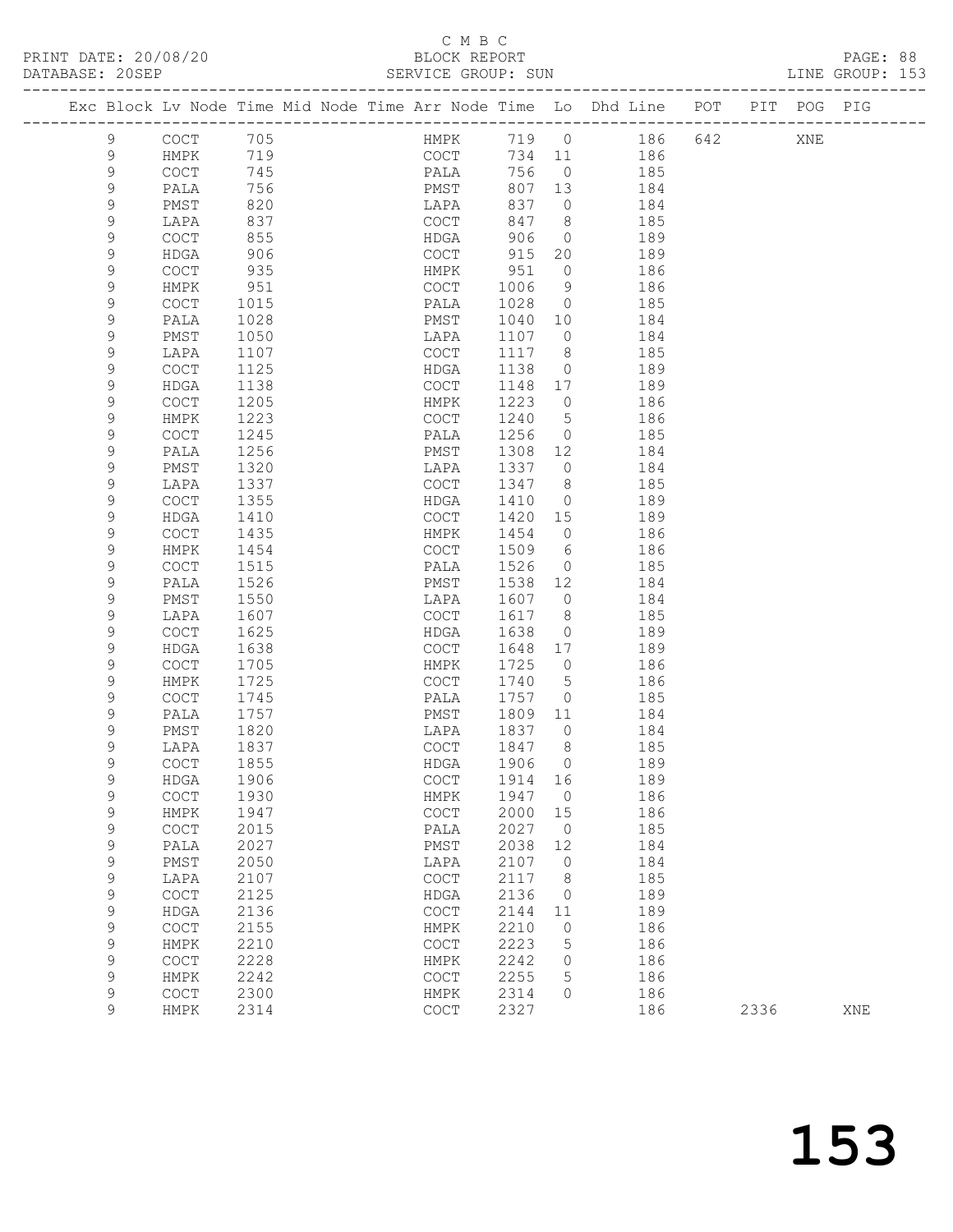### C M B C<br>
C M B C<br>
BLOCK REPOR

| DATABASE: 20SEP |                                                                                |  |  |  | SERVICE GROUP: SUN |  |  |  | LINE GROUP: 153 |  |
|-----------------|--------------------------------------------------------------------------------|--|--|--|--------------------|--|--|--|-----------------|--|
|                 | Exc Block Ly Node Time Mid Node Time Arr Node Time Lo Dhd Line POT PIT POG PIG |  |  |  |                    |  |  |  |                 |  |
|                 |                                                                                |  |  |  |                    |  |  |  |                 |  |

| 10 | COCT        | 745  | PKPL        | 759  | $\overline{0}$ | 187 | 722 | XNE  |     |
|----|-------------|------|-------------|------|----------------|-----|-----|------|-----|
| 10 | PKPL        | 759  | <b>COCT</b> | 813  | 17             | 187 |     |      |     |
| 10 | <b>COCT</b> | 830  | <b>BRST</b> | 854  | 11             | 153 |     |      |     |
| 10 | BRST        | 905  | <b>COCT</b> | 927  | 18             | 153 |     |      |     |
| 10 | <b>COCT</b> | 945  | PKPL        | 1001 | $\circ$        | 187 |     |      |     |
| 10 | PKPL        | 1001 | <b>COCT</b> | 1017 | 13             | 187 |     |      |     |
| 10 | COCT        | 1030 | <b>BRST</b> | 1055 | 10             | 153 |     |      |     |
| 10 | BRST        | 1105 | <b>COCT</b> | 1129 | 16             | 153 |     |      |     |
| 10 | <b>COCT</b> | 1145 | PKPL        | 1203 | $\overline{0}$ | 187 |     |      |     |
| 10 | PKPL        | 1203 | <b>COCT</b> | 1219 | 11             | 187 |     |      |     |
| 10 | <b>COCT</b> | 1230 | <b>BRST</b> | 1257 | 8              | 153 |     |      |     |
| 10 | <b>BRST</b> | 1305 | <b>COCT</b> | 1329 | 16             | 153 |     |      |     |
| 10 | <b>COCT</b> | 1345 | PKPL        | 1403 | $\overline{0}$ | 187 |     |      |     |
| 10 | PKPL        | 1403 | COCT        | 1419 | 11             | 187 |     |      |     |
| 10 | <b>COCT</b> | 1430 | <b>BRST</b> | 1457 | 8              | 153 |     |      |     |
| 10 | <b>BRST</b> | 1505 | COCT        | 1529 | 16             | 153 |     |      |     |
| 10 | <b>COCT</b> | 1545 | PKPL        | 1603 | $\overline{0}$ | 187 |     |      |     |
| 10 | PKPL        | 1603 | <b>COCT</b> | 1619 | 11             | 187 |     |      |     |
| 10 | <b>COCT</b> | 1630 | BRST        | 1655 | 10             | 153 |     |      |     |
| 10 | <b>BRST</b> | 1705 | COCT        | 1730 | 15             | 153 |     |      |     |
| 10 | COCT        | 1745 | PKPL        | 1803 | $\bigcirc$     | 187 |     |      |     |
| 10 | PKPL        | 1803 | COCT        | 1817 | 13             | 187 |     |      |     |
| 10 | <b>COCT</b> | 1830 | <b>BRST</b> | 1855 | 10             | 153 |     |      |     |
| 10 | <b>BRST</b> | 1905 | <b>COCT</b> | 1928 | 17             | 153 |     |      |     |
| 10 | <b>COCT</b> | 1945 | PKPL        | 2002 | $\overline{0}$ | 187 |     |      |     |
| 10 | PKPL        | 2002 | COCT        | 2016 | 14             | 187 |     |      |     |
| 10 | <b>COCT</b> | 2030 | HMPK        | 2047 | $\bigcirc$     | 186 |     |      |     |
| 10 | HMPK        | 2047 | <b>COCT</b> | 2100 | 15             | 186 |     |      |     |
| 10 | <b>COCT</b> | 2115 | PALA        | 2127 | $\Omega$       | 185 |     |      |     |
| 10 | PALA        | 2127 | PMST        | 2138 |                | 184 |     | 2153 | XNE |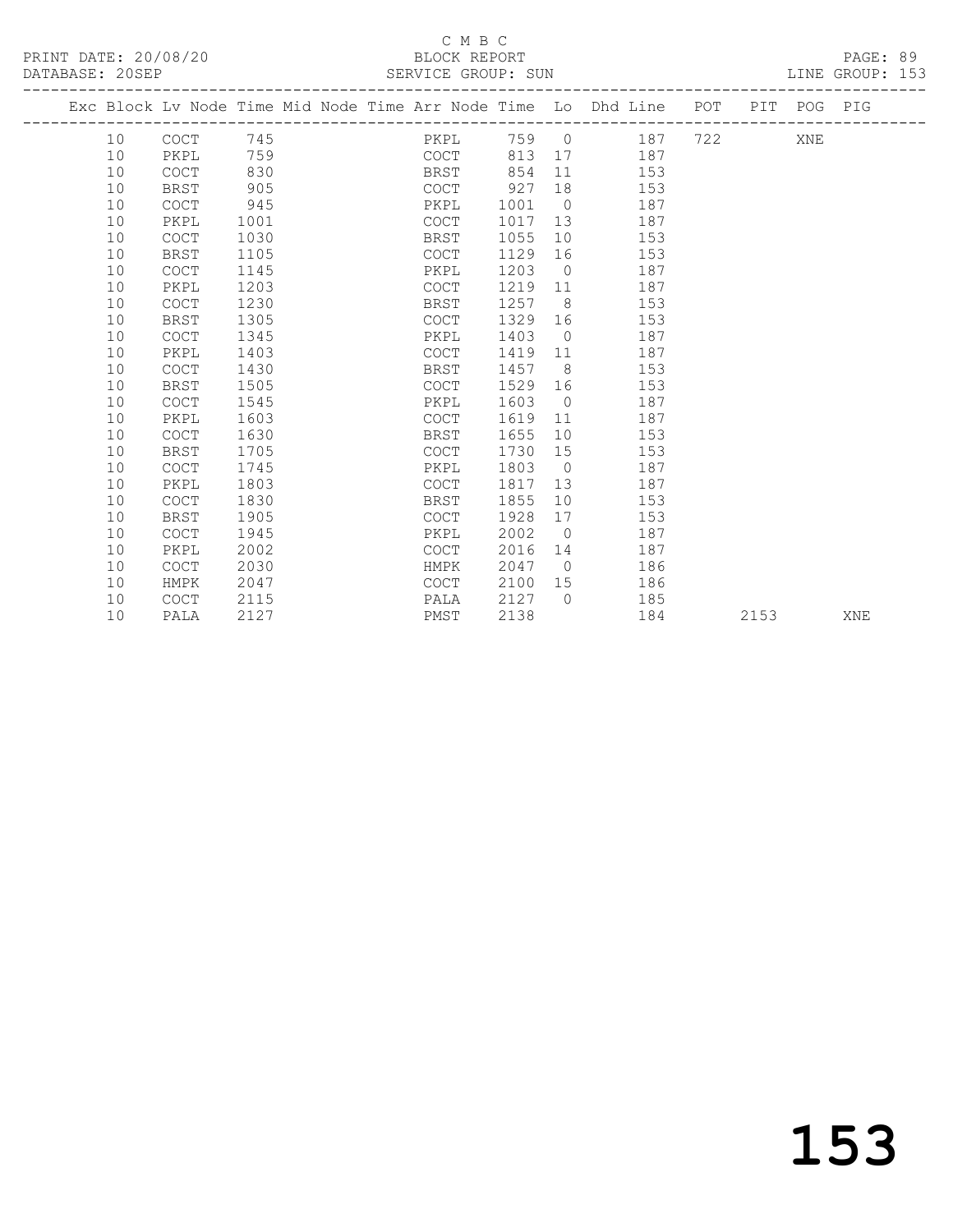### C M B C<br>BLOCK REPORT

| DATABASE: 20SEP |    |                      |      |  | SERVICE GROUP: SUN |         |                 |                                                                                |      |     | LINE GROUP: 153 |  |
|-----------------|----|----------------------|------|--|--------------------|---------|-----------------|--------------------------------------------------------------------------------|------|-----|-----------------|--|
|                 |    |                      |      |  |                    |         |                 | Exc Block Lv Node Time Mid Node Time Arr Node Time Lo Dhd Line POT PIT POG PIG |      |     |                 |  |
|                 | 11 | COCT                 | 755  |  |                    |         |                 | HDGA 806 0 189 732                                                             |      | XNE |                 |  |
|                 | 11 | HDGA                 | 806  |  |                    |         |                 | COCT 815 20 189                                                                |      |     |                 |  |
|                 | 11 | COCT                 | 835  |  | <b>HMPK</b>        | 849     | $\overline{0}$  | 186                                                                            |      |     |                 |  |
|                 | 11 | HMPK                 | 849  |  | COCT               | 904 11  |                 | 186                                                                            |      |     |                 |  |
|                 | 11 | COCT                 | 915  |  | PALA               | 926     | $\overline{0}$  | 185                                                                            |      |     |                 |  |
|                 | 11 | PALA                 | 926  |  | PMST               | 937 13  |                 | 184                                                                            |      |     |                 |  |
|                 | 11 | PMST                 | 950  |  | LAPA               | 1007    | $\overline{0}$  | 184                                                                            |      |     |                 |  |
|                 | 11 | LAPA                 | 1007 |  | COCT               | 1017    | 8 <sup>8</sup>  | 185                                                                            |      |     |                 |  |
|                 | 11 | COCT                 | 1025 |  | HDGA               | 1038    | $\overline{0}$  | 189                                                                            |      |     |                 |  |
|                 | 11 | HDGA                 | 1038 |  | COCT               | 1048 17 |                 | 189                                                                            |      |     |                 |  |
|                 | 11 | COCT                 | 1105 |  | HMPK               | 1121    | $\circ$         | 186                                                                            |      |     |                 |  |
|                 | 11 | HMPK                 | 1121 |  | COCT               | 1136    | 9               | 186                                                                            |      |     |                 |  |
|                 | 11 | COCT                 | 1145 |  | PALA               | 1156    | $\overline{0}$  | 185                                                                            |      |     |                 |  |
|                 | 11 | PALA                 | 1156 |  | PMST               | 1208    | 12              | 184                                                                            |      |     |                 |  |
|                 | 11 | PMST                 | 1220 |  | LAPA               | 1237    | $\circ$         | 184                                                                            |      |     |                 |  |
|                 | 11 | LAPA                 | 1237 |  | COCT               | 1247    | 8               | 185                                                                            |      |     |                 |  |
|                 | 11 | COCT                 | 1255 |  | HDGA               | 1310    | $\overline{0}$  | 189                                                                            |      |     |                 |  |
|                 | 11 | HDGA                 | 1310 |  | COCT               | 1320    | 15              | 189                                                                            |      |     |                 |  |
|                 | 11 | COCT                 | 1335 |  | HMPK               | 1353    | $\overline{0}$  | 186                                                                            |      |     |                 |  |
|                 | 11 | HMPK                 | 1353 |  | COCT               | 1408    | $\overline{7}$  | 186                                                                            |      |     |                 |  |
|                 | 11 | COCT                 | 1415 |  | PALA               | 1426    | $\overline{0}$  | 185                                                                            |      |     |                 |  |
|                 | 11 | PALA                 | 1426 |  | PMST               | 1438    | 12              | 184                                                                            |      |     |                 |  |
|                 | 11 | PMST                 | 1450 |  | LAPA               | 1507    | $\overline{0}$  | 184                                                                            |      |     |                 |  |
|                 | 11 | LAPA                 | 1507 |  | COCT               | 1517    | 8 <sup>8</sup>  | 185                                                                            |      |     |                 |  |
|                 | 11 | COCT                 | 1525 |  | HDGA               | 1540    | $\overline{0}$  | 189                                                                            |      |     |                 |  |
|                 | 11 | HDGA                 | 1540 |  | COCT               | 1550    | 15              | 189                                                                            |      |     |                 |  |
|                 | 11 | <b>COCT</b>          | 1605 |  | HMPK               | 1625    | $\overline{0}$  | 186                                                                            |      |     |                 |  |
|                 | 11 | HMPK                 | 1625 |  | COCT               | 1640    | $5\overline{)}$ | 186                                                                            |      |     |                 |  |
|                 | 11 | COCT                 | 1645 |  | PALA               | 1657    | $\overline{0}$  | 185                                                                            |      |     |                 |  |
|                 | 11 | PALA                 | 1657 |  | PMST               | 1709    | 11              | 184                                                                            |      |     |                 |  |
|                 | 11 | PMST                 | 1720 |  | LAPA               | 1737    | $\overline{0}$  | 184                                                                            |      |     |                 |  |
|                 | 11 | LAPA                 | 1737 |  | <b>COCT</b>        | 1747    | 8               | 185                                                                            |      |     |                 |  |
|                 | 11 | COCT                 | 1755 |  | HDGA               | 1806    | $\overline{0}$  | 189                                                                            |      |     |                 |  |
|                 | 11 | HDGA                 | 1806 |  | COCT               | 1816    | 19              | 189                                                                            |      |     |                 |  |
|                 | 11 | <b>COCT</b>          | 1835 |  | HMPK               | 1855    | $\overline{0}$  | 186                                                                            |      |     |                 |  |
|                 | 11 | HMPK                 | 1855 |  | COCT               | 1910    | $5\overline{)}$ | 186                                                                            |      |     |                 |  |
|                 | 11 | COCT                 | 1915 |  | PALA               | 1927    | $\overline{0}$  | 185                                                                            |      |     |                 |  |
|                 | 11 | PALA                 | 1927 |  | PMST               | 1939 11 |                 | 184                                                                            |      |     |                 |  |
|                 | 11 | PMST                 | 1950 |  | LAPA 2007 0        |         |                 | 184                                                                            |      |     |                 |  |
|                 | 11 | LAPA                 | 2007 |  | COCT               | 2017    | 8               | 185                                                                            |      |     |                 |  |
|                 | 11 | COCT                 | 2025 |  | HDGA               | 2036    | $\circ$         | 189                                                                            |      |     |                 |  |
|                 | 11 | HDGA                 | 2036 |  | COCT               | 2044    | 6               | 189                                                                            |      |     |                 |  |
|                 | 11 | COCT                 | 2050 |  | PKPL               | 2106    | 0               | 187                                                                            |      |     |                 |  |
|                 | 11 | PKPL                 | 2106 |  | COCT               | 2120    | 10              | 187                                                                            |      |     |                 |  |
|                 | 11 | $\operatorname{COT}$ | 2130 |  | HMPK               | 2146    | 0               | 186                                                                            |      |     |                 |  |
|                 | 11 | HMPK                 | 2146 |  | COCT               | 2159    |                 | 186                                                                            | 2208 |     | XNE             |  |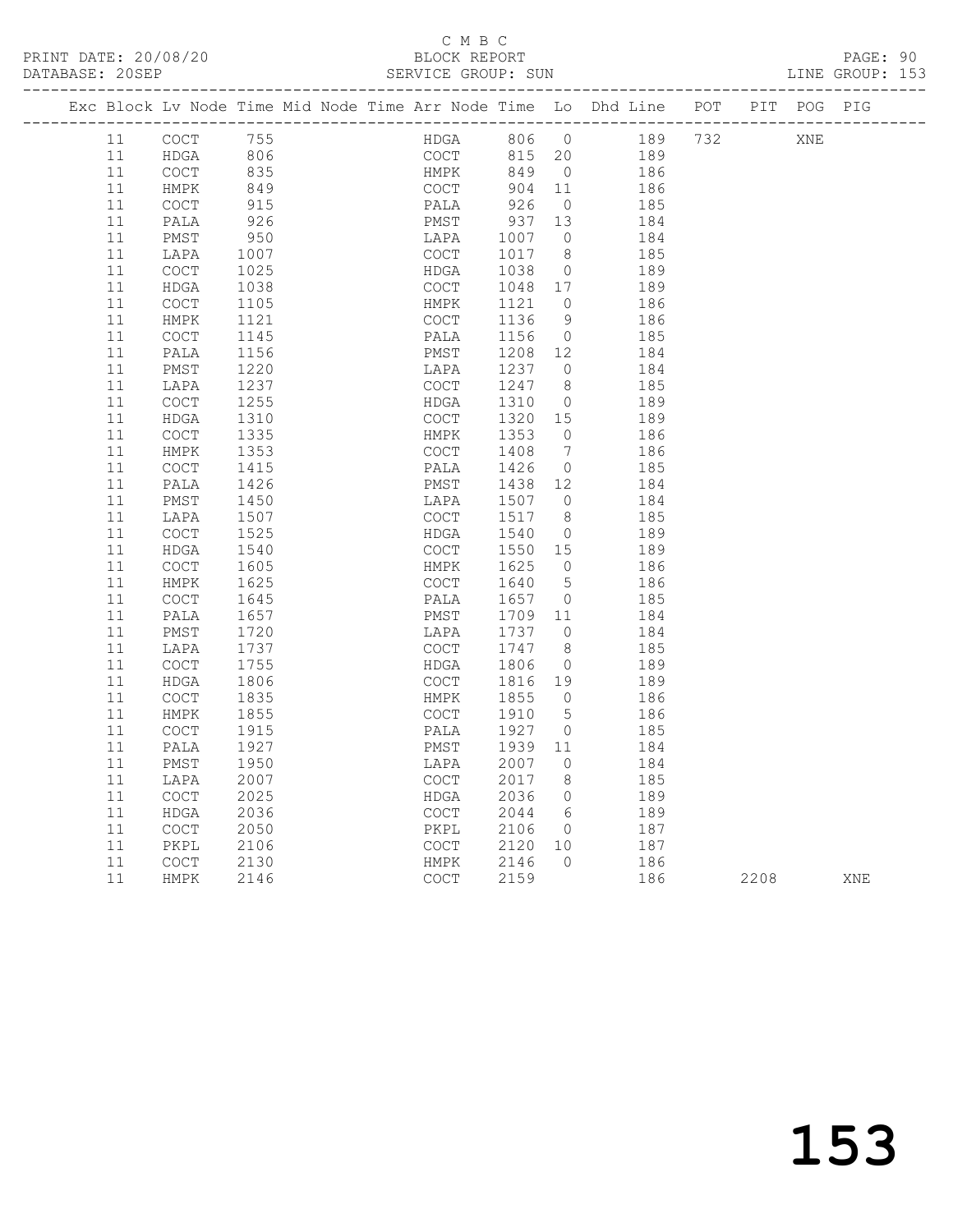PRINT DATE: 20/08/20 BLOCK REPORT BATABASE: 205EP

### C M B C<br>BLOCK REPORT

PAGE: 91<br>LINE GROUP: 153

|  |    |             |      |  |             |         |                | Exc Block Lv Node Time Mid Node Time Arr Node Time Lo Dhd Line POT PIT POG PIG |      |     |     |
|--|----|-------------|------|--|-------------|---------|----------------|--------------------------------------------------------------------------------|------|-----|-----|
|  | 12 | COCT 825    |      |  |             |         |                | HDGA 836 0 189 802                                                             |      | XNE |     |
|  | 12 | HDGA        | 836  |  | COCT        |         |                | 845 20 189                                                                     |      |     |     |
|  | 12 | COCT        | 905  |  | <b>HMPK</b> | 919     | $\overline{0}$ | 186                                                                            |      |     |     |
|  | 12 | HMPK        | 919  |  | COCT        | 934     | 11             | 186                                                                            |      |     |     |
|  | 12 | <b>COCT</b> | 945  |  | PALA        | 958     | $\overline{0}$ | 185                                                                            |      |     |     |
|  | 12 | PALA        | 958  |  | PMST        | 1009    | 11             | 184                                                                            |      |     |     |
|  | 12 | PMST        | 1020 |  | LAPA        | 1037    | $\bigcirc$     | 184                                                                            |      |     |     |
|  | 12 | LAPA        | 1037 |  | COCT        | 1047    | 8              | 185                                                                            |      |     |     |
|  | 12 | <b>COCT</b> | 1055 |  | HDGA        | 1108    | $\overline{0}$ | 189                                                                            |      |     |     |
|  | 12 | HDGA        | 1108 |  | COCT        | 1118 17 |                | 189                                                                            |      |     |     |
|  | 12 | <b>COCT</b> | 1135 |  | HMPK        | 1151    | $\overline{0}$ | 186                                                                            |      |     |     |
|  | 12 | HMPK        | 1151 |  | COCT        | 1206    | 9              | 186                                                                            |      |     |     |
|  | 12 | <b>COCT</b> | 1215 |  | PALA        | 1226    | $\overline{0}$ | 185                                                                            |      |     |     |
|  | 12 | PALA        | 1226 |  | PMST        | 1238 12 |                | 184                                                                            |      |     |     |
|  | 12 | PMST        | 1250 |  | LAPA        | 1307    |                | $\Omega$<br>184                                                                |      |     |     |
|  | 12 | LAPA        | 1307 |  | COCT        | 1317    | 8 <sup>8</sup> | 185                                                                            |      |     |     |
|  | 12 | <b>COCT</b> | 1325 |  | HDGA        | 1340    | $\bigcirc$     | 189                                                                            |      |     |     |
|  | 12 | HDGA        | 1340 |  | COCT        | 1350    | 15             | 189                                                                            |      |     |     |
|  | 12 | COCT        | 1405 |  | HMPK        | 1423    | $\bigcirc$     | 186                                                                            |      |     |     |
|  | 12 | HMPK        | 1423 |  | COCT        | 1438    | $\overline{7}$ | 186                                                                            |      |     |     |
|  | 12 | <b>COCT</b> | 1445 |  | PALA        | 1456    | $\overline{0}$ | 185                                                                            |      |     |     |
|  | 12 | PALA        | 1456 |  | PMST        | 1508    | 12             | 184                                                                            |      |     |     |
|  | 12 | PMST        | 1520 |  | LAPA        | 1537    | $\bigcirc$     | 184                                                                            |      |     |     |
|  | 12 | LAPA        | 1537 |  | COCT        | 1547    | 8 <sup>8</sup> | 185                                                                            |      |     |     |
|  | 12 | <b>COCT</b> | 1555 |  | HDGA        | 1608    | $\overline{0}$ | 189                                                                            |      |     |     |
|  | 12 | HDGA        | 1608 |  | COCT        | 1618    | 17             | 189                                                                            |      |     |     |
|  | 12 | <b>COCT</b> | 1635 |  | HMPK        | 1655    | $\overline{0}$ | 186                                                                            |      |     |     |
|  | 12 | HMPK        | 1655 |  | COCT        | 1710    | 5 <sup>5</sup> | 186                                                                            |      |     |     |
|  | 12 | <b>COCT</b> | 1715 |  | PALA        | 1727    | $\overline{0}$ | 185                                                                            |      |     |     |
|  | 12 | PALA        | 1727 |  | PMST        | 1739    | 11             | 184                                                                            |      |     |     |
|  | 12 | PMST        | 1750 |  | LAPA        | 1807    | $\overline{0}$ | 184                                                                            |      |     |     |
|  | 12 | LAPA        | 1807 |  | COCT        | 1817    | 8              | 185                                                                            |      |     |     |
|  | 12 | COCT        | 1825 |  | HDGA        | 1836    | $\overline{0}$ | 189                                                                            |      |     |     |
|  | 12 | HDGA        | 1836 |  | COCT        | 1844    | 21             | 189                                                                            |      |     |     |
|  | 12 | COCT        | 1905 |  | HMPK        | 1922    | $\bigcap$      | 186                                                                            |      |     |     |
|  | 12 | HMPK        | 1922 |  | <b>COCT</b> | 1937    |                | 186                                                                            | 1946 |     | XNE |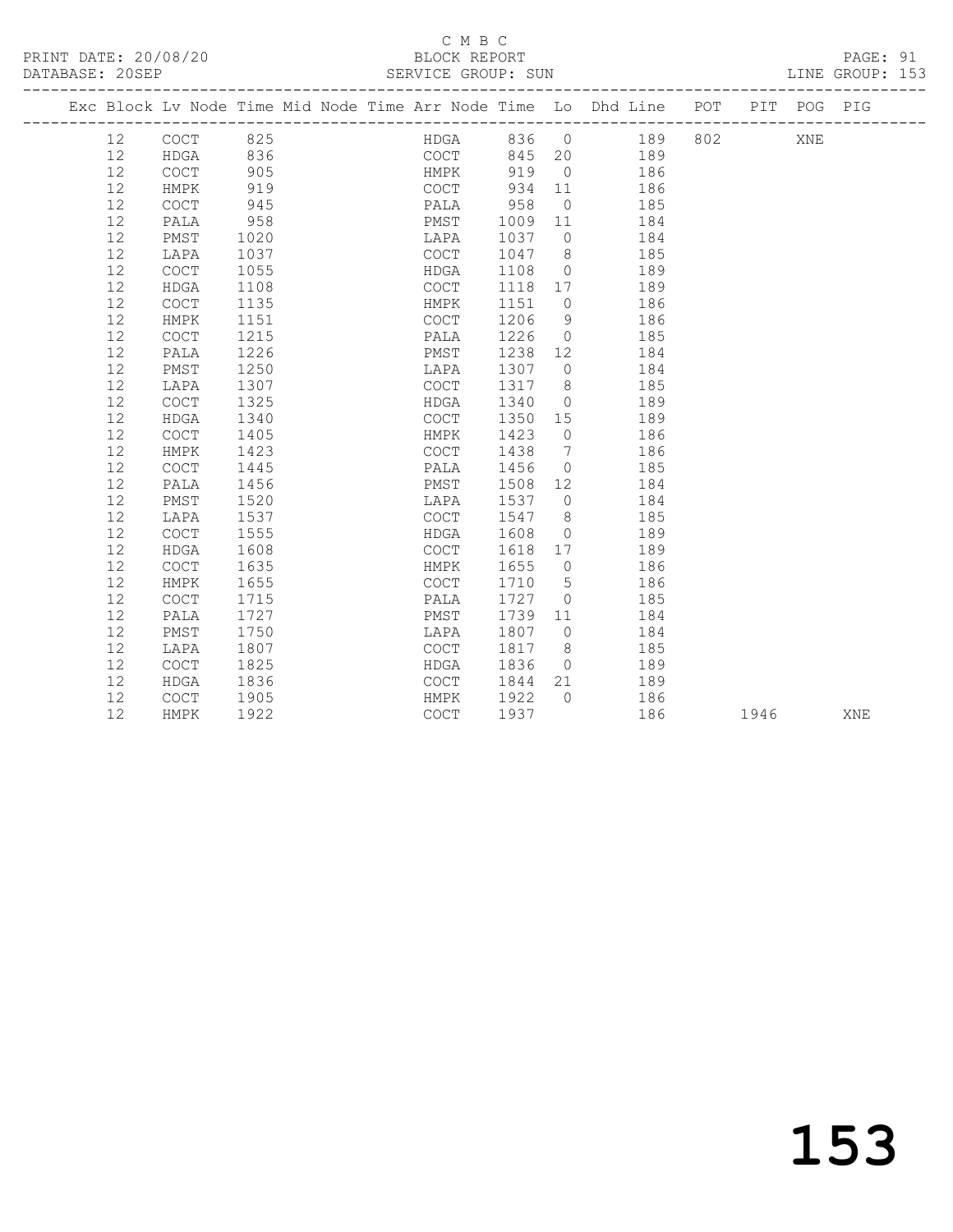|                                                                                                                                         |              |       | - - - - |
|-----------------------------------------------------------------------------------------------------------------------------------------|--------------|-------|---------|
| PRINT DATE: 20/08/20<br>the contract of the contract of the contract of the contract of the contract of the contract of the contract of | BLOCK REPORT | PAGE: | ۵ſ      |

### C M B C<br>BLOCK REPORT

| DATABASE: 20SEP                                                                          |    | SE: 20SEP<br>--------------------------------                                  |      |  |              |      | SERVICE GROUP: SUN |                |                       |         |     | LINE GROUP: 170 |  |
|------------------------------------------------------------------------------------------|----|--------------------------------------------------------------------------------|------|--|--------------|------|--------------------|----------------|-----------------------|---------|-----|-----------------|--|
| PCST PORT COQUITLAM STN WEEA WESTERN & EASTERN NESTERN AND MESTERN WESTERN ARREST<br>XNE |    | North East Sector CS                                                           |      |  |              |      |                    |                | --------------------- |         |     |                 |  |
|                                                                                          |    | Exc Block Lv Node Time Mid Node Time Arr Node Time Lo Dhd Line POT PIT POG PIG |      |  |              |      |                    |                |                       |         |     |                 |  |
|                                                                                          | 21 | PCST                                                                           | 721  |  |              | WEEA | 730 0              |                |                       | 170 701 | XNE |                 |  |
|                                                                                          | 21 | WEEA                                                                           | 730  |  |              | PCST | 739 12             |                | 170                   |         |     |                 |  |
|                                                                                          | 21 | PCST                                                                           | 751  |  | WEEA         |      | 800                | $\overline{0}$ | 170                   |         |     |                 |  |
|                                                                                          | 21 | WEEA                                                                           | 800  |  | PCST         |      | 809                | 12             | 170                   |         |     |                 |  |
|                                                                                          | 21 | PCST                                                                           | 821  |  | WEEA         |      | 830                | $\overline{0}$ | 170                   |         |     |                 |  |
|                                                                                          |    |                                                                                |      |  |              |      |                    |                |                       |         |     |                 |  |
|                                                                                          | 21 | WEEA                                                                           | 830  |  | PCST         |      | 839                | 12             | 170                   |         |     |                 |  |
|                                                                                          | 21 | PCST                                                                           | 851  |  | WEEA         |      | 900                | $\overline{0}$ | 170                   |         |     |                 |  |
|                                                                                          | 21 | WEEA                                                                           | 900  |  | PCST         |      | 909                | 12             | 170                   |         |     |                 |  |
|                                                                                          | 21 | PCST                                                                           | 921  |  | WEEA         |      | 930                | $\overline{0}$ | 170                   |         |     |                 |  |
|                                                                                          | 21 | WEEA                                                                           | 930  |  | PCST         |      | 939                | 12             | 170                   |         |     |                 |  |
|                                                                                          | 21 | PCST                                                                           | 951  |  | WEEA         |      | 1000               | $\overline{0}$ | 170                   |         |     |                 |  |
|                                                                                          | 21 | WEEA                                                                           | 1000 |  | PCST         |      | 1009               | 12             | 170                   |         |     |                 |  |
|                                                                                          | 21 | PCST                                                                           | 1021 |  | WEEA         |      | 1030               | $\overline{0}$ | 170                   |         |     |                 |  |
|                                                                                          | 21 | WEEA                                                                           | 1030 |  | PCST         |      | 1039               | 12             | 170                   |         |     |                 |  |
|                                                                                          | 21 | PCST                                                                           | 1051 |  | WEEA         |      | 1100               | $\overline{0}$ | 170                   |         |     |                 |  |
|                                                                                          | 21 | WEEA                                                                           | 1100 |  | PCST         |      | 1110               | 11             | 170                   |         |     |                 |  |
|                                                                                          | 21 | PCST                                                                           | 1121 |  | WEEA         |      | 1130               | $\overline{0}$ | 170                   |         |     |                 |  |
|                                                                                          | 21 | WEEA                                                                           | 1130 |  | PCST         |      | 1140               | 11             | 170                   |         |     |                 |  |
|                                                                                          | 21 |                                                                                |      |  |              |      |                    | $\overline{0}$ | 170                   |         |     |                 |  |
|                                                                                          |    | PCST                                                                           | 1151 |  | WEEA         |      | 1200               |                |                       |         |     |                 |  |
|                                                                                          | 21 | WEEA                                                                           | 1200 |  | PCST         |      | 1210               | 11             | 170                   |         |     |                 |  |
|                                                                                          | 21 | PCST                                                                           | 1221 |  | WEEA         |      | 1230               | $\overline{0}$ | 170                   |         |     |                 |  |
|                                                                                          | 21 | WEEA                                                                           | 1230 |  | PCST         |      | 1240               | 11             | 170                   |         |     |                 |  |
|                                                                                          | 21 | PCST                                                                           | 1251 |  | WEEA         |      | 1300               | $\overline{0}$ | 170                   |         |     |                 |  |
|                                                                                          | 21 | WEEA                                                                           | 1300 |  | PCST         |      | 1310               | 11             | 170                   |         |     |                 |  |
|                                                                                          | 21 | PCST                                                                           | 1321 |  | WEEA         |      | 1330               | $\overline{0}$ | 170                   |         |     |                 |  |
|                                                                                          | 21 | WEEA                                                                           | 1330 |  | PCST         |      | 1340               | 11             | 170                   |         |     |                 |  |
|                                                                                          | 21 | PCST                                                                           | 1351 |  | WEEA         |      | 1400               | $\overline{0}$ | 170                   |         |     |                 |  |
|                                                                                          | 21 | WEEA                                                                           | 1400 |  | PCST         |      | 1410               | 11             | 170                   |         |     |                 |  |
|                                                                                          | 21 | PCST                                                                           | 1421 |  | WEEA         |      | 1430               | $\overline{0}$ | 170                   |         |     |                 |  |
|                                                                                          | 21 | WEEA                                                                           | 1430 |  | PCST         |      | 1440               | 11             | 170                   |         |     |                 |  |
|                                                                                          | 21 | PCST                                                                           | 1451 |  | WEEA         |      | 1500               | $\overline{0}$ | 170                   |         |     |                 |  |
|                                                                                          | 21 | WEEA                                                                           | 1500 |  | PCST         |      | 1510               | 11             | 170                   |         |     |                 |  |
|                                                                                          | 21 | PCST                                                                           | 1521 |  | WEEA         |      | 1530               | $\overline{0}$ | 170                   |         |     |                 |  |
|                                                                                          | 21 | WEEA                                                                           | 1530 |  | PCST         |      | 1540               | 11             | 170                   |         |     |                 |  |
|                                                                                          | 21 | PCST                                                                           | 1551 |  | WEEA         |      | 1600               | $\overline{0}$ | 170                   |         |     |                 |  |
|                                                                                          | 21 | WEEA 1600                                                                      |      |  |              | PCST | 1610 11 170        |                |                       |         |     |                 |  |
|                                                                                          |    |                                                                                |      |  |              |      |                    |                | 170                   |         |     |                 |  |
|                                                                                          | 21 | PCST                                                                           | 1621 |  | WEEA         |      | 1630               | $\circ$        |                       |         |     |                 |  |
|                                                                                          | 21 | WEEA                                                                           | 1630 |  | PCST         |      | 1640               | 11             | 170                   |         |     |                 |  |
|                                                                                          | 21 | PCST                                                                           | 1651 |  | WEEA         |      | 1700               | $\overline{0}$ | 170                   |         |     |                 |  |
|                                                                                          | 21 | WEEA                                                                           | 1700 |  | PCST         |      | 1710               | 11             | 170                   |         |     |                 |  |
|                                                                                          | 21 | PCST                                                                           | 1721 |  | WEEA         |      | 1730               | $\overline{0}$ | 170                   |         |     |                 |  |
|                                                                                          | 21 | WEEA                                                                           | 1730 |  | PCST         |      | 1740               | 11             | 170                   |         |     |                 |  |
|                                                                                          | 21 | PCST                                                                           | 1751 |  | WEEA         |      | 1800               | $\overline{0}$ | 170                   |         |     |                 |  |
|                                                                                          | 21 | WEEA                                                                           | 1800 |  | ${\tt PCST}$ |      | 1810               | 11             | 170                   |         |     |                 |  |
|                                                                                          | 21 | PCST                                                                           | 1821 |  | WEEA         |      | 1830               | $\overline{0}$ | 170                   |         |     |                 |  |
|                                                                                          | 21 | WEEA                                                                           | 1830 |  | PCST         |      | 1840               | 11             | 170                   |         |     |                 |  |
|                                                                                          | 21 | PCST                                                                           | 1851 |  | WEEA         |      | 1900               | $\overline{0}$ | 170                   |         |     |                 |  |
|                                                                                          | 21 | WEEA                                                                           | 1900 |  | ${\tt PCST}$ |      | 1910               | 11             | 170                   |         |     |                 |  |
|                                                                                          | 21 | PCST                                                                           | 1921 |  | WEEA         |      | 1930               | $\overline{0}$ | 170                   |         |     |                 |  |
|                                                                                          | 21 | WEEA                                                                           | 1930 |  | PCST         |      | 1940               | 11             | 170                   |         |     |                 |  |
|                                                                                          | 21 | PCST                                                                           | 1951 |  | WEEA         |      | 2000               | $\overline{0}$ | 170                   |         |     |                 |  |
|                                                                                          | 21 | WEEA                                                                           | 2000 |  | PCST         |      | 2009               | 12             | 170                   |         |     |                 |  |
|                                                                                          | 21 | PCST                                                                           | 2021 |  | WEEA         |      | 2030               | $\overline{0}$ | 170                   |         |     |                 |  |
|                                                                                          | 21 |                                                                                | 2030 |  | PCST         |      | 2039               | 12             | 170                   |         |     |                 |  |
|                                                                                          |    | WEEA                                                                           |      |  |              |      |                    |                |                       |         |     |                 |  |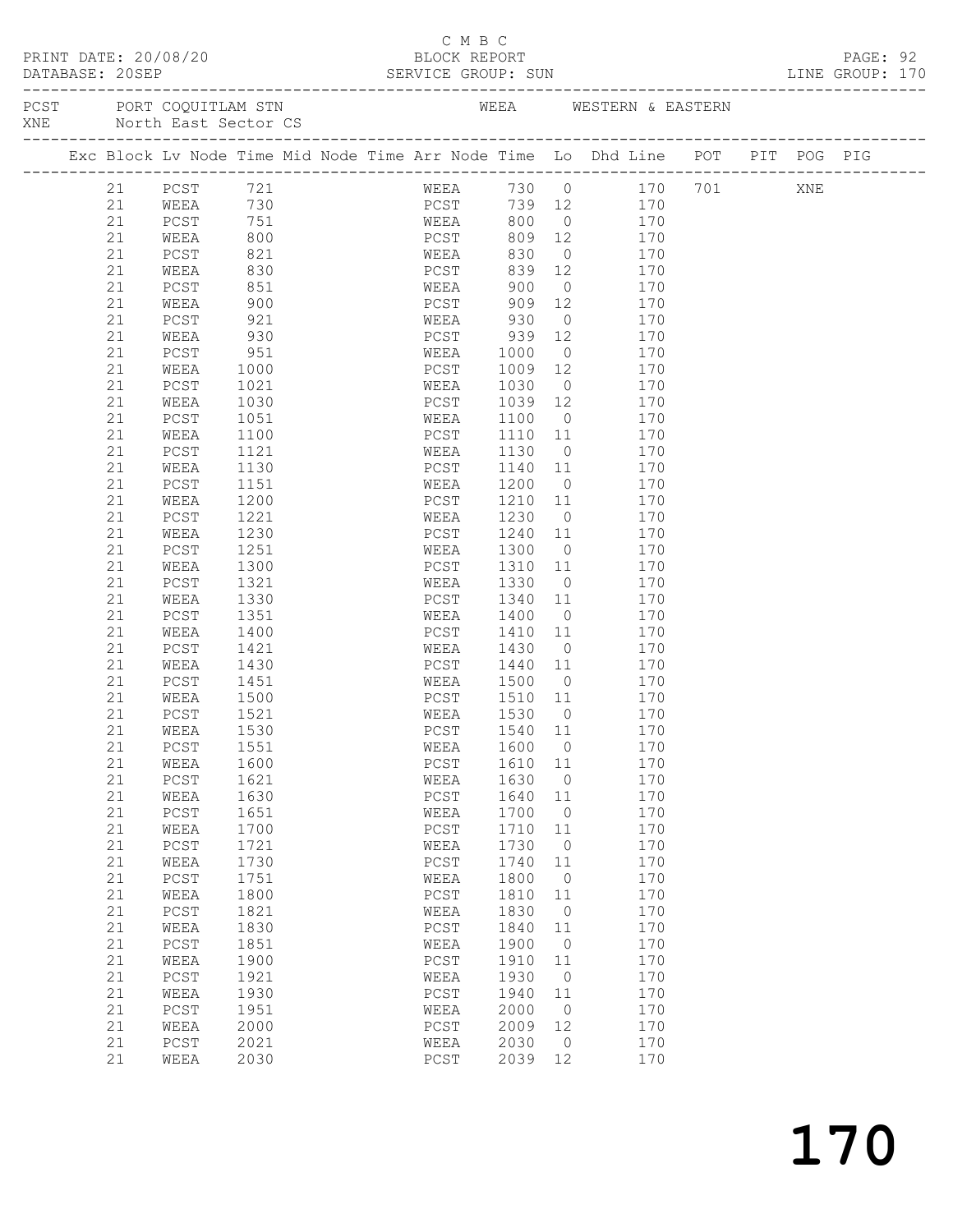#### C M B C<br>BLOCK REPORT

| DATABASE: 20SEP |    |                                                                    |      |  |      | SERVICE GROUP: SUN |                |     |      |             | LINE GROUP: 170 |  |
|-----------------|----|--------------------------------------------------------------------|------|--|------|--------------------|----------------|-----|------|-------------|-----------------|--|
|                 |    | Exc Block Lv Node Time Mid Node Time Arr Node Time Lo Dhd Line POT |      |  |      |                    |                |     |      | PIT POG PIG |                 |  |
|                 | 21 | PCST                                                               | 2051 |  | WEEA | 2100               | $\overline{0}$ | 170 |      |             |                 |  |
|                 | 21 | WEEA                                                               | 2100 |  | PCST | 2109               | 12             | 170 |      |             |                 |  |
|                 | 21 | PCST                                                               | 2121 |  | WEEA | 2130               | $\bigcirc$     | 170 |      |             |                 |  |
|                 | 21 | WEEA                                                               | 2130 |  | PCST | 2139               | 12             | 170 |      |             |                 |  |
|                 | 21 | PCST                                                               | 2151 |  | WEEA | 2200               | $\bigcirc$     | 170 |      |             |                 |  |
|                 | 21 | WEEA                                                               | 2200 |  | PCST | 2209               | 12             | 170 |      |             |                 |  |
|                 | 21 | PCST                                                               | 2221 |  | WEEA | 2230               | $\bigcirc$     | 170 |      |             |                 |  |
|                 | 21 | WEEA                                                               | 2230 |  | PCST | 2239               | 12             | 170 |      |             |                 |  |
|                 | 21 | PCST                                                               | 2251 |  | WEEA | 2300               | $\overline{0}$ | 170 |      |             |                 |  |
|                 | 21 | WEEA                                                               | 2300 |  | PCST | 2309               | 12             | 170 |      |             |                 |  |
|                 | 21 | PCST                                                               | 2321 |  | WEEA | 2330               | $\overline{0}$ | 170 |      |             |                 |  |
|                 | 21 | WEEA                                                               | 2330 |  | PCST | 2339               | 12             | 170 |      |             |                 |  |
|                 | 21 | PCST                                                               | 2351 |  | WEEA | 2400               | $\bigcirc$     | 170 |      |             |                 |  |
|                 | 21 | WEEA                                                               | 2400 |  | PCST | 2409               |                | 170 | 2414 |             | XNE             |  |

170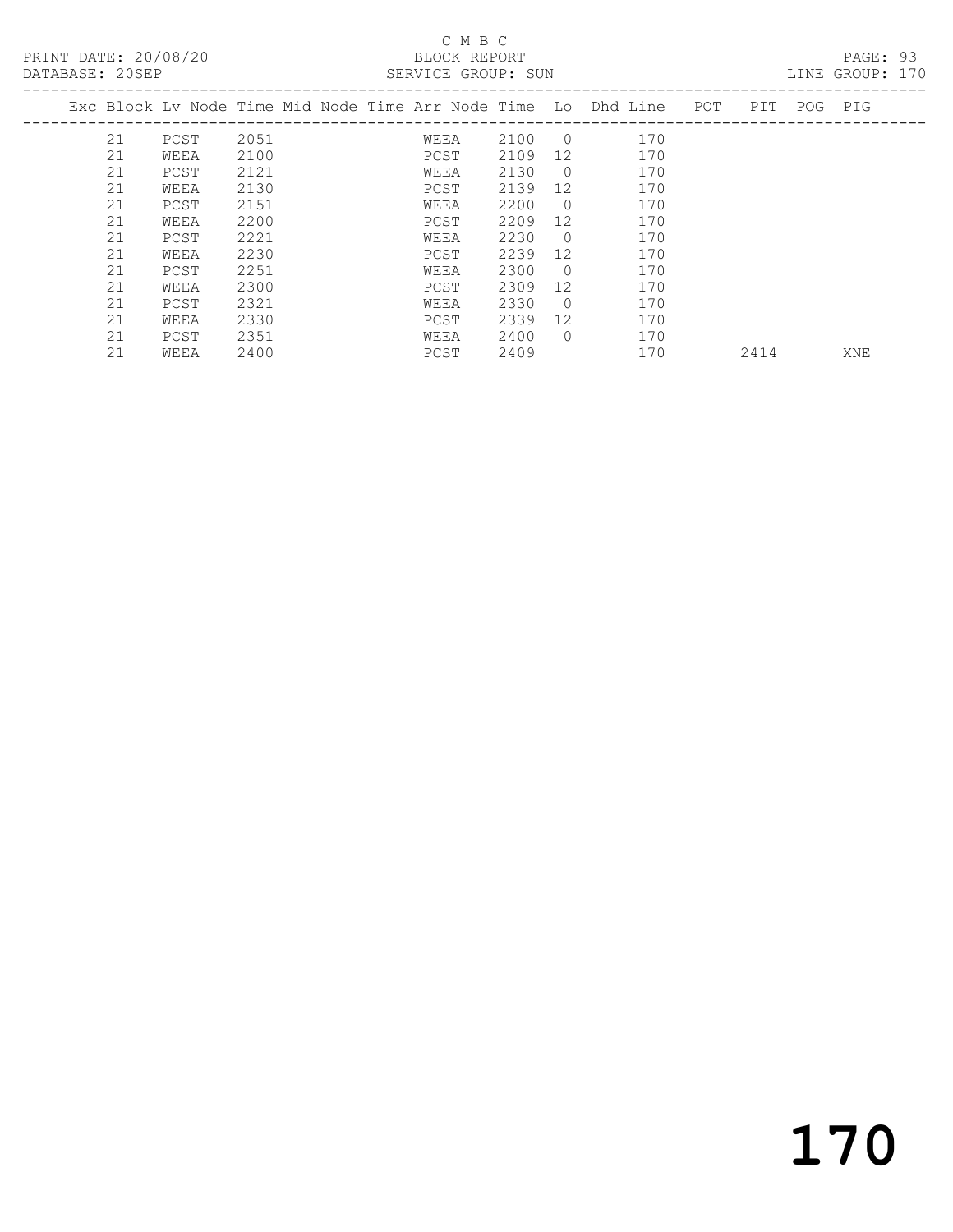|             |    |                                            |      | PRINT DATE: 20/08/20<br>PRINT DATE: 20/08/20<br>SERVICE GROUP: SUN | C M B C     |                                                   |                |                                                                                |         |      | PAGE: 94<br>LINE GROUP: 171 |  |
|-------------|----|--------------------------------------------|------|--------------------------------------------------------------------|-------------|---------------------------------------------------|----------------|--------------------------------------------------------------------------------|---------|------|-----------------------------|--|
| COCT<br>XNE |    | COQUITLAM CTRL STN<br>North East Sector CS |      |                                                                    |             | DOFR                                              |                | DOMINION & FREMONT                                                             |         |      |                             |  |
|             |    |                                            |      |                                                                    |             |                                                   |                | Exc Block Lv Node Time Mid Node Time Arr Node Time Lo Dhd Line POT PIT POG PIG |         |      |                             |  |
|             | 26 | PCST                                       | 601  |                                                                    | VI90 615 0  |                                                   |                |                                                                                | 174 541 | XNE  |                             |  |
|             | 26 | VI90                                       |      |                                                                    |             | 639 12                                            |                | 173                                                                            |         |      |                             |  |
|             | 26 | COCT                                       |      |                                                                    |             |                                                   | $\overline{0}$ | 174                                                                            |         |      |                             |  |
|             | 26 | VI90                                       |      | 651 PCST 701 VI90 715<br>715 PCST 729 COCT 739<br>800 DOFR 814     |             | 739 21                                            |                | 173                                                                            |         |      |                             |  |
|             | 26 | COCT                                       |      |                                                                    |             |                                                   | $\overline{0}$ | 171                                                                            |         |      |                             |  |
|             | 26 | DOFR                                       | 814  |                                                                    | COCT        | 835                                               | 16             | 172                                                                            |         |      |                             |  |
|             | 26 | COCT                                       |      | 851 PCST 901 VI90                                                  |             | 915                                               | $\overline{0}$ | 174                                                                            |         |      |                             |  |
|             | 26 | VI90                                       | 915  | PCST 930 COCT                                                      |             | 940<br>$\begin{array}{c} 940 \\ 1013 \end{array}$ | 19             | 173                                                                            |         |      |                             |  |
|             | 26 | <b>COCT</b>                                | 959  |                                                                    | DOFR        |                                                   | $\overline{0}$ | 171                                                                            |         |      |                             |  |
|             | 26 | <b>DOFR</b>                                | 1013 |                                                                    | COCT        | 1035                                              | 13             | 172                                                                            |         |      |                             |  |
|             | 26 | COCT                                       |      | 1048 PCST 1059 VI90                                                |             | 1115                                              | $\overline{0}$ | 174                                                                            |         |      |                             |  |
|             | 26 | VI90                                       | 1115 | PCST 1131 COCT                                                     |             | 1141                                              | 16             | 173                                                                            |         |      |                             |  |
|             | 26 | <b>COCT</b>                                | 1157 |                                                                    | DOFR        | 1213                                              | $\overline{0}$ | 171                                                                            |         |      |                             |  |
|             | 26 | DOFR                                       | 1213 |                                                                    | COCT        | 1237                                              | 10             | 172                                                                            |         |      |                             |  |
|             | 26 | COCT                                       |      | 1247 PCST 1258 VI90                                                |             | 1315                                              | $\overline{0}$ | 174                                                                            |         |      |                             |  |
|             | 26 | VI90                                       | 1315 | PCST 1332 COCT                                                     |             | 1343                                              | 14             | 173                                                                            |         |      |                             |  |
|             | 26 | <b>COCT</b>                                | 1357 |                                                                    | DOFR        | 1413                                              | $\overline{0}$ | 171                                                                            |         |      |                             |  |
|             | 26 | <b>DOFR</b>                                | 1413 |                                                                    | <b>COCT</b> | 1436 12                                           |                | 172                                                                            |         |      |                             |  |
|             | 26 | <b>COCT</b>                                | 1448 | PCST 1458 VI90                                                     |             | 1515                                              | $\overline{0}$ | 174                                                                            |         |      |                             |  |
|             | 26 | VI90                                       | 1515 | PCST 1532 COCT                                                     |             | 1543                                              | 14             | 173                                                                            |         |      |                             |  |
|             | 26 | COCT                                       | 1557 |                                                                    | DOFR        | 1613                                              | $\overline{0}$ | 171                                                                            |         |      |                             |  |
|             | 26 | <b>DOFR</b>                                | 1613 |                                                                    | <b>COCT</b> | 1635                                              | 13             | 172                                                                            |         |      |                             |  |
|             | 26 | <b>COCT</b>                                | 1648 | PCST 1658 VI90<br>PCST 1731 COCT                                   |             | 1715                                              | $\overline{0}$ | 174                                                                            |         |      |                             |  |
|             | 26 | VI90                                       | 1715 |                                                                    |             | 1742                                              | 16             | 173                                                                            |         |      |                             |  |
|             | 26 | <b>COCT</b>                                | 1758 |                                                                    | DOFR        | 1812                                              | $\overline{0}$ | 171                                                                            |         |      |                             |  |
|             | 26 | <b>DOFR</b>                                | 1812 |                                                                    | COCT        | 1834                                              | 15             | 172                                                                            |         |      |                             |  |
|             | 26 | COCT                                       | 1849 | PCST 1859 VI90<br>PCST 1931 COCT                                   |             | 1915                                              | $\overline{0}$ | 174                                                                            |         |      |                             |  |
|             | 26 | VI90                                       | 1915 |                                                                    |             | 1941                                              | 19             | 173                                                                            |         |      |                             |  |
|             | 26 | <b>COCT</b>                                | 2000 |                                                                    | DOFR        | 2013                                              | $\overline{0}$ | 171                                                                            |         |      |                             |  |
|             | 26 | DOFR                                       | 2013 |                                                                    | <b>COCT</b> | 2035                                              | 15             | 172                                                                            |         |      |                             |  |
|             | 26 | COCT                                       | 2050 | PCST 2100 VI90                                                     |             | 2115                                              | $\overline{0}$ | 174                                                                            |         |      |                             |  |
|             | 26 | VI90                                       | 2115 | PCST 2130 COCT                                                     |             | 2140                                              | 20             | 173                                                                            |         |      |                             |  |
|             | 26 | <b>COCT</b>                                | 2200 |                                                                    | DOFR        | 2213                                              | $\overline{0}$ | 171                                                                            |         |      |                             |  |
|             | 26 | DOFR                                       | 2213 |                                                                    | COCT        | 2234                                              | 16             | 172                                                                            |         |      |                             |  |
|             | 26 | <b>COCT</b>                                | 2250 | PCST 2300 VI90                                                     |             | 2315                                              | $\overline{0}$ | 174                                                                            |         |      |                             |  |
|             | 26 | VI90                                       | 2315 | PCST 2329 COCT                                                     |             | 2339                                              | 22             | 173                                                                            |         |      |                             |  |
|             | 26 | COCT                                       | 2401 |                                                                    | DOFR        | 2413                                              | $\overline{0}$ | 171                                                                            |         |      |                             |  |
|             | 26 | DOFR                                       | 2413 |                                                                    | COCT        | 2433                                              |                | 172                                                                            |         | 2442 | XNE                         |  |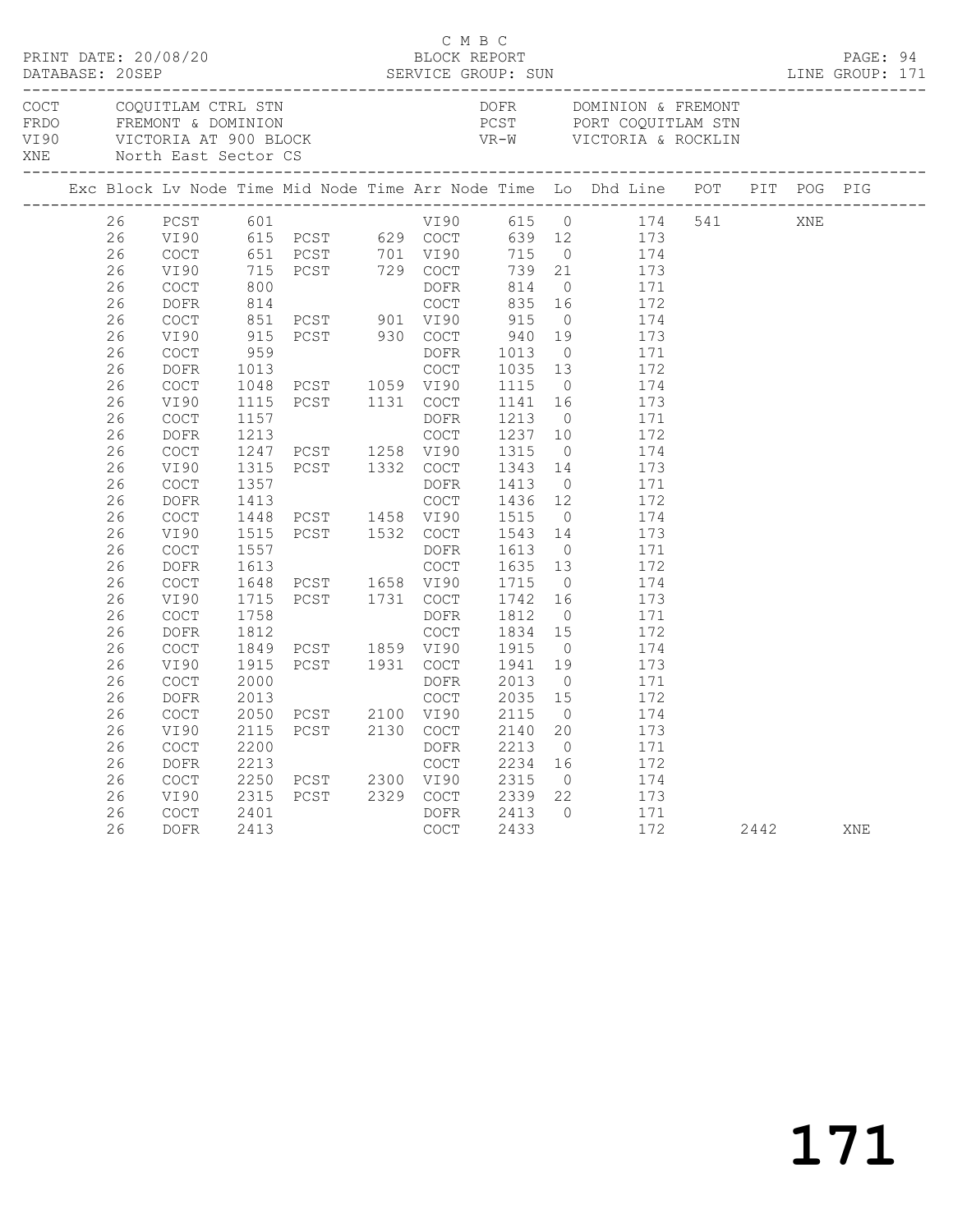PRINT DATE: 20/08/20 BLOCK REPORT BATABASE: 20SEP

#### C M B C<br>BLOCK REPORT

PAGE: 95<br>LINE GROUP: 171

|  |    |                                            |      |      |      |             |      |                | Exc Block Lv Node Time Mid Node Time Arr Node Time Lo Dhd Line POT |     |      | PIT POG PIG |     |
|--|----|--------------------------------------------|------|------|------|-------------|------|----------------|--------------------------------------------------------------------|-----|------|-------------|-----|
|  | 27 | PCST                                       | 636  |      |      | $VR-W$      | 650  | $\overline{0}$ | 173                                                                | 616 |      | XNE         |     |
|  | 27 | $VR-W$                                     | 650  | PCST |      | 707 COCT    | 718  | 12             | 174                                                                |     |      |             |     |
|  | 27 | $\operatorname{COT}$                       | 730  |      |      | FRDO        | 752  | $\overline{0}$ | 172                                                                |     |      |             |     |
|  | 27 | FRDO                                       | 752  |      |      | <b>COCT</b> | 804  | 21             | 171                                                                |     |      |             |     |
|  | 27 | COCT                                       | 825  | PCST | 835  | $VR-W$      | 850  | $\overline{0}$ | 173                                                                |     |      |             |     |
|  | 27 | $VR-W$                                     | 850  | PCST | 907  | <b>COCT</b> | 918  | 11             | 174                                                                |     |      |             |     |
|  | 27 | $\mathtt{C}\mathtt{O}\mathtt{C}\mathtt{T}$ | 929  |      |      | FRDO        | 954  | $\overline{0}$ | 172                                                                |     |      |             |     |
|  | 27 | FRDO                                       | 954  |      |      | <b>COCT</b> | 1008 | 15             | 171                                                                |     |      |             |     |
|  | 27 | $\mathtt{C}\mathtt{O}\mathtt{C}\mathtt{T}$ | 1023 | PCST | 1034 | $VR-W$      | 1050 | $\overline{0}$ | 173                                                                |     |      |             |     |
|  | 27 | $VR-W$                                     | 1050 | PCST | 1107 | COCT        | 1118 | 11             | 174                                                                |     |      |             |     |
|  | 27 | $\mathtt{C}\mathtt{O}\mathtt{C}\mathtt{T}$ | 1129 |      |      | FRDO        | 1154 | $\overline{0}$ | 172                                                                |     |      |             |     |
|  | 27 | FRDO                                       | 1154 |      |      | <b>COCT</b> | 1212 | 11             | 171                                                                |     |      |             |     |
|  | 27 | COCT                                       | 1223 | PCST | 1234 | $VR-W$      | 1250 | $\circ$        | 173                                                                |     |      |             |     |
|  | 27 | $VR-W$                                     | 1250 | PCST | 1308 | COCT        | 1320 | 8              | 174                                                                |     |      |             |     |
|  | 27 | COCT                                       | 1328 |      |      | FRDO        | 1354 | $\overline{0}$ | 172                                                                |     |      |             |     |
|  | 27 | FRDO                                       | 1354 |      |      | <b>COCT</b> | 1411 | 10             | 171                                                                |     |      |             |     |
|  | 27 | COCT                                       | 1421 | PCST | 1432 | $VR-W$      | 1450 | $\circ$        | 173                                                                |     |      |             |     |
|  | 27 | $VR-W$                                     | 1450 | PCST | 1508 | <b>COCT</b> | 1520 | 8              | 174                                                                |     |      |             |     |
|  | 27 | $\mathtt{C}\mathtt{O}\mathtt{C}\mathtt{T}$ | 1528 |      |      | FRDO        | 1554 | $\circ$        | 172                                                                |     |      |             |     |
|  | 27 | FRDO                                       | 1554 |      |      | <b>COCT</b> | 1610 | 8              | 171                                                                |     |      |             |     |
|  | 27 | COCT                                       | 1618 | PCST | 1632 | $VR-W$      | 1650 | $\circ$        | 173                                                                |     |      |             |     |
|  | 27 | $VR-W$                                     | 1650 | PCST | 1708 | COCT        | 1720 | 9              | 174                                                                |     |      |             |     |
|  | 27 | COCT                                       | 1729 |      |      | FRDO        | 1755 | $\circ$        | 172                                                                |     |      |             |     |
|  | 27 | FRDO                                       | 1755 |      |      | <b>COCT</b> | 1809 | 12             | 171                                                                |     |      |             |     |
|  | 27 | COCT                                       | 1821 | PCST | 1834 | $VR-W$      | 1850 | $\overline{0}$ | 173                                                                |     |      |             |     |
|  | 27 | $VR-W$                                     | 1850 | PCST | 1907 | COCT        | 1918 | 12             | 174                                                                |     |      |             |     |
|  | 27 | COCT                                       | 1930 |      |      | FRDO        | 1954 | $\overline{0}$ | 172                                                                |     |      |             |     |
|  | 27 | FRDO                                       | 1954 |      |      | <b>COCT</b> | 2006 | 18             | 171                                                                |     |      |             |     |
|  | 27 | <b>COCT</b>                                | 2024 | PCST | 2035 | $VR-W$      | 2050 | $\overline{0}$ | 173                                                                |     |      |             |     |
|  | 27 | $VR-W$                                     | 2050 | PCST | 2107 | <b>COCT</b> | 2118 | 12             | 174                                                                |     |      |             |     |
|  | 27 | <b>COCT</b>                                | 2130 |      |      | FRDO        | 2152 | $\circ$        | 172                                                                |     |      |             |     |
|  | 27 | FRDO                                       | 2152 |      |      | <b>COCT</b> | 2204 | 22             | 171                                                                |     |      |             |     |
|  | 27 | COCT                                       | 2226 | PCST | 2236 | $VR-W$      | 2250 | $\overline{0}$ | 173                                                                |     |      |             |     |
|  | 27 | $VR-W$                                     | 2250 | PCST | 2307 | COCT        | 2318 | 13             | 174                                                                |     |      |             |     |
|  | 27 | <b>COCT</b>                                | 2331 |      |      | FRDO        | 2352 | $\Omega$       | 172                                                                |     |      |             |     |
|  | 27 | FRDO                                       | 2352 |      |      | <b>COCT</b> | 2403 |                | 171                                                                |     | 2412 |             | XNE |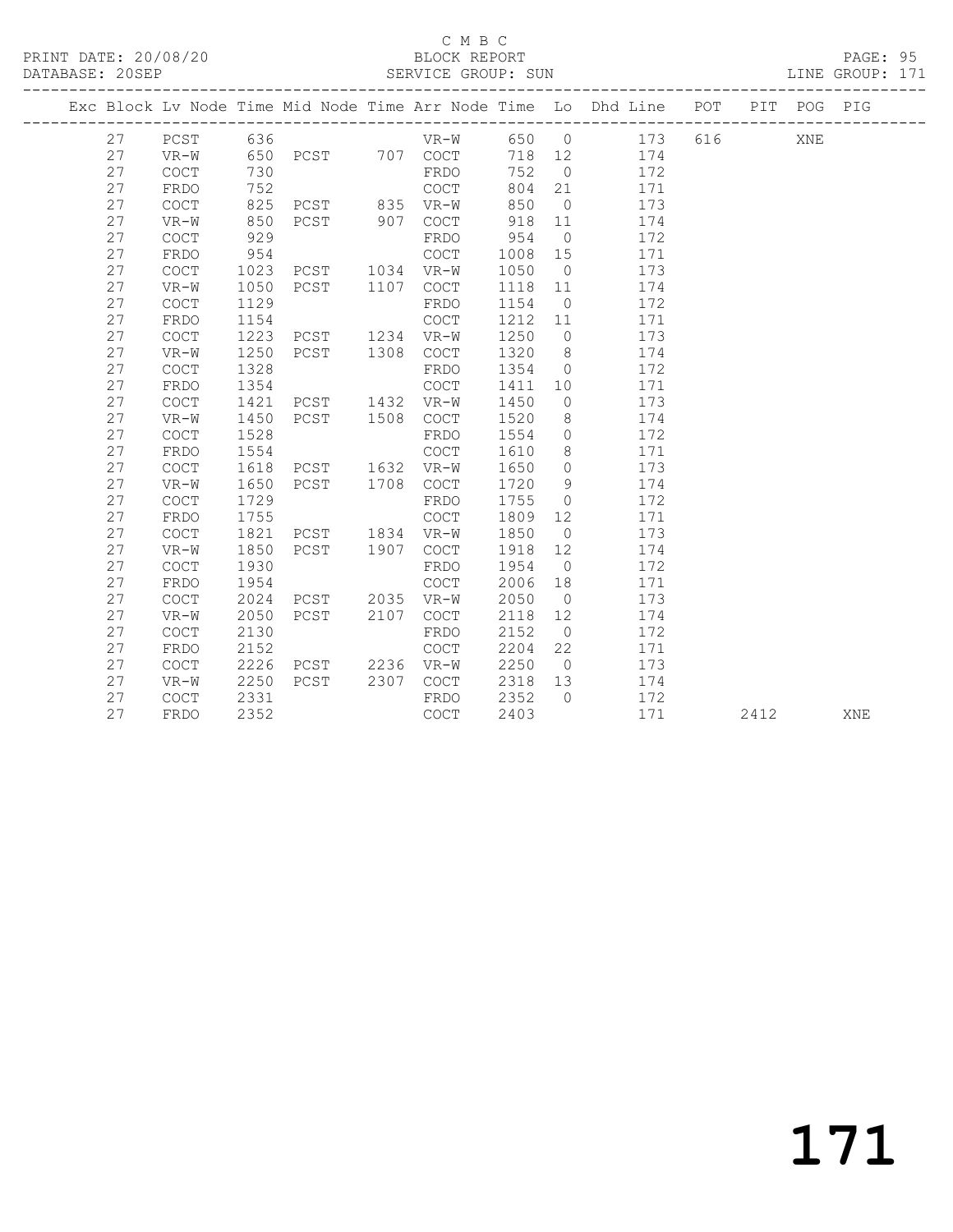PRINT DATE: 20/08/20 BLOCK REPORT BATABASE: 20SEP

#### C M B C<br>BLOCK REPORT

PAGE: 96<br>LINE GROUP: 171

|  |    |             |      |                                 |      |             |         |                | Exc Block Lv Node Time Mid Node Time Arr Node Time Lo Dhd Line POT |      | PIT POG PIG |     |
|--|----|-------------|------|---------------------------------|------|-------------|---------|----------------|--------------------------------------------------------------------|------|-------------|-----|
|  | 28 | $COCT$ 701  |      |                                 |      | <b>DOFR</b> |         |                | 715 0 171 638                                                      |      | XNE         |     |
|  | 28 | DOFR        | 715  |                                 |      | <b>COCT</b> |         |                | 736 15 172                                                         |      |             |     |
|  | 28 | COCT        |      | 751 PCST 801 VI90               |      |             | 815     |                | $0 \t 174$                                                         |      |             |     |
|  | 28 | VI90        | 815  | PCST 829 COCT                   |      |             | 839     |                | 21 173                                                             |      |             |     |
|  | 28 | COCT        | 900  |                                 |      | DOFR        | 914     | $\overline{0}$ | 171                                                                |      |             |     |
|  | 28 | <b>DOFR</b> | 914  |                                 |      | COCT        | 936     | 12             | 172                                                                |      |             |     |
|  | 28 | COCT        | 948  | PCST 959 VI90<br>PCST 1031 COCT |      |             | 1015    | $\overline{0}$ | 174                                                                |      |             |     |
|  | 28 | VI90        | 1015 |                                 |      |             | 1041    | 18             | 173                                                                |      |             |     |
|  | 28 | COCT        | 1059 |                                 |      | DOFR        | 1113    | $\overline{0}$ | 171                                                                |      |             |     |
|  | 28 | <b>DOFR</b> | 1113 |                                 |      | COCT        | 1137 10 |                | 172                                                                |      |             |     |
|  | 28 | COCT        | 1147 | PCST 1158 VI90                  |      |             | 1215    | $\overline{0}$ | 174                                                                |      |             |     |
|  | 28 | VI90        | 1215 | PCST 1232                       |      | COCT        | 1243 14 |                | 173                                                                |      |             |     |
|  | 28 | COCT        | 1257 |                                 |      | DOFR        | 1313    | $\overline{0}$ | 171                                                                |      |             |     |
|  | 28 | <b>DOFR</b> | 1313 |                                 |      | COCT        | 1338    | 10             | 172                                                                |      |             |     |
|  | 28 | COCT        | 1348 | PCST 1358 VI90                  |      |             | 1415    | $\overline{0}$ | 174                                                                |      |             |     |
|  | 28 | VI90        | 1415 | PCST 1432                       |      | COCT        | 1443 14 |                | 173                                                                |      |             |     |
|  | 28 | <b>COCT</b> | 1457 |                                 |      | DOFR        | 1513    | $\overline{0}$ | 171                                                                |      |             |     |
|  | 28 | <b>DOFR</b> | 1513 |                                 |      | COCT        | 1536    | 12             | 172                                                                |      |             |     |
|  | 28 | <b>COCT</b> | 1548 | PCST 1558 VI90                  |      |             | 1615    | $\overline{0}$ | 174                                                                |      |             |     |
|  | 28 | VI90        | 1615 | PCST 1631 COCT                  |      |             | 1643    | 14             | 173                                                                |      |             |     |
|  | 28 | COCT        | 1657 |                                 |      | DOFR        | 1713    | $\overline{0}$ | 171                                                                |      |             |     |
|  | 28 | <b>DOFR</b> | 1713 |                                 |      | COCT        | 1735    | 14             | 172                                                                |      |             |     |
|  | 28 | COCT        | 1749 | PCST 1759 VI90                  |      |             | 1815    | $\overline{0}$ | 174                                                                |      |             |     |
|  | 28 | VI90        | 1815 | PCST 1831 COCT                  |      |             | 1841    | 17             | 173                                                                |      |             |     |
|  | 28 | COCT        | 1858 |                                 |      | DOFR        | 1912    | $\overline{0}$ | 171                                                                |      |             |     |
|  | 28 | <b>DOFR</b> | 1912 |                                 |      | COCT        | 1934    | 16             | 172                                                                |      |             |     |
|  | 28 | <b>COCT</b> | 1950 | PCST 2000 VI90                  |      |             | 2015    | $\overline{0}$ | 174                                                                |      |             |     |
|  | 28 | VI90        | 2015 | PCST 2030                       |      | COCT        | 2040    | 20             | 173                                                                |      |             |     |
|  | 28 | COCT        | 2100 |                                 |      | DOFR        | 2113    | $\overline{0}$ | 171                                                                |      |             |     |
|  | 28 | <b>DOFR</b> | 2113 |                                 |      | COCT        | 2135    | 15             | 172                                                                |      |             |     |
|  | 28 | <b>COCT</b> | 2150 | PCST 2200                       |      | VI90        | 2215    | $\overline{0}$ | 174                                                                |      |             |     |
|  | 28 | VI90        | 2215 | PCST                            | 2229 | COCT        | 2239    | 21             | 173                                                                |      |             |     |
|  | 28 | COCT        | 2300 |                                 |      | DOFR        | 2312    | $\overline{0}$ | 171                                                                |      |             |     |
|  | 28 | <b>DOFR</b> | 2312 |                                 |      | COCT        | 2332    | 18             | 172                                                                |      |             |     |
|  | 28 | COCT        | 2350 | PCST 2400 VI90                  |      |             | 2415    | $\bigcirc$     | 174                                                                |      |             |     |
|  | 28 | VI90        | 2415 | PCST                            |      | 2429 COCT   | 2439    |                | 173                                                                | 2448 |             | XNE |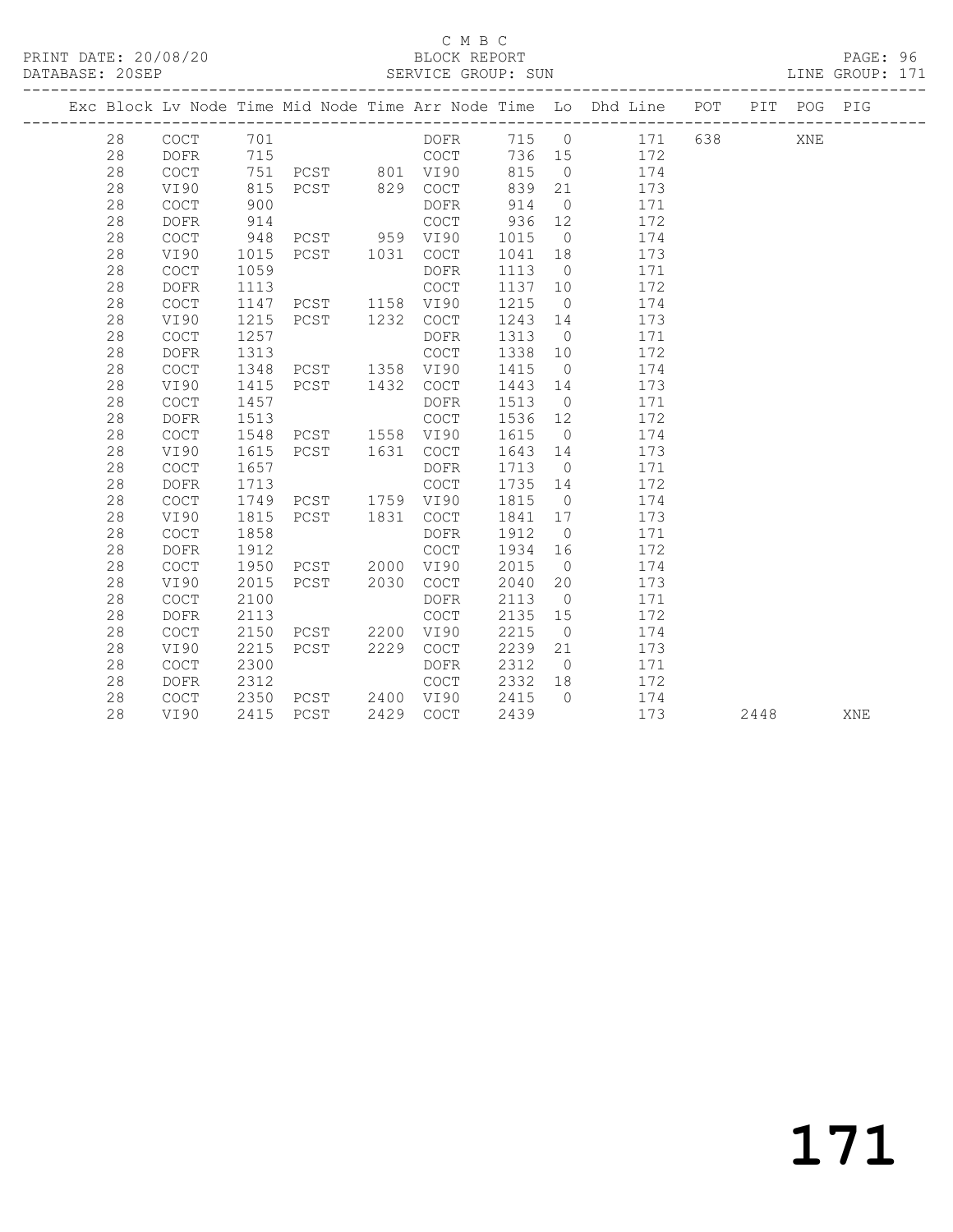#### C M B C<br>BLOCK REPORT SERVICE GROUP: SUN

|  |          |                                            |      |          |      |              |              |                      | Exc Block Lv Node Time Mid Node Time Arr Node Time Lo Dhd Line POT |     | PIT POG PIG |  |
|--|----------|--------------------------------------------|------|----------|------|--------------|--------------|----------------------|--------------------------------------------------------------------|-----|-------------|--|
|  | 29       | COCT                                       |      | 726 PCST |      | 736 VR-W     | 750 0        |                      | 173                                                                | 703 | XNE         |  |
|  | 29       | $VR-W$                                     | 750  | PCST     | 807  | <b>COCT</b>  | 818          | 12                   | 174                                                                |     |             |  |
|  | 29       | $\mathtt{C}\mathtt{O}\mathtt{C}\mathtt{T}$ | 830  |          |      | FRDO         | 852          | $\overline{0}$       | 172                                                                |     |             |  |
|  | 29       | FRDO                                       | 852  |          |      | <b>COCT</b>  | 905          | 20                   | 171                                                                |     |             |  |
|  | 29       | <b>COCT</b>                                | 925  | PCST     | 935  | $VR-W$       | 950          | $\overline{0}$       | 173                                                                |     |             |  |
|  | 29       | $VR-W$                                     | 950  | PCST     | 1007 | COCT         | 1018         | 11                   | 174                                                                |     |             |  |
|  | 29       | <b>COCT</b>                                | 1029 |          |      | FRDO         | 1056         | $\overline{0}$       | 172                                                                |     |             |  |
|  | 29       | FRDO                                       | 1056 |          |      | <b>COCT</b>  | 1112         | 11                   | 171                                                                |     |             |  |
|  | 29       | $\mathtt{C}\mathtt{O}\mathtt{C}\mathtt{T}$ | 1123 | PCST     | 1134 | $VR-W$       | 1150         | $\overline{0}$       | 173                                                                |     |             |  |
|  | 29       | $VR-W$                                     | 1150 | PCST     | 1208 | COCT         | 1220         | 8                    | 174                                                                |     |             |  |
|  | 29       | <b>COCT</b>                                | 1228 |          |      | FRDO         | 1254         | $\circ$              | 172                                                                |     |             |  |
|  | 29       | FRDO                                       | 1254 |          |      | <b>COCT</b>  | 1312         | 9                    | 171                                                                |     |             |  |
|  | 29       | COCT                                       | 1321 | PCST     | 1332 | VR-W         | 1350         | $\circ$              | 173                                                                |     |             |  |
|  | 29       | $VR-W$                                     | 1350 | PCST     | 1408 | COCT         | 1420         | 8                    | 174                                                                |     |             |  |
|  | 29       | $\mathtt{C}\mathtt{O}\mathtt{C}\mathtt{T}$ | 1428 |          |      | FRDO         | 1454         | $\Omega$             | 172                                                                |     |             |  |
|  | 29       | FRDO                                       | 1454 |          |      | COCT         | 1511         | 10                   | 171                                                                |     |             |  |
|  | 29       | <b>COCT</b>                                | 1521 | PCST     | 1532 | VR-W         | 1550         | $\circ$              | 173                                                                |     |             |  |
|  | 29       | $VR-W$                                     | 1550 | PCST     | 1608 | <b>COCT</b>  | 1620         | - 9                  | 174                                                                |     |             |  |
|  | 29       | <b>COCT</b>                                | 1629 |          |      | FRDO         | 1655         | $\bigcirc$           | 172                                                                |     |             |  |
|  | 29       | FRDO                                       | 1655 |          |      | <b>COCT</b>  | 1711         | 10                   | 171                                                                |     |             |  |
|  | 29       | COCT                                       | 1721 | PCST     | 1734 | $VR-W$       | 1750         | $\overline{0}$       | 173                                                                |     |             |  |
|  | 29       | $VR-W$                                     | 1750 | PCST     | 1808 | <b>COCT</b>  | 1820         | 9                    | 174                                                                |     |             |  |
|  | 29       | <b>COCT</b>                                | 1829 |          |      | FRDO         | 1853         | $\overline{0}$       | 172                                                                |     |             |  |
|  | 29       | FRDO                                       | 1853 |          |      | <b>COCT</b>  | 1906         | 17                   | 171                                                                |     |             |  |
|  | 29       | COCT                                       | 1923 | PCST     | 1934 | VR-W         | 1950         | $\overline{0}$       | 173                                                                |     |             |  |
|  | 29       | $VR-W$                                     | 1950 | PCST     | 2007 | COCT         | 2018         | 12                   | 174                                                                |     |             |  |
|  | 29       | $\mathtt{C}\mathtt{O}\mathtt{C}\mathtt{T}$ | 2030 |          |      | FRDO         | 2053         | $\overline{0}$       | 172                                                                |     |             |  |
|  | 29       | FRDO                                       | 2053 |          |      | COCT         | 2105         | 20                   | 171                                                                |     |             |  |
|  | 29       | <b>COCT</b>                                | 2125 | PCST     | 2135 | $VR-W$       | 2150         | $\overline{0}$       | 173                                                                |     |             |  |
|  | 29<br>29 | $VR-W$                                     | 2150 | PCST     | 2207 | <b>COCT</b>  | 2218         | 12                   | 174                                                                |     |             |  |
|  | 29       | <b>COCT</b><br>FRDO                        | 2230 |          |      | FRDO<br>COCT | 2252<br>2304 | $\overline{0}$<br>22 | 172<br>171                                                         |     |             |  |
|  | 29       |                                            | 2252 |          |      |              |              | $\bigcirc$           |                                                                    |     |             |  |
|  |          | COCT                                       | 2326 | PCST     |      | 2336 VR-W    | 2350         |                      | 173                                                                |     |             |  |

29 VR-W 2350 PCST 2407 COCT 2418 174 2427 XNE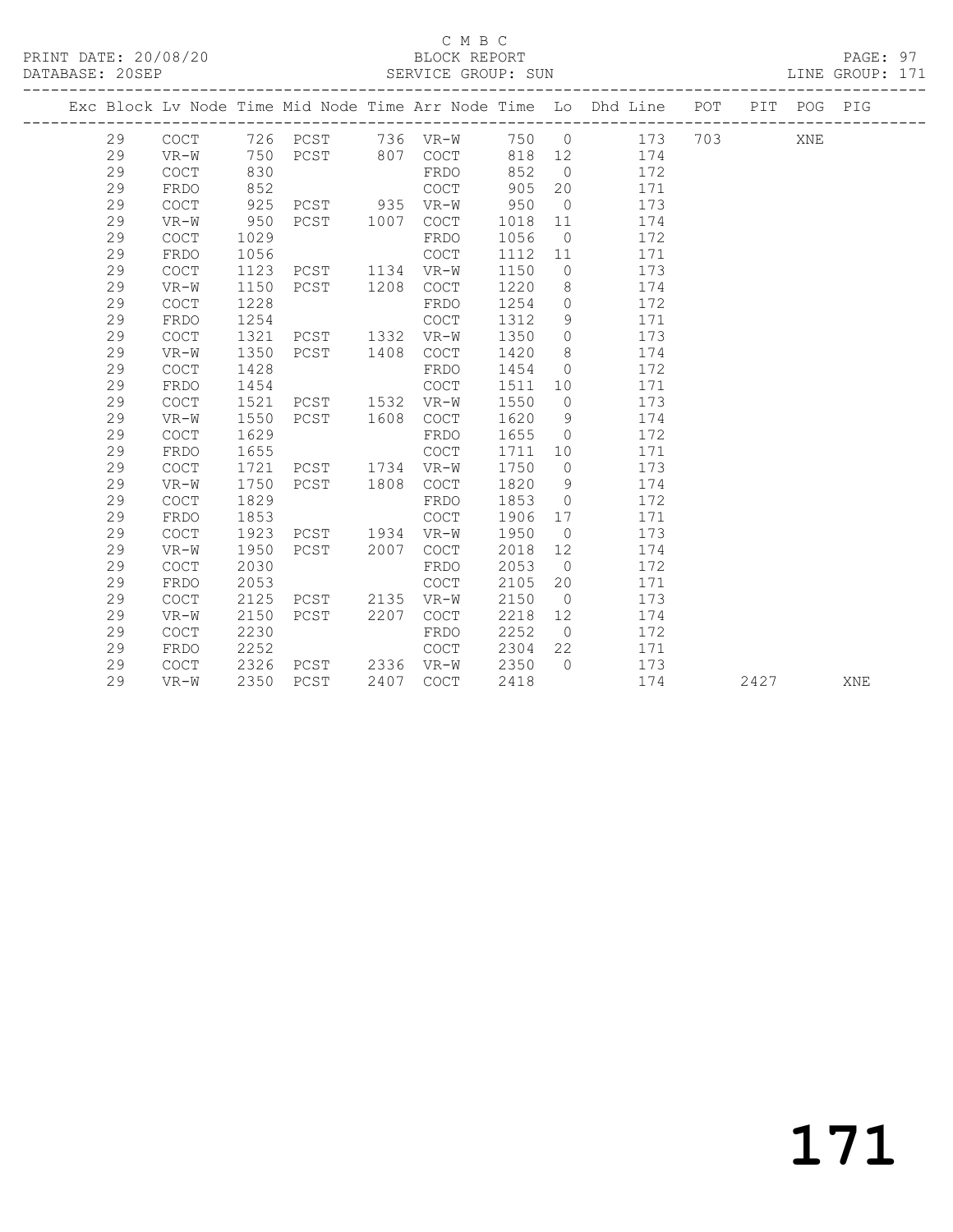|      |          |      |                      | C M B C<br>PRINT DATE: 20/08/20<br>BLOCK REPORT |                                                                        |        |                 |                                                                                                                                                                                                                                                              |     |      |     | PAGE: 98 |  |
|------|----------|------|----------------------|-------------------------------------------------|------------------------------------------------------------------------|--------|-----------------|--------------------------------------------------------------------------------------------------------------------------------------------------------------------------------------------------------------------------------------------------------------|-----|------|-----|----------|--|
| PROD |          |      |                      | XNE North East Sector CS                        |                                                                        |        |                 | 2 AN & IOCO RD TERMINUS<br>BOST BURQUITLAM STATION BEWS BELCARRA & WHISKEY COVE LN<br>BOST BURQUITLAM STATION BWO2 BRENTWOOD STN BAY2<br>CORS SB POIRIER ST NS WINSLOW AVE HOLD<br>LKST LAKE CITY STATION LOST LOUGHEED STN<br>NWST NEW<br>SPST SPERLING STN |     |      |     |          |  |
|      |          |      |                      |                                                 |                                                                        |        |                 | Exc Block Lv Node Time Mid Node Time Arr Node Time Lo Dhd Line POT PIT POG PIG                                                                                                                                                                               |     |      |     |          |  |
|      |          |      |                      |                                                 |                                                                        |        |                 |                                                                                                                                                                                                                                                              |     |      |     |          |  |
|      |          |      |                      |                                                 |                                                                        |        |                 | 51 BQST 615 CORS 626 LOST 640 25 157 545 XNE<br>51 LOST 705 CORN 719 BQST 728 17 157                                                                                                                                                                         |     |      |     |          |  |
|      | 51       |      |                      |                                                 |                                                                        |        |                 | BQST 745 CORS 756 LOST 810 25 157                                                                                                                                                                                                                            |     |      |     |          |  |
|      | 51       | LOST |                      |                                                 |                                                                        |        |                 |                                                                                                                                                                                                                                                              |     |      |     |          |  |
|      | 51       | NWST |                      |                                                 |                                                                        |        |                 |                                                                                                                                                                                                                                                              |     |      |     |          |  |
|      | 51       | LOST |                      |                                                 |                                                                        |        |                 |                                                                                                                                                                                                                                                              |     |      |     |          |  |
|      | 51       | BW02 | 1015                 |                                                 |                                                                        |        |                 | SPST 1037 LKST 1046 12 134                                                                                                                                                                                                                                   |     |      |     |          |  |
|      | 51       | LKST | 1058                 | SPST 1104 BW03                                  |                                                                        |        |                 | 1125 1 134                                                                                                                                                                                                                                                   |     |      |     |          |  |
|      | 51       | BW03 |                      |                                                 |                                                                        |        |                 |                                                                                                                                                                                                                                                              |     |      |     |          |  |
|      | 51       | LOST | 1126<br>1205         |                                                 |                                                                        |        |                 | PROD 1150 LOST 1159 6 136<br>CORN 1220 BQST 1229 16 157                                                                                                                                                                                                      |     |      |     |          |  |
|      | 51       | BQST | 1245                 |                                                 |                                                                        |        |                 | CORS 1258 LOST 1313 22 157                                                                                                                                                                                                                                   |     |      |     |          |  |
|      | 51       | LOST | 1335                 |                                                 |                                                                        |        |                 | 1355 5 109                                                                                                                                                                                                                                                   |     |      |     |          |  |
|      | 51       | NWST |                      | NWST<br>LOST<br>HOLD 1504 BW02                  |                                                                        |        |                 |                                                                                                                                                                                                                                                              |     |      |     |          |  |
|      | 51       | LOST | 1400<br>1435         |                                                 |                                                                        | 1509 6 |                 | 1423 12 109<br>136                                                                                                                                                                                                                                           |     |      |     |          |  |
|      | 51       | BW02 | 1515                 | SPST 1538 LKST                                  |                                                                        |        |                 | $1547$ $11$ $134$                                                                                                                                                                                                                                            |     |      |     |          |  |
|      |          |      | 1558                 |                                                 |                                                                        |        |                 |                                                                                                                                                                                                                                                              |     |      |     |          |  |
|      | 51<br>51 | LKST |                      | SPST                                            | 1650 LOST                                                              |        |                 | 1604 BW03 1625 1 134                                                                                                                                                                                                                                         |     |      |     |          |  |
|      |          | BW03 | 1626<br>1705<br>1745 | PROD                                            |                                                                        |        |                 | 1659 6 136                                                                                                                                                                                                                                                   |     |      |     |          |  |
|      | 51       | LOST |                      |                                                 | CORN 1719 BQST 1728 17<br>CORS 1759 LOST 1814 21                       |        |                 |                                                                                                                                                                                                                                                              |     |      |     |          |  |
|      | 51       | BQST |                      |                                                 |                                                                        |        |                 |                                                                                                                                                                                                                                                              |     |      |     |          |  |
|      | 51       | LOST | 1835                 | NWST<br>LOST<br>HOLD 2001 BW02                  |                                                                        |        |                 | 1854 6 109                                                                                                                                                                                                                                                   |     |      |     |          |  |
|      | 51       | NWST | 1900                 |                                                 |                                                                        |        |                 | 1920 15 109                                                                                                                                                                                                                                                  |     |      |     |          |  |
|      | 51       | LOST | 1935                 | SPST 2036 LKST                                  |                                                                        | 2006 9 |                 | 2006 9 136<br>2044 17 134                                                                                                                                                                                                                                    |     |      |     |          |  |
|      | 51       | BW02 | 2015                 |                                                 |                                                                        |        |                 |                                                                                                                                                                                                                                                              |     |      |     |          |  |
|      | 51       | LKST | 2101                 |                                                 |                                                                        |        |                 | SPST 2107 BW03 2125 1 134                                                                                                                                                                                                                                    |     |      |     |          |  |
|      | 51       | BW03 |                      | PROD                                            | 2147 LOST                                                              |        |                 | 2155 5 136                                                                                                                                                                                                                                                   |     |      |     |          |  |
|      | 51       | LOST |                      | 2126 PROD<br>2200 CORN<br>2228 CORS             | 2214    BQST         2223       5<br>2241    LOST         2255       5 |        |                 | $\begin{array}{c} 157 \\ 157 \end{array}$                                                                                                                                                                                                                    |     |      |     |          |  |
|      | 51       | BQST |                      |                                                 |                                                                        |        |                 |                                                                                                                                                                                                                                                              |     |      |     |          |  |
|      |          |      |                      |                                                 |                                                                        |        |                 | 51 LOST 2300 CORN 2313 BQST 2322 8 157                                                                                                                                                                                                                       |     |      |     |          |  |
|      | 51       | BQST |                      | 2330 CORS 2343 LOST                             |                                                                        | 2357   |                 | 157                                                                                                                                                                                                                                                          |     | 2418 |     | XNE      |  |
|      | 52       | LOST | 635                  |                                                 | PMST                                                                   | 654    | 11              | 180                                                                                                                                                                                                                                                          | 605 |      | XNE |          |  |
|      | 52       | PMST | 705                  |                                                 | LOST                                                                   | 727    | 8               | 180                                                                                                                                                                                                                                                          |     |      |     |          |  |
|      | 52       | LOST | 735                  |                                                 | PMST                                                                   | 755    | 10              | 180                                                                                                                                                                                                                                                          |     |      |     |          |  |
|      | 52       | PMST | 805                  |                                                 | LOST                                                                   | 829    | - 6             | 180                                                                                                                                                                                                                                                          |     |      |     |          |  |
|      | 52       | LOST | 835                  |                                                 | PMST                                                                   | 855    | 10              | 180                                                                                                                                                                                                                                                          |     |      |     |          |  |
|      | 52       | PMST | 905                  |                                                 | LOST                                                                   | 929    | 6               | 180                                                                                                                                                                                                                                                          |     |      |     |          |  |
|      | 52       | LOST | 935                  |                                                 | PMST                                                                   | 955    | 10              | 180                                                                                                                                                                                                                                                          |     |      |     |          |  |
|      | 52       | PMST | 1005                 |                                                 | LOST                                                                   | 1031   | 5               | 180                                                                                                                                                                                                                                                          |     |      |     |          |  |
|      | 52       | LOST | 1036                 |                                                 | PMST                                                                   | 1059   | $6\overline{6}$ | 180                                                                                                                                                                                                                                                          |     |      |     |          |  |
|      | 52       | PMST | 1105                 |                                                 | LOST                                                                   | 1135   | 10              | 180                                                                                                                                                                                                                                                          |     |      |     |          |  |
|      | 52       | LOST | 1145                 |                                                 | PMST                                                                   | 1208   | 12              | 180                                                                                                                                                                                                                                                          |     |      |     |          |  |
|      | 52       | PMST | 1220                 |                                                 | LOST                                                                   | 1258   | $\overline{7}$  | 180                                                                                                                                                                                                                                                          |     |      |     |          |  |
|      | 52       | LOST | 1305                 |                                                 | PMST                                                                   | 1330   | 10              | 180                                                                                                                                                                                                                                                          |     |      |     |          |  |
|      | 52       | PMST | 1340                 |                                                 | LOST                                                                   | 1418   | $\overline{7}$  | 180                                                                                                                                                                                                                                                          |     |      |     |          |  |
|      | 52       | LOST | 1425                 |                                                 | PMST                                                                   | 1450   | 10              | 180                                                                                                                                                                                                                                                          |     |      |     |          |  |
|      | 52       | PMST | 1500                 |                                                 | LOST                                                                   | 1537   | - 8             | 180                                                                                                                                                                                                                                                          |     |      |     |          |  |
|      | 52       | LOST | 1545                 |                                                 | PMST                                                                   | 1610   | 10              | 180                                                                                                                                                                                                                                                          |     |      |     |          |  |
|      | 52       | PMST | 1620                 |                                                 | LOST                                                                   | 1657   | 8               | 180                                                                                                                                                                                                                                                          |     |      |     |          |  |
|      |          |      |                      |                                                 |                                                                        |        |                 |                                                                                                                                                                                                                                                              |     |      |     |          |  |

# 181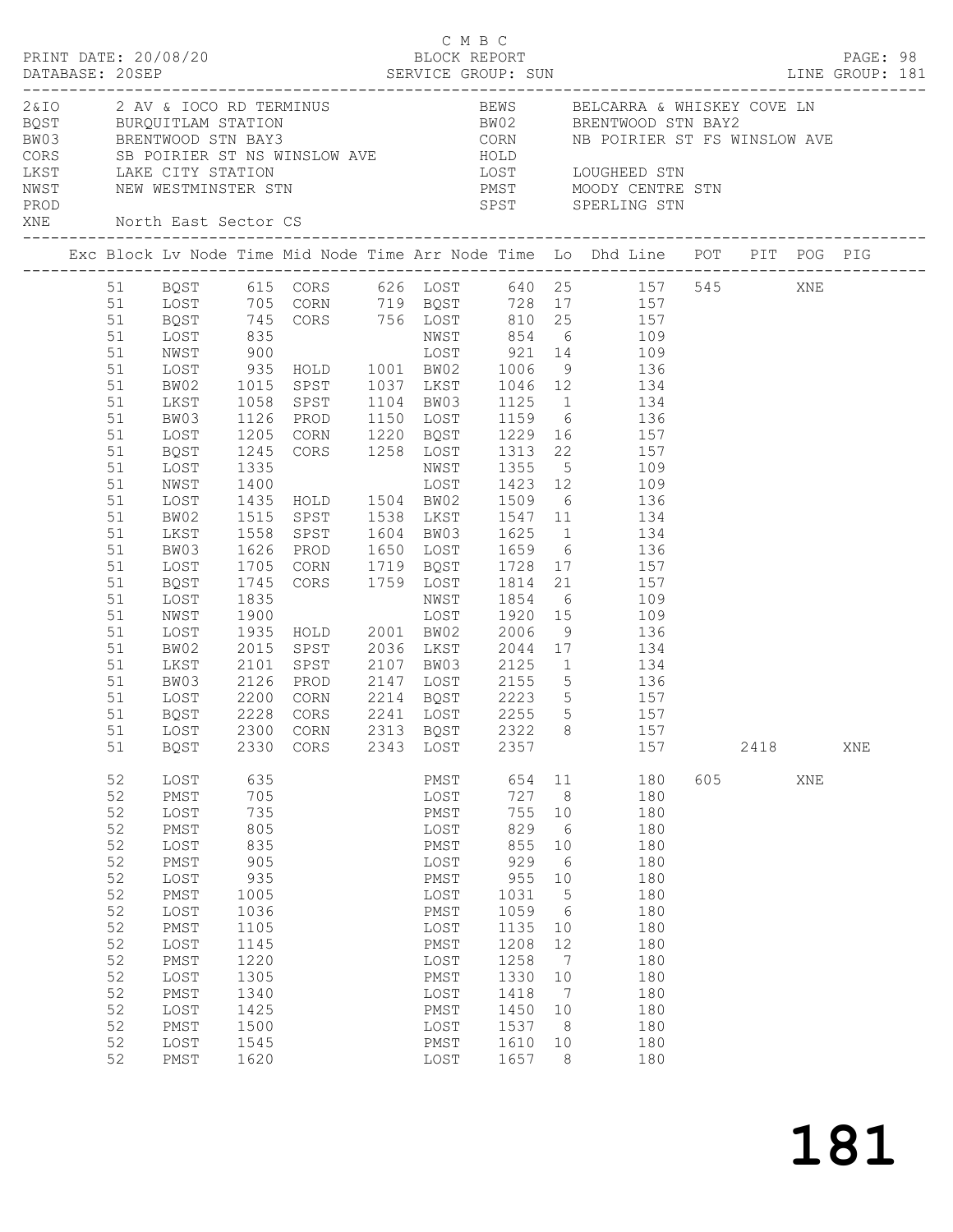#### C M B C

LINE GROUP: 181

| DAIADAJL. ZUJLF |    |      |      |          |     | SLKVICL GKUUF. SUN |         |      |                                                                |     |      |     | TIME GKAAR: TOT |  |
|-----------------|----|------|------|----------|-----|--------------------|---------|------|----------------------------------------------------------------|-----|------|-----|-----------------|--|
|                 |    |      |      |          |     |                    |         |      | Exc Block Ly Node Time Mid Node Time Arr Node Time Lo Dhd Line | POT | PIT  | POG | PIG             |  |
|                 | 52 | LOST | 1705 |          |     | PMST               | 1731 14 |      | 180                                                            |     |      |     |                 |  |
|                 | 52 | PMST | 1745 |          |     | LOST               | 1809    |      | 180                                                            |     | 1830 |     | XNE             |  |
|                 | 53 | LOST | 635  |          |     | NWST               | 652     | - 8  | 109                                                            | 605 |      | XNE |                 |  |
|                 | 53 | NWST | 700  |          |     | LOST               | 719     | - 16 | 109                                                            |     |      |     |                 |  |
|                 | 53 | LOST | 735  | HOLD     | 801 | BW02               | 805     | 10   | 136                                                            |     |      |     |                 |  |
|                 | 53 | BW02 |      | 815 SPST | 834 | LKST               | 842 16  |      | 134                                                            |     |      |     |                 |  |
|                 | 53 | LKST | 858  | SPST     | 904 | BW03               | 925     |      | 134                                                            |     |      |     |                 |  |
|                 | 53 | BW03 | 926  | PROD     | 948 | LOST               | 957     | 8    | 136                                                            |     |      |     |                 |  |
|                 |    |      |      |          |     |                    |         |      |                                                                |     |      |     |                 |  |

53 LOST 1005 CORN 1019 BQST 1028 17 157

 53 LOST 1135 NWST 1155 5 109 53 NWST 1200 LOST 1221 14 109

 53 BW02 1315 SPST 1337 LKST 1346 10 134 53 LKST 1356 SPST 1402 BW03 1425 1 134 53 BW03 1426 PROD 1450 LOST 1459 6 136 53 LOST 1505 CORN 1521 BQST 1530 15 157 53 BQST 1545 CORS 1559 LOST 1614 21 157 53 LOST 1635 NWST 1654 6 109 53 NWST 1700 LOST 1723 12 109

53 BW03 1926 PROD 1947 LOST 1955 5 136

53 BQST 1045 CORS 1058 LOST 1113 22 157

53 LOST 1235 HOLD 1304 BW02 1309 6 136

 53 LOST 1735 HOLD 1802 BW02 1807 8 136 53 BW02 1815 SPST 1838 LKST 1847 11 134 53 LKST 1858 SPST 1904 BW03 1925 1 134

 53 LOST 2000 CORN 2014 BQST 2023 7 157 53 BQST 2030 CORS 2043 LOST 2057 8 157 53 LOST 2105 HOLD 2130 BW02 2135 8 136

53 BW02 2143 SPST 2202 LKST 2210 134 2235 XNE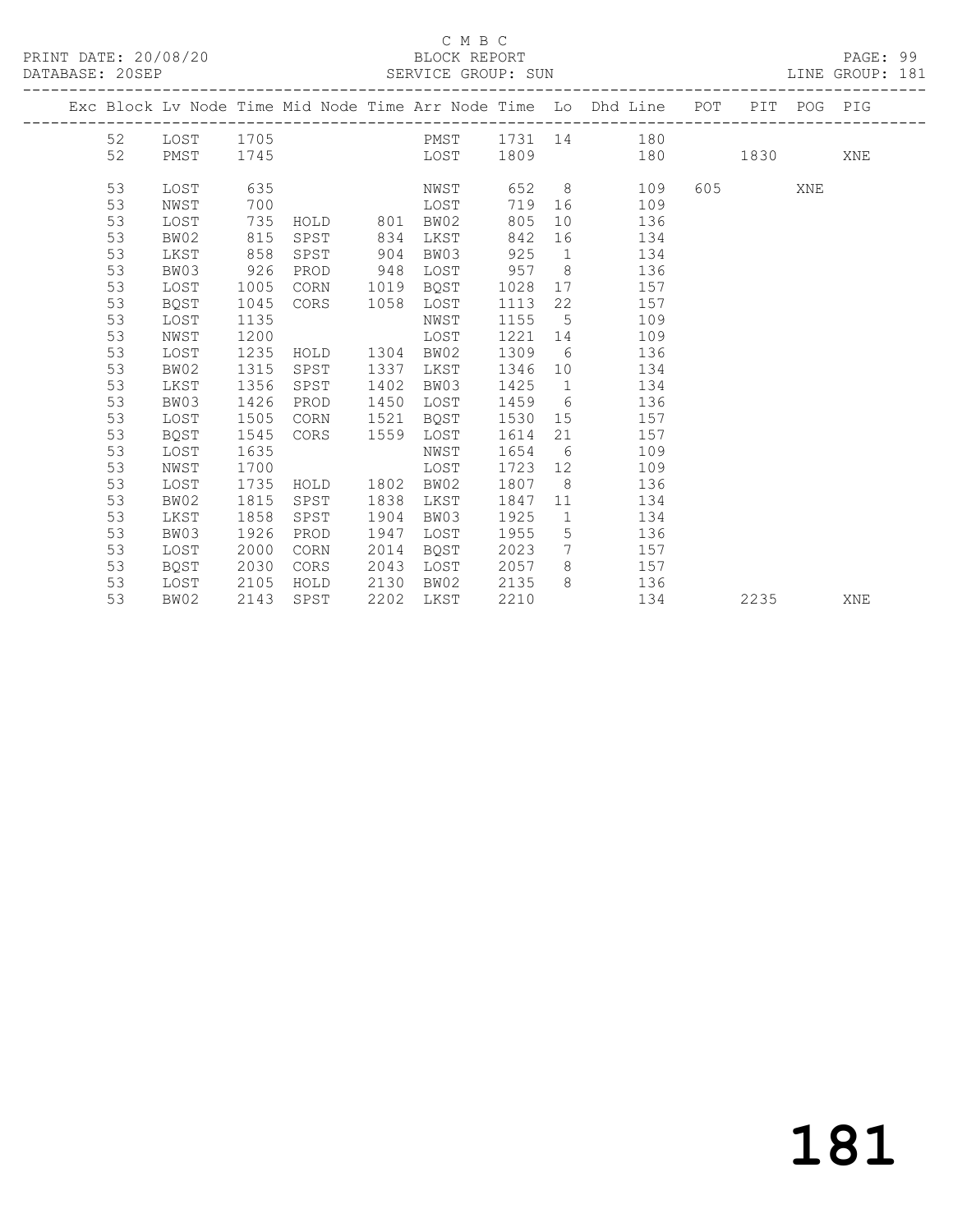#### C M B C<br>BLOCK REPORT

| PRINT DATE: 20/08/20<br>DATABASE: 20SEP                                |                                        |            | BLOCK REPORT<br>SERVICE GROUP: SUN |                                |    |                          |     |     | PAGE: 100<br>LINE GROUP: 181 |  |
|------------------------------------------------------------------------|----------------------------------------|------------|------------------------------------|--------------------------------|----|--------------------------|-----|-----|------------------------------|--|
| Exc Block Lv Node Time Mid Node Time Arr Node Time Lo Dhd Line POT PIT |                                        |            |                                    |                                |    |                          |     |     | POG PTG                      |  |
| BOST<br>54<br>LOST<br>54<br>NWST<br>54<br>T.O.S.T<br>54                | 645 CORS<br>735<br>800<br>835<br>HOT.D | 656<br>901 | LOST<br>NWST<br>LOST<br>BW02       | 710 25<br>753<br>819 16<br>905 | 10 | 157<br>109<br>109<br>136 | 615 | XNE |                              |  |

| 54 | BW02        | 915       | SPST          | 937       | LKST | 945    | 13              | 134 |     |      |     |     |
|----|-------------|-----------|---------------|-----------|------|--------|-----------------|-----|-----|------|-----|-----|
| 54 | LKST        | 958       | SPST          | 1004      | BW03 | 1025   | $\circ$         | 134 |     |      |     |     |
| 54 | BW03        | 1025      | PROD          | 1047      | LOST | 1056   | $\,9$           | 136 |     |      |     |     |
| 54 | LOST        | 1105      | CORN          | 1120      | BQST | 1129   | 16              | 157 |     |      |     |     |
| 54 | <b>BQST</b> | 1145      | $\mbox{CORS}$ | 1158      | LOST | 1213   | 22              | 157 |     |      |     |     |
| 54 | LOST        | 1235      |               |           | NWST | 1255   | $5\phantom{.0}$ | 109 |     |      |     |     |
| 54 | NWST        | 1300      |               |           | LOST | 1322   | 13              | 109 |     |      |     |     |
| 54 | LOST        | 1335      | HOLD          | 1404      | BW02 | 1409   | $\sqrt{6}$      | 136 |     |      |     |     |
| 54 | BW02        | 1415      | SPST          | 1438      | LKST | 1447   | 9               | 134 |     |      |     |     |
| 54 | LKST        | 1456      | SPST          | 1502      | BW03 | 1525   | $1\,$           | 134 |     |      |     |     |
|    |             |           |               |           |      |        |                 |     |     |      |     |     |
| 54 | BW03        | 1526      | PROD          | 1550      | LOST | 1559   | 6               | 136 |     |      |     |     |
| 54 | LOST        | 1605      | CORN          | 1620      | BQST | 1629   | 16              | 157 |     |      |     |     |
| 54 | <b>BQST</b> | 1645      | $\mbox{CORS}$ | 1659      | LOST | 1714   | 21              | 157 |     |      |     |     |
| 54 | LOST        | 1735      |               |           | NWST | 1754   | $6\,$           | 109 |     |      |     |     |
| 54 | NWST        | 1800      |               |           | LOST | 1820   | 15              | 109 |     |      |     |     |
| 54 | LOST        | 1835      | HOLD          | 1901      | BW02 | 1906   | $\overline{9}$  | 136 |     |      |     |     |
| 54 | BW02        | 1915      | SPST          | 1937      | LKST | 1946   | 15              | 134 |     |      |     |     |
| 54 | LKST        | 2001      | SPST          | 2007      | BW03 | 2025   | $\mathbf{1}$    | 134 |     |      |     |     |
| 54 | BW03        | 2026      | PROD          | 2047      | LOST | 2055   | $\mathsf S$     | 136 |     |      |     |     |
| 54 | LOST        | 2100      | CORN          | 2114      | BQST | 2123   | $7\phantom{.0}$ | 157 |     |      |     |     |
| 54 | <b>BQST</b> | 2130      | $\mbox{CORS}$ | 2143      | LOST | 2157   | $\mathsf S$     | 157 |     |      |     |     |
| 54 | LOST        | 2202      | HOLD          | 2227      | BW02 | 2232   | $\overline{4}$  | 136 |     |      |     |     |
| 54 | BW02        | 2236      | SPST          | 2255      | LKST | 2303   | $\sqrt{6}$      | 134 |     |      |     |     |
| 54 | LKST        | 2309      | SPST          | 2314      | BW03 | 2330   | 14              | 134 |     |      |     |     |
| 54 | BW03        | 2344      | PROD          | 2404      | LOST | 2412   | 18              | 136 |     |      |     |     |
| 54 | LOST        | 2430      |               |           | NWST | 2448   |                 | 109 |     | 2510 |     | XNE |
|    |             |           |               |           |      |        |                 |     |     |      |     |     |
| 55 | BW03        | 700       | PROD          | 721       | LOST | 729    | 6               | 136 | 620 |      | XNE |     |
| 55 | LOST        | 735       | CORN          | 749       | BQST | 758    | 17              | 157 |     |      |     |     |
| 55 | <b>BQST</b> | 815       | $\mbox{CORS}$ | 826       | LOST | 840    | 25              | 157 |     |      |     |     |
| 55 | LOST        | 905       | ${\tt HOLD}$  | 931       | BW02 | 936    | $\overline{9}$  | 136 |     |      |     |     |
| 55 | BW02        | 945       | ${\tt SPST}$  | 1007      | LKST | 1015   | 13              | 134 |     |      |     |     |
| 55 | LKST        | 1028      | SPST          | 1034      | BW03 | 1055   | $\mathbf{1}$    | 134 |     |      |     |     |
| 55 | BW03        | 1056      | PROD          | 1119      | LOST | 1128   | $7\phantom{.0}$ | 136 |     |      |     |     |
| 55 | LOST        | 1135      | CORN          | 1150      | BQST | 1159   | 16              | 157 |     |      |     |     |
| 55 | <b>BQST</b> | 1215      | $\mbox{CORS}$ | 1228      | LOST | 1243   | 22              | 157 |     |      |     |     |
| 55 | LOST        | 1305      | $\verb HOLD $ | 1334      | BW02 | 1339   | $\sqrt{6}$      | 136 |     |      |     |     |
| 55 | BW02        | 1345      | SPST          | 1408      | LKST | 1417   | $\,9$           | 134 |     |      |     |     |
| 55 | LKST        | 1426      | SPST          | 1432      | BW03 | 1455   | $\mathbf{1}$    | 134 |     |      |     |     |
| 55 | BW03        | 1456      | PROD          | 1520      | LOST | 1529   | 6               | 136 |     |      |     |     |
| 55 | LOST        | 1535      | CORN          | 1550      | BQST | 1559   | 16              | 157 |     |      |     |     |
| 55 | <b>BQST</b> | 1615      | $\rm{CORS}$   | 1629      | LOST | 1644   | 21              | 157 |     |      |     |     |
| 55 | LOST        | 1705 HOLD |               | 1732 BW02 |      | 1737 8 |                 | 136 |     |      |     |     |
| 55 | BW02        | 1745      | SPST          | 1808      | LKST | 1817   | 11              | 134 |     |      |     |     |
| 55 | LKST        | 1828      | SPST          | 1834      | BW03 | 1855   | 2               | 134 |     |      |     |     |
| 55 | BW03        | 1857 PROD |               | 1920      | LOST | 1928   | $7\phantom{.0}$ | 136 |     |      |     |     |
| 55 |             | 1935      |               |           | NWST | 1953   | $\overline{7}$  | 109 |     |      |     |     |
|    | LOST        |           |               |           |      |        |                 |     |     |      |     |     |
| 55 | NWST        | 2000      |               |           | LOST | 2020   | 15              | 109 |     |      |     |     |
| 55 | LOST        | 2035      | HOLD          | 2100      | BW02 | 2105   | 10              | 136 |     |      |     |     |
| 55 | BW02        | 2115      | SPST          | 2136      | LKST | 2144   | 26              | 134 |     |      |     |     |
| 55 | LKST        | 2210      | SPST          | 2215      | BW03 | 2233   | 11              | 134 |     |      |     |     |
| 55 | BW03        | 2244      | PROD          | 2304      | LOST | 2312   | 18              | 136 |     |      |     |     |
| 55 | LOST        | 2330      | HOLD          | 2355      | BW02 | 2400   | 21              | 136 |     |      |     |     |
|    |             |           |               |           |      |        |                 |     |     |      |     |     |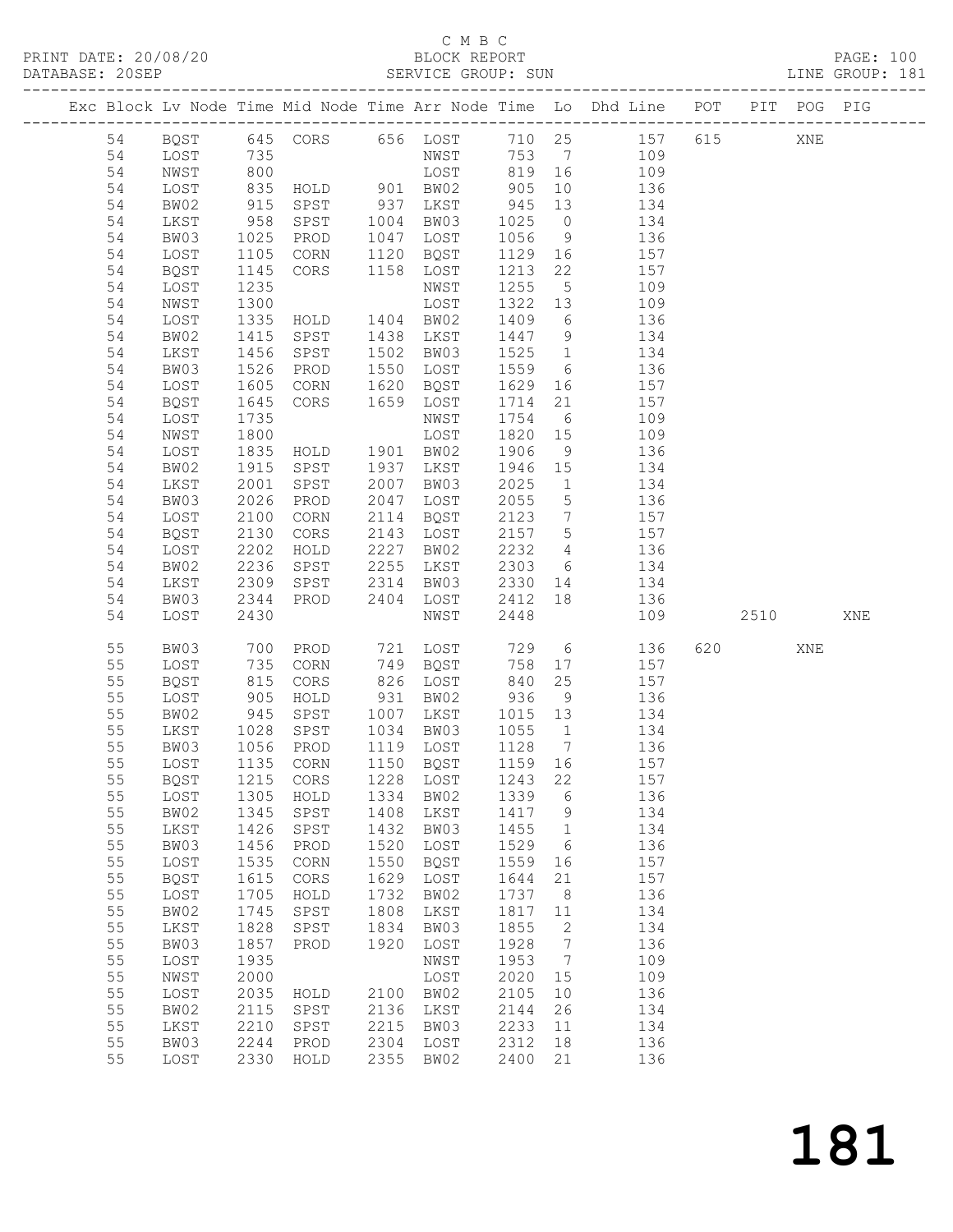#### C M B C<br>BLOCK REPORT

|  | DATABASE: 20SEP |                 |              |                                | SERVICE GROUP: SUN |                   |                 | LINE GROUP: 181                                                                |      |     |     |  |
|--|-----------------|-----------------|--------------|--------------------------------|--------------------|-------------------|-----------------|--------------------------------------------------------------------------------|------|-----|-----|--|
|  |                 |                 |              |                                |                    |                   |                 | Exc Block Lv Node Time Mid Node Time Arr Node Time Lo Dhd Line POT PIT POG PIG |      |     |     |  |
|  | 55              |                 |              |                                |                    |                   |                 | BW02 2421 SPST 2440 LKST 2448 134 2513 XNE                                     |      |     |     |  |
|  | 56              | SPST            | 708          |                                |                    |                   |                 | BW03 725 1 134                                                                 |      | XNE |     |  |
|  | 56              | BW03            |              |                                |                    | 755 10            |                 | 136                                                                            |      |     |     |  |
|  | 56              | LOST            | 726<br>805   |                                |                    | 828               |                 | 17<br>157                                                                      |      |     |     |  |
|  | 56              | BQST            | 845          | CORS 856 LOST                  |                    | 910               | 25              | 157                                                                            |      |     |     |  |
|  | 56              | LOST            | 935          |                                | NWST               | 954               | 6               | 109                                                                            |      |     |     |  |
|  | 56              | NWST            | 1000         |                                |                    | 1021 14           |                 | 109                                                                            |      |     |     |  |
|  | 56              | LOST            | 1035         | NWST<br>LOST<br>HOLD 1101 BW02 |                    | 1106              | 9               | 136                                                                            |      |     |     |  |
|  | 56              | BW02            | 1115         | SPST                           | 1137 LKST          | 1146 12           |                 | 134                                                                            |      |     |     |  |
|  | 56              | LKST            | 1158         | SPST                           | 1204 BW03          | 1225              | 1               | 134                                                                            |      |     |     |  |
|  | 56              | BW03            | 1226         | PROD                           | 1250 LOST          | 1259              | $6\overline{6}$ | 136                                                                            |      |     |     |  |
|  | 56              | LOST            | 1305         | CORN                           | 1320 BQST          | 1329              | 16              | 157                                                                            |      |     |     |  |
|  | 56              | BQST            | 1345         | CORS                           | 1358 LOST          | 1413              | 22              | 157                                                                            |      |     |     |  |
|  | 56              | LOST            | 1435         |                                | NWST               | 1454              | 6               | 109                                                                            |      |     |     |  |
|  | 56              | NWST            | 1500         |                                | LOST               | 1523 12           |                 | 109                                                                            |      |     |     |  |
|  | 56              | LOST            | 1535         |                                |                    | 1609 6            |                 | 136                                                                            |      |     |     |  |
|  | 56              | BW02            | 1615         | SPST                           | 1638 LKST          |                   |                 | 1647 11 134                                                                    |      |     |     |  |
|  | 56              | LKST            | 1658         | SPST                           | 1704 BW03          | 1725              |                 | $\mathbf{1}$<br>134                                                            |      |     |     |  |
|  | 56              | BW03            | 1726         | PROD                           | 1750 LOST          | 1759 6            |                 | 136                                                                            |      |     |     |  |
|  | 56              | LOST            | 1805         | CORN                           | 1819 BQST          | 1828 17           |                 | 157                                                                            |      |     |     |  |
|  | 56              | BQST            | 1845         | CORS                           | 1858 LOST          | 1912              |                 | 157                                                                            | 1933 |     | XNE |  |
|  | 57              | LOST            | 705          |                                | PMST               | 724               | 11              | 180                                                                            |      | XNE |     |  |
|  | 57              | PMST            | 735          |                                | LOST               | 759 6             |                 | 180                                                                            |      |     |     |  |
|  | 57              | LOST            | 805          |                                | PMST               |                   |                 | 825 10<br>180                                                                  |      |     |     |  |
|  | 57              | PMST            | 835          |                                | LOST               | 859               | 6               | 180                                                                            |      |     |     |  |
|  | 57              | LOST            | 905          |                                | PMST               | 925               | 10              | 180                                                                            |      |     |     |  |
|  | 57              | PMST            | 935          |                                | LOST               | 1001              | 6               | 180                                                                            |      |     |     |  |
|  | 57              | LOST            | 1007         |                                | PMST               | 1030              | 15              | 180                                                                            |      |     |     |  |
|  | 57              | PMST            | 1045         |                                | LOST               | 1111              | 14              | 180                                                                            |      |     |     |  |
|  | 57              | LOST            | 1125         |                                | PMST               | 1148              | 12              | 180                                                                            |      |     |     |  |
|  | 57              | PMST            | 1200         |                                | LOST               | 1238 7            |                 | 180                                                                            |      |     |     |  |
|  | 57              | LOST            | 1245         |                                | PMST               | 1310              | 10              | 180                                                                            |      |     |     |  |
|  | 57              | PMST            | 1320         |                                | LOST               | 1358              | $7\overline{ }$ | 180                                                                            |      |     |     |  |
|  | 57              | LOST            | 1405         |                                | PMST               | 1430              | 10              | 180                                                                            |      |     |     |  |
|  | 57<br>57        | PMST<br>LOST    | 1440<br>1525 |                                | LOST<br>PMST       | 1517 8<br>1550 10 |                 | 180<br>180                                                                     |      |     |     |  |
|  | 57              | PMST 1600       |              |                                |                    |                   |                 | LOST 1637 8 180                                                                |      |     |     |  |
|  |                 |                 |              |                                |                    |                   |                 |                                                                                |      |     |     |  |
|  | 57<br>57        | LOST            | 1645<br>1725 |                                | PMST               | 1711<br>1749      | 14<br>15        | 180<br>180                                                                     |      |     |     |  |
|  | 57              | PMST            | 1804         |                                | LOST               | 1830              |                 | 180                                                                            |      |     |     |  |
|  | 57              | LOST            |              |                                | PMST               |                   | 5               |                                                                                |      |     |     |  |
|  | 57              | PMST<br>LOST    | 1835<br>1909 |                                | LOST<br>PMST       | 1859<br>1934      | 10<br>8         | 180<br>180                                                                     |      |     |     |  |
|  | 57              | PMST            | 1942         |                                | 2&IO               | 1956              | 0               | 181                                                                            |      |     |     |  |
|  | 57              | <b>2&amp;IO</b> | 1956         |                                | PMST               | 2008              | 7               | 181                                                                            |      |     |     |  |
|  | 57              | PMST            | 2015         |                                | <b>BEWS</b>        | 2050              | $\circ$         | 182                                                                            |      |     |     |  |
|  | 57              | <b>BEWS</b>     | 2050         |                                | PMST               | 2120              |                 | 182                                                                            | 2135 |     | XNE |  |
|  |                 |                 |              |                                |                    |                   |                 |                                                                                |      |     |     |  |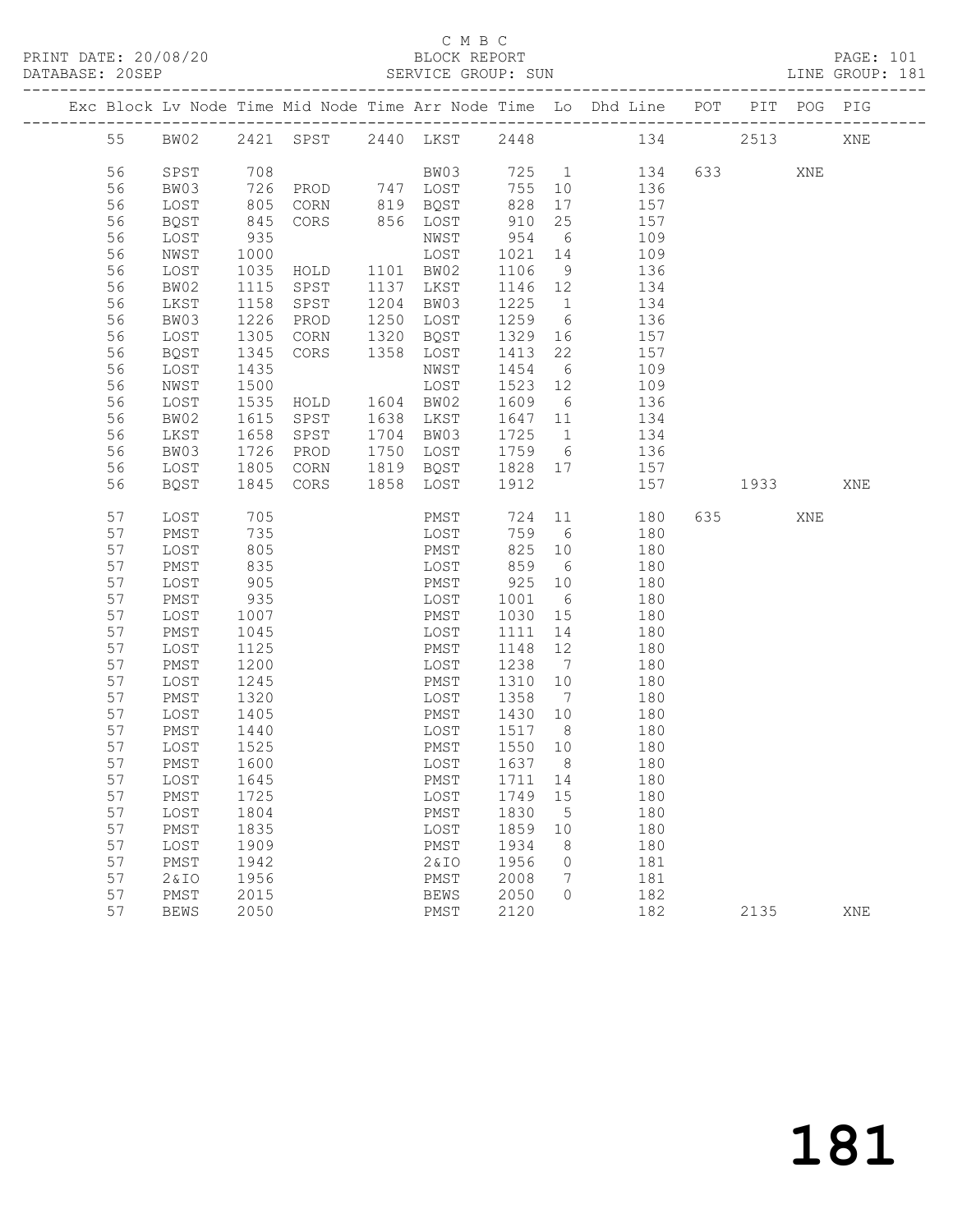## C M B C<br>BLOCK REPORT

LINE GROUP: 181

| DATABASE: 20SEP<br>SERVICE GROUP: SUN | PRINT DATE: 20/08/20 | BLOCK REPORT | PAGE: 102       |
|---------------------------------------|----------------------|--------------|-----------------|
|                                       |                      |              | LINE GROUP: 181 |

|    |                                 |            |                                             |      |                     |         |                 | Exc Block Lv Node Time Mid Node Time Arr Node Time Lo Dhd Line POT PIT POG PIG |     |      |     |     |
|----|---------------------------------|------------|---------------------------------------------|------|---------------------|---------|-----------------|--------------------------------------------------------------------------------|-----|------|-----|-----|
| 58 |                                 |            |                                             |      |                     |         |                 | BW02 715 SPST 734 LKST 742 20 134 635                                          |     |      | XNE |     |
| 58 | LKST                            | 802        |                                             |      | SPST 808 BW03 825 1 |         |                 | 134                                                                            |     |      |     |     |
| 58 | BW03                            | 826        | PROD                                        |      | 848 LOST 857 8      |         |                 | 136                                                                            |     |      |     |     |
| 58 | LOST                            | 905        | CORN                                        |      | 919 BQST            | 928     | 17              | 157                                                                            |     |      |     |     |
| 58 | BQST                            | 945        | CORS                                        |      | 958 LOST            | 1013    | 22              | 157                                                                            |     |      |     |     |
| 58 | LOST                            | 1035       |                                             |      | NWST                | 1055    | $5\overline{)}$ | 109                                                                            |     |      |     |     |
| 58 | NWST                            | 1100       |                                             |      | LOST                | 1121 14 |                 | 109                                                                            |     |      |     |     |
| 58 | LOST                            | 1135       | HOLD 1202 BW02                              |      |                     | 1207 8  |                 | 136                                                                            |     |      |     |     |
| 58 | BW02                            | 1215       | SPST                                        |      | 1237 LKST           | 1246 10 |                 | 134                                                                            |     |      |     |     |
| 58 | LKST                            | 1256       | SPST                                        |      | 1302 BW03           | 1325    | 1               | 134                                                                            |     |      |     |     |
| 58 | BW03                            | 1326       | PROD                                        |      | 1350 LOST           | 1359    | 6               | 136                                                                            |     |      |     |     |
| 58 | LOST                            | 1405       | CORN                                        | 1420 | BQST                | 1429    | 16              | 157                                                                            |     |      |     |     |
| 58 | BQST                            | 1445       | CORS                                        |      | 1459 LOST           | 1514    | 21              | 157                                                                            |     |      |     |     |
| 58 | LOST                            | 1535       |                                             |      | NWST                | 1554    | $6\overline{6}$ | 109                                                                            |     |      |     |     |
| 58 | NWST                            | 1600       |                                             |      | LOST                | 1623 12 |                 | 109                                                                            |     |      |     |     |
| 58 | LOST                            | 1635       | HOLD 1704 BW02                              |      |                     | 1709    | 6               | 136                                                                            |     |      |     |     |
| 58 | BW02                            | 1715       | SPST                                        |      | 1738 LKST           | 1747 11 |                 | 134                                                                            |     |      |     |     |
| 58 | LKST                            | 1758       | SPST                                        |      | 1804 BW03           | 1825    | 1               | 134                                                                            |     |      |     |     |
| 58 | BW03                            | 1826       | PROD                                        |      | 1850 LOST           | 1859    | $6\overline{6}$ | 136                                                                            |     |      |     |     |
| 58 | LOST                            | 1905       | CORN                                        | 1919 | BQST                | 1928    | $7\overline{ }$ | 157                                                                            |     |      |     |     |
| 58 | BQST                            | 1935       | CORS                                        | 1948 | LOST                | 2002    | 5 <sup>5</sup>  | 157                                                                            |     |      |     |     |
| 58 | LOST                            | 2007       | HOLD                                        | 2033 | BW02                | 2038    | $7\overline{ }$ | 136                                                                            |     |      |     |     |
| 58 | BW02                            | 2045       | SPST                                        | 2106 | LKST                | 2114 17 |                 | 134                                                                            |     |      |     |     |
| 58 | LKST                            | 2131       | SPST                                        | 2137 | BW03                | 2155    | $\overline{1}$  | 134                                                                            |     |      |     |     |
| 58 | BW03                            | 2156       | PROD                                        | 2217 | LOST                | 2225    | 5 <sup>5</sup>  | 136                                                                            |     |      |     |     |
| 58 | LOST                            | 2230       | HOLD                                        |      | 2255 BW02           | 2300 21 |                 | 136                                                                            |     |      |     |     |
| 58 | BW02                            | 2321       | SPST                                        |      | 2340 LKST           | 2348    | 21              | 134                                                                            |     |      |     |     |
| 58 | LKST                            | 2409       | SPST                                        | 2414 | BW03                | 2430    |                 |                                                                                | 134 | 2500 |     | XNE |
| 59 | BQST                            | 715<br>805 | CORS                                        |      | 726 LOST            | 740     |                 | 25 157                                                                         |     | 645  | XNE |     |
| 59 | LOST                            |            | HOLD                                        |      | 831 BW02            | 835     | 10              | 136                                                                            |     |      |     |     |
| 59 | BW02                            | 845        | SPST                                        |      | 905 LKST            | 913 15  |                 | 134                                                                            |     |      |     |     |
| 59 | LKST                            | 928        | SPST                                        | 934  | BW03                | 955     | 1               | 134                                                                            |     |      |     |     |
| 59 | BW03                            | 956        | PROD                                        |      | 1018 LOST           | 1027    | 8 <sup>8</sup>  | 136                                                                            |     |      |     |     |
| 59 | LOST                            | 1035       | CORN                                        |      | 1049 BQST           | 1058    | 17              | 157                                                                            |     |      |     |     |
| 59 | BQST                            | 1115       | CORS                                        |      | 1128 LOST           | 1143 22 |                 | 157                                                                            |     |      |     |     |
| 59 | LOST                            |            | 1205 HOLD<br>1245 SPST<br>1326 SPST<br>HOLD |      | 1233 BW02           | 1238    | $7\overline{)}$ | 136                                                                            |     |      |     |     |
| 59 | BW02                            |            |                                             |      | 1307 LKST           | 1316 10 |                 | 134                                                                            |     |      |     |     |
| 59 | LKST                            |            |                                             |      | 1332 BW03           | 1355    | $\overline{1}$  | 134                                                                            |     |      |     |     |
| 59 | BW03 1356 PROD 1420 LOST 1429 6 |            |                                             |      |                     |         |                 | 136                                                                            |     |      |     |     |
| 59 | LOST                            | 1435       | CORN                                        | 1451 | BQST                | 1500    | 15              | 157                                                                            |     |      |     |     |
| 59 | BQST                            | 1515       | CORS                                        | 1529 | LOST                | 1544    | 21              | 157                                                                            |     |      |     |     |
| 59 | LOST                            | 1605       | HOLD                                        | 1634 | BW02                | 1639    | 6               | 136                                                                            |     |      |     |     |
| 59 | BW02                            | 1645       | SPST                                        | 1708 | LKST                | 1717    | 11              | 134                                                                            |     |      |     |     |
| 59 | LKST                            | 1728       | SPST                                        | 1734 | BW03                | 1755    | 1               | 134                                                                            |     |      |     |     |
| 59 | BW03                            | 1756       | PROD                                        | 1820 | LOST                | 1829    | 6               | 136                                                                            |     |      |     |     |
| 59 | LOST                            | 1835       | CORN                                        | 1849 | BQST                | 1858    | 12              | 157                                                                            |     |      |     |     |
| 59 | BQST                            | 1910       | CORS                                        | 1923 | LOST                | 1937    |                 | 157                                                                            |     | 1958 |     | XNE |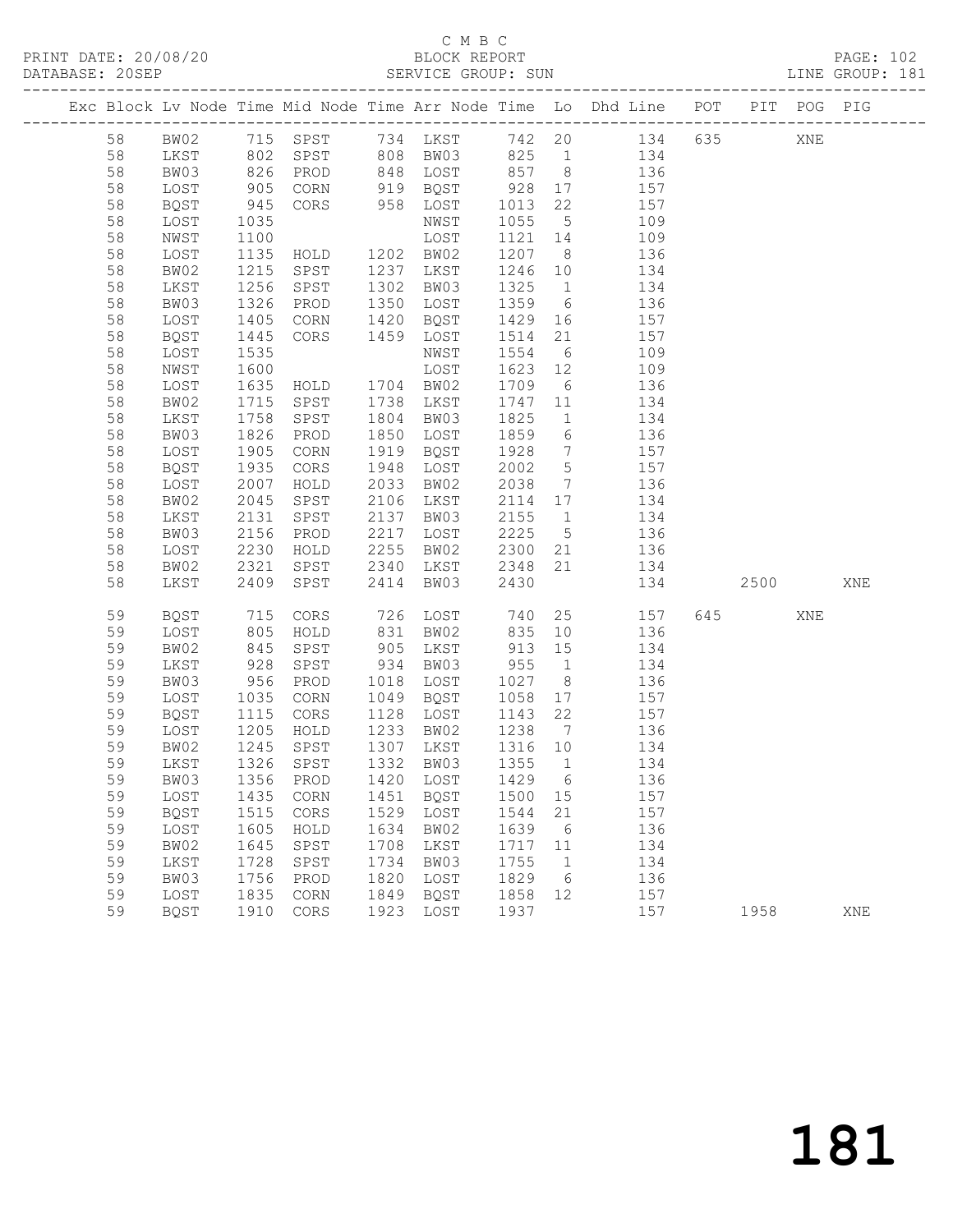## C M B C<br>BLOCK REPORT<br>SERVICE GROUP: SUN

| DATABASE: 20SEP |          |              |                    |                |              | SERVICE GROUP: SUN |              |                      | LINE GROUP: 181                                                                |           |     |     |  |
|-----------------|----------|--------------|--------------------|----------------|--------------|--------------------|--------------|----------------------|--------------------------------------------------------------------------------|-----------|-----|-----|--|
|                 |          |              |                    |                |              |                    |              |                      | Exc Block Lv Node Time Mid Node Time Arr Node Time Lo Dhd Line POT PIT POG PIG |           |     |     |  |
|                 | 60       |              |                    |                |              |                    |              |                      | LKST 732 SPST 738 BW03 755 1 134 657 XNE                                       |           |     |     |  |
|                 | 60       | BW03         | 756                |                |              |                    |              |                      | PROD 817 LOST 825 10 136                                                       |           |     |     |  |
|                 | 60       | LOST         |                    | CORN           |              | 849 BQST 858       |              |                      | $17 \qquad \qquad 157$                                                         |           |     |     |  |
|                 | 60       | BQST         |                    | CORS           |              | 928 LOST           | $858$<br>942 | 23                   | 157                                                                            |           |     |     |  |
|                 | 60       | LOST         | 835<br>915<br>1005 | HOLD           |              | 1031 BW02          | 1036         |                      | $\frac{15}{9}$ 136                                                             |           |     |     |  |
|                 | 60       | BW02         | 1045               | SPST           |              | 1107 LKST          | 1116 12      |                      | 134                                                                            |           |     |     |  |
|                 | 60       | LKST         | 1128               | SPST           |              | 1134 BW03          | 1155         | $\overline{1}$       | 134                                                                            |           |     |     |  |
|                 | 60       | BW03         | 1156               | PROD           |              | 1220 LOST          | 1229         | 6                    | 136                                                                            |           |     |     |  |
|                 | 60       | LOST         | 1235               | CORN           |              | 1250 BQST          | 1259         | 16                   | 157                                                                            |           |     |     |  |
|                 | 60       | BQST         | 1315               | CORS           | 1328         | LOST               | 1343         | 22                   | 157                                                                            |           |     |     |  |
|                 | 60       | LOST         | 1405               | HOLD           | 1434         | BW02               | 1439         | $6\overline{6}$      | 136                                                                            |           |     |     |  |
|                 | 60       | BW02         | 1445               | SPST           | 1508         | LKST               | 1517 9       |                      | 134                                                                            |           |     |     |  |
|                 | 60       | LKST         | 1526               | SPST           | 1532         | BW03               | 1555         | $\overline{1}$       | 134                                                                            |           |     |     |  |
|                 | 60       | BW03         | 1556               | PROD           | 1620         | LOST               | 1629         |                      | 6 136                                                                          |           |     |     |  |
|                 | 60       | LOST         | 1635               | CORN           | 1650         | BQST               | 1659         |                      | 16 157                                                                         |           |     |     |  |
|                 | 60       | BQST         | 1715               | CORS           |              | 1729 LOST          | 1744         | 21                   | 157                                                                            |           |     |     |  |
|                 | 60       | LOST         | 1805<br>1845       | HOLD           | 1832<br>1908 | BW02               | 1837 8       |                      | 136<br>134                                                                     |           |     |     |  |
|                 | 60<br>60 | BW02<br>LKST | 1928               | SPST<br>SPST   | 1934         | LKST<br>BW03       | 1917<br>1955 | 11<br>$\overline{1}$ | 134                                                                            |           |     |     |  |
|                 | 60       | BW03         | 1956               | PROD           | 2017         | LOST               | 2025         | 10                   | 136                                                                            |           |     |     |  |
|                 | 60       | LOST         | 2035               |                |              | NWST               | 2053         | $7\overline{ }$      | 109                                                                            |           |     |     |  |
|                 | 60       | NWST         | 2100               |                |              | LOST               | 2120         | 10                   | 109                                                                            |           |     |     |  |
|                 | 60       | LOST         | 2130               | HOLD 2155 BW02 |              |                    | 2200         |                      | 136                                                                            | 2230      |     | XNE |  |
|                 |          |              |                    |                |              |                    |              |                      |                                                                                |           |     |     |  |
|                 | 61       | BW02         | 745                | SPST           | 804          | LKST 812           |              |                      | 18 18<br>134                                                                   | 705 — 100 | XNE |     |  |
|                 | 61       | LKST         | 830                | SPST           |              | 836 BW03           | 855          |                      | 1<br>134                                                                       |           |     |     |  |
|                 | 61       | BW03         | 856                | PROD           | 918          | LOST               | 927          | 8 <sup>8</sup>       | 136                                                                            |           |     |     |  |
|                 | 61       | LOST         | 935<br>1015        | CORN           |              | 949 BQST           | 958          | 17                   | 157                                                                            |           |     |     |  |
|                 | 61       | BQST         |                    | CORS           |              | 1028 LOST          | 1043         | 22                   | 157                                                                            |           |     |     |  |
|                 | 61       | LOST         | 1105               | HOLD           |              | 1132 BW02          | 1137         |                      | 8 <sup>1</sup><br>136                                                          |           |     |     |  |
|                 | 61       | BW02         | 1145               | SPST           |              | 1207 LKST          | 1216 12      |                      | 134                                                                            |           |     |     |  |
|                 | 61       | LKST         | 1228               | SPST           | 1234         | BW03               | 1255         | $\overline{1}$       | 134                                                                            |           |     |     |  |
|                 | 61       | BW03         | 1256               | PROD           |              | 1320 LOST          | 1329         | 6                    | 136                                                                            |           |     |     |  |
|                 | 61       | LOST         | 1335               | CORN           | 1350         | BQST               | 1359         | 16                   | 157<br>157                                                                     |           |     |     |  |
|                 | 61<br>61 | BQST<br>LOST | 1415               | CORS<br>HOLD   | 1429<br>1534 | LOST<br>BW02       | 1444<br>1539 | 21<br>6              | 136                                                                            |           |     |     |  |
|                 | 61       | BW02         | 1505               | SPST           |              | 1608 LKST          | 1617 11      |                      | 134                                                                            |           |     |     |  |
|                 | 61       | LKST         | 1545<br>1628       | SPST           |              | 1634 BW03          | 1655         | $\overline{1}$       | 134                                                                            |           |     |     |  |
|                 | 61       |              |                    |                |              |                    |              |                      | BW03 1656 PROD 1720 LOST 1729 6 136                                            |           |     |     |  |
|                 | 61       | LOST         | 1735               | CORN           |              | 1749 BQST          | 1758 17      |                      | 157                                                                            |           |     |     |  |
|                 | 61       | <b>BQST</b>  | 1815               | CORS           |              | 1828 LOST          | 1842         | 23                   | 157                                                                            |           |     |     |  |
|                 | 61       | LOST         | 1905               | HOLD           | 1931         | BW02               | 1936         | 9                    | 136                                                                            |           |     |     |  |
|                 | 61       | BW02         | 1945               | SPST           | 2006         | LKST               | 2014         | 17                   | 134                                                                            |           |     |     |  |
|                 | 61       | LKST         | 2031               | SPST           | 2037         | BW03               | 2055         | $\overline{1}$       | 134                                                                            |           |     |     |  |
|                 | 61       | BW03         | 2056               | PROD           | 2117         | LOST               | 2125         | 10                   | 136                                                                            |           |     |     |  |
|                 | 61       | LOST         | 2135               |                |              | NWST               | 2153         | $\overline{7}$       | 109                                                                            |           |     |     |  |
|                 | 61       | NWST         | 2200               |                |              | LOST               | 2220         | 15                   | 109                                                                            |           |     |     |  |
|                 | 61       | LOST         | 2235               |                |              | NWST               | 2253         | $\overline{7}$       | 109                                                                            |           |     |     |  |
|                 | 61       | NWST         | 2300               |                |              | LOST               | 2317         | 13                   | 109                                                                            |           |     |     |  |
|                 | 61       | LOST         | 2330               |                |              | NWST               | 2348         | 12                   | 109                                                                            |           |     |     |  |
|                 | 61       | NWST         | 2400               |                |              | LOST               | 2416         | 19                   | 109                                                                            |           |     |     |  |
|                 | 61       | LOST         | 2435               | HOLD           |              | 2459 BW02          | 2504         |                      | 136                                                                            | 2534      |     | XNE |  |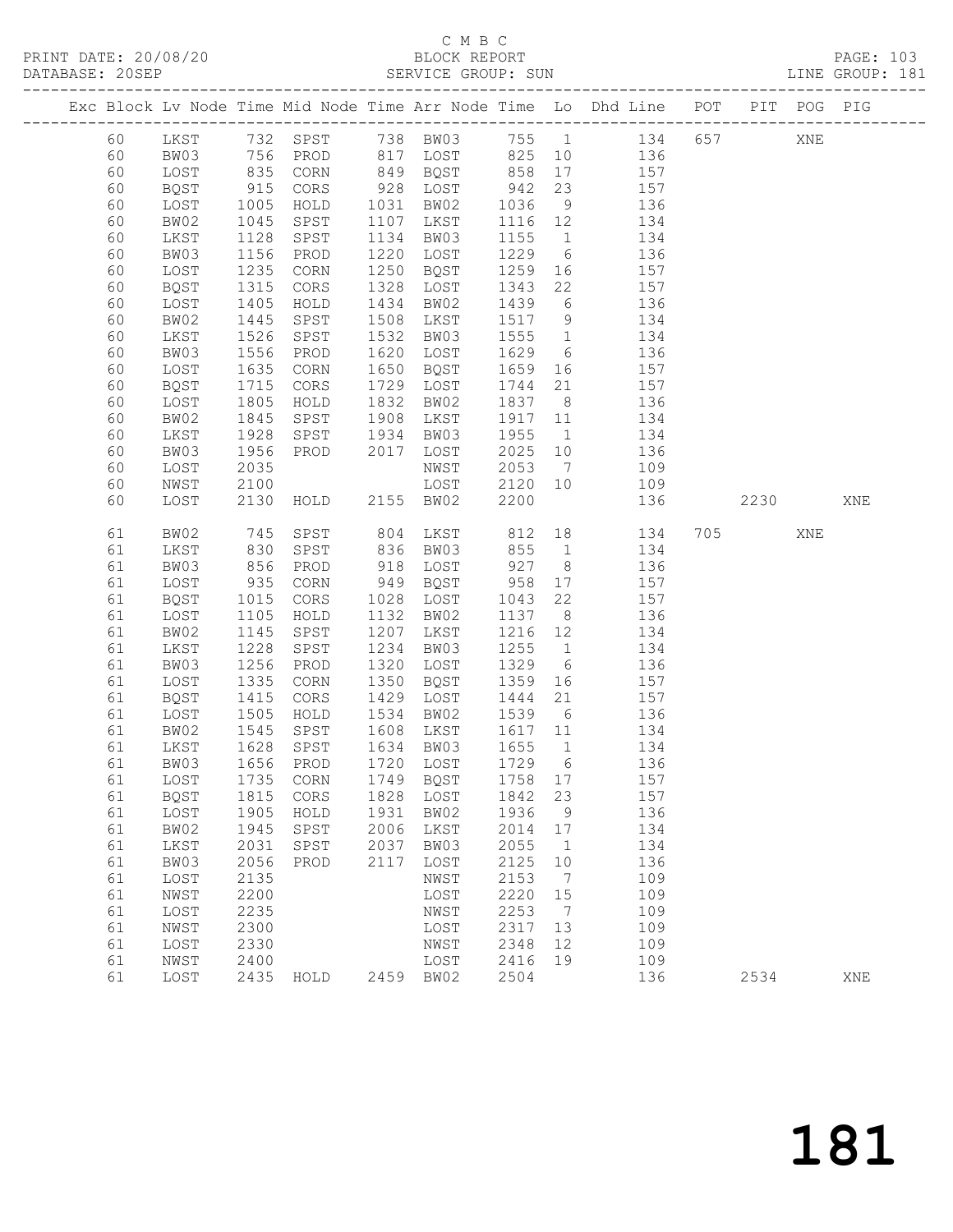#### C M B C<br>BLOCK BEPORT

| PRINT DATE: 20/08/20 | BLOCK REPORT       | PAGE: 104       |  |
|----------------------|--------------------|-----------------|--|
| DATABASE: 20SEP      | SERVICE GROUP: SUN | TINE GROUP: 181 |  |
|                      |                    |                 |  |

|  |          | Exc Block Lv Node Time Mid Node Time Arr Node Time Lo Dhd Line |              |  |                     |              |                          | POT        | PIT  | POG | PIG |
|--|----------|----------------------------------------------------------------|--------------|--|---------------------|--------------|--------------------------|------------|------|-----|-----|
|  | 62       | PMST                                                           | 815          |  | BEWS                | 845          | $\overline{0}$           | 182<br>745 |      | XNE |     |
|  | 62       | BEWS                                                           | 845          |  | PMST                | 919          | 16                       | 182        |      |     |     |
|  | 62       | PMST                                                           | 935          |  | 2&IO                | 949          | $\overline{0}$           | 181        |      |     |     |
|  | 62       | 2& IO                                                          | 949          |  | PMST                | 1000         | 15                       | 181        |      |     |     |
|  | 62       | PMST                                                           | 1015         |  | BEWS                | 1045         | $\overline{0}$           | 182        |      |     |     |
|  | 62       | BEWS                                                           | 1045         |  | PMST                | 1119         | 16                       | 182        |      |     |     |
|  | 62       | PMST                                                           | 1135         |  | 2 & IO              | 1149         | $\overline{0}$           | 181        |      |     |     |
|  | 62       | 2 & IO                                                         | 1149         |  | PMST                | 1201         | 14                       | 181        |      |     |     |
|  | 62       | PMST                                                           | 1215         |  | <b>BEWS</b>         | 1249         | $\overline{0}$           | 182        |      |     |     |
|  | 62       | <b>BEWS</b>                                                    | 1249         |  | PMST                | 1323         | 12                       | 182        |      |     |     |
|  | 62       | PMST                                                           | 1335         |  | 2&IO                | 1349         | $\overline{0}$           | 181        |      |     |     |
|  | 62       | 2 & IO                                                         | 1349         |  | PMST                | 1401         | 14                       | 181        |      |     |     |
|  | 62       | PMST                                                           | 1415         |  | BEWS                | 1451         | $\overline{0}$           | 182        |      |     |     |
|  | 62       | BEWS                                                           | 1451         |  | PMST                | 1521         | 14                       | 182        |      |     |     |
|  | 62       | PMST                                                           | 1535         |  | 2&10                | 1549         | $\overline{0}$           | 181        |      |     |     |
|  | 62       | 2& IO                                                          | 1549         |  | PMST                | 1601         | 14                       | 181        |      |     |     |
|  | 62       | PMST                                                           | 1615         |  | <b>BEWS</b>         | 1651         | $\overline{0}$           | 182        |      |     |     |
|  | 62       | <b>BEWS</b>                                                    | 1651         |  | PMST                | 1721         | 14                       | 182        |      |     |     |
|  | 62       | PMST                                                           | 1735         |  | 2 & IO              | 1749         | $\overline{0}$           | 181        |      |     |     |
|  | 62       | 2 & IO                                                         | 1749         |  | PMST                | 1801         | 14                       | 181        |      |     |     |
|  | 62       | PMST                                                           | 1815         |  | BEWS                | 1851         | $\overline{0}$           | 182        |      |     |     |
|  | 62       | BEWS                                                           | 1851         |  | PMST                | 1921         | 14                       | 182        |      |     |     |
|  | 62       | PMST                                                           | 1935         |  | LOST                | 1959         | 10                       | 180        |      |     |     |
|  | 62       | LOST                                                           | 2009         |  | PMST                | 2034         | 8 <sup>8</sup>           | 180        |      |     |     |
|  | 62       | PMST                                                           | 2042         |  | 2&IO                | 2056         | $\overline{0}$           | 181        |      |     |     |
|  | 62       | 2 & IO                                                         | 2056         |  | PMST                | 2108         | 27                       | 181        |      |     |     |
|  | 62       | PMST                                                           | 2135         |  | LOST                | 2157         | 12                       | 180        |      |     |     |
|  | 62       | LOST                                                           | 2209         |  | PMST                | 2229         | 14<br>$\overline{0}$     | 180        |      |     |     |
|  | 62<br>62 | PMST<br><b>BEWS</b>                                            | 2243<br>2314 |  | BEWS<br>PMST        | 2314<br>2335 |                          | 181<br>181 | 2350 |     | XNE |
|  |          |                                                                |              |  |                     |              |                          |            |      |     |     |
|  | 63       | PMST                                                           | 835          |  | 2&IO                | 849          | $\overline{0}$           | 805<br>181 |      | XNE |     |
|  | 63       | 2& IO                                                          | 849          |  | PMST                | 900          | 15                       | 181        |      |     |     |
|  | 63       | PMST                                                           | 915          |  | BEWS                | 945          | $\overline{0}$           | 182        |      |     |     |
|  | 63       | <b>BEWS</b>                                                    | 945          |  | PMST                | 1019         | 16                       | 182        |      |     |     |
|  | 63       | PMST                                                           | 1035         |  | 2 & IO              | 1049         | $\overline{\phantom{0}}$ | 181        |      |     |     |
|  | 63       | 2 & IO                                                         | 1049         |  | PMST                | 1100         | 15                       | 181        |      |     |     |
|  | 63       | PMST                                                           | 1115         |  | <b>BEWS</b>         | 1145         | $\overline{0}$           | 182        |      |     |     |
|  | 63       | BEWS                                                           | 1145         |  | PMST                | 1219         | 16                       | 182        |      |     |     |
|  | 63       | PMST                                                           | 1235         |  | 2 & IO              | 1249         | $\overline{0}$           | 181        |      |     |     |
|  | 63       | 2 & IO                                                         | 1249         |  | PMST                | 1301         | 14                       | 181        |      |     |     |
|  | 63       | PMST                                                           | 1315         |  | <b>BEWS</b>         | 1351<br>1423 | $\mathbb O$              | 182        |      |     |     |
|  | 63       | <b>BEWS</b>                                                    | 1351         |  | PMST<br>2&IO        |              | 12                       | 182        |      |     |     |
|  | 63<br>63 | PMST                                                           | 1435         |  |                     | 1449<br>1501 | $\circ$                  | 181<br>181 |      |     |     |
|  | 63       | 2 & IO<br>PMST                                                 | 1449<br>1515 |  | PMST                | 1551         | 14<br>$\circ$            | 182        |      |     |     |
|  | 63       | <b>BEWS</b>                                                    | 1551         |  | <b>BEWS</b><br>PMST | 1621         | 14                       | 182        |      |     |     |
|  | 63       | PMST                                                           | 1635         |  | <b>2&amp;IO</b>     | 1649         | $\circ$                  | 181        |      |     |     |
|  | 63       | <b>2&amp;IO</b>                                                | 1649         |  | PMST                | 1701         | 14                       | 181        |      |     |     |
|  | 63       | PMST                                                           | 1715         |  | <b>BEWS</b>         | 1751         | $\circ$                  | 182        |      |     |     |
|  | 63       | <b>BEWS</b>                                                    | 1751         |  | PMST                | 1821         |                          | 182        | 1836 |     | XNE |
|  |          |                                                                |              |  |                     |              |                          |            |      |     |     |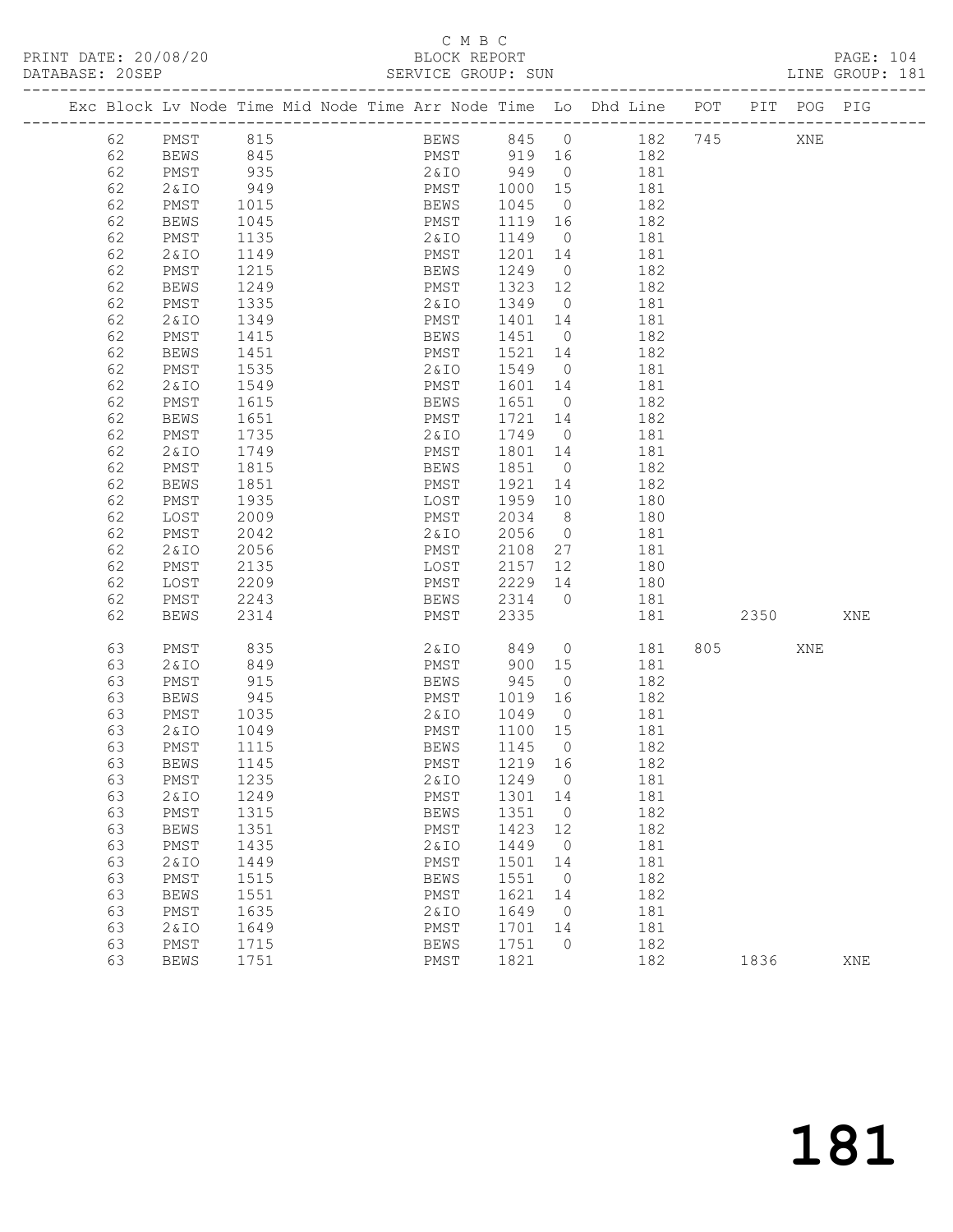#### C M B C<br>BLOCK REPORT SERVICE GROUP: SUN

|    |       | Exc Block Lv Node Time Mid Node Time Arr Node Time Lo Dhd Line POT PIT POG PIG |  |         |                                             |                 |     |     |                      |             |     |     |
|----|-------|--------------------------------------------------------------------------------|--|---------|---------------------------------------------|-----------------|-----|-----|----------------------|-------------|-----|-----|
| 64 | PMST  | 1025                                                                           |  |         |                                             |                 |     |     | LOST 1051 14 180 955 | XNE         |     |     |
| 64 | LOST  | 1105<br>1140                                                                   |  |         |                                             |                 |     |     |                      |             |     |     |
| 64 | PMST  |                                                                                |  |         | PMST 1128 12 180<br>LOST 1218 7 180         |                 |     |     |                      |             |     |     |
| 64 | LOST  |                                                                                |  |         |                                             |                 |     | 180 |                      |             |     |     |
| 64 | PMST  | 1225<br>1300                                                                   |  |         | PMST 1250 10<br>DMST 1250 10<br>LOST 1338 7 |                 |     | 180 |                      |             |     |     |
| 64 | LOST  | 1345                                                                           |  | PMST    | 1410                                        | 10              |     | 180 |                      |             |     |     |
| 64 | PMST  | 1420                                                                           |  | LOST    | 1500                                        | $5^{\circ}$     |     | 180 |                      |             |     |     |
| 64 | LOST  | 1505                                                                           |  | PMST    | 1530 10                                     |                 |     | 180 |                      |             |     |     |
| 64 | PMST  | 1540                                                                           |  | LOST    | 1617 8                                      |                 |     | 180 |                      |             |     |     |
| 64 | LOST  | 1625                                                                           |  | PMST    | 1650 10                                     |                 |     | 180 |                      |             |     |     |
| 64 | PMST  | 1700                                                                           |  | LOST    | 1737 8                                      |                 |     | 180 |                      |             |     |     |
| 64 | LOST  | 1745                                                                           |  | PMST    | 1811                                        | 24              |     | 180 |                      |             |     |     |
| 64 | PMST  | 1835                                                                           |  | 2 & I O | 1849 0                                      |                 |     | 181 |                      |             |     |     |
| 64 | 2& IO | 1849                                                                           |  | PMST    | 1901 14                                     |                 |     | 181 |                      |             |     |     |
| 64 | PMST  | 1915                                                                           |  | BEWS    | 1950                                        | $\overline{0}$  |     | 182 |                      |             |     |     |
| 64 | BEWS  | 1950                                                                           |  | PMST    | 2020 15                                     |                 |     | 182 |                      |             |     |     |
| 64 | PMST  | 2035                                                                           |  | LOST    | 2057 12                                     |                 |     | 180 |                      |             |     |     |
| 64 | LOST  | 2109                                                                           |  | PMST    | 2132 11                                     |                 |     | 180 |                      |             |     |     |
| 64 | PMST  | 2143                                                                           |  | 2&IO    | 2157 0                                      |                 |     | 181 |                      |             |     |     |
| 64 | 2& IO | 2157                                                                           |  | PMST    | 2209                                        | 26              |     | 181 |                      |             |     |     |
| 64 | PMST  | 2235                                                                           |  |         | LOST 2257 12<br>PMST 2329 13                |                 |     | 180 |                      |             |     |     |
| 64 | LOST  | 2309                                                                           |  |         |                                             |                 |     | 180 |                      |             |     |     |
| 64 | PMST  | 2342                                                                           |  | BEWS    | 2413                                        |                 |     | 181 |                      | 2438        |     | XNE |
|    |       |                                                                                |  |         |                                             |                 |     |     |                      |             |     |     |
| 65 | PMST  | 1125                                                                           |  |         | LOST 1155                                   |                 |     |     |                      | 10 180 1055 | XNE |     |
| 65 | LOST  | 1205                                                                           |  | PMST    | 1230                                        | 10              |     | 180 |                      |             |     |     |
| 65 | PMST  | 1240                                                                           |  | LOST    | 1318                                        | $7\overline{ }$ |     | 180 |                      |             |     |     |
| 65 | LOST  | 1325                                                                           |  | PMST    | 1350 10                                     |                 |     | 180 |                      |             |     |     |
| 65 | PMST  | 1400                                                                           |  | LOST    | 1440                                        | $5^{\circ}$     |     | 180 |                      |             |     |     |
| 65 | LOST  | 1445                                                                           |  | PMST    | 1510 10                                     |                 |     | 180 |                      |             |     |     |
| 65 | PMST  | 1520                                                                           |  | LOST    | 1557                                        | 8 <sup>8</sup>  |     | 180 |                      |             |     |     |
| 65 | LOST  | 1605                                                                           |  | PMST    | 1630                                        | 10              |     | 180 |                      |             |     |     |
| 65 | PMST  | 1640                                                                           |  | LOST    | 1717                                        | 8 <sup>8</sup>  |     | 180 |                      |             |     |     |
| 65 | LOST  | 1725                                                                           |  | PMST    | 1751                                        | 14              |     | 180 |                      |             |     |     |
| 65 | PMST  | 1805                                                                           |  | LOST    | 1829                                        | $5^{\circ}$     |     | 180 |                      |             |     |     |
| 65 | LOST  | 1834                                                                           |  | PMST    | 1900                                        | $5\overline{)}$ |     | 180 |                      |             |     |     |
| 65 | PMST  | 1905                                                                           |  | LOST    | 1929                                        | 6               |     | 180 |                      |             |     |     |
| 65 | LOST  | 1935                                                                           |  | PMST    | 2000                                        | $5\overline{)}$ |     | 180 |                      |             |     |     |
| 65 | PMST  | 2005                                                                           |  | LOST    | 2029                                        | 6               |     | 180 |                      |             |     |     |
| 65 | LOST  | 2035                                                                           |  | PMST    | 2100                                        | 5 <sup>5</sup>  |     | 180 |                      |             |     |     |
| 65 | PMST  | 2105                                                                           |  | LOST    | 2127                                        | 8 <sup>8</sup>  |     | 180 |                      |             |     |     |
| 65 | LOST  | 2135                                                                           |  | PMST    | 2158                                        | $7\overline{ }$ |     | 180 |                      |             |     |     |
| 65 | PMST  | 2205                                                                           |  | LOST    | 2227 12                                     |                 |     | 180 |                      |             |     |     |
| 65 | LOST  | 2239                                                                           |  | PMST    | 2259                                        | 6               |     | 180 |                      |             |     |     |
| 65 | PMST  | 2305                                                                           |  | LOST    | 2327 12                                     |                 | 180 |     |                      |             |     |     |
| 65 | LOST  | 2339                                                                           |  | PMST    | 2359                                        |                 |     | 180 |                      | 2414        |     | XNE |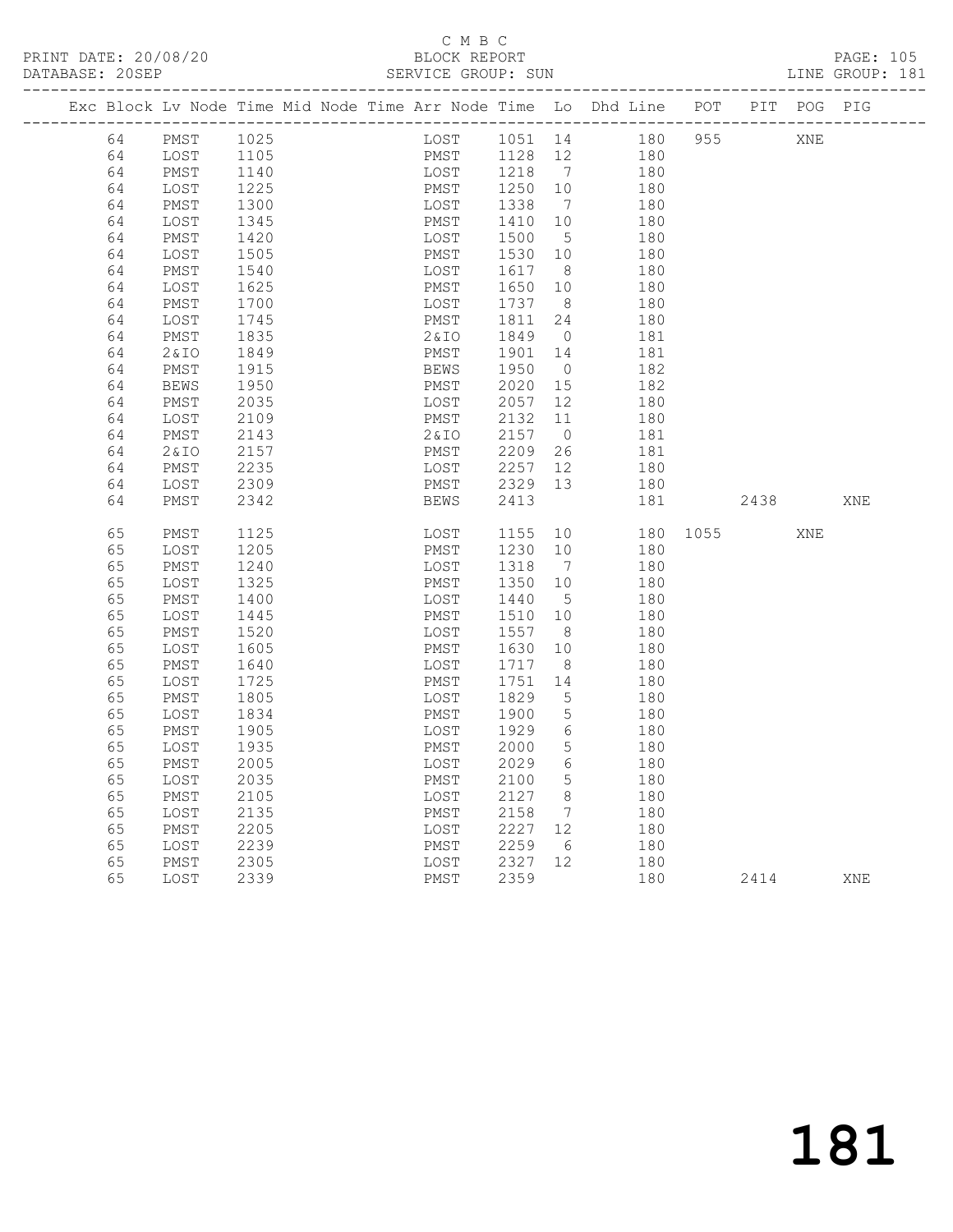|  | DATABASE: 20SEP | PRINT DATE: 20/08/20                 |                      |  |      | C M B C | BLOCK REPORT                |                |                                                                                                                                                                                                                                                                                                                                         |      | PAGE: 106<br>DATABASE: 20SEP SERVICE GROUP: SUN LINE GROUP: 940 |
|--|-----------------|--------------------------------------|----------------------|--|------|---------|-----------------------------|----------------|-----------------------------------------------------------------------------------------------------------------------------------------------------------------------------------------------------------------------------------------------------------------------------------------------------------------------------------------|------|-----------------------------------------------------------------|
|  |                 | HAPL HANEY PLACE<br>SHAN SOUTH HANEY |                      |  |      |         |                             |                | 32AC NB 232 ST FS ANDERSON CREEK DR 33RR EB 133 AVE FS ROCK RIDGE DR<br>J103 JACKSON RD & 103 AVE                                                                                                                                                                                                                                       |      |                                                                 |
|  |                 |                                      |                      |  |      |         |                             |                | Exc Block Lv Node Time Mid Node Time Arr Node Time Lo Dhd Line POT PIT POG PIG                                                                                                                                                                                                                                                          |      |                                                                 |
|  |                 |                                      |                      |  |      |         |                             |                | 32AC 756 0 741 706 XNE<br>HAPL 809 17 741<br>32AC 841 0 741<br>1 HAPL 741<br>1 HAPL 741<br>22AC 756<br>23AC 756<br>23AC 756<br>23AC 756<br>23AC 841<br>23AC 841<br>23AC 841<br>23AC 841<br>23AC 841<br>23AC 841<br>23AC 841<br>23AC 841<br>23AC 841<br>23AC 926<br>23AC 926<br>23AC 926<br>23AC 926<br>23AC 926<br>23AC 926<br>23AC 926 |      |                                                                 |
|  |                 |                                      |                      |  |      |         |                             |                |                                                                                                                                                                                                                                                                                                                                         |      |                                                                 |
|  |                 |                                      |                      |  |      |         |                             |                |                                                                                                                                                                                                                                                                                                                                         |      |                                                                 |
|  |                 |                                      |                      |  |      |         |                             |                |                                                                                                                                                                                                                                                                                                                                         |      |                                                                 |
|  |                 |                                      |                      |  |      |         |                             |                |                                                                                                                                                                                                                                                                                                                                         |      |                                                                 |
|  |                 |                                      |                      |  |      |         |                             |                |                                                                                                                                                                                                                                                                                                                                         |      |                                                                 |
|  |                 |                                      |                      |  |      |         |                             |                |                                                                                                                                                                                                                                                                                                                                         |      |                                                                 |
|  |                 |                                      |                      |  |      |         |                             |                |                                                                                                                                                                                                                                                                                                                                         |      |                                                                 |
|  | 71              | HAPL                                 | 1041                 |  |      |         |                             |                | 32AC 1056 0 741                                                                                                                                                                                                                                                                                                                         |      |                                                                 |
|  | 71              | 32AC<br>HAPL                         | 1056<br>1126<br>1141 |  |      |         | HAPL 1110 16<br>32AC 1141 0 |                | $741$                                                                                                                                                                                                                                                                                                                                   |      |                                                                 |
|  | 71              |                                      |                      |  |      |         |                             |                | 741                                                                                                                                                                                                                                                                                                                                     |      |                                                                 |
|  | 71              | 32AC                                 |                      |  |      |         |                             |                | HAPL 1155 16 741                                                                                                                                                                                                                                                                                                                        |      |                                                                 |
|  | 71              | HAPL                                 | 1211                 |  |      |         | 32AC 1226                   |                | $0$ 741                                                                                                                                                                                                                                                                                                                                 |      |                                                                 |
|  | 71              | 32AC                                 | 1226                 |  |      |         |                             |                |                                                                                                                                                                                                                                                                                                                                         |      |                                                                 |
|  | 71              | HAPL                                 | 1259<br>1320         |  |      |         |                             |                |                                                                                                                                                                                                                                                                                                                                         |      |                                                                 |
|  | 71              | J103                                 |                      |  |      |         |                             |                | HAPL 1340 5 745                                                                                                                                                                                                                                                                                                                         |      |                                                                 |
|  | 71              | HAPL                                 | 1345                 |  |      |         |                             |                | 33RR 1358 0 733                                                                                                                                                                                                                                                                                                                         |      |                                                                 |
|  | 71              | 33RR                                 | 1358                 |  |      |         |                             |                | 12 1413 12 733<br>33RR 1439 0 733<br>1454 5 733                                                                                                                                                                                                                                                                                         |      |                                                                 |
|  | 71              | HAPL                                 | 1425<br>1439         |  |      |         |                             |                |                                                                                                                                                                                                                                                                                                                                         |      |                                                                 |
|  | 71              | 33RR                                 |                      |  |      |         |                             |                |                                                                                                                                                                                                                                                                                                                                         |      |                                                                 |
|  | 71              | HAPL                                 | 1459                 |  |      |         |                             |                | J103 1520 0 746                                                                                                                                                                                                                                                                                                                         |      |                                                                 |
|  | 71              | J103                                 | 1520                 |  |      |         | HAPL 1540                   |                | 5 745                                                                                                                                                                                                                                                                                                                                   |      |                                                                 |
|  | 71              | HAPL                                 | 1545                 |  |      |         | SHAN 1550<br>HAPL 1555      | $\overline{0}$ | $\begin{array}{ccc} 0 & 743 \\ 5 & 743 \end{array}$                                                                                                                                                                                                                                                                                     |      |                                                                 |
|  | 71              | SHAN                                 | 1550                 |  |      |         |                             |                |                                                                                                                                                                                                                                                                                                                                         |      |                                                                 |
|  | 71              | HAPL                                 | 1600                 |  |      |         | J103 1621                   |                | 0 745                                                                                                                                                                                                                                                                                                                                   |      |                                                                 |
|  | 71              | J103                                 | 1621                 |  |      |         | HAPL 1639                   |                | 6 746                                                                                                                                                                                                                                                                                                                                   |      |                                                                 |
|  | 71<br>71        | HAPL                                 |                      |  |      |         |                             |                |                                                                                                                                                                                                                                                                                                                                         |      |                                                                 |
|  | 71              | SHAN<br>HAPL                         |                      |  |      |         |                             |                |                                                                                                                                                                                                                                                                                                                                         |      |                                                                 |
|  | 71              | J103                                 | 1721                 |  |      |         |                             |                |                                                                                                                                                                                                                                                                                                                                         |      |                                                                 |
|  | 71              | HAPL                                 |                      |  |      |         |                             |                | HAPL 1741 5 745                                                                                                                                                                                                                                                                                                                         |      |                                                                 |
|  | 71              | SHAN                                 | 1746<br>1751         |  |      |         | SHAN 1751 0<br>HAPL 1756 15 |                | 743<br>743                                                                                                                                                                                                                                                                                                                              |      |                                                                 |
|  | 71              | HAPL 1811                            |                      |  |      |         | 33RR 1825 0                 |                | 733                                                                                                                                                                                                                                                                                                                                     |      |                                                                 |
|  | 71              | 33RR                                 | 1825                 |  | HAPL |         | 1840 16                     |                | 733                                                                                                                                                                                                                                                                                                                                     |      |                                                                 |
|  | 71              | HAPL                                 | 1856                 |  | 33RR |         | 1910                        | $\overline{0}$ | 733                                                                                                                                                                                                                                                                                                                                     |      |                                                                 |
|  | 71              | 33RR                                 | 1910                 |  | HAPL |         | 1925                        | 16             | 733                                                                                                                                                                                                                                                                                                                                     |      |                                                                 |
|  | 71              | HAPL                                 | 1941                 |  | 33RR |         | 1955                        | $\overline{0}$ | 733                                                                                                                                                                                                                                                                                                                                     |      |                                                                 |
|  | 71              | 33RR                                 | 1955                 |  | HAPL |         | 2010                        | 16             | 733                                                                                                                                                                                                                                                                                                                                     |      |                                                                 |
|  | 71              | HAPL                                 | 2026                 |  | 33RR |         | 2040                        | $\overline{0}$ | 733                                                                                                                                                                                                                                                                                                                                     |      |                                                                 |
|  | 71              | 33RR                                 | 2040                 |  | HAPL |         | 2055                        | 16             | 733                                                                                                                                                                                                                                                                                                                                     |      |                                                                 |
|  | 71              | HAPL                                 | 2111                 |  | 33RR |         | 2125                        | 0              | 733                                                                                                                                                                                                                                                                                                                                     |      |                                                                 |
|  | 71              | 33RR                                 | 2125                 |  | HAPL |         | 2140                        |                | 733                                                                                                                                                                                                                                                                                                                                     | 2201 | XNE                                                             |
|  |                 |                                      |                      |  |      |         |                             |                |                                                                                                                                                                                                                                                                                                                                         |      |                                                                 |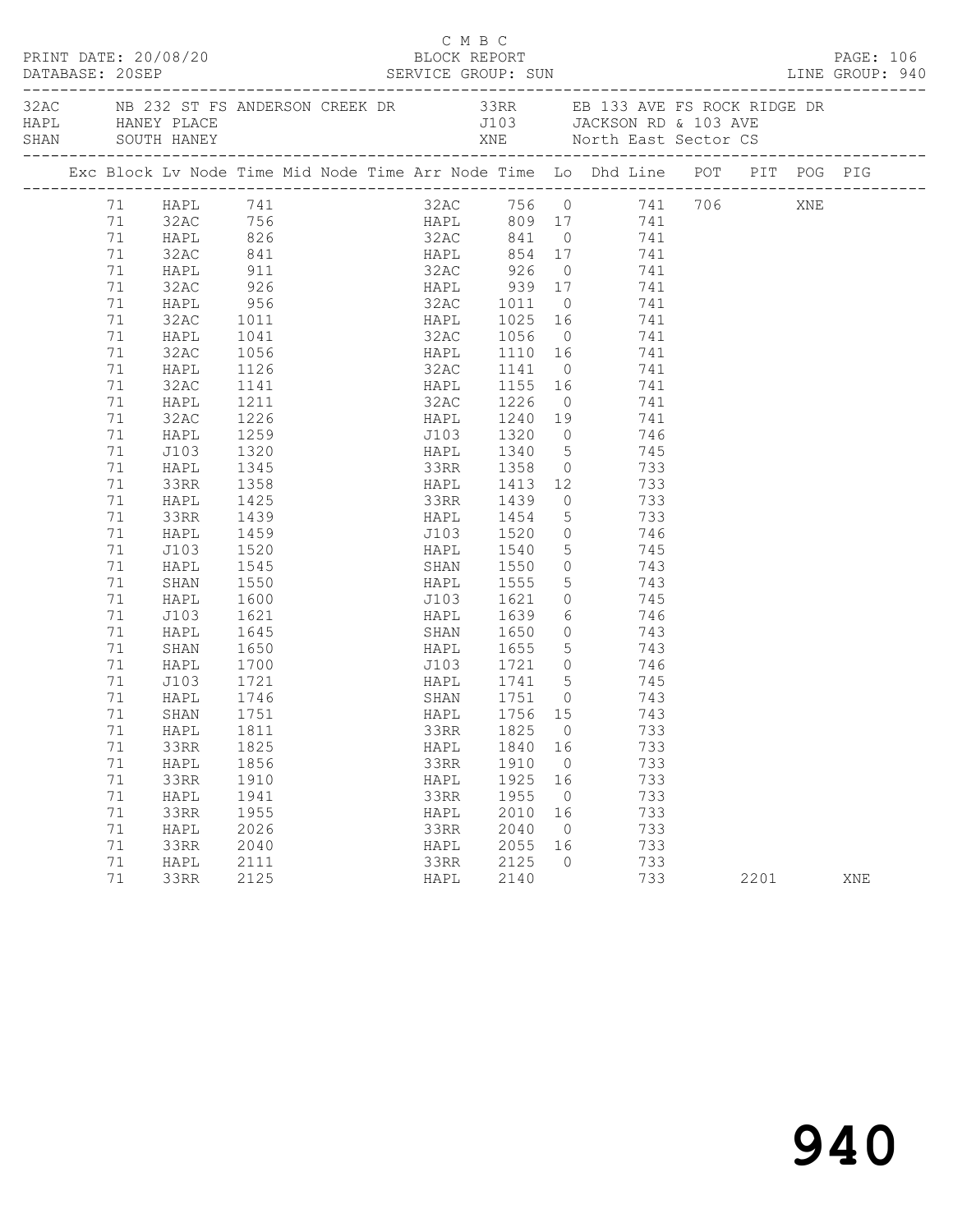#### C M B C<br>BLOCK REPORT

| PRINT DATE: 20/08/20<br>DATABASE: 20SEP |  |            |                    |  |                                 | BLOCK REPORT | SERVICE GROUP: SUN |  |                                           |                                                                                | PAGE: 107<br>LINE GROUP: 940 |  |     |  |  |
|-----------------------------------------|--|------------|--------------------|--|---------------------------------|--------------|--------------------|--|-------------------------------------------|--------------------------------------------------------------------------------|------------------------------|--|-----|--|--|
|                                         |  |            |                    |  |                                 |              |                    |  |                                           | Exc Block Ly Node Time Mid Node Time Arr Node Time Lo Dhd Line POT PIT POG PIG |                              |  |     |  |  |
|                                         |  | 72<br>$ -$ | HAPL.<br>$\hat{ }$ |  | 742<br>$\overline{\phantom{m}}$ |              | --- - - -          |  | 33RR 755 0<br>$\sim$ $\sim$ $\sim$ $\sim$ | 733 707<br>$- - -$                                                             |                              |  | XNE |  |  |

| 12 | пдгы                  | 74 Z | ユカしし | 7 J J J J J |                 |     | 101 |      | VIATI |  |
|----|-----------------------|------|------|-------------|-----------------|-----|-----|------|-------|--|
| 72 | 33RR                  | 755  | HAPL | 810         | 17              | 733 |     |      |       |  |
| 72 | HAPL                  | 827  | 33RR | 840         | $\overline{0}$  | 733 |     |      |       |  |
| 72 | 33RR                  | 840  | HAPL | 855         | 17              | 733 |     |      |       |  |
| 72 | HAPL                  | 912  | 33RR | 925         | $\circledcirc$  | 733 |     |      |       |  |
| 72 | 33RR                  | 925  | HAPL | 940         | $\mathsf S$     | 733 |     |      |       |  |
| 72 | HAPL                  | 945  | SHAN | 950         | $\circledcirc$  | 743 |     |      |       |  |
| 72 | SHAN                  | 950  | HAPL | 955         | 5               | 743 |     |      |       |  |
| 72 | HAPL                  | 1000 | J103 | 1019        | $\circ$         | 745 |     |      |       |  |
| 72 | J103                  | 1019 | HAPL | 1039        | 6               | 746 |     |      |       |  |
| 72 | HAPL                  | 1045 | SHAN | 1050        | $\circ$         | 743 |     |      |       |  |
| 72 | $\operatorname{SHAN}$ | 1050 | HAPL | 1055        | 5               | 743 |     |      |       |  |
| 72 | HAPL                  | 1100 | J103 | 1121        | $\circledcirc$  | 746 |     |      |       |  |
| 72 | J103                  | 1121 | HAPL | 1141        | $5\phantom{.0}$ | 745 |     |      |       |  |
| 72 | HAPL                  | 1146 | SHAN | 1151        | $\circ$         | 743 |     |      |       |  |
| 72 | SHAN                  | 1151 | HAPL | 1156        | 16              | 743 |     |      |       |  |
| 72 | HAPL                  | 1212 | 33RR | 1225        | $\circ$         | 733 |     |      |       |  |
| 72 | 33RR                  | 1225 | HAPL | 1240        | 17              | 733 |     |      |       |  |
| 72 | HAPL                  | 1257 | 33RR | 1310        | $\overline{0}$  | 733 |     |      |       |  |
| 72 | 33RR                  | 1310 | HAPL | 1325        | 16              | 733 |     |      |       |  |
| 72 | HAPL                  | 1341 | 32AC | 1356        | $\overline{0}$  | 741 |     |      |       |  |
| 72 | 32AC                  | 1356 | HAPL | 1410        | 16              | 741 |     |      |       |  |
| 72 | HAPL                  | 1426 | 32AC | 1441        | $\overline{O}$  | 741 |     |      |       |  |
| 72 | 32AC                  | 1441 | HAPL | 1455        | 16              | 741 |     |      |       |  |
| 72 | HAPL                  | 1511 | 32AC | 1526        | $\overline{0}$  | 741 |     |      |       |  |
| 72 | 32AC                  | 1526 | HAPL | 1540        | 16              | 741 |     |      |       |  |
| 72 | HAPL                  | 1556 | 32AC | 1611        | $\overline{0}$  | 741 |     |      |       |  |
| 72 | 32AC                  | 1611 | HAPL | 1624        | 18              | 741 |     |      |       |  |
| 72 | HAPL                  | 1642 | 32AC | 1657        | $\overline{0}$  | 741 |     |      |       |  |
| 72 | 32AC                  | 1657 | HAPL | 1710        | 16              | 741 |     |      |       |  |
| 72 | HAPL                  | 1726 | 32AC | 1741        | $\overline{0}$  | 741 |     |      |       |  |
| 72 | 32AC                  | 1741 | HAPL | 1754        | 17              | 741 |     |      |       |  |
| 72 | HAPL                  | 1811 | 32AC | 1826        | $\overline{0}$  | 741 |     |      |       |  |
| 72 | 32AC                  | 1826 | HAPL | 1839        | 17              | 741 |     |      |       |  |
| 72 | HAPL                  | 1856 | 32AC | 1911        | $\overline{0}$  | 741 |     |      |       |  |
| 72 | 32AC                  | 1911 | HAPL | 1922        | 19              | 741 |     |      |       |  |
| 72 | HAPL                  | 1941 | 32AC | 1956        | $\overline{0}$  | 741 |     |      |       |  |
| 72 | 32AC                  | 1956 | HAPL | 2007        | 19              | 741 |     |      |       |  |
| 72 | HAPL                  | 2026 | 32AC | 2041        | $\overline{0}$  | 741 |     |      |       |  |
| 72 | 32AC                  | 2041 | HAPL | 2052        | 24              | 741 |     |      |       |  |
| 72 | HAPL                  | 2116 | 32AC | 2131        | $\overline{0}$  | 741 |     |      |       |  |
| 72 | 32AC                  | 2131 | HAPL | 2142        |                 | 741 |     | 2203 | XNE   |  |
|    |                       |      |      |             |                 |     |     |      |       |  |